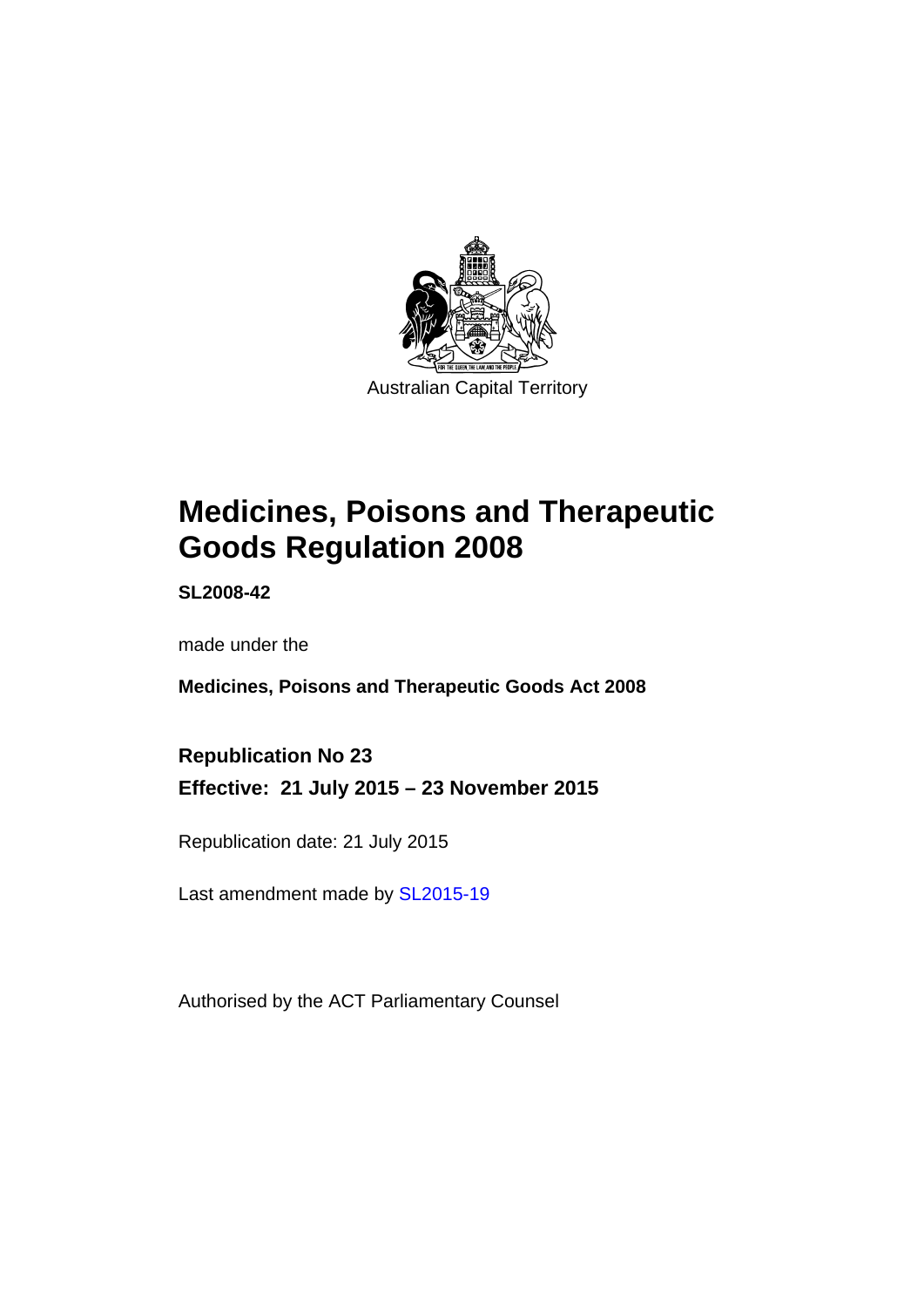#### **About this republication**

#### **The republished law**

This is a republication of the *Medicines, Poisons and Therapeutic Goods Regulation 2008*, made under the *Medicines, Poisons and Therapeutic Goods Act 2008* (including any amendment made under the *[Legislation Act 2001](http://www.legislation.act.gov.au/a/2001-14)*, part 11.3 (Editorial changes)) as in force on 21 July 2015*.* It also includes any commencement, amendment, repeal or expiry affecting this republished law to 21 July 2015.

The legislation history and amendment history of the republished law are set out in endnotes 3 and 4.

#### **Kinds of republications**

The Parliamentary Counsel's Office prepares 2 kinds of republications of ACT laws (see the ACT legislation register at [www.legislation.act.gov.au](http://www.legislation.act.gov.au/)):

- authorised republications to which the *[Legislation Act 2001](http://www.legislation.act.gov.au/a/2001-14)* applies
- unauthorised republications.

The status of this republication appears on the bottom of each page.

#### **Editorial changes**

The *[Legislation Act 2001](http://www.legislation.act.gov.au/a/2001-14)*, part 11.3 authorises the Parliamentary Counsel to make editorial amendments and other changes of a formal nature when preparing a law for republication. Editorial changes do not change the effect of the law, but have effect as if they had been made by an Act commencing on the republication date (see *[Legislation Act 2001](http://www.legislation.act.gov.au/a/2001-14)*, s 115 and s 117). The changes are made if the Parliamentary Counsel considers they are desirable to bring the law into line, or more closely into line, with current legislative drafting practice.

This republication does not include amendments made under part 11.3 (see endnote 1).

#### **Uncommenced provisions and amendments**

If a provision of the republished law has not commenced, the symbol  $\mathbf{U}$  appears immediately before the provision heading. Any uncommenced amendments that affect this republished law are accessible on the ACT legislation register [\(www.legislation.act.gov.au\)](http://www.legislation.act.gov.au/). For more information, see the home page for this law on the register.

#### **Modifications**

If a provision of the republished law is affected by a current modification, the symbol  $\mathbf{M}$ appears immediately before the provision heading. The text of the modifying provision appears in the endnotes. For the legal status of modifications, see the *[Legislation Act 2001](http://www.legislation.act.gov.au/a/2001-14)*, section 95.

#### **Penalties**

At the republication date, the value of a penalty unit for an offence against this law is \$150 for an individual and \$750 for a corporation (see *[Legislation Act 2001](http://www.legislation.act.gov.au/a/2001-14)*, s 133).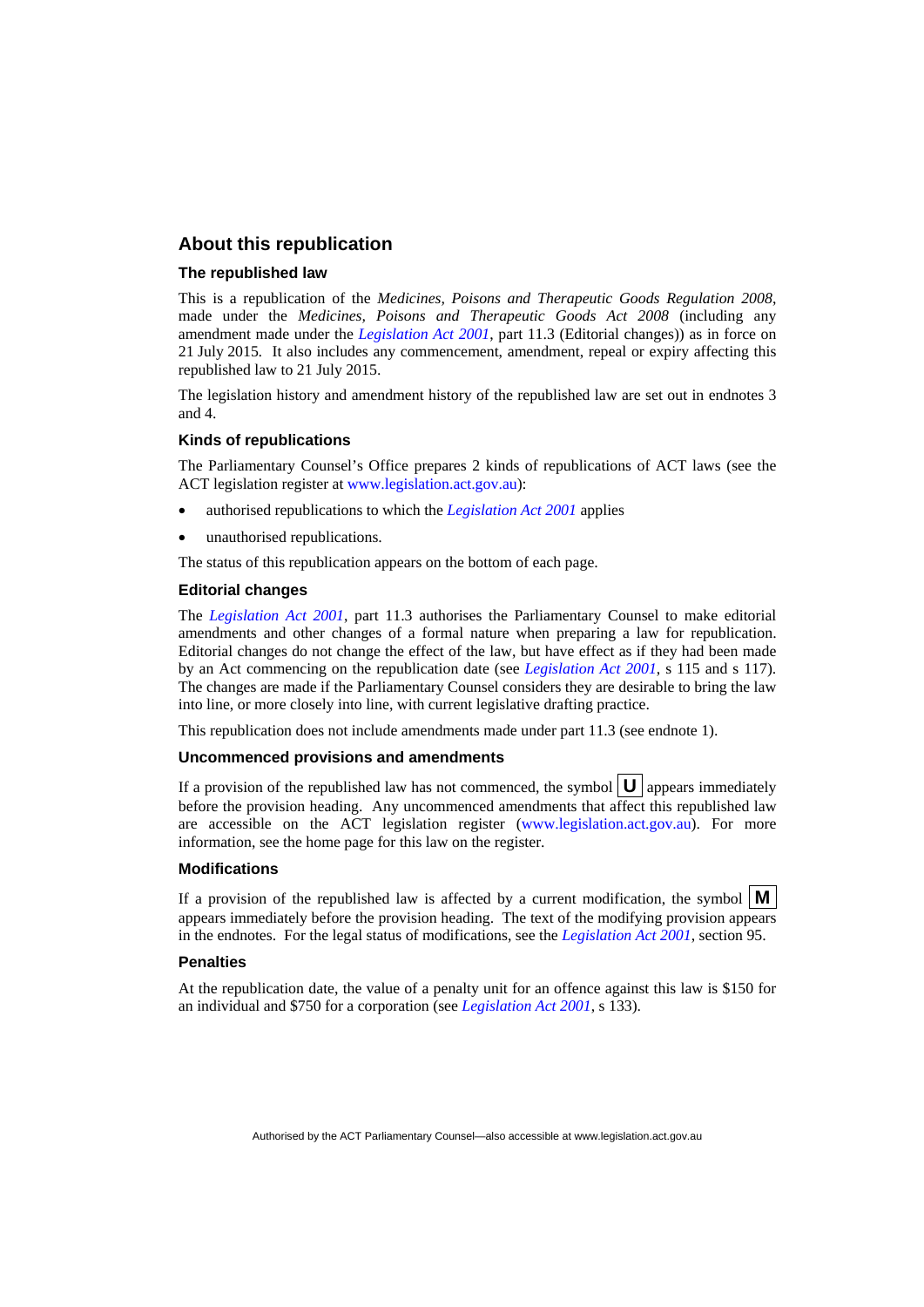

# **Medicines, Poisons and Therapeutic Goods Regulation 2008**

made under the

**Medicines, Poisons and Therapeutic Goods Act 2008** 

# **Contents**

Page

## **Chapter 1 [Preliminary](#page-25-0)**

|   | Name of regulation                                                           |               |
|---|------------------------------------------------------------------------------|---------------|
| 3 | Dictionary                                                                   | $\mathcal{P}$ |
| 4 | <b>Notes</b>                                                                 | $\mathcal{P}$ |
| 5 | Offences against regulation—application of Criminal Code etc                 |               |
| 6 | Overview of things to which medicines and poisons standard does not<br>apply |               |

| R <sub>23</sub> | Medicines, Poisons and Therapeutic Goods Regulation | contents 1 |
|-----------------|-----------------------------------------------------|------------|
| 21/07/15        | 2008                                                |            |
|                 | Effective: 21/07/15-23/11/15                        |            |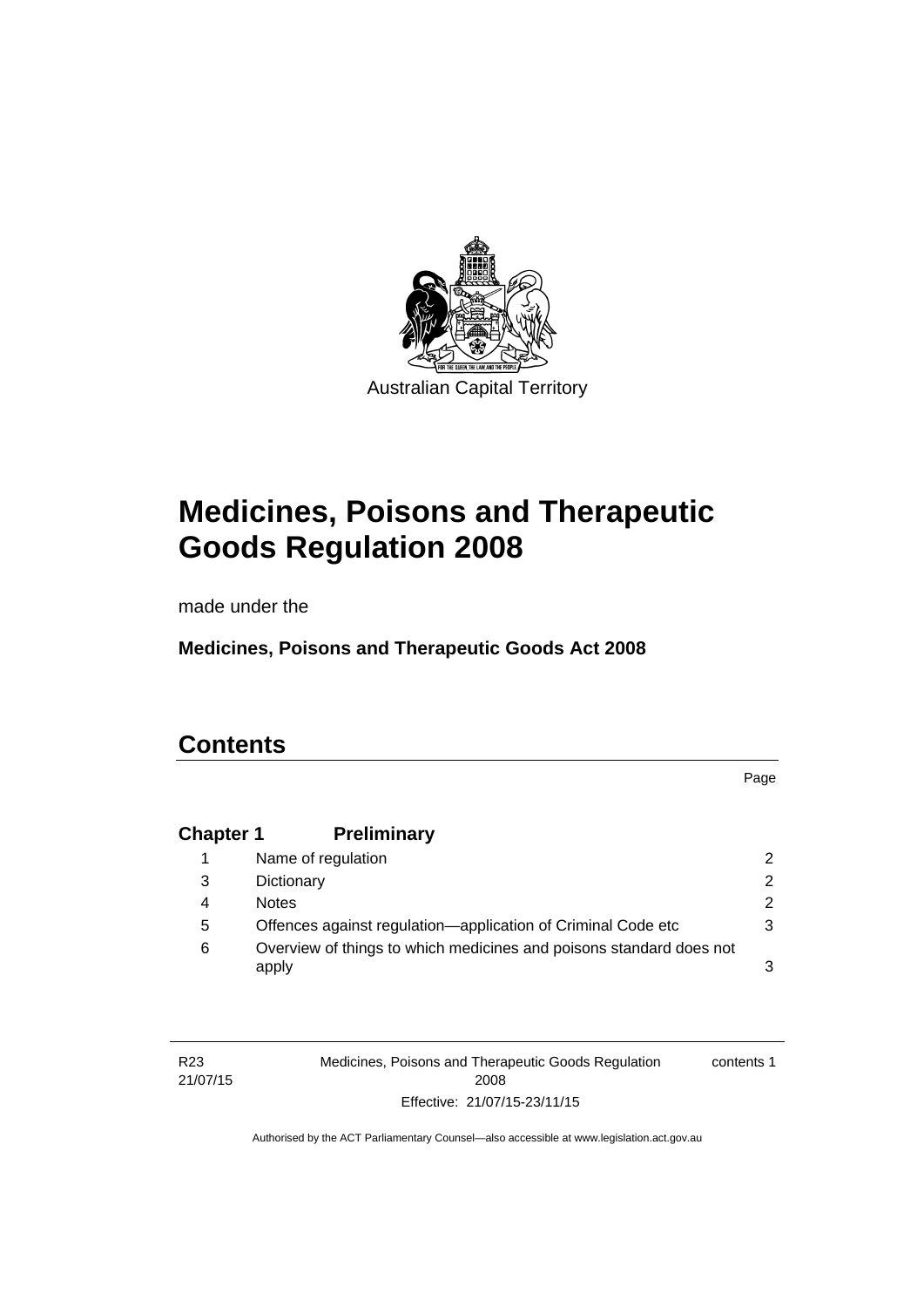#### **Contents**

| <b>Chapter 2</b> | <b>Medicines-authorisations generally</b>                                                             | Page                        |
|------------------|-------------------------------------------------------------------------------------------------------|-----------------------------|
| <b>Part 2.1</b>  | <b>Overview of medicines authorisations</b>                                                           |                             |
| 10               | General overview of authorisations for medicines                                                      | 5                           |
| 11               | Overview of medicines authorisations under this regulation                                            | 6                           |
| 12               | General overview of authorisation conditions for medicines                                            | 8                           |
| <b>Part 2.2</b>  | <b>Relationship with registration laws</b>                                                            |                             |
| 20               | Medicines authorisations subject to Health Practitioner Regulation<br>National Law (ACT) restrictions | 10                          |
| 21               | Medicines authorisations subject to Health Professionals Act<br>restrictions                          | 11                          |
| <b>Chapter 3</b> | <b>Medicines-supply authorities</b>                                                                   |                             |
| <b>Part 3.1</b>  | <b>Prescribing medicines</b>                                                                          |                             |
| Division 3.1.1   | Authorisation to prescribe medicines                                                                  |                             |
| 30               | Authorisation under sch 1 to prescribe medicines—Act, s 40 (1) (b), (2)<br>(b) and $(3)$ (b)          | 12                          |
| 31               | Authorisation conditions for prescribing medicines—Act, s 44 (1) (b)<br>and $(2)$ $(b)$               | 13                          |
| 32               | Additional requirements for prescribing controlled medicines for human<br>use                         | 15                          |
| 33               | Additional requirements for designated appendix D medicines<br>prescriptions for human use            | 16                          |
| Division 3.1.2   | <b>Prescriptions</b>                                                                                  |                             |
| 40               | General requirements for written prescriptions                                                        | 16                          |
| 41               | Particulars for prescriptions                                                                         | 17                          |
| <b>Part 3.2</b>  | <b>Requisitioning medicines</b>                                                                       |                             |
| Division 3.2.1   | Authorisation to issue requisitions                                                                   |                             |
| 50               | Authorisation under sch 1 to issue requisitions for medicines-Act, s<br>41 (b)                        | 21                          |
| 51               | Authorisation conditions for issuing requisitions for medicines-Act,<br>s 44 (1) (b) and (2) (b)      | 21                          |
| contents 2       | Medicines, Poisons and Therapeutic Goods Regulation<br>2008                                           | R <sub>23</sub><br>21/07/15 |

Effective: 21/07/15-23/11/15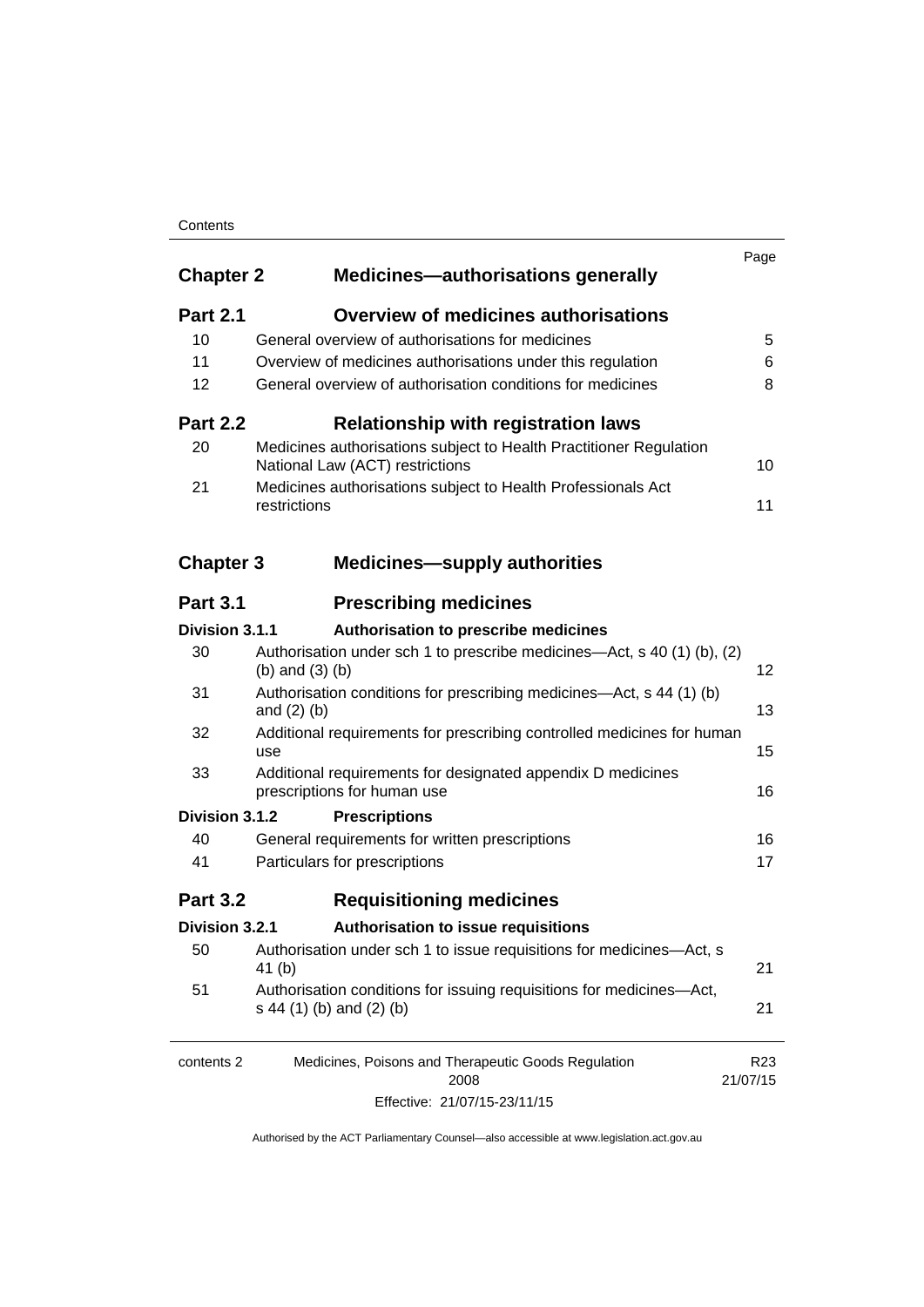|                                                                                                                                      | Contents                                                                                                                                                                    |
|--------------------------------------------------------------------------------------------------------------------------------------|-----------------------------------------------------------------------------------------------------------------------------------------------------------------------------|
|                                                                                                                                      | Page                                                                                                                                                                        |
|                                                                                                                                      | 22                                                                                                                                                                          |
|                                                                                                                                      | 22                                                                                                                                                                          |
|                                                                                                                                      |                                                                                                                                                                             |
| <b>Medicines purchase orders</b>                                                                                                     |                                                                                                                                                                             |
| Division 3.3.1<br>Authorisation to issue purchase orders                                                                             |                                                                                                                                                                             |
| Authorisation under sch 1 to issue purchase orders for medicines-<br>Act, $s$ 38 (1) (b) and (2) (a)                                 | 23                                                                                                                                                                          |
| Authorisation conditions for issuing purchase orders for medicines-<br>Act, $s$ 44 (1) (b) and (2) (b)                               | 23                                                                                                                                                                          |
| Division 3.3.2<br><b>Purchase orders</b>                                                                                             |                                                                                                                                                                             |
| General requirements for medicines purchase orders—Act, s 38 (2) (c)                                                                 | 24                                                                                                                                                                          |
| <b>Standing orders for medicines</b>                                                                                                 |                                                                                                                                                                             |
| Division 3.4.1<br><b>CHO standing orders</b>                                                                                         |                                                                                                                                                                             |
| Authorisation of CHO to issue standing orders for supply of medicines<br>in public health emergencies—Act, s 42 (b)                  | 25                                                                                                                                                                          |
| Authorisation of CHO to issue standing orders for administration of<br>medicines for public health matters-Act, s 42 (b)             | 25                                                                                                                                                                          |
| Particulars for CHO standing orders for administration of medicines for<br>public health matters                                     | 25                                                                                                                                                                          |
| Division 3.4.2<br><b>Standing orders for institutions</b>                                                                            |                                                                                                                                                                             |
| Authorisation of doctors to issue standing orders for administration of<br>medicines at institutions-Act, s 42 (b)                   | 26                                                                                                                                                                          |
| Particulars for standing orders for administration of medicines at<br>institutions                                                   | 27                                                                                                                                                                          |
| Division 3.4.3                                                                                                                       |                                                                                                                                                                             |
| Authorisation of CHO to issue standing orders for supply and<br>administration of medicines at walk-in centre-Act, s 42 (b)          | 28                                                                                                                                                                          |
| Particulars for CHO standing orders for supply and administration of<br>medicines at walk-in centre                                  | 28                                                                                                                                                                          |
| <b>Medicines supply authorities generally</b>                                                                                        |                                                                                                                                                                             |
| Cancellation of invalid supply authorities—Act, s 30 (2) (d)                                                                         | 30                                                                                                                                                                          |
| Information for CHO about controlled medicines supplied on supply<br>authorities—Act, s 31 (1) (b) and (4), def required information | 30                                                                                                                                                                          |
| Medicines, Poisons and Therapeutic Goods Regulation<br>contents 3                                                                    |                                                                                                                                                                             |
| Effective: 21/07/15-23/11/15                                                                                                         |                                                                                                                                                                             |
|                                                                                                                                      | Division 3.2.2<br><b>Requisitions</b><br>General requirements for written requisitions<br>Particulars for requisitions<br><b>Standing orders for walk-in centre</b><br>2008 |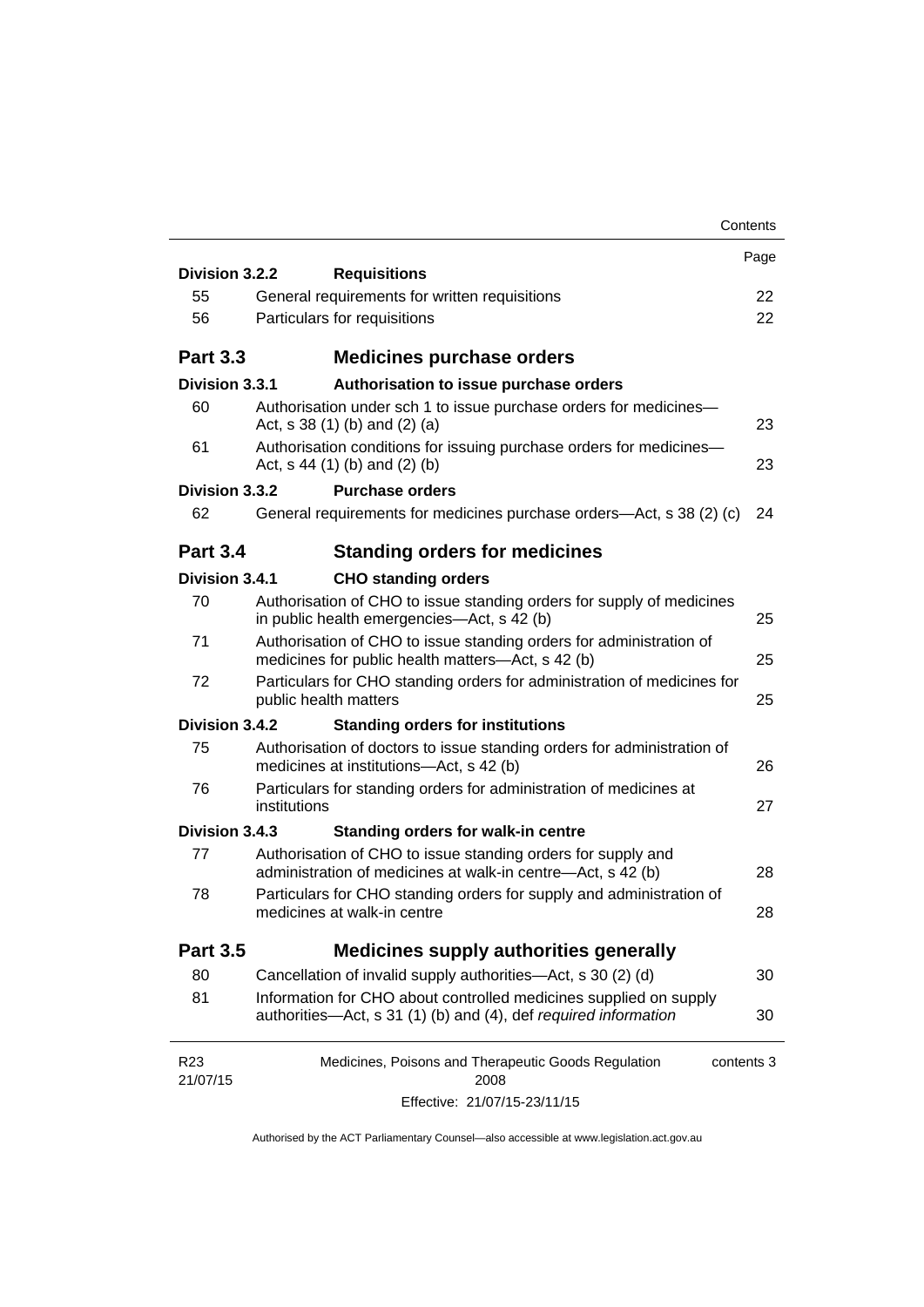#### **Contents**

| <b>Chapter 4</b> | <b>Supplying medicines</b>                                                                              | Page                        |
|------------------|---------------------------------------------------------------------------------------------------------|-----------------------------|
| <b>Part 4.1</b>  | <b>Preliminary</b>                                                                                      |                             |
| 100              | Overview of supply authorisations for medicines                                                         | 32                          |
| <b>Part 4.2</b>  | <b>Medicines—supply authorisations under</b><br>sch 1                                                   |                             |
| Division 4.2.1   | Sch 1 medicines supply authorisations                                                                   |                             |
| 110              | Authorisation under sch 1 to supply medicines-<br>Act, $s$ 26 (1) (b) and (2) (b)                       | 33                          |
| Division 4.2.2   | <b>Dispensing medicines</b>                                                                             |                             |
| 120              | Authorisation conditions for dispensing medicines—Act, s 44 (1) (b)<br>and $(2)$ $(b)$                  | 34                          |
| 121              | How medicines are dispensed                                                                             | 35                          |
| 122              | Noting changes to prescriptions on oral direction of prescriber-Act, s<br>$27(2)$ (b) (ii)              | 37                          |
| 123              | Labelling dispensed medicines—Act, s 60 (1) (c) (i) and (2) (c) (i)                                     | 38                          |
| 124              | Marking dispensed prescriptions                                                                         | 39                          |
| 125              | Recording dispensing of medicines                                                                       | 40                          |
| Division 4.2.3   | <b>Supplying medicines on requisitions</b>                                                              |                             |
| 130              | Authorisation conditions for supplying medicines on requisitions-<br>Act, $s$ 44 (1) (b) and (2) (b)    | 41                          |
| 131              | Supplying medicines on requisitions                                                                     | 42                          |
| 132              | Labelling medicines supplied on requisition-Act, s 60 (1) (c) (i) and<br>$(2)$ (c) (i)                  | 43                          |
| 133              | Marking filled requisitions                                                                             | 43                          |
| 134              | Recording supply of medicines on requisitions                                                           | 44                          |
| Division 4.2.4   | Supplying medicines on purchase orders                                                                  |                             |
| 140              | Authorisation conditions for supplying medicines on purchase orders-<br>Act, s 44 (1) (b) and (2) (b)   | 45                          |
| 141              | Supplying medicines on purchase orders                                                                  | 46                          |
| 142              | Recording supply of medicines on purchase orders                                                        | 47                          |
| Division 4.2.5   | Supplying medicines on standing orders                                                                  |                             |
| 150              | Authorisation conditions for supplying medicines on standing orders-<br>Act, $s$ 44 (1) (b) and (2) (b) | 48                          |
| contents 4       | Medicines, Poisons and Therapeutic Goods Regulation<br>2008                                             | R <sub>23</sub><br>21/07/15 |
|                  | Effective: 21/07/15-23/11/15                                                                            |                             |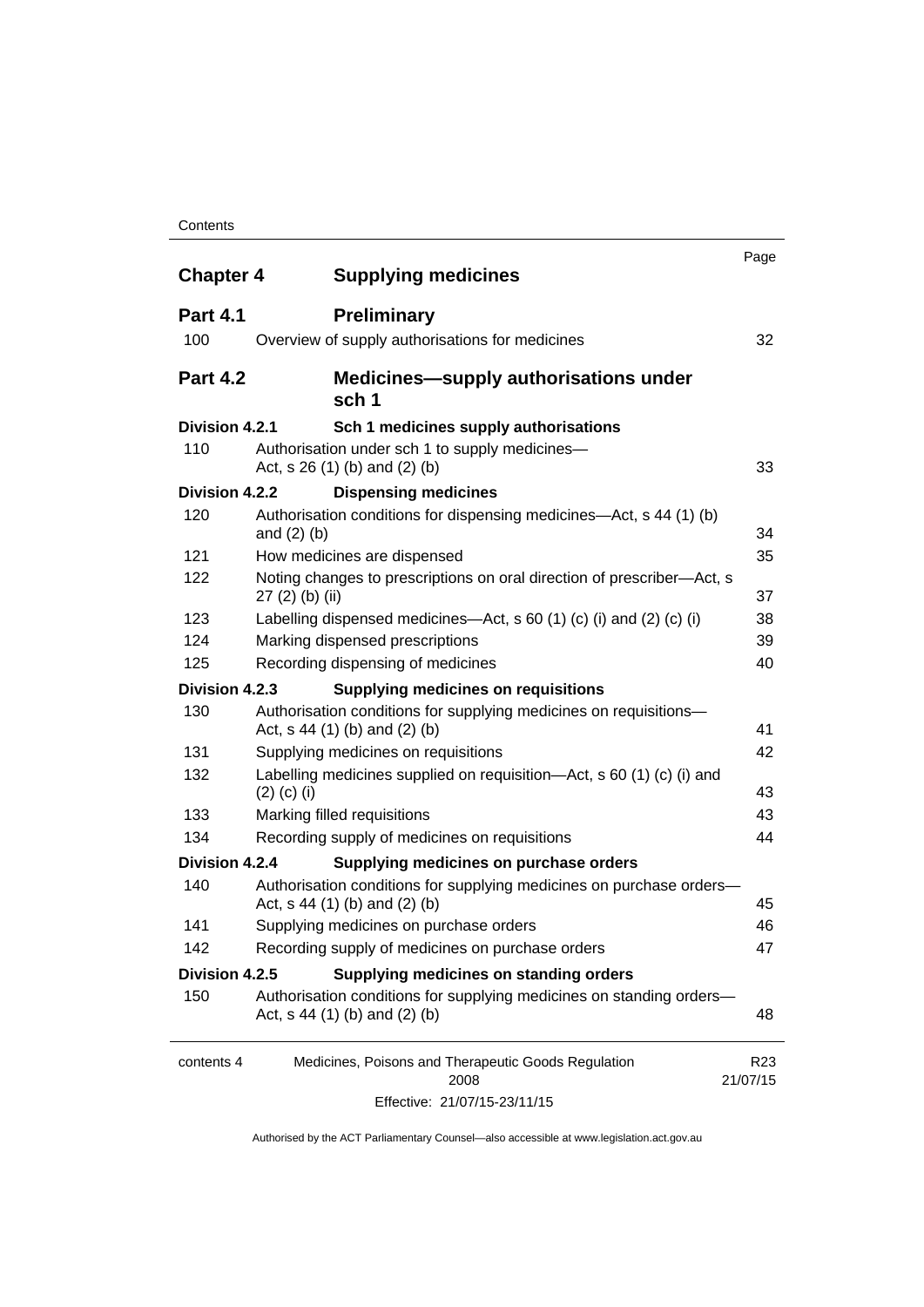| Contents |
|----------|
|----------|

| 151             | Supplying medicines on standing orders                                                                                              | Page<br>49 |
|-----------------|-------------------------------------------------------------------------------------------------------------------------------------|------------|
| 152             | Labelling medicines supplied on standing order-Act, s 60 (1) (c) (i)<br>and $(2)$ $(c)$ $(i)$                                       | 49         |
| 153             | Recording supply of medicines on standing orders                                                                                    | 50         |
| Division 4.2.6  | <b>Supplying medicines during consultations</b>                                                                                     |            |
| 160             | Authorisation conditions for supplying medicines during                                                                             |            |
|                 | consultations-Act, s 44 (1) (b) and (2) (b)                                                                                         | 51         |
| 161             | Labelling medicines supplied during consultations                                                                                   | 52         |
| 162             | Recording medicines supplied during consultations                                                                                   | 54         |
| 163             | Additional requirements for supplying controlled medicines for human<br>use during consultations                                    | 54         |
| 164             | Information for CHO about controlled medicines supplied during<br>consultations-Act, s 31 (2) (b) and (4), def required information | 55         |
| Division 4.2.7  | Selling pseudoephedrine by retail                                                                                                   |            |
| 170             | Meaning of retail sale-div 4.2.7                                                                                                    | 56         |
| 171             | Authorisation conditions for retail sale of pseudoephedrine-Act, s 44<br>$(1)$ (b) and $(2)$ (b)                                    | 56         |
| 172             | Requirement to tell buyer about pseudoephedrine sales record                                                                        | 57         |
| 173             | Required information for pseudoephedrine sales records                                                                              | 58         |
| 174             | Failure to amend pseudoephedrine sales record                                                                                       | 60         |
| 175             | Pseudoephedrine sales record-decision by CHO                                                                                        | 61         |
| Division 4.2.8  | <b>Supplying pharmacist only medicines</b>                                                                                          |            |
| 180             | Authorisation conditions for supply of pharmacist only medicines-Act,<br>s 44 (1) (b) and (2) (b)                                   | 61         |
| <b>Part 4.3</b> | Authorisation to supply without prescription                                                                                        |            |
|                 | in emergencies                                                                                                                      |            |
|                 | Meaning of designated prescription only medicine-pt 4.3                                                                             | 63         |
| 250             |                                                                                                                                     |            |
| 251             | Authorisation to supply certain medicines without prescription in<br>emergencies-Act, s 26 (1) (b)                                  |            |
| 252             | Authorisation conditions for supplying of certain medicines without<br>prescription in emergencies-Act, s 44 (1) (b) and (2) (b)    | 63<br>64   |
| 253             | Labelling medicines supplied without prescription in emergencies-<br>Act, s 60 (1) (c) (i) and (2) (c) (i)                          | 65         |

| R23      | Medicines, Poisons and Therapeutic Goods Regulation | contents 5 |
|----------|-----------------------------------------------------|------------|
| 21/07/15 | 2008                                                |            |
|          | Effective: 21/07/15-23/11/15                        |            |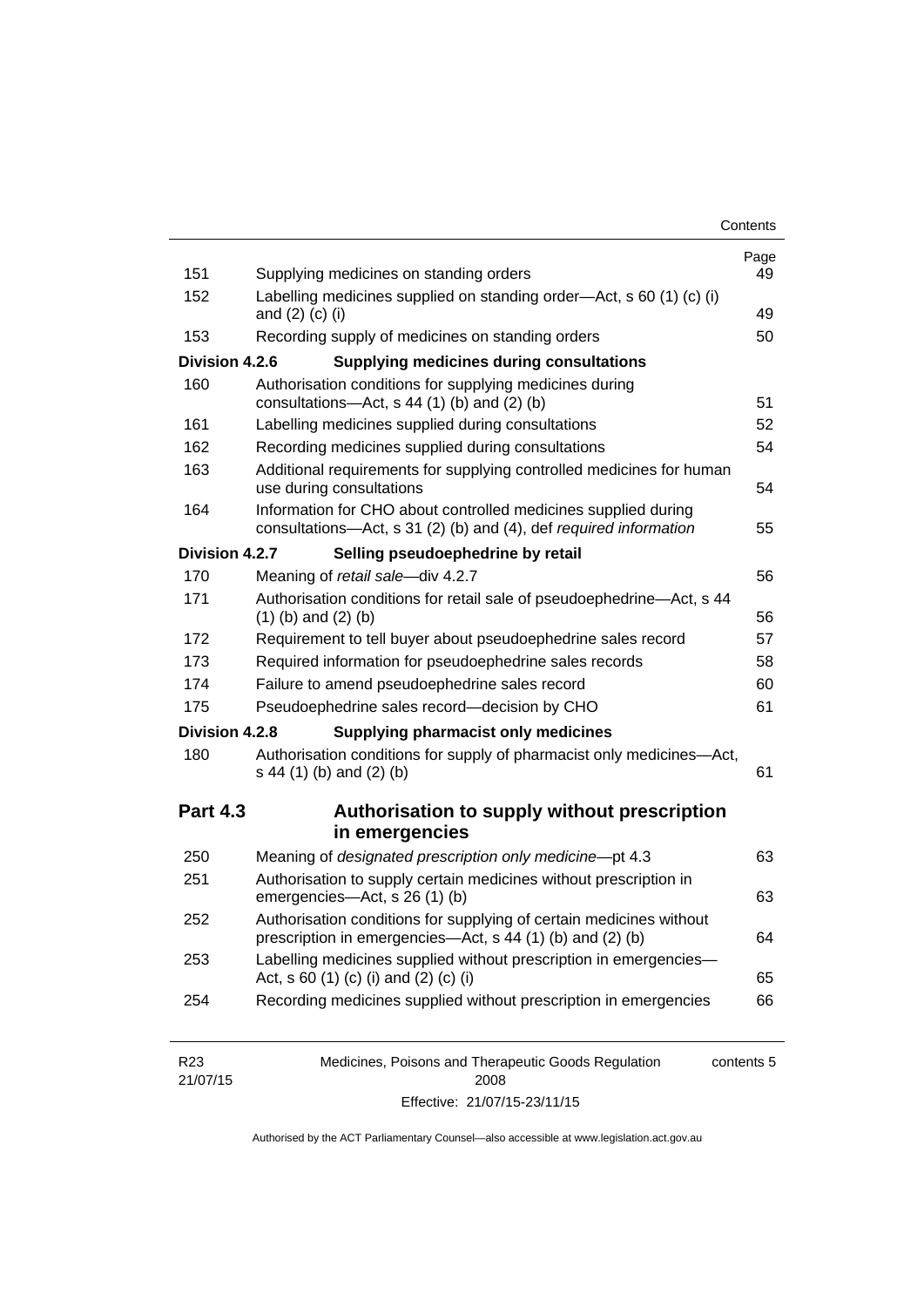| <b>Part 4.3A</b> | <b>Authorisation to supply certain medicines</b><br>without prescription-continued dispensing                                                     | Page |
|------------------|---------------------------------------------------------------------------------------------------------------------------------------------------|------|
| 255              | Authorisation to supply certain medicines without prescription by<br>approved pharmacist—Act, s 185 (1) (g)                                       | 67   |
| 256              | Labelling certain medicines supplied without prescription by approved<br>pharmacist-Act, s 185 (1) (i)                                            | 67   |
| <b>Part 4.4</b>  | Authorisation to supply medicines for<br>disposal                                                                                                 |      |
| 260              | Authorisation to supply medicines to pharmacists for disposal-Act, s<br>26(1)(b)                                                                  | 69   |
| 261              | Authorisation to supply medicines to commercial disposal operators for<br>disposal—Act, s $26(1)(b)$                                              | 69   |
| <b>Part 4.5</b>  | Wholesale supply of medicines under<br>corresponding laws                                                                                         |      |
| 270              | Conditions for wholesalers supplying medicines under corresponding<br>laws-Act, s 20 (4) (c)                                                      | 70   |
| <b>Chapter 5</b> | <b>Administering medicines</b>                                                                                                                    |      |
| <b>Part 5.1</b>  | <b>Authorisations for health-related occupations</b>                                                                                              |      |
| 350              | Authorisation under sch 1 for people in health-related occupations to<br>administer medicines—Act, s 37 (1) (b) and (3) (b)                       | 71   |
| 351              | Authorisation conditions for administration of medicines at institutions<br>by people in health-related occupations—Act, s 44 (1) (b) and (2) (b) | 71   |
| <b>Part 5.2</b>  | Other administration authorisations                                                                                                               |      |
| 360              | Authorisation for self-administration etc of medicines-Act, s 37 (2) (b)<br>and $(3)$ $(b)$                                                       | 73   |
| 361              | Authorisation for administration of medicines by assistants-Act,<br>s 37 (1) (b)                                                                  | 74   |

| contents 6 | Medicines, Poisons and Therapeutic Goods Regulation |
|------------|-----------------------------------------------------|
|            | 2008                                                |
|            | Effective: 21/07/15-23/11/15                        |

R23 21/07/15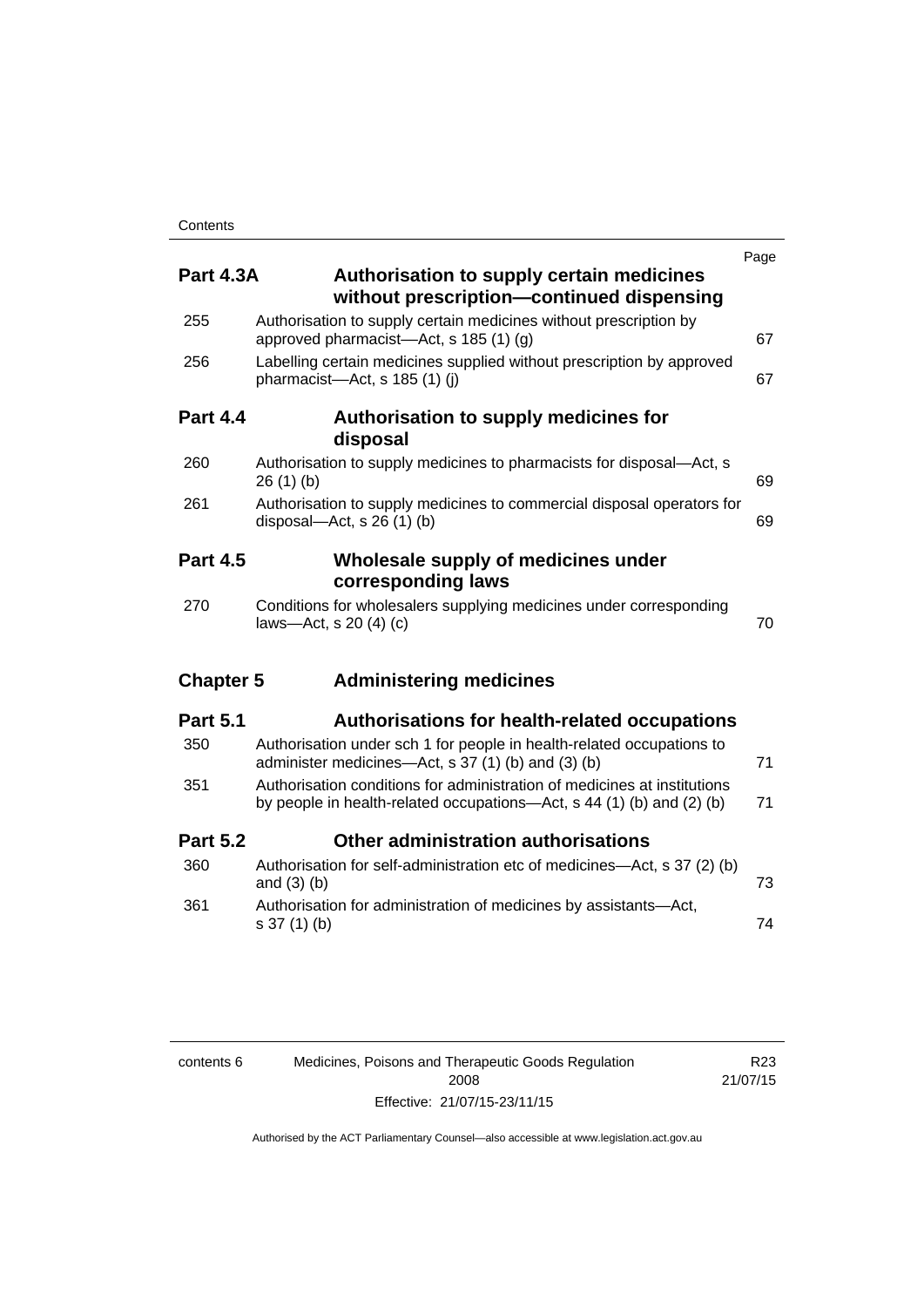|                  |                                                                                                                                        | Contents |
|------------------|----------------------------------------------------------------------------------------------------------------------------------------|----------|
|                  |                                                                                                                                        | Page     |
| <b>Chapter 6</b> | <b>Obtaining and possessing medicines</b>                                                                                              |          |
| 370              | Authorisation under sch 1 to obtain and possess medicines—Act, s 35<br>$(1)$ (b), (2) (b) and s 36 (b)                                 | 75       |
| 371              | Authorisation to obtain and possess medicines for certain personal<br>use-related dealings- $Act$ , s 35 (1) (b), (2) (b) and s 36 (b) | 75       |
| <b>Chapter 7</b> | <b>Manufacturing medicines</b>                                                                                                         |          |
| 380              | Authorisation under sch 1 to manufacture medicines—Act, s 33 (b)                                                                       | 76       |
| <b>Chapter 8</b> | <b>Discarding medicines</b>                                                                                                            |          |
| 390              | Discarding controlled medicines—Act, s 34 (1) (a)                                                                                      | 77       |
| <b>Chapter 9</b> | <b>Other medicines authorisations</b>                                                                                                  |          |
| <b>Part 9.1</b>  | Authorisations for delivery people and<br>commercial disposal operators                                                                |          |
| 400              | Authorisations to deliver medicines under supply authorities-Act,<br>s 26 (1) (b), (2) (b), s 35 (1) (b), (2) (b) and s 36 (b)         | 78       |
| 401              | Authorisations for commercial disposal operators-Act, s 26 (1) (b)<br>and (2) (b), s 35 (1) (b) and (2) (b) and s 36 (b)               | 79       |
| <b>Part 9.2</b>  | <b>Emergency supply and administration of</b><br>adrenaline and salbutamol                                                             |          |
| 410              | Authorisations to supply and administer adrenaline and salbutamol-<br>Act, s 26 (1) (b) and s 37 (1) (b)                               | 80       |
| <b>Part 9.3</b>  | <b>Medicines authorisations for corrections</b><br>functions                                                                           |          |
| 420              | Authorisations for CYP authorised people-Act, s 26 (1) (b),<br>s 35 (1) (b), (2) (b), s 36 (b) and s 37 (1) (b)                        | 81       |
| 421              | Authorisations for corrections officers—Act, s 26 (1) (b), s 35 (1) (b),<br>$(2)$ (b), s 36 (b) and s 37 (1) (b)                       | 82       |
| 422              | Authorisations for court and police cell custodians—Act, s 26 (1) (b),<br>s 35 (1) (b), (2) (b), s 36 (b) and s 37 (1) (b)             | 82       |
|                  |                                                                                                                                        |          |

| R <sub>23</sub> | Medicines, Poisons and Therapeutic Goods Regulation | contents 7 |
|-----------------|-----------------------------------------------------|------------|
| 21/07/15        | 2008                                                |            |
|                 | Effective: 21/07/15-23/11/15                        |            |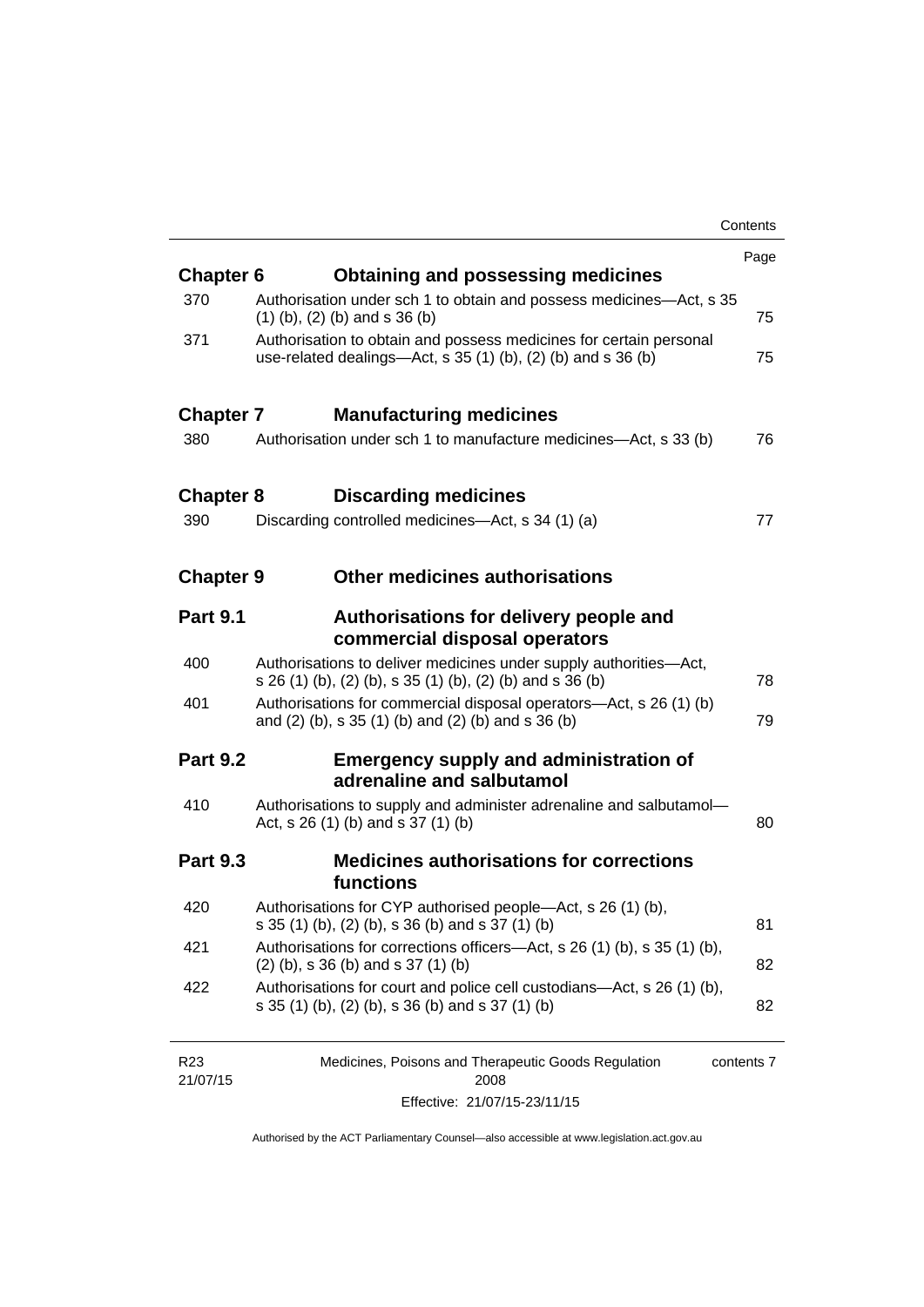| <b>Part 9.4</b> | Page<br>Authorisations for medicines research and                                                                         |    |
|-----------------|---------------------------------------------------------------------------------------------------------------------------|----|
|                 | education program purposes other than<br>controlled medicines                                                             |    |
| 430             | Authorisations for non-controlled medicines research and education-<br>Act, $s$ 26 (1) and (2) (b)                        | 84 |
| 431             | Authorisation conditions for non-controlled medicines research and<br>education- $Act$ , s 44 (1) (b) and (2) (b)         | 85 |
| <b>Part 9.5</b> | <b>Authorisations under medicines licences</b>                                                                            |    |
| Division 9.5.1  | Controlled medicines research and education program<br>licence authorisations                                             |    |
| 440             | Authorisations under controlled medicines research and education<br>program licences—Act, s 20 (1) (a)                    | 87 |
| 441             | Authorisation condition for controlled medicines research and<br>education program licences—Act, s 44 (1) (b) and (2) (b) | 88 |
| Division 9.5.2  | <b>First-aid kit licence authorisations</b>                                                                               |    |
| 450             | Authorisations under first-aid kit licences—Act, s 20 (1) (a)                                                             | 89 |
| 451             | Authorisation condition for first-aid kit licences—Act, s 44 (1) (b) and<br>$(2)$ (b)                                     | 90 |
| Division 9.5.3  | Wholesalers licence authorisations                                                                                        |    |
| 460             | Authorisations under medicines wholesalers licences—Act, s 20 (1) (a)                                                     | 90 |
| 461             | Authorisation conditions for medicines wholesalers licences-Act,<br>s 44 (1) (b) and (2) (b)                              | 91 |
| Division 9.5.4  | Opioid dependency treatment licence authorisations                                                                        |    |
| 470             | Authorisations under opioid dependency treatment licences-Act,<br>s 20 (1) (a)                                            | 92 |
| 471             | Authorisation condition for opioid dependency treatment licences-<br>Act, s 44 (1) (b) and (2) (b)                        | 93 |
| Division 9.5.5  | <b>Pharmacy medicines rural communities licences</b>                                                                      |    |
| 480             | Authorisations under pharmacy medicines rural communities<br>licences- $-\text{Act}$ , s 20 (1) (a)                       | 94 |
| 481             | Authorisation conditions for pharmacy medicines rural communities<br>licences—Act, $s$ 44 (1) (b) and (2) (b)             | 95 |

| contents 8 | Medicines, Poisons and Therapeutic Goods Regulation |
|------------|-----------------------------------------------------|
|            | 2008                                                |
|            | Effective: 21/07/15-23/11/15                        |

R23 21/07/15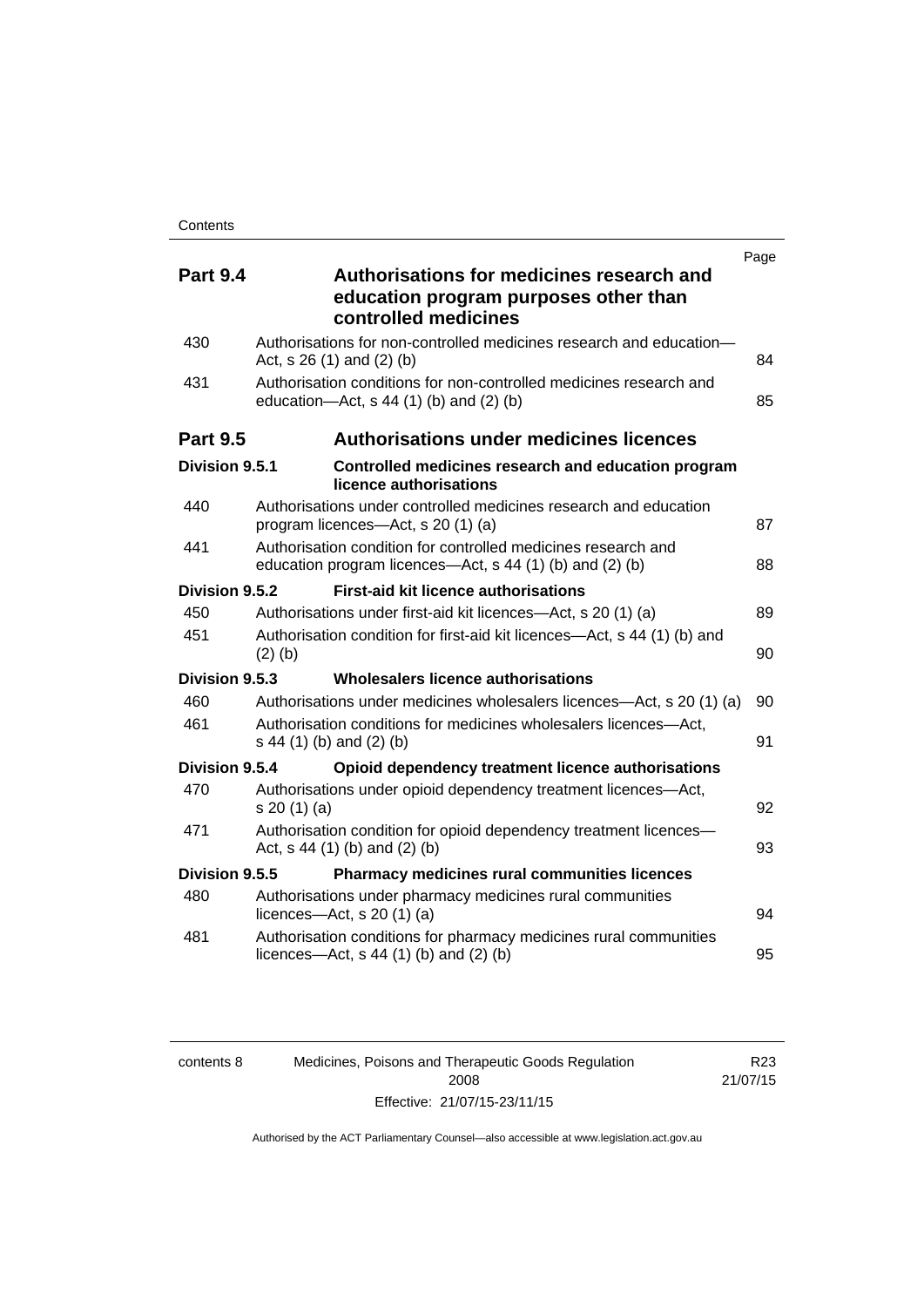|                             |                                                                                                                                       | Contents   |
|-----------------------------|---------------------------------------------------------------------------------------------------------------------------------------|------------|
| <b>Part 9.6</b>             | <b>Authorisations for endorsed health</b><br>practitioners                                                                            | Page       |
| 490                         | Authorisations for endorsed health practitioners—Act, s 20 (1) (d)                                                                    | 97         |
| <b>Chapter 10</b>           | Packaging and labelling of medicines<br>generally                                                                                     |            |
| 500                         | When pharmacy medicines and pharmacist only medicines to be<br>supplied in manufacturer's packs—Act, s 59 (1) (c) (i) and (2) (c) (i) | 98         |
| 501                         | Packaging of supplied manufacturer's packs of medicines—Act, s 59<br>$(1)$ (c) (i) and (2) (c) (i)                                    | 98         |
| 502                         | Labelling of supplied manufacturer's packs of medicines-Act,<br>s 60 (1) (c) (i) and (2) (c) (i)                                      | 99         |
| <b>Chapter 11</b>           | <b>Storage of medicines</b>                                                                                                           |            |
| <b>Part 11.1</b>            | <b>Preliminary</b>                                                                                                                    |            |
| 510                         | Meaning of prescribed person-ch 11                                                                                                    | 100        |
| 511                         | Meaning of key-ch 11                                                                                                                  | 101        |
| <b>Part 11.2</b>            | Storage requirements for medicines generally                                                                                          |            |
| 515                         | Storage of medicines generally-Act, s 61 (b) and (c)                                                                                  | 102        |
| <b>Part 11.3</b>            | Additional storage requirements for<br>medicines other than controlled medicines                                                      |            |
| 520                         | Storage of medicines other than controlled medicines in community<br>pharmacies—Act, s 61 (b) and (c)                                 | 103        |
| 521                         | Storage of medicines other than controlled medicines by other<br>people—Act, s 61 (b) and (c)                                         | 104        |
| 522                         | Storage of pharmacy medicines by pharmacy medicines rural<br>communities licence-holders—Act, s 61 (b) and (c)                        | 104        |
| Part 11.4                   | Additional storage requirements for<br>controlled medicines                                                                           |            |
| 530                         | Meaning of personal custody-pt 11.4                                                                                                   | 105        |
| R <sub>23</sub><br>21/07/15 | Medicines, Poisons and Therapeutic Goods Regulation<br>2008                                                                           | contents 9 |

Effective: 21/07/15-23/11/15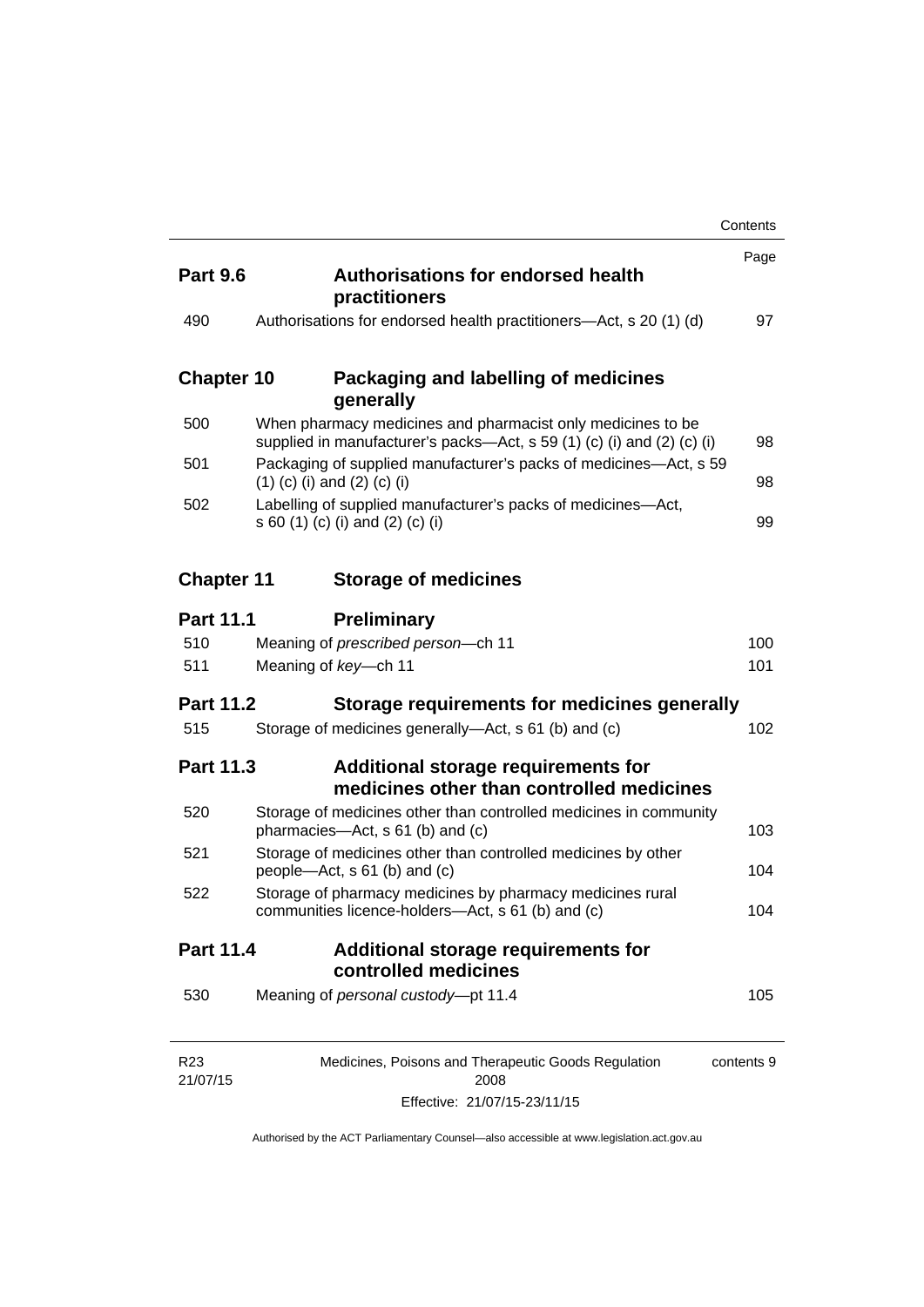|     |                                                                                                   | Page |
|-----|---------------------------------------------------------------------------------------------------|------|
| 531 | Storage of controlled medicines by wholesalers licence-holders-<br>Act, $s \, 61$ (b) and (c)     | 105  |
| 532 | Storage of controlled medicines for certain health-related<br>occupations—Act, s 61 (b) and (c)   | 106  |
| 533 | Storage of controlled medicines by certain other prescribed people-<br>Act, $s \, 61$ (b) and (c) | 107  |

### **Chapter 12 [Controlled medicines registers](#page-133-0)**

| 540 | Keeping of controlled medicines registers by certain people—Act, s 48<br>(a) and $s$ 50 (1) (b) and (2) (b)      | 110 |
|-----|------------------------------------------------------------------------------------------------------------------|-----|
| 541 | Keeping of controlled medicines registers by first-aid kit holders-Act,<br>s 48 (a) and s 50 (1) (b) and (2) (b) | 112 |
| 542 | Form of controlled medicines registers—Act, s 49 (1) (b) and (2) (b)                                             | 113 |
| 543 | Making entries in controlled medicines registers-Act, s 51 (1) (b)                                               | 113 |
| 544 | Prescribed witnesses for administration of controlled medicines—Act,<br>$s 53$ (a) and (b)                       | 115 |
| 545 | Prescribed witnesses for discarding of controlled medicines—Act, s 54<br>$(a)$ and $(b)$                         | 115 |
| 546 | Changes etc to entries in controlled medicines registers—Act, s 55 (2)<br>(b)                                    | 116 |

#### **Chapter 13 [Controlled medicines and appendix D](#page-141-0)  [medicines approvals for human use](#page-141-0)**

### **Part 13.1 [Controlled medicines approvals](#page-141-1)**

| Division 13.1.1 | Preliminary                                                                                                |                 |
|-----------------|------------------------------------------------------------------------------------------------------------|-----------------|
| 550             | Meaning of controlled medicines approval                                                                   | 118             |
| 551             | Meaning of designated prescriber-pt 13.1                                                                   | 118             |
| Division 13.1.2 | <b>Standing controlled medicines approvals</b>                                                             |                 |
| 555             | Standing approval to prescribe controlled medicines for hospital in-<br>patients                           | 119             |
| 556             | Standing approval to prescribe controlled medicines for short-term<br>treatment                            | 119             |
| 557             | Standing interim approval to prescribe buprenorphine and methadone<br>for patients of certain institutions | 120             |
| contents 10     | Medicines, Poisons and Therapeutic Goods Regulation<br>2008                                                | R23<br>21/07/15 |
|                 | Effective: 21/07/15-23/11/15                                                                               |                 |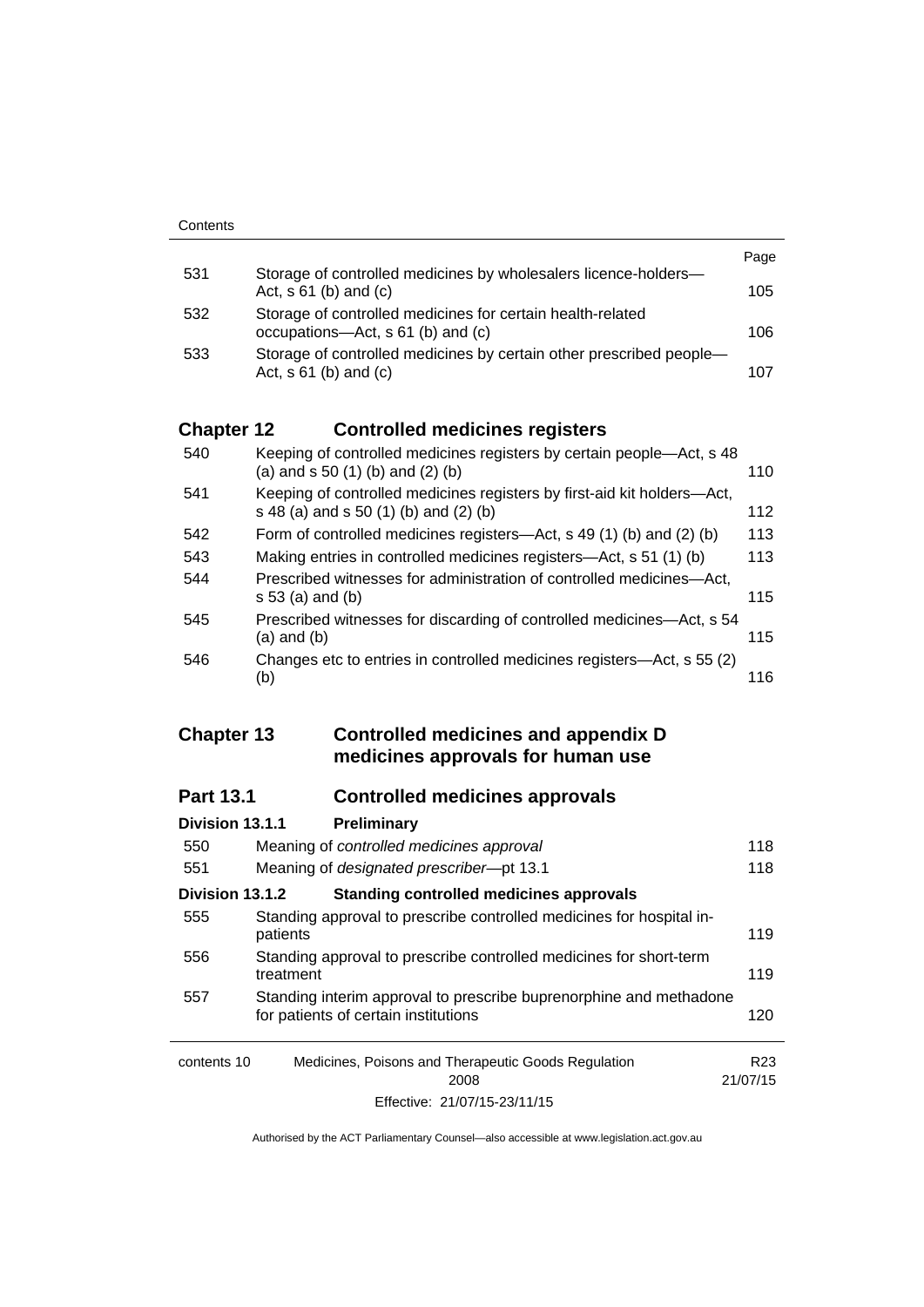| Contents |
|----------|
|----------|

|                             |                                                                                                         | Page        |
|-----------------------------|---------------------------------------------------------------------------------------------------------|-------------|
| Division 13.1.3             | Chief health officer controlled medicines approvals                                                     |             |
| 560                         | Applications for CHO controlled medicines approvals                                                     | 121         |
| 561                         | Requirements for CHO controlled medicines approval applications                                         | 122         |
| 562                         | CHO decision on applications to prescribe controlled medicines                                          | 124         |
| 563                         | Restrictions on CHO power to approve applications for approvals                                         | 124         |
| 564                         | Term of CHO controlled medicines approvals                                                              | 126         |
| 565                         | Applications for review of unfavourable CHO decisions for approvals                                     | 126         |
| 566                         | Medicines advisory committee-referred applications and review of<br>unfavourable CHO decisions          | 127         |
| 567                         | Amendment and revocation of controlled medicines approvals                                              | 128         |
| 568                         | Application for review of amendment and revocation on CHO initiative                                    | 129         |
| 569                         | Medicines advisory committee—review of amendment or revocation<br>on CHO initiative                     | 129         |
| 570                         | Conditional controlled medicines approvals                                                              | 130         |
| 571                         | Form of CHO controlled medicines approvals                                                              | 130         |
| 572                         | When controlled medicines approvals etc take effect                                                     | 132         |
| 573                         | Medicines advisory committee-recommendations to CHO                                                     | 132         |
| 574                         | Guidelines for CHO decisions on applications                                                            | 133         |
| Division 13.1.4             | <b>Endorsements to treat drug-dependency</b>                                                            |             |
| 580                         | Meaning of endorsement-div 13.1.4                                                                       | 133         |
| 581                         | Applications for CHO endorsement to treat drug-dependency                                               | 133         |
| 582                         | CHO decisions on applications for endorsement to treat                                                  |             |
|                             | drug-dependency                                                                                         | 134         |
| 583                         | Form of CHO endorsements to treat drug-dependency                                                       | 134         |
| 584                         | Medicines advisory committee-review of CHO decisions to refuse<br>endorsements to treat drug-dependency | 135         |
| <b>Part 13.2</b>            | Appendix D medicines approvals                                                                          |             |
| 590                         | Meaning of appendix D medicines approval                                                                | 136         |
| 591                         | Standing approval to prescribe designated appendix D medicines                                          | 136         |
| 592                         | Applications for CHO approval to prescribe designated appendix D<br>medicines                           | 137         |
| 593                         | CHO decisions on applications to prescribe designated appendix D<br>medicines                           | 137         |
| 594                         | Form of CHO appendix D medicines approvals                                                              | 138         |
| R <sub>23</sub><br>21/07/15 | Medicines, Poisons and Therapeutic Goods Regulation<br>2008                                             | contents 11 |

Effective: 21/07/15-23/11/15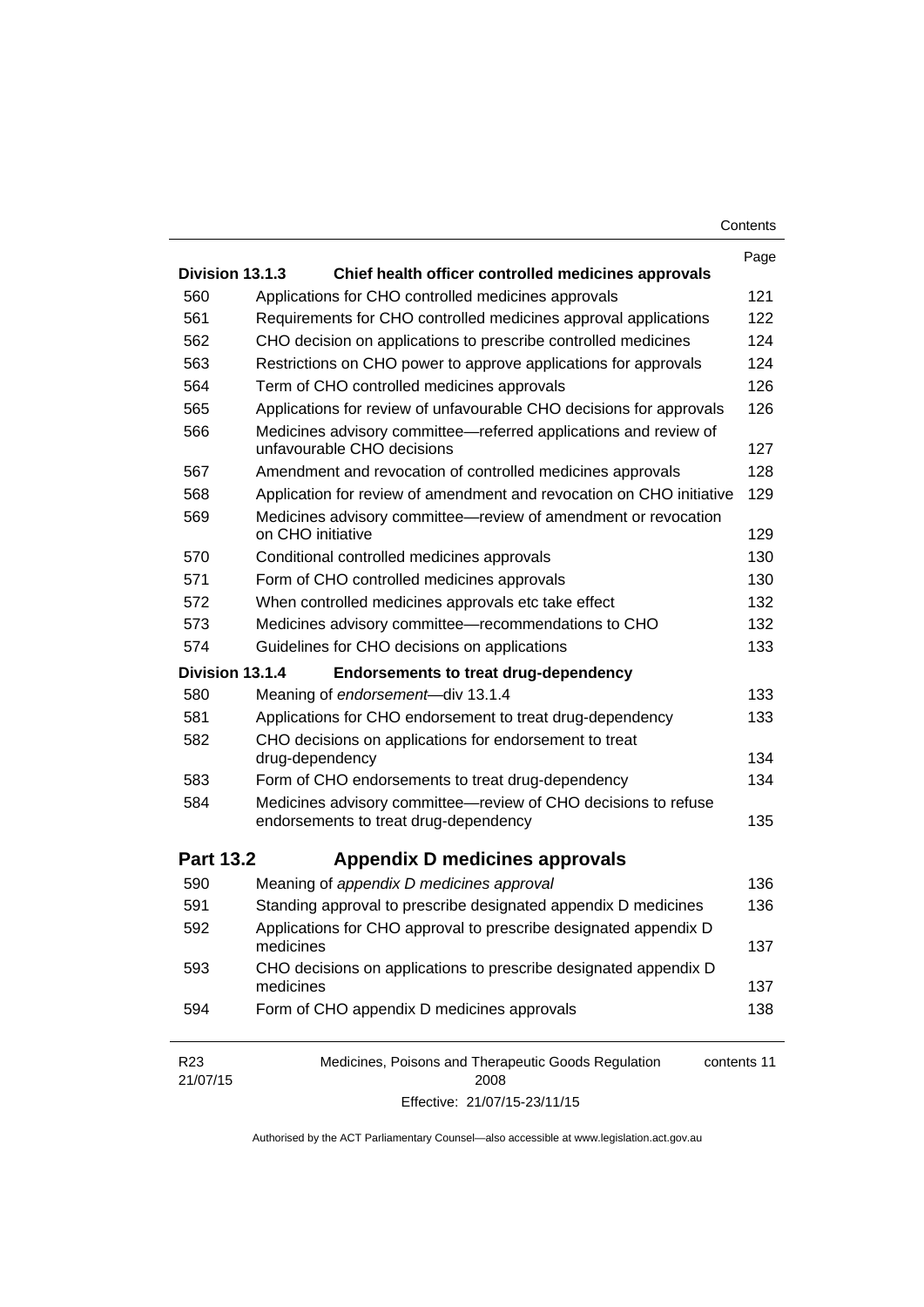#### **Contents**

| <b>Chapter 14</b> | <b>Medicines licences</b>                                                                                    | Page                        |
|-------------------|--------------------------------------------------------------------------------------------------------------|-----------------------------|
| <b>Part 14.1</b>  | <b>Medicines licences generally</b>                                                                          |                             |
| 600               | Medicines licences that may be issued—Act, s 78 (2)                                                          | 139                         |
| <b>Part 14.2</b>  | Controlled medicines research and education<br>program licences                                              |                             |
| 605               | Applications for controlled medicines research and education program<br>licences                             | 140                         |
| 606               | Restrictions on issuing of controlled medicines research and education<br>program licences—Act, s 85 (1) (a) | 141                         |
| 607               | Additional information for controlled medicines research and education<br>program licences—Act, s 88 (1) (k) | 141                         |
| <b>Part 14.3</b>  | <b>First-aid kit licences</b>                                                                                |                             |
| 610               | Applications for first-aid kit licences                                                                      | 143                         |
| 611               | Restrictions on issuing of first-aid kit licences—Act, s 85 (1) (a)                                          | 144                         |
| 612               | Additional information for first-aid kit licences—Act, s 88 (1) (k)                                          | 145                         |
| <b>Part 14.4</b>  | <b>Medicines wholesalers licences</b>                                                                        |                             |
| 615               | Applications for medicines wholesalers licences                                                              | 146                         |
| 616               | Restrictions on issuing of medicines wholesalers licences—Act, s 85<br>$(1)$ (a)                             | 147                         |
| 617               | Additional information for medicines wholesalers licences—Act, s 88<br>$(1)$ (k)                             | 147                         |
| <b>Part 14.5</b>  | <b>Opioid dependency treatment licences</b>                                                                  |                             |
| 620               | Applications for opioid dependency treatment licences                                                        | 148                         |
| 621               | Restriction on issuing of opioid dependency treatment licences-Act, s<br>85(1)(a)                            | 148                         |
| 622               | Witnessing not required for administration under opioid dependency<br>treatment licence—Act, s 190 (1) (a)   | 148                         |
| <b>Part 14.6</b>  | <b>Pharmacy medicines rural communities</b><br><b>licences</b>                                               |                             |
| 625               | Applications for pharmacy medicines rural communities licences                                               | 149                         |
| contents 12       | Medicines, Poisons and Therapeutic Goods Regulation<br>2008                                                  | R <sub>23</sub><br>21/07/15 |

Effective: 21/07/15-23/11/15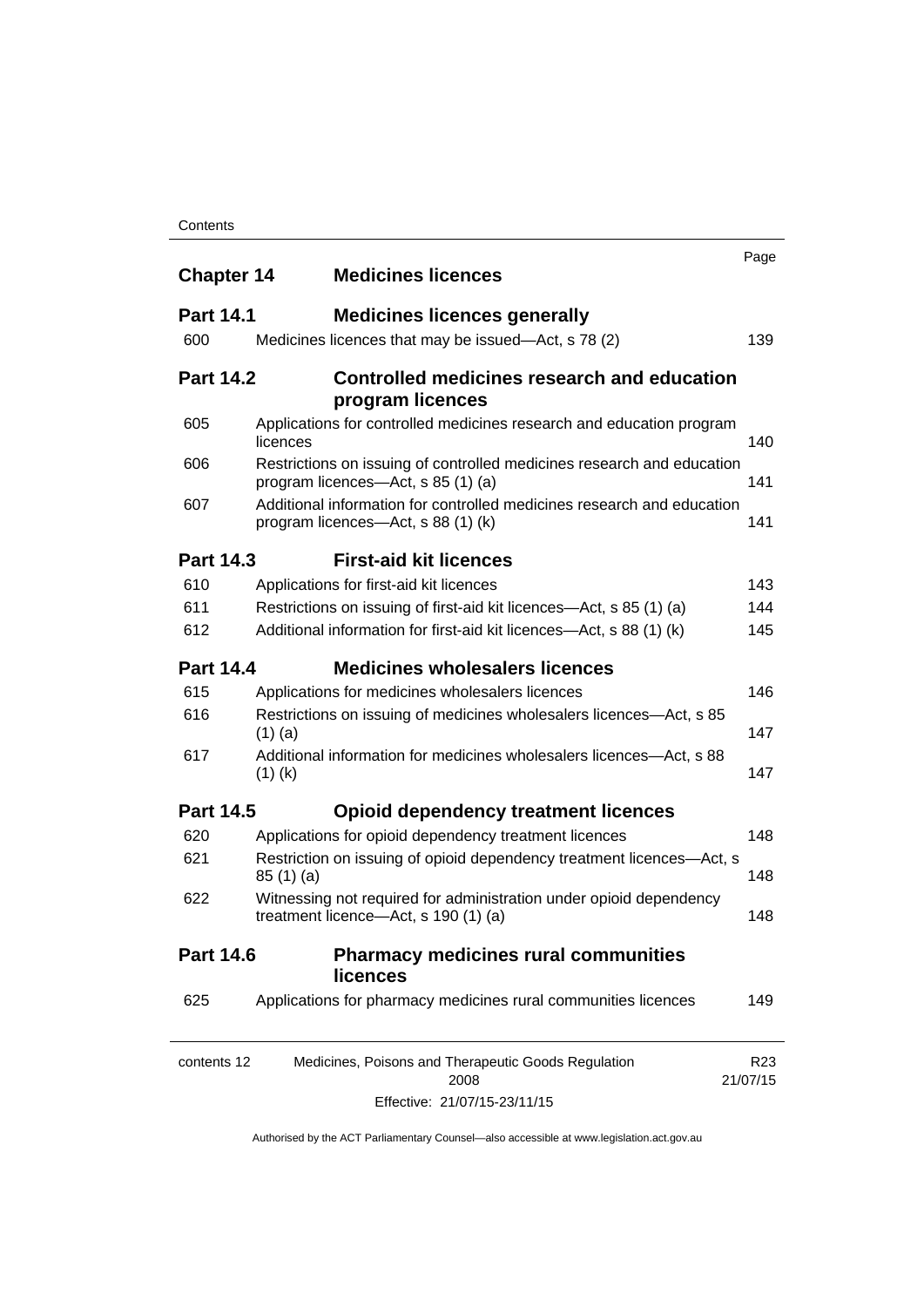|                             |                                                                                                 | Contents    |
|-----------------------------|-------------------------------------------------------------------------------------------------|-------------|
|                             |                                                                                                 | Page        |
| 626                         | Restrictions on issuing of pharmacy medicines rural communities<br>licences—Act, $s$ 85 (1) (a) | 149         |
| <b>Chapter 15</b>           | <b>Medicines-other provisions</b>                                                               |             |
| <b>Part 15.1</b>            | <b>Opioid dependency treatment guidelines</b>                                                   |             |
| 630                         | Guidelines for treatment of opioid dependency                                                   | 150         |
| <b>Part 15.2</b>            | <b>Medicines advisory committee</b>                                                             |             |
| 635                         | Medicines advisory committee-membership                                                         | 151         |
| 636                         | Medicines advisory committee-term of appointments                                               | 152         |
| 637                         | Medicines advisory committee-conditions of appointments                                         | 152         |
| 638                         | Medicines advisory committee—time and place of meetings                                         | 153         |
| 639                         | Medicines advisory committee-presiding member                                                   | 153         |
| 640                         | Medicines advisory committee-quorum                                                             | 153         |
| 641                         | Medicines advisory committee-voting                                                             | 153         |
| 642                         | Medicines advisory committee-conduct of meetings                                                | 154         |
| 643                         | Medicines advisory committee-disclosure of interests by members                                 | 154         |
| 644                         | Medicines advisory committee—ending appointments                                                | 157         |
| <b>Part 15.3</b>            | <b>Other medicines provisions</b>                                                               |             |
| 650                         | Advertising controlled medicines—Act, s 66 (3) (b)                                              | 159         |
| 651                         | Advertising other medicines                                                                     | 159         |
| 652                         | Prescribed institutions-Act, dict, def <i>institution</i> , par (b)                             | 160         |
| <b>Chapter 16</b>           | Low and moderate harm poisons                                                                   |             |
| <b>Part 16.1</b>            | <b>Preliminary</b>                                                                              |             |
| 660                         | Meaning of relevant law-ch 16                                                                   | 161         |
| <b>Part 16.2</b>            | Authorisation to supply low and moderate<br>harm poisons                                        |             |
| 661                         | Authorisation to supply low and moderate harm poisons—Act, s 26 (1)<br>(b) and $(2)$ (b)        | 162         |
| R <sub>23</sub><br>21/07/15 | Medicines, Poisons and Therapeutic Goods Regulation<br>2008                                     | contents 13 |
|                             | Effective: 21/07/15-23/11/15                                                                    |             |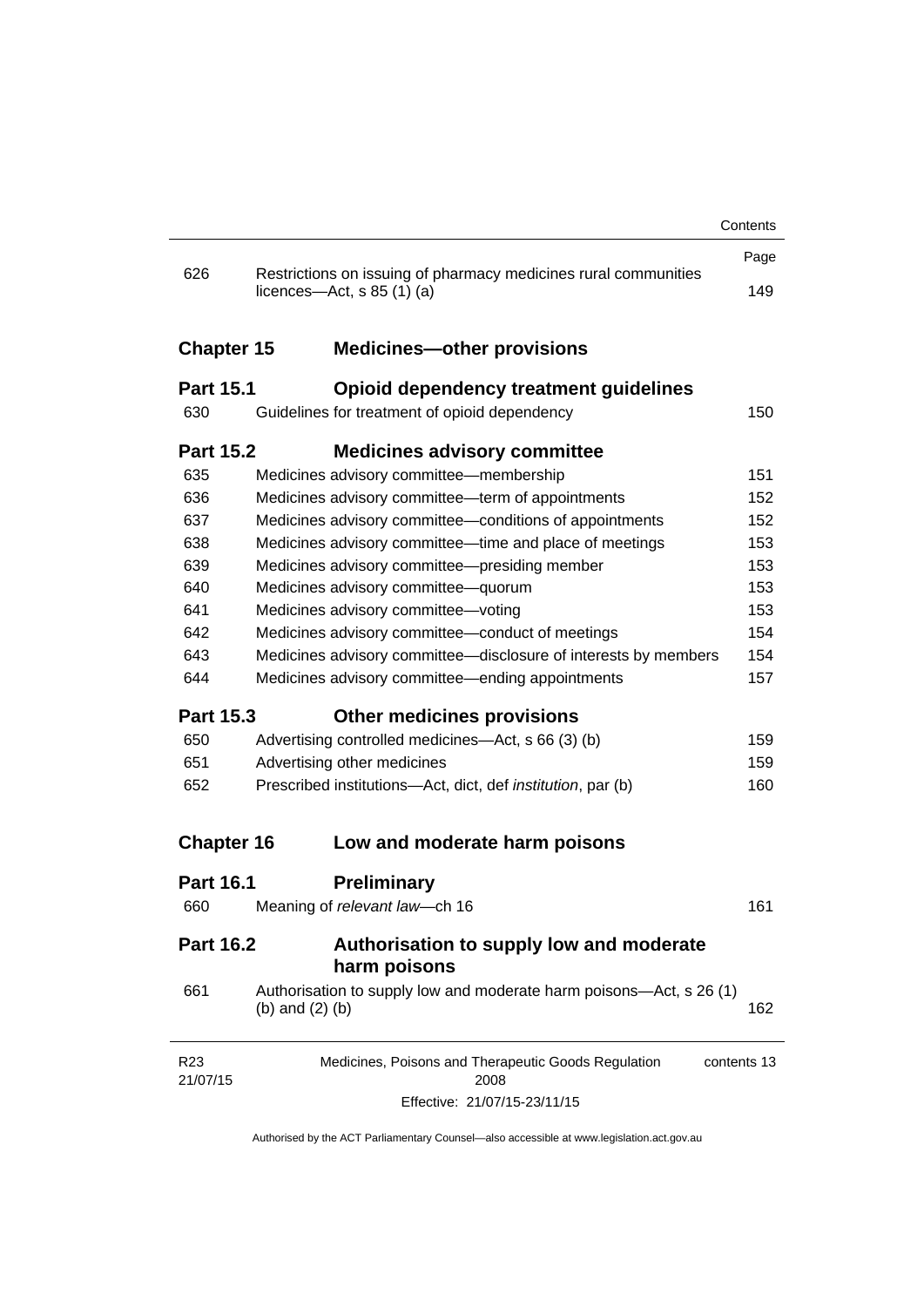| Contents |
|----------|
|----------|

|                   |                                                                                                                      | Page |
|-------------------|----------------------------------------------------------------------------------------------------------------------|------|
| 662               | Authorisation condition for supplying low and moderate harm<br>poisons—Act, s 44 (1) (b) and (2) (b)                 | 162  |
| <b>Part 16.3</b>  | Authorisation to manufacture low and<br>moderate harm poisons                                                        |      |
| 663               | Authorisation to manufacture low and moderate harm poisons-Act, s<br>33(b)                                           | 163  |
| 664               | Authorisation condition for manufacturing low and moderate harm<br>poisons—Act, s 44 (1) (b) and (2) (b)             | 163  |
| <b>Part 16.4</b>  | Packaging and labelling of low and moderate<br>harm poisons                                                          |      |
| 665               | Packaging of supplied manufacturer's packs of low and moderate<br>harm poisons-Act, s 59 (1) (c) (i) and (2) (c) (i) | 164  |
| 666               | Labelling of supplied manufacturer's packs of low and moderate harm<br>poisons-Act, s 60 (1) (c) (i) and (2) (c) (i) | 164  |
|                   |                                                                                                                      |      |
| <b>Chapter 17</b> | Dangerous poisons authorisations                                                                                     |      |
| <b>Part 17.1</b>  | <b>Overview of dangerous poisons</b><br>authorisations                                                               |      |
| 670               | General overview of authorisations for dangerous poisons                                                             | 165  |
| 671               | Overview of dangerous poisons authorisations under this regulation                                                   | 166  |
| 672               | General overview of authorisation conditions for dangerous poisons                                                   | 167  |
| <b>Part 17.2</b>  | Authorisations under dangerous poisons<br>licences                                                                   |      |
| Division 17.2.1   | Dangerous poisons manufacturers licence<br>authorisations                                                            |      |
| 675               | Authorisations under dangerous poisons manufacturers licences-Act,<br>s 20(1)(a)                                     | 168  |
| 676               | Authorisation conditions for dangerous poisons manufacturers<br>licences—Act, $s$ 44 (1) (b) and (2) (b)             | 169  |

| contents 14 | Medicines, Poisons and Therapeutic Goods Regulation | R23.     |
|-------------|-----------------------------------------------------|----------|
|             | 2008                                                | 21/07/15 |
|             | Effective: 21/07/15-23/11/15                        |          |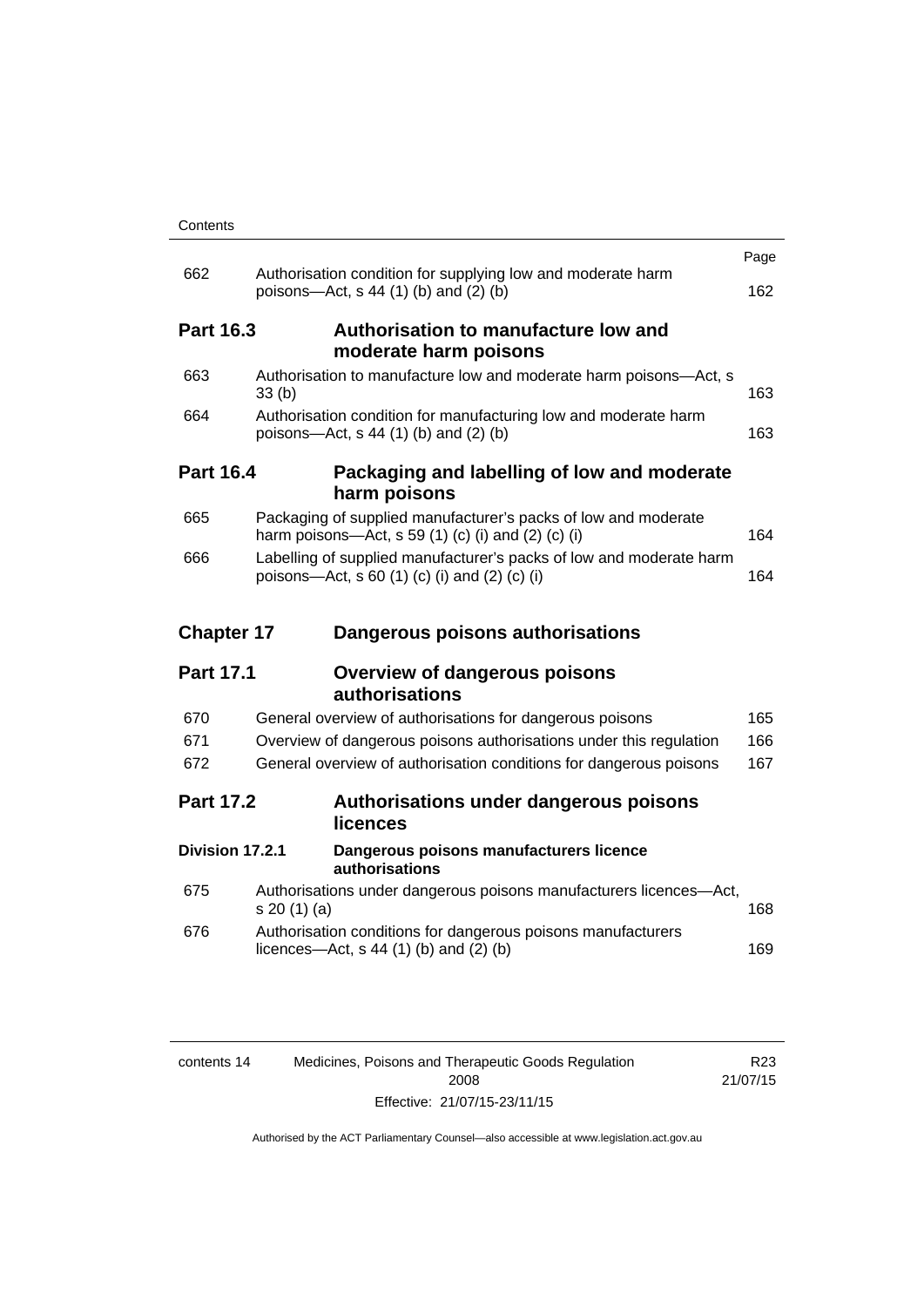| Division 17.2.2   |              | Dangerous poisons-research and education program                                                                                        | Page |
|-------------------|--------------|-----------------------------------------------------------------------------------------------------------------------------------------|------|
|                   |              | licence authorisations                                                                                                                  |      |
| 680               |              | Authorisations under dangerous poisons research and education<br>program licences-Act, s 20 (1) (a)                                     | 171  |
| 681               |              | Authorisation condition for dangerous poisons research and education<br>program licences—Act, s 44 (1) (b) and (2) (b)                  | 172  |
| Division 17.2.3   |              | Dangerous poisons suppliers licence authorisations                                                                                      |      |
| 685               | s 20 (1) (b) | Authorisations under dangerous poisons suppliers licences-Act,                                                                          | 173  |
| 686               |              | Authorisation conditions for dangerous poisons suppliers licences-<br>Act, $s$ 44 (1) (b) and (2) (b)                                   | 174  |
| Part 17.3         |              | Other dangerous poisons authorisations                                                                                                  |      |
| Division 17.3.1   |              | Authorisations for manufacturing etc purposes                                                                                           |      |
| 690               | (a)          | Manufacturing etc authorisations for dangerous poisons-Act, s 20 (2)                                                                    | 176  |
| Division 17.3.2   |              | Authorisations for delivery people and commercial<br>disposal operators                                                                 |      |
| 692               |              | Authorisations to deliver dangerous poisons under purchase orders-<br>Act, s 26 (1) (b) and (2) (b), s 35 (1) (b), (2) (b) and s 36 (b) | 177  |
| 693               |              | Authorisation to supply dangerous poisons to commercial disposal<br>operator for disposal—Act, s 26 (1) (b)                             | 178  |
| 694               |              | Authorisations for commercial disposal operators—Act, s 26 (1) (b)<br>and (2) (b), s 35 (1) (b) and (2) (b) and s 36 (b)                | 178  |
| Division 17.3.3   |              | Authorisations for dangerous poisons research and<br>education programs by scientifically qualified people                              |      |
| 695               |              | Authorisations for dangerous poisons research and education-Act, s<br>26 (1) and (2) (b)                                                | 179  |
| 696               |              | Authorisation conditions for dangerous poisons research and<br>education- $Act$ , s 44 (1) (b) and (2) (b)                              | 180  |
| <b>Chapter 18</b> |              | <b>Dangerous poisons licences</b>                                                                                                       |      |
| <b>Part 18.1</b>  |              | Dangerous poisons licences generally                                                                                                    |      |
| 700               |              | Dangerous poisons licences that may be issued-Act, s 78 (2)                                                                             | 181  |
|                   |              |                                                                                                                                         |      |

| R23      | Medicines, Poisons and Therapeutic Goods Regulation | contents 15 |
|----------|-----------------------------------------------------|-------------|
| 21/07/15 | 2008                                                |             |
|          | Effective: 21/07/15-23/11/15                        |             |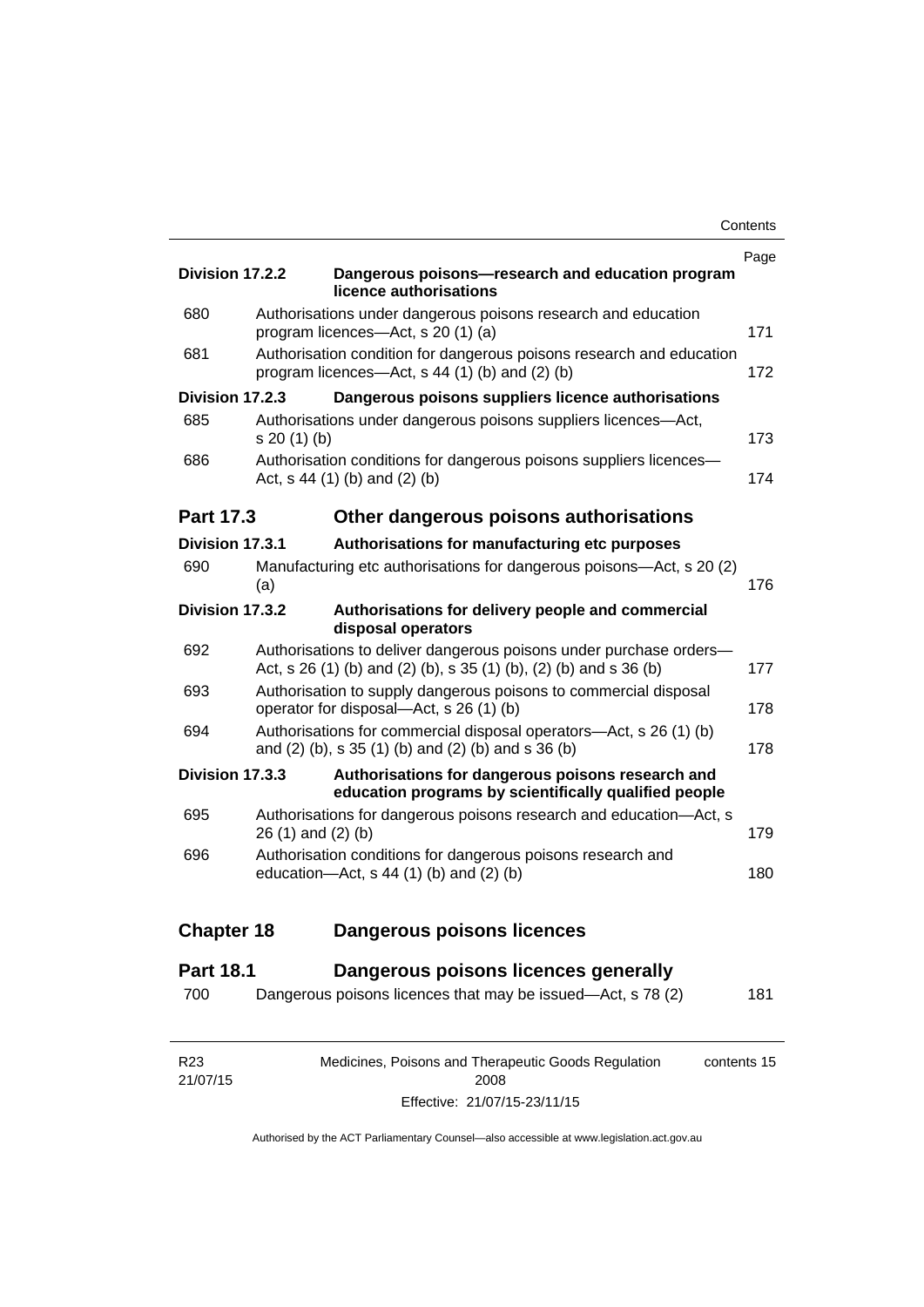| <b>Part 18.2</b>  | Dangerous poisons manufacturers licences                                                                  | Page            |
|-------------------|-----------------------------------------------------------------------------------------------------------|-----------------|
| 705               | Applications for dangerous poisons manufacturers licences                                                 | 182             |
| 706               | Restrictions on issuing of dangerous poisons manufacturers                                                |                 |
|                   | licences- $-\text{Act}$ , s 85 (1) (a)                                                                    | 183             |
| 707               | Additional information for dangerous poisons manufacturers<br>licences- $-\text{Act}$ , s 88 (1) (k)      | 183             |
| <b>Part 18.3</b>  | Dangerous poisons research and education<br>program licences                                              |                 |
| 710               | Applications for dangerous poisons research and education program<br>licences                             | 184             |
| 711               | Restrictions on issuing of dangerous poisons research and education<br>program licences—Act, s 85 (1) (a) | 185             |
| 712               | Additional information for dangerous poisons research and education<br>licences—Act, $s$ 88 (1) (k)       | 186             |
| <b>Part 18.4</b>  | Dangerous poisons suppliers licences                                                                      |                 |
| 715               | Applications for dangerous poisons suppliers licences                                                     | 187             |
| 716               | Restrictions on issuing of dangerous poisons suppliers licences-Act,<br>s 85(1)(a)                        | 187             |
| 717               | Additional information for dangerous poisons suppliers licences-Act,<br>s 88 (1) (k)                      | 188             |
| <b>Chapter 19</b> | Dangerous poisons-other provisions                                                                        |                 |
| <b>Part 19.1</b>  | Dangerous poisons purchase orders                                                                         |                 |
| 720               | Supplying dangerous poisons on purchase orders                                                            | 189             |
| 721               | General requirements for dangerous poisons purchase orders-Act, s<br>38(2)(c)                             | 190             |
| 722               | Recording supply of dangerous poisons on purchase orders                                                  | 190             |
| <b>Part 19.2</b>  | Wholesale supply of dangerous poisons<br>under corresponding laws                                         |                 |
| 725               | Conditions for wholesalers supplying dangerous poisons under<br>corresponding laws-Act, s 20 (4) (c)      | 192             |
| contents 16       | Medicines, Poisons and Therapeutic Goods Regulation                                                       | R <sub>23</sub> |

| contents 16 | Medicines, Poisons and Therapeutic Goods Requiation | R23      |
|-------------|-----------------------------------------------------|----------|
|             | 2008                                                | 21/07/15 |
|             | Effective: 21/07/15-23/11/15                        |          |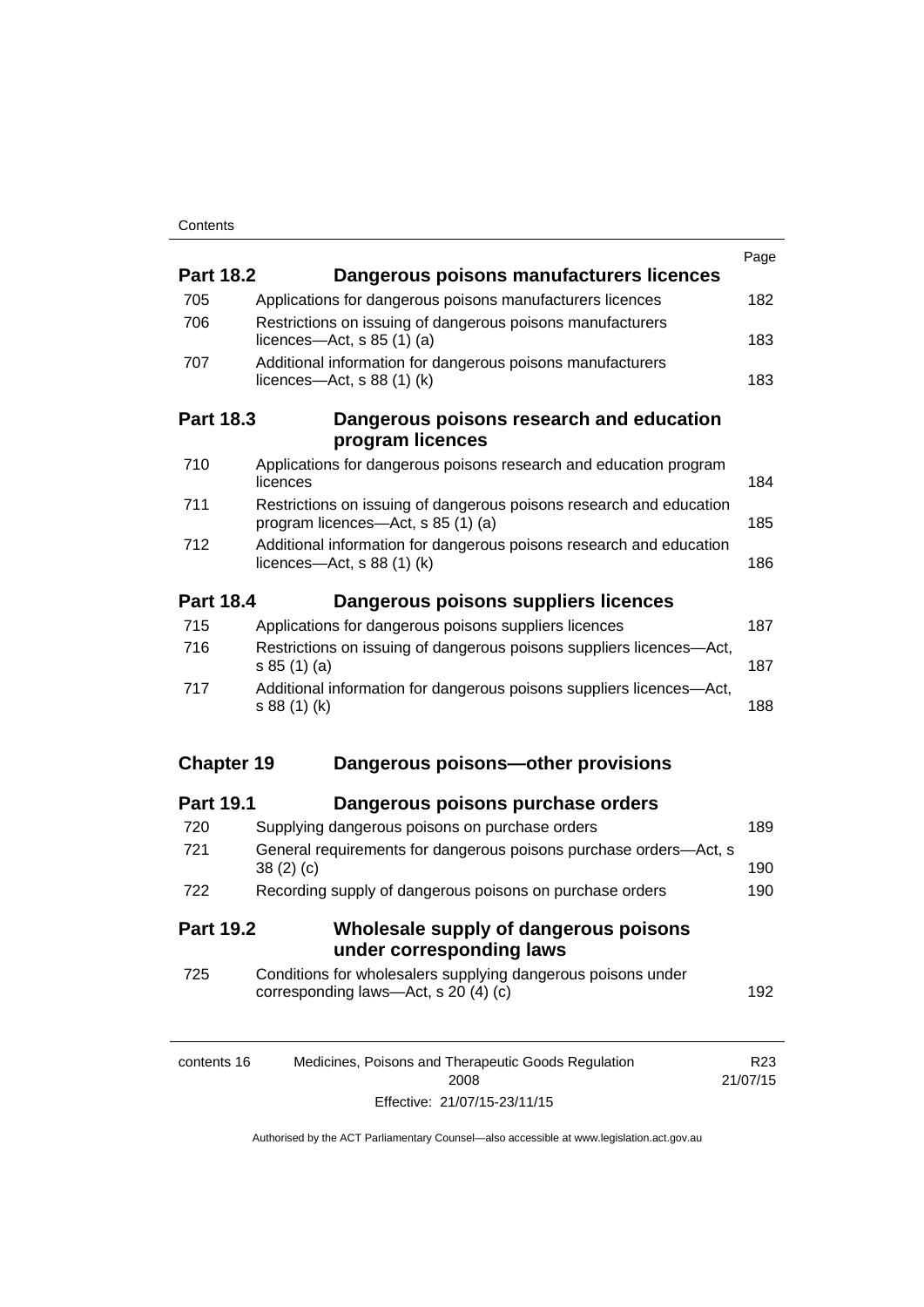|                   |                                                                                                           | Contents |
|-------------------|-----------------------------------------------------------------------------------------------------------|----------|
|                   |                                                                                                           | Page     |
| <b>Part 19.3</b>  | Packaging and labelling of dangerous<br>poisons                                                           |          |
| 730               | Meaning of relevant law-pt 19.3                                                                           | 193      |
| 731               | Packaging of supplied manufacturer's packs of dangerous poisons-<br>Act, s 59 (1) (c) (i) and (2) (c) (i) | 193      |
| 732               | Labelling of supplied manufacturer's packs of dangerous poisons-<br>Act, s 60 (1) (c) (i) and (2) (c) (i) | 194      |
| <b>Part 19.4</b>  | Storage of dangerous poisons                                                                              |          |
| 735               | Storage of dangerous poisons-Act, s 61 (b) and (c)                                                        | 195      |
| <b>Part 19.5</b>  | Dangerous poisons registers                                                                               |          |
| 740               | Keeping of dangerous poisons registers by certain people-Act, s 48<br>and s 50 (1) (b) and (2) (b)        | 196      |
| 741               | Form of dangerous poisons registers—Act, s 49 (1) (b)                                                     | 197      |
| 742               | Making entries in dangerous poisons registers—Act, s 51 (1) (b)                                           | 197      |
| 743               | Prescribed witnesses for discarding of dangerous poisons-Act, s 54<br>$(a)$ and $(b)$                     | 197      |
| 744               | Changes to entries in dangerous poisons registers—Act, s 55 (2) (b)                                       | 198      |
| <b>Chapter 20</b> | <b>Paints</b>                                                                                             |          |
| 750               | Manufacture, supply and use of paints containing white lead-Act, s<br>70 (1) (b), (2) (b) and (3) (b)     | 199      |
| 751               | Manufacture, supply and use of paints for certain purposes-Act, s 71<br>$(1)$ and $(3)$                   | 199      |
| 752               | Manufacture, supply and use of paints for toys—Act, s 72 (b)                                              | 200      |
| 753               | Manufacture, supply and use of paints containing pesticides-Act, s<br>73 (b)                              | 200      |
| <b>Chapter 21</b> | <b>Prohibited and appendix C substances</b>                                                               |          |
| Part 21 1         | Praliminarv                                                                                               |          |

| Fail 4 I.I | <b>FIGHIFFICALY</b>                          |     |
|------------|----------------------------------------------|-----|
| 760        | Meaning of <i>prohibited</i> substance—ch 21 | 202 |
| 761        | Prohibited substances licences—Act, s 78 (2) | 202 |

| R <sub>23</sub> | Medicines, Poisons and Therapeutic Goods Regulation | contents 17 |
|-----------------|-----------------------------------------------------|-------------|
| 21/07/15        | 2008                                                |             |
|                 | Effective: 21/07/15-23/11/15                        |             |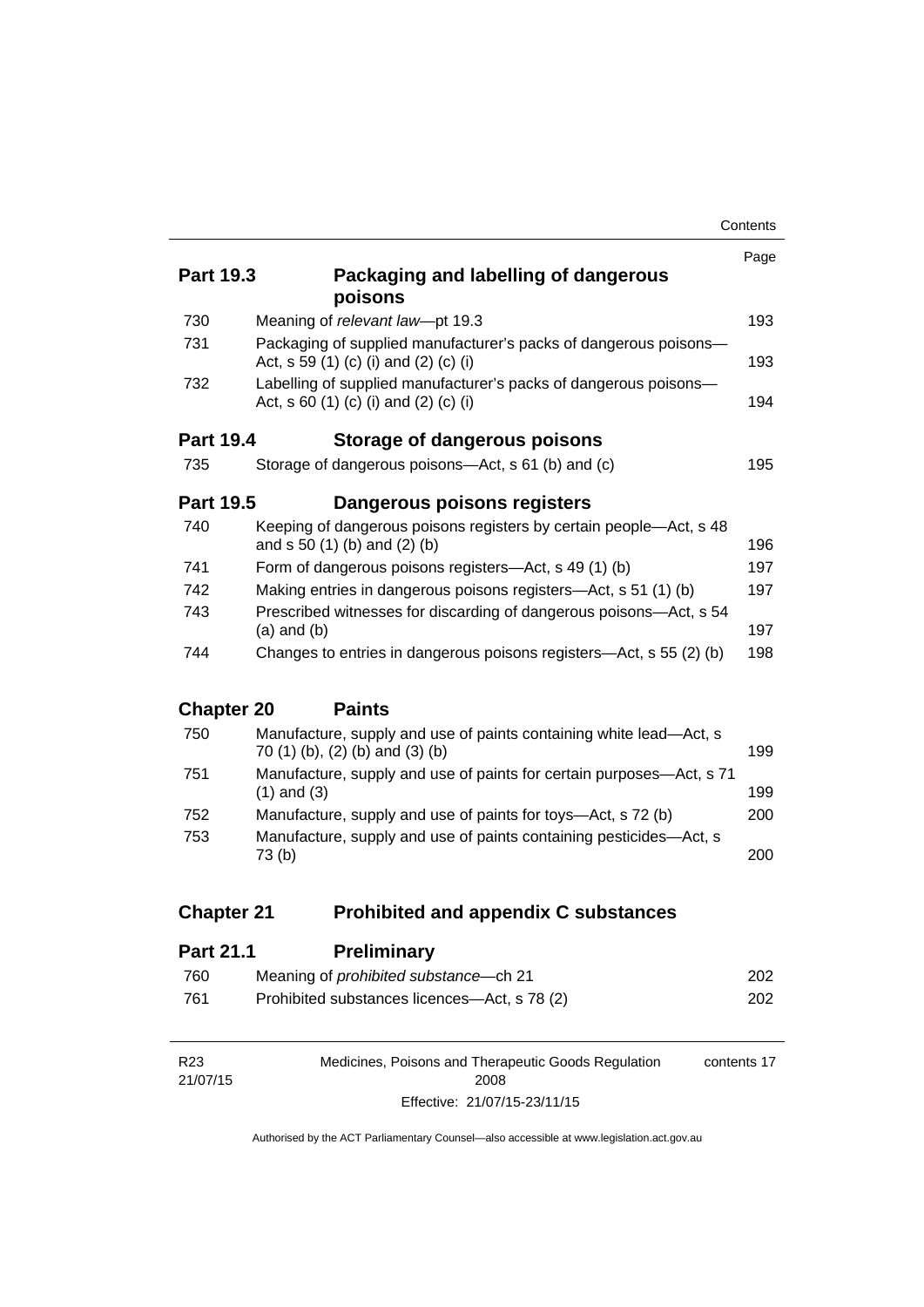|                  |                           |                                                                                                                                              | Page |
|------------------|---------------------------|----------------------------------------------------------------------------------------------------------------------------------------------|------|
| <b>Part 21.2</b> |                           | <b>Prohibited substances research and</b><br>education program licences                                                                      |      |
| Division 21.2.1  |                           | Issue of prohibited substances research and education<br>program licences                                                                    |      |
| 765              | program licences          | Applications for prohibited substances research and education                                                                                | 203  |
| 766              |                           | Restrictions on issuing of prohibited substances research and<br>education program licences-Act, s 85 (1) (a)                                | 204  |
| 767              |                           | Additional information for prohibited substances research program and<br>education licences-Act, s 88 (1) (k)                                | 205  |
| Division 21.2.2  |                           | Prohibited substances research and education<br>program authorisations                                                                       |      |
| 768              |                           | Authorisations under prohibited substances research and education<br>program licences—Act, s 20 (1) (a)                                      | 205  |
| 769              |                           | Authorisation condition for prohibited substances research and<br>education program licences—Act, s 44 (1) (b) and (2) (b)                   | 206  |
| Division 21.2.3  |                           | Other provisions-prohibited substances research and<br>education program licences                                                            |      |
| 770              |                           | Approvals of dealings for prohibited substances research and<br>education program licences-Act, s 20 (1) (c)                                 | 207  |
| 771              | (b)                       | Authorisation condition for approval-holders—Act, s 44 (1) (b) and (2)                                                                       | 208  |
| 772              | Act, s 38 (2) (c)         | General requirements for prohibited substances purchase orders-                                                                              | 208  |
| 773              |                           | Recording supply of prohibited substances on purchase orders                                                                                 | 209  |
| 774              | (ii), $(2)$ (b) and $(4)$ | Information for CHO about supplied prohibited substances research<br>and education program licences—Act, s 31 (1) (a) (ii), (1) (b), (2) (a) | 209  |
| Part 21.3        |                           | <b>Prohibited substances registers</b>                                                                                                       |      |
| 775              |                           | Keeping of prohibited substances registers by certain people-Act,<br>s 48 and s 50 (1) (b) and (2) (b)                                       | 211  |
| 776              |                           | Form of prohibited substances registers—Act, s 49 (1) (b)                                                                                    | 211  |
| 777              |                           | Making entries in prohibited substances registers-Act, s 51 (1) (b)                                                                          | 212  |
| 778              | 54 (a) and (b)            | Prescribed witnesses for discarding of prohibited substances-Act, s                                                                          | 212  |

| contents 18 | Medicines, Poisons and Therapeutic Goods Regulation | R23      |
|-------------|-----------------------------------------------------|----------|
|             | 2008                                                | 21/07/15 |
|             | Effective: 21/07/15-23/11/15                        |          |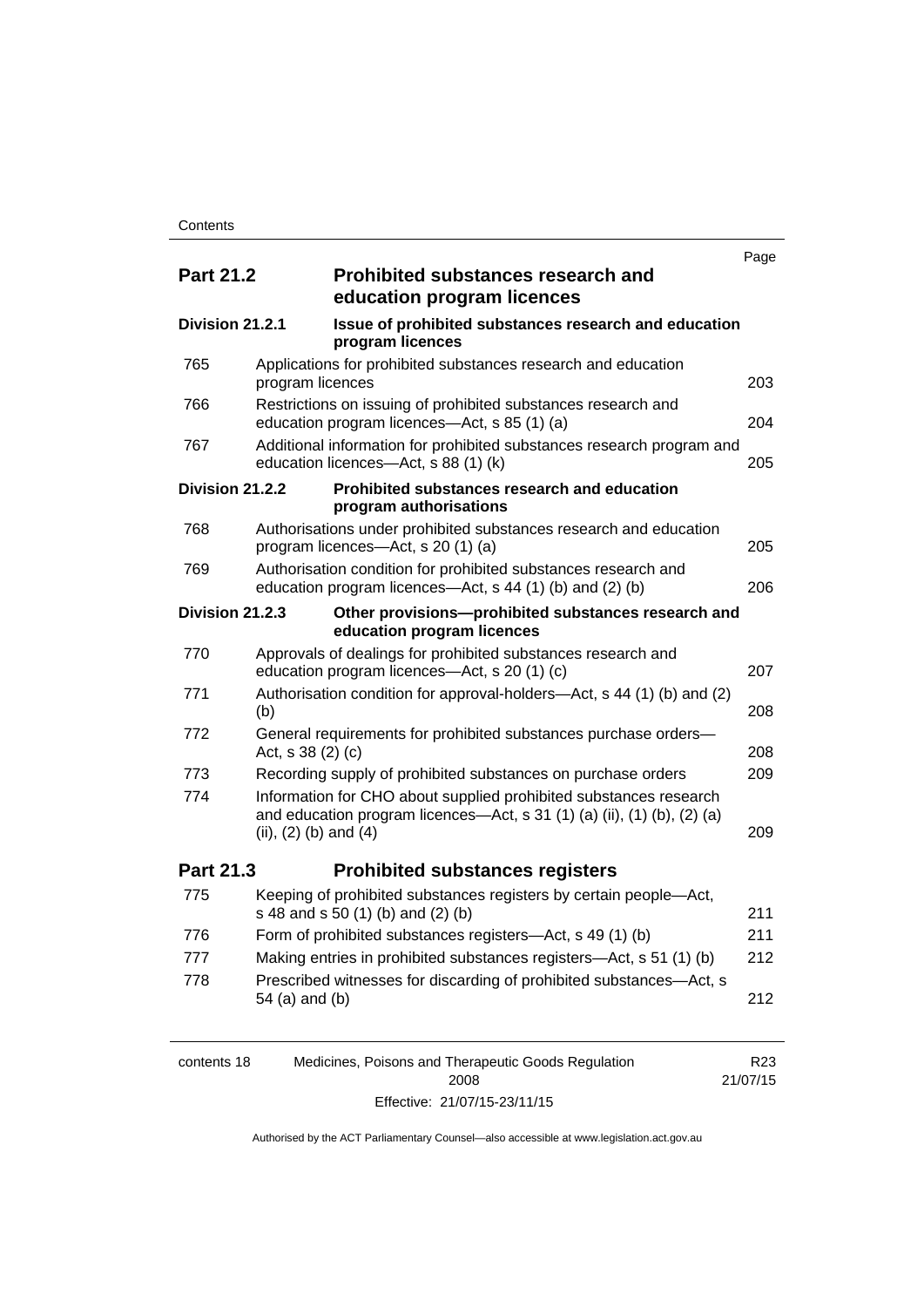| 779               |                                                                                                         | Changes to entries in prohibited substances registers-Act, s 55 (2) | Page |
|-------------------|---------------------------------------------------------------------------------------------------------|---------------------------------------------------------------------|------|
|                   | (b)                                                                                                     |                                                                     | 213  |
| <b>Chapter 22</b> |                                                                                                         | <b>Therapeutic goods</b>                                            |      |
| 800               |                                                                                                         | Definitions-ch 22                                                   | 214  |
| 801               | Prescribed regulated therapeutic goods-Act, s 14, def regulated<br>therapeutic good, par (b)            |                                                                     |      |
| 802               | Authorisation to supply optical devices—Act, s 74 (1) (b) and (2) (b)                                   |                                                                     |      |
| 803               | Authorisation conditions for supplying optical devices—Act, s 75 (1) (b) 215                            |                                                                     |      |
| <b>Chapter 23</b> |                                                                                                         | <b>Notification and review of decisions</b>                         |      |
| 850               |                                                                                                         | Meaning of reviewable decision-ch 23                                | 216  |
| 851               |                                                                                                         | Reviewable decision notices                                         | 217  |
| 852               | Applications for review<br>218                                                                          |                                                                     |      |
| <b>Chapter 24</b> |                                                                                                         | <b>Miscellaneous</b>                                                |      |
| 860               | Authorisations for public employees—Act, s 26 (1) (b), (2) (b), s 35 (1)<br>(b), $(2)$ (b) and s 36 (b) |                                                                     | 219  |
| 861               | Other authorisations for public employees—Act, s 20 (1) (a), (2) (a)<br>220<br>and s 74 (1) (b)         |                                                                     |      |
| 862               | Certain containers not to be used for human-use substances-Act, s<br>63(1)(b)                           |                                                                     |      |
| 863               | Disapplication of Legislation Act, s 47 (6)                                                             |                                                                     | 221  |
| 864               | Exemption of piper methysticum (kava)—Act, s 190 (1) (a)                                                |                                                                     |      |
| <b>Schedule 1</b> |                                                                                                         | <b>Medicines-health-related occupations</b><br>authorisations       | 224  |
| <b>Part 1.1</b>   |                                                                                                         | <b>Ambulance services and officers</b>                              | 224  |
| <b>Part 1.2</b>   |                                                                                                         | Dentists, dental hygienists and dental therapists                   | 225  |
| <b>Part 1.3</b>   |                                                                                                         | <b>Doctors</b>                                                      | 227  |
| <b>Part 1.4</b>   |                                                                                                         | <b>Health professionals at institutions</b>                         | 229  |
|                   |                                                                                                         |                                                                     |      |
| D <sub>00</sub>   |                                                                                                         | Medicines Dejacos and Theresewijs Canda Demulation                  |      |

| R23      | Medicines, Poisons and Therapeutic Goods Regulation | contents 19 |
|----------|-----------------------------------------------------|-------------|
| 21/07/15 | 2008                                                |             |
|          | Effective: 21/07/15-23/11/15                        |             |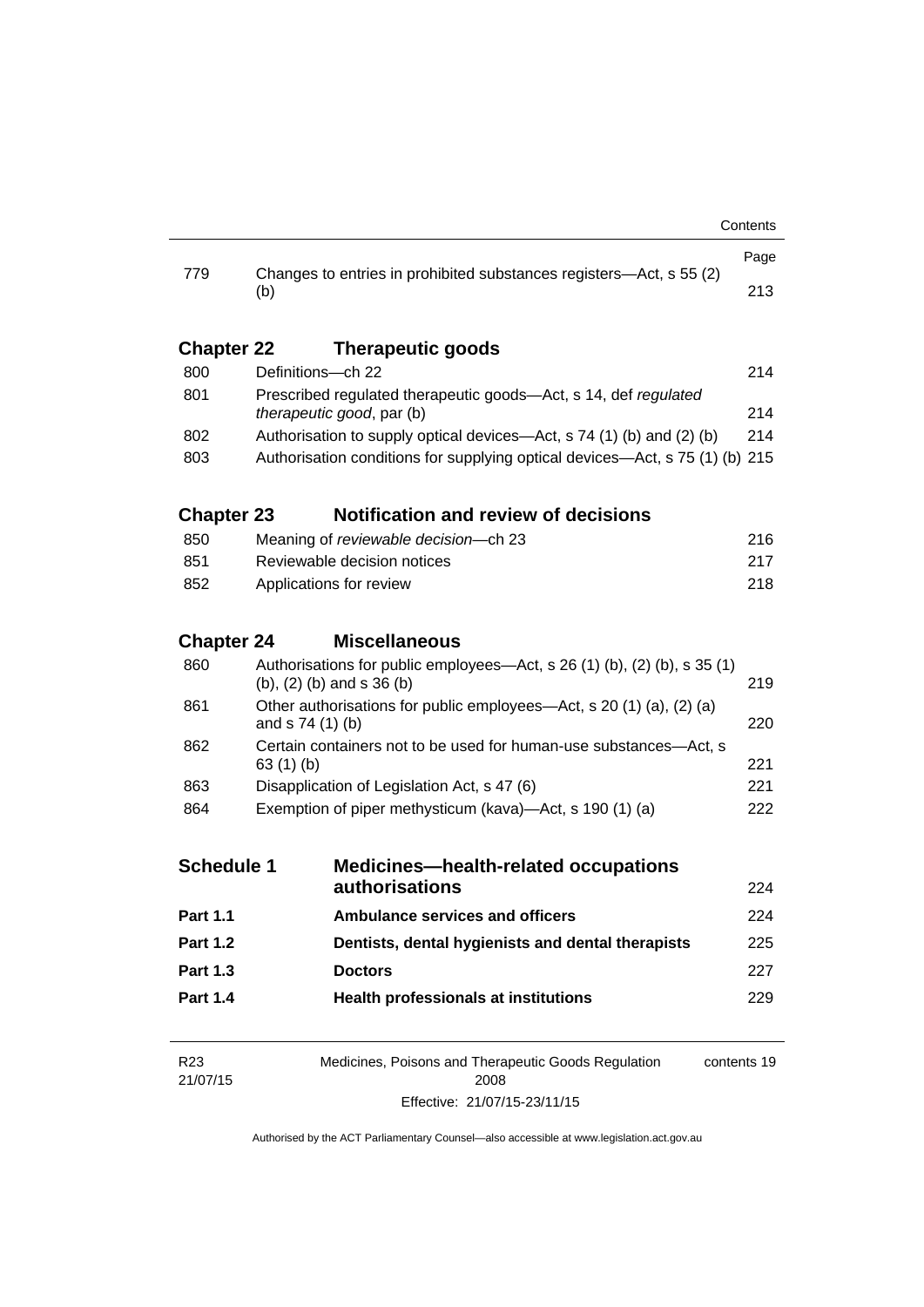| <b>Part 1.5</b>   |                                      | <b>Midwives</b>                                                      | Page<br>230                 |
|-------------------|--------------------------------------|----------------------------------------------------------------------|-----------------------------|
| <b>Part 1.6</b>   |                                      | <b>Nurses</b>                                                        | 232                         |
| <b>Part 1.7</b>   |                                      | Opioid dependency treatment centres operated by<br><b>Territory</b>  | 235                         |
| <b>Part 1.8</b>   |                                      | <b>Optometrists</b>                                                  | 236                         |
| <b>Part 1.9</b>   |                                      | <b>Pharmacists and employees</b>                                     | 237                         |
| Part 1.10         |                                      | <b>Podiatrists</b>                                                   | 240                         |
| Part 1.11         |                                      | <b>Residential care facilities</b>                                   | 241                         |
| Part 1.12         |                                      | Sales representatives for medicines manufacturers<br>and wholesalers |                             |
| Part 1.13         |                                      | Veterinary surgeons and employees                                    |                             |
|                   |                                      |                                                                      |                             |
| <b>Schedule 3</b> |                                      | Designated appendix D medicines—standing<br>approvals                | 247                         |
| <b>Part 3.1</b>   |                                      | <b>Approval conditions</b>                                           | 247                         |
| 3.1               | Definitions-sch 3                    |                                                                      | 247                         |
| <b>Part 3.2</b>   |                                      | Standing approvals for designated appendix D<br>medicines            | 248                         |
| <b>Schedule 4</b> |                                      | Dangerous poisons—manufacturing etc<br>authorisations                | 250                         |
| <b>Schedule 5</b> |                                      | Requirements for storage receptacles                                 | 253                         |
| <b>Part 5.1</b>   |                                      | <b>Medicines cabinets</b>                                            | 253                         |
| 5.1               |                                      | Medicines cabinets-general requirements                              | 253                         |
| 5.2               |                                      | Medicines cabinets-body requirements                                 | 253                         |
| 5.3               | Medicines cabinets-door requirements |                                                                      | 254                         |
| 5.4               |                                      | Medicines cabinets-lock requirements                                 | 254                         |
| 5.5               |                                      | Medicines cabinets-mounting requirements                             | 255                         |
| <b>Part 5.2</b>   |                                      | Safes, strong rooms and vaults                                       | 256                         |
| contents 20       |                                      | Medicines, Poisons and Therapeutic Goods Regulation<br>2008          | R <sub>23</sub><br>21/07/15 |

Effective: 21/07/15-23/11/15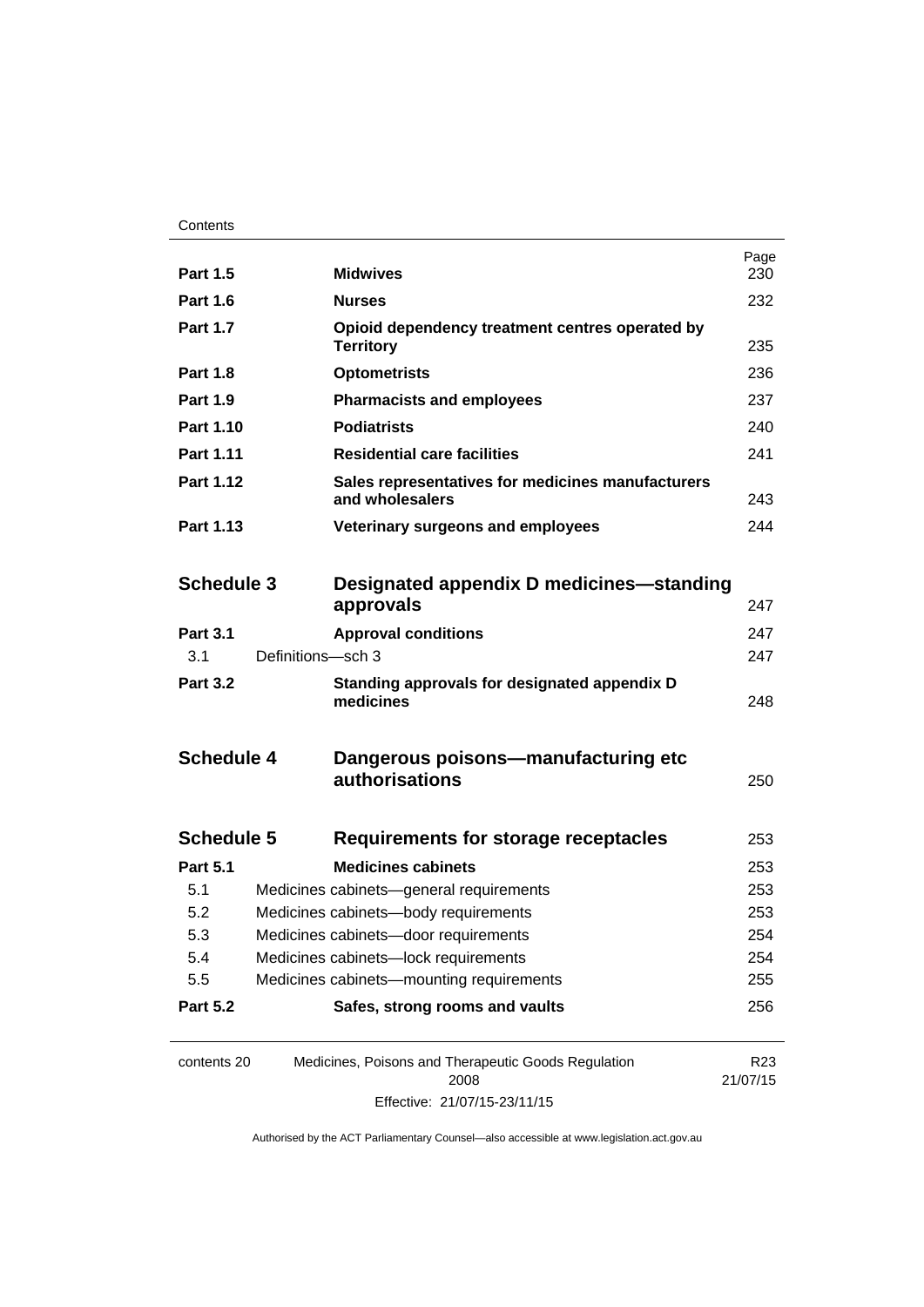|                   |                               | Contents |
|-------------------|-------------------------------|----------|
|                   |                               | Page     |
| 5.6               | Requirements for safes        | 256      |
| 5.7               | Requirements for strong rooms | 256      |
| 5.8               | Requirements for vaults       | 256      |
| <b>Dictionary</b> |                               | 257      |
| <b>Endnotes</b>   |                               |          |
| 1                 | About the endnotes            | 269      |
| 2                 | Abbreviation key              | 269      |
| 3                 | Legislation history           | 270      |
| 4                 | Amendment history             | 274      |
| 5                 | Earlier republications        | 281      |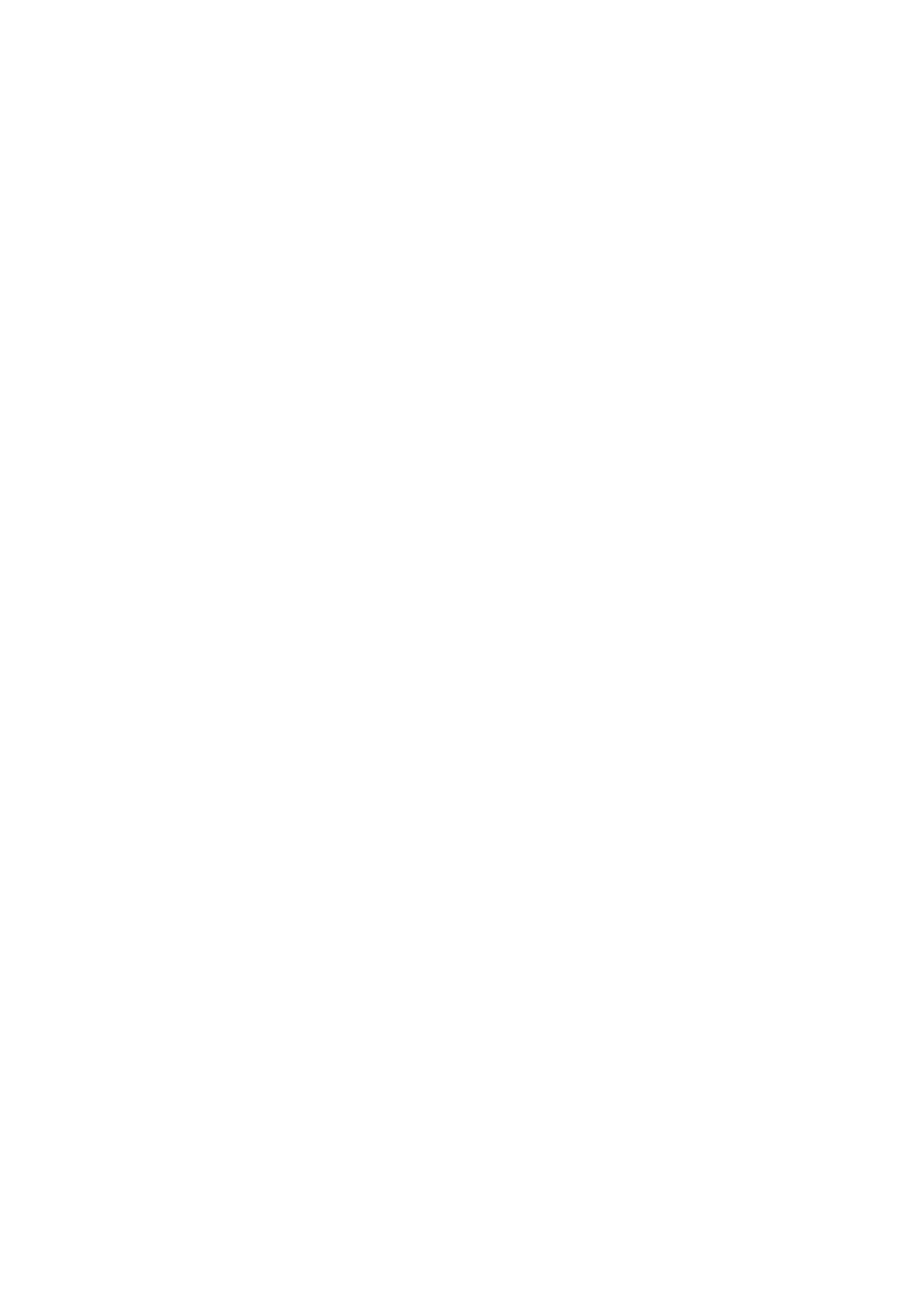

# **Medicines, Poisons and Therapeutic Goods Regulation 2008**

made under the

**[Medicines, Poisons and Therapeutic Goods Act 2008](http://www.legislation.act.gov.au/a/2008-26)**

R23 21/07/15

Ī

Medicines, Poisons and Therapeutic Goods Regulation 2008 Effective: 21/07/15-23/11/15

page 1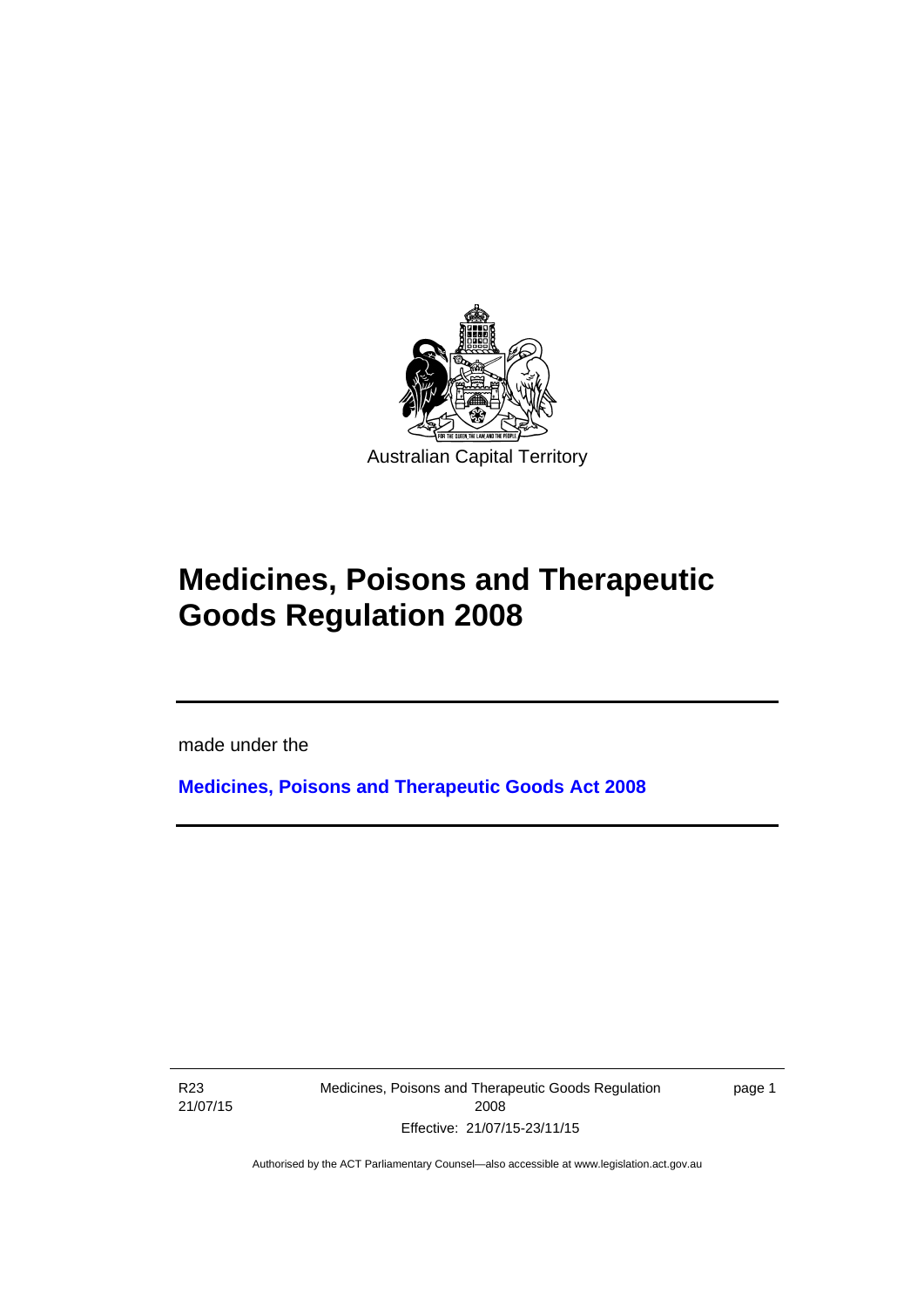Section 1

# <span id="page-25-0"></span>**Chapter 1** Preliminary

#### <span id="page-25-1"></span>**1 Name of regulation**

This regulation is the *Medicines, Poisons and Therapeutic Goods Regulation 2008*.

#### <span id="page-25-2"></span>**3 Dictionary**

The dictionary at the end of this regulation is part of this regulation.

*Note 1* The dictionary at the end of this regulation defines certain terms used in this regulation, and includes references (*signpost definitions*) to other terms defined elsewhere. For example, the signpost definition '*health profession*—see the *[Health](http://www.legislation.act.gov.au/a/2004-38)* 

*[Professionals Act 2004](http://www.legislation.act.gov.au/a/2004-38)*, dictionary.' means that the term 'health profession' is defined in that dictionary and the definition applies to this regulation.

*Note 2* A definition in the dictionary (including a signpost definition) applies to the entire regulation unless the definition, or another provision of the regulation, provides otherwise or the contrary intention otherwise appears (see [Legislation Act,](http://www.legislation.act.gov.au/a/2001-14) s 155 and s 156 (1)).

#### <span id="page-25-3"></span>**4 Notes**

A note included in this regulation is explanatory and is not part of this regulation.

*Note* See the [Legislation Act,](http://www.legislation.act.gov.au/a/2001-14) s 127 (1), (4) and (5) for the legal status of notes.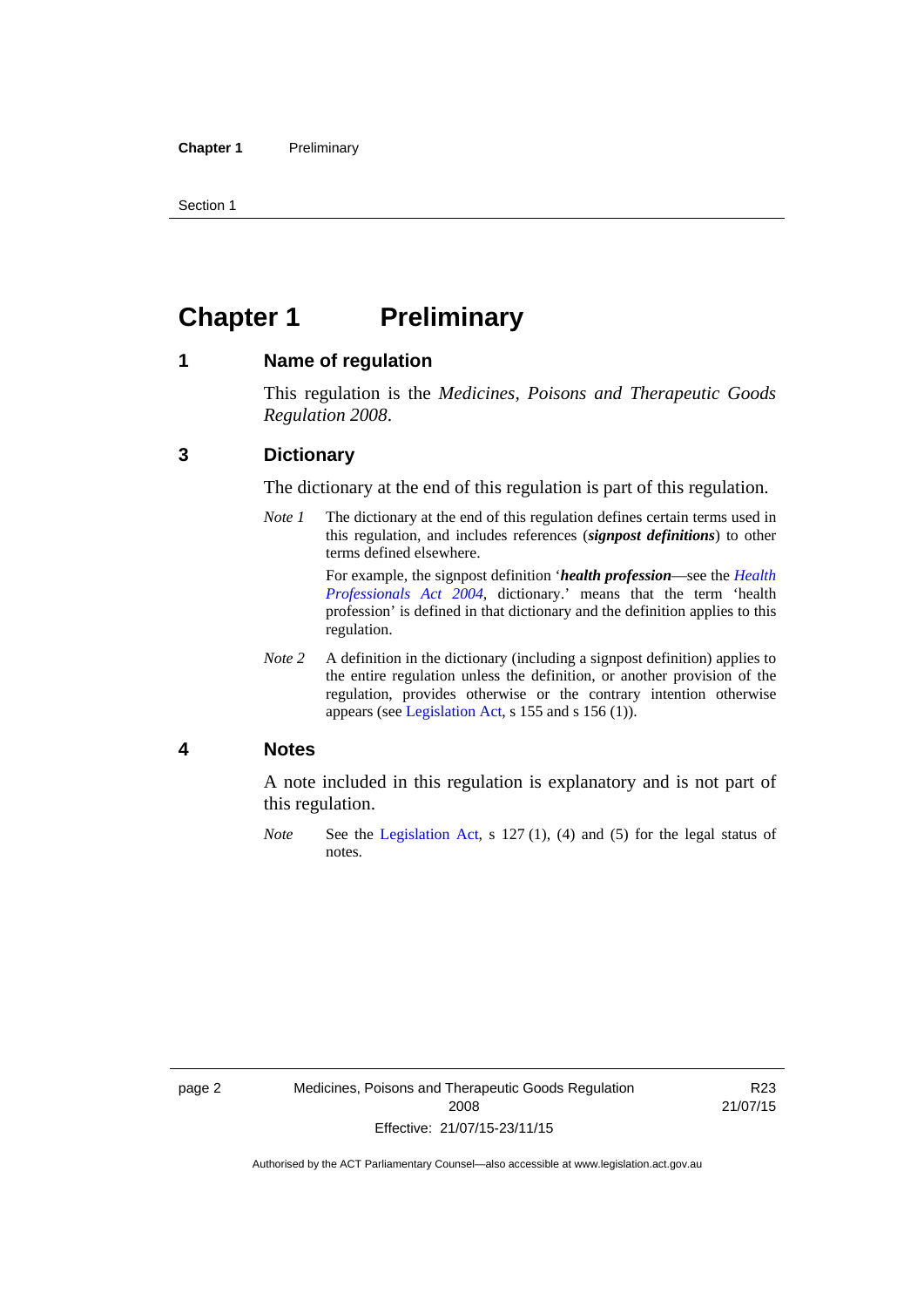#### <span id="page-26-0"></span>**5 Offences against regulation—application of Criminal Code etc**

Other legislation applies in relation to offences against this regulation.

*Note 1 Criminal Code* The [Criminal Code](http://www.legislation.act.gov.au/a/2002-51), ch 2 applies to all offences against this regulation (see Code, pt 2.1).

> The chapter sets out the general principles of criminal responsibility (including burdens of proof and general defences), and defines terms used for offences to which the Code applies (eg *conduct*, *intention*, *recklessness* and *strict liability*).

*Note 2 Penalty units* 

The [Legislation Act](http://www.legislation.act.gov.au/a/2001-14), s 133 deals with the meaning of offence penalties that are expressed in penalty units.

<span id="page-26-1"></span>

#### **6 Overview of things to which medicines and poisons standard does not apply**

- (1) The medicines and poisons standard applies to regulated substances (see the [Act](http://www.legislation.act.gov.au/a/2008-26/default.asp), pt 3.1 and s 17).
- (2) However, the medicines and poisons standard sets out the following things to which it does not apply (unless there is a contrary intention in the standard):
	- (a) a substance in a preparation or product included in the standard, appendix A (General Exemptions) (see the [standard](http://www.comlaw.gov.au/Series/F2012L01200), par 1 (2) (h));
	- (b) a substance and the reason for its entry in the standard, appendix B (Substances considered not to require control by scheduling) (see the [standard,](http://www.comlaw.gov.au/Series/F2012L01200) par  $1(2)(h)$ );
	- (c) a substance to which the standard, appendix G (Dilute Preparations) applies (see the [standard,](http://www.comlaw.gov.au/Series/F2012L01200) par 1 (2) (i));

page 3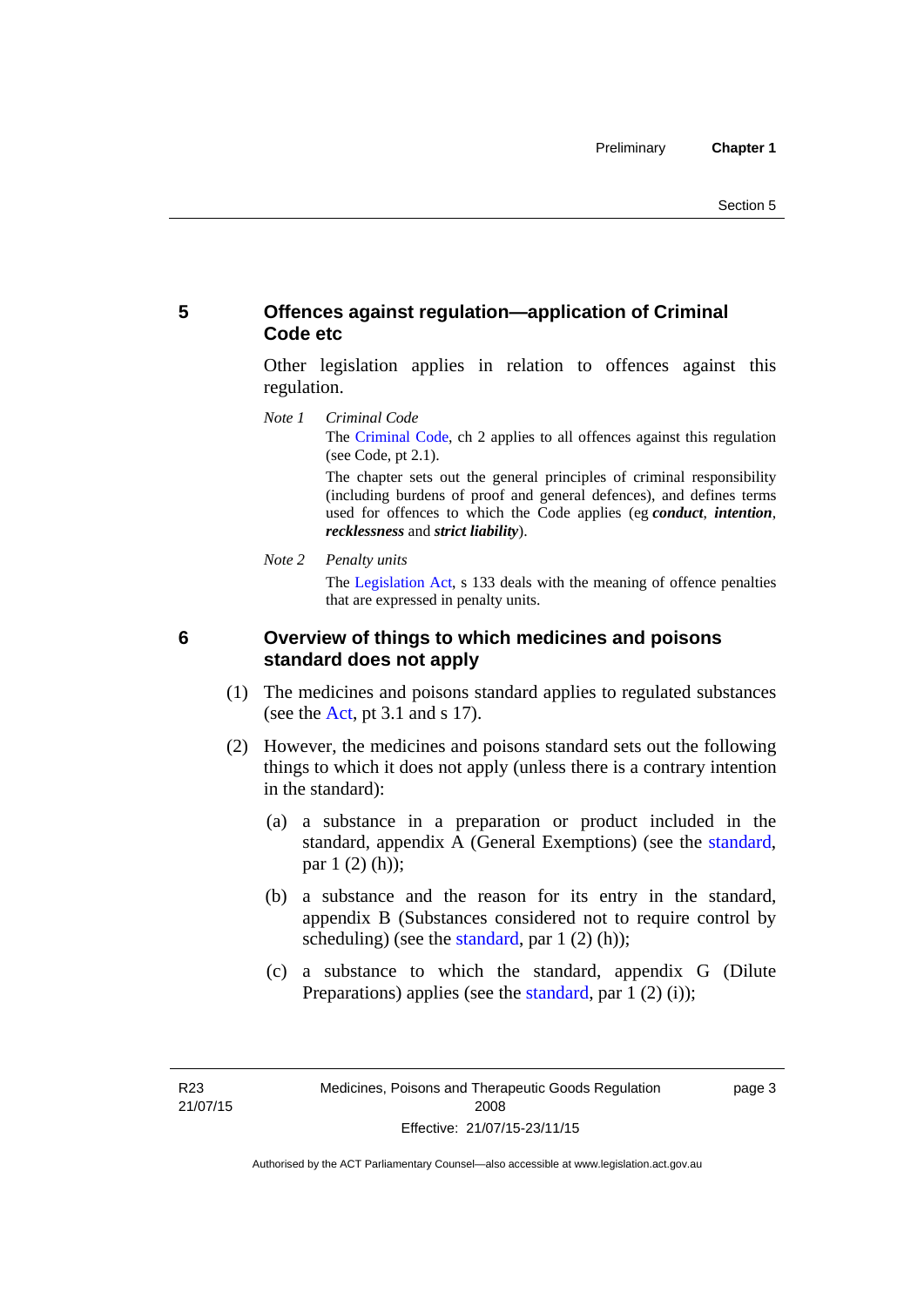#### **Chapter 1** Preliminary

Section 6

- (d) certain low concentrations of substances included in the standard, schedules 1 to 6 if the substance is not also included in schedule 7 or 8 (see the [standard,](http://www.comlaw.gov.au/Series/F2012L01200) par 1 (2) (j));
- (e) certain impurities in pesticides (see the [standard,](http://www.comlaw.gov.au/Series/F2012L01200) par  $1(2)(k)$ ).

page 4 Medicines, Poisons and Therapeutic Goods Regulation 2008 Effective: 21/07/15-23/11/15

R23 21/07/15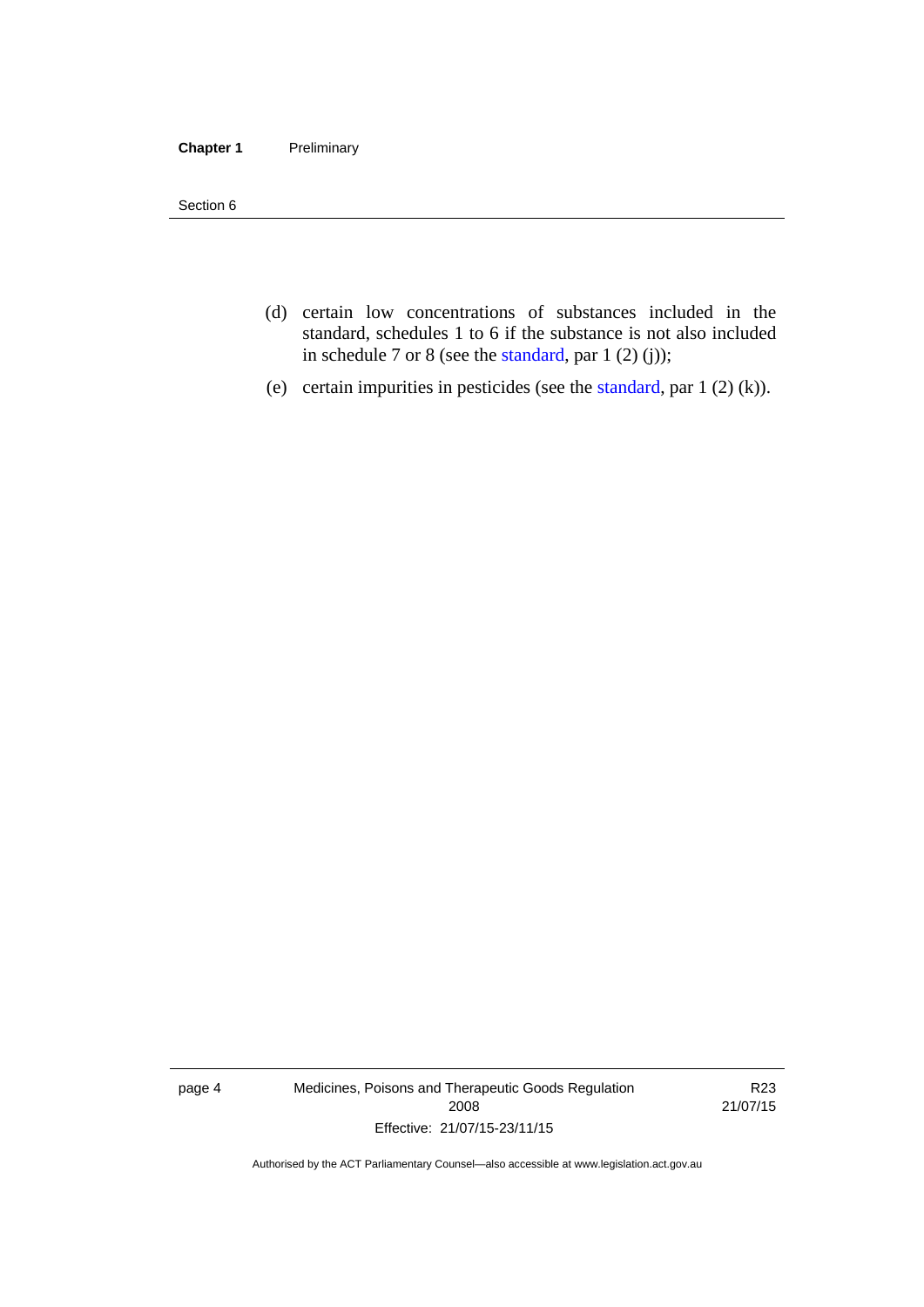# <span id="page-28-0"></span>**Chapter 2 Medicines—authorisations generally**

# <span id="page-28-1"></span>**Part 2.1 Overview of medicines authorisations**

#### <span id="page-28-2"></span>**10 General overview of authorisations for medicines**

 (1) The Act requires that a person must not deal with a medicine in a particular way unless the person is authorised to deal with the medicine.

#### **Example**

the [Act](http://www.legislation.act.gov.au/a/2008-26/default.asp), s 35 is about obtaining certain substances (which include medicines)

- *Note 1* The [Act,](http://www.legislation.act.gov.au/a/2008-26/default.asp) s 19 sets out when a person *deals* with a medicine.
- *Note 2* An example is part of the regulation, is not exhaustive and may extend, but does not limit, the meaning of the provision in which it appears (see [Legislation Act,](http://www.legislation.act.gov.au/a/2001-14) s 126 and s 132).
- (2) The [Act](http://www.legislation.act.gov.au/a/2008-26/default.asp), section 20 sets out when a person is authorised to deal with a medicine.
- (3) This regulation authorises certain dealings with medicines.

*Note* An authorisation is not required to deal with the following:

- a substance excluded from the medicines and poisons standard by the [standard,](http://www.comlaw.gov.au/Series/F2012L01200) par  $1(2)$  (see s 6);
- a substance mentioned in the [medicines and poisons standard,](http://www.comlaw.gov.au/Series/F2012L01200) sch 2, 3, 4 or 8 if none of the schedules apply to the substance because of an exception in the standard (eg Aspirin in packets available from supermarkets).

R23 21/07/15 page 5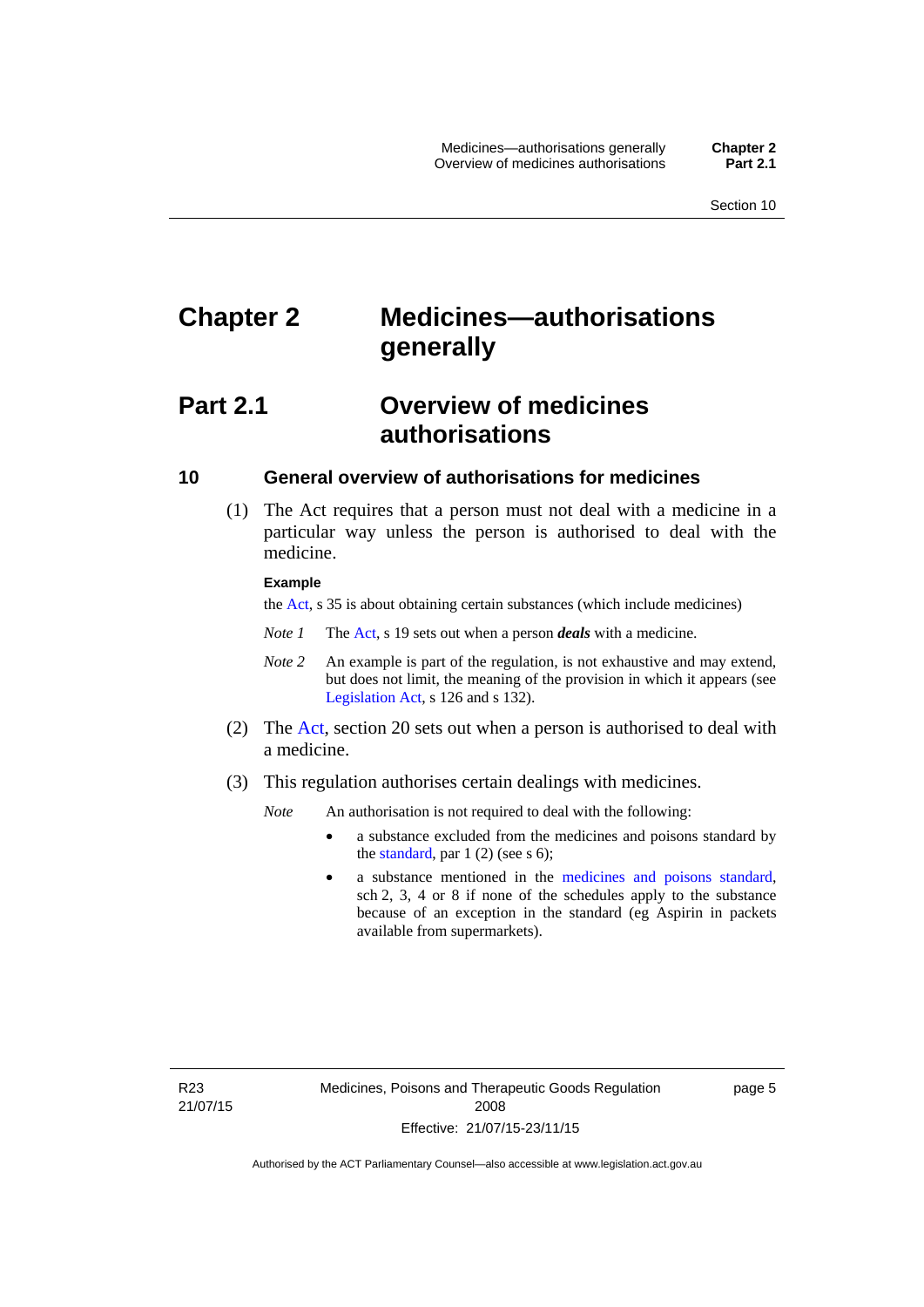Section 11

(4) An authorisation under this regulation may be subject to limitations.

#### **Examples—s (4)**

- 1 a health practitioner's authorisation is subject to any condition or restriction to which the health practitioner is subject to under the *[Health Practitioner](http://www.legislation.act.gov.au/a/db_39269/default.asp)  [Regulation National Law \(ACT\)](http://www.legislation.act.gov.au/a/db_39269/default.asp)* (see s 20)
- 2 the authorisation of a person to prescribe a medicine is subject to any restriction included in sch 1 in relation to the person (see s 30 (1) (b))

*Note* For the power to impose other restrictions, see the [Act](http://www.legislation.act.gov.au/a/2008-26/default.asp), ch 8.

#### <span id="page-29-0"></span>**11 Overview of medicines authorisations under this regulation**

- (1) Medicines authorisations under this regulation that are specific to health-related occupations are given by the following provisions (and are set out in schedule 1):
	- (a) section 30 (which is about authorisations under schedule 1 to prescribe medicines);
	- (b) section 50 (which is about authorisations under schedule 1 to issue requisitions for medicines);
	- (c) section 60 (which is about authorisations under schedule 1 to issue purchase orders for medicines);
	- (d) section 110 (which is about authorisations under schedule 1 to supply medicines);

*Note Supply* includes dispense on prescription (see [Act,](http://www.legislation.act.gov.au/a/2008-26/default.asp) s 24).

- (e) section 350 (which is about authorisations under schedule 1 for people in health-related occupations to administer medicines);
- (f) section 255 (which is about authorisation of approved pharmacists to supply certain medicines without prescription);
- (g) section 370 (which is about authorisations under schedule 1 to obtain and possess medicines);

R23 21/07/15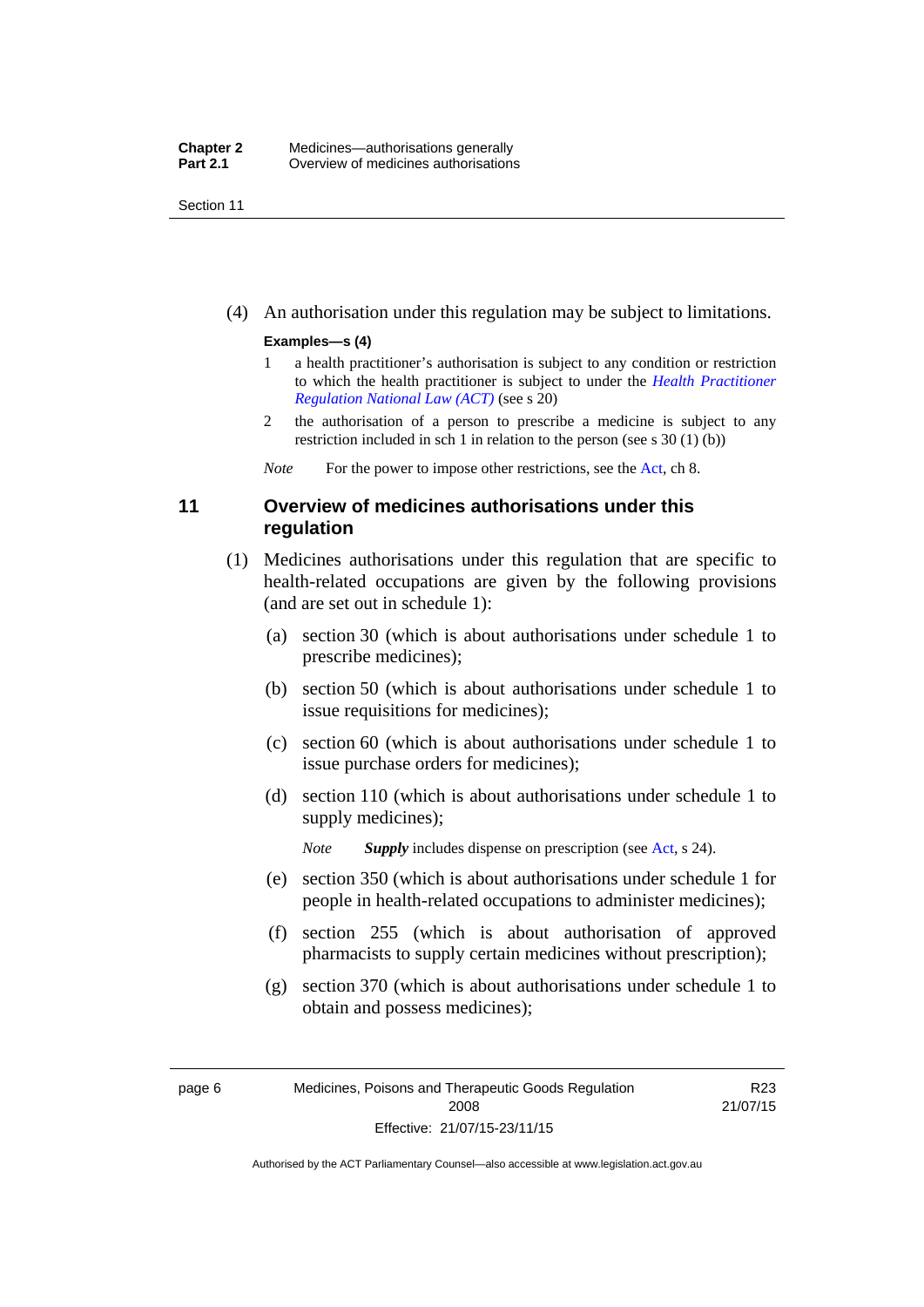- (h) section 380 (which is about authorisations under schedule 1 to manufacture medicines).
- (2) For other authorisations, see the following provisions:
	- (a) section 70 (which is about authorisation of CHO to issue standing orders for supply of medicines in public health emergencies);
	- (b) section 71 (which is about authorisation of CHO to issue standing orders for administration of medicines for public health matters);
	- (c) section 75 (which is about authorisation of doctors to issue standing orders for administration of medicines at institutions);
	- (d) section 77 (which is about authorisation of CHO to issue standing orders for supply and administration of medicines at walk-in centres);
	- (e) section 251 (which is about authorisation to supply certain medicines without prescription in emergencies);
	- (f) section 260 (which is about authorisation to supply medicines to pharmacists for disposal);
	- (g) section 261 (which is about authorisation to supply medicines to commercial disposal operators for disposal);
	- (h) section 360 (which is about authorisation for self-administration of medicines);
	- (i) section 361 (which is about authorisation for the administration of medicines by assistants);
	- (j) section 371 (which is about authorisation to obtain and possess medicines for certain personal use-related dealings);
	- (k) section 400 (which is about authorisation to deliver medicines under supply authorities);

R23 21/07/15 page 7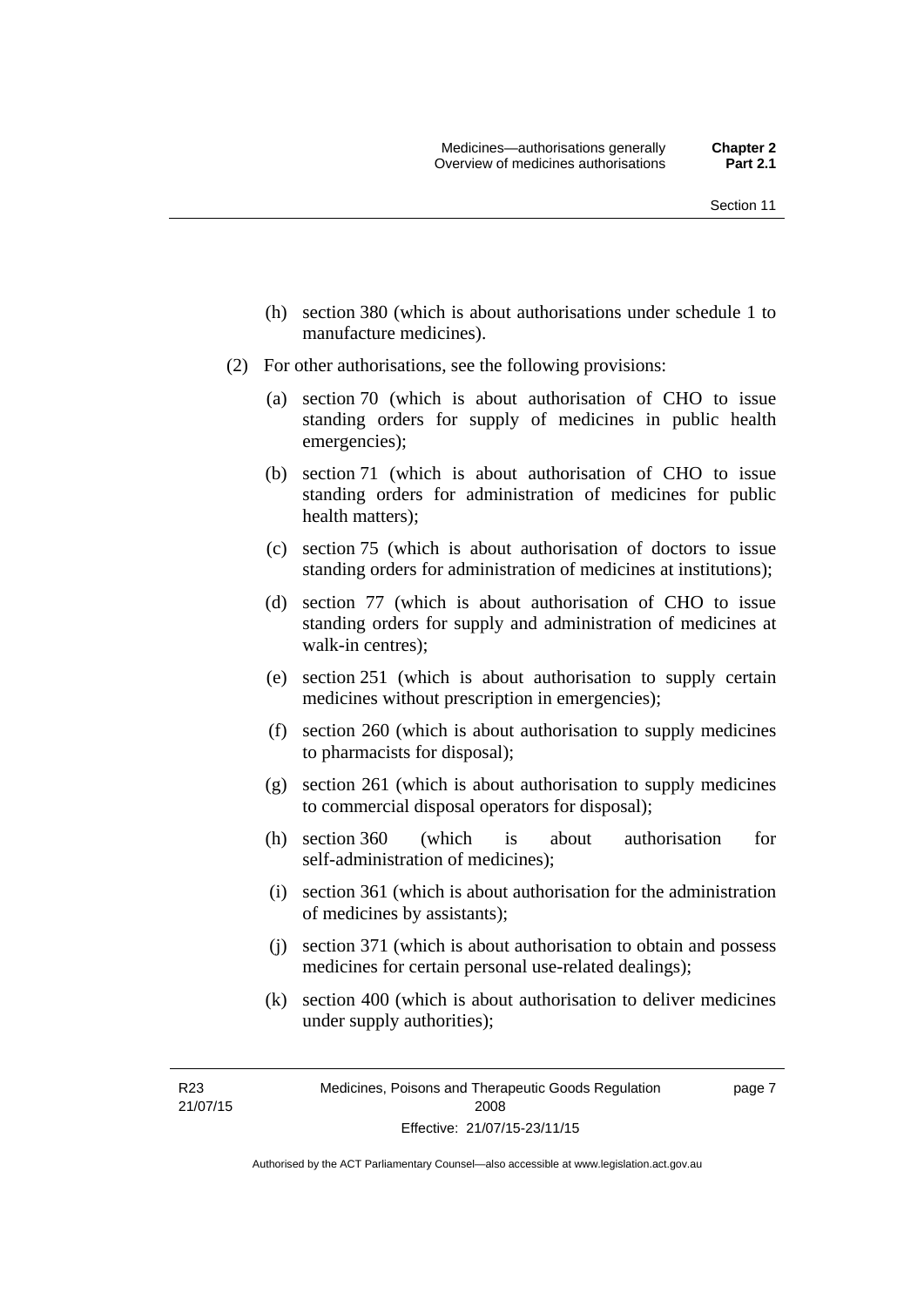Section 12

- (l) section 401 (which is about authorisation for commercial disposal operators for disposal of medicines);
- (m) section 410 (which is about authorisation to supply and administer adrenaline and salbutamol);
- (n) section 420 (which is about authorisations for CYP authorised people);
- (o) section 421 (which is about authorisations for corrections officers);
- (p) section 430 (which is about authorisations for non-controlled medicines research and education);
- (q) section 440 (which is about authorisations under controlled medicines research and education program licences);
- (r) section 450 (which is about authorisations under first-aid kit licences);
- (s) section 460 (which is about authorisations under medicines wholesalers licences);
- (t) section 470 (which is about authorisations under opioid dependency treatment licences);
- (u) section 480 (which is about authorisations under pharmacy medicines rural communities licences);
- (v) section 490 (which is about authorisations for endorsed health practitioners).

#### <span id="page-31-0"></span>**12 General overview of authorisation conditions for medicines**

 (1) The [Act](http://www.legislation.act.gov.au/a/2008-26/default.asp), section 44 requires a person who is authorised to deal with a medicine to comply with any condition to which the authorisation is subject.

R23 21/07/15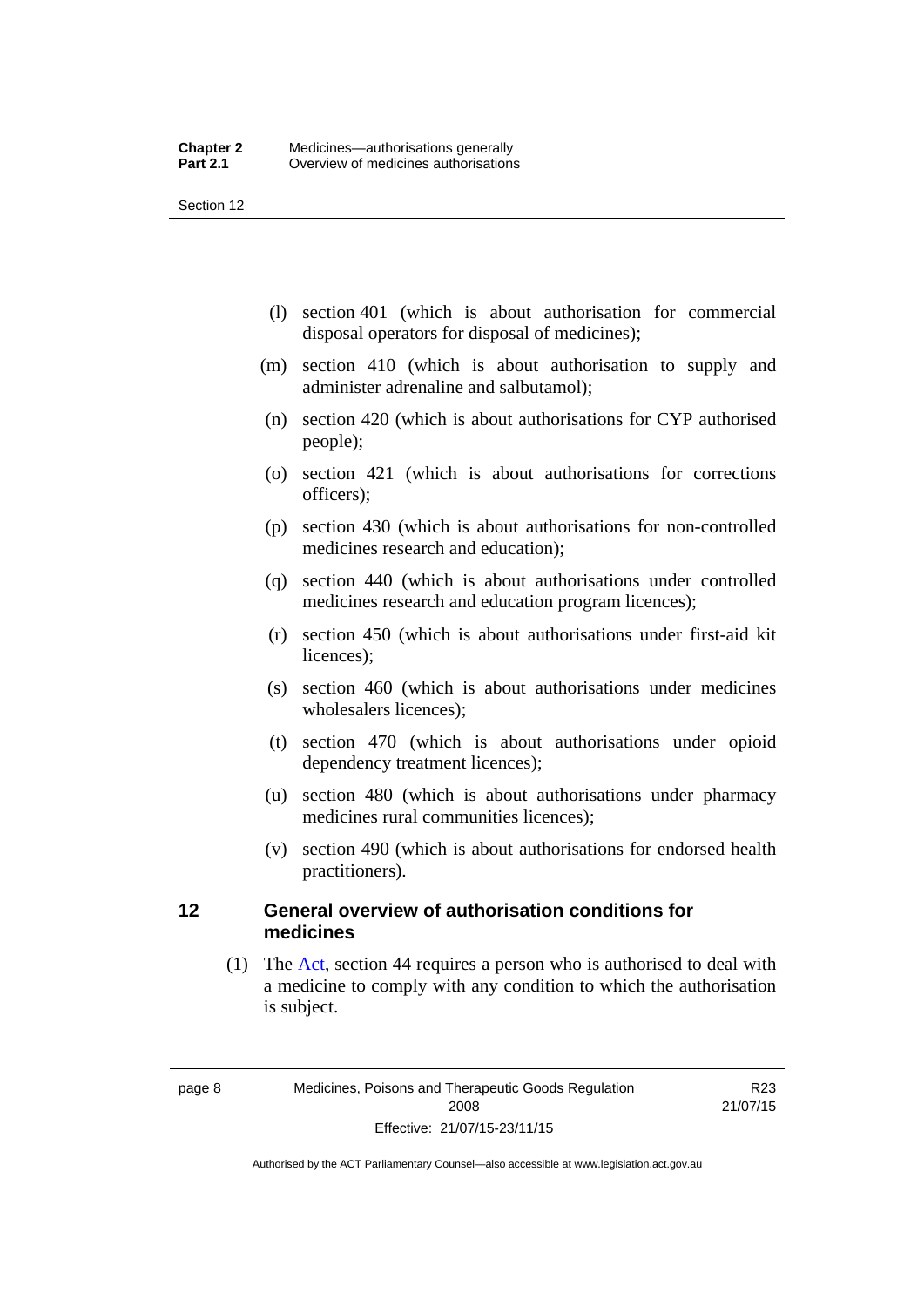#### **Example**

Section 31 sets out the authorisation conditions for an authorised person to prescribe a medicine.

- *Note* An example is part of the regulation, is not exhaustive and may extend, but does not limit, the meaning of the provision in which it appears (see [Legislation Act,](http://www.legislation.act.gov.au/a/2001-14) s 126 and s 132).
- (2) The conditions are additional to other restrictions on an authorised person's authority to deal with a medicine.

#### **Example—s (2)**

Sch 1 limits the prescription by eligible midwives of medicines that are listed on the pharmaceutical benefits scheme (see sch 1, part 1.5) to eligible midwives who hold a particular authority.

*Note* Conditions may also be imposed under other provisions of the [Act](http://www.legislation.act.gov.au/a/2008-26/default.asp) including, for example, s 89 which sets out conditions on licences.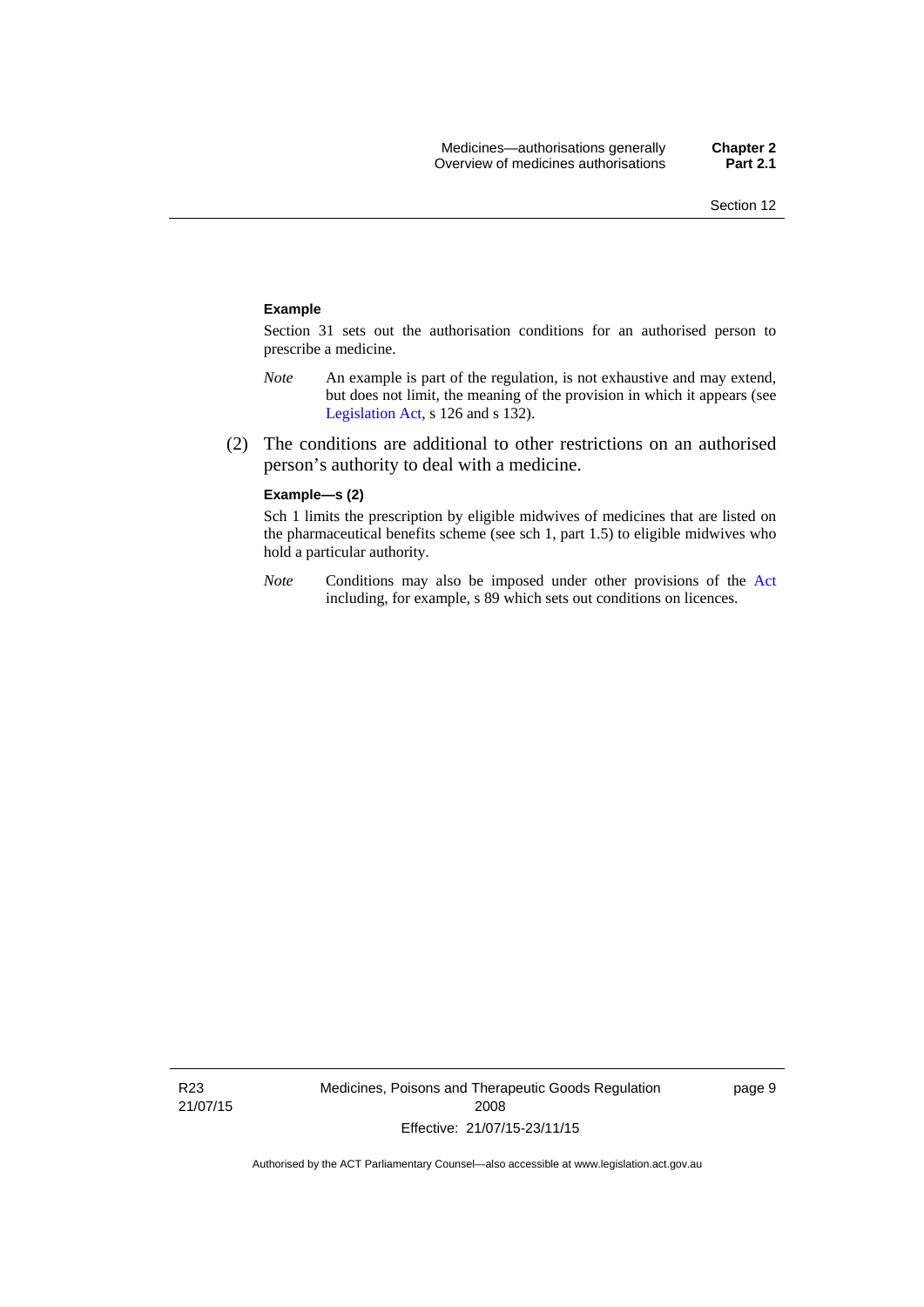Section 20

## <span id="page-33-0"></span>**Part 2.2 Relationship with registration laws**

#### <span id="page-33-1"></span>**20 Medicines authorisations subject to Health Practitioner Regulation National Law (ACT) restrictions**

 (1) A health practitioner's authorisation under the Act to deal with a medicine is subject to any condition or other restriction to which the health practitioner is subject under the *[Health Practitioner](http://www.legislation.act.gov.au/a/db_39269/default.asp)  [Regulation National Law \(ACT\)](http://www.legislation.act.gov.au/a/db_39269/default.asp)*.

#### **Example**

Section 31 places conditions on the prescribing of medicines by a health practitioner authorised to prescribe the medicines. If a particular health practitioner's registration under the *[Health Practitioner Regulation National Law](http://www.legislation.act.gov.au/a/db_39269/default.asp)  [\(ACT\)](http://www.legislation.act.gov.au/a/db_39269/default.asp)* is subject to the condition or restriction that the person may not prescribe certain medicines, the health practitioner's authorisation under the *[Medicines,](http://www.legislation.act.gov.au/a/2008-26)  [Poisons and Therapeutic Goods Act 2008](http://www.legislation.act.gov.au/a/2008-26)* to prescribe medicines is also subject to that condition or restriction.

- *Note 1* A reference to an Act includes a reference to the statutory instruments made or in force under the Act, including any regulation (see [Legislation Act,](http://www.legislation.act.gov.au/a/2001-14) s 104).
- *Note 2* An example is part of the regulation, is not exhaustive and may extend, but does not limit, the meaning of the provision in which it appears (see [Legislation Act,](http://www.legislation.act.gov.au/a/2001-14) s 126 and s 132).
- (2) A health professional's authorisation under the Act to deal with a medicine is subject to any condition or other restriction to which the health professional is subject under the *[Health Professionals](http://www.legislation.act.gov.au/a/2004-38)  [Act 2004](http://www.legislation.act.gov.au/a/2004-38)*.

R23 21/07/15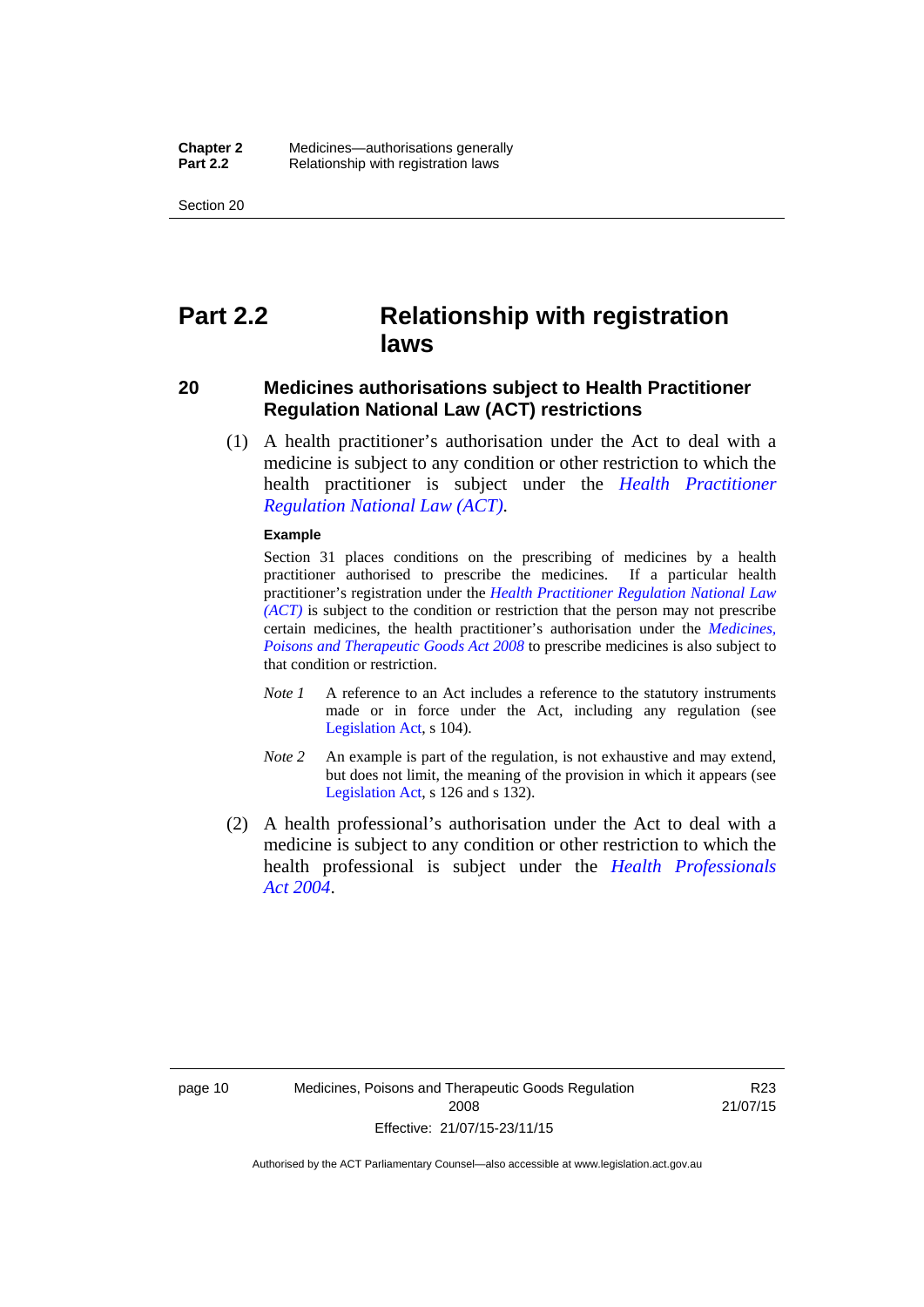#### <span id="page-34-0"></span>**21 Medicines authorisations subject to Health Professionals Act restrictions**

A health professional's authorisation under the Act to deal with a medicine is subject to any condition or other restriction to which the health professional is subject under the *[Health Professionals](http://www.legislation.act.gov.au/a/2004-38)  [Act 2004](http://www.legislation.act.gov.au/a/2004-38)*.

R23 21/07/15 Medicines, Poisons and Therapeutic Goods Regulation 2008 Effective: 21/07/15-23/11/15

page 11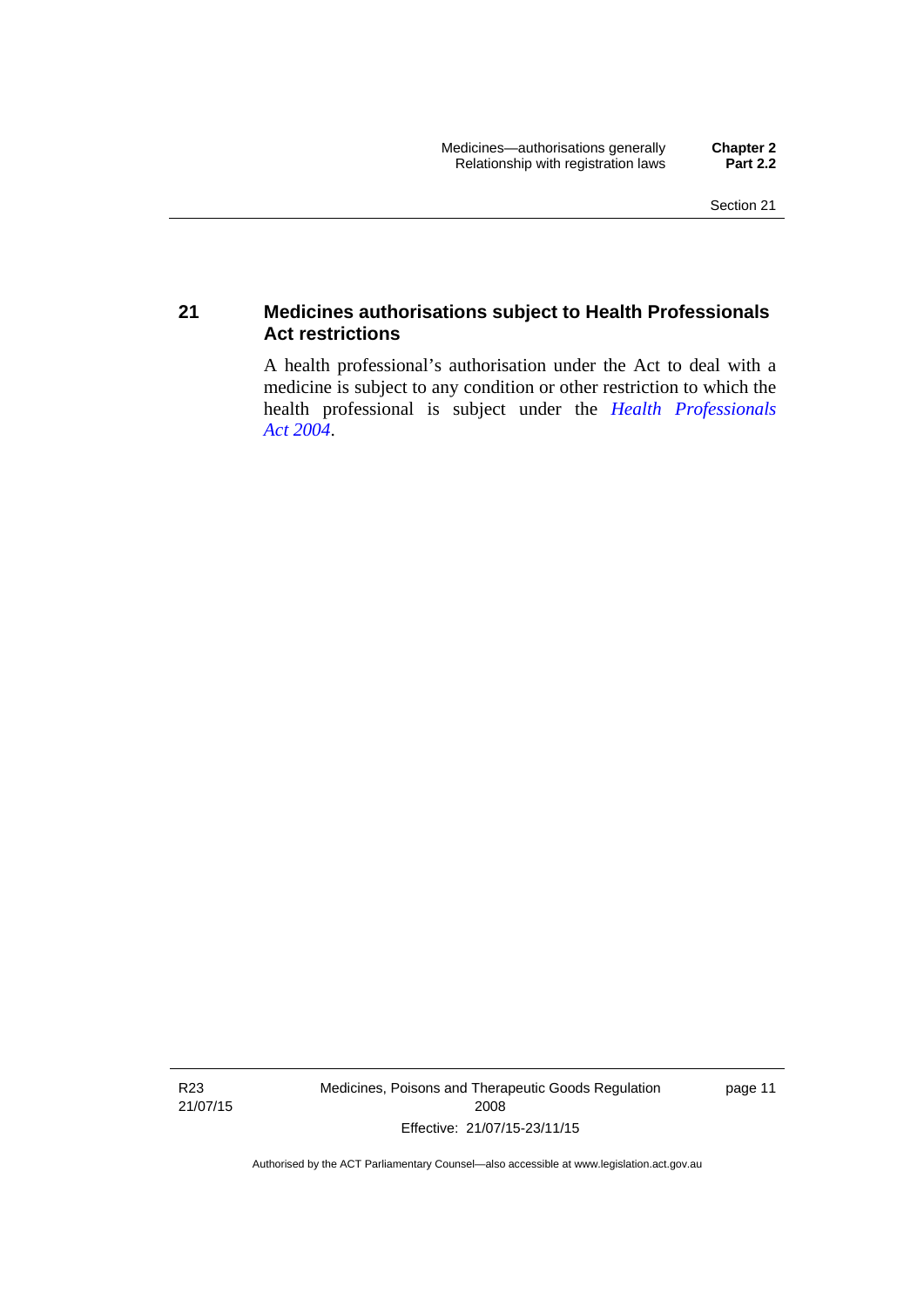# <span id="page-35-0"></span>**Chapter 3 Medicines—supply authorities**

## <span id="page-35-1"></span>**Part 3.1 Prescribing medicines**

### <span id="page-35-2"></span>**Division 3.1.1 Authorisation to prescribe medicines**

#### <span id="page-35-3"></span>**30 Authorisation under sch 1 to prescribe medicines— Act, s 40 (1) (b), (2) (b) and (3) (b)**

- (1) A person mentioned in schedule 1, column 2 is authorised to prescribe a medicine if—
	- (a) prescribing the medicine is included in the schedule, column 3 in relation to the person; and
	- (b) the prescribing is consistent with any restriction for the prescribing mentioned in the schedule, column 3; and
	- (c) if the prescription is a self-prescription of the medicine—
		- (i) the person is not a trainee dentist, trainee nurse practitioner, intern doctor or person training to be an eligible midwife; or
		- (ii) the medicine is not a restricted medicine.
- (2) In this section:

#### *restricted medicine* means—

- (a) an anabolic steroid; or
- (b) a designated appendix D medicine; or
- (c) a benzodiazepine; or
- (d) a controlled medicine.

R23 21/07/15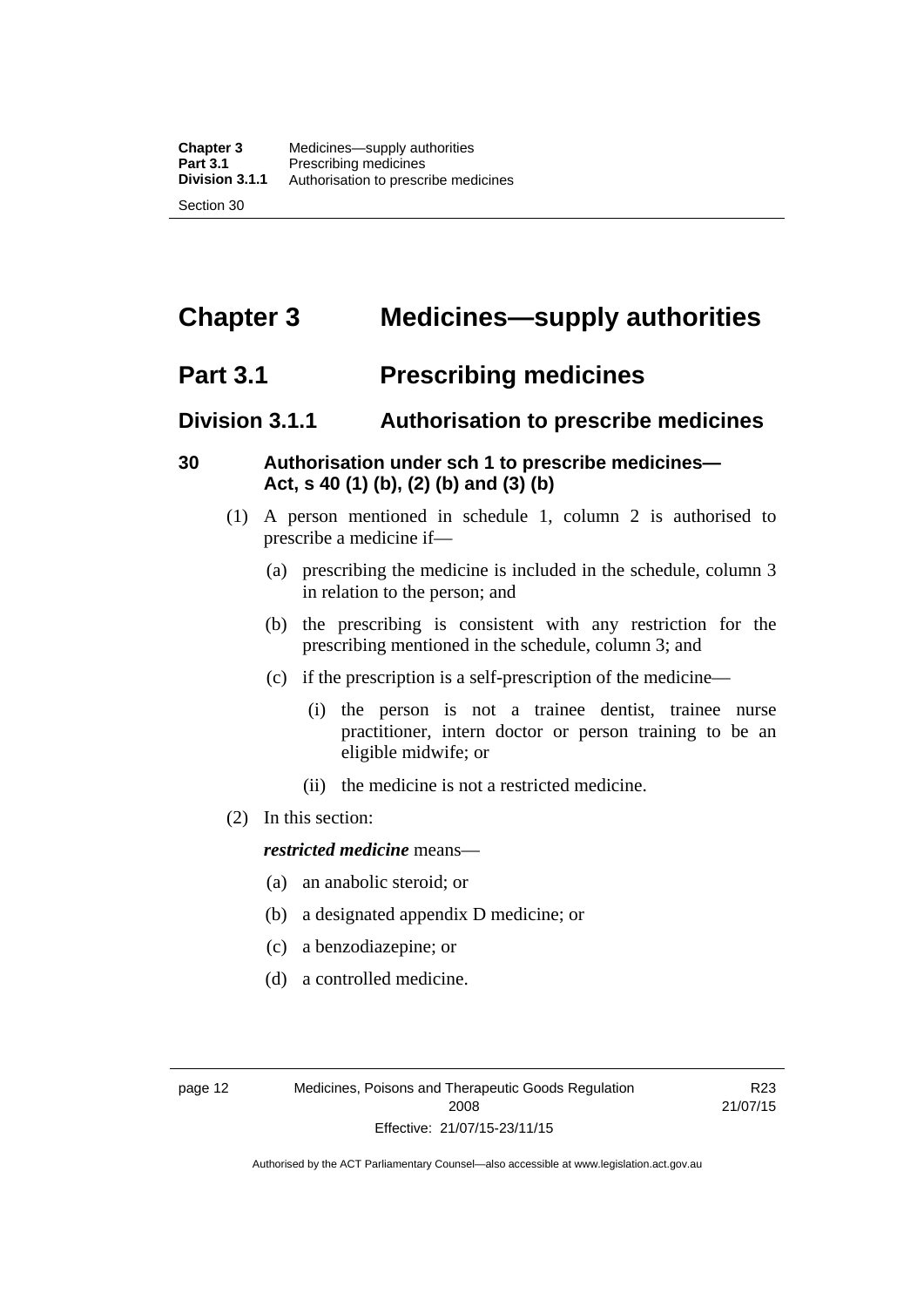## **31 Authorisation conditions for prescribing medicines—Act, s 44 (1) (b) and (2) (b)**

- (1) A prescriber's authorisation under section 30 to prescribe a medicine is subject to the following conditions:
	- (a) the medicine is prescribed in accordance with the [Act](http://www.legislation.act.gov.au/a/2008-26/default.asp), section 7 (Appropriate prescription and supply of medicines);
	- (b) if the prescription is a written prescription—
		- (i) the prescription complies with section 40 (General requirements for written prescriptions); and
		- (ii) the prescription (other than a national residential medication chart prescription) includes the particulars mentioned in section 41 on the front of the prescription; and
		- (iii) if the prescription is a national residential medication chart prescription in a national residential medication chart––the chart includes the particulars mentioned in section 41; and
		- (iv) if the prescription is faxed by a prescriber to a pharmacist—the prescriber sends the original prescription to the pharmacist not later than 24 hours after the prescriber faxes the prescription to the pharmacist;
			- *Note 1* For the endorsement of faxed prescriptions, see s 41 (1) (m).
			- *Note 2 Pharmacist* does not include an intern pharmacist (see dict).
	- (c) if the prescription is an oral prescription—
		- (i) the prescriber believes on reasonable grounds that giving an oral prescription for the medicine is reasonably necessary for the patient's treatment; and

R23 21/07/15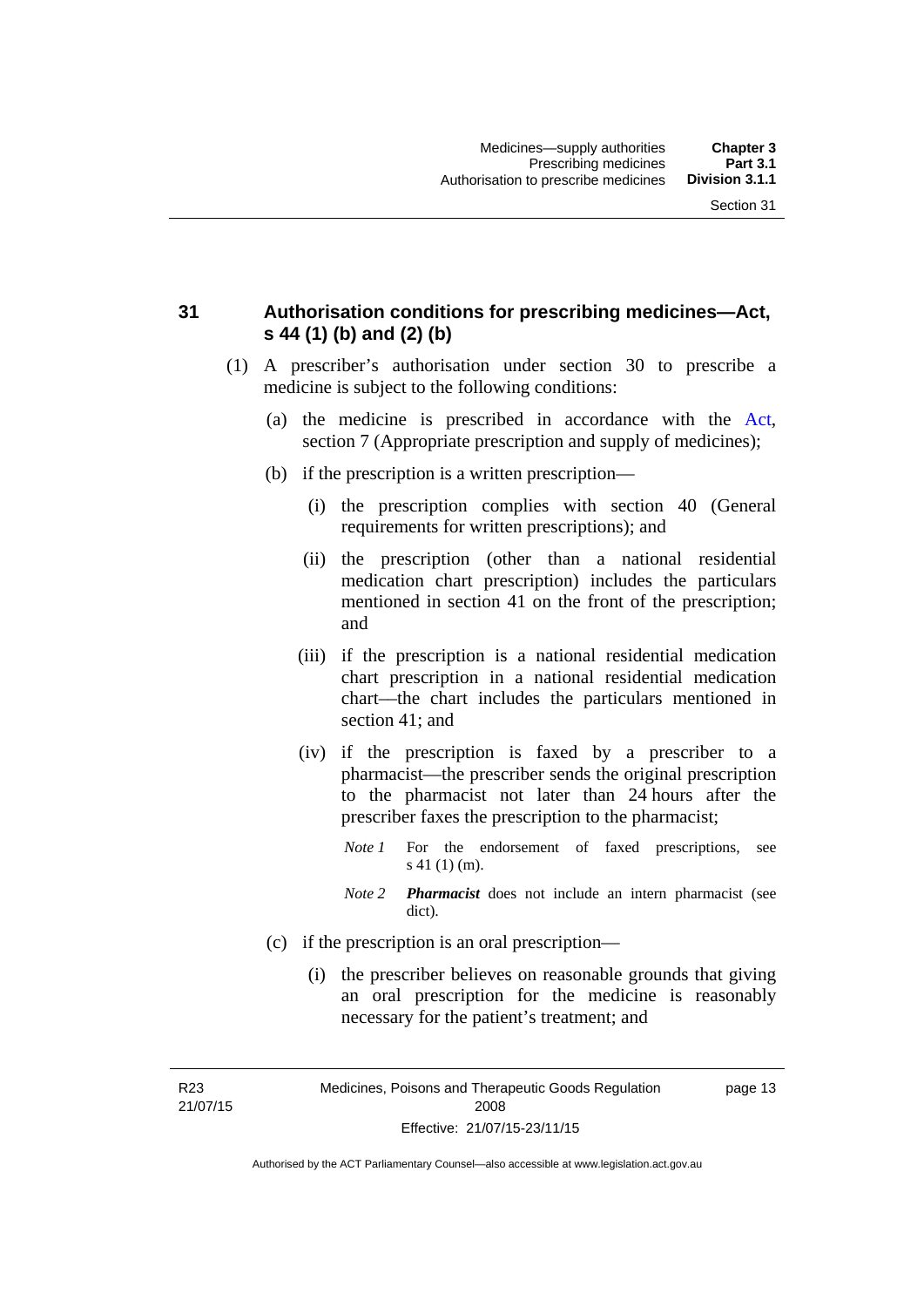| <b>Chapter 3</b> | Medicines—supply authorities         |
|------------------|--------------------------------------|
| <b>Part 3.1</b>  | Prescribing medicines                |
| Division 3.1.1   | Authorisation to prescribe medicines |
| Section 31       |                                      |

- (ii) if the prescription is for an unusual or dangerous dose of a medicine—the prescription includes a statement telling the person who is to dispense or administer the medicine that the prescription is for an unusual or dangerous dose; and
- (iii) the prescription includes the particulars mentioned in section 41; and
- (iv) the prescriber sends a written prescription for the medicine to the pharmacist not later than 24 hours after the prescriber gives the oral prescription to the pharmacist;

- (d) if the medicine is a controlled medicine for human use—
	- (i) the prescriber complies with the additional requirements under section 32 for prescribing a controlled medicine; and
	- (ii) if the controlled medicines approval is an oral approval the prescriber sends the chief health officer a written application for the approval in accordance with section 561 (Requirements for CHO controlled medicines approval applications) not later than 7 days after the day the oral approval is given;
- (e) if the medicine is a designated appendix D medicine prescribed for a purpose mentioned in schedule 3 (Designated appendix D medicines—standing approvals), part 3.2, column 3 in relation to the medicine—the prescriber complies with the additional requirements under section 33 in relation to the prescription.
- (2) In this section:

page 14 Medicines, Poisons and Therapeutic Goods Regulation 2008 Effective: 21/07/15-23/11/15

R23 21/07/15

*Note* For the endorsement of written prescriptions confirming oral prescriptions, see s 41 (1) (n).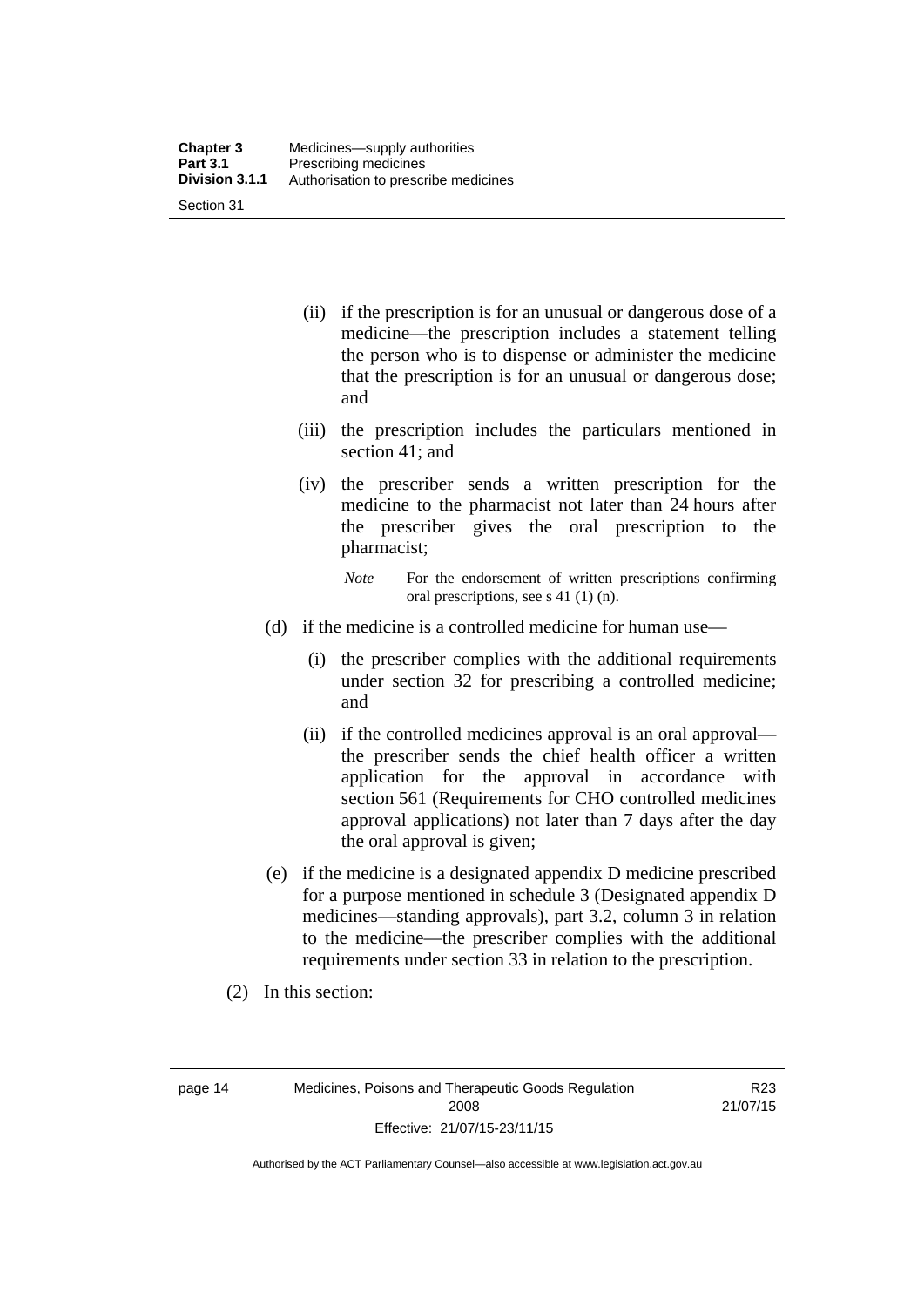*national residential medication chart* means a residential medication chart within the meaning of the *[National](http://www.comlaw.gov.au/Series/F1996B02844)  [Health \(Pharmaceutical Benefits\) Regulations 1960](http://www.comlaw.gov.au/Series/F1996B02844)* (Cwlth), section 19AA (6) (Item in residential medication chart is prescription), as in force from time to time.

*Note* The *[National Health \(Pharmaceutical Benefits\) Regulations 1960](http://www.comlaw.gov.au/Series/F1996B02844)* (Cwlth) does not need to be notified under the [Legislation Act](http://www.legislation.act.gov.au/a/2001-14) because s 47 (6) does not apply (see s 863).

### **32 Additional requirements for prescribing controlled medicines for human use**

The following are the additional requirements for prescribing a controlled medicine for human use:

 (a) the prescriber has a controlled medicines approval to prescribe the medicine;

*Note* For controlled medicines approvals, see pt 13.1.

 (b) if the approval is for a particular form of the medicine—the prescription is for the form of the medicine approved or a bioequivalent form;

*Note Bioequivalent*—see the dictionary.

- (c) if the approval is for a particular strength of the medicine—the prescription is for the strength approved or a weaker strength;
- (d) if the approval is for a particular quantity of the medicine—the prescription is for not more than the quantity approved;
- (e) the prescriber complies with each condition (if any) of the approval;
- (f) if the controlled medicine is dronabinol for human use—
	- (i) the prescriber also has an authorisation under the *[Therapeutic Goods Act 1989](http://www.comlaw.gov.au/Series/C2004A03952)* (Cwlth), section 19 to supply the medicine; and

R23 21/07/15

Medicines, Poisons and Therapeutic Goods Regulation 2008 Effective: 21/07/15-23/11/15 page 15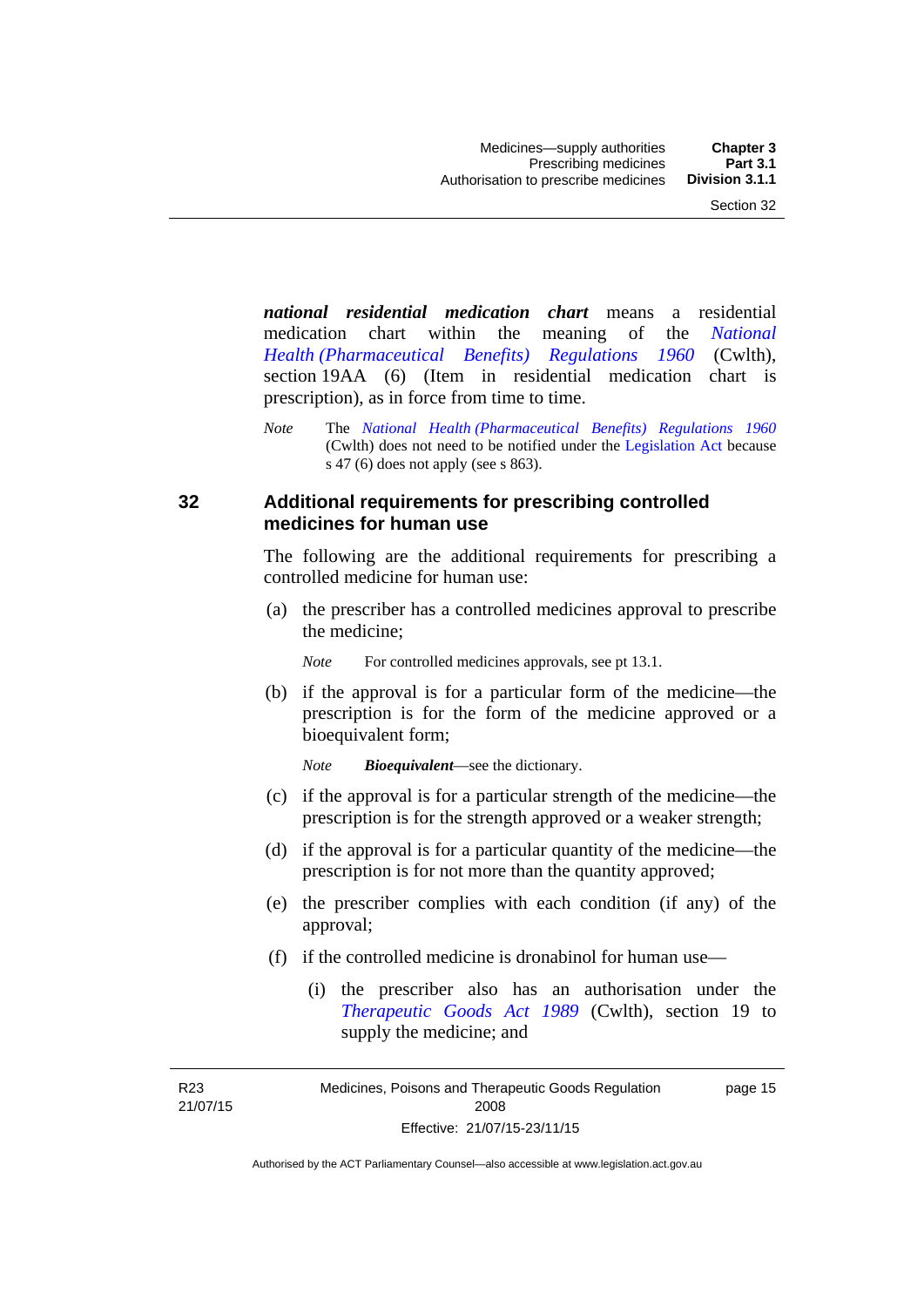**Chapter 3** Medicines—supply authorities<br>**Part 3.1** Prescribing medicines **Part 3.1** Prescribing medicines<br>**Division 3.1.2** Prescriptions **Division 3.1.2** Prescriptions Section 33

> (ii) the prescriber complies with each condition (if any) of the authorisation.

#### **Example—par (b)**

If a slow release form of a medicine is approved, the prescriber is not authorised to prescribe an immediate release form of the medicine.

#### **Example—par (c) and par (d)**

If a doctor is given an approval to prescribe 25 morphine 20mg capsules, the doctor may prescribe 5 20mg capsules and 10 15mg capsules. Later, if the approval is still in force, the doctor may prescribe not more than 10 morphine capsules of any strength up to and including 20mg.

*Note* An example is part of the regulation, is not exhaustive and may extend, but does not limit, the meaning of the provision in which it appears (see [Legislation Act,](http://www.legislation.act.gov.au/a/2001-14) s 126 and s 132).

### **33 Additional requirements for designated appendix D medicines prescriptions for human use**

The following are the additional requirements for prescribing a designated appendix D medicine for a purpose mentioned in schedule 3 (Designated appendix D medicines—standing approvals), part 3.2, column 3 in relation to the medicine:

- (a) the prescriber has an appendix D medicines approval to prescribe the medicine;
- (b) the prescriber complies with each condition (if any) of the approval (including any condition in schedule 3, part 3.2, column 4 in relation to the medicine).

## **Division 3.1.2 Prescriptions**

*Note* A prescription may provide for a medicine to be dispensed or administered (see [Act](http://www.legislation.act.gov.au/a/2008-26/default.asp), dict, def *prescription*).

#### **40 General requirements for written prescriptions**

A written prescription for a medicine must—

page 16 Medicines, Poisons and Therapeutic Goods Regulation 2008 Effective: 21/07/15-23/11/15

R23 21/07/15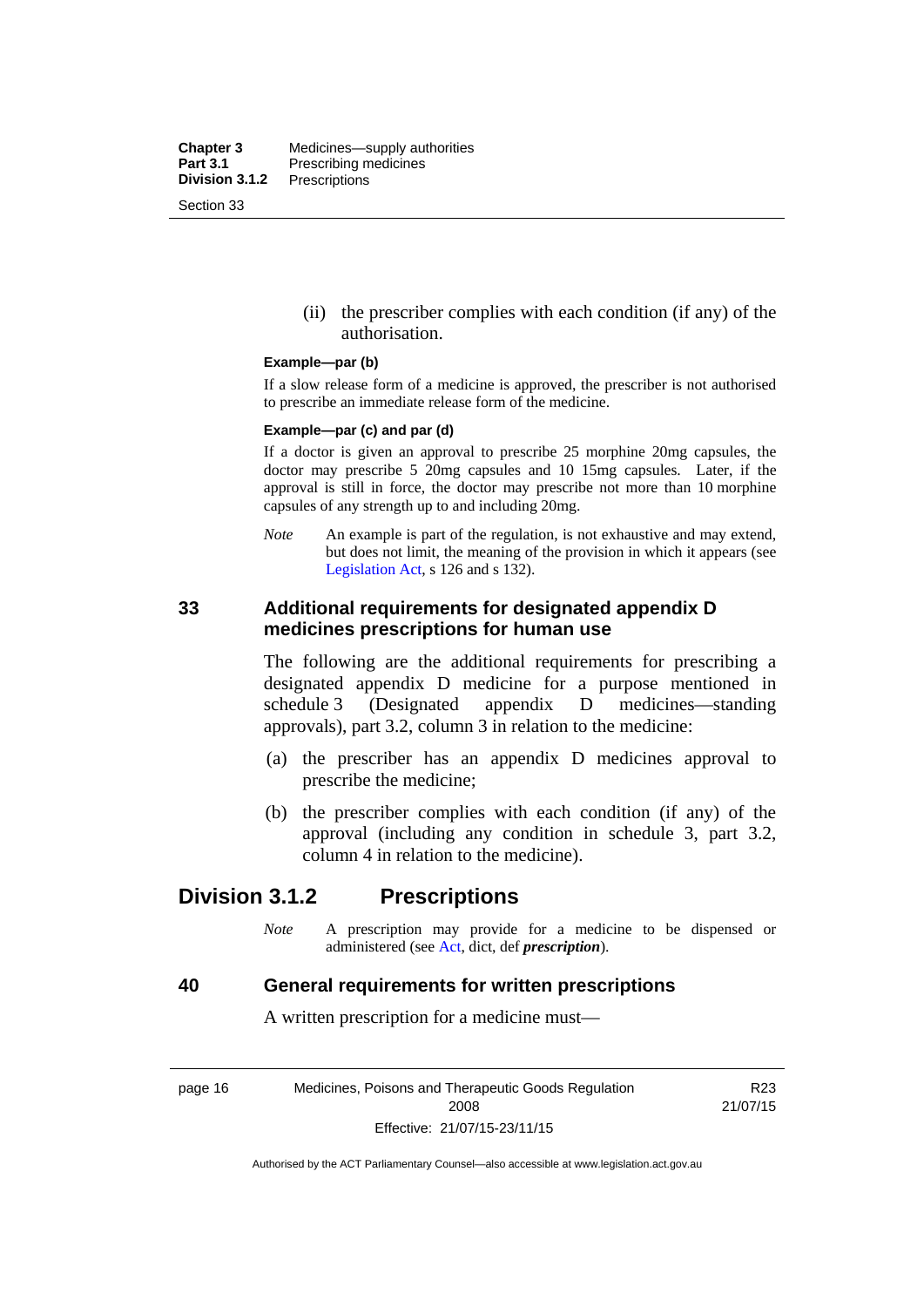- (a) be signed by the prescriber; and
	- *Note* The prescription must be signed with the prescriber's usual signature (see [Act](http://www.legislation.act.gov.au/a/2008-26/default.asp), dict, def *signs*).
- (b) if the prescriber amends the prescription—be initialled and dated beside the amendment by the prescriber; and
- (c) be written in terms and symbols used in ordinary professional practice; and
- (d) if the prescription is for an unusual or dangerous dose include the prescriber's initials beside an underlined reference to the dose.
- *Note Written* includes in electronic form (see [Act,](http://www.legislation.act.gov.au/a/2008-26/default.asp) dict).

### **41 Particulars for prescriptions**

- (1) A prescription must include the following particulars:
	- (a) the prescriber's name, professional qualifications and business address and telephone number;
	- (b) the date the prescription is given;
	- (c) the medicine, and the form, strength and quantity of the medicine, to be dispensed or administered under the prescription;
	- (d) the name and address of the person for whom the medicine is prescribed;
	- (e) directions about the use of the medicine, including the dose and regimen of the medicine, that are adequate to allow the medicine to be taken or administered safely;
	- (f) the number of times the medicine may be dispensed or administered under the prescription;
	- (g) if the prescription is for a controlled medicine for human use—

R23 21/07/15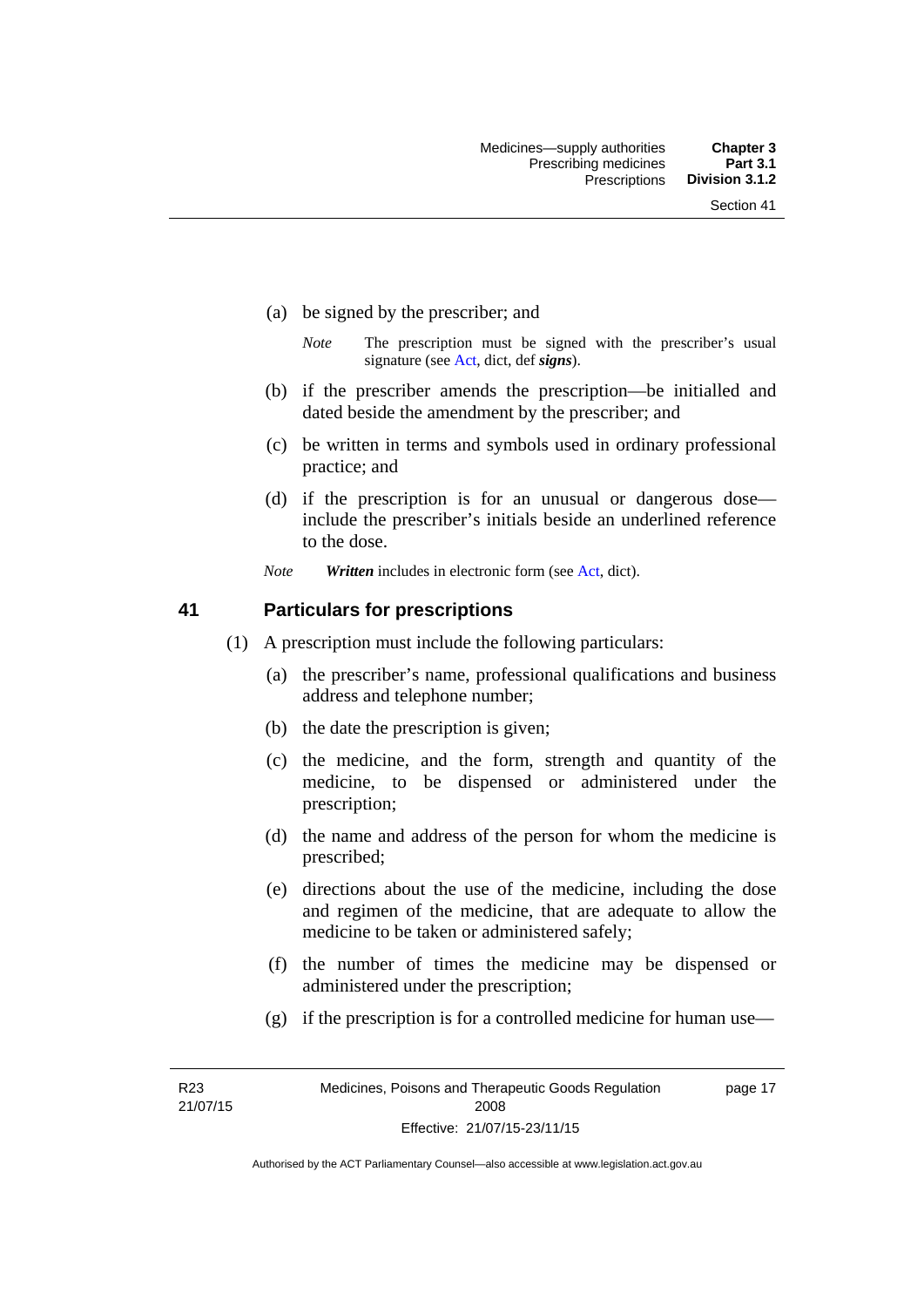- (i) the relevant approval particulars; and
- (ii) if the medicine is dronabinol—the relevant TGA authorisation particulars; and
- (iii) if the prescription is a repeat prescription—the period that must elapse between each dispensing or administration of the medicine;
- (h) if the prescription is for a designated appendix D medicine for a purpose mentioned in schedule 3 (Designated appendix D medicines—standing approvals), part 3.2, column 3 in relation to the medicine—the relevant approval particulars;
- (i) if the prescriber is a dentist—the words 'for dental treatment only';
- (j) if the prescriber is an eligible midwife—the words 'for midwifery use only';
- (k) if the prescriber is an optometrist—the words 'for optometry use only';
- (l) if the prescriber is a veterinary surgeon—
	- (i) the words 'for animal treatment only'; and
	- (ii) the species of the animal for which the medicine is to be dispensed; and
	- (iii) if possible, a way of identifying the animal;
- (m) if the prescription is an original of a prescription that was faxed by a prescriber to a pharmacist—the prescription is endorsed with words to the effect that the prescription was faxed to a named pharmacy on a stated date;
- (n) if the prescription is a written prescription under section 31 (1) (c) (iv) (which is about oral prescriptions)—the prescription is endorsed with words to the effect that the

R23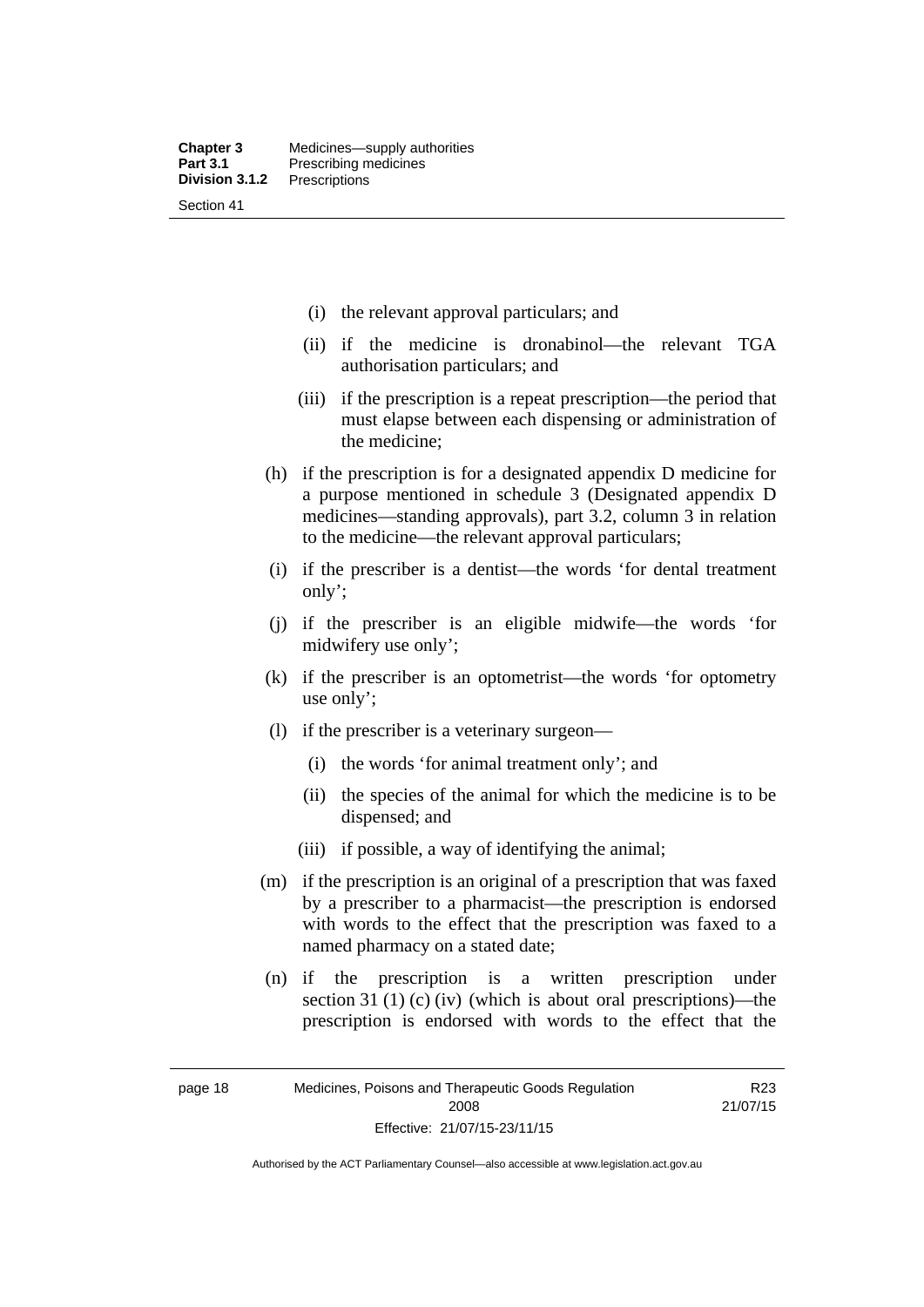prescription is a confirmation copy of an oral prescription issued to a named pharmacist on a stated date.

- (2) However, if the prescription is written for an in-patient at a hospital in the patient's medical records, the prescription need not include any of the following:
	- (a) the prescriber's professional qualifications and business address and telephone number;
	- (b) if the medicine prescribed is a controlled medicine or designated appendix D medicine—the relevant approval particulars.
	- *Note 1 Hospital* means a public hospital, private hospital or day hospital and includes a body prescribed by regulation as a hospital (see [Act,](http://www.legislation.act.gov.au/a/2008-26/default.asp) dict).

*Note 2* A *hospice* is a hospital (see *The Macquarie Dictionary*, 4th ed).

- (3) Also, if the prescription is a national residential medication chart prescription, the prescription need not include either of the following:
	- (a) the prescriber's professional qualifications;
	- (b) the quantity of the medicine to be dispensed or administered under the prescription.
- (4) In this section:

### *relevant approval particulars* means—

- (a) for a controlled medicine—
	- (i) for an approval under section 556 (Standing approval to prescribe controlled medicines for short-term treatment)—the words 'standing short-term approval'; or
	- (ii) for an approval under section 557 (Standing interim approval to prescribe buprenorphine and methadone for patients of certain institutions)—the words 'standing opioid dependency treatment approval'; or

R23 21/07/15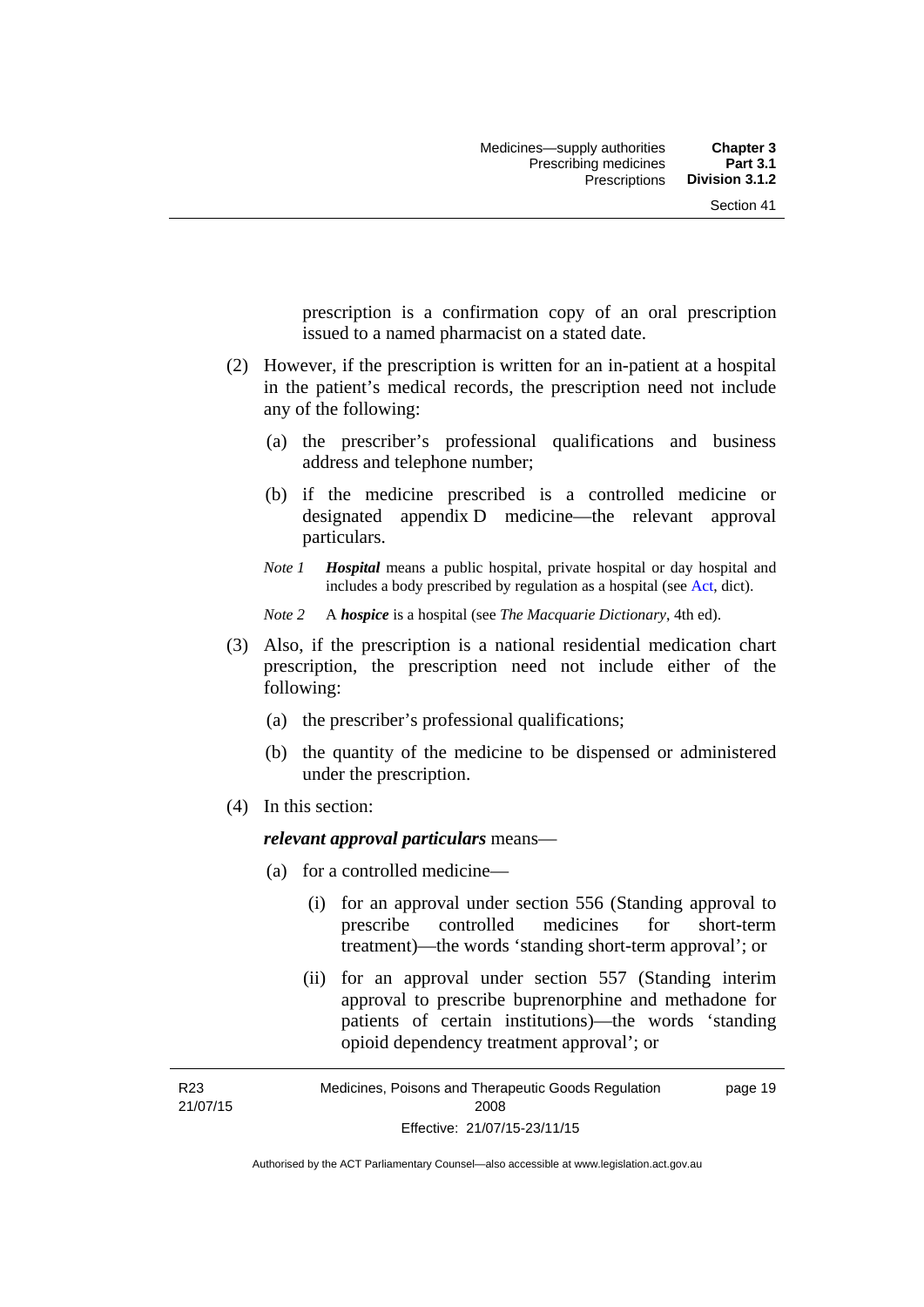- (iii) for an approval under division 13.1.3 (Chief health officer controlled medicines approvals)—the words 'CHO approval number' followed by the identifying number for the approval; or
- (b) for a designated appendix D medicine—
	- (i) for an approval under section 591 (Standing approval to prescribe designated appendix D medicines)—the words 'standing approval' and the specialist area, or the area, in which the prescriber practises; or
	- (ii) for an approval under section 593 (CHO decisions on applications to prescribe designated appendix D medicines)—the words 'CHO approval number' followed by the identifying number for the approval.

*relevant TGA authorisation particulars* means the words 'TGA authorisation' followed by—

- (a) the identifying number for the authorisation; or
- (b) if no identifying number is given for the authorisation—the date of the approval.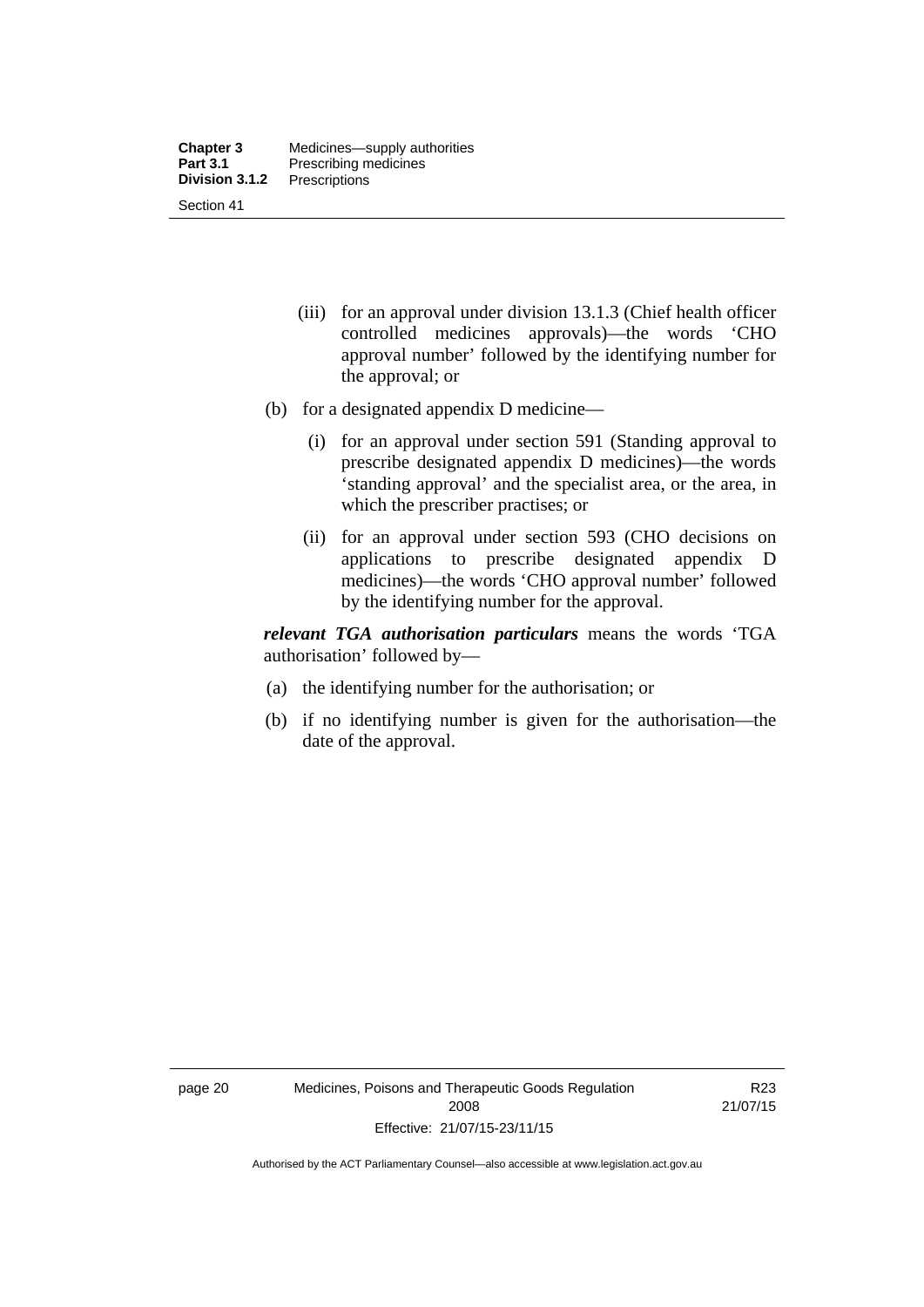# **Part 3.2 Requisitioning medicines**

## **Division 3.2.1 Authorisation to issue requisitions**

## **50 Authorisation under sch 1 to issue requisitions for medicines—Act, s 41 (b)**

A person mentioned in schedule 1, column 2 is authorised to issue a requisition for a medicine if—

- (a) issuing the requisition is included in the schedule, column 3 in relation to the person; and
- (b) the issue of the requisition is consistent with any restriction for the issue of the requisition mentioned in the schedule, column 3.

## **51 Authorisation conditions for issuing requisitions for medicines—Act, s 44 (1) (b) and (2) (b)**

A person's authorisation under section 50 to issue a requisition for a medicine is subject to the following conditions:

- (a) if the requisition is a written requisition—the requisition complies with section 55 (General requirements for written requisitions) and section 56 (Particulars for requisitions);
- (b) if the requisition is an oral requisition—
	- (i) the person believes on reasonable grounds that issuing the requisition is reasonably necessary for the treatment of a person; and
	- (ii) the quantity of the medicine requisitioned is not more than the amount reasonably necessary for the person's treatment; and
	- (iii) the requisition complies with section 56.

R23 21/07/15 page 21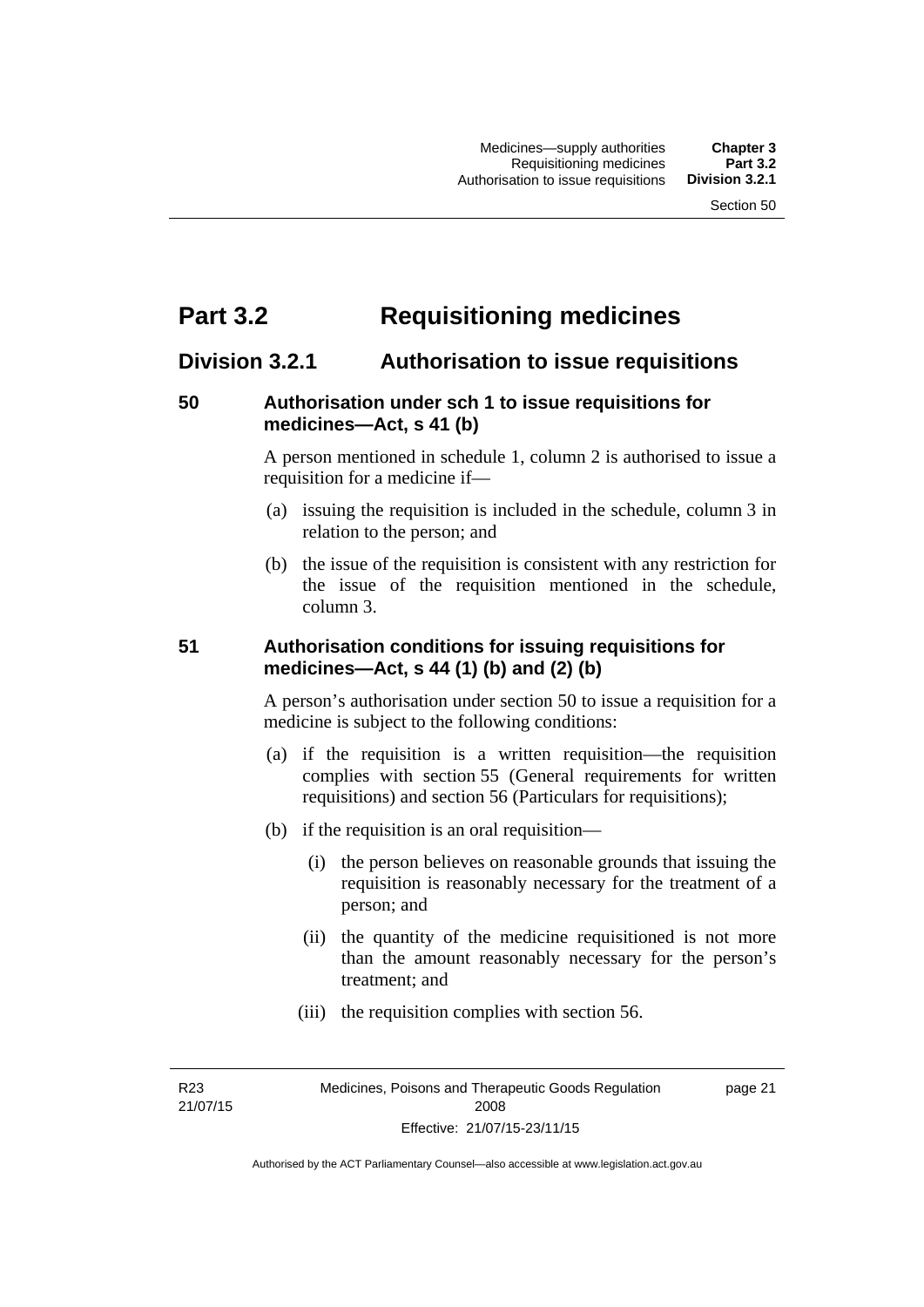**Chapter 3** Medicines—supply authorities<br>**Part 3.2** Requisitioning medicines **Requisitioning medicines**<br>Requisitions **Division 3.2.2** Section 55

## **Division 3.2.2 Requisitions**

### **55 General requirements for written requisitions**

A written requisition for a medicine must be—

(a) signed by the person (the *issuer*) issuing the requisition; and

 (b) if the issuer amends the requisition—initialled and dated by the issuer beside the amendment.

*Note Written* includes in electronic form (see [Act,](http://www.legislation.act.gov.au/a/2008-26/default.asp) dict).

#### **56 Particulars for requisitions**

A requisition must include the following particulars:

- (a) the name of the person issuing the requisition;
- (b) the capacity in which the person is issuing the requisition;
- (c) the date the requisition is issued;
- (d) the medicine, and the form, strength and quantity of the medicine, to be supplied on the requisition;
- (e) the pharmacy or ward to which the medicine is to be supplied.

*Note Ward*—see the [Act](http://www.legislation.act.gov.au/a/2008-26/default.asp), dictionary.

page 22 Medicines, Poisons and Therapeutic Goods Regulation 2008 Effective: 21/07/15-23/11/15

R23 21/07/15

*Note* The requisition must be signed with the issuer's usual signature (see [Act](http://www.legislation.act.gov.au/a/2008-26/default.asp), dict, def *signs*).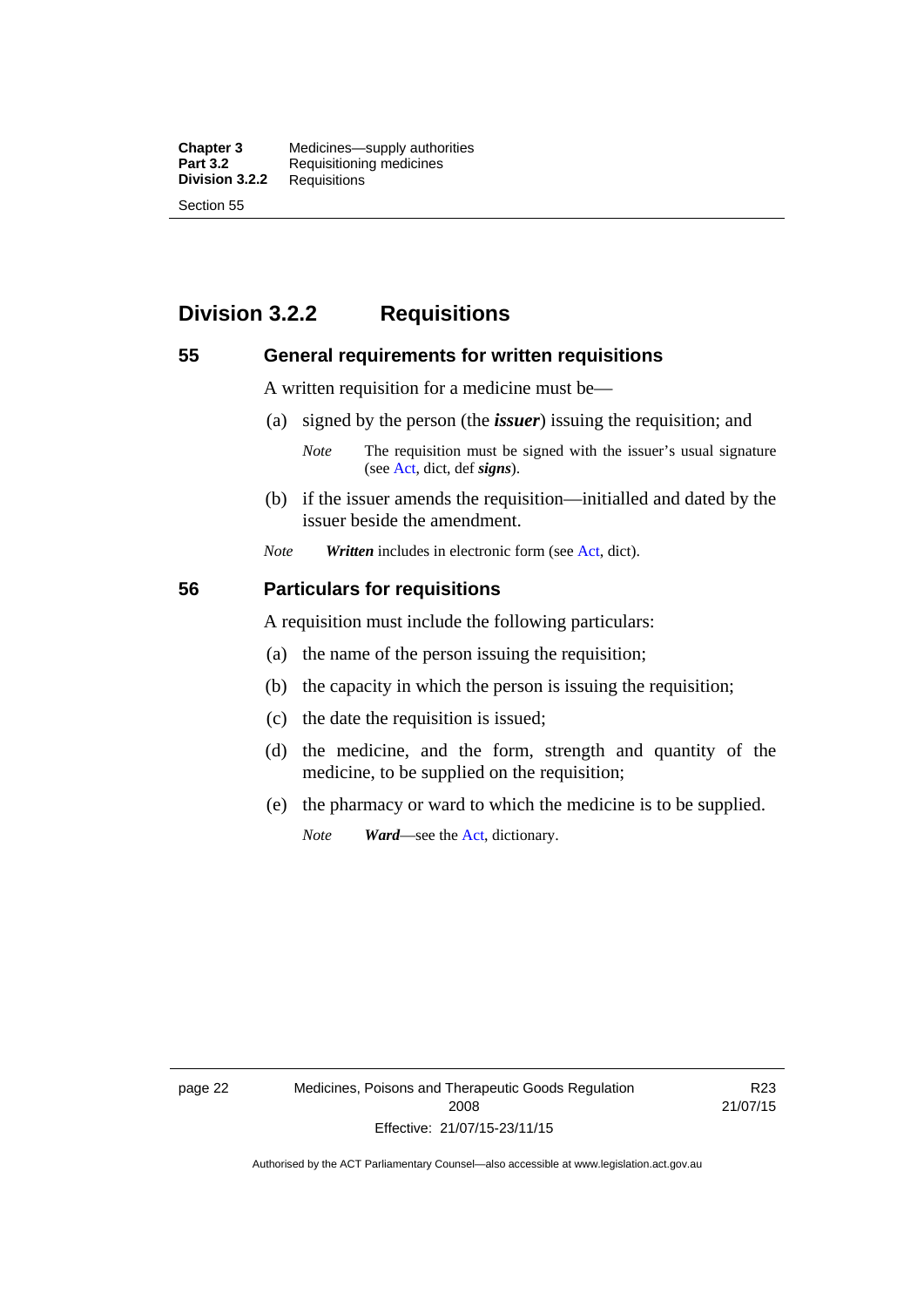# **Part 3.3 Medicines purchase orders**

## **Division 3.3.1 Authorisation to issue purchase orders**

## **60 Authorisation under sch 1 to issue purchase orders for medicines—Act, s 38 (1) (b) and (2) (a)**

A person mentioned in schedule 1, column 2 is authorised to issue a purchase order for a medicine if—

- (a) issuing the purchase order is included in the schedule, column 3 in relation to the person; and
- (b) the issue of the purchase order is consistent with any restriction for the issue of the purchase order mentioned in the schedule, column 3.

## **61 Authorisation conditions for issuing purchase orders for medicines—Act, s 44 (1) (b) and (2) (b)**

A person's authorisation under section 60 to issue a purchase order for a medicine is subject to the following conditions:

- (a) the purchase order complies with section 62 (General requirements for medicines purchase orders[—Act](http://www.legislation.act.gov.au/a/2008-26/default.asp), s 38 (2) (c));
	- *Note* A purchase order must be in writing (see [Act,](http://www.legislation.act.gov.au/a/2008-26/default.asp) dict, def *purchase order*).

R23 21/07/15 page 23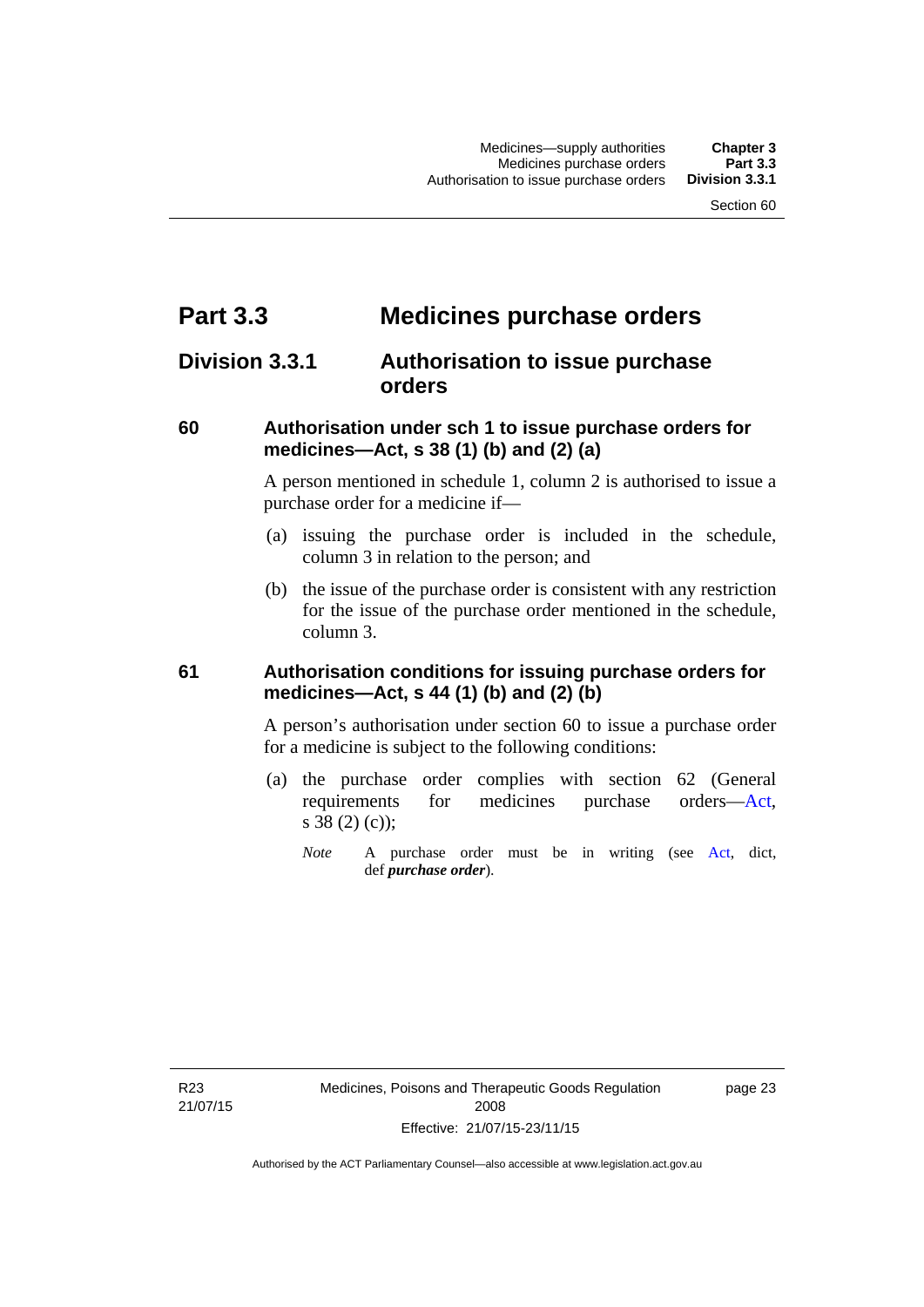| <b>Chapter 3</b> | Medicines—supply authorities |
|------------------|------------------------------|
| Part 3.3         | Medicines purchase orders    |
| Division 3.3.2   | Purchase orders              |
| Section 62       |                              |

 (b) the person must, not later than 24 hours after the person receives the medicine, send the supplier a document signed by the person acknowledging receipt of the medicine.

#### **Example—document**

a copy of the supplier's delivery docket signed by the buyer

*Note* An example is part of the regulation, is not exhaustive and may extend, but does not limit, the meaning of the provision in which it appears (see [Legislation Act,](http://www.legislation.act.gov.au/a/2001-14) s 126 and s 132).

## **Division 3.3.2 Purchase orders**

## **62 General requirements for medicines purchase orders— Act, s 38 (2) (c)**

- (1) A purchase order for a medicine must be—
	- (a) signed by the person (the *issuer*) issuing the order; and
		- *Note* The purchase order must be signed with the issuer's usual signature (see [Act](http://www.legislation.act.gov.au/a/2008-26/default.asp), dict, def *signs*).
	- (b) if the issuer amends the order—initialled and dated by the issuer beside the amendment.
- (2) A purchase order for a medicine must include the following:
	- (a) the issuer's name and business address and telephone number;
	- (b) the issuer's authority to issue the order;
	- (c) the medicine, and the form, strength and quantity of the medicine, to be supplied on the order.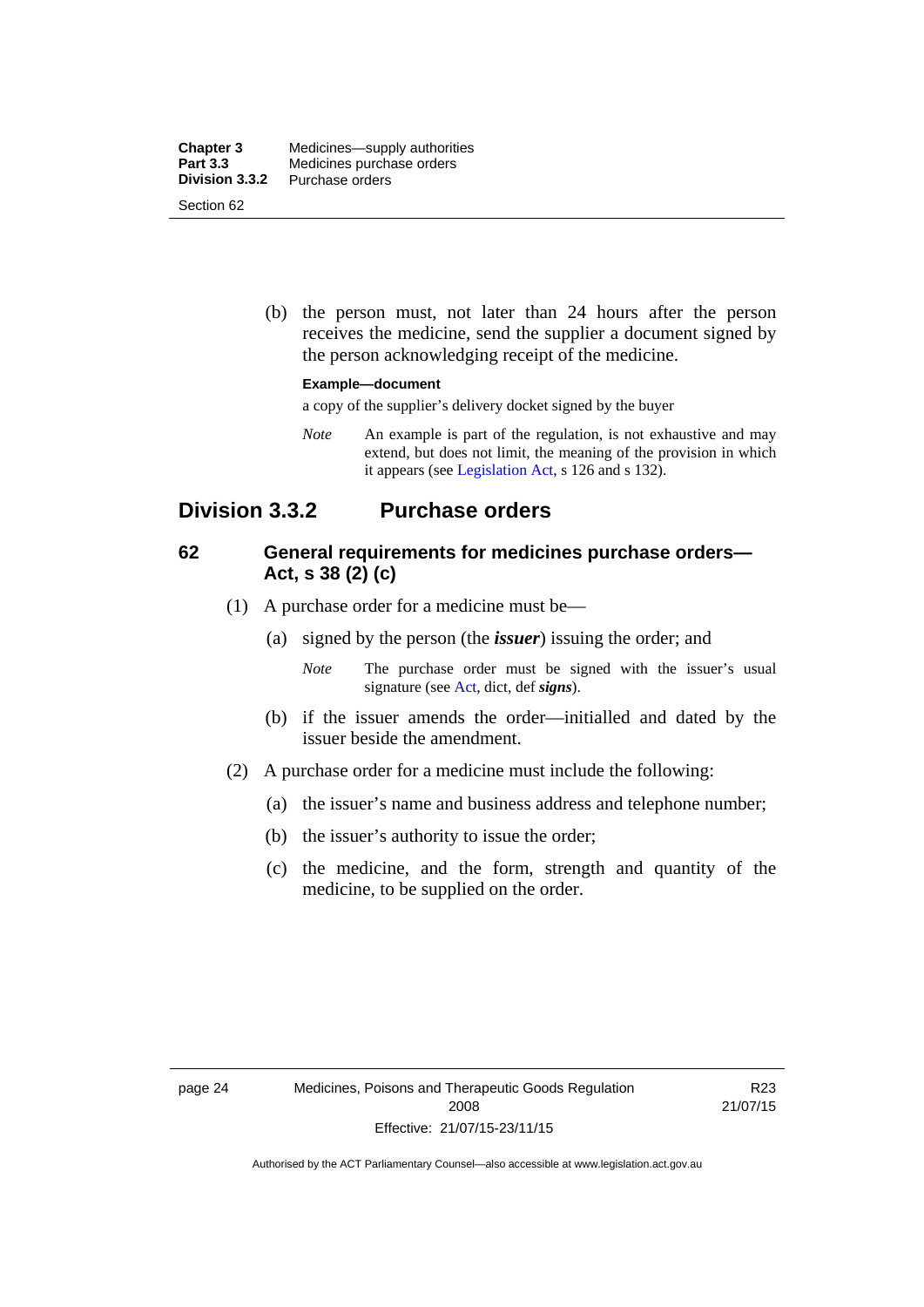# **Part 3.4 Standing orders for medicines**

## **Division 3.4.1 CHO standing orders**

### **70 Authorisation of CHO to issue standing orders for supply of medicines in public health emergencies—Act, s 42 (b)**

 (1) The chief health officer is authorised to issue a standing order for the supply of a medicine in an emergency relating to public health.

*Note 1 Supply* does not include administer (see [Act,](http://www.legislation.act.gov.au/a/2008-26/default.asp) s 24).

*Note 2* A standing order must be in writing (see [Act](http://www.legislation.act.gov.au/a/2008-26/default.asp), dict, def *standing order*).

 (2) To remove any doubt, a standing order may be issued under subsection (1) even if no emergency declaration under the *[Public](http://www.legislation.act.gov.au/a/1997-69)  [Health Act 1997](http://www.legislation.act.gov.au/a/1997-69)* is in force.

## **71 Authorisation of CHO to issue standing orders for administration of medicines for public health matters— Act, s 42 (b)**

The chief health officer is authorised to issue a standing order for the administration of a medicine in relation to a public health matter.

*Note* A standing order must be in writing (see [Act](http://www.legislation.act.gov.au/a/2008-26/default.asp), dict, def *standing order*).

### **72 Particulars for CHO standing orders for administration of medicines for public health matters**

A standing order under section 71 must include the following particulars:

- (a) a description of the public health matter to which the order relates;
- (b) the date of effect of the order and the date (not longer than 2 years after the date of effect) when the order ends;

R23 21/07/15 page 25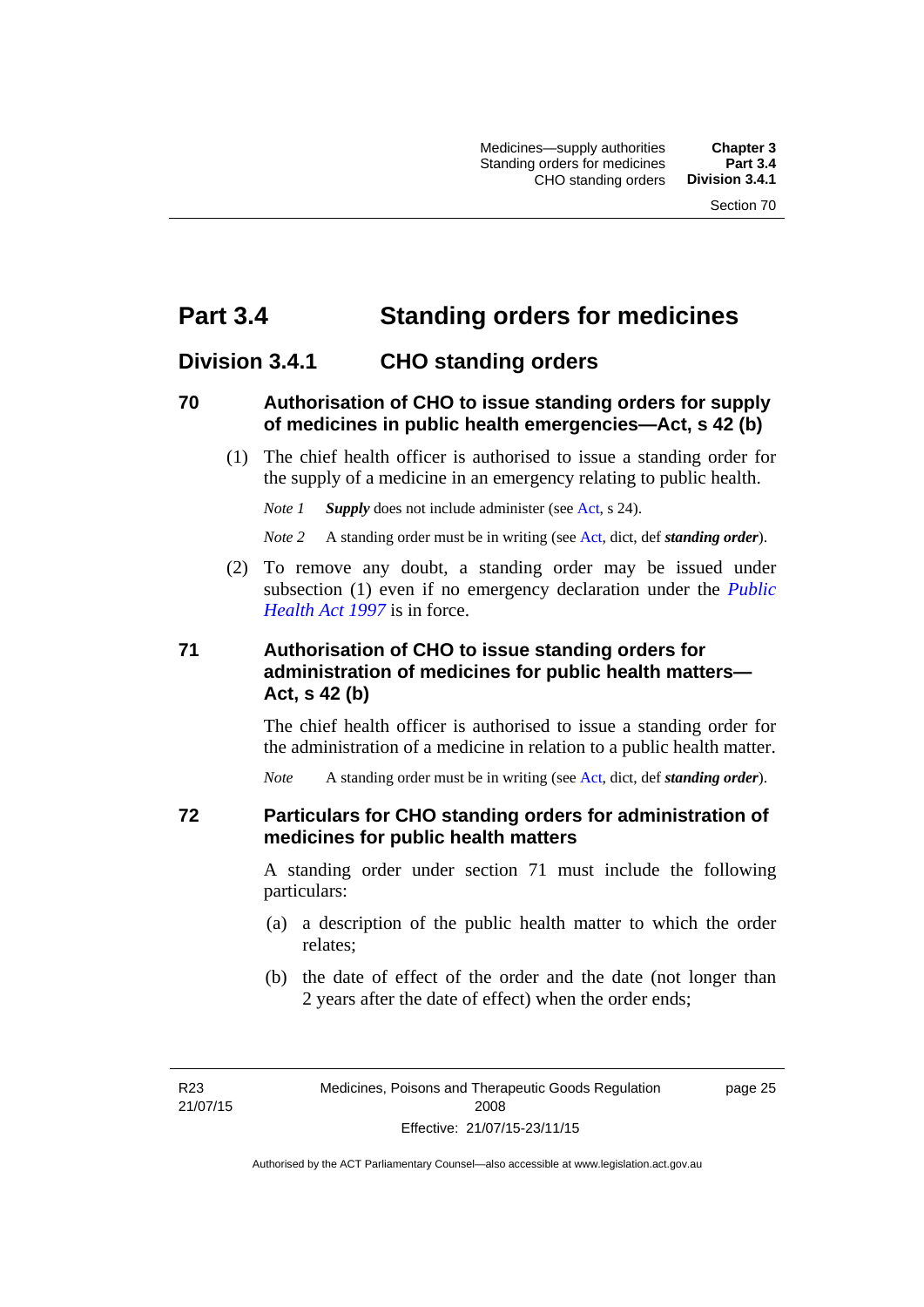- (c) the clinical circumstances in which the medicine may be administered;
- (d) a description of the people to whom the medicine may be administered;
- (e) the medicine's approved name and, if applicable, brand name;

- (f) if applicable, the form and strength of the medicine;
- (g) the dose and route of administration;
- (h) if applicable, the frequency of administration.

#### **Example—par (e) and par (f)**

Adrenaline (EpiPen) 300 micrograms in 0.3mL pre-filled syringe

*Note* An example is part of the regulation, is not exhaustive and may extend, but does not limit, the meaning of the provision in which it appears (see [Legislation Act,](http://www.legislation.act.gov.au/a/2001-14) s 126 and s 132).

## **Division 3.4.2 Standing orders for institutions**

*Note Institution* includes a correctional centre and a CYP detention place (see s 652).

### **75 Authorisation of doctors to issue standing orders for administration of medicines at institutions—Act, s 42 (b)**

- (1) A doctor is authorised to issue a standing order for the administration of a medicine to patients at an institution if—
	- (a) a medicines and therapeutics committee for the institution has approved the order; and
	- (b) the order is signed by the chair of the committee.
	- *Note Doctor* does not include an intern doctor (see dict).

R23 21/07/15

*Note Approved name*—see the [medicines and poisons standard,](http://www.comlaw.gov.au/Series/F2012L01200) par 1 (1).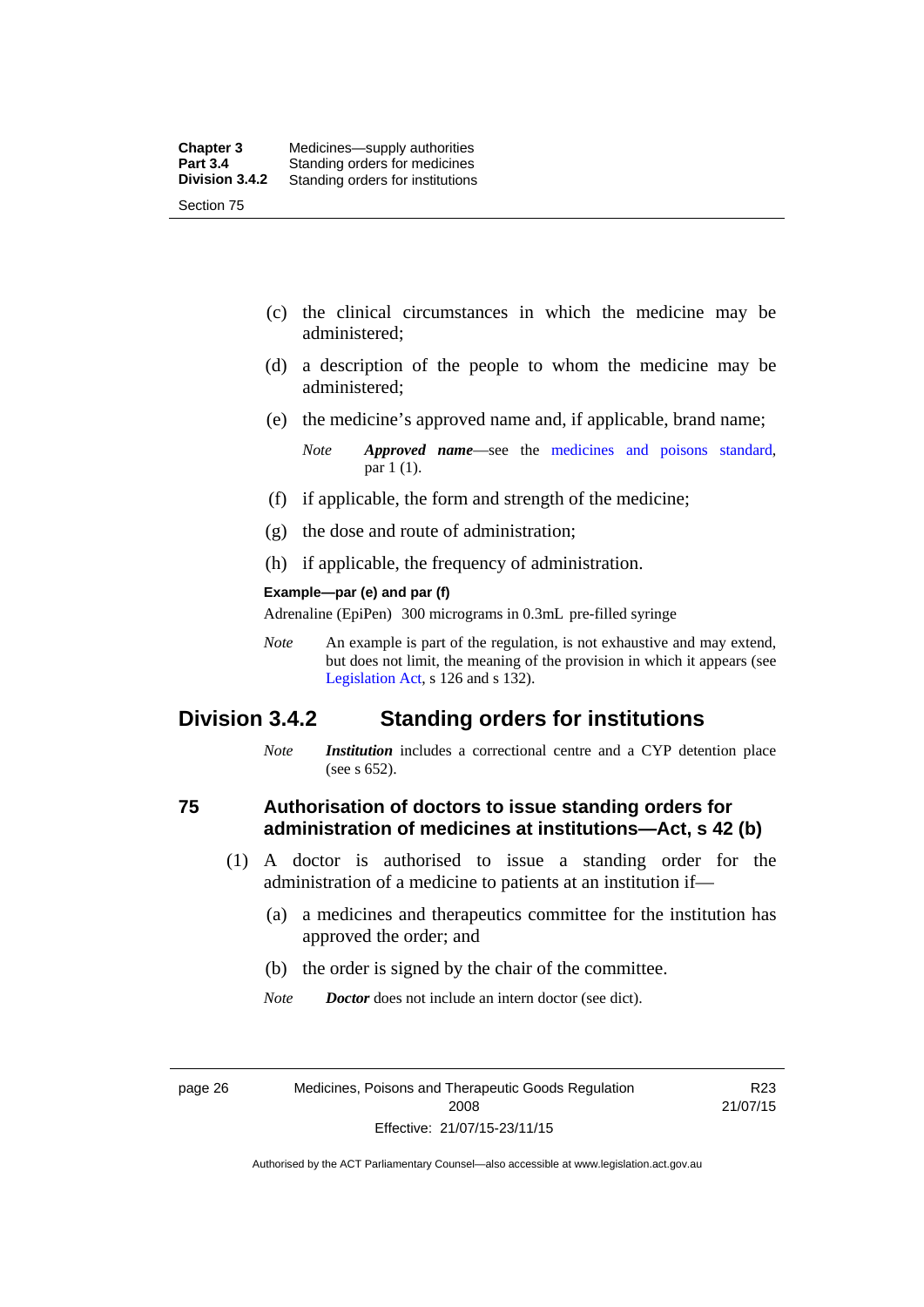(2) In this section:

*medicines and therapeutics committee*, for an institution, means a body—

- (a) established by the institution to approve standing orders for the administration of medicines to patients at the institution; and
- (b) that includes (but is not limited to) a doctor, nurse and pharmacist.
	- *Note 1 Doctor* and *pharmacist* do not include an intern (see dict).
	- *Note 2 Nurse* does not include an enrolled nurse (see [Legislation Act,](http://www.legislation.act.gov.au/a/2001-14) dict, pt 1).

### **76 Particulars for standing orders for administration of medicines at institutions**

A standing order under section 75 must include the following particulars:

- (a) an approval number for the order that is different from the number given to each other standing order approved for the institution;
- (b) the date of effect of the order and the date (not longer than 2 years after the date of effect) when the order ends;
- (c) each ward to which the order applies;
- (d) the clinical circumstances in which the medicine may be administered;
- (e) a description of the people to whom the medicine may be administered;
- (f) the medicine's approved name and, if applicable, brand name;
	- *Note Approved name*—see the [medicines and poisons standard,](http://www.comlaw.gov.au/Series/F2012L01200) par 1 (1).

R23 21/07/15 page 27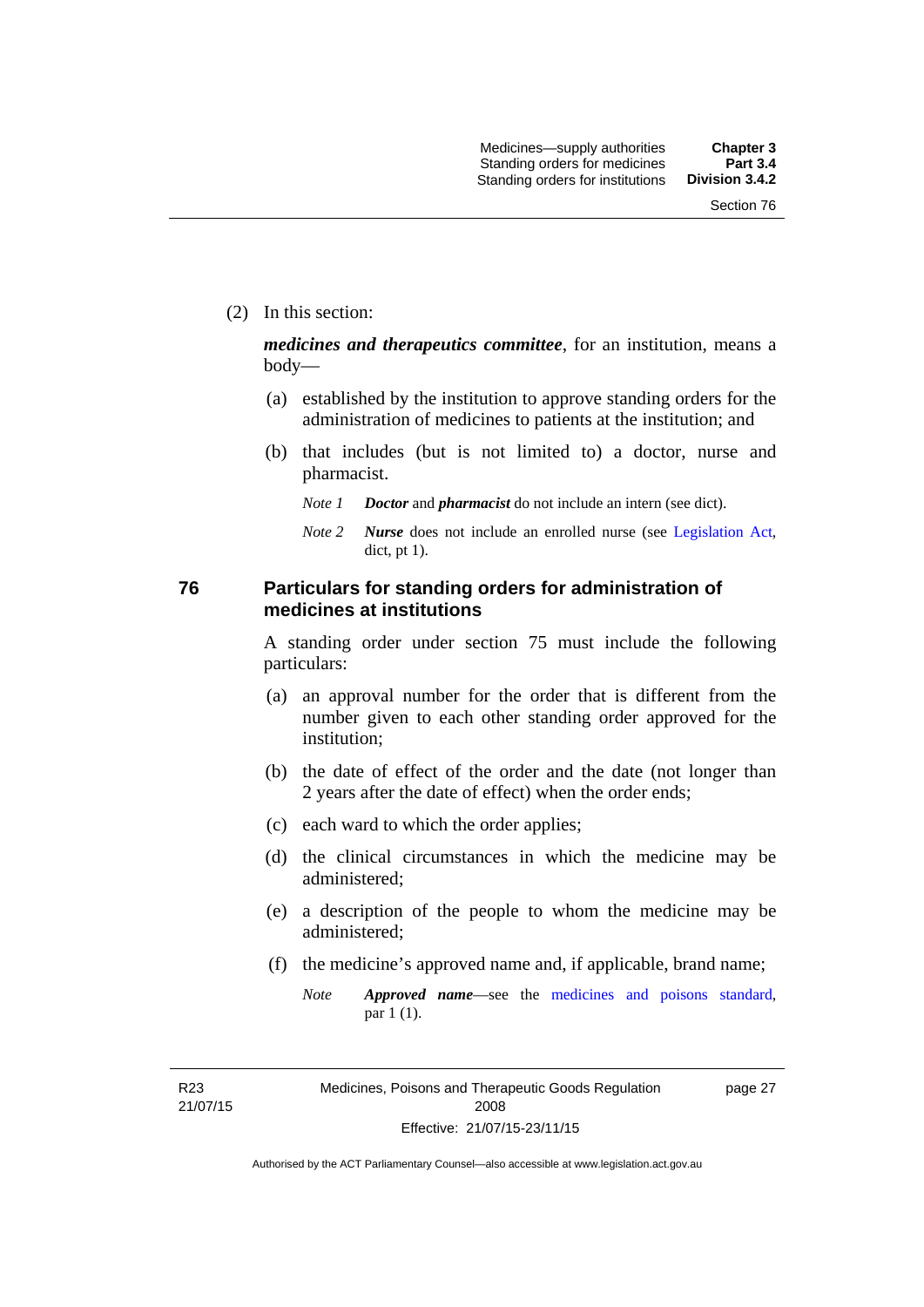| <b>Chapter 3</b> | Medicines—supply authorities       |
|------------------|------------------------------------|
| <b>Part 3.4</b>  | Standing orders for medicines      |
| Division 3.4.3   | Standing orders for walk-in centre |
| Section 77       |                                    |

- (g) if applicable, the form and strength of the medicine;
- (h) the dose and route of administration;
- (i) if applicable, the frequency of administration.

#### **Example—par (f) and par (g)**

Adrenaline (EpiPen) 300 micrograms in 0.3mL pre-filled syringe

*Note* An example is part of the regulation, is not exhaustive and may extend, but does not limit, the meaning of the provision in which it appears (see [Legislation Act,](http://www.legislation.act.gov.au/a/2001-14) s 126 and s 132).

## **Division 3.4.3 Standing orders for walk-in centre**

## **77 Authorisation of CHO to issue standing orders for supply and administration of medicines at walk-in centre—Act, s 42 (b)**

The chief health officer is authorised to issue a standing order for—

- (a) the supply of a medicine at a walk-in centre; and
- (b) the administration of a medicine at a walk-in centre.
- *Note 1 Supply* does not include administer (see [Act,](http://www.legislation.act.gov.au/a/2008-26/default.asp) s 24).

*Note 2* A standing order must be in writing (see [Act](http://www.legislation.act.gov.au/a/2008-26/default.asp), dict, def *standing order*).

### **78 Particulars for CHO standing orders for supply and administration of medicines at walk-in centre**

A standing order under section 77 must include the following particulars:

- (a) an approval number for the order that is different from the number given to each other standing order approved for the walk-in centre;
- (b) the date of effect of the order and the date (not longer than 2 years after the date of effect) when the order ends;

R23 21/07/15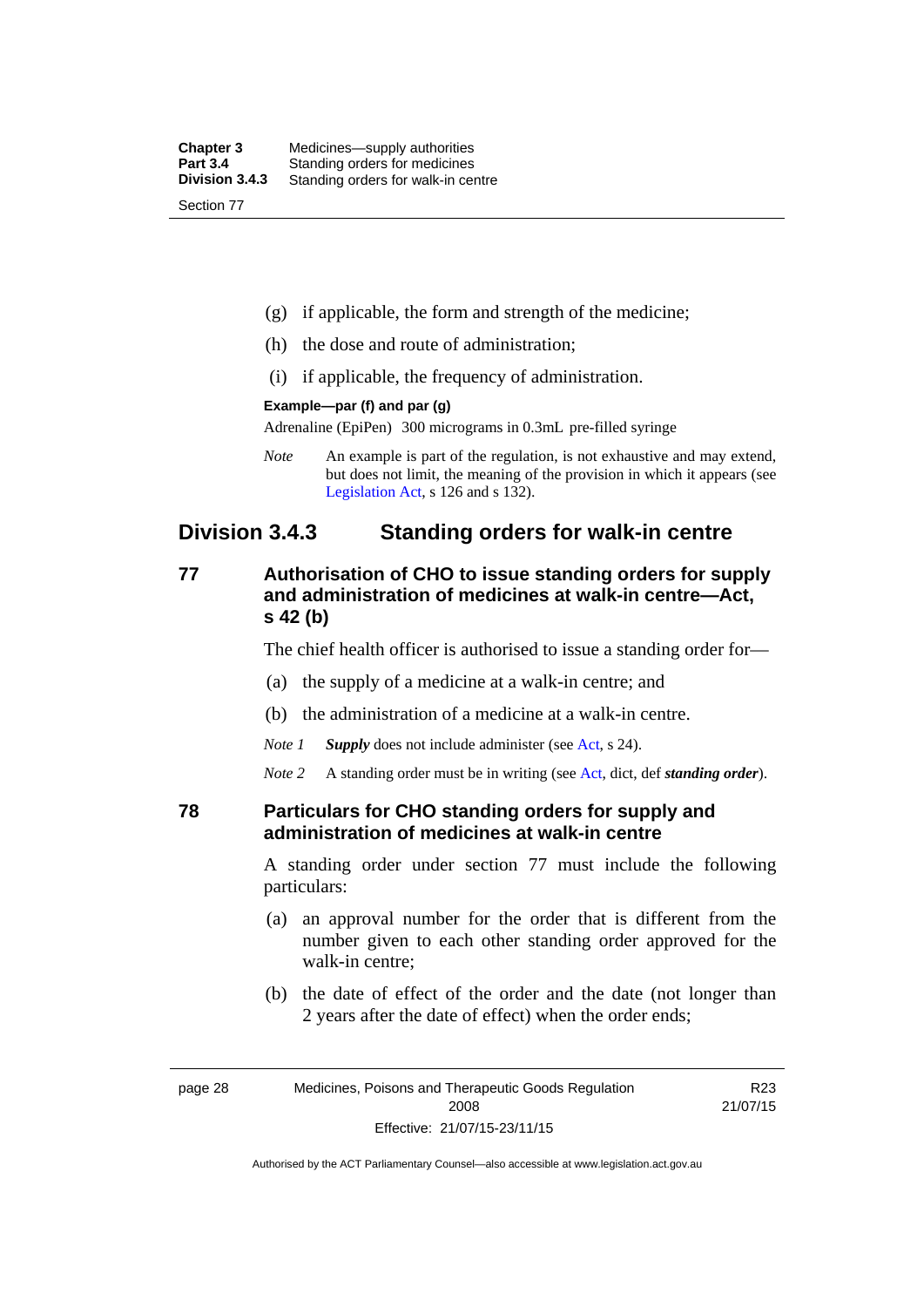- (c) each walk-in centre to which the order applies;
- (d) the clinical circumstances in which the medicine may be supplied or administered;
- (e) a description of the people to whom the medicine may be supplied or administered;
- (f) the medicine's approved name and, if applicable, brand name;

*Note Approved name*—see the [medicines and poisons standard,](http://www.comlaw.gov.au/Series/F2012L01200) par 1 (1).

- (g) if applicable, the form and strength of the medicine;
- (h) the dose and route of administration of the medicine;
- (i) if applicable, the frequency of administration of the medicine;
- (j) if applicable, the maximum duration of supply or administration of the medicine;
- (k) if applicable, the maximum quantity of the medicine for supply or administration.

page 29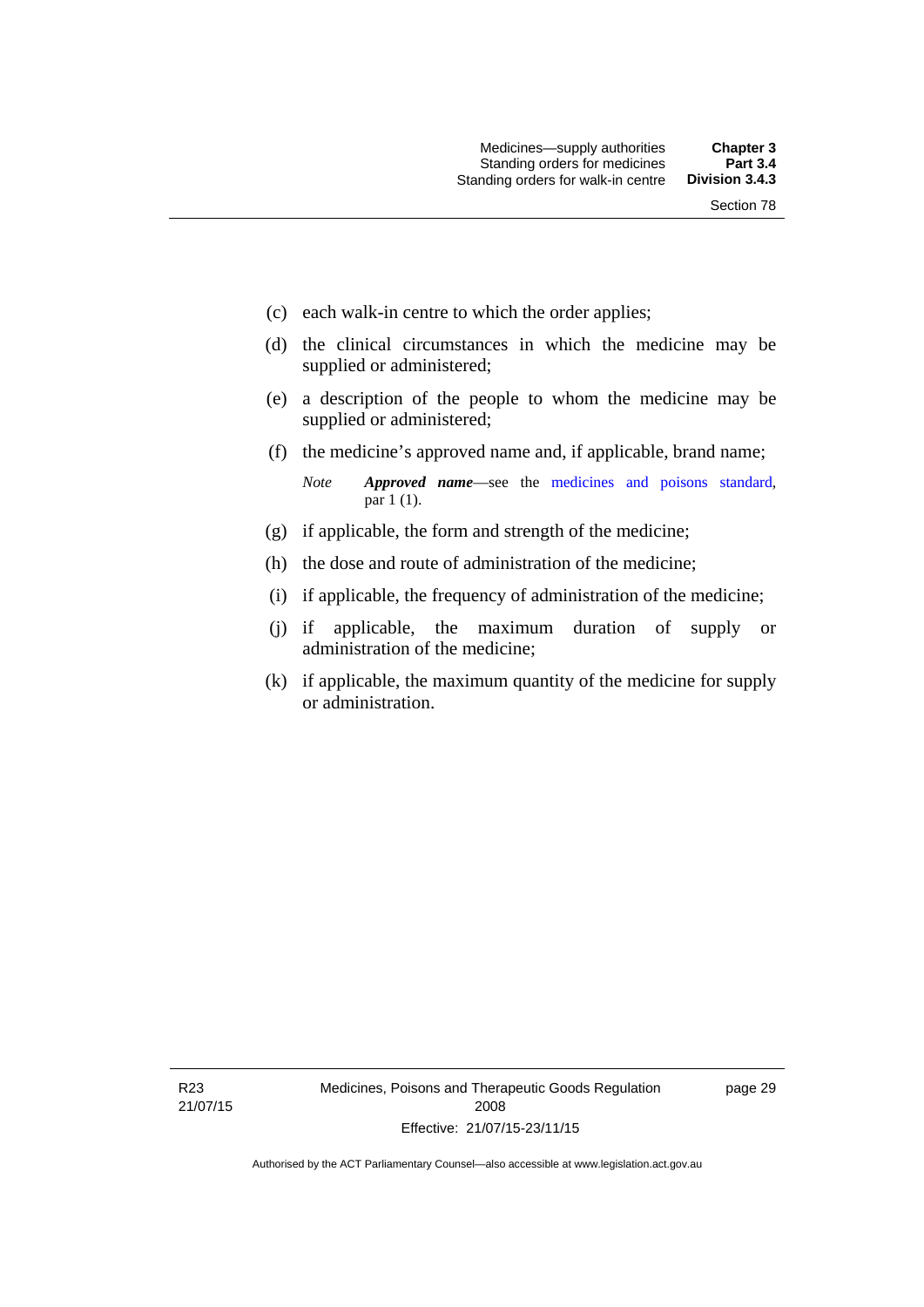Section 80

# **Part 3.5 Medicines supply authorities generally**

## **80 Cancellation of invalid supply authorities— Act, s 30 (2) (d)**

- (1) A paper-based supply authority is cancelled by a person if the person—
	- (a) marks the word 'cancelled', and the person's name and business address, on the front of the supply authority; and
	- (b) signs and dates the cancellation of the supply authority.
- (2) An electronic supply authority is cancelled by a person if the person—
	- (a) marks the word 'cancelled' on the supply authority; and
	- (b) links an electronic document to the supply authority that includes the person's name and business address and signature.

## **81 Information for CHO about controlled medicines supplied on supply authorities—Act, s 31 (1) (b) and (4), def**  *required information*

- (1) A person (the *supplier*) who supplies a controlled medicine on a supply authority must, not later than 7 days after the day when the medicine is supplied, give the chief health officer the following information in writing:
	- (a) the supplier's name, business address and telephone number;
	- (b) the name of the person who issued the supply authority;
	- (c) the date of the supply authority;
	- (d) the name and address of the person to whom the medicine is supplied;

R<sub>23</sub> 21/07/15

page 30 Medicines, Poisons and Therapeutic Goods Regulation 2008 Effective: 21/07/15-23/11/15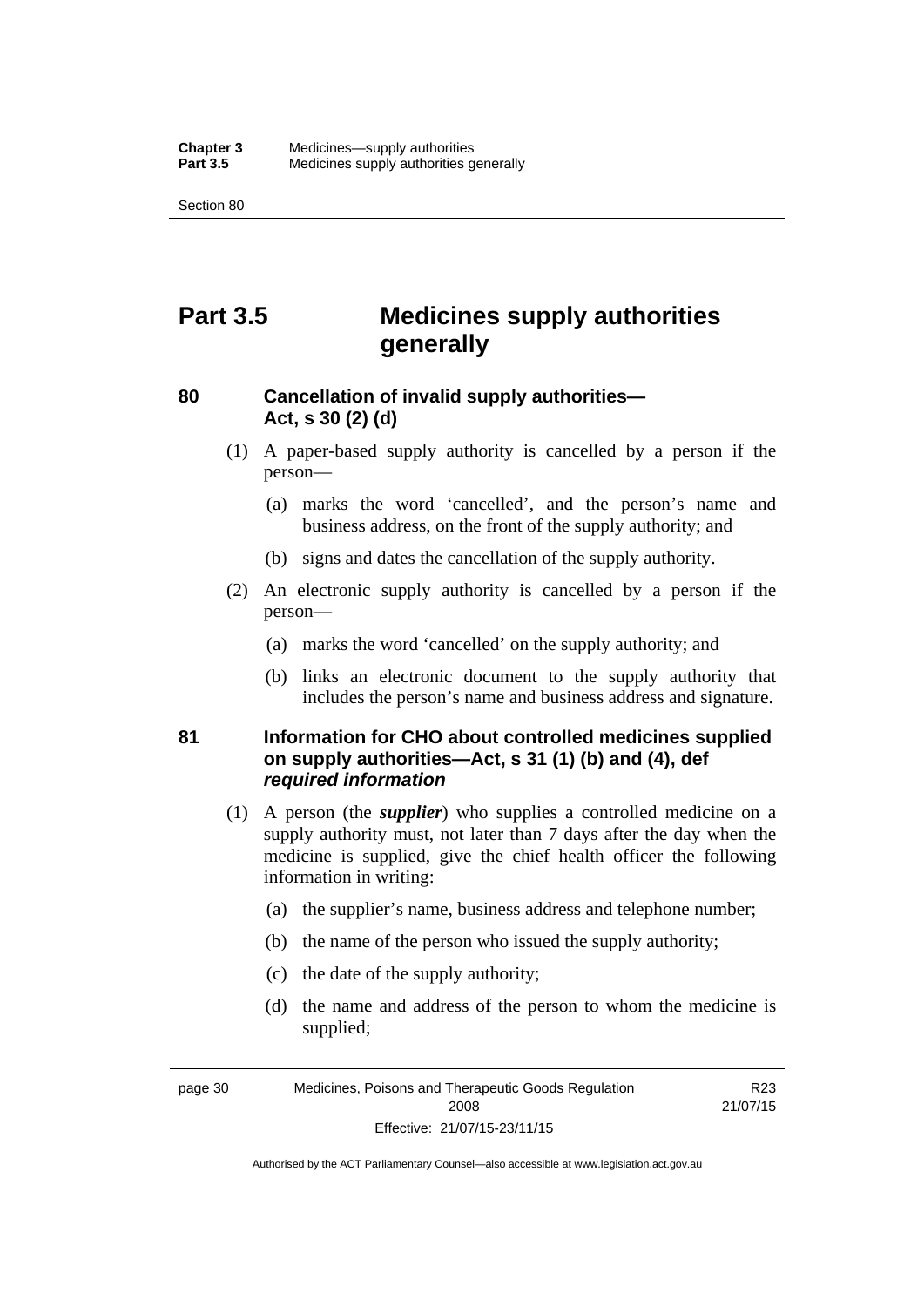- (e) the date of supply;
- (f) the controlled medicine, and the form, strength and quantity of the medicine, supplied.
- (2) However, this section does not apply to any of the following who report the supply of a controlled medicine on a supply authority to the Therapeutic Goods Administration:
	- (a) a medicines wholesalers licence-holder;
	- (b) a person who is authorised (however described) under a Commonwealth or State law to manufacture controlled medicines or supply controlled medicines by wholesale.

R23 21/07/15 Medicines, Poisons and Therapeutic Goods Regulation 2008 Effective: 21/07/15-23/11/15

page 31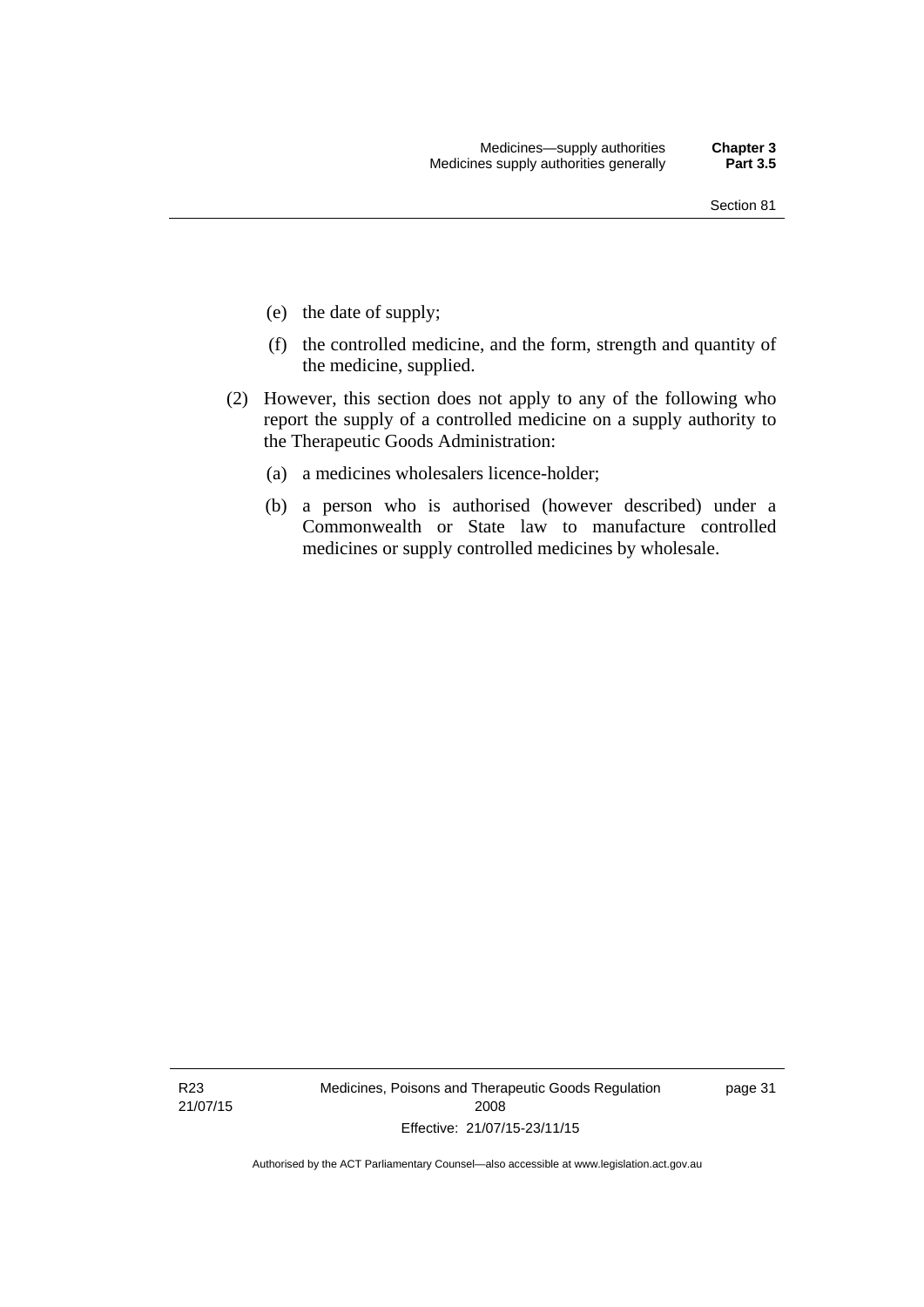**Chapter 4** Supplying medicines **Part 4.1** Preliminary

Section 100

# **Chapter 4 Supplying medicines**

## **Part 4.1** Preliminary

### **100 Overview of supply authorisations for medicines**

The following provisions of this chapter authorise a person to supply a medicine:

- (a) section 110 (which is about supply authorisations set out in schedule 1, including dispensing on prescription, supply on requisition, purchase order and standing order and supply during consultations);
- (b) section 251 (which is about authorisation of pharmacists to supply certain prescription only medicines without a prescription in emergencies);
- (c) section 255 (which is about authorisation of approved pharmacists to supply certain medicines without prescription);
- (d) section 260 (which is about authorisation to supply medicines to pharmacists for disposal).
- *Note* A person may also be authorised to supply a medicine in a way mentioned in s 11 (2) (Overview of medicines authorisations under this regulation) (including under a licence, see pt 9.5).

page 32 Medicines, Poisons and Therapeutic Goods Regulation 2008 Effective: 21/07/15-23/11/15

R23 21/07/15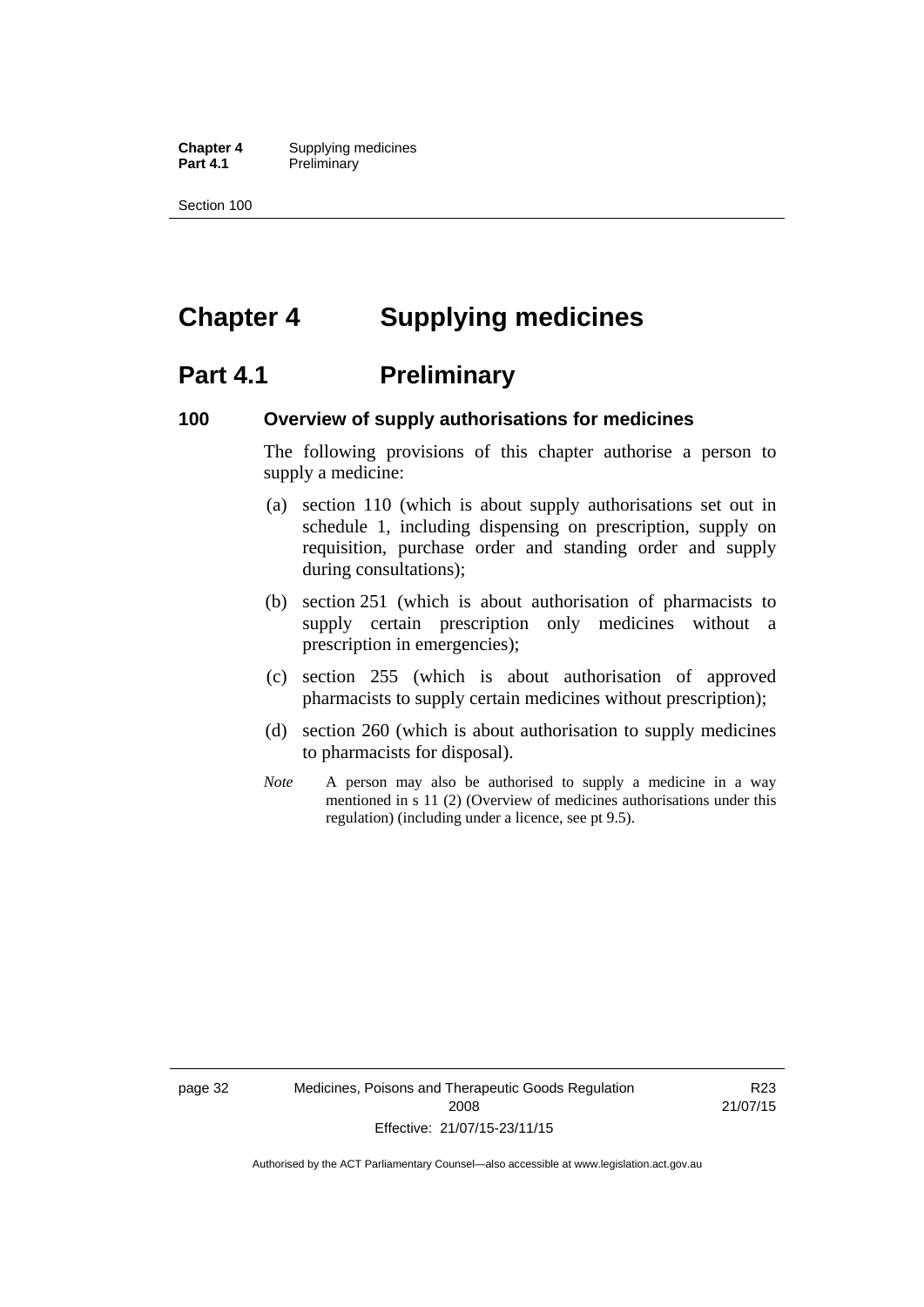# **Part 4.2 Medicines—supply authorisations under sch 1**

## **Division 4.2.1 Sch 1 medicines supply authorisations**

## **110 Authorisation under sch 1 to supply medicines— Act, s 26 (1) (b) and (2) (b)**

- (1) A person mentioned in schedule 1, column 2 is authorised to supply a medicine if—
	- (a) supplying the medicine is included in the schedule, column 3 in relation to the person; and
	- (b) the supply is consistent with any restriction for the supply mentioned in the schedule, column 3.
- (2) However, a pharmacist is not authorised under schedule 1 to supply a medicine if—
	- (a) the pharmacist is working for, or providing services to, a corporation when supplying the medicine; and
	- (b) the corporation is not—
		- (i) a pharmacist; or
		- (ii) a complying pharmacy corporation under the *[Public](http://www.legislation.act.gov.au/a/1997-69)  [Health Act 1997](http://www.legislation.act.gov.au/a/1997-69)*, part 3B (Pharmacies).
	- *Note Supply* includes dispense (see [Act,](http://www.legislation.act.gov.au/a/2008-26/default.asp) s 24).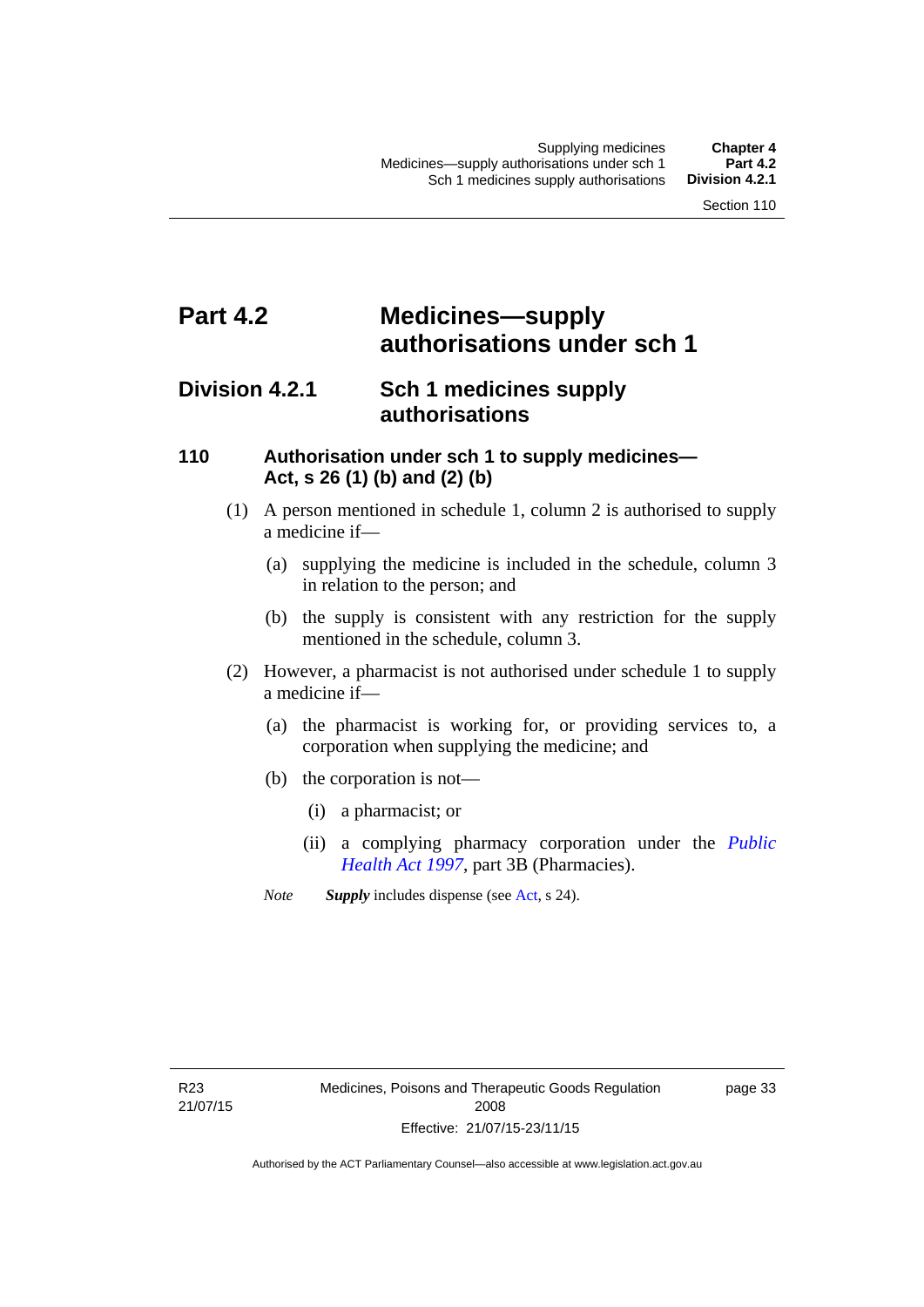## **Division 4.2.2 Dispensing medicines**

## **120 Authorisation conditions for dispensing medicines— Act, s 44 (1) (b) and (2) (b)**

- (1) A person's authorisation under section 110 to dispense a medicine is subject to the following conditions:
	- (a) the medicine is dispensed in accordance with the requirements of section 121;

*Note* Only a pharmacist may dispense a medicine (see sch 1).

- (b) if the prescription is dispensed under section 121 (2), the pharmacist notes on the prescription the reasons that the pharmacist was satisfied that it was not practicable for a complying prescription to be issued for the medicine;
- (c) if the prescription is changed by a pharmacist at the oral direction of the prescriber—the note of the change complies with section 122:
- (d) the medicine is labelled in accordance with section 123;
- (e) the dispensed prescription is marked in accordance with section 124;
- (f) the dispensing of the prescription is recorded in accordance with section 125:
- (g) if the prescription is an oral prescription for the dispensing of the medicine, or is faxed by a prescriber to a pharmacist, and the pharmacist does not receive an original of the prescription within 7 days after the day the prescription is given—the pharmacist must, within 24 hours after the end of the 7-day period, tell the chief health officer, in writing, of the failure to receive the original prescription;
- (h) the prescription, if completed, and the record for paragraph (f), are kept at the pharmacy or, if the chief health officer approves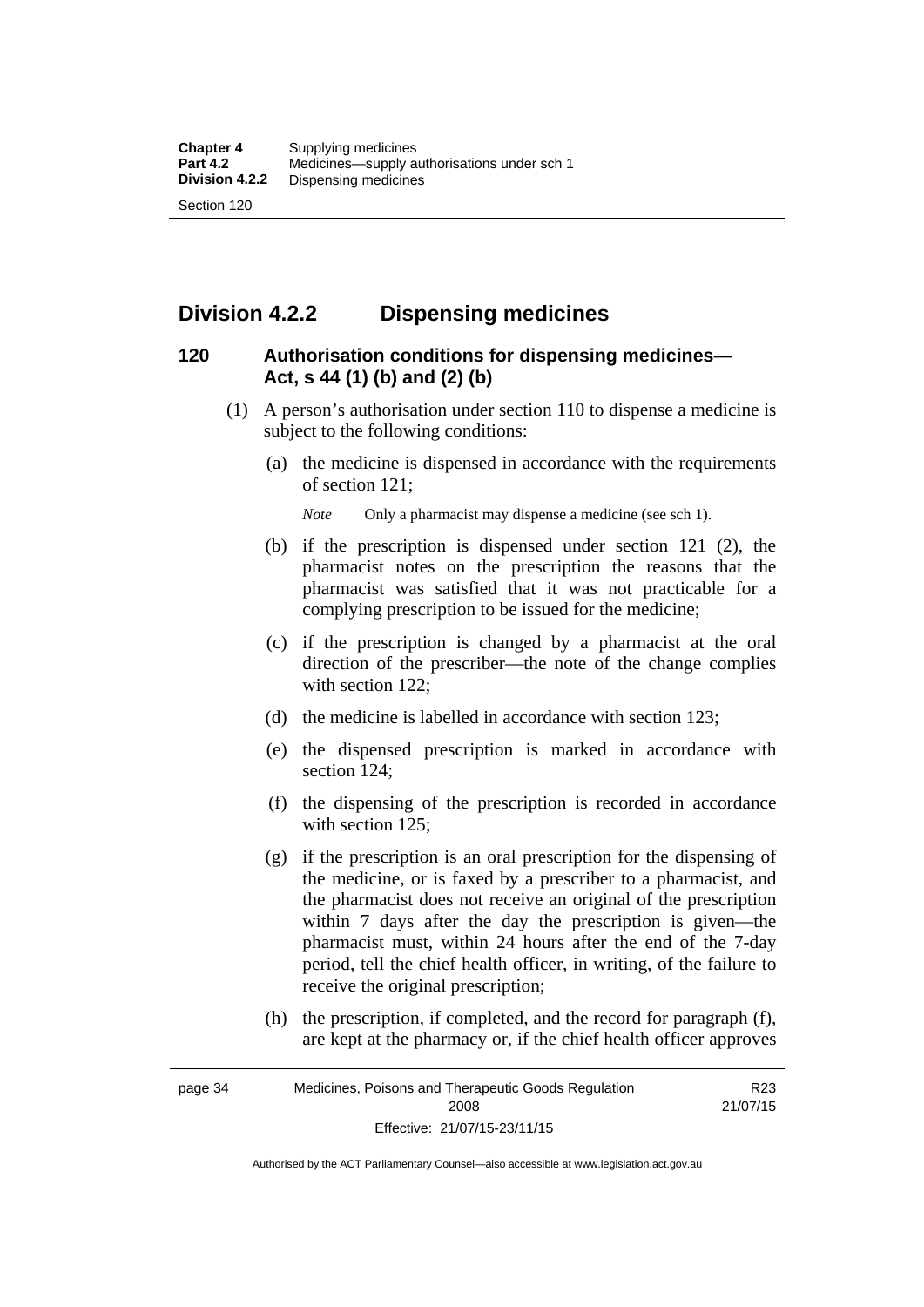in writing another place, the place approved by the chief health officer, for at least 2 years after the day the prescription becomes a completed prescription.

- (2) However, subsection (1) (d), (e), (f) and (h) do not apply if the prescription is written for an in-patient at a hospital in the patient's medical records.
- (3) In this section:

*completed*—a prescription is *completed* when—

- (a) for a single prescription—the prescription is dispensed; or
- (b) for a repeat prescription—the last repeat of the prescription is dispensed; or
- (c) for a national residential medication chart prescription––the prescription is dispensed for the last time.

### **121 How medicines are dispensed**

- (1) The following are the requirements for dispensing a medicine:
	- (a) the prescription is issued by an authorised prescriber;

- (b) the prescription complies with the applicable provisions of division 3.1.2 (Prescriptions);
- (c) the medicine is dispensed in accordance with the prescription (including the prescription as changed by a pharmacist at the oral direction of the prescriber).
	- *Note 1 Dispensed in accordance with the prescription*—see s (3).
	- *Note* 2 For changes to a prescription by the dispenser, see the [Act,](http://www.legislation.act.gov.au/a/2008-26/default.asp) s 29 (3).
	- *Note 3 Pharmacist* does not include an intern pharmacist (see dict).

R23 21/07/15 page 35

*Note Authorised prescriber*—see s (3).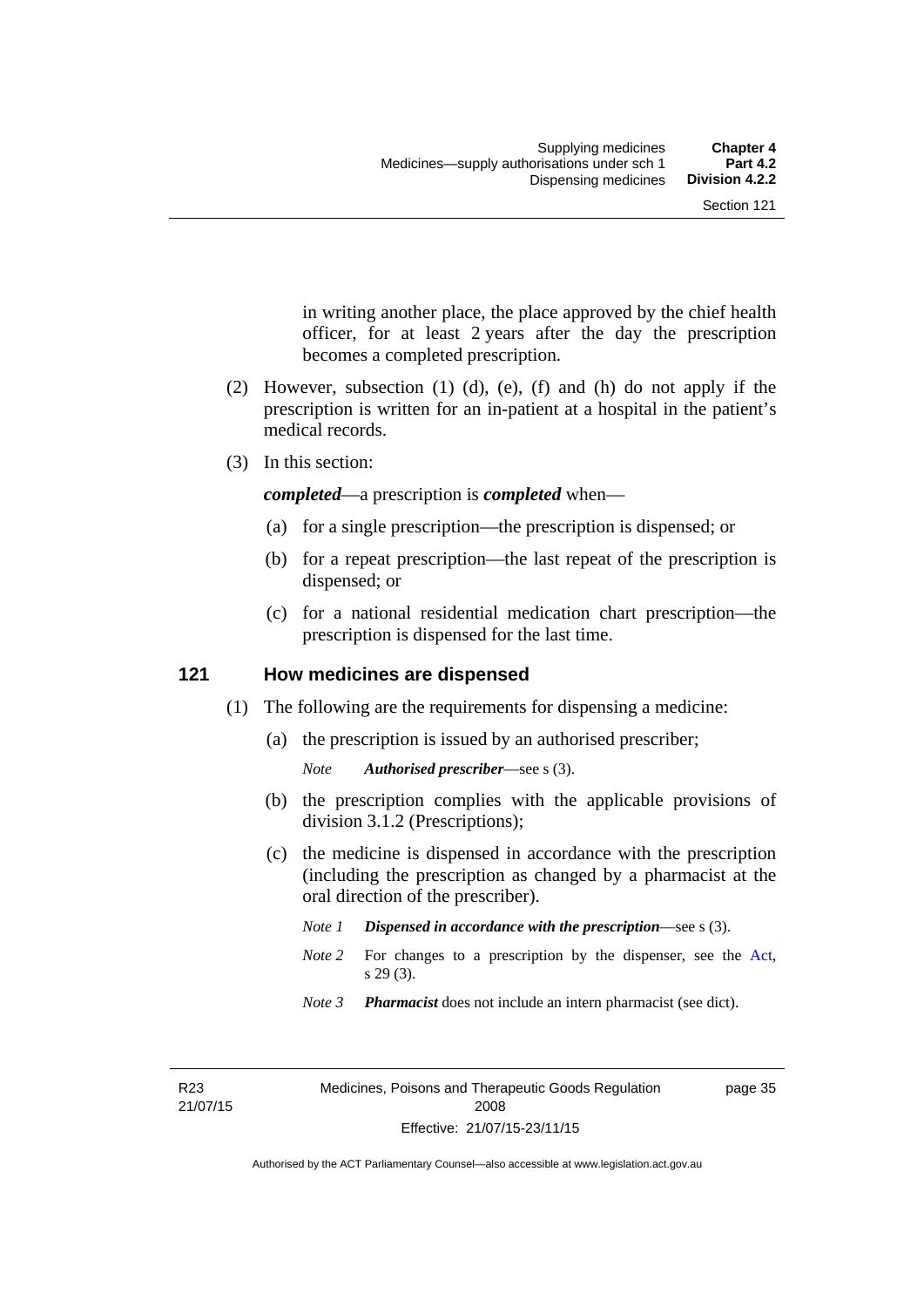- (2) However, a pharmacist may dispense a prescription that does not include all of the applicable provisions for subsection (1) (b) if—
	- (a) the prescription is issued by an authorised prescriber; and
	- (b) the medicine is—
		- (i) dispensed in accordance with the prescription; and
		- (ii) if the prescription is changed by a pharmacist at the oral direction of the prescriber—the prescription complies with section 122; and

*Note Pharmacist* does not include an intern pharmacist (see dict).

- (c) the medicine is supplied in a package that is labelled in accordance with section 123; and
- (d) the pharmacist is satisfied that, because of a circumstance affecting the prescriber or the person for whom the medicine is to be dispensed, it is not practicable for a complying prescription to be issued for the medicine.
- (3) In this section:

*authorised prescriber*, in relation to a prescription, means—

- (a) for a medicine other than a controlled medicine—a person who is authorised to issue the prescription under the Act or another territory law; and
- (b) for a controlled medicine—a person who is authorised to issue the prescription under part 13.1 (Controlled medicines approvals).

#### **Examples—authorised prescribers**

1 A NSW registered doctor practising in Queanbeyan is authorised under a NSW law to prescribe medicines. The doctor gives a patient a prescription for a controlled medicine and another prescription for a prescription only medicine. The prescription only medicine can be dispensed in the ACT because the prescription is issued by a person who is authorised under a State

R23 21/07/15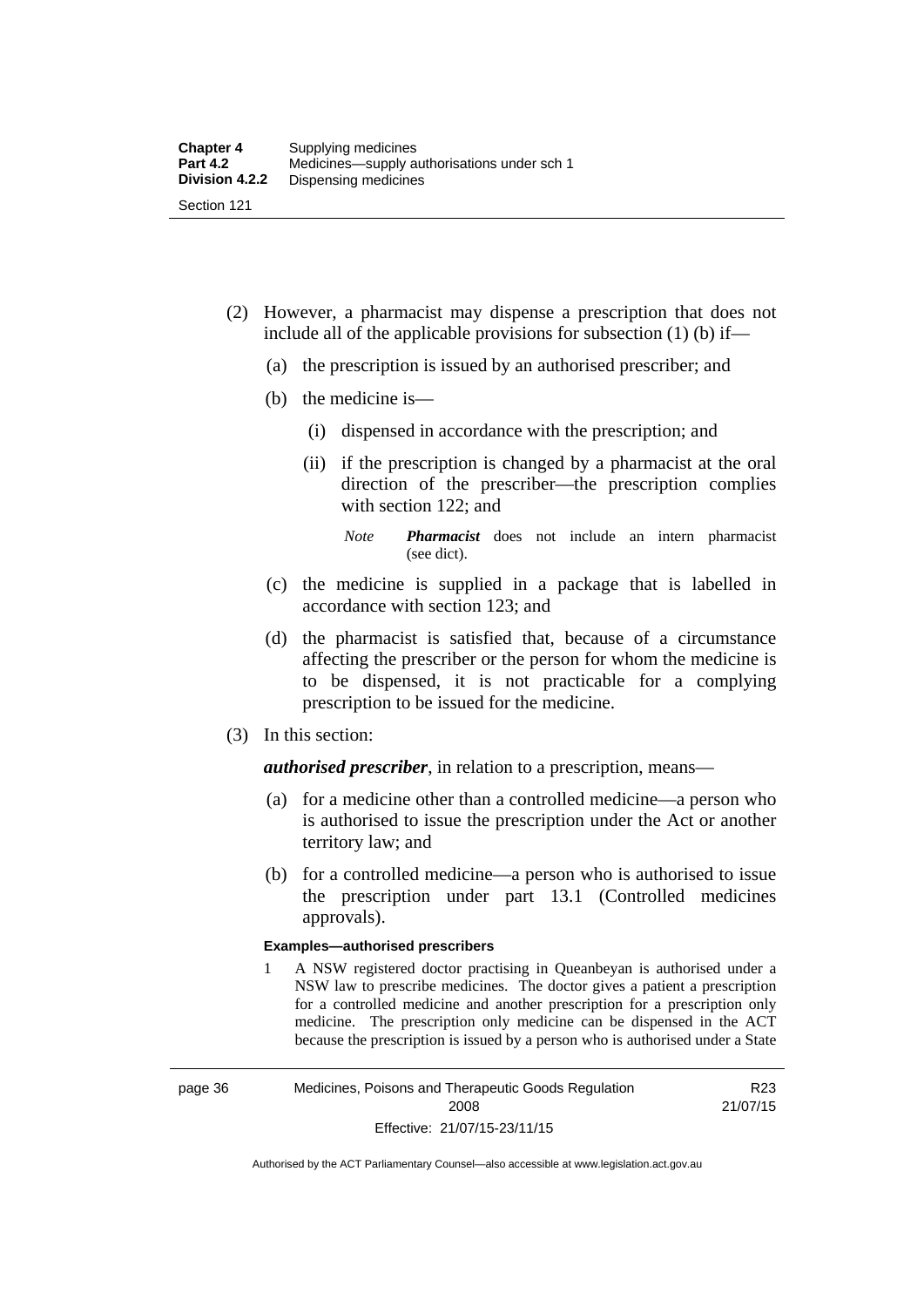law to prescribe the medicine. The prescription for the controlled medicine cannot be dispensed in the ACT because the doctor is not registered in the ACT.

- 2 If the doctor in example 1 is registered in both the ACT and NSW, the prescription for the controlled medicine can be dispensed in the ACT.
- 3 A special event exemption under the *[Health Professionals \(Special Events](http://www.legislation.act.gov.au/a/2000-25)  [Exemptions\) Act 2000](http://www.legislation.act.gov.au/a/2000-25)* authorises a visiting health professional to prescribe a medicine, including a controlled medicine. A Victorian registered doctor who is a visiting health professional within the meaning of that Act prescribes a controlled medicine. The prescription can be dispensed in the ACT.
- *Note* An example is part of the regulation, is not exhaustive and may extend, but does not limit, the meaning of the provision in which it appears (see [Legislation Act,](http://www.legislation.act.gov.au/a/2001-14) s 126 and s 132).

*dispensed in accordance with the prescription*, for a prescribed medicine, includes dispensing another brand of the medicine that is a bioequivalent form of the prescribed medicine.

*Note Bioequivalent*—see the dictionary.

### **122 Noting changes to prescriptions on oral direction of prescriber—Act, s 27 (2) (b) (ii)**

The following must be noted, in writing, on the prescription:

- (a) the name of the prescriber giving the oral direction to change the prescription;
- (b) the change to the prescription;
- (c) the date the oral direction is given;
- (d) the pharmacist's signature.
- *Note* The notation must be made as soon as possible (see [Legislation Act,](http://www.legislation.act.gov.au/a/2001-14) s 151B).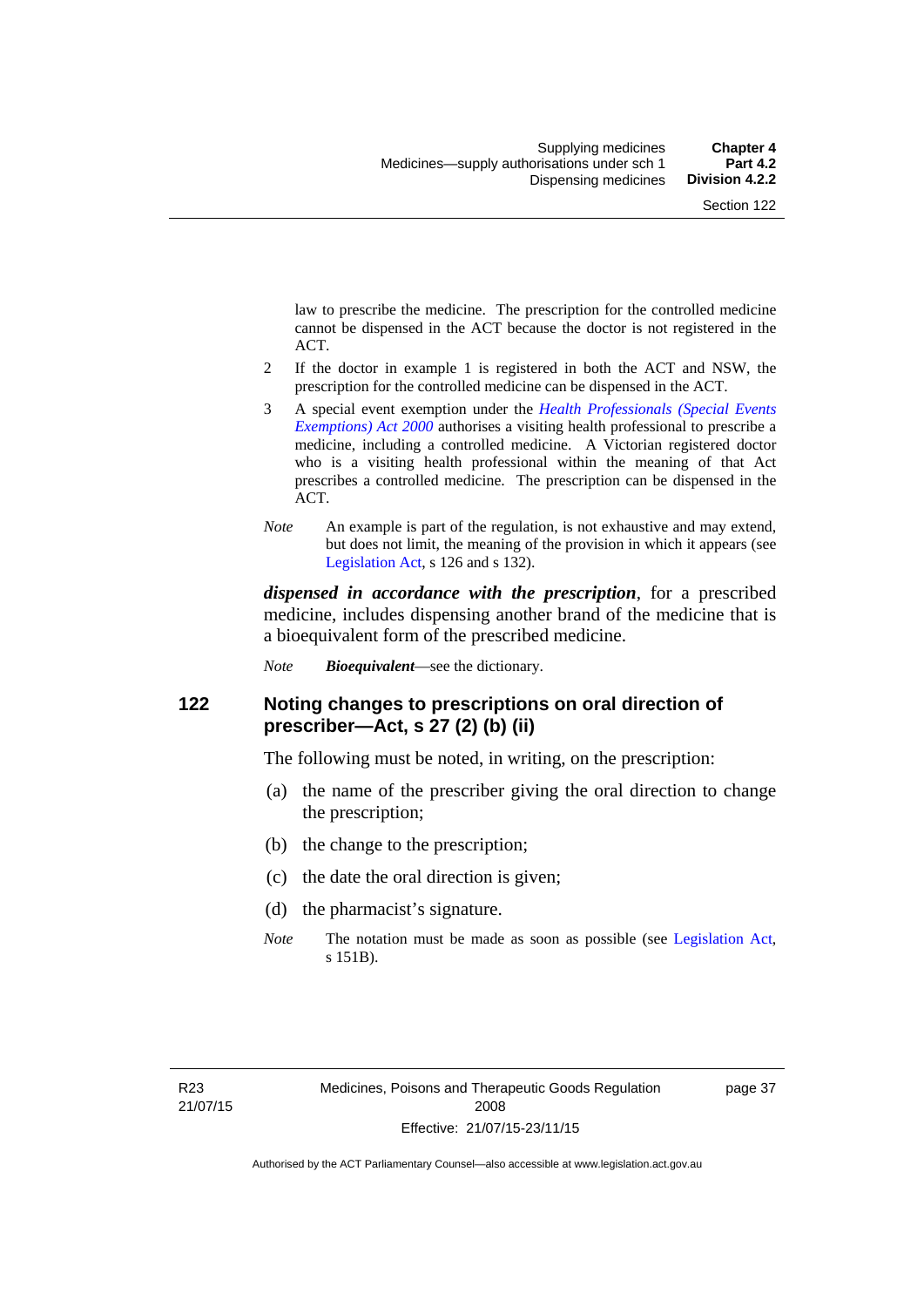## **123 Labelling dispensed medicines—Act, s 60 (1) (c) (i) and (2) (c) (i)**

The dispensed medicine must have a label that includes the following:

- (a) the name of the person for whom the medicine is dispensed;
- (b) if the prescriber is a dentist—the words 'for dental treatment only';
- (c) if the prescriber is an eligible midwife—the words 'for midwifery use only';
- (d) if the prescriber is an optometrist—the words 'for optometry use only';
- (e) if the prescriber is a veterinary surgeon—
	- (i) words to the effect of 'for animal treatment only'; and
	- (ii) the species of the animal for which the medicine is dispensed; and
	- (iii) if a way of identifying the animal is stated on the prescription—the way of identifying the animal;
- (f) the medicine's approved name and brand name;
	- *Note Approved name*—see the [medicines and poisons standard,](http://www.comlaw.gov.au/Series/F2012L01200) par 1 (1).
- (g) the form, strength and quantity of the medicine dispensed;
- (h) if the package of the dispensed medicine is not a manufacturer's pack—the relevant expiry date for the medicine;
- (i) the date the medicine is dispensed;
- (j) the name and the business address and telephone number of the pharmacy from which the medicine is dispensed;

R23 21/07/15

page 38 Medicines, Poisons and Therapeutic Goods Regulation 2008 Effective: 21/07/15-23/11/15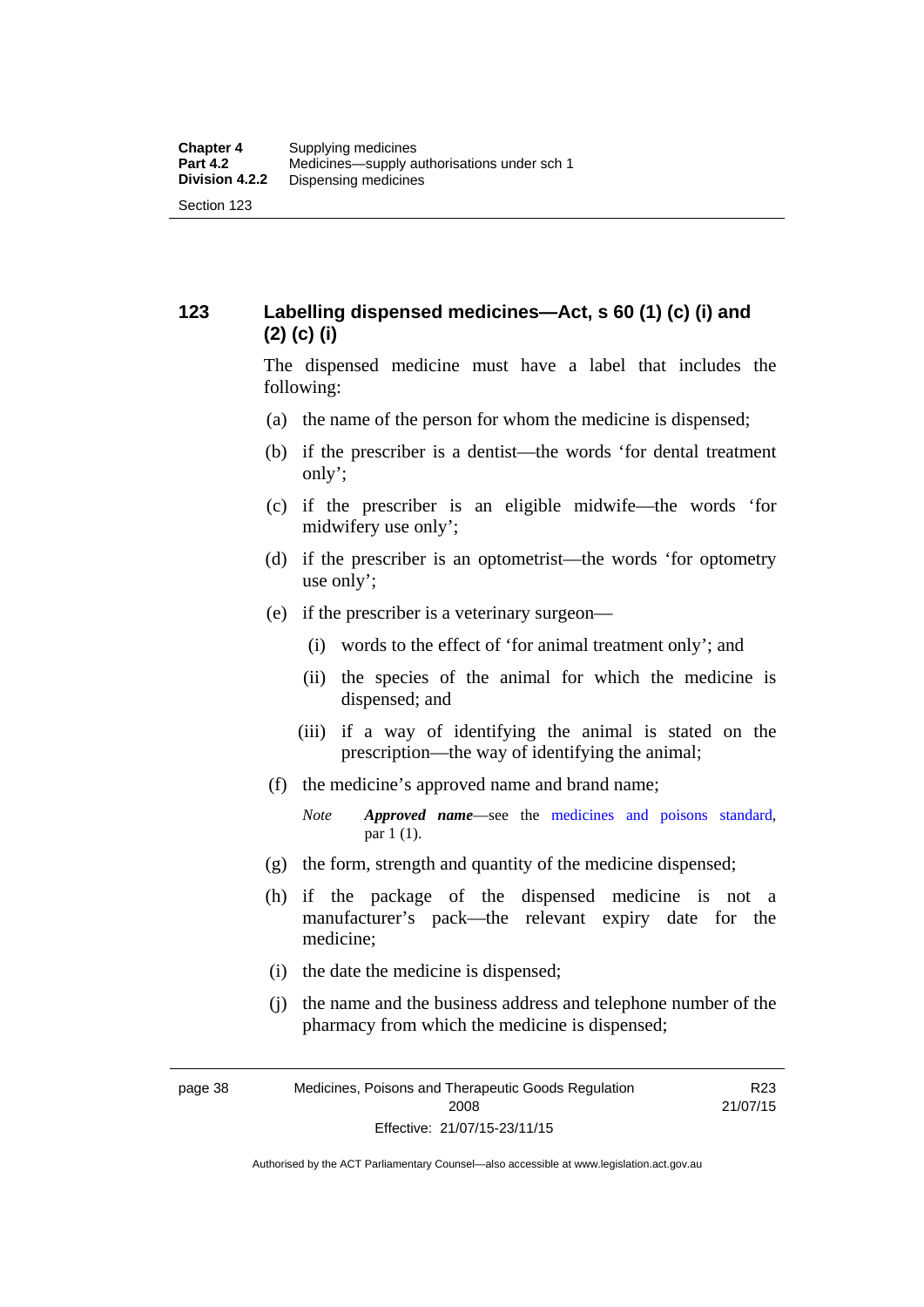- (k) the initials or other identification of the dispensing pharmacist;
- (l) a number that is different from the number given to each other prescription dispensed at the pharmacy;
- (m) directions about the use of the medicine that are adequate to allow the medicine to be taken or administered safely, including any warning statement in the medicines and poisons standard, appendix K (Drugs required to be labelled with a sedation warning) applying to the medicine;
- (n) words to the effect of 'keep out of reach of children'.

#### **Example—par (f) and par (g)**

Warfarin tablets (Coumadin) 5mg 50

*Note* An example is part of the regulation, is not exhaustive and may extend, but does not limit, the meaning of the provision in which it appears (see [Legislation Act,](http://www.legislation.act.gov.au/a/2001-14) s 126 and s 132).

### **124 Marking dispensed prescriptions**

- (1) This section does not apply to a prescription for an in-patient at a hospital written in the patient's medical records.
- (2) A dispensed paper-based prescription for a medicine must be marked with—
	- (a) if the prescription is a single prescription, the last repeat of a repeat prescription, or a national residential medication chart prescription dispensed for the last time––the word 'cancelled' on the front of the prescription; and
	- (b) the prescribed particulars.
- (3) A dispensed electronic prescription for a medicine must be marked with—
	- (a) if the prescription is a single prescription, the last repeat of a repeat prescription, or a national residential medication chart

page 39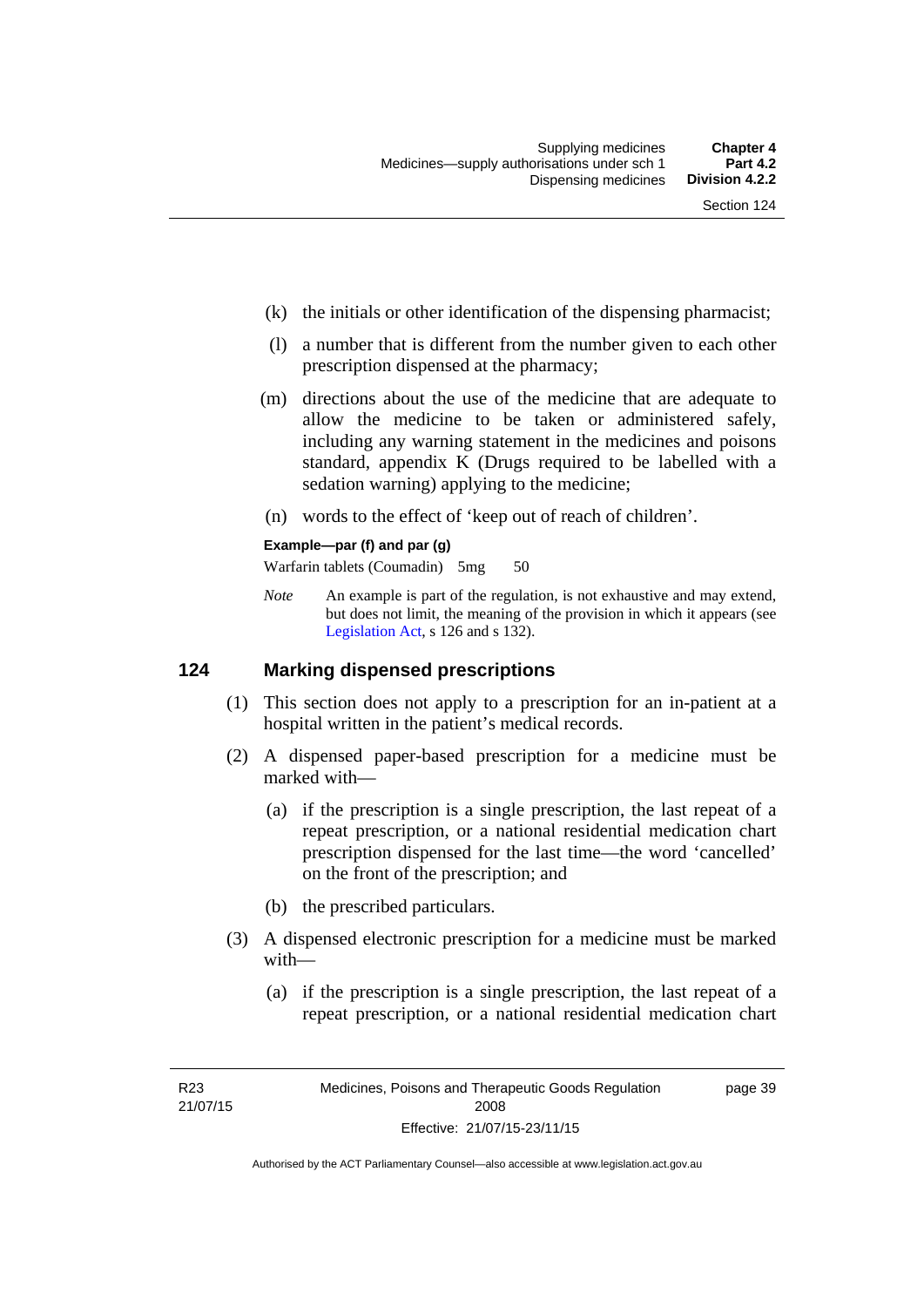prescription dispensed for the last time––the word 'cancelled'; and

- (b) a link to an electronic document containing the prescribed particulars.
- (4) In this section:

*paper-based prescription* includes a faxed copy of a prescription.

*prescribed particulars*, for a dispensed prescription for a medicine, means—

- (a) the date the medicine is dispensed; and
- (b) the name and business address of the dispensing pharmacy; and
- (c) if another brand of the medicine is dispensed for the prescribed medicine—the brand name of the medicine dispensed; and
- (d) for a repeat prescription—the number of the repeat dispensed; and
- (e) the prescription's number under section 123 (l); and
- (f) the pharmacist's initials or signature.

*single prescription* means a prescription that is not a repeat prescription.

### **125 Recording dispensing of medicines**

The dispensing pharmacist must ensure that a written record is made of the following information in relation to the dispensing of the medicine:

- (a) the pharmacist's name;
- (b) the date of the prescription;
- (c) the prescriber's name;

page 40 Medicines, Poisons and Therapeutic Goods Regulation 2008 Effective: 21/07/15-23/11/15

R23 21/07/15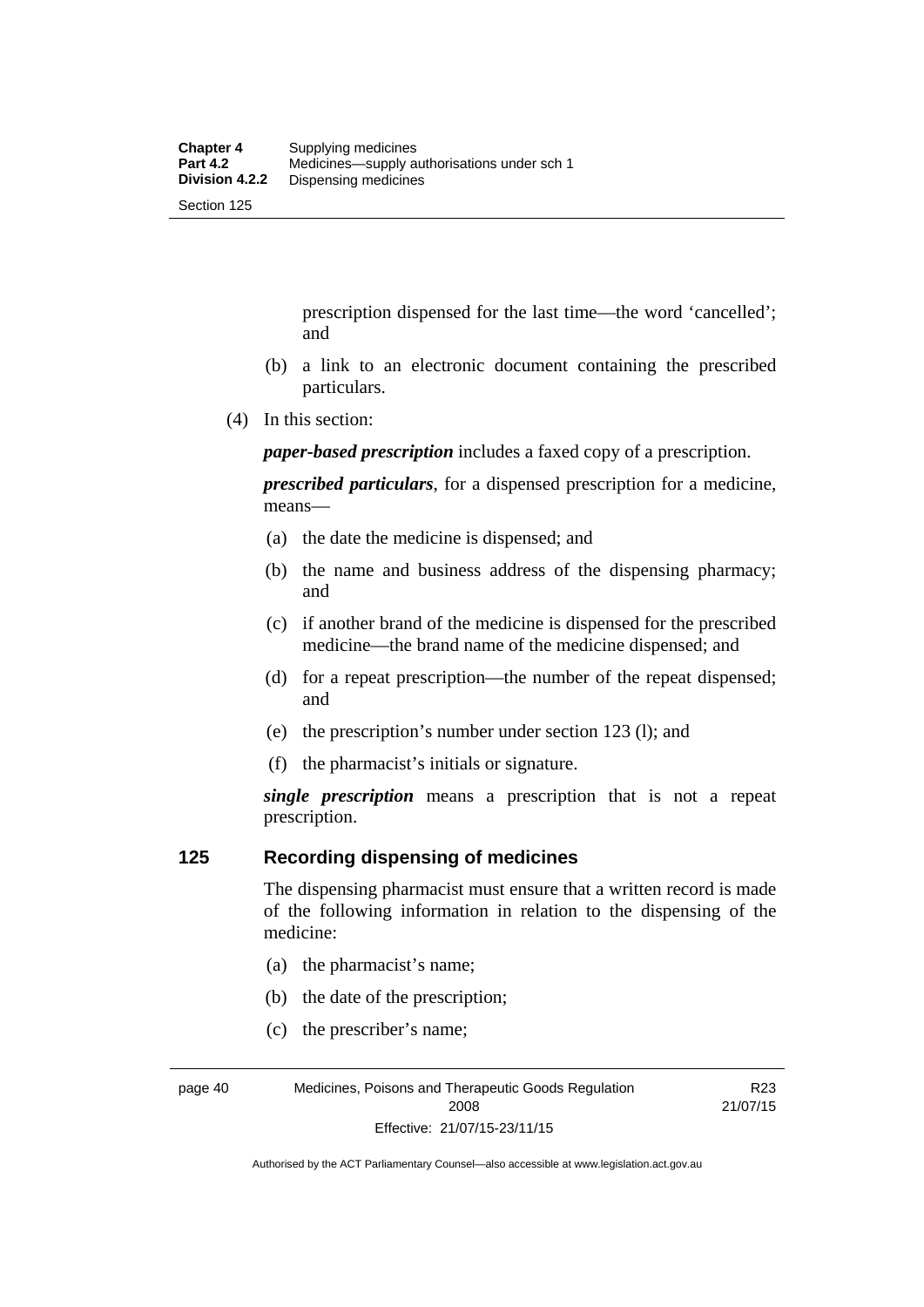- (d) the date the prescription is dispensed;
- (e) for a repeat prescription—the number of the repeat dispensed;
- (f) the prescription's number under section 123 (l);
- (g) the name and address of the person for whom the medicine is dispensed;
- (h) the medicine's approved name and brand name;
	- *Note Approved name*—see the [medicines and poisons standard,](http://www.comlaw.gov.au/Series/F2012L01200) par 1 (1).
- (i) the form, strength and quantity of the medicine dispensed.
- *Note Written* includes in electronic form (see [Act,](http://www.legislation.act.gov.au/a/2008-26/default.asp) dict).

## **Division 4.2.3 Supplying medicines on requisitions**

*Note* For authorisation to issue a requisition, see s 50.

## **130 Authorisation conditions for supplying medicines on requisitions—Act, s 44 (1) (b) and (2) (b)**

A person's authorisation under section 110 to supply a medicine on a requisition is subject to the following conditions:

- (a) the medicine is supplied in accordance with the requirements under section 131;
- (b) the medicine is supplied in a package that is labelled in accordance with section 132;
- (c) the filled requisition is marked in accordance with section 133;
- (d) the supply is recorded in accordance with section 134;
- (e) the filled requisition and record under section 134 are kept at the institution where the medicine is supplied or, if the chief health officer approves in writing another place, the place

page 41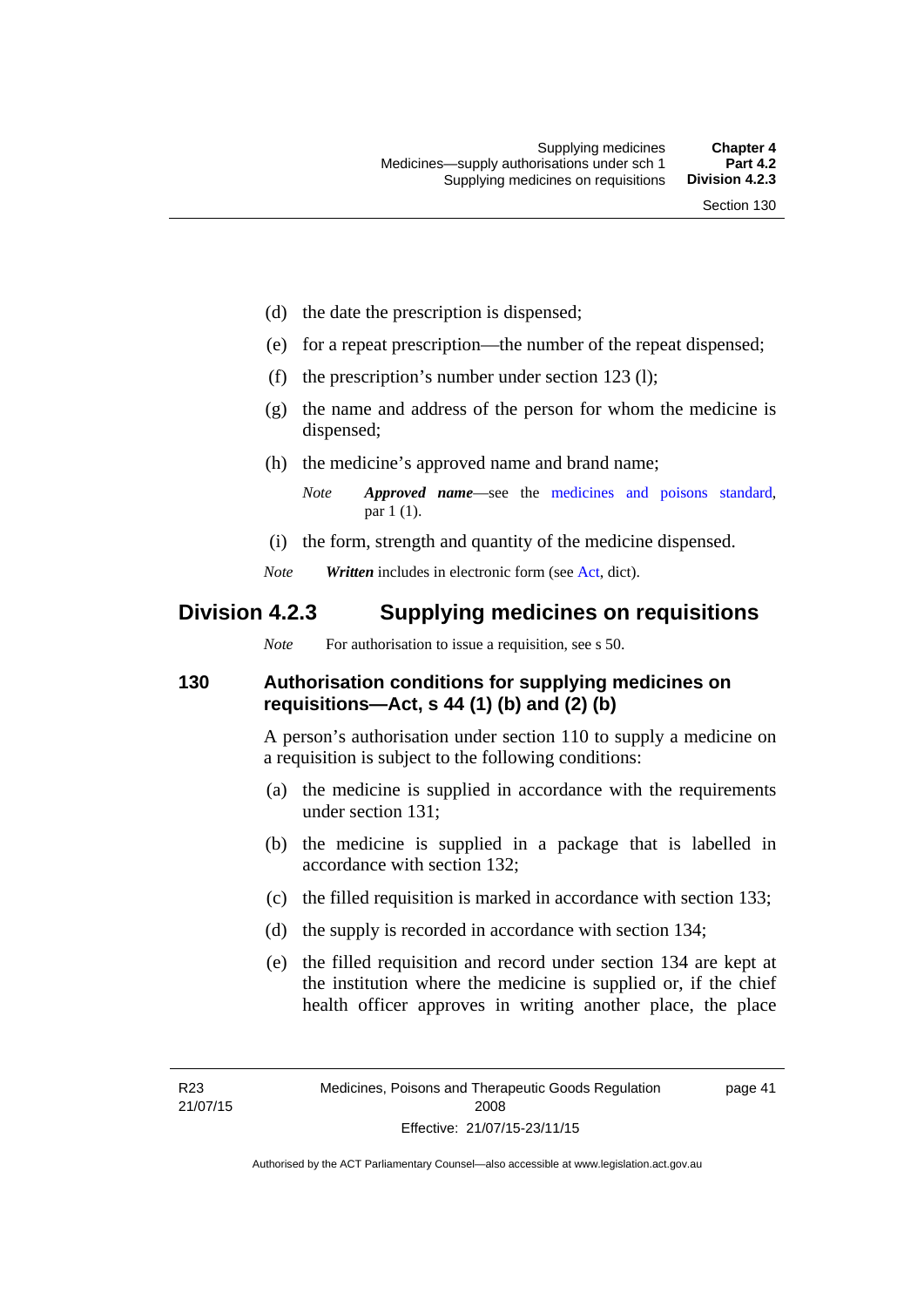approved by the chief health officer, for at least 2 years after the day the medicine is supplied.

### **131 Supplying medicines on requisitions**

- (1) The following are the requirements for the supply of a medicine on a requisition:
	- (a) the medicine is supplied in accordance with the requisition (including the requisition as changed by the person supplying the medicine at the oral direction of the person issuing the requisition);

- (b) if the requisition is a written requisition—the requisition complies with section 55 (General requirements for written requisitions) and section 56 (Particulars for requisitions);
- (c) if the requisition is an oral requisition—the requisition complies with section 56.
- (2) However, if the requisition does not comply with section 55 or section 56 (as appropriate), a pharmacist may supply the medicine on the requisition if satisfied that it is not practicable for a complying requisition to be issued for the medicine.

*Note Pharmacist* does not include an intern pharmacist (see dict).

(3) In this section:

*supplied in accordance with the requisition*, for a requisitioned medicine, includes supplying another brand of the medicine that is a bioequivalent form of the requisitioned medicine.

*Note Bioequivalent*—see the dictionary.

R23 21/07/15

*Note* For changes to a requisition by the person supplying a medicine on a requisition (see [Act,](http://www.legislation.act.gov.au/a/2008-26/default.asp) s 29 (3)).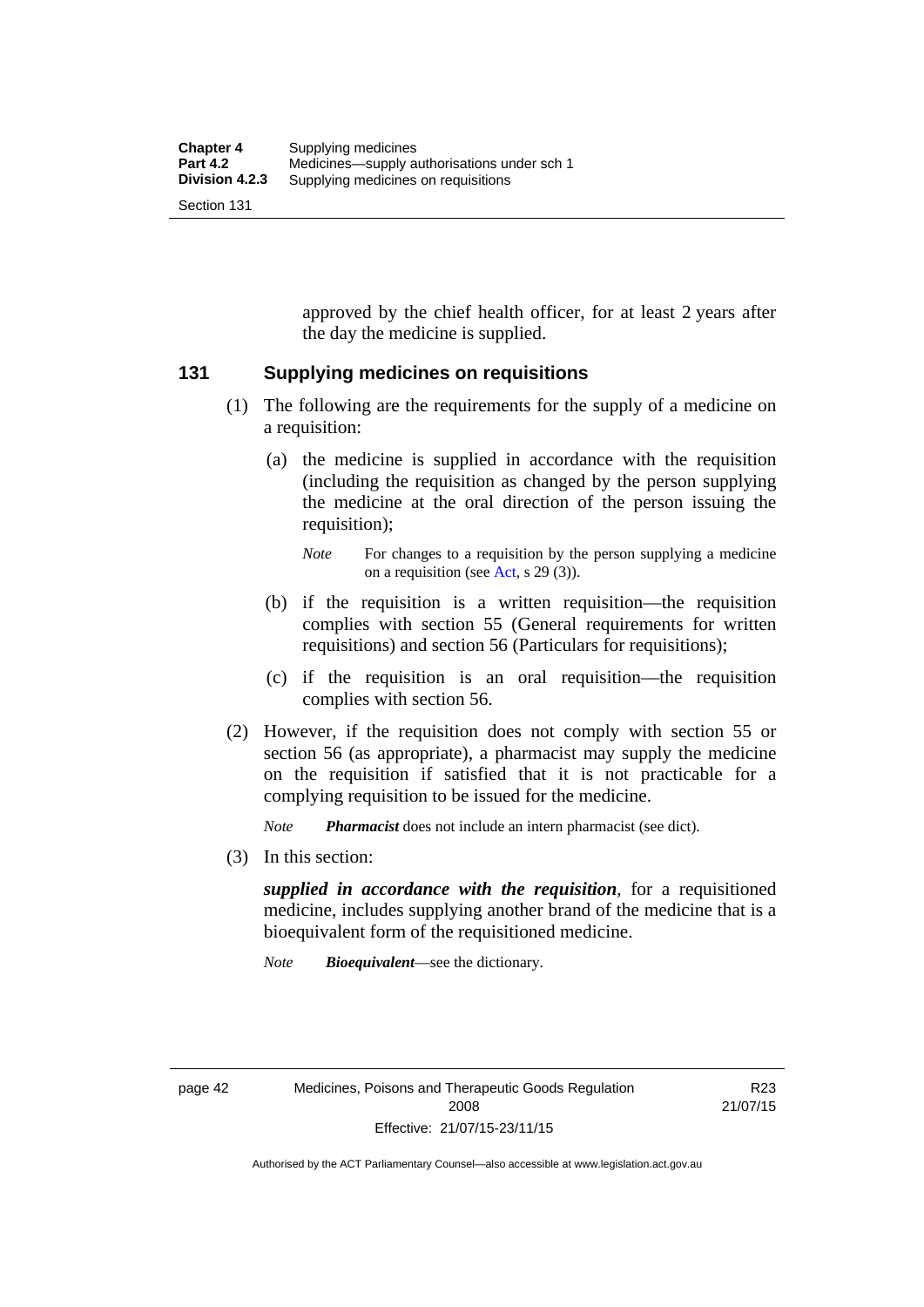## **132 Labelling medicines supplied on requisition—Act, s 60 (1) (c) (i) and (2) (c) (i)**

The package of a medicine supplied on requisition to a ward for the supply to a patient must have a label that includes the following:

(a) the medicine's approved name or brand name;

*Note Approved name*—see the [medicines and poisons standard,](http://www.comlaw.gov.au/Series/F2012L01200) par 1 (1).

- (b) the form, strength and quantity of the medicine;
- (c) if the package of the medicine is not a manufacturer's pack—
	- (i) the batch number or numbers of the medicine; and
	- (ii) the relevant expiry date for the medicine;
- (d) the name or other identifier of the pharmacy or ward from which the medicine is supplied;
- (e) if the medicine is a controlled medicine—a number that is different from the number given to each other requisition supplied from the pharmacy or ward.

#### **Examples—par (a) and par (b)**

- 1 Warfarin tablets 5mg 50
- 2 Coumadin tablets 5mg 50
- *Note* An example is part of the regulation, is not exhaustive and may extend, but does not limit, the meaning of the provision in which it appears (see [Legislation Act,](http://www.legislation.act.gov.au/a/2001-14) s 126 and s 132).

### **133 Marking filled requisitions**

- (1) A filled paper-based requisition for a medicine must be marked with—
	- (a) the name or other identifier of the pharmacy or ward from which the medicine is supplied; and

R23 21/07/15 page 43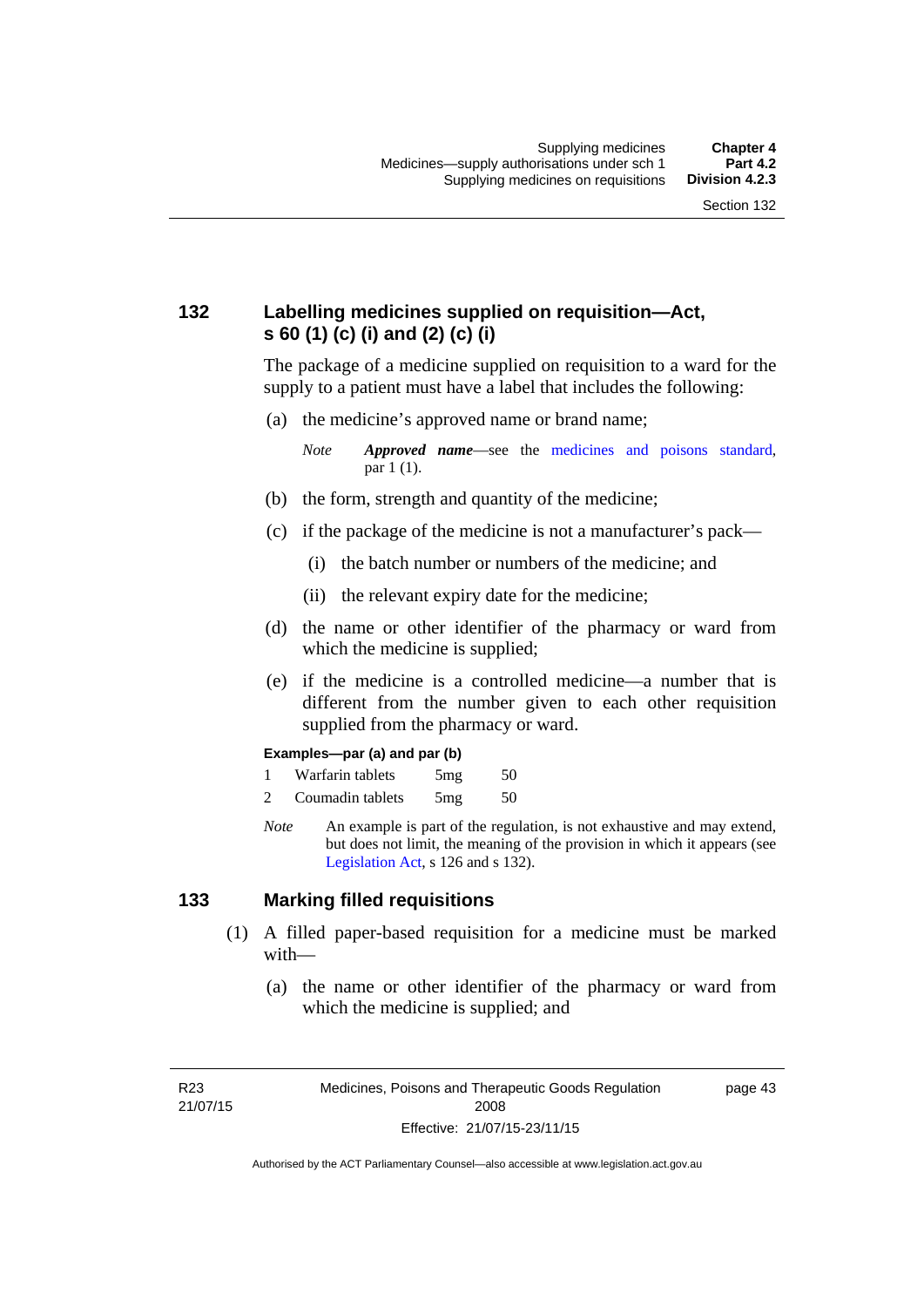(b) if the medicine is a controlled medicine—the requisition's number under section 132 (e); and

- (c) the supplier's initials or signature.
- (2) A filled electronic requisition for a medicine must be marked with a link to an electronic document containing—
	- (a) the name or other identifier of the pharmacy or ward from which the medicine is supplied; and
	- (b) if the medicine is a controlled medicine—the requisition's number under section 132 (e); and
	- (c) the supplier's initials or signature.
- (3) However, subsection (1) (a) and (2) (a) do not apply to a requisition filled at a pharmacy at an institution.
- (4) In this section:

*paper-based requisition* includes a faxed copy of a requisition.

#### **134 Recording supply of medicines on requisitions**

A person who supplies a medicine to someone else on requisition must make a written record of the following information:

- (a) the date of the requisition;
- (b) the name of the person who issued the requisition;
- (c) the date the requisition is filled;
- (d) the medicine, and the form, strength and quantity of the medicine, supplied;
- (e) the name or initials of the person supplying the medicine.
- *Note Written* includes in electronic form (see [Act,](http://www.legislation.act.gov.au/a/2008-26/default.asp) dict).

R23 21/07/15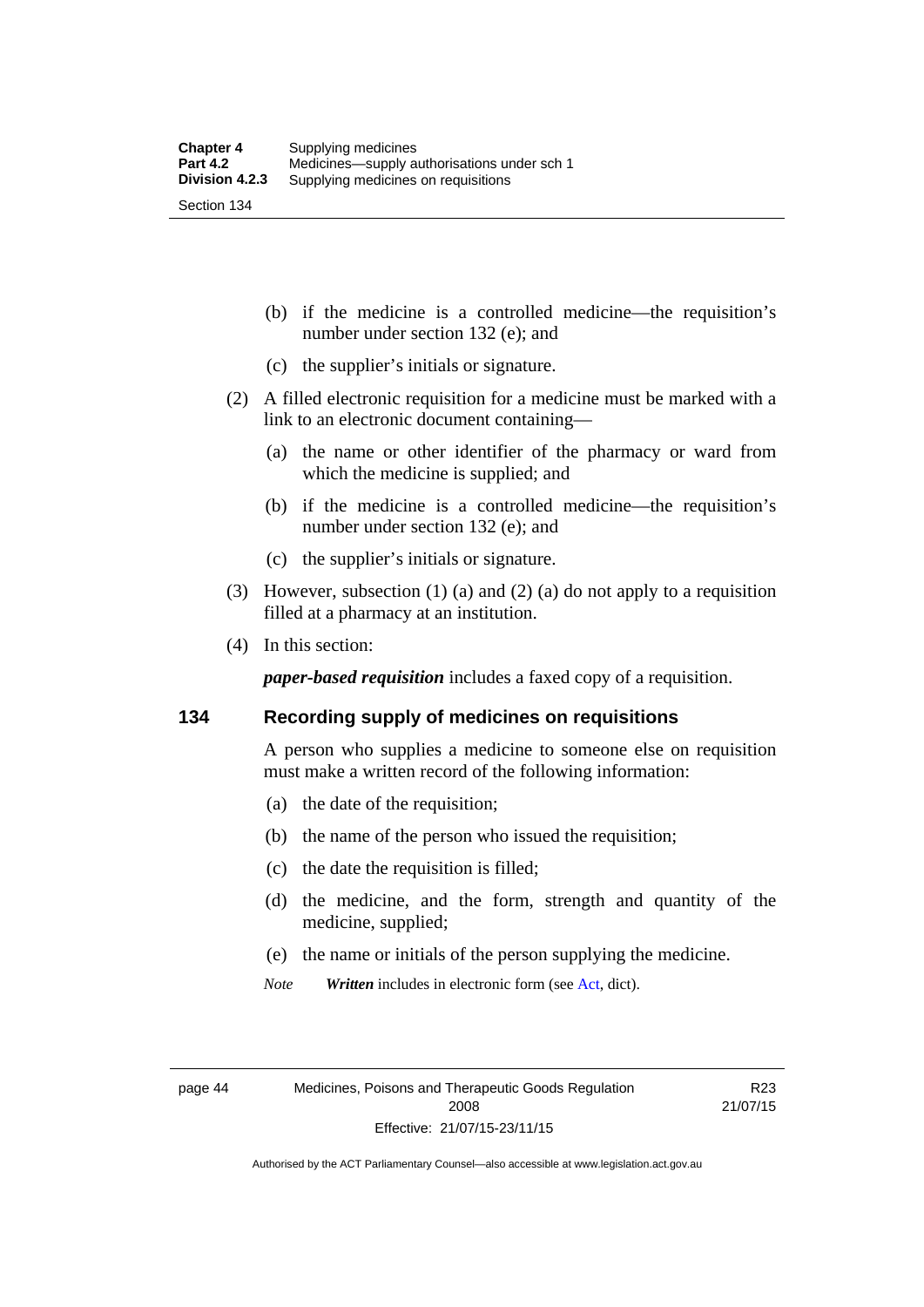# **Division 4.2.4 Supplying medicines on purchase orders**

*Note* For authorisation to issue a purchase order, see s 60.

## **140 Authorisation conditions for supplying medicines on purchase orders—Act, s 44 (1) (b) and (2) (b)**

A person's authorisation under section 110 to supply a medicine on a purchase order is subject to the following conditions:

- (a) the purchase order is a complying purchase order;
- (b) the medicine is supplied in accordance with the requirements of section 141;
- (c) the supply is recorded in accordance with section 142;
- (d) if the supplier does not receive a document signed by the buyer acknowledging receipt of the medicine within 7 days after the day the medicine is delivered—the supplier must, within 24 hours after the end of the 7-day period, tell the chief health officer, in writing, of the failure to receive the document;
- (e) the following are kept at the supplier's business premises or, if the chief health officer approves in writing another place, the place approved by the chief health officer, for at least 2 years after the day the medicine is supplied:
	- (i) the filled purchase order;
	- (ii) the delivery acknowledgement under paragraph (d) or section 141 $(1)$  $(d)$  $(ii)$ ;
	- (iii) the record for section 142.

page 45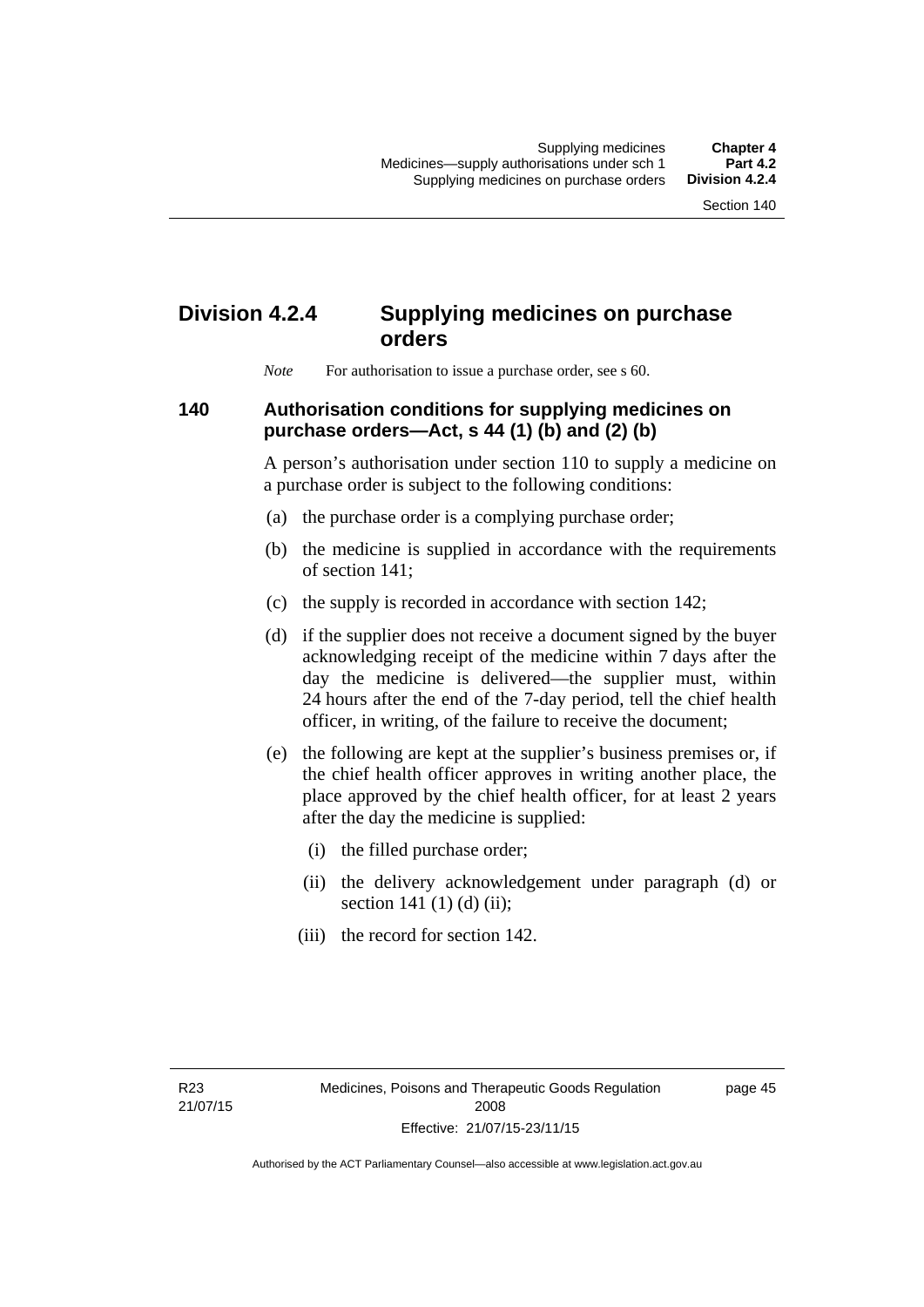### **141 Supplying medicines on purchase orders**

- (1) The following are the requirements for the supply of a medicine on a purchase order:
	- (a) the medicine is supplied in manufacturer's packs that comply with—
		- (i) section 501 (Packaging of supplied manufacturer's packs of medicines—[Act](http://www.legislation.act.gov.au/a/2008-26/default.asp), s 59 (1) (c) (i) and (2) (c) (i)); or
		- (ii) an approval under the [Act](http://www.legislation.act.gov.au/a/2008-26/default.asp), section 193 (Approval of non-standard packaging and labelling);
	- (b) the manufacturer's packs are labelled in accordance with—
		- (i) section 502 (Labelling of supplied manufacturer's packs of medicines—[Act](http://www.legislation.act.gov.au/a/2008-26/default.asp), s  $60(1)$  (c) (i) and (2) (c) (i)); or
		- (ii) an approval under the [Act,](http://www.legislation.act.gov.au/a/2008-26/default.asp) section 193;
	- (c) the manufacturer's packs are securely wrapped and packed;
	- (d) if the medicine is delivered in person by the supplier to the buyer—
		- (i) the medicine is delivered to an adult; and
		- (ii) the delivery is acknowledged by the adult signing and dating a copy of the purchase order;
	- (e) if the medicine is not delivered in person by the supplier to the buyer—the medicine is delivered to the buyer by a person whose procedures require the delivery of the medicine to be signed for by the buyer or an adult employee of the buyer.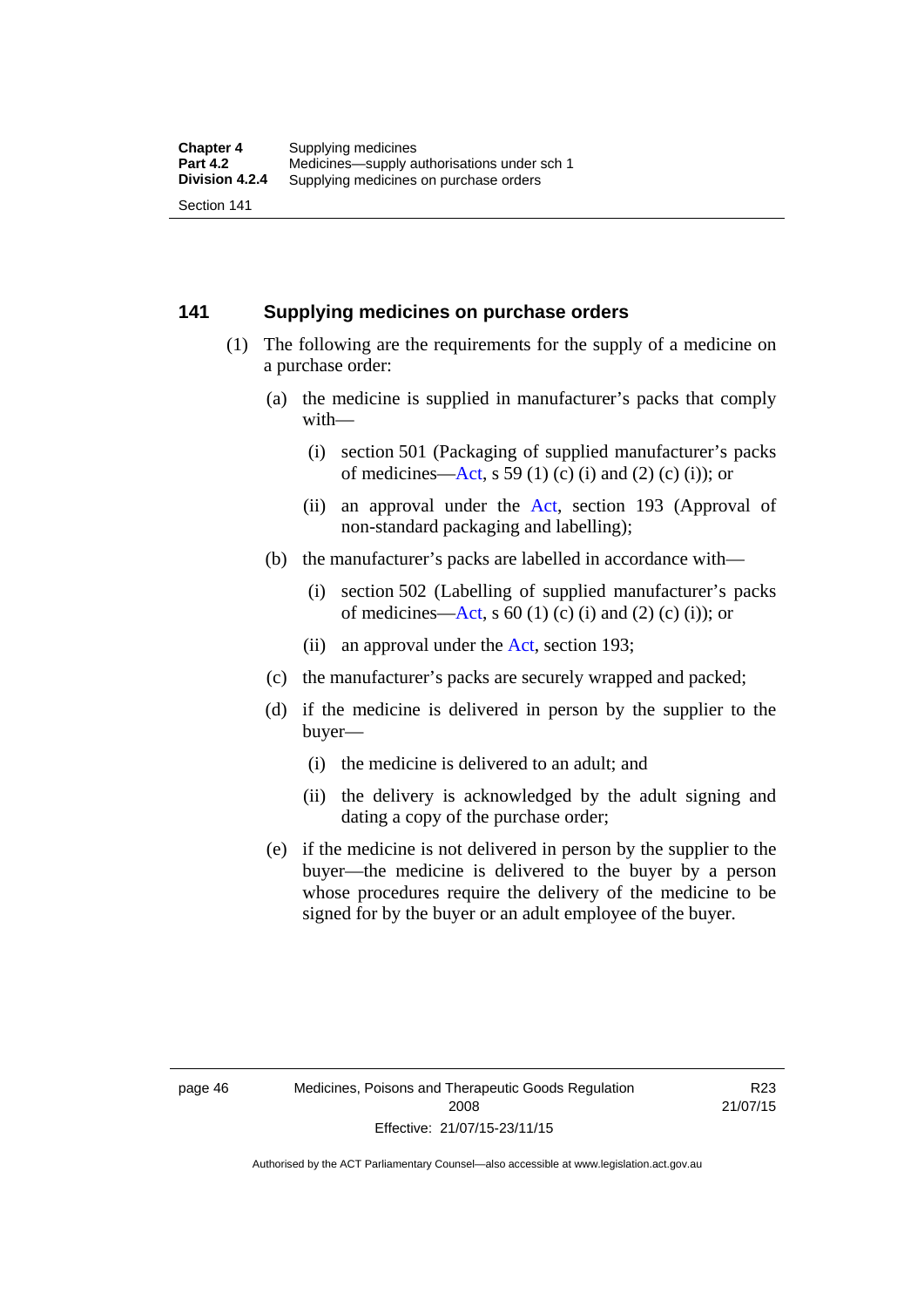- (2) However, subsection (1) (a), (b) and (c) do not apply in relation to a medicine supplied by a pharmacist to a prescriber who is authorised to supply the medicine during a consultation if the medicine is supplied in a package that is labelled with the following particulars:
	- (a) the approved name and brand name of the medicine;

*Note Approved name*—see the [medicines and poisons standard,](http://www.comlaw.gov.au/Series/F2012L01200) par 1 (1).

- (b) the form, strength and quantity of the medicine, supplied;
- (c) if the package of the medicine is not a manufacturer's pack the relevant expiry date for the medicine.

## **142 Recording supply of medicines on purchase orders**

A person who supplies a medicine to someone else on a purchase order must make a written record of the following information:

- (a) the date of the order;
- (b) the issuer's authority to issue the order;
- (c) the name, and the business address and telephone number, of the person to whom the medicine is supplied;
- (d) the date the order is supplied;
- (e) the medicine, and the form, strength and quantity of the medicine, supplied.
- *Note Written* includes in electronic form (see [Act,](http://www.legislation.act.gov.au/a/2008-26/default.asp) dict).

page 47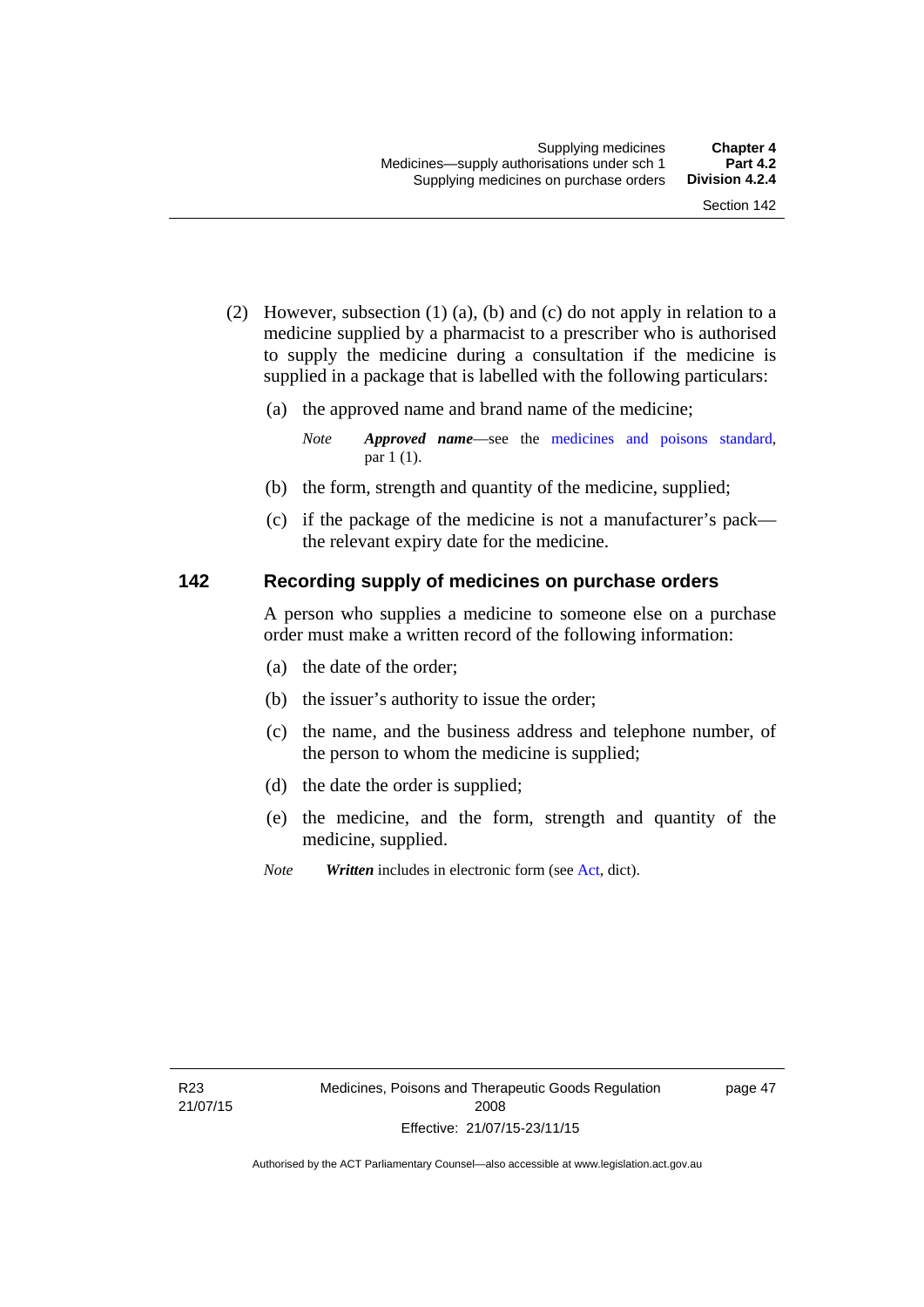## **Division 4.2.5 Supplying medicines on standing orders**

- *Note 1* For the issue of a standing order, see pt 3.4.
- *Note 2 Supply* does not include administer (see [Act,](http://www.legislation.act.gov.au/a/2008-26/default.asp) s 24).

### **150 Authorisation conditions for supplying medicines on standing orders—Act, s 44 (1) (b) and (2) (b)**

- (1) A person's authorisation under section 110 to supply a medicine on a standing order is subject to the following conditions:
	- (a) the medicine is supplied in accordance with the requirements of section 151;
	- (b) the supply is recorded in accordance with section 153;
	- (c) the record for section 153 is kept at the person's business premises or, if the chief health officer approves in writing another place, the place approved by the chief health officer, for at least 2 years after the day the medicine is supplied;
	- (d) if the supplier is not the person who would ordinarily have prescribed the medicine for the recipient, the required information is given in writing to—
		- (i) the prescriber (the *usual prescriber*) who would ordinarily have prescribed the medicine for the recipient not later than 24 hours after supplying the medicine; or
		- (ii) if the recipient does not have a usual prescriber—the recipient.
- (2) However, subsection (1) (c) and (d) do not apply if the record is made in a patient's medical records.

page 48 Medicines, Poisons and Therapeutic Goods Regulation 2008 Effective: 21/07/15-23/11/15

R23 21/07/15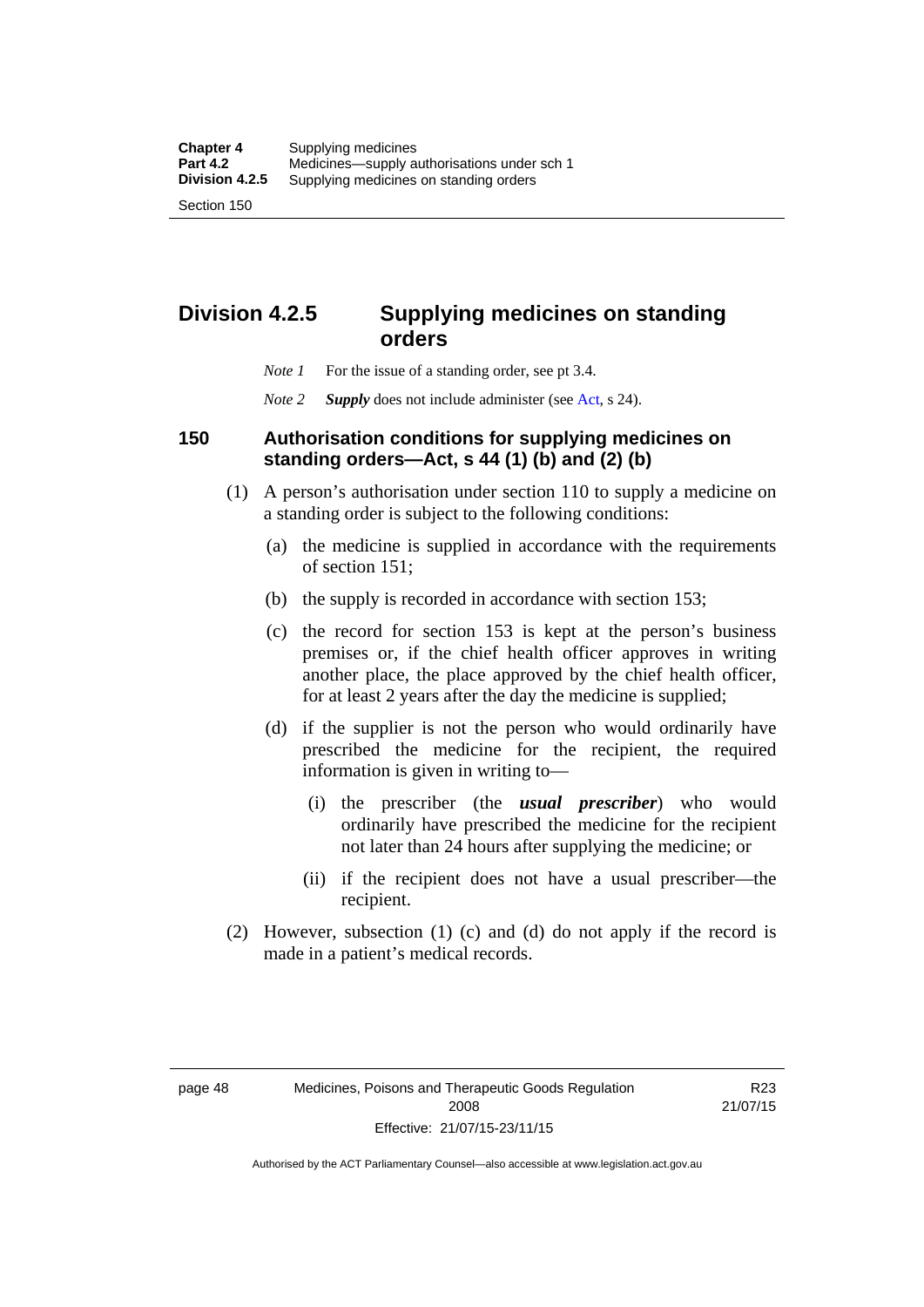(3) In this section:

*required information*, for the supply of a medicine on a standing order, means—

- (a) the supplier's name; and
- (b) the date the medicine is supplied; and
- (c) the name and address of the person to whom the medicine is supplied; and
- (d) the medicine's approved name and brand name; and
- (e) the form, strength and quantity of the medicine supplied.

### **151 Supplying medicines on standing orders**

The following are the requirements for the supply of a medicine on a standing order:

- (a) the medicine is supplied in accordance with the standing order;
- (b) the medicine is supplied in a package that is labelled in accordance with section 152.

## **152 Labelling medicines supplied on standing order— Act, s 60 (1) (c) (i) and (2) (c) (i)**

The package of a medicine supplied on a standing order must have a label that includes the following:

- (a) the name of the person to whom the medicine is to be supplied;
- (b) the date the medicine is supplied;
- (c) the medicine, and the form, strength and quantity of the medicine, supplied;

page 49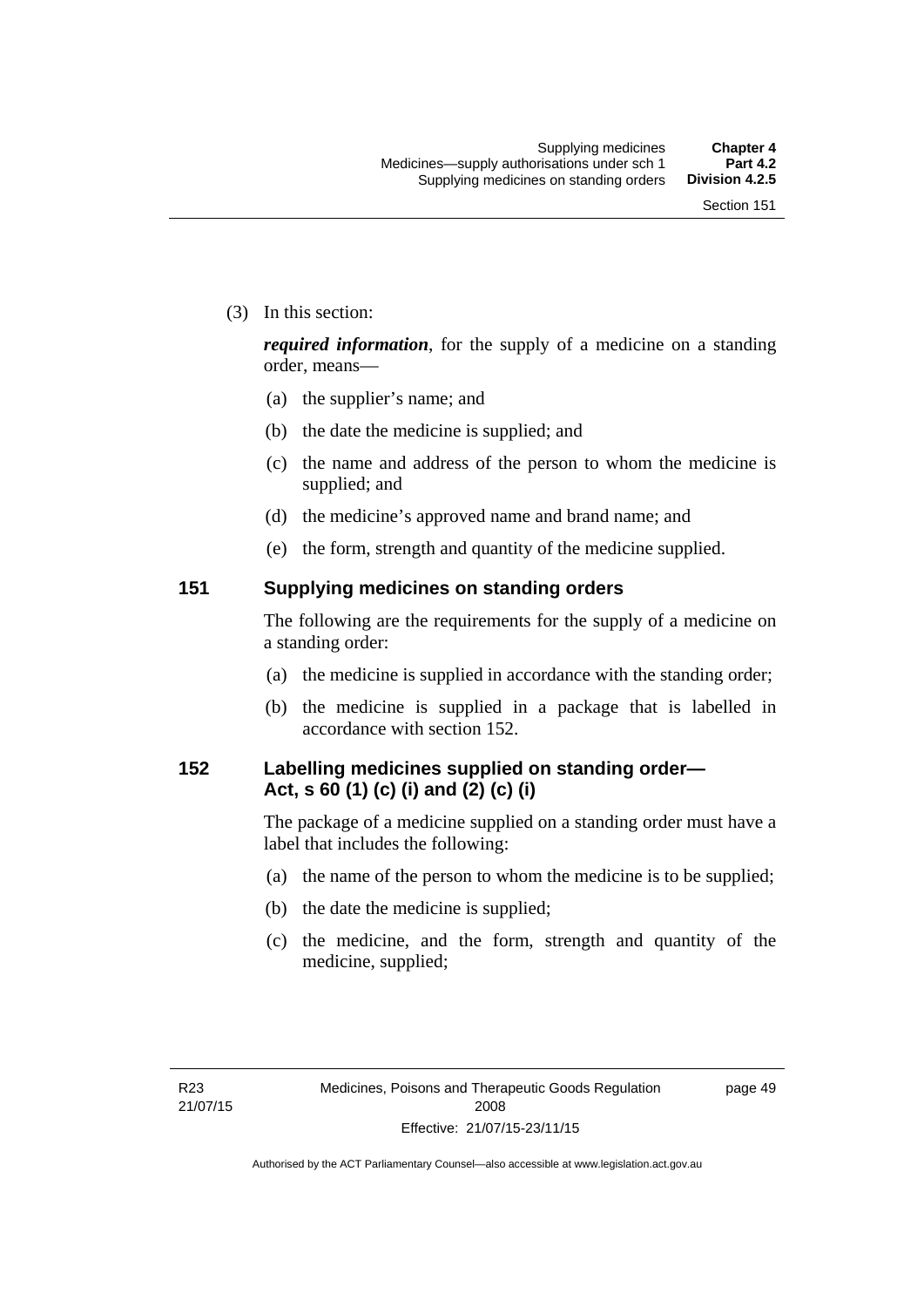- (d) if the package of the dispensed medicine is not a manufacturer's pack—
	- (i) the batch number or numbers of the medicine; and
	- (ii) the relevant expiry date for the medicine;
- (e) the supplier's name, business address and telephone number;
- (f) directions about the use of the medicine that are adequate to allow the medicine to be taken or administered safely, including any warning statement in the medicines and poisons standard, appendix K (Drugs required to be labelled with a sedation warning) applying to the medicine;
- (g) words to the effect of 'keep out of reach of children'.

### **153 Recording supply of medicines on standing orders**

- (1) A person (the *supplier*) who supplies a medicine to a person (the *patient*) on a standing order must make a written record of the following information:
	- (a) the supplier's name;
	- (b) the patient's name and address;
	- (c) the date the medicine is supplied;
	- (d) the medicine's approved name and brand name;
	- (e) the form, strength and quantity of the medicine;
	- (f) the date of the standing order.
	- *Note Written* includes in electronic form (see [Act,](http://www.legislation.act.gov.au/a/2008-26/default.asp) dict).
- (2) However, subsection (1) (b) does not apply if the record is made in the patient's medical records.

R23 21/07/15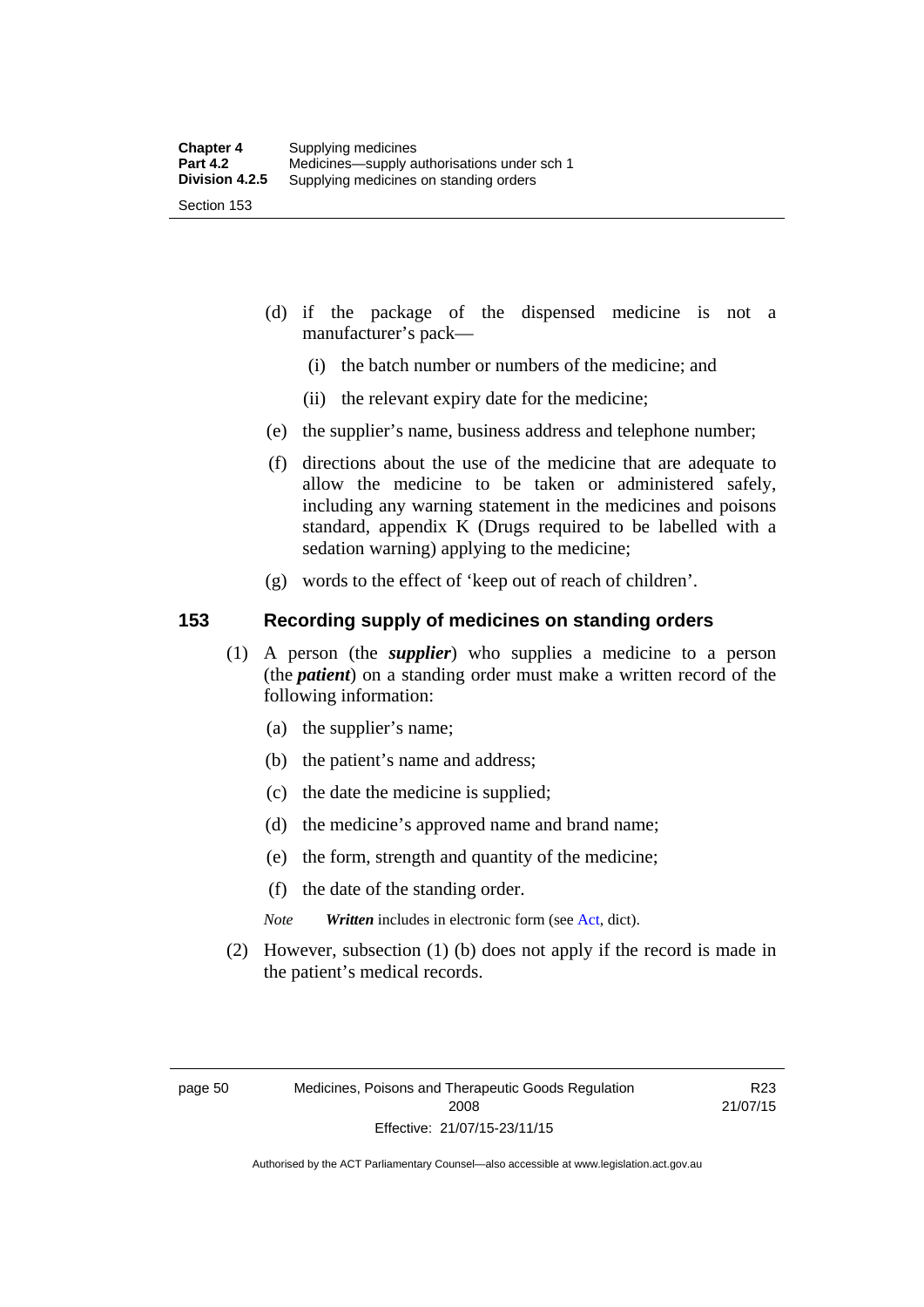## **Division 4.2.6 Supplying medicines during consultations**

*Note Supply* does not include administer (see [Act,](http://www.legislation.act.gov.au/a/2008-26/default.asp) s 24).

### **160 Authorisation conditions for supplying medicines during consultations—Act, s 44 (1) (b) and (2) (b)**

A prescriber's authorisation under section 110 to supply a medicine during a consultation is subject to the following conditions:

- (a) the medicine is supplied in accordance with the [Act](http://www.legislation.act.gov.au/a/2008-26/default.asp), section 7 (Appropriate prescription and supply of medicines);
- (b) if the medicine is a controlled medicine for human use—
	- (i) the prescriber complies with the additional requirements under section 163 (Additional requirements for supplying controlled medicines for human use during consultations) in relation to the supply; and
	- (ii) if the medicine is dronabinol—the prescriber has an authorisation under the *[Therapeutic Goods Act 1989](http://www.comlaw.gov.au/Series/C2004A03952)* (Cwlth), section 19 to supply the medicine; and
		- *Note* Dronabinol cannot be prescribed for veterinary use because it is a prohibited substance (see [medicines and poisons](http://www.comlaw.gov.au/Series/F2012L01200)  [standard,](http://www.comlaw.gov.au/Series/F2012L01200) sch 9, entry for tetrahydrocannabinols).
	- (iii) the prescriber complies with section 164 (Information for CHO about controlled medicines supplied during consultations[—Act,](http://www.legislation.act.gov.au/a/2008-26/default.asp) s 31 (2) (b) and (4), def *required information*);

page 51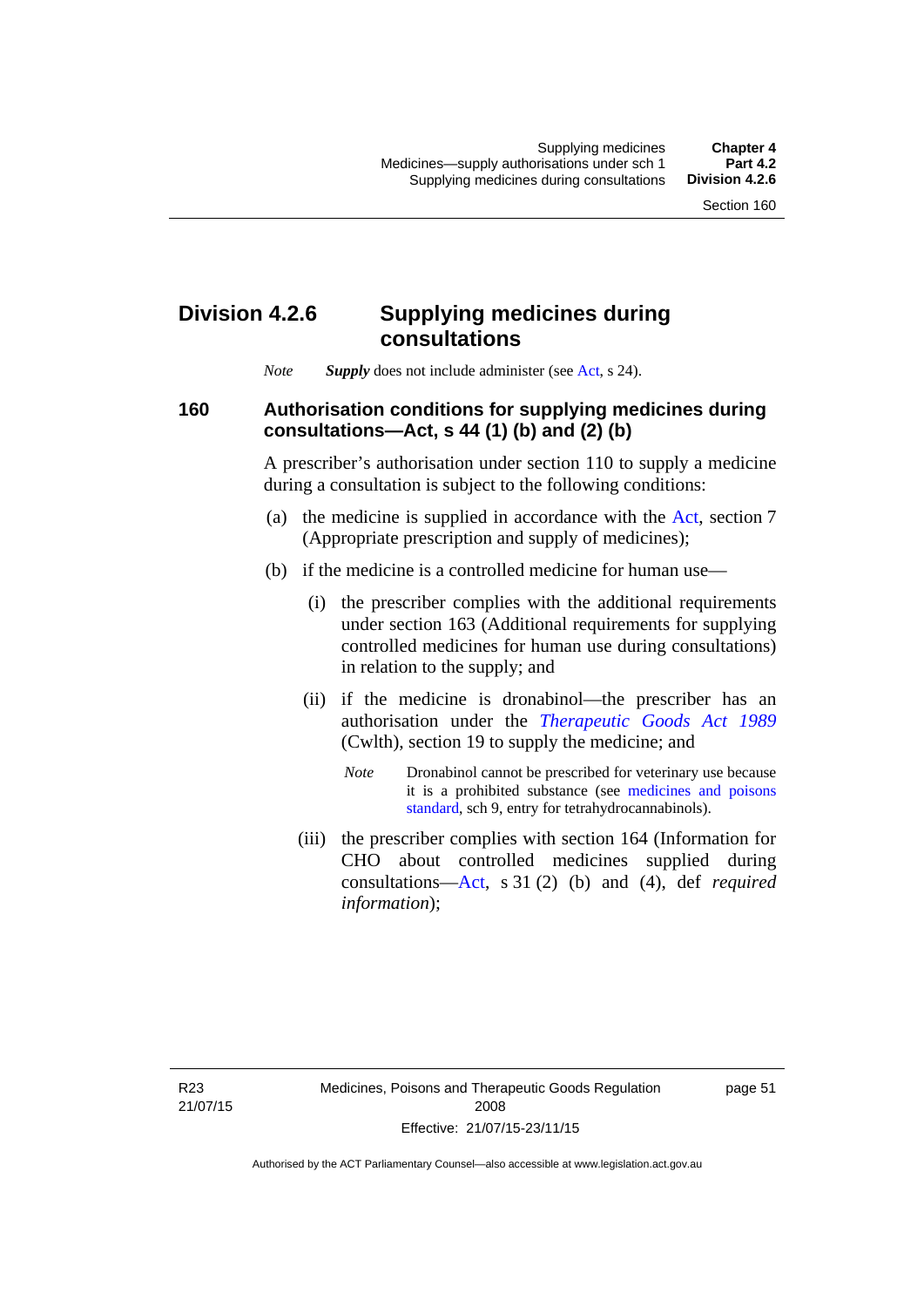- (c) if the medicine is a designated appendix D medicine prescribed for a purpose mentioned in schedule 3 (Designated appendix D medicines—standing approvals), part 3.2, column 3 in relation to the medicine—
	- (i) the prescriber has an appendix D medicines approval to prescribe the medicine; and
	- (ii) the prescriber complies with each condition (if any) of the approval (including any conditions in the schedule, part 3.2, column 4 in relation to the medicine);
- (d) the medicine is labelled in accordance with section 161;
- (e) the supply is recorded in accordance with section 162;
- (f) the record is kept at the prescriber's business premises or, if the chief health officer approves in writing another place, the place approved by the chief health officer, for at least 2 years after the day the medicine is supplied.

### **161 Labelling medicines supplied during consultations**

The supplied medicine must have a label that includes the following:

- (a) the name of the person to whom the medicine is supplied;
- (b) the date the medicine is supplied;
- (c) the prescriber's name, business address and telephone number;
- (d) the medicine's approved name or brand name;
	- *Note Approved name*—see the [medicines and poisons standard,](http://www.comlaw.gov.au/Series/F2012L01200) par 1 (1).
- (e) the form, strength and quantity of the medicine;

R23 21/07/15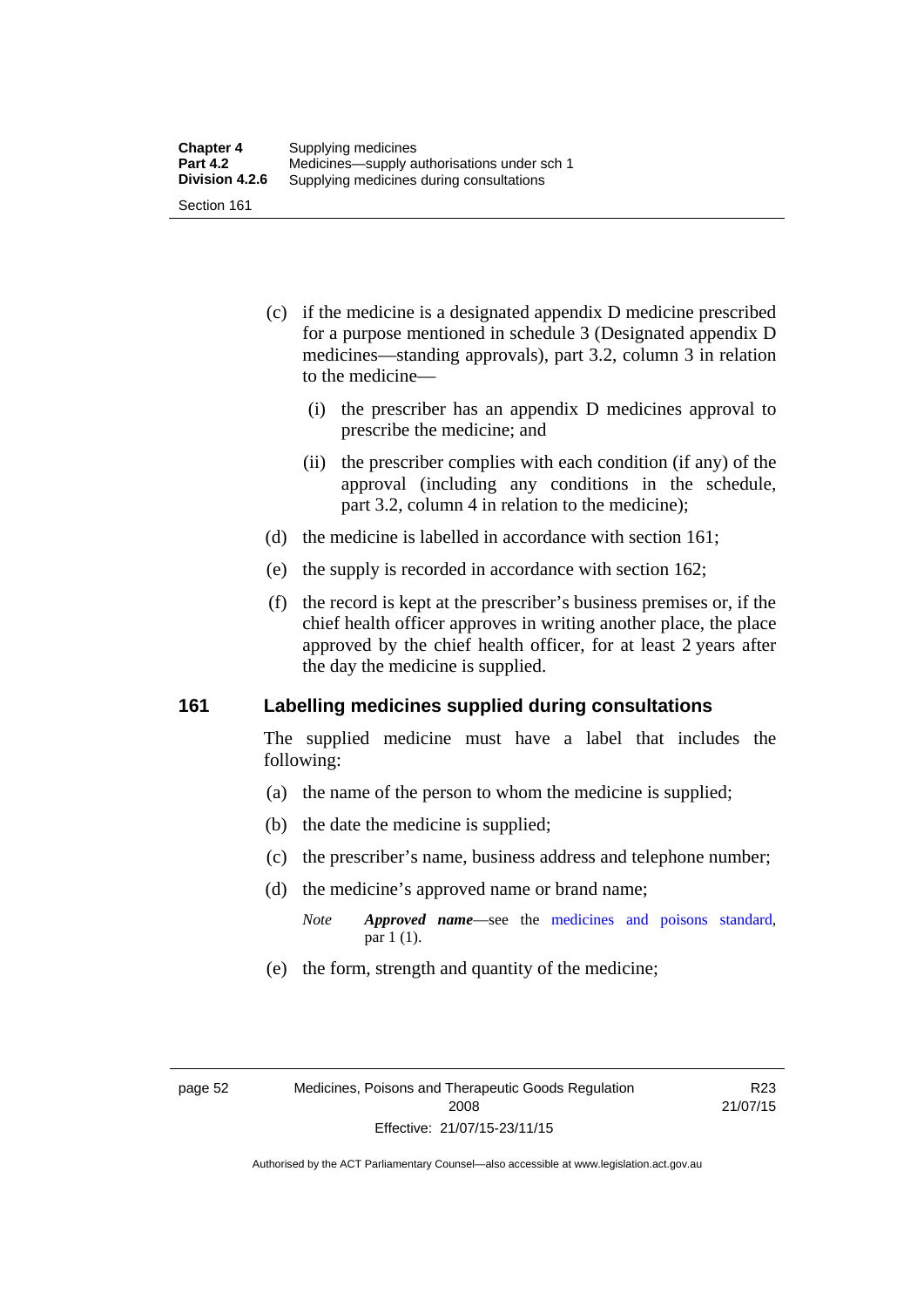- (f) if the package of the supplied medicine is not a manufacturer's pack—the relevant expiry date for the medicine;
- (g) directions about the use of the medicine that are adequate to allow the medicine to be taken or administered safely, including any warning statement in the medicines and poisons standard, appendix K (Drugs required to be labelled with a sedation warning) applying to the medicine;
- (h) words to the effect of 'keep out of reach of children';
- (i) if the prescriber is a dentist—the words 'for dental treatment only';
- (j) if the prescriber is an eligible midwife—the words 'for midwifery use only';
- (k) if the prescriber is an optometrist—the words 'for optometry use only';
- (l) if the prescriber is a veterinary surgeon—
	- (i) words to the effect of 'for animal treatment only'; and
	- (ii) the species of the animal for which the medicine is supplied; and
	- (iii) if possible, a way of identifying the animal.

### **Examples—par (d) and par (e)**

| Warfarin tablets | 5mg | 50 |
|------------------|-----|----|
| Coumadin tablets | 5mg | 50 |

*Note* An example is part of the regulation, is not exhaustive and may extend, but does not limit, the meaning of the provision in which it appears (see [Legislation Act,](http://www.legislation.act.gov.au/a/2001-14) s 126 and s 132).

page 53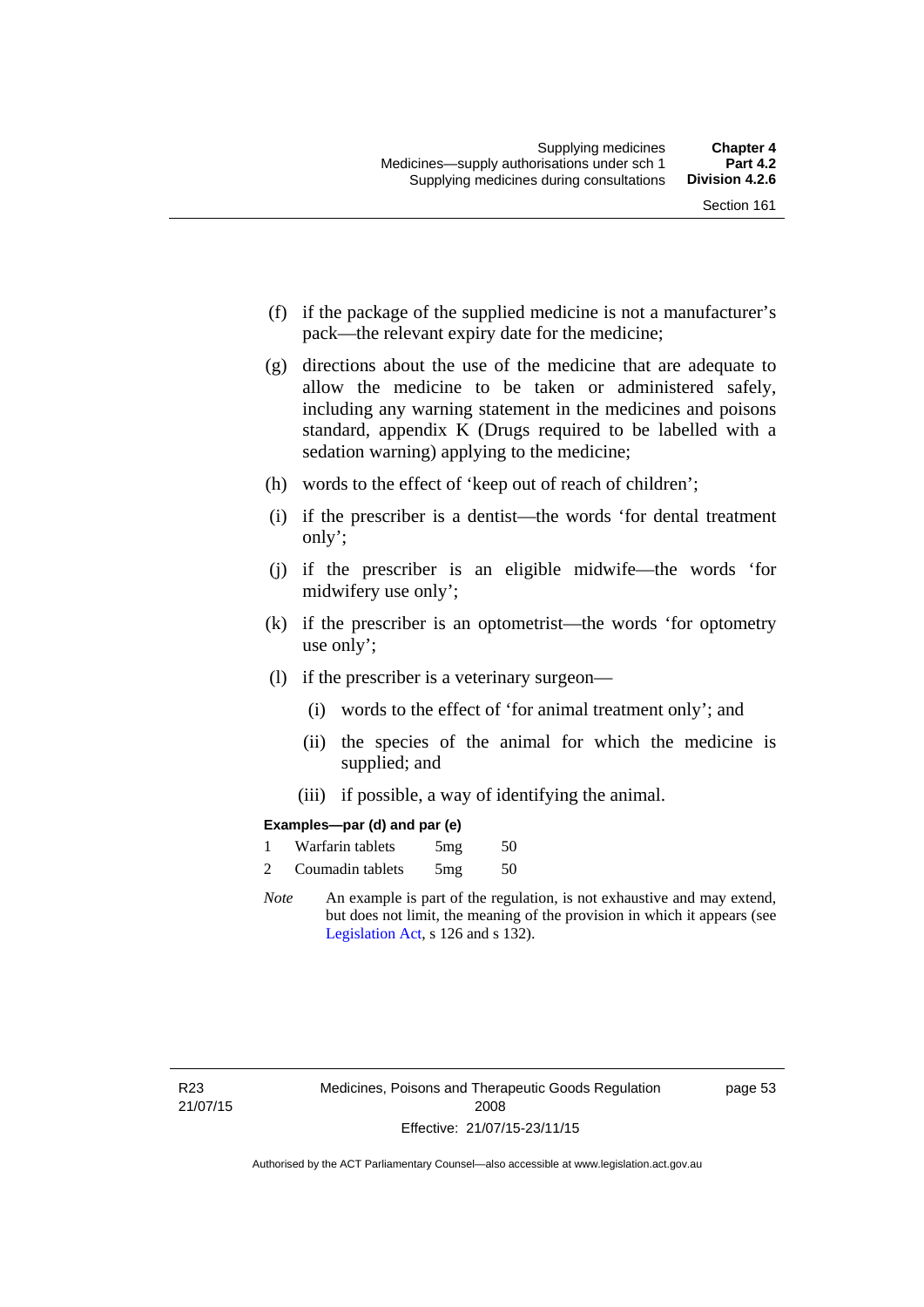### **162 Recording medicines supplied during consultations**

A prescriber who supplies a medicine during a consultation must make a written record of the following information in the medical records of the person to whom, or animal to which, the consultation related:

- (a) the date the medicine is supplied;
- (b) the medicine's approved name or brand name;

*Note Approved name*—see the [medicines and poisons standard,](http://www.comlaw.gov.au/Series/F2012L01200) par 1 (1).

- (c) the form, strength and quantity of the medicine;
- (d) the directions given to the person for the use of the medicine.

*Note Written* includes in electronic form (see [Act,](http://www.legislation.act.gov.au/a/2008-26/default.asp) dict).

### **163 Additional requirements for supplying controlled medicines for human use during consultations**

The following are the additional requirements for supplying a controlled medicine for human use during a consultation:

- (a) the prescriber has a controlled medicines approval to prescribe the medicine;
	- *Note* For controlled medicines approvals, see pt 13.1.
- (b) if the approval is for a particular form of the medicine—the supply is for the form of the medicine approved or a bioequivalent form;

*Note Bioequivalent*—see the dictionary.

- (c) if the approval is for a particular strength of the medicine—the supply is for the strength approved or a weaker strength;
- (d) if the approval is for a particular quantity of the medicine—the supply is for not more than the quantity approved;

page 54 Medicines, Poisons and Therapeutic Goods Regulation 2008 Effective: 21/07/15-23/11/15

R23 21/07/15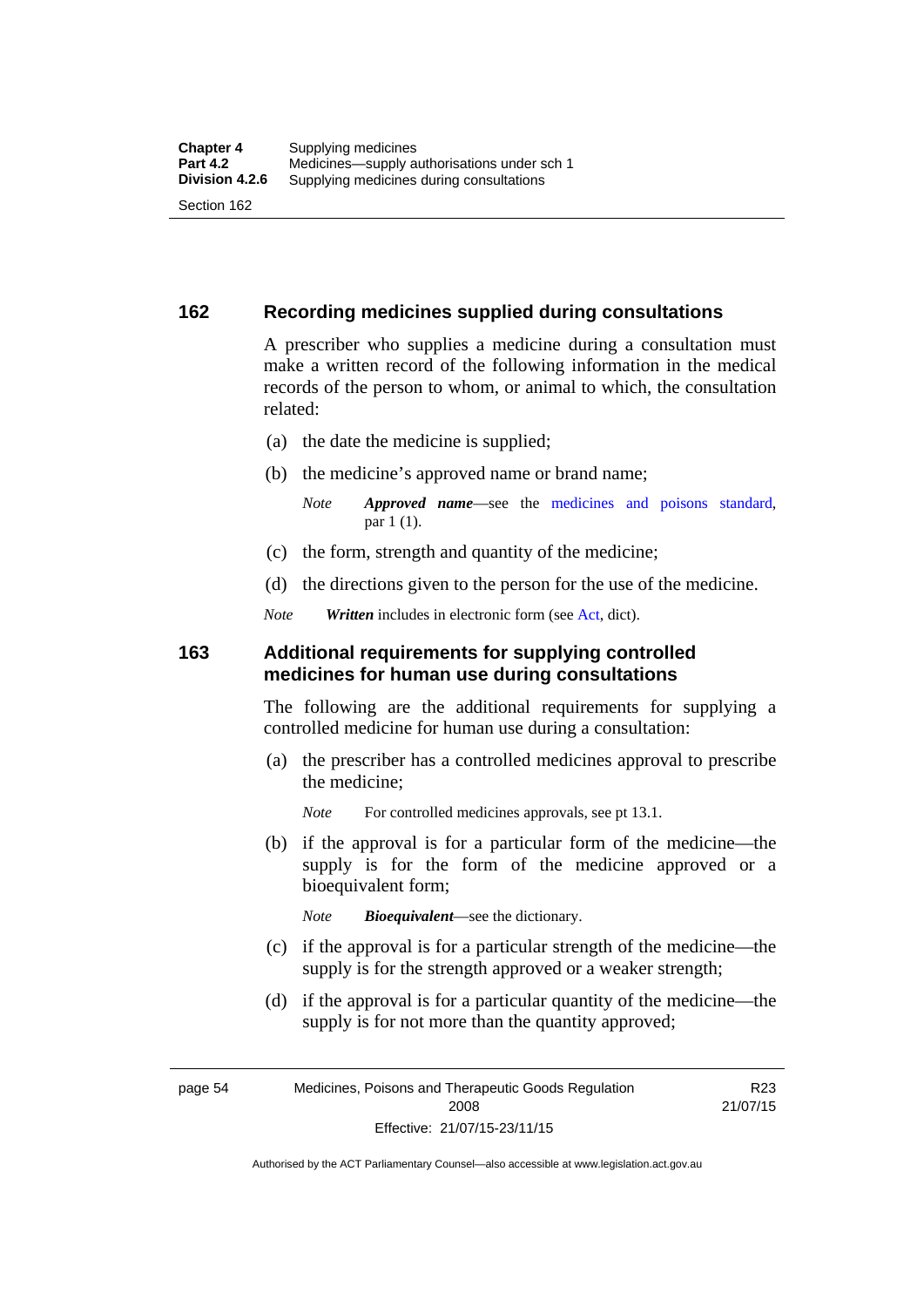(e) the prescriber complies with each condition (if any) of the approval.

#### **Example—par (b)**

If a slow release form of a medicine is approved, the prescriber is not authorised to prescribe an immediate release form of the medicine.

#### **Example—par (c) and par (d)**

If a doctor is given an approval to prescribe 25 morphine 20mg capsules, the doctor may prescribe 5 20mg capsules and 10 15mg capsules. Later, if the approval is still in force, the doctor may prescribe not more than 10 morphine capsules of any strength up to and including 20mg.

*Note* An example is part of the regulation, is not exhaustive and may extend, but does not limit, the meaning of the provision in which it appears (see [Legislation Act,](http://www.legislation.act.gov.au/a/2001-14) s 126 and s 132).

### **164 Information for CHO about controlled medicines supplied during consultations—Act, s 31 (2) (b) and (4), def** *required information*

 (1) This section applies if a prescriber supplies a controlled medicine for human use during a consultation.

*Note Supply* does not include administer (see [Act,](http://www.legislation.act.gov.au/a/2008-26/default.asp) s 24).

- (2) The prescriber must, not later than 7 days after the end of the month when the controlled medicine is supplied, give the chief health officer the following information in writing:
	- (a) the prescriber's name, business address and telephone number;
	- (b) the name and address of the person to whom the medicine is supplied;
	- (c) the date of supply;
	- (d) the medicine, and the form, strength and quantity of the medicine, supplied.

page 55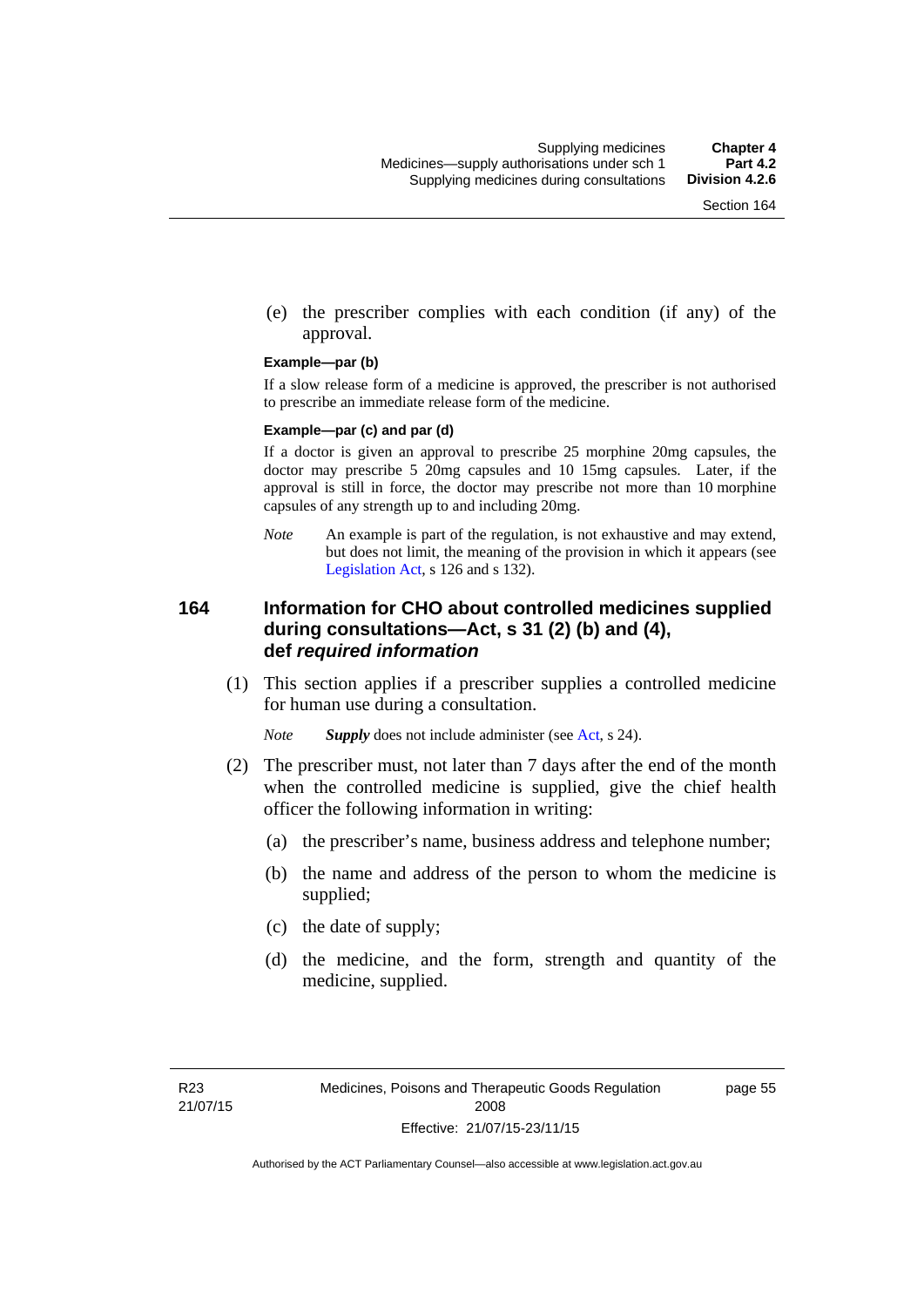## **Division 4.2.7 Selling pseudoephedrine by retail**

### **170 Meaning of** *retail sale***—div 4.2.7**

In this division:

*retail sale* does not include supply on prescription.

### **171 Authorisation conditions for retail sale of pseudoephedrine—Act, s 44 (1) (b) and (2) (b)**

A person's authorisation under section 110 to supply pseudoephedrine is subject to the following conditions if the pseudoephedrine is sold by retail sale:

- (a) the pseudoephedrine is supplied in accordance with the [Act](http://www.legislation.act.gov.au/a/2008-26/default.asp), section 7 (Appropriate prescription and supply of medicines);
- (b) the seller complies with section 172;
- (c) the seller makes a record (the *pseudoephedrine record*) of the required information under section 173;

*Note* For how the record must be made, see the [Act,](http://www.legislation.act.gov.au/a/2008-26/default.asp) s 46.

- (d) the record is kept at the seller's business premises or, if the chief health officer approves in writing another place, the place approved by the chief health officer, for at least 2 years after the day the sale is made;
- (e) if the buyer of the pseudoephedrine asks the seller to see the record during the period it is kept under paragraph (d), the seller—
	- (i) allows the buyer to see the record within a reasonable period of a request being made by the buyer; and
	- (ii) if satisfied that the record is incorrect, amends the record;

page 56 Medicines, Poisons and Therapeutic Goods Regulation 2008 Effective: 21/07/15-23/11/15

R23 21/07/15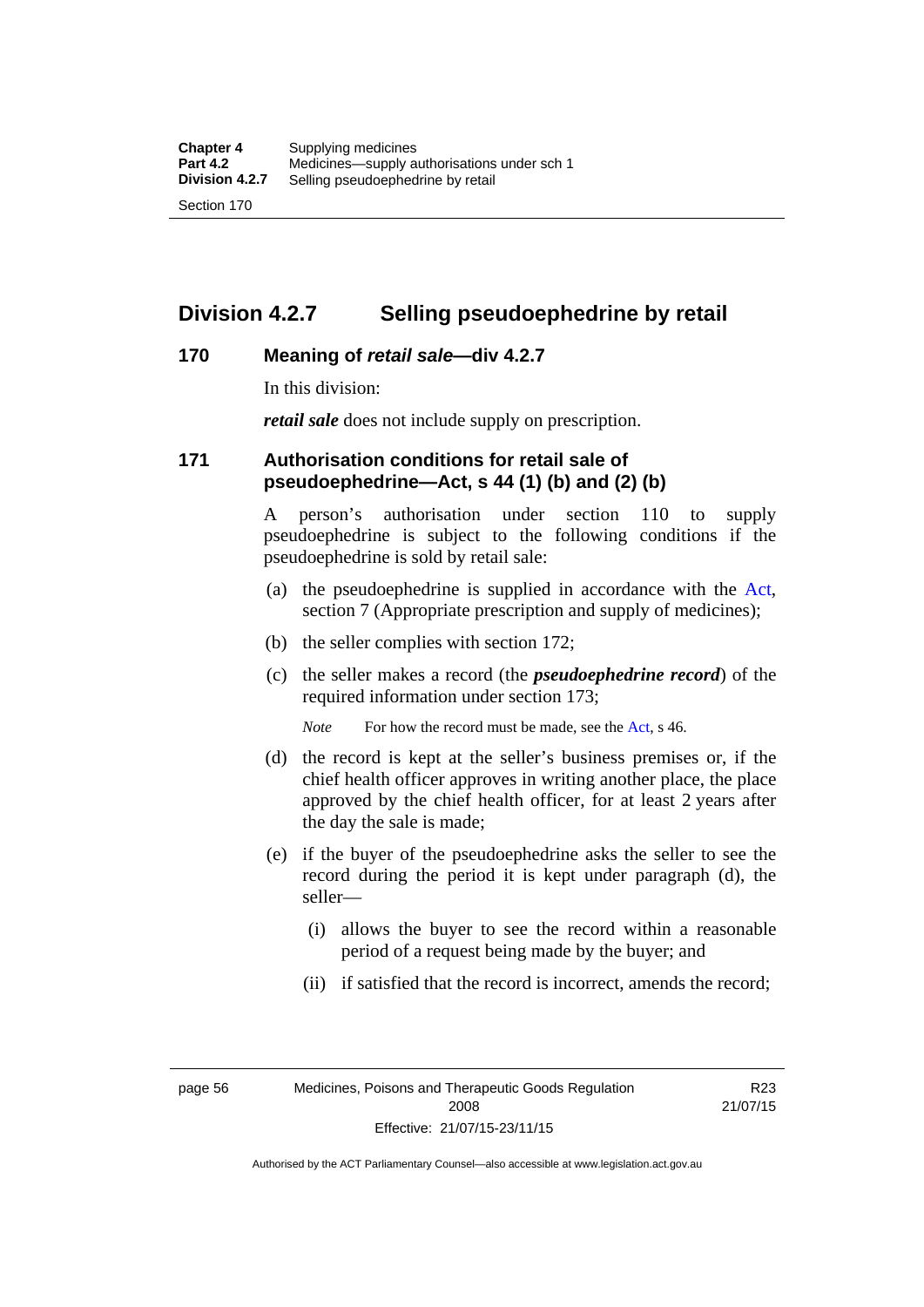- (f) the seller complies with—
	- (i) a request under section 174 (4) (b) (Failure to amend pseudoephedrine sales record); and
	- (ii) a direction under section 175 (Pseudoephedrine sales record—decision by CHO) to amend the record.

### **172 Requirement to tell buyer about pseudoephedrine sales record**

- (1) The authorised person selling pseudoephedrine by retail sale, must tell the buyer the following:
	- (a) the seller is required to make a record of the sale;
	- (b) the buyer may refuse to provide information for the record but, if the buyer refuses, the seller must not sell pseudoephedrine to the buyer;
	- (c) the record may be made available to the following people:
		- (i) a police officer;
		- (ii) a public servant who is a member of the administrative unit to which the chief health officer belongs;
		- (iii) a Commonwealth or State public servant (however described) who is a member of an administrative unit (however described) that administers legislation about medicines;
			- *Note State* includes the Northern Territory (see [Legislation Act,](http://www.legislation.act.gov.au/a/2001-14) dict, pt 1).
		- (iv) anyone other than the seller who supplies pseudoephedrine to the public in Australia;
		- (v) the Pharmacy Guild of Australia;

R23 21/07/15 page 57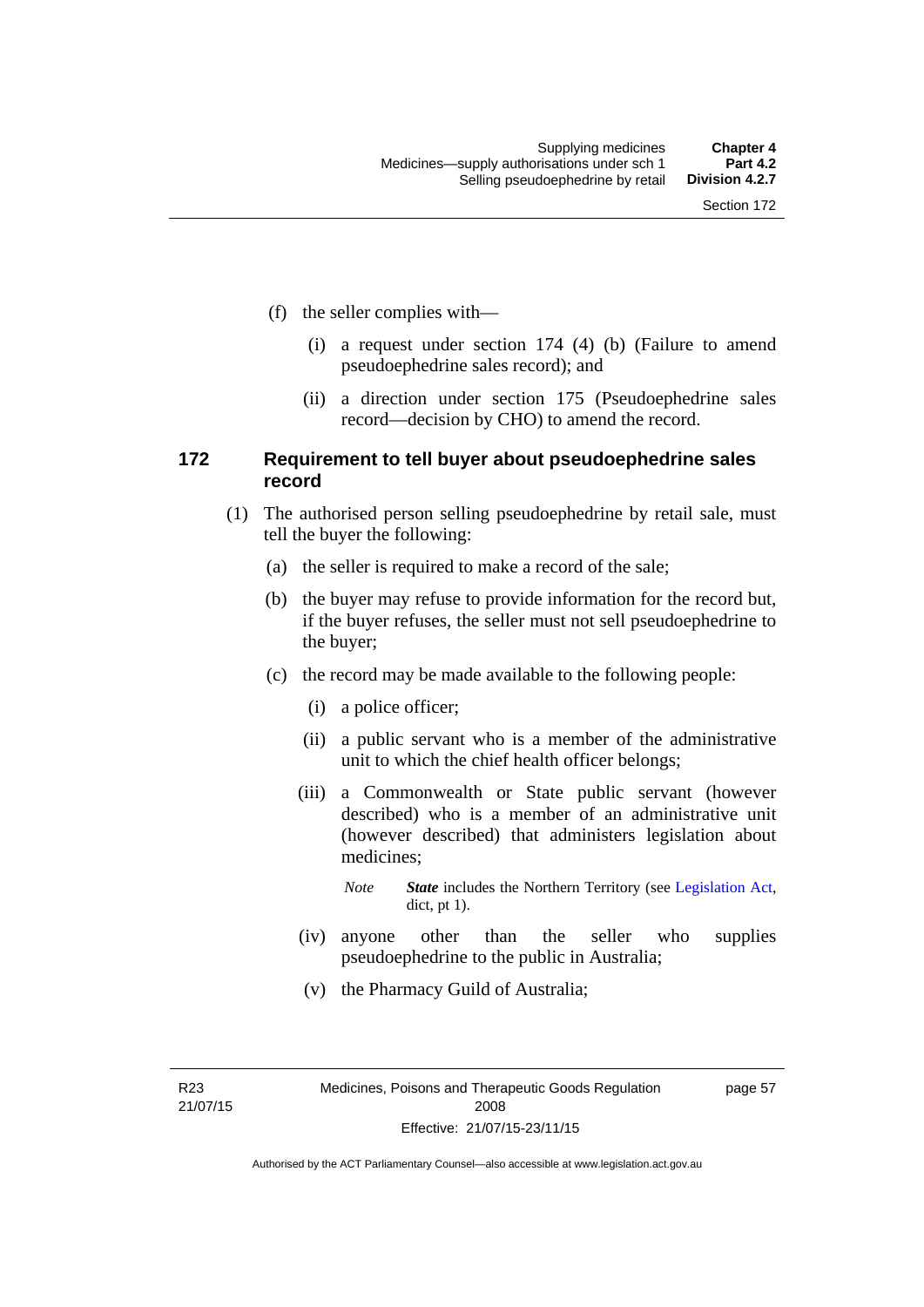- (d) the buyer has the right to see the record and have any mistake corrected.
- *Note* If a form is approved under the [Act](http://www.legislation.act.gov.au/a/2008-26/default.asp), s 198 for this provision, the form must be used.
- (2) In this section:

*police officer* includes a member of a police force (however described) of a State.

### **173 Required information for pseudoephedrine sales records**

- (1) The following is the required information for a pseudoephedrine record:
	- (a) the date of sale;
	- (b) the brand name, form, strength and quantity of pseudoephedrine sold;
	- (c) the buyer's name and address;
	- (d) a unique identification number for the buyer from—
		- (i) a photo identification document produced to the seller by the buyer; or
		- (ii) if the buyer does not produce a photo identification document—
			- (A) the buyer's birth certificate; or
			- (B) an Australian or New Zealand seniors card for the buyer;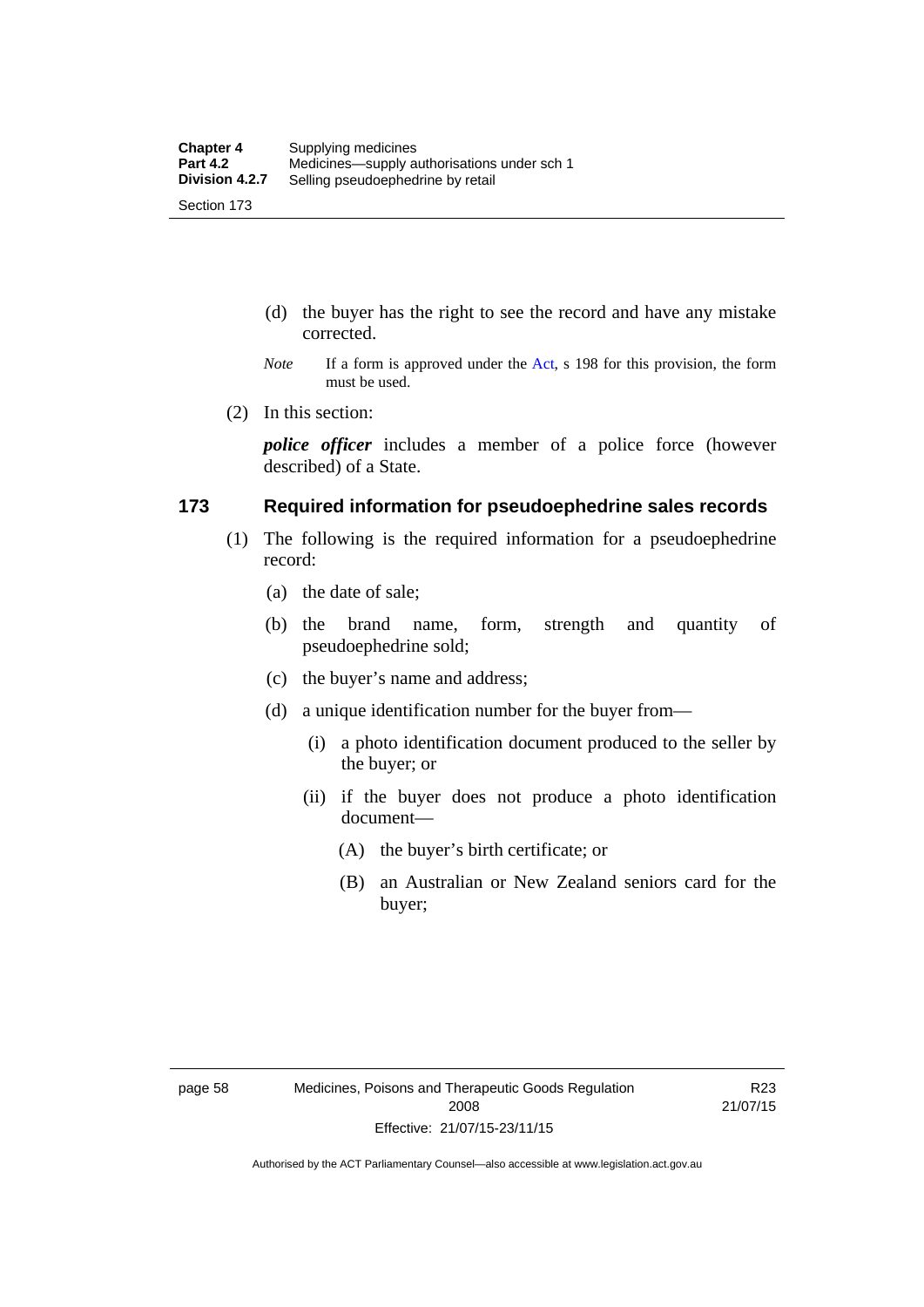### (e) the kind of identification the buyer produces.

#### **Example—unique identification number**

a person's driver licence number

- *Note 1* If a form is approved under the [Act](http://www.legislation.act.gov.au/a/2008-26/default.asp), s 198 for this provision, the form must be used.
- *Note 2* An example is part of the regulation, is not exhaustive and may extend, but does not limit, the meaning of the provision in which it appears (see [Legislation Act,](http://www.legislation.act.gov.au/a/2001-14) s 126 and s 132).
- (2) In this section:

*Australian student identification card* means a card issued to a person who is a student at an Australian secondary or tertiary education institution to identify the person as a student at the institution.

*birth certificate*, for a person, means—

- (a) the person's birth certificate, or a certified extract from the register about the person's birth, under the *[Births, Deaths and](http://www.legislation.act.gov.au/a/1997-112)  [Marriages Registration Act 1997](http://www.legislation.act.gov.au/a/1997-112)*; or
- (b) a document issued under a law of a State, an external Territory or New Zealand that corresponds to a birth certificate or extract mentioned in paragraph (a) if the document identifies the issuing jurisdiction and states its date of issue.

*photo identification document*, for a person, means any of the following documents for the person if it is current and contains the person's photograph:

- (a) an Australian driver licence or external driver licence within the meaning of the *[Road Transport \(Driver Licensing\)](http://www.legislation.act.gov.au/a/1999-78)  [Act 1999](http://www.legislation.act.gov.au/a/1999-78)*;
- (b) a passport, other than an Australian passport;
- (c) a proof of age card;

R23 21/07/15 page 59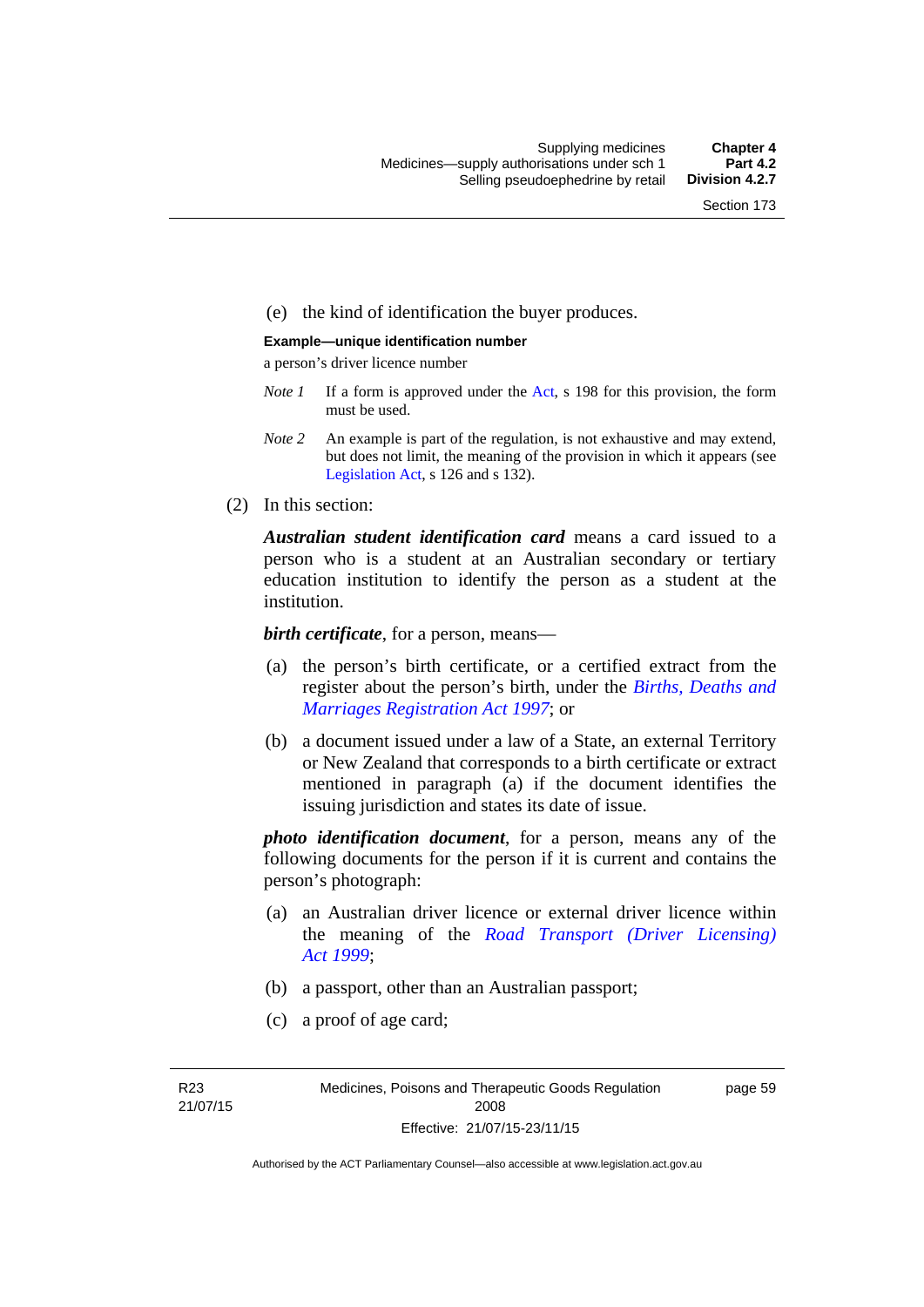(d) an Australian student identification card.

*proof of age card* means a proof of age card issued under—

- (a) the *[Liquor Act 2010](http://www.legislation.act.gov.au/a/2010-35)*, section 210 (Proof of age cards); or
- (b) the law of a state, an external territory or New Zealand.

### **174 Failure to amend pseudoephedrine sales record**

- (1) This section applies if the seller of pseudoephedrine does not amend a pseudoephedrine record in accordance with section 171 (e) (ii) (Authorisation conditions for retail sale of pseudoephedrine—[Act](http://www.legislation.act.gov.au/a/2008-26/default.asp), s 44 (1) (b) and (2) (b)).
- (2) The buyer may, in writing, apply to the chief health officer for a direction to the seller to make the amendment.
- (3) The application must give reasons why the buyer thinks the record is incorrect.
- (4) The chief health officer must—
	- (a) give a copy of the application to the seller; and
	- (b) ask the seller to—
		- (i) make the amendment and tell the chief health officer; or
		- (ii) if the seller is satisfied that the amendment should not be made—send written reasons to the chief health officer not later than 10 working days after the day the seller receives the application why the amendment should not be made.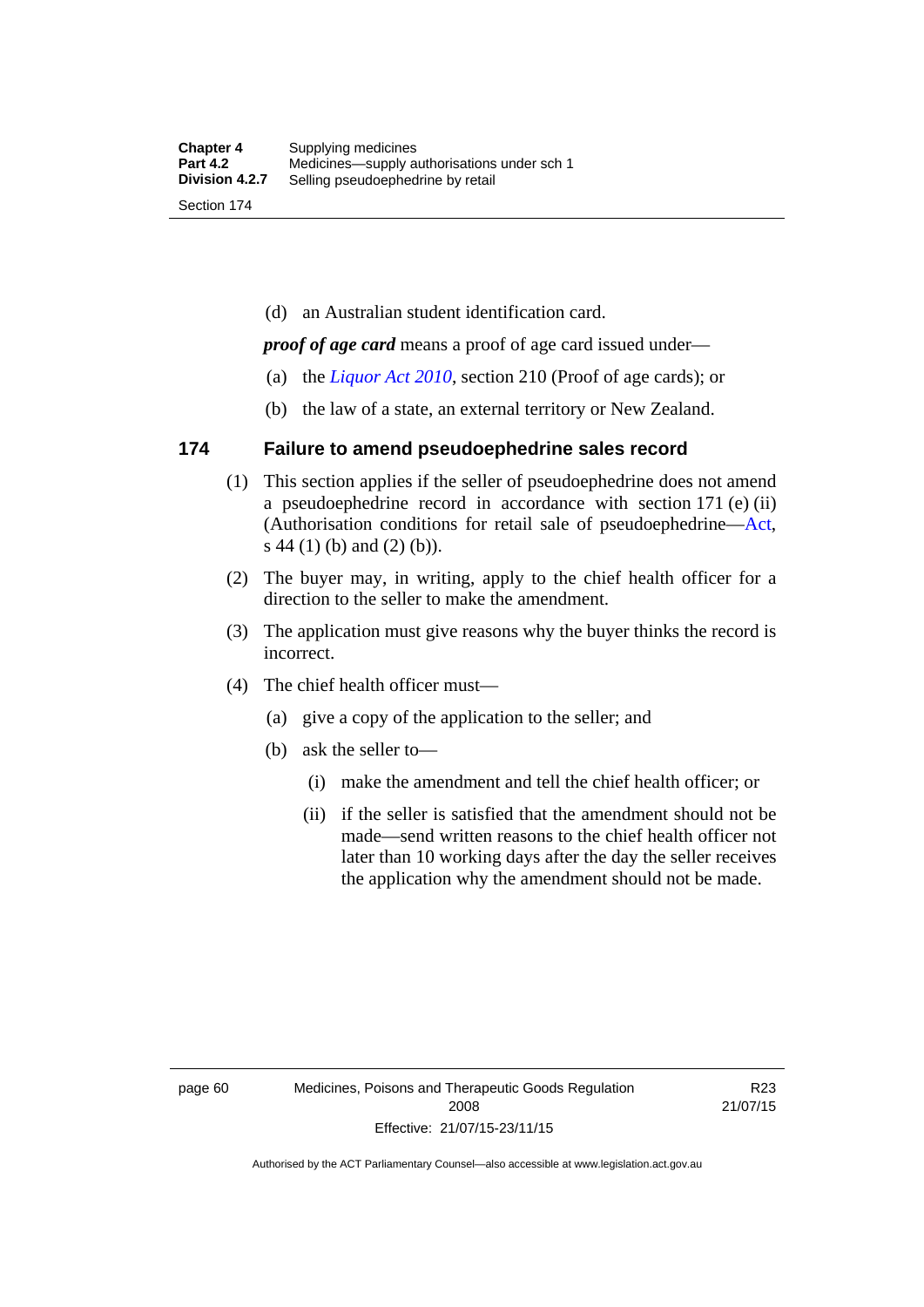### **175 Pseudoephedrine sales record—decision by CHO**

- (1) After considering an application under section 174 (2) and any reasons given in accordance with the request under section 174  $(4)$  (b)  $(ii)$ , the chief health officer must—
	- (a) direct the seller to amend the pseudoephedrine record—
		- (i) in accordance with the application; or
		- (ii) in a stated way other than in accordance with the application; or
	- (b) refuse the application.
- (2) The chief health officer must give the buyer and seller written notice of the decision.

## **Division 4.2.8 Supplying pharmacist only medicines**

### **180 Authorisation conditions for supply of pharmacist only medicines—Act, s 44 (1) (b) and (2) (b)**

- (1) This section does not apply to the supply of a pharmacist only medicine—
	- (a) at an institution; or
	- (b) on a supply authority.
	- *Note 1 Supply* does not include administer (see [Act,](http://www.legislation.act.gov.au/a/2008-26/default.asp) s 24).
	- *Note 2 Supply authority* includes a written prescription or requisition or a purchase order or standing order (see [Act,](http://www.legislation.act.gov.au/a/2008-26/default.asp) s 23).

page 61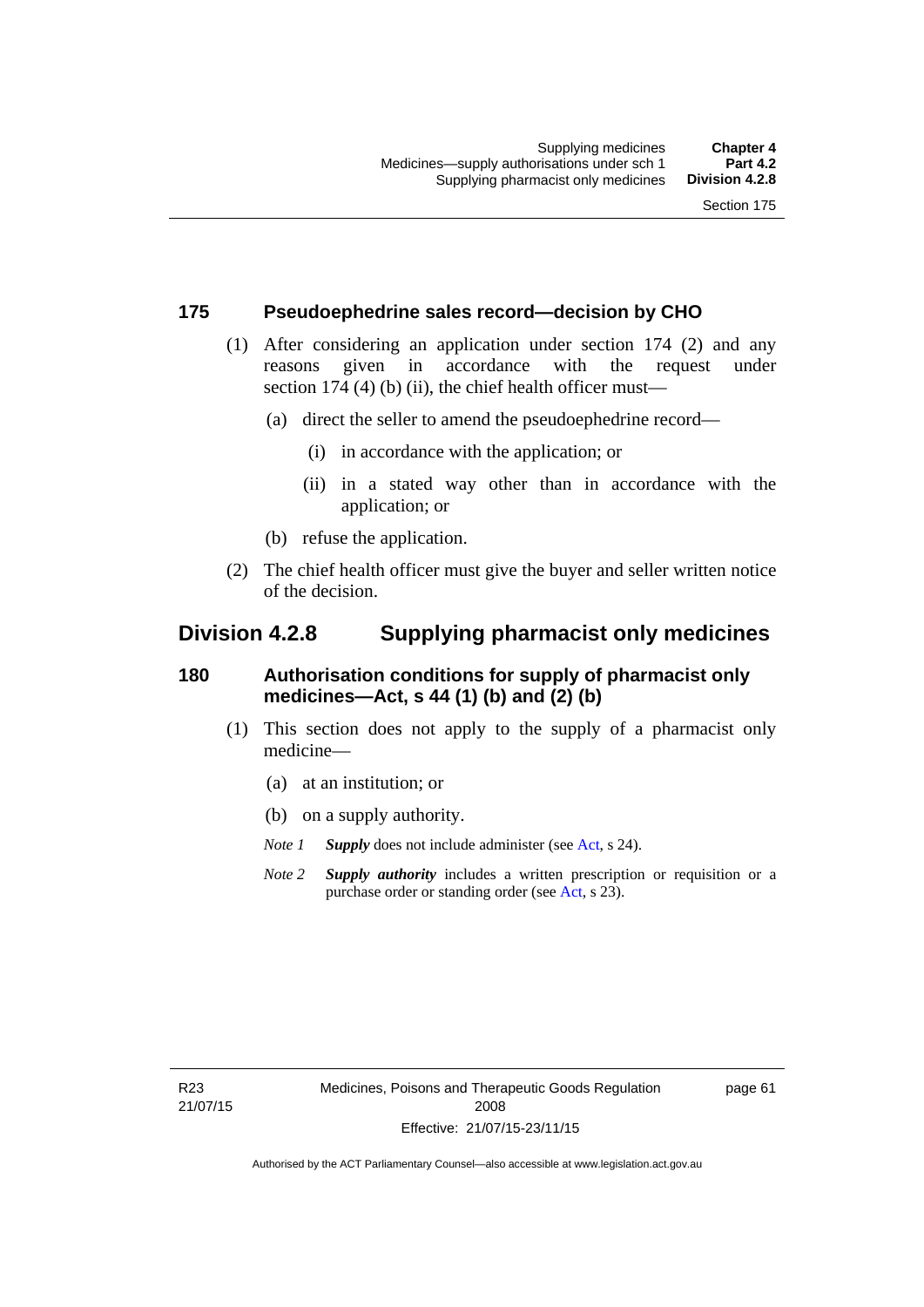- (2) A person's authorisation under section 110 to supply a pharmacist only medicine is subject to the following conditions:
	- (a) the person personally hands the medicine to a customer attending in person;
	- (b) the person gives the customer adequate instructions, either orally or in writing, for the medicine's use at the time of supply.

page 62 Medicines, Poisons and Therapeutic Goods Regulation 2008 Effective: 21/07/15-23/11/15

R23 21/07/15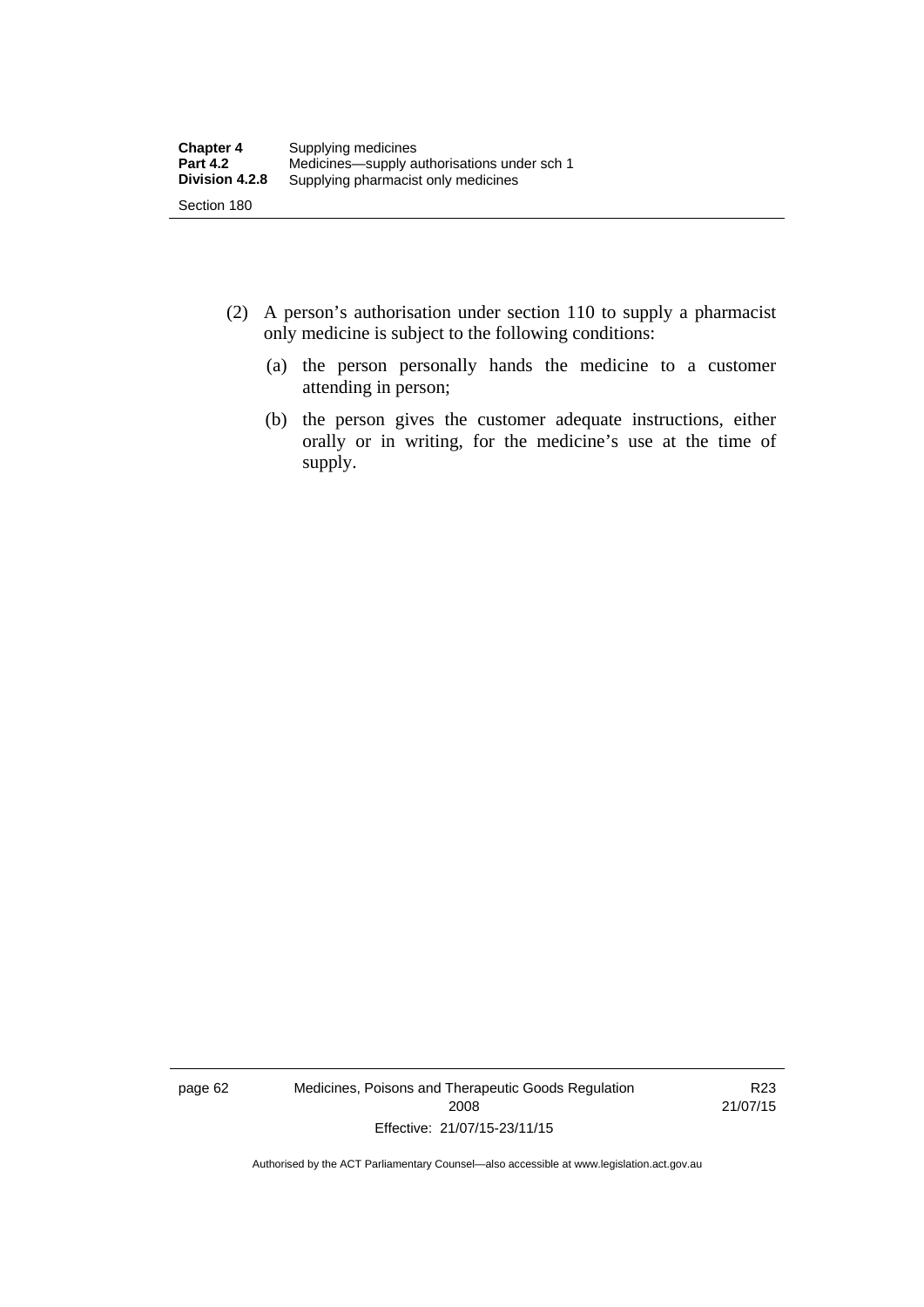# **Part 4.3 Authorisation to supply without prescription in emergencies**

### **250 Meaning of** *designated prescription only medicine***—pt 4.3**

In this part:

*designated prescription only medicine* means a prescription only medicine other than—

- (a) an anabolic steroid; and
- (b) a designated appendix D medicine; and
- (c) a benzodiazepine.
- *Note Prescription only medicine* does not include a controlled medicine (see [Act](http://www.legislation.act.gov.au/a/2008-26/default.asp), s 11)

### **251 Authorisation to supply certain medicines without prescription in emergencies—Act, s 26 (1) (b)**

A pharmacist is authorised to supply a designated prescription only medicine to someone else without a prescription if the pharmacist is satisfied that—

- (a) the person is undergoing treatment essential to the person's health or wellbeing; and
- (b) the designated prescription only medicine has previously been prescribed for the person's treatment by a prescriber; and
- (c) the person is in immediate need of the medicine to continue the treatment; and
- (d) because of an emergency, it is not practicable for the person to obtain a prescription for the medicine from a prescriber.
- *Note Pharmacist* does not include an intern pharmacist (see dict).

R23 21/07/15 page 63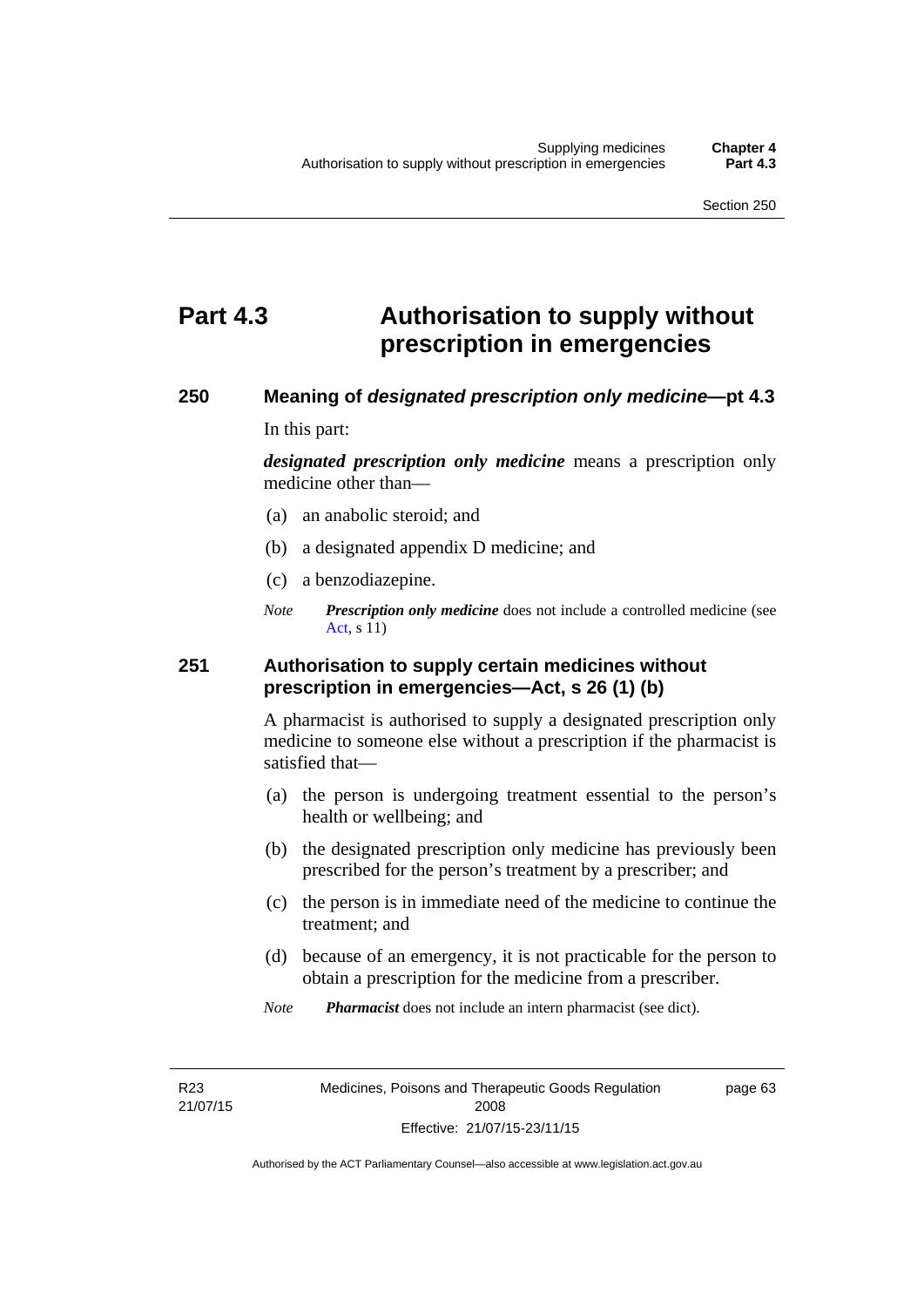## **252 Authorisation conditions for supplying of certain medicines without prescription in emergencies—Act, s 44 (1) (b) and (2) (b)**

- (1) A pharmacist's authorisation under section 251 to supply a designated prescription only medicine without a prescription is subject to the following conditions:
	- (a) the quantity supplied is—
		- (i) if the medicine is a liquid, aerosol, cream, ointment or anovulant tablet packaged in a manufacturer's pack—the smallest manufacturer's pack in which the medicine is generally available; or
		- (ii) in any other case—not more than the quantity required for 3 days treatment for the person;
	- (b) the medicine is supplied in a package that is labelled in accordance with section 253;
	- (c) the supply is recorded in accordance with section 254;
	- (d) the record of the supply is kept at the pharmacy or, if the chief health officer approves in writing another place, the place approved by the chief health officer, for at least 2 years after the day medicine is supplied;
	- (e) the pharmacist sends the prescriber who would have ordinarily prescribed the medicine for the recipient the required information for the supply in writing not later than 24 hours after supplying the medicine.
- (2) In this section:

*required information*, for the supply of a designated prescription only medicine, means—

(a) the pharmacist's name; and

R23 21/07/15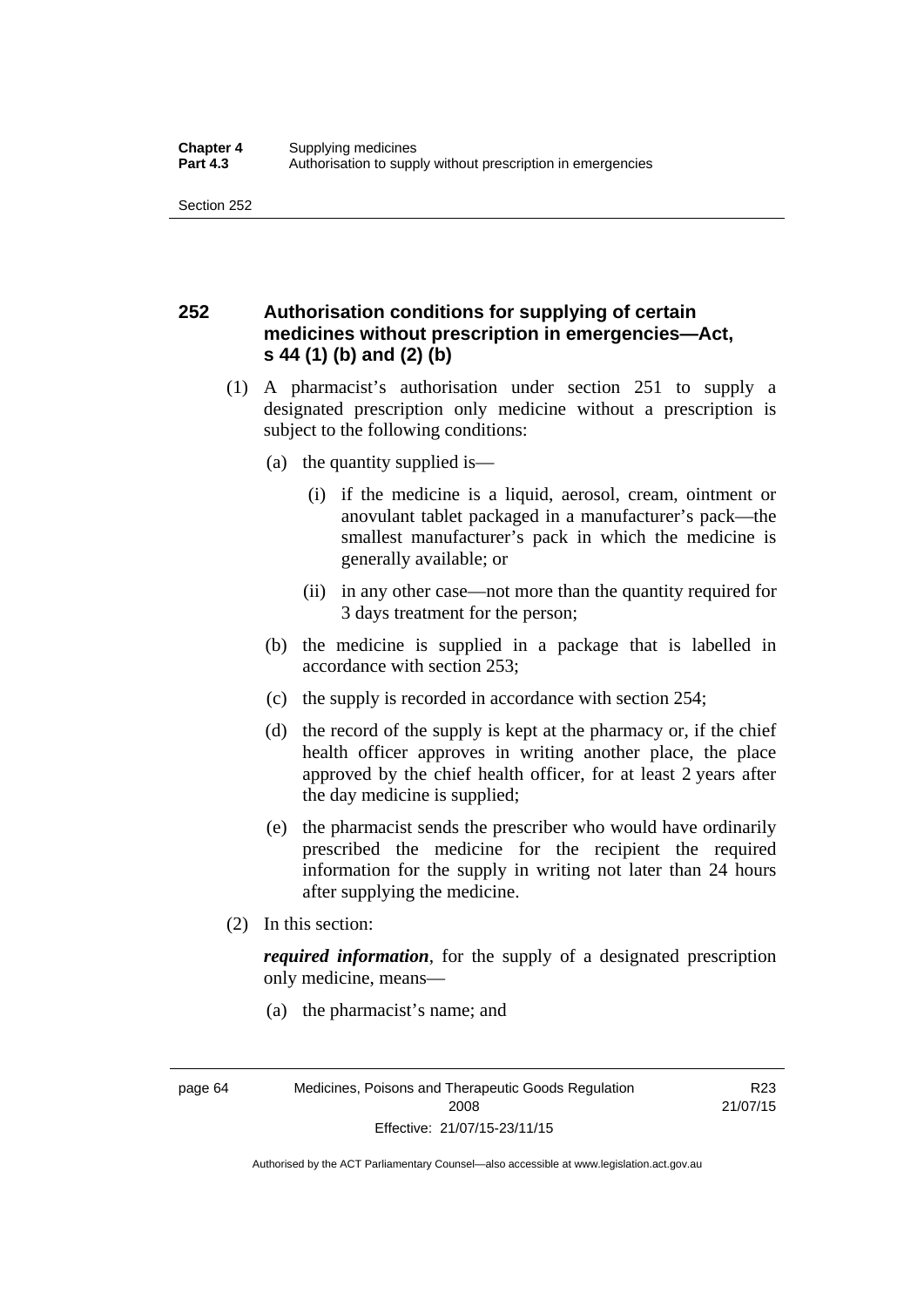- (b) the name, business address and telephone number of the pharmacy from which the medicine is supplied; and
- (c) the date the medicine is supplied; and
- (d) the name and address of the person to whom the medicine is supplied; and
- (e) the medicine's approved name or brand name; and
- (f) the form, strength and quantity of the medicine supplied.

### **253 Labelling medicines supplied without prescription in emergencies—Act, s 60 (1) (c) (i) and (2) (c) (i)**

The package of a designated prescription only medicine supplied to a person under section 251 must have a label that includes the following:

- (a) the name of the person to whom the medicine is supplied;
- (b) the date the medicine is supplied;
- (c) the name, business address and telephone number of the pharmacy from which the medicine is supplied;
- (d) the initials or other identification of the pharmacist supplying the medicine;
- (e) the medicine's approved name and brand name;

*Note Approved name*—see the [medicines and poisons standard,](http://www.comlaw.gov.au/Series/F2012L01200) par 1 (1).

- (f) the form, strength and quantity of the medicine;
- (g) if the package of the supplied medicine is not a manufacturer's pack—the relevant expiry date for the medicine;

page 65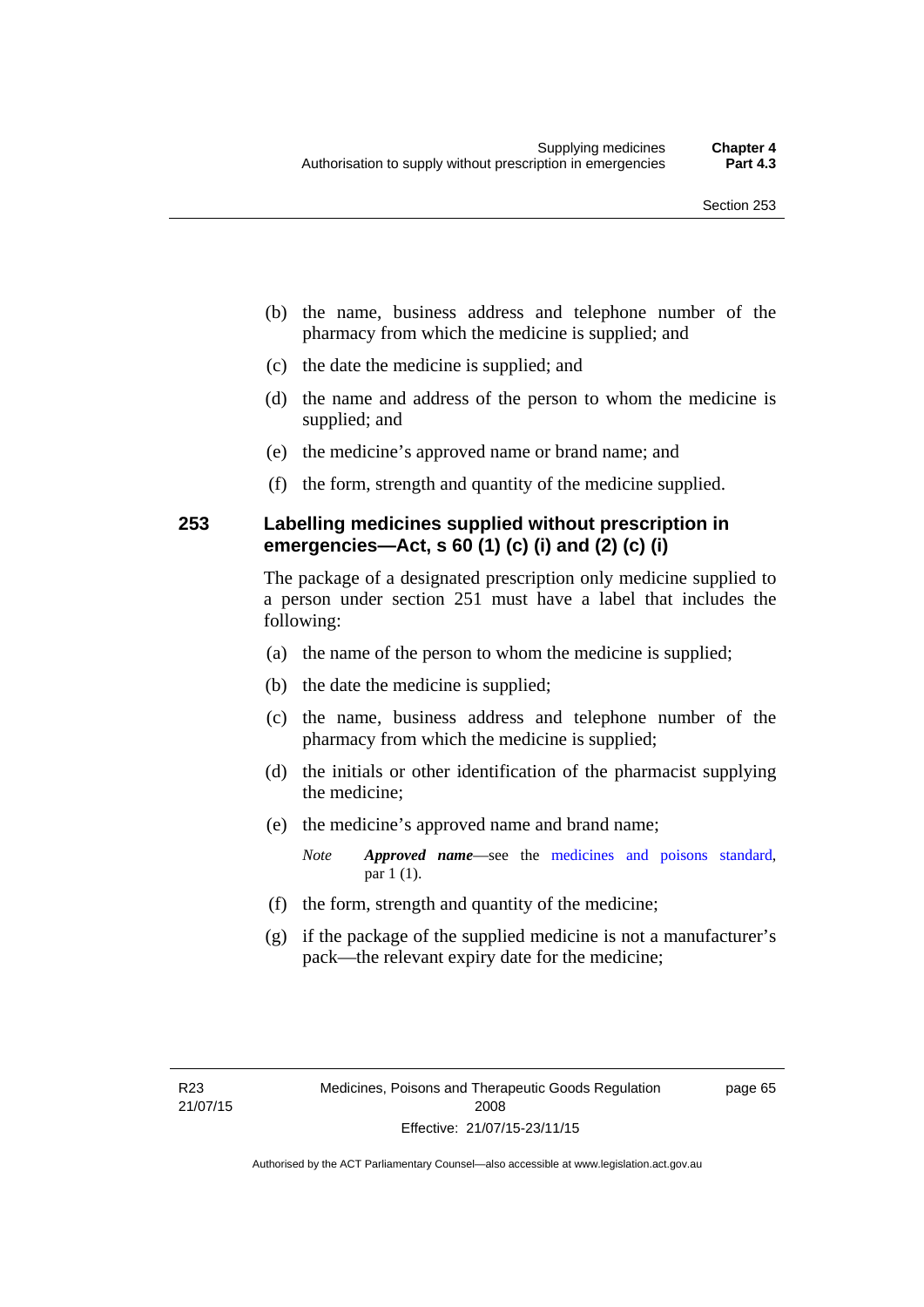- (h) directions about the use of the medicine that are adequate to allow the medicine to be taken or administered safely, including any warning statement in the medicines and poisons standard, appendix K (Drugs required to be labelled with a sedation warning) applying to the medicine;
- (i) words to the effect of 'keep out of reach of children'.

#### **Example—par (e) and par (f)**

Warfarin tablets (Coumadin) 5mg 3

*Note* An example is part of the regulation, is not exhaustive and may extend, but does not limit, the meaning of the provision in which it appears (see [Legislation Act,](http://www.legislation.act.gov.au/a/2001-14) s 126 and s 132).

### **254 Recording medicines supplied without prescription in emergencies**

A pharmacist who supplies a designated prescription only medicine to a person under section 251 must make a written record of the following information in relation to the supply of the medicine:

- (a) the pharmacist's name;
- (b) the name of the prescriber who would ordinarily have prescribed the medicine;
- (c) the date the medicine is supplied;
- (d) the name and address of the person to whom the medicine is supplied;
- (e) the medicine's approved name and brand name;
- (f) the form, strength and quantity of the medicine supplied.
- *Note Written* includes in electronic form (see [Act,](http://www.legislation.act.gov.au/a/2008-26/default.asp) dict).

R23 21/07/15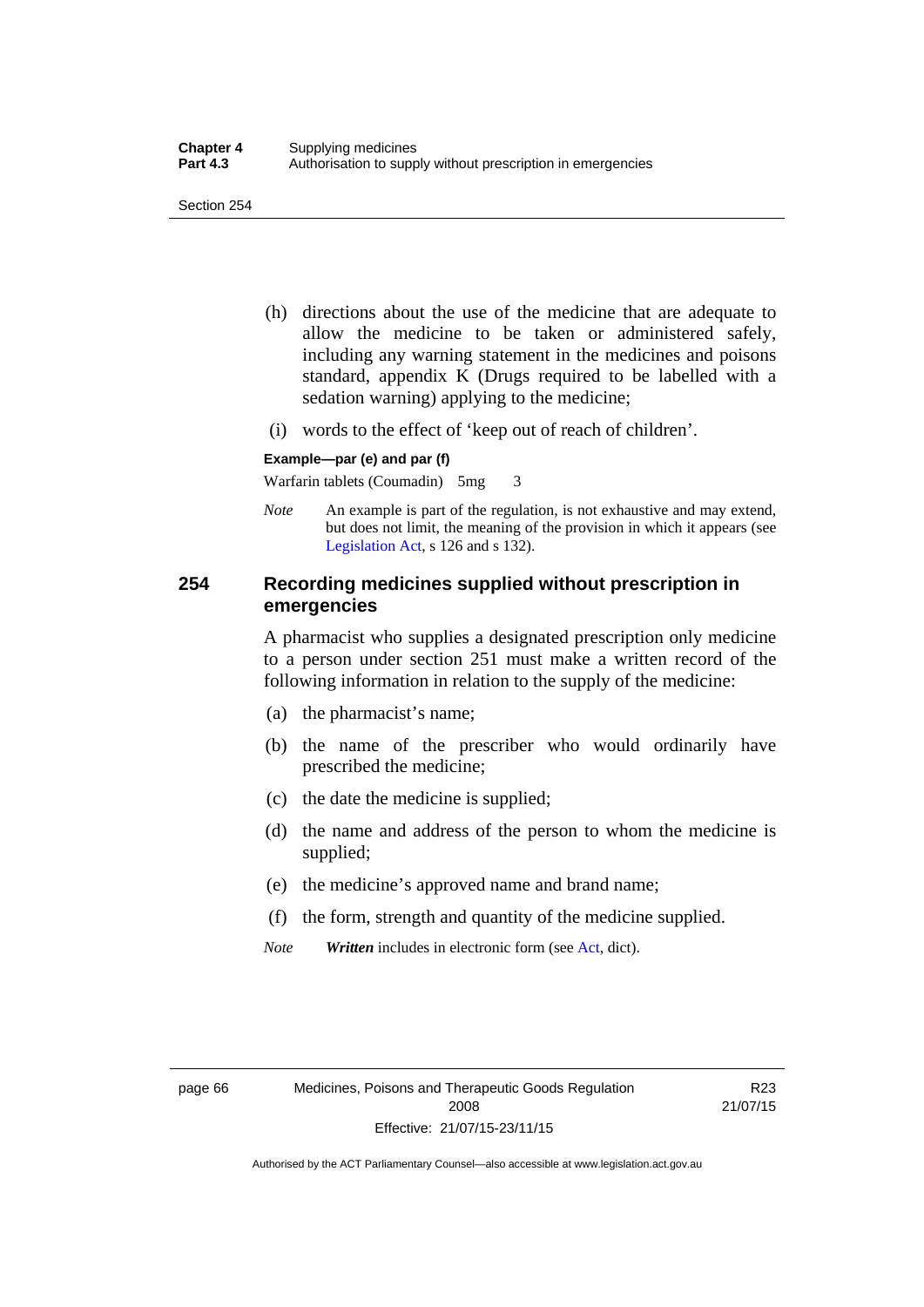# **Part 4.3A Authorisation to supply certain medicines without prescription continued dispensing**

### **255 Authorisation to supply certain medicines without prescription by approved pharmacist––Act, s 185 (1) (g)**

An approved pharmacist is authorised to supply a medicine to a person without prescription if––

- (a) the medicine is listed as a pharmaceutical benefit under a continued dispensing determination; and
- (b) the pharmacist supplies the medicine to the person in accordance with the determination.

### **256 Labelling certain medicines supplied without prescription by approved pharmacist––Act, s 185 (1) (j)**

The medicine supplied to a person under section 255 must have a label that includes the following:

- (a) the name of the person to whom the medicine is supplied;
- (b) the date the medicine is supplied;
- (c) the name, business address and telephone number of the pharmacy from which the medicine is supplied;
- (d) the initials or other identification of the pharmacist supplying the medicine;
- (e) the medicine's approved name and brand name;
	- *Note Approved name––*see the [medicines and poisons standard,](http://www.comlaw.gov.au/Series/F2012L01200) par 1 (1).
- (f) the form, strength and quantity of the medicine;

R23 21/07/15 page 67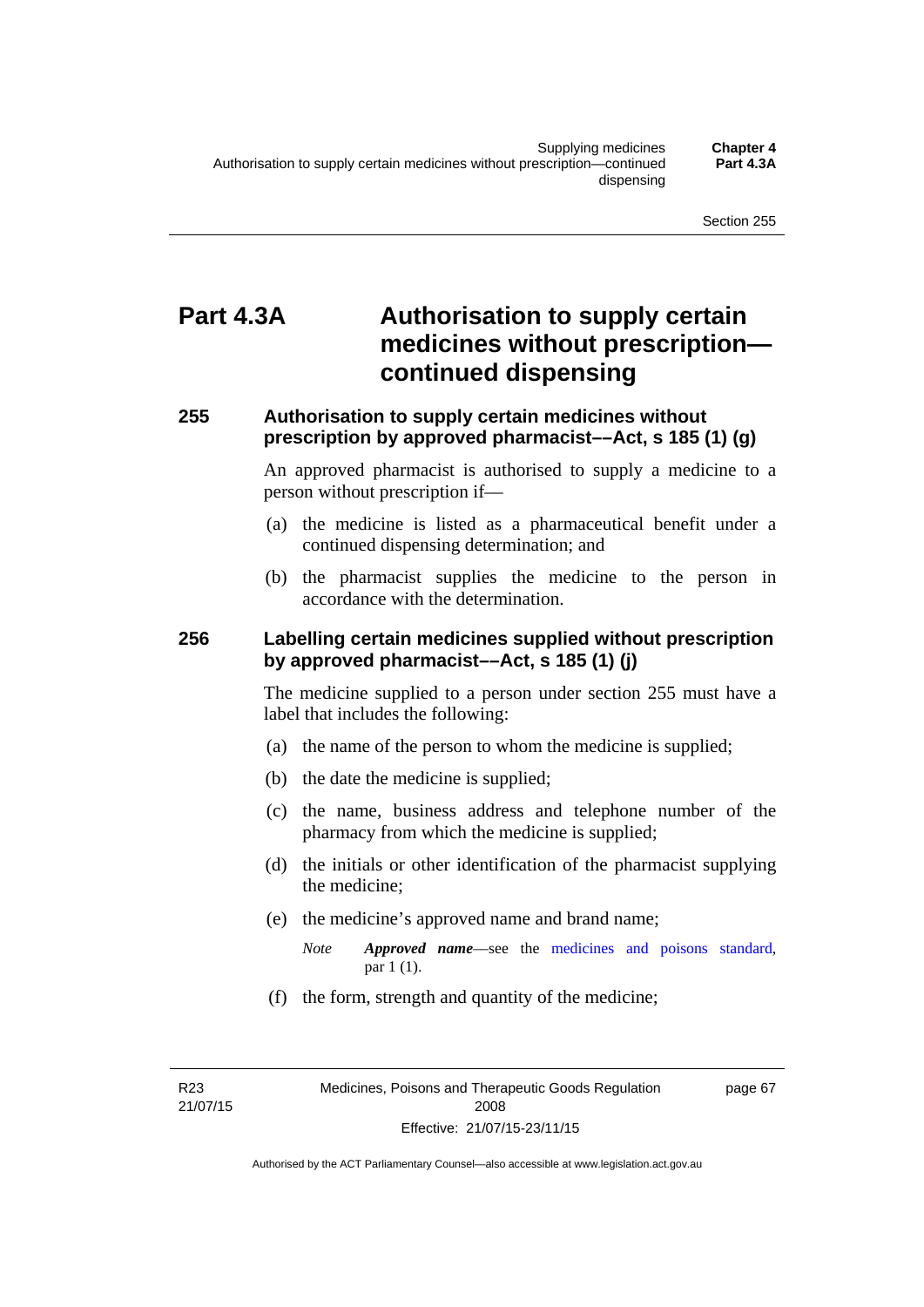- (g) if the package of the supplied medicine is not a manufacturer's pack—the relevant expiry date for the medicine;
- (h) a number that is different from the number given to any prescription dispensed at the pharmacy;
- (i) directions about the use of the medicine that are adequate to allow the medicine to be taken or administered safely, including any warning statement in the medicines and poisons standard, appendix K (Drugs required to be labelled with a sedation warning) applying to the medicine;
- (j) words to the effect of 'keep out of reach of children'.

#### **Example—pars (e) and (f)**

Microlut 28 tablets (Levonorgestrel) 30mcg 3

*Note* An example is part of the regulation, is not exhaustive and may extend, but does not limit, the meaning of the provision in which it appears (see [Legislation Act,](http://www.legislation.act.gov.au/a/2001-14) s 126 and s 132).

page 68 Medicines, Poisons and Therapeutic Goods Regulation 2008 Effective: 21/07/15-23/11/15

R23 21/07/15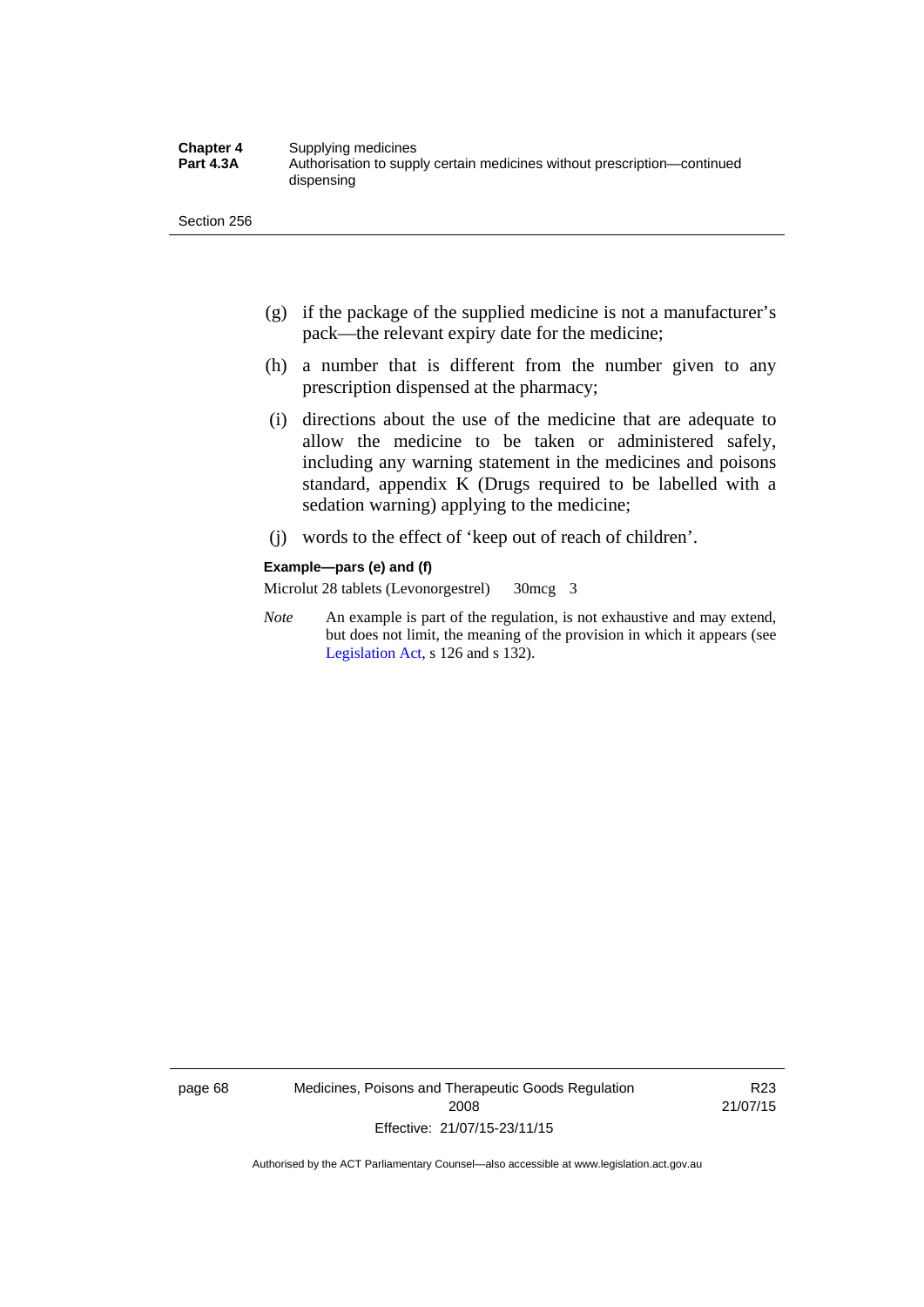# **Part 4.4 Authorisation to supply medicines for disposal**

### **260 Authorisation to supply medicines to pharmacists for disposal—Act, s 26 (1) (b)**

A person is authorised to supply a medicine to a pharmacist for disposal.

*Note Pharmacist* does not include an intern pharmacist (see dict).

### **261 Authorisation to supply medicines to commercial disposal operators for disposal—Act, s 26 (1) (b)**

A person is authorised to supply a medicine to another person for disposal if the other person—

- (a) holds an environmental authorisation for the disposal of the medicine; or
- (b) is an adult acting for a person mentioned in paragraph (a).
- *Note* For related authorisations, see pt 9.1.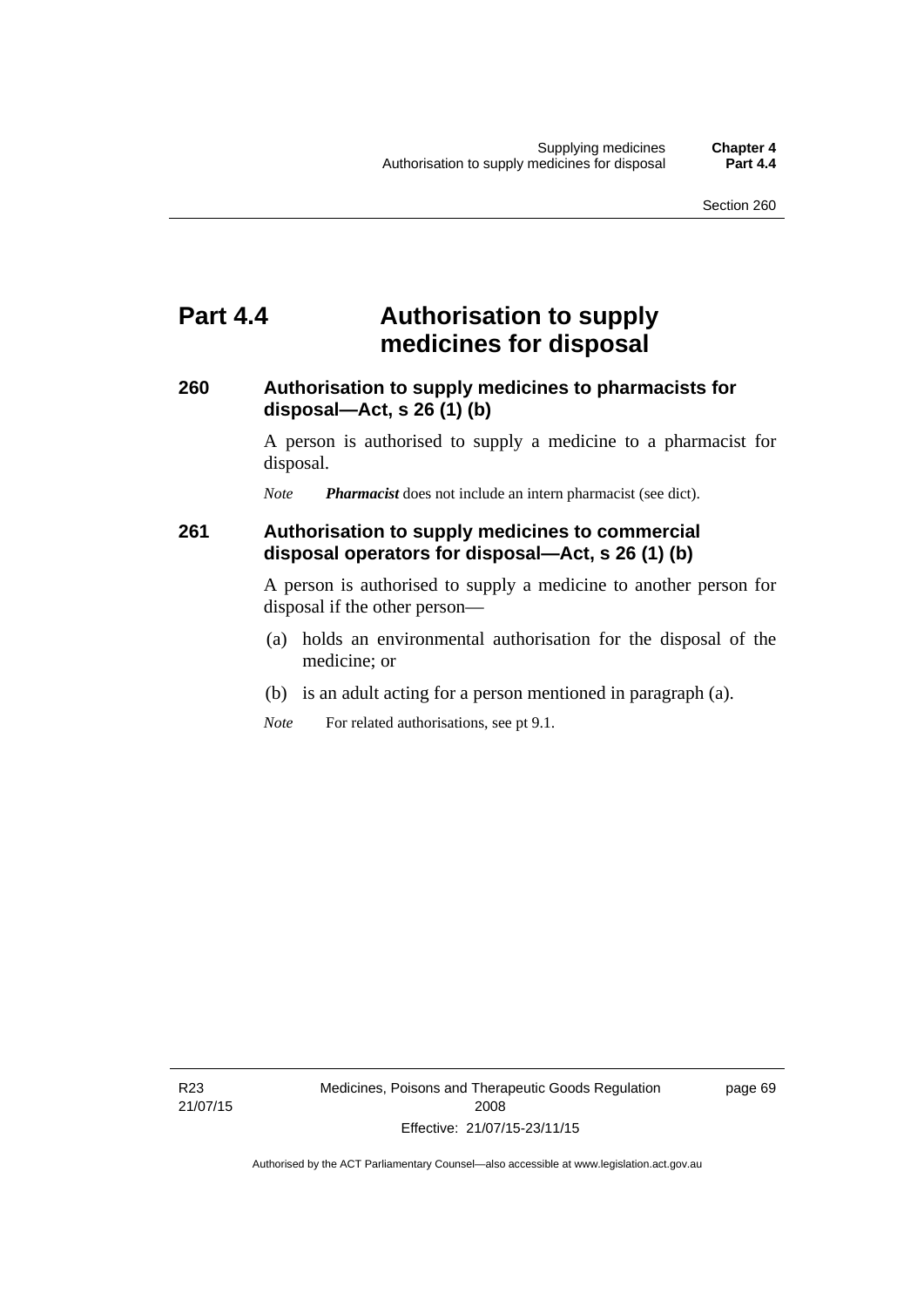# **Part 4.5 Wholesale supply of medicines under corresponding laws**

### **270 Conditions for wholesalers supplying medicines under corresponding laws—Act, s 20 (4) (c)**

The following conditions apply to a person who supplies medicines by wholesale under a corresponding law:

- (a) the person must comply with, and must ensure that the person's agents and employees comply with—
	- (i) the Australian code of good wholesaling practice for medicines in schedules 2, 3, 4 and 8; and
	- (ii) the medicines Australia code of conduct;
	- *Note Australian code of good wholesaling practice for medicines in schedules 2, 3, 4 and 8* and *medicines Australia code of conduct*—see the dictionary.
- (b) the person must not supply sample packs of a controlled medicine;
- (c) the person must not supply a medicine to someone else (the *buyer*) unless—
	- (i) the buyer is authorised to possess the medicine; and
	- (ii) the supply is in accordance with section 140 (Authorisation conditions for supplying medicines on purchase orders—[Act,](http://www.legislation.act.gov.au/a/2008-26/default.asp) s 44 (1) (b) and (2) (b));
- (d) the person must store medicines—
	- (i) within the manufacturer's recommended storage temperature range; and
	- (ii) in any other environmental condition that is necessary to preserve the medicine's stability and therapeutic quality.

R23

page 70 Medicines, Poisons and Therapeutic Goods Regulation 2008 Effective: 21/07/15-23/11/15 21/07/15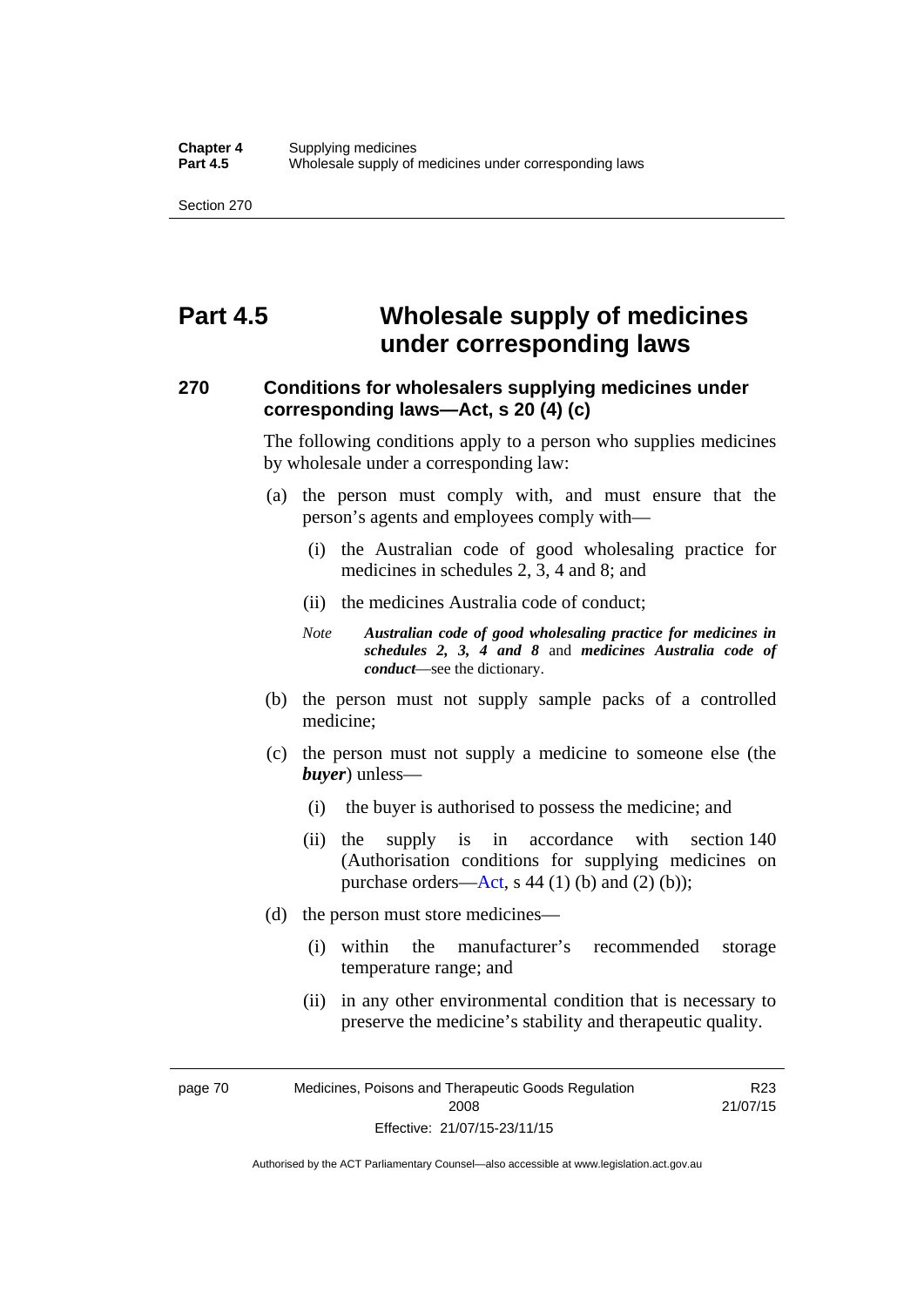# **Chapter 5 Administering medicines**

# **Part 5.1 Authorisations for health-related occupations**

## **350 Authorisation under sch 1 for people in health-related occupations to administer medicines—Act, s 37 (1) (b) and (3) (b)**

A person mentioned in schedule 1, column 2 is authorised to administer a medicine if—

- (a) administering the medicine is included in the schedule, column 3 in relation to the person; and
- (b) the administration is consistent with any restriction for the administration mentioned in the schedule, column 3.
- *Note* For authorisation to self-administer a medicine, see s 360.

## **351 Authorisation conditions for administration of medicines at institutions by people in health-related occupations— Act, s 44 (1) (b) and (2) (b)**

- (1) An authorisation under section 350 to administer a medicine is subject to the following conditions:
	- (a) if the medicine is administered under a standing order to a patient at an institution—the administration is recorded in the patient's medical records;
		- *Note Institution* includes a correctional centre and a CYP detention place (see s 652).

page 71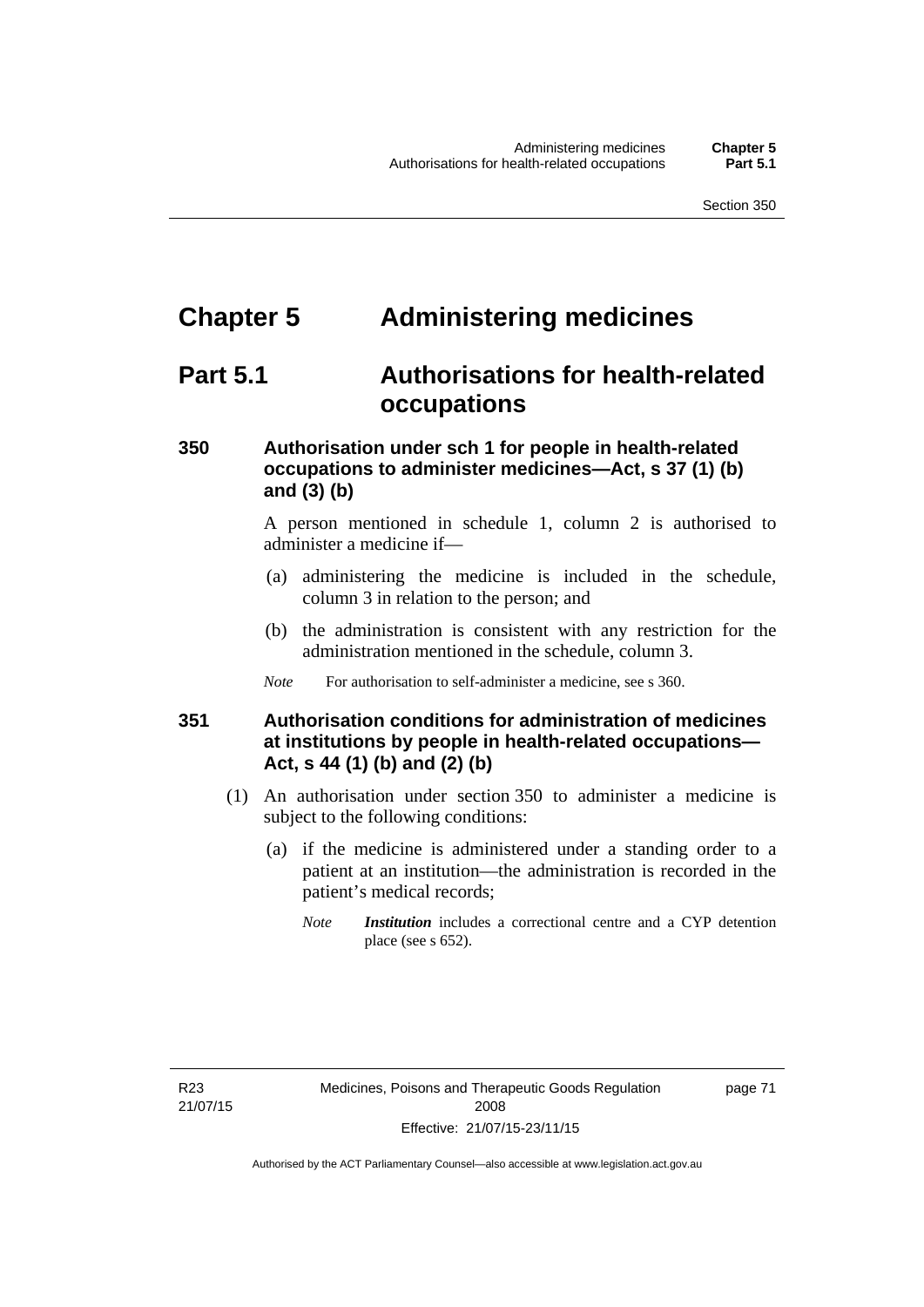- (b) if the medicine is a controlled medicine administered to a patient at an institution—
	- (i) the medicine is not removed from a storage receptacle until immediately before its administration; and
	- (ii) the administration is witnessed by a prescribed administration witness or, if a prescribed administration witness is not reasonably available to witness the administration, the administration is witnessed by another person; and
		- *Note* The witness must sign the record of the administration as witness (see [Act,](http://www.legislation.act.gov.au/a/2008-26/default.asp) s 53 (e)).
	- (iii) the administration is recorded in—
		- (A) the patient's medical records; and
		- (B) the applicable controlled medicines register mentioned in section 543 (3) (Making entries in controlled medicines registers[—Act](http://www.legislation.act.gov.au/a/2008-26/default.asp), s 51 (1) (b)).
- (2) However, subsection (1) (b) does not apply in relation to a controlled medicine dispensed in a dose administration aid for—
	- (a) a patient at a residential aged care facility or residential disability care facility; or
	- (b) a detainee at a correctional centre; or
	- (c) a young detainee at a CYP detention place.
- (3) In this section:

*prescribed administration witness* means a person prescribed under section 544 (Prescribed witnesses for administration of controlled medicines—[Act](http://www.legislation.act.gov.au/a/2008-26/default.asp), s 53 (a) and (b)) for the administration of a controlled medicine.

R23 21/07/15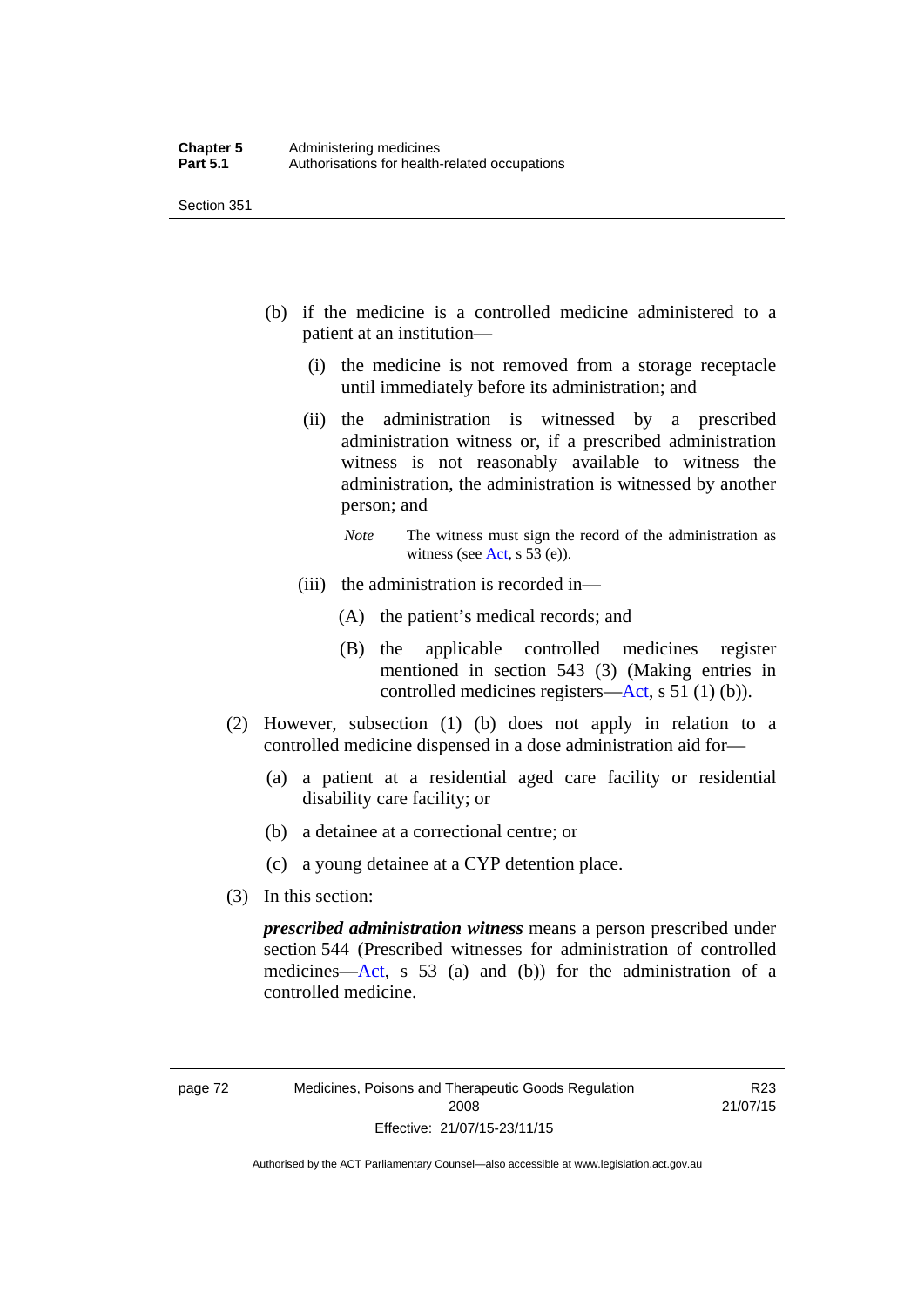# **Part 5.2 Other administration authorisations**

### **360 Authorisation for self-administration etc of medicines— Act, s 37 (2) (b) and (3) (b)**

- (1) This section applies in relation to a medicine obtained by a person from someone who is authorised to supply the medicine to the person.
- (2) The following dealings by the person with the medicine are authorised:
	- (a) if the person is a prescriber and the medicine is a restricted medicine—self-administration of a medicine prescribed or supplied by another prescriber who is not—
		- (i) a trainee dentist, trainee nurse practitioner, intern doctor or person training to be an eligible midwife; or
		- (ii) related to or employed by the person;
	- (b) if the person is a prescriber and the medicine is not a restricted medicine—self-administration of the medicine;
	- (c) if the person is not a prescriber and the medicine is supplied for the person's own use—self-administration of the medicine;
	- (d) if the person is the custodian of an animal and the medicine is supplied for the animal's use—administering the medicine to the animal.
		- *Note Custodian*, of an animal—see the dictionary.
- (3) In this section:

*restricted medicine*—see section 30.

R23 21/07/15 page 73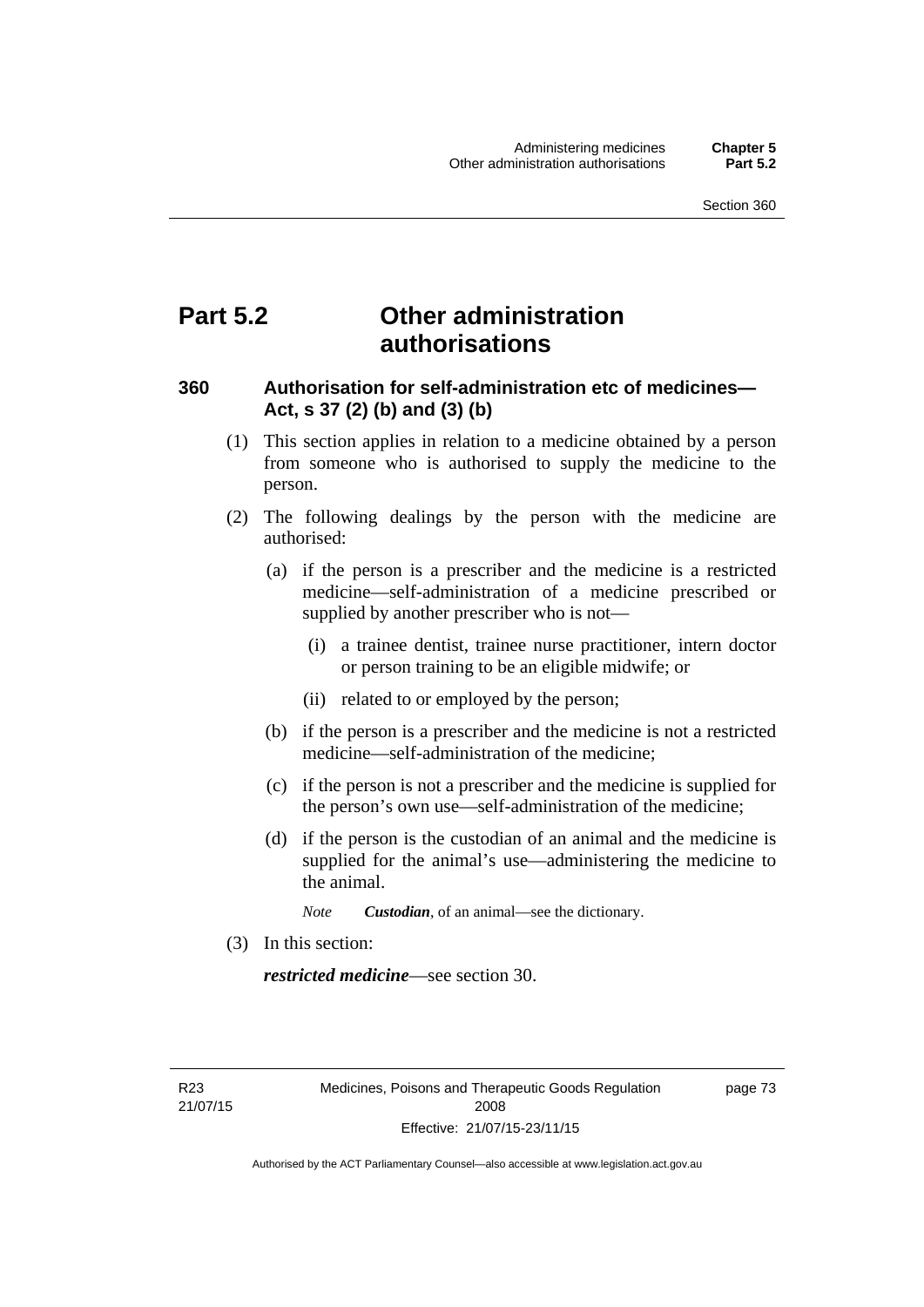## **361 Authorisation for administration of medicines by assistants—Act, s 37 (1) (b)**

- (1) A person (the *assistant*) is authorised to administer a medicine to someone else (the *assisted person*) if—
	- (a) the medicine is obtained by or for the assisted person from someone who is authorised to supply the medicine to the assisted person; and
	- (b) the medicine is administered in accordance with the directions on the medicine's labelling; and
	- (c) if the assisted person is not a person under a legal disability the assisted person asks for the assistant's help to take the medicine; and
	- (d) if the assisted person is a person under a legal disability—the assistant is authorised by the assisted person's parent or guardian to administer the medicine.
- (2) In this section:

*impaired decision-making ability*—a person has *impaired decision-making ability* if the person's decision-making ability is impaired because of a physical, mental, psychological or intellectual condition or state, whether or not the condition or state is a diagnosable illness.

### *person under a legal disability* means—

- (a) a child; or
- (b) a person with impaired decision-making ability in relation to a matter relating to the person's health.

R23 21/07/15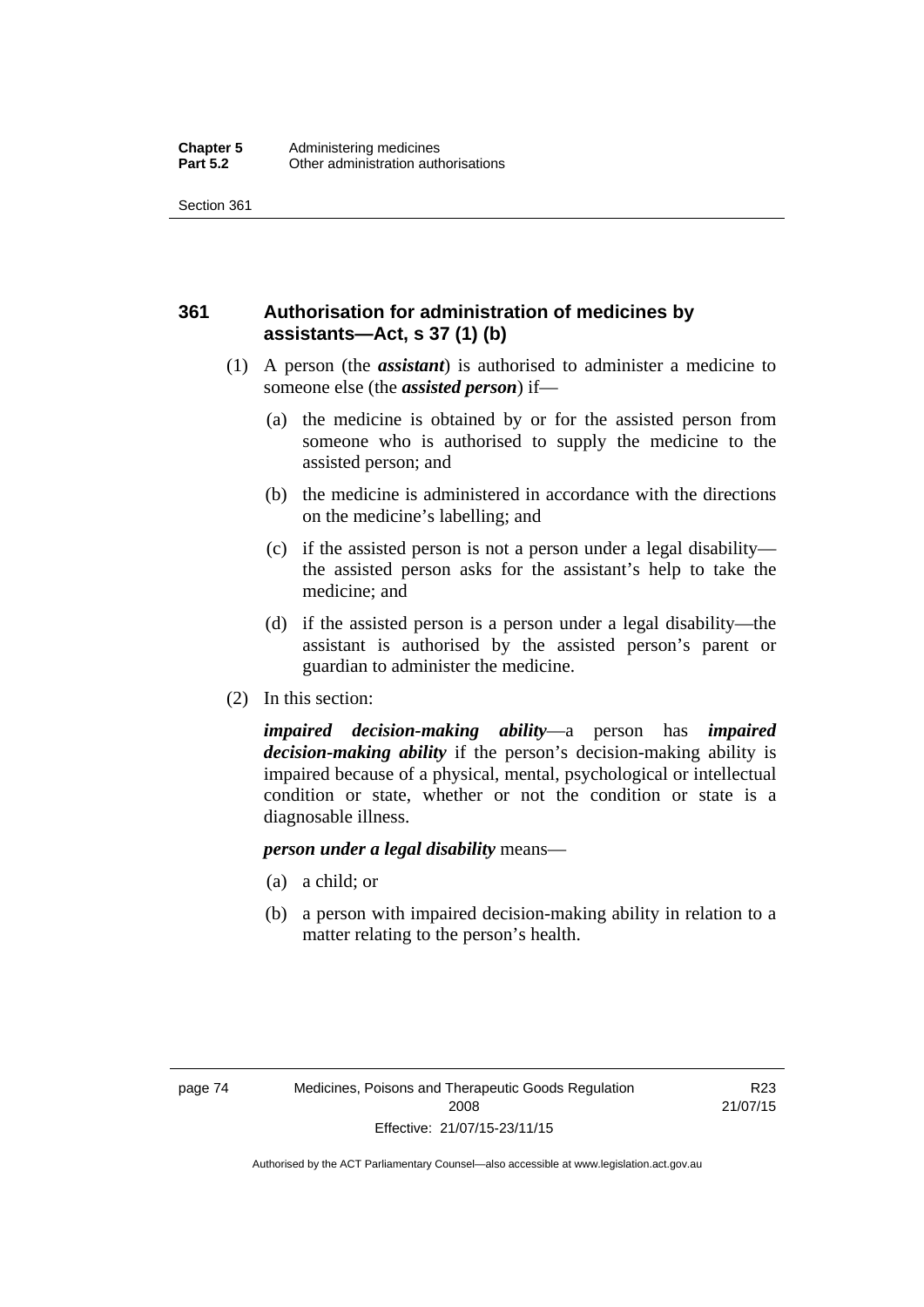# **Chapter 6 Obtaining and possessing medicines**

## **370 Authorisation under sch 1 to obtain and possess medicines—Act, s 35 (1) (b), (2) (b) and s 36 (b)**

- (1) A person mentioned in schedule 1, column 2 is authorised to obtain a medicine if obtaining the medicine—
	- (a) is included in the schedule, column 3 in relation to the person; and
	- (b) is consistent with any restriction for obtaining the medicine mentioned in the schedule, column 3.
- (2) A person mentioned in schedule 1, column 2 is authorised to possess a medicine if—
	- (a) possessing the medicine is included in the schedule, column 3 in relation to the person; and
	- (b) the possession is consistent with any restriction for the possession mentioned in the schedule, column 3.

### **371 Authorisation to obtain and possess medicines for certain personal use-related dealings—Act, s 35 (1) (b), (2) (b) and s 36 (b)**

- (1) A person is authorised to obtain or possess a medicine if the person obtains the medicine from someone who is authorised to supply the medicine to the person.
- (2) Subsection (1) applies in relation to a person whether the medicine is obtained by the person for the person's own use or as an agent for someone else.

page 75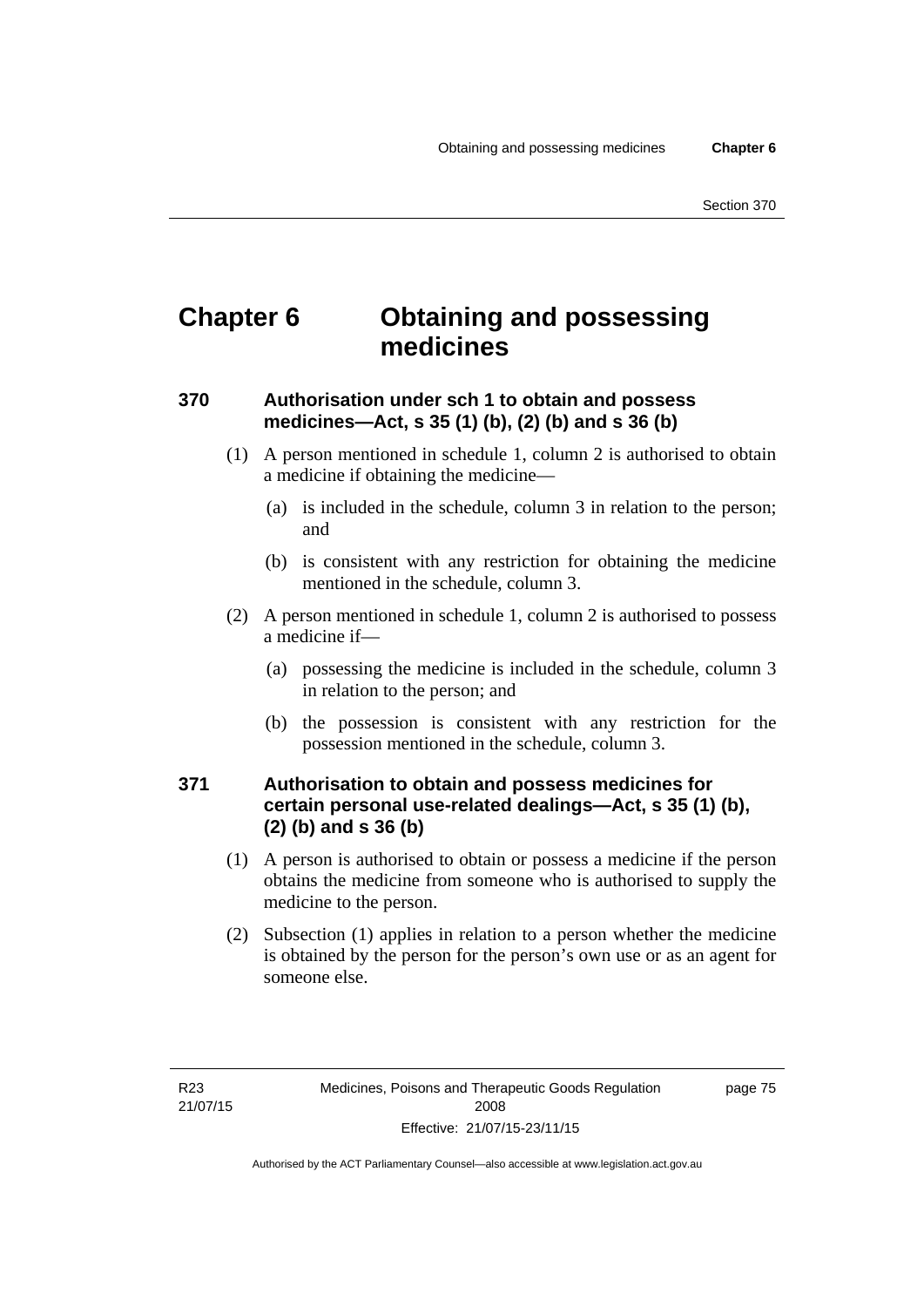# **Chapter 7 Manufacturing medicines**

### **380 Authorisation under sch 1 to manufacture medicines— Act, s 33 (b)**

A person mentioned in schedule 1, column 2 is authorised to manufacture a medicine if—

- (a) manufacturing the medicine is included in the schedule, column 3 in relation to the person; and
- (b) the manufacturing is consistent with any restriction for the manufacturing mentioned in the schedule, column 3.

page 76 Medicines, Poisons and Therapeutic Goods Regulation 2008 Effective: 21/07/15-23/11/15

R23 21/07/15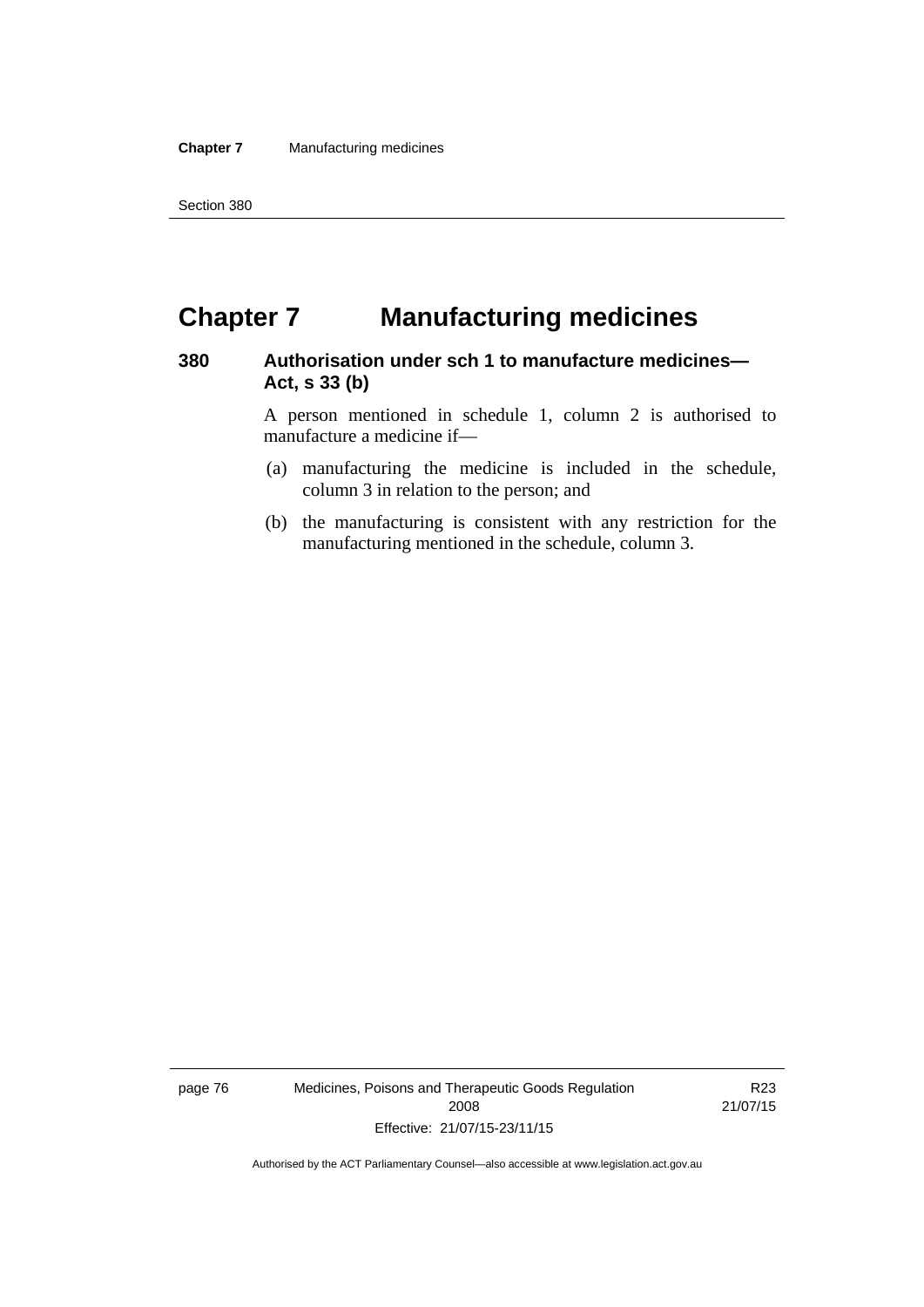# **Chapter 8 Discarding medicines**

### **390 Discarding controlled medicines—Act, s 34 (1) (a)**

 (1) A controlled medicine must be discarded in accordance with this section.

*Note* See also the *[Drugs of Dependence Act 1989](http://www.legislation.act.gov.au/a/alt_a1989-11co)*, div 11.4 about the disposal of seized substances.

- (2) A prescribed discarding witness may discard a controlled medicine in the presence of another prescribed discarding witness.
- (3) However, a person who is authorised to administer a controlled medicine may discard the residue of the medicine after administration in the presence of a person who is not a prescribed discarding witness if no other prescribed discarding witness is reasonably available to witness its discarding.
- (4) A person complies with this section if the person destroys the medicine so that it is unable to be used.
- (5) In this section:

*prescribed discarding witness* means a person prescribed under section 545 (Prescribed witnesses for discarding of controlled medicines—[Act](http://www.legislation.act.gov.au/a/2008-26/default.asp), s 54 (a) and (b)) for the discarding of a controlled medicine.

*Note* A medicine must not be discarded in a way that creates a risk to the health or safety of people or is likely to cause damage to property or the environment (see [Act](http://www.legislation.act.gov.au/a/2008-26/default.asp), s 34 (3)).

R23 21/07/15 page 77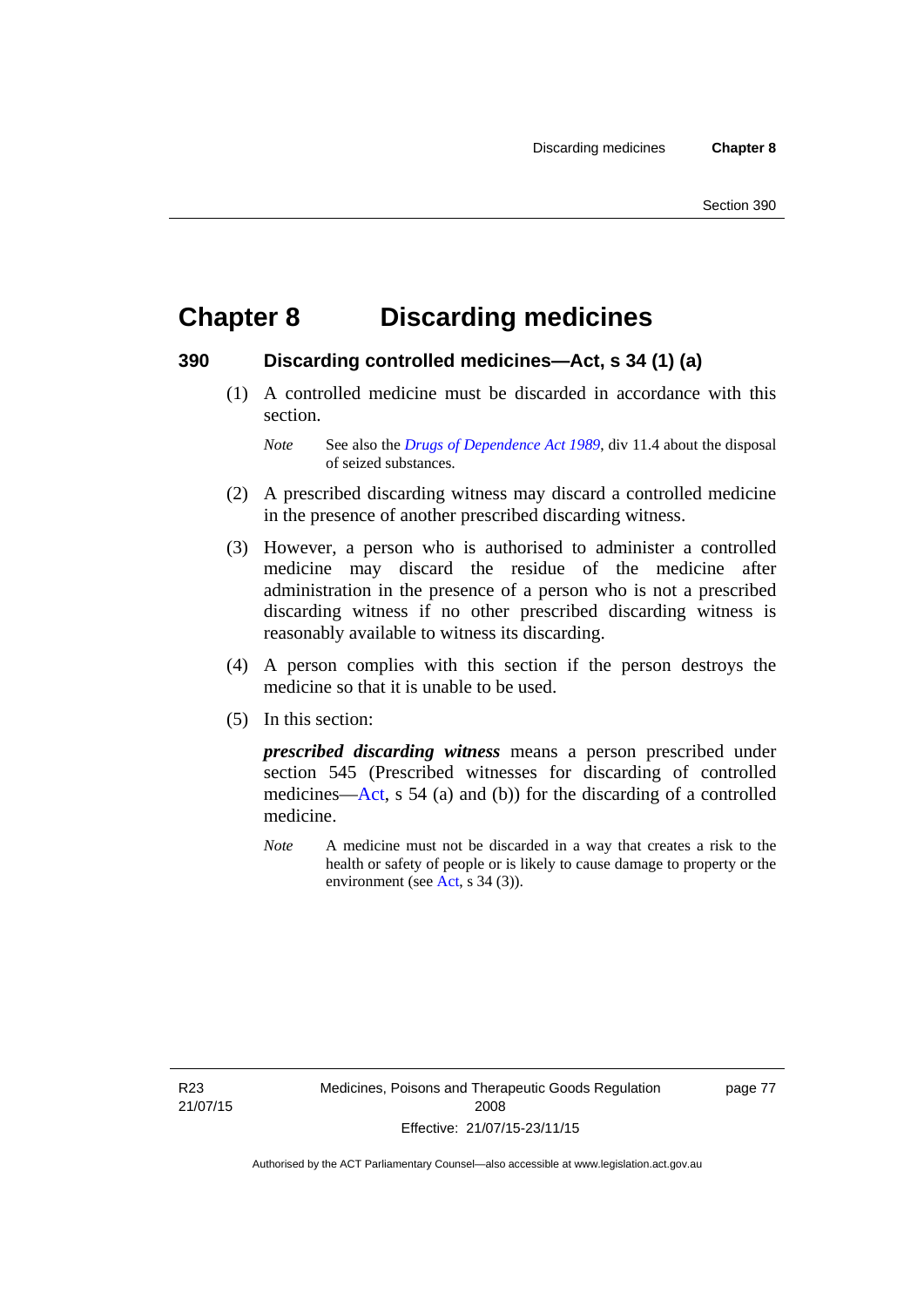# **Chapter 9 Other medicines authorisations**

# **Part 9.1 Authorisations for delivery people and commercial disposal operators**

### **400 Authorisations to deliver medicines under supply authorities—Act, s 26 (1) (b), (2) (b), s 35 (1) (b), (2) (b) and s 36 (b)**

- (1) This section applies to an adult (the *delivery person*), other than a health practitioner, or health professional, at an institution, who is—
	- (a) engaged to transport and deliver a medicine supplied on a supply authority; or
	- (b) acting for a person mentioned in paragraph (a).
	- *Note* For health practitioners and health professionals at institutions, see sch 1, pt 1.4.
- (2) The delivery person is authorised to—
	- (a) obtain and possess the medicine for the purposes of transporting and delivering the medicine as engaged; and
	- (b) supply the medicine to the entity named as the recipient in the supply authority or the entity's agent.

### **Examples—delivery person**

1 a hospital employee who is not a health practitioner or health professional

page 78 Medicines, Poisons and Therapeutic Goods Regulation 2008 Effective: 21/07/15-23/11/15

R23 21/07/15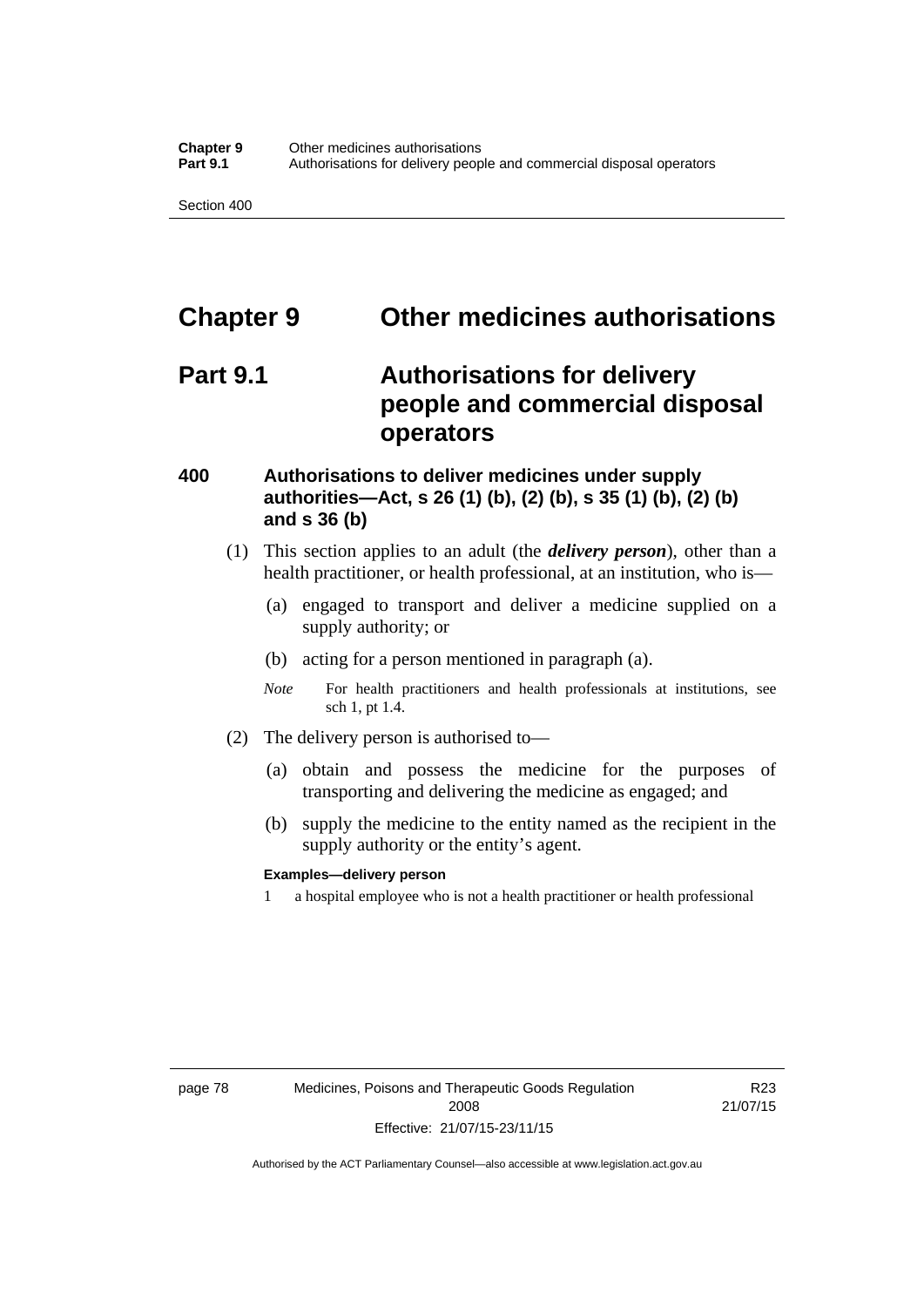2 an employee of a courier service

### **Example—agent**

the guardian of a child for a prescription dispensed for the child

- *Note 1 Entity* includes a person (see [Legislation Act,](http://www.legislation.act.gov.au/a/2001-14) dict, pt 1).
- *Note 2* An example is part of the regulation, is not exhaustive and may extend, but does not limit, the meaning of the provision in which it appears (see [Legislation Act,](http://www.legislation.act.gov.au/a/2001-14) s 126 and s 132).

### **401 Authorisations for commercial disposal operators—Act, s 26 (1) (b) and (2) (b), s 35 (1) (b) and (2) (b) and s 36 (b)**

- (1) This section applies to a person who—
	- (a) holds an environmental authorisation for the disposal of a medicine; or
	- (b) is an adult acting for a person mentioned in paragraph (a).
- (2) The person is authorised to obtain and possess the medicine for the purposes of disposing of the medicine as engaged.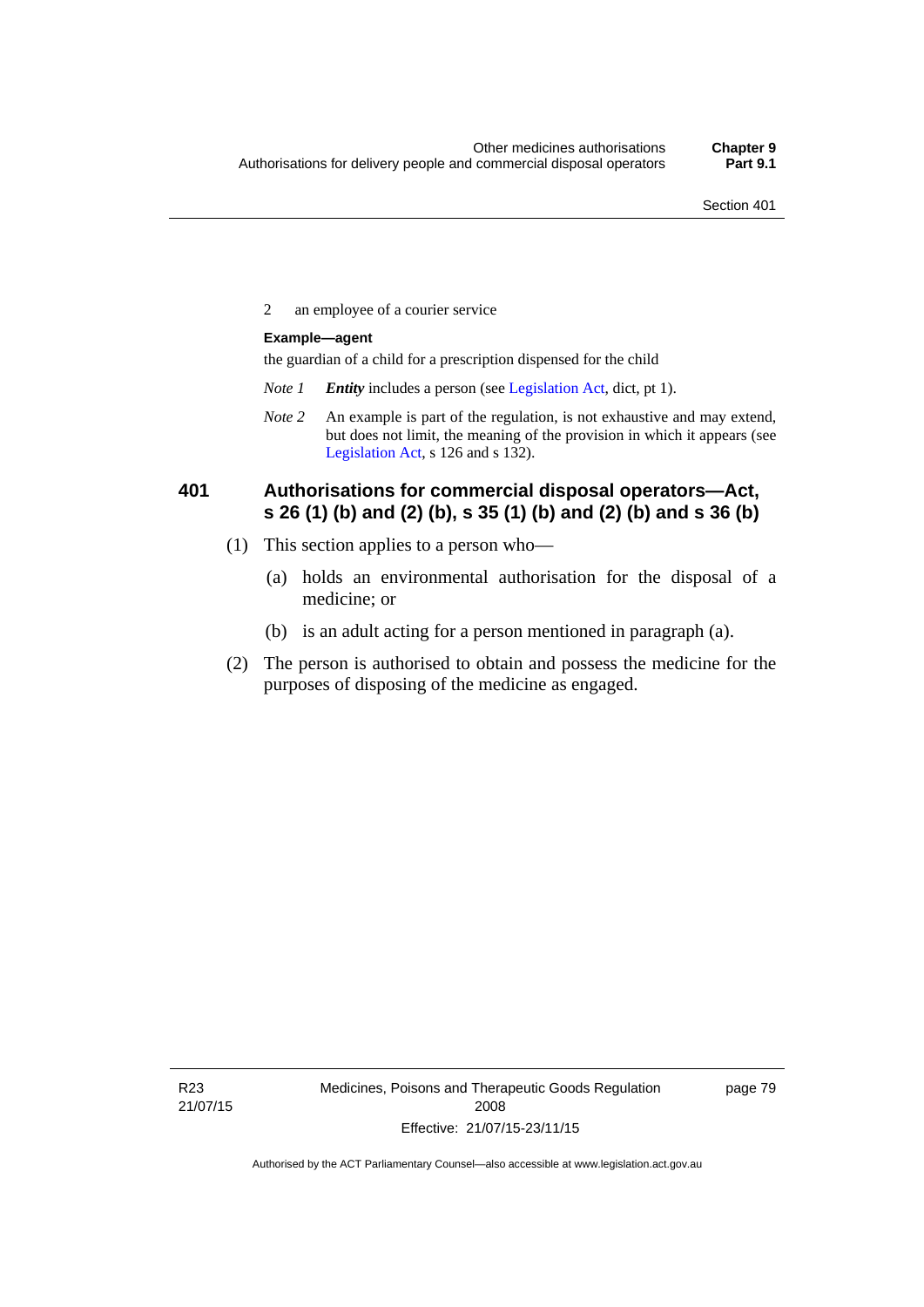# **Part 9.2 Emergency supply and administration of adrenaline and salbutamol**

## **410 Authorisations to supply and administer adrenaline and salbutamol—Act, s 26 (1) (b) and s 37 (1) (b)**

- (1) A person is authorised to do 1 or more of the following for someone else (the *assisted person*) who is in immediate need of adrenaline or salbutamol:
	- (a) supply authorised adrenaline or authorised salbutamol to the assisted person;
	- (b) supply authorised adrenaline or authorised salbutamol to someone else for immediate administration to the assisted person;
	- (c) administer authorised adrenaline or authorised salbutamol to the assisted person.
- (2) In this section:

*authorised adrenaline* means adrenaline in a single use automatic injector delivering not more than 0.3mg adrenaline.

*authorised salbutamol* means salbutamol in, or for, a metered inhaler.

R23 21/07/15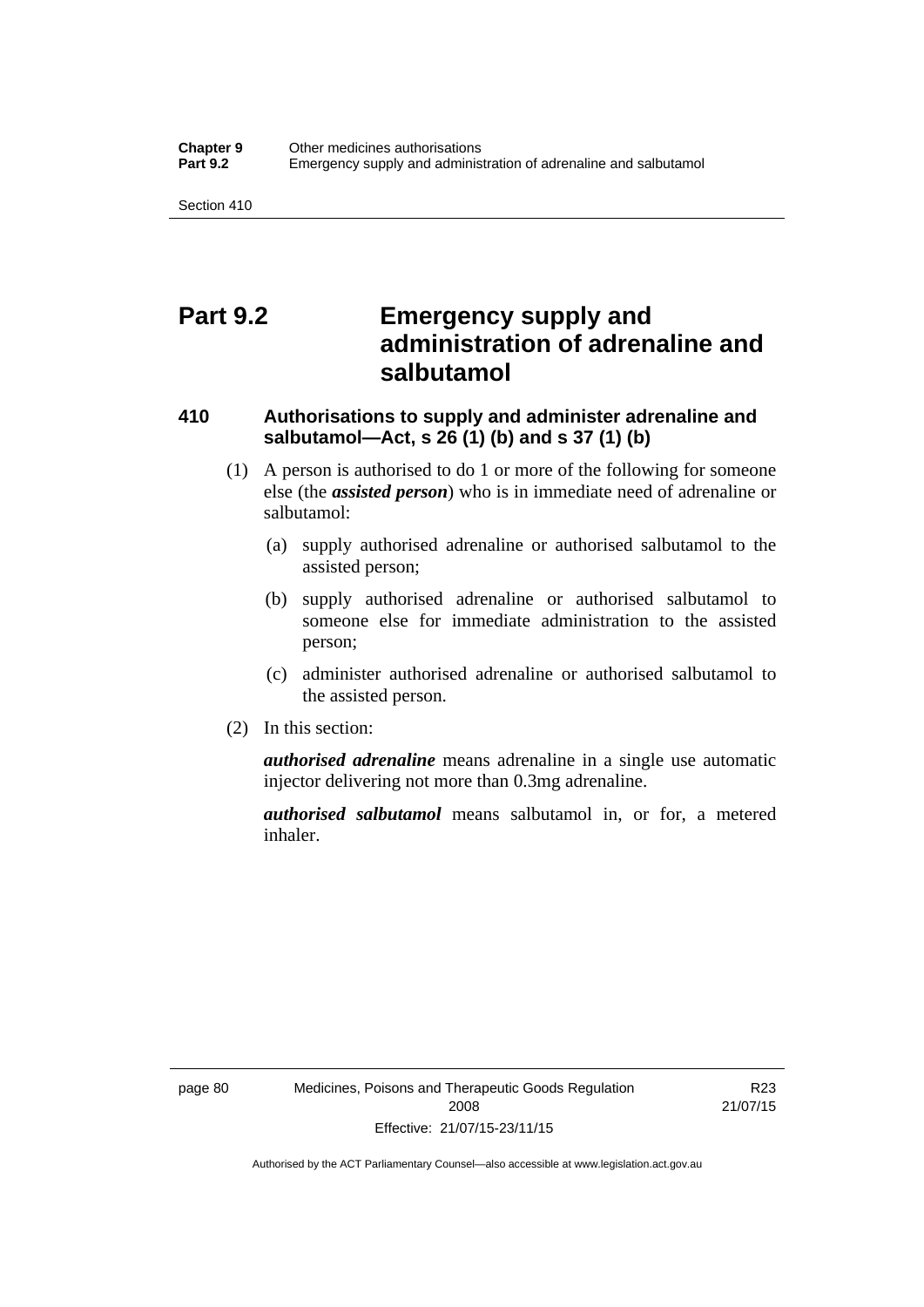# **Part 9.3 Medicines authorisations for corrections functions**

### **420 Authorisations for CYP authorised people—Act, s 26 (1) (b), s 35 (1) (b), (2) (b), s 36 (b) and s 37 (1) (b)**

A CYP authorised person is authorised, within the scope of the person's employment, to do any of the following in relation to a medicine supplied for a young detainee by a person who is authorised to supply the medicine:

- (a) obtain the medicine;
- (b) possess the medicine (including possess the medicine outside a CYP detention place for the purpose of administering the medicine to a young detainee while the young detainee is lawfully outside the place);
- (c) administer the medicine to the young detainee;
- (d) supply the medicine to a person who is authorised to obtain the medicine for the young detainee.

### **Example—young detainee lawfully outside CYP detention place**

the detainee is on local leave escorted by a CYP authorised person

- *Note 1 CYP authorised person* and *CYP detention place*—see the dictionary.
- *Note 2 Young detainee*—see the *[Children and Young People Act 2008](http://www.legislation.act.gov.au/a/2008-19)*, s 95.
- *Note 3* An example is part of the regulation, is not exhaustive and may extend, but does not limit, the meaning of the provision in which it appears (see [Legislation Act,](http://www.legislation.act.gov.au/a/2001-14) s 126 and s 132).

R23 21/07/15 page 81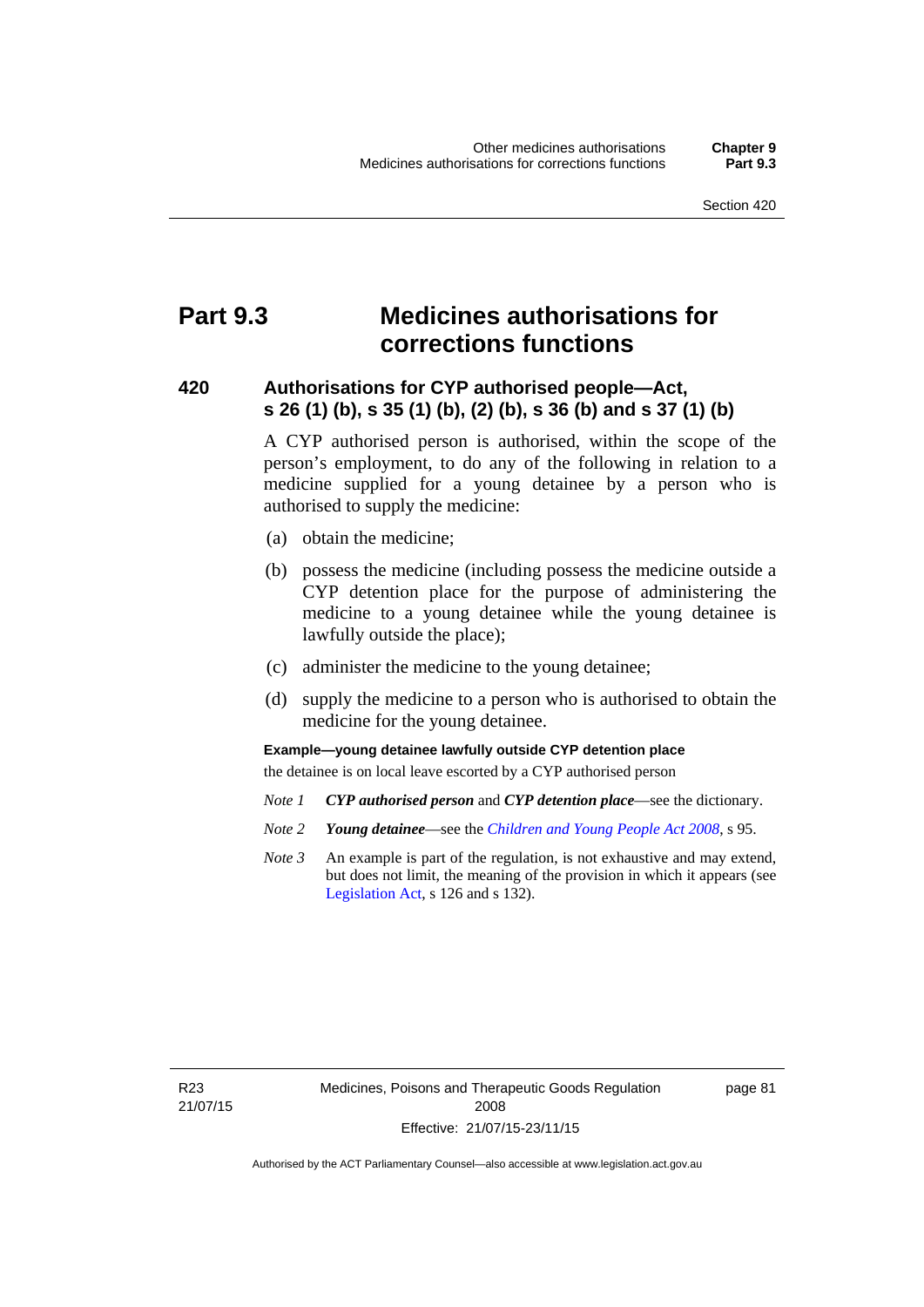## **421 Authorisations for corrections officers—Act, s 26 (1) (b), s 35 (1) (b), (2) (b), s 36 (b) and s 37 (1) (b)**

A corrections officer is authorised, within the scope of the officer's employment, to do any of the following in relation to a medicine supplied for a detainee by a person who is authorised to supply the medicine:

- (a) obtain the medicine;
- (b) possess the medicine (including possess the medicine outside a correctional centre for the purpose of administering the medicine to a detainee while the detainee is lawfully outside the centre);
- (c) administer the medicine to the detainee;
- (d) supply the medicine to a person who is authorised to obtain the medicine for the detainee.
- *Note 1* See the example and notes to s 420.
- *Note 2 Detainee*—see the *[Corrections Management Act 2007](http://www.legislation.act.gov.au/a/2007-15)*, s 6.

### **422 Authorisations for court and police cell custodians—Act, s 26 (1) (b), s 35 (1) (b), (2) (b), s 36 (b) and s 37 (1) (b)**

- (1) A custodian is authorised, within the scope of the custodian's employment, to do any of the following in relation to a medicine supplied for a person in custody at court cells or police cells by someone who is authorised to supply the medicine:
	- (a) obtain the medicine at the cells;
	- (b) possess the medicine at the cells;
	- (c) administer the medicine to the person in custody at the cells;
	- (d) supply the medicine to someone who is authorised to obtain the medicine for the person in custody.

R23 21/07/15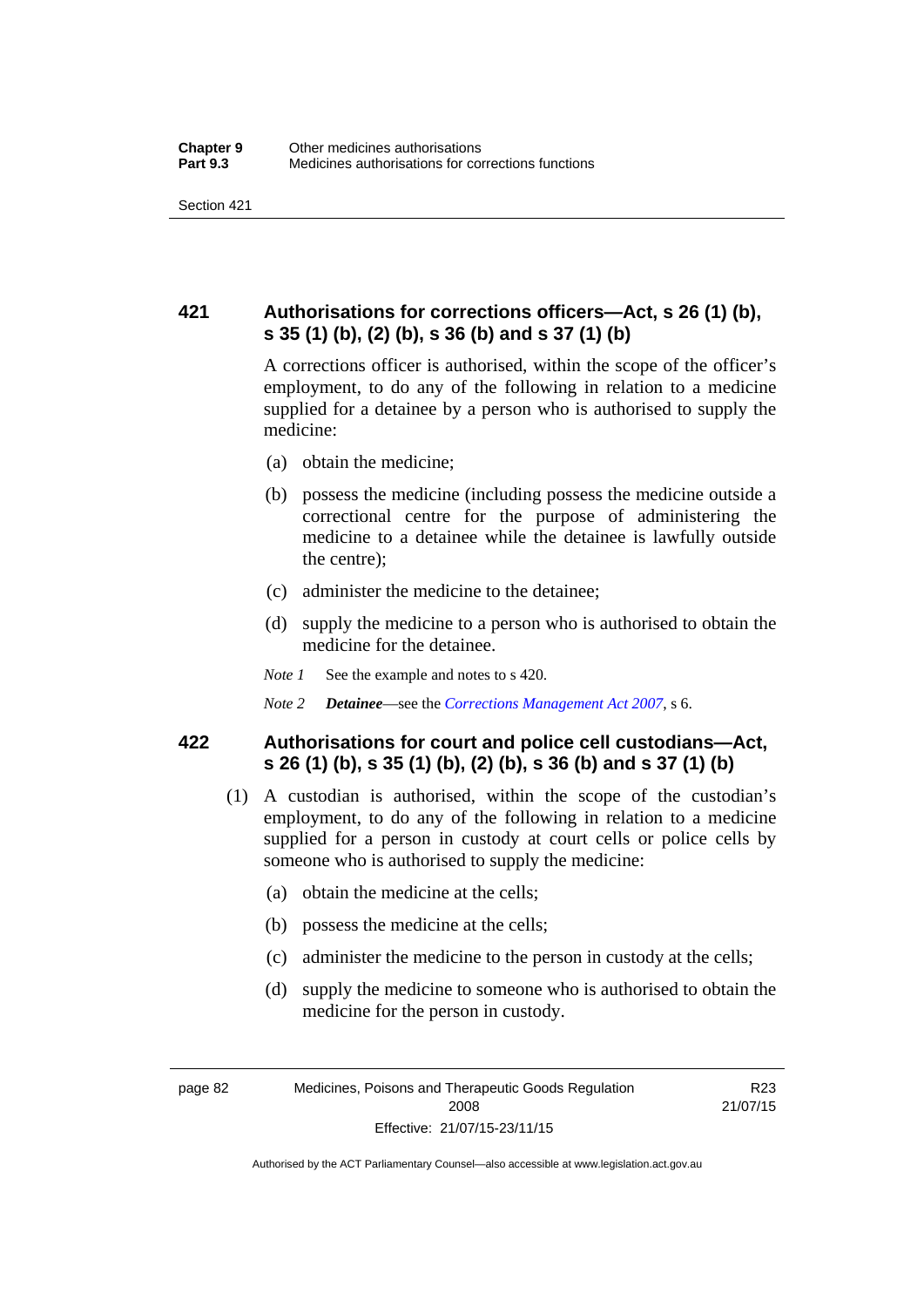(2) In this section:

*court cell*—see the *[Corrections Management Act 2007](http://www.legislation.act.gov.au/a/2007-15)*, section 29.

### *custodian* means—

- (a) a person in charge of a court cell or police cell; or
- (b) a person acting under the direct supervision of the person in charge.

### *person in custody* means—

- (a) a detainee; or
- (b) a young detainee; or
- (c) a person detained at a police cell under the *[Corrections](http://www.legislation.act.gov.au/a/2007-15)  [Management Act 2007](http://www.legislation.act.gov.au/a/2007-15)*, section 30; or
- (d) a person detained at a court cell under the *[Corrections](http://www.legislation.act.gov.au/a/2007-15)  [Management Act 2007](http://www.legislation.act.gov.au/a/2007-15)*, section 33.

*police cell*—see the *[Corrections Management Act 2007](http://www.legislation.act.gov.au/a/2007-15)*, section 29.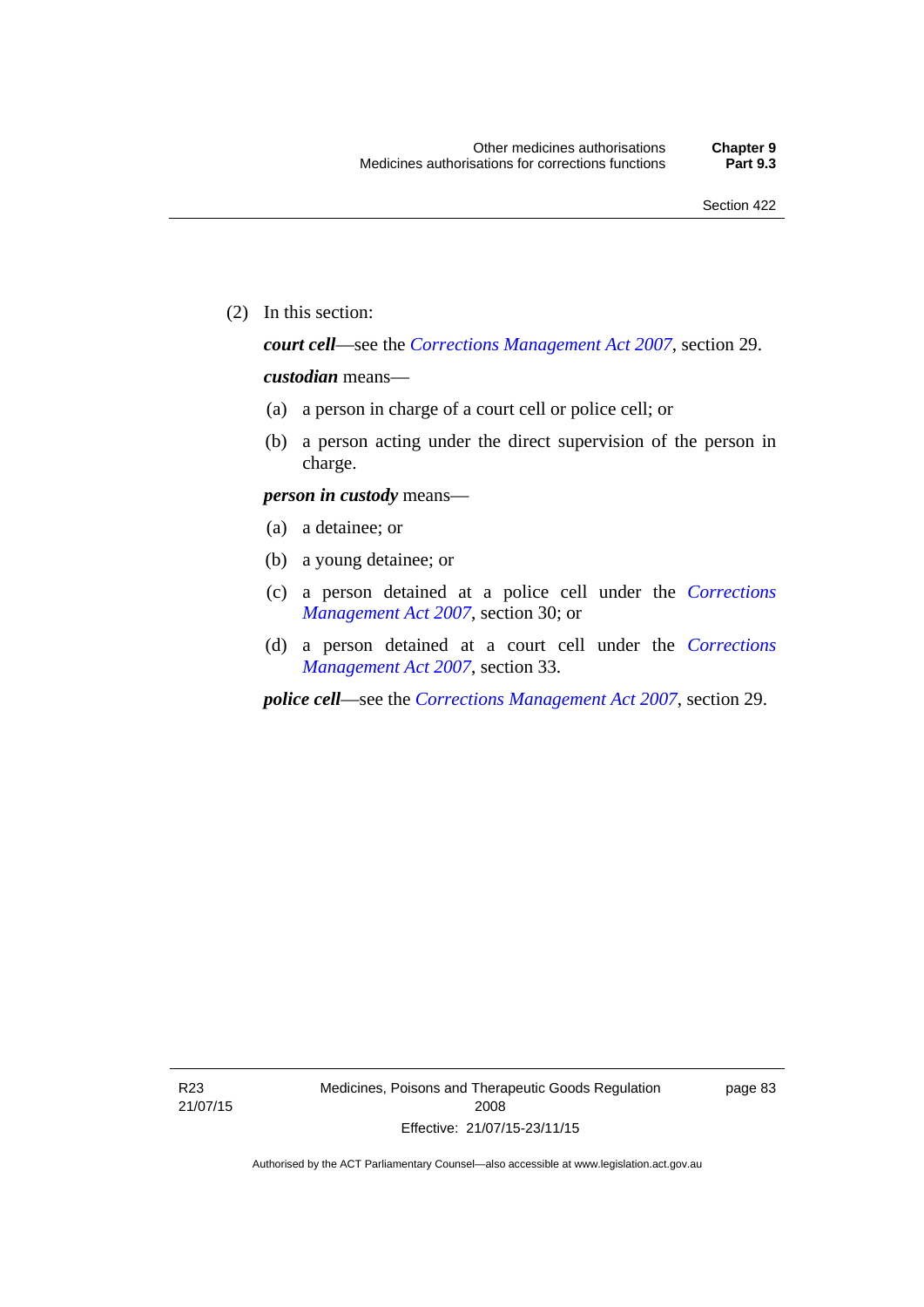**Chapter 9** Other medicines authorisations **Part 9.4** • **Authorisations for medicines research and education program purposes other** than controlled medicines

Section 430

# **Part 9.4 Authorisations for medicines research and education program purposes other than controlled medicines**

*Note* A licence is required for research and education programs in relation to controlled medicines (see pt 14.2).

### **430 Authorisations for non-controlled medicines research and education—Act, s 26 (1) and (2) (b)**

- (1) A scientifically qualified person employed at a recognised research institution (other than the Canberra Hospital) is authorised to do the following for the purposes of an authorised activity at the institution:
	- (a) issue a purchase order for a relevant medicine;
	- (b) obtain on a purchase order a relevant medicine;
	- (c) possess a relevant medicine;
	- (d) supply a relevant medicine to a person (a *relevant person*) who is taking part in the authorised activity at the institution.
	- *Note 1 Scientifically qualified person*—see the dictionary.

*Note 2 Recognised research institution*—see the [Act](http://www.legislation.act.gov.au/a/2008-26/default.asp), s 20 (5).

- (2) A scientifically qualified person employed at the Canberra Hospital is authorised to do the following for the purposes of an authorised activity at the hospital:
	- (a) issue a written requisition for a relevant medicine;
	- (b) obtain on a written requisition a relevant medicine;
	- (c) possess a relevant medicine;

page 84 Medicines, Poisons and Therapeutic Goods Regulation 2008 Effective: 21/07/15-23/11/15

R23 21/07/15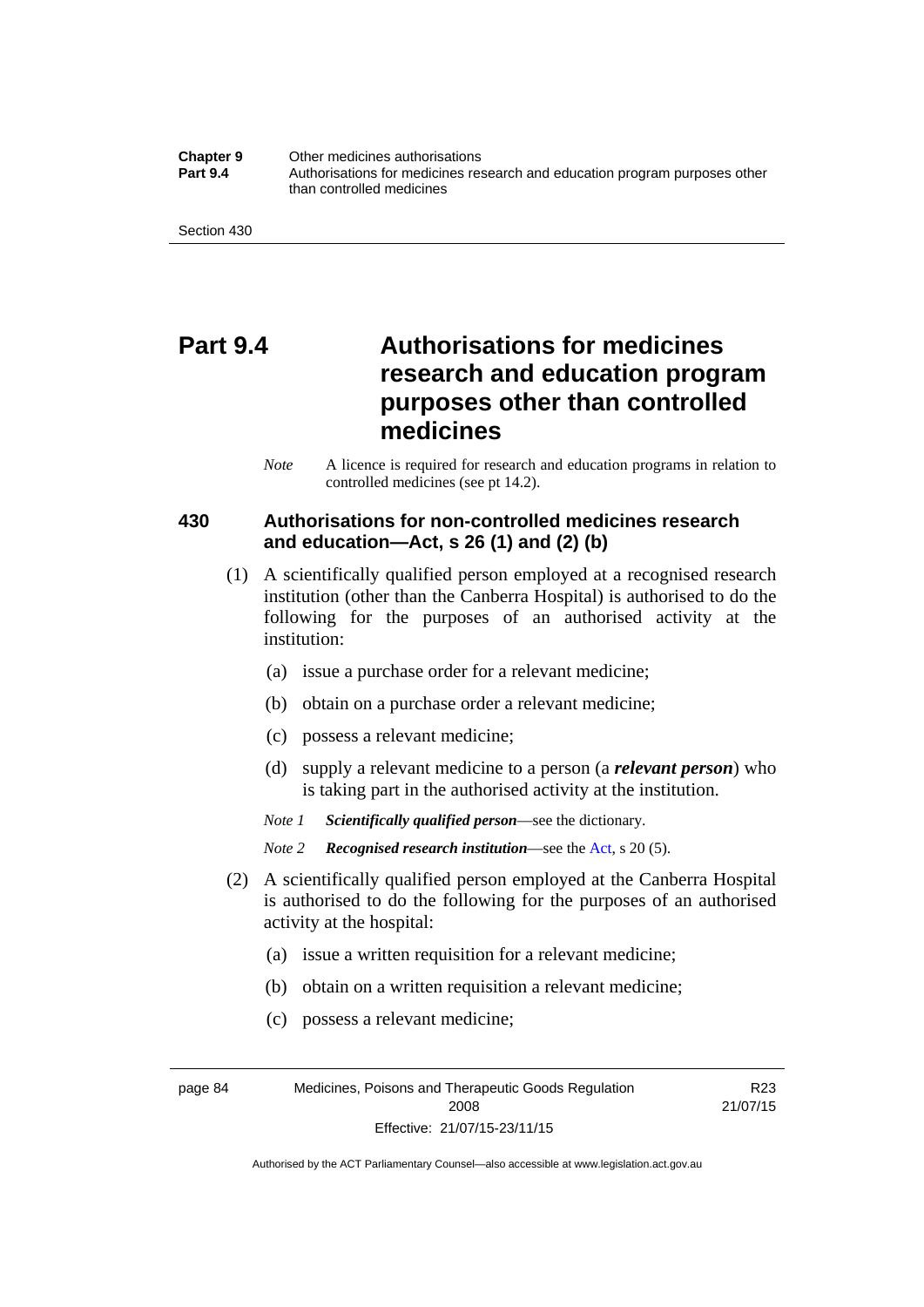- (d) supply a relevant medicine to a person (also a *relevant person*) who is taking part in the authorised activity at the hospital.
- (3) A relevant person is authorised to do the following in relation to a relevant medicine for the purposes of an authorised activity:
	- (a) obtain the medicine from the scientifically qualified person for the activity;
	- (b) possess the medicine for the purposes of the activity;
	- (c) supply the medicine to the scientifically qualified person for the activity.
- (4) In this section:

*authorised activity*, in relation to a relevant medicine at a recognised research institution, means the conduct of any of the following if it does not involve the administration of the medicine to a person:

- (a) medical or scientific research in relation to the medicine at the institution;
- (b) instruction involving the medicine at the institution;
- (c) quality control or analysis of the medicine at the institution.

*relevant medicine* means a medicine other than a controlled medicine.

#### **431 Authorisation conditions for non-controlled medicines research and education—Act, s 44 (1) (b) and (2) (b)**

A scientifically qualified person's authorisation under section 430 is subject to the following conditions:

- (a) the person has written approval for the conduct of the authorised activity from the person in charge of—
	- (i) the recognised research institution; or
	- (ii) a faculty or division of the institution;

R23 21/07/15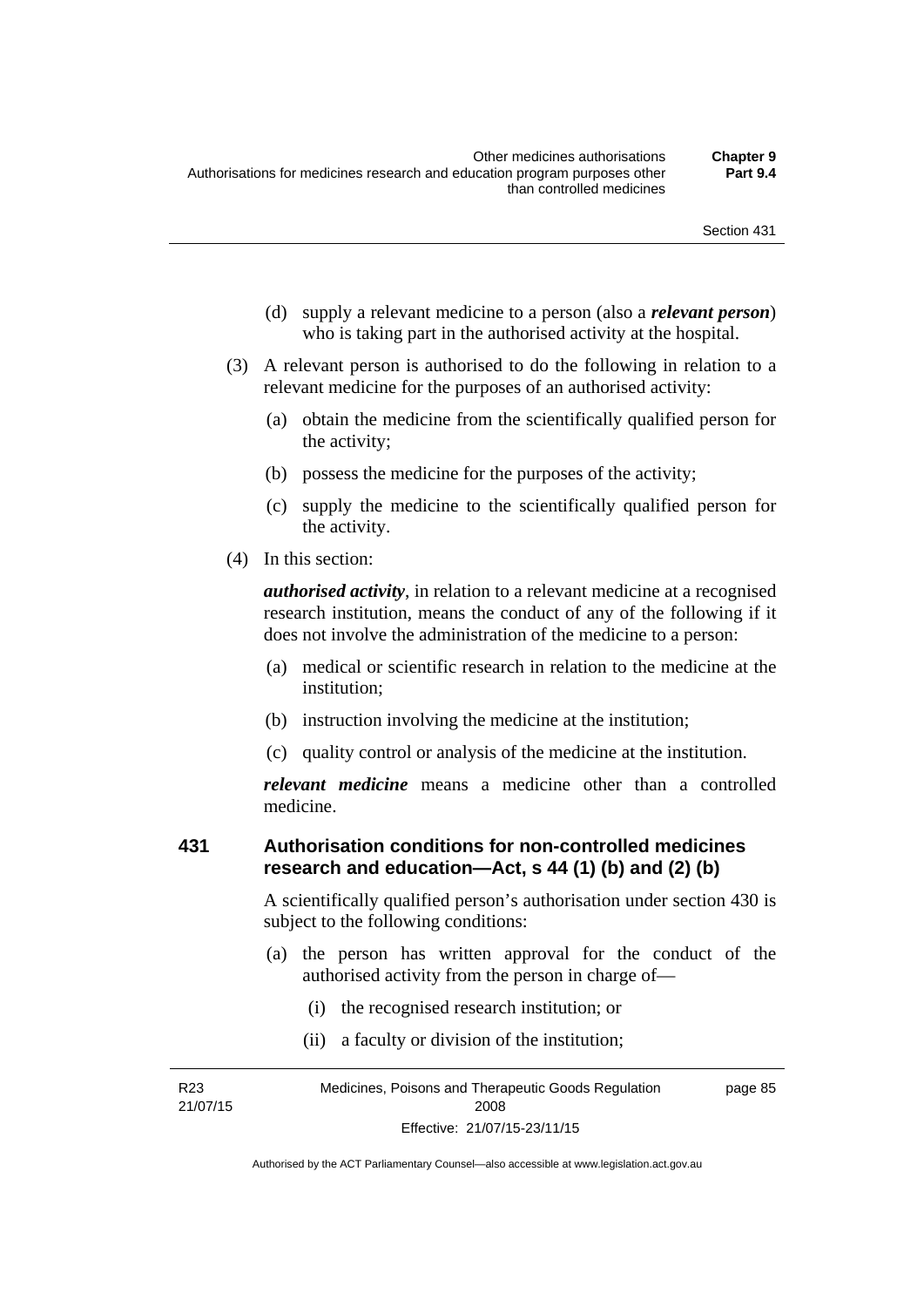| <b>Chapter 9</b> | Other medicines authorisations                                             |
|------------------|----------------------------------------------------------------------------|
| <b>Part 9.4</b>  | Authorisations for medicines research and education program purposes other |
|                  | than controlled medicines                                                  |

Section 431

- (b) if the recognised research institution employing the person is the Canberra Hospital—
	- (i) a requisition for the relevant medicine issued by the person complies with section 55 (General requirements for written requisitions) and section 56 (Particulars for requisitions); and
	- (ii) the requisition is for an amount of the medicine approved in writing by the person in charge; and
	- (iii) the requisition is for an amount of the medicine used solely for the purpose approved in writing by the person in charge;
- (c) if the person is employed at a recognised research institution other than the Canberra Hospital—
	- (i) a purchase order for the relevant medicine complies with section 62; and
	- (ii) the purchase order is for an amount of the medicine approved in writing by the person in charge;
- (d) the medicine is obtained from someone who is authorised to supply the medicine to the person.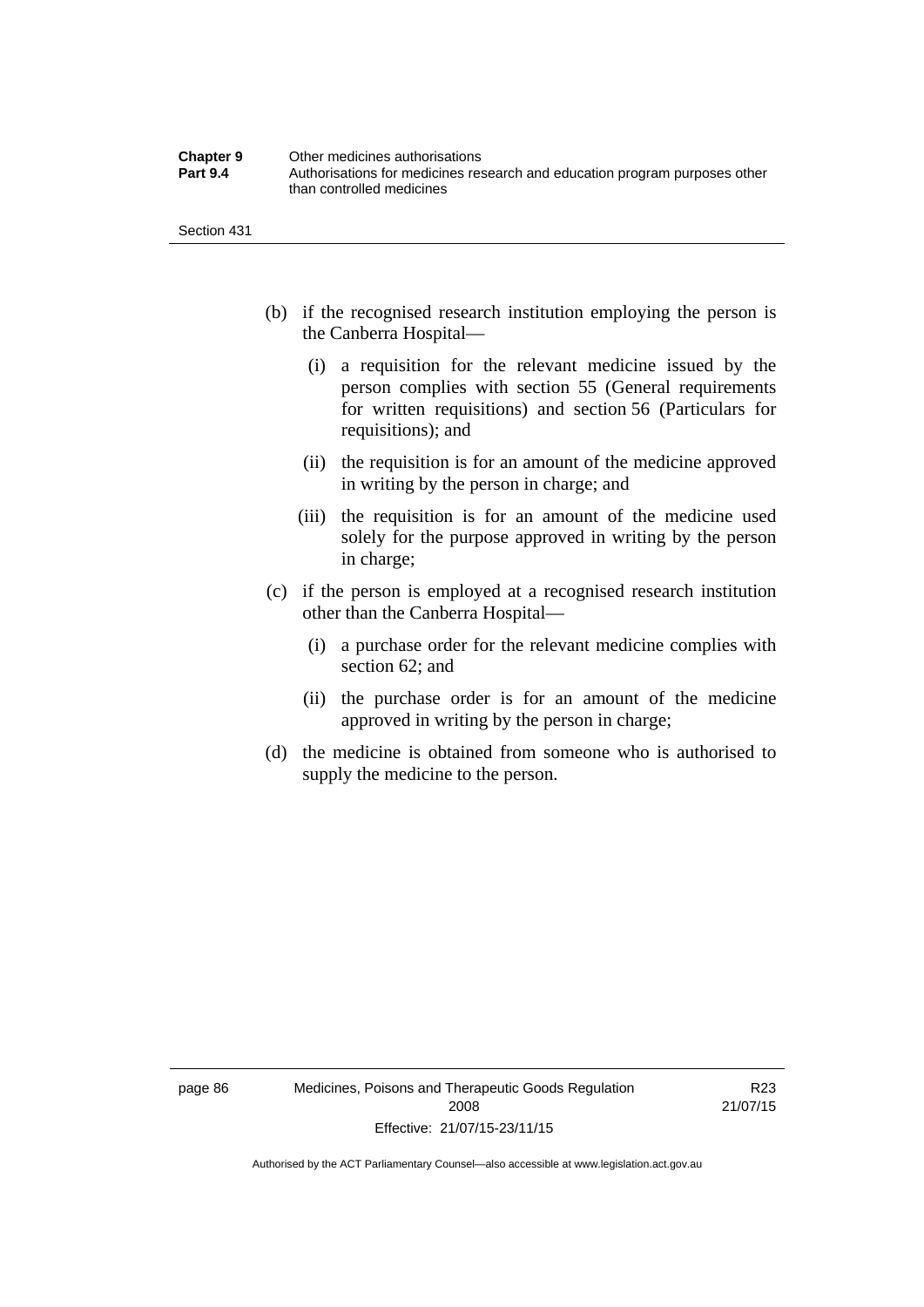# **Part 9.5 Authorisations under medicines licences**

# **Division 9.5.1 Controlled medicines research and education program licence authorisations**

- *Note 1* For authorisation for research and education for other medicines, see pt 9.4.
- *Note 2* For other provisions about controlled medicines research and education program licences, see pt 14.2.

### **440 Authorisations under controlled medicines research and education program licences—Act, s 20 (1) (a)**

- (1) A controlled medicines research and education program licence (other than for a program conducted at the Canberra Hospital) authorises—
	- (a) the licence-holder to—
		- (i) issue a purchase order for a controlled medicine (the *licensed controlled medicine*) stated in the licence for the program stated in the licence; and
		- (ii) obtain a licensed controlled medicine on a purchase order for the program; and
		- (iii) possess a licensed controlled medicine for the program at the premises to which the licence relates; and
		- (iv) supply a licensed controlled medicine to anyone taking part in the program for the program; and

R23 21/07/15 page 87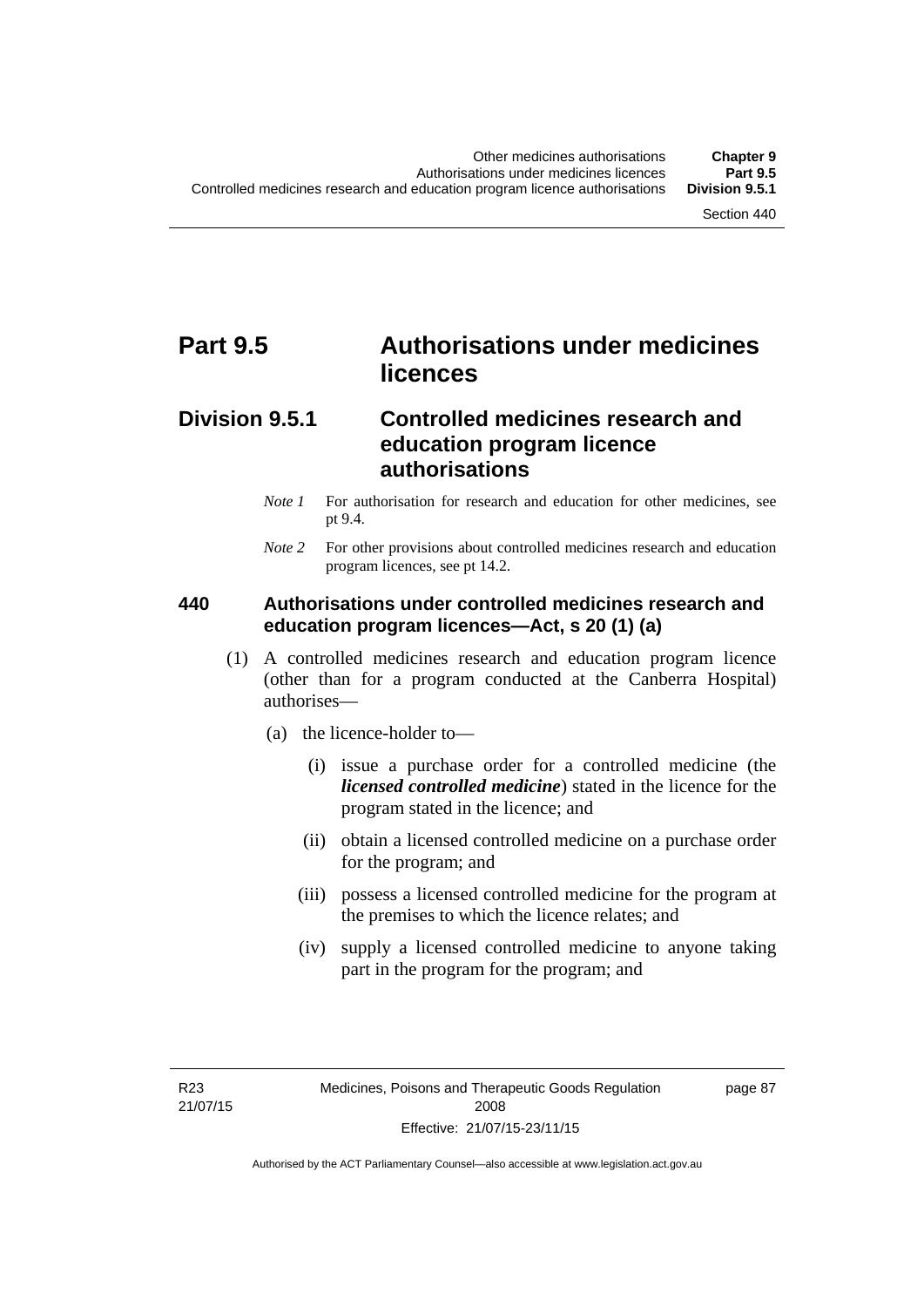| <b>Chapter 9</b> | Other medicines authorisations                                             |
|------------------|----------------------------------------------------------------------------|
| <b>Part 9.5</b>  | Authorisations under medicines licences                                    |
| Division 9.5.1   | Controlled medicines research and education program licence authorisations |
| Section 441      |                                                                            |

- (b) the program supervisor, and anyone taking part in the program, to deal with the licensed controlled medicine as authorised by the licence at the premises stated in the licence.
- (2) A controlled medicines research and education program licence for a program conducted at the Canberra Hospital authorises—
	- (a) the licence-holder to—
		- (i) issue a written requisition for a controlled medicine (the *licensed controlled medicine*) stated in the licence for the program stated in the licence; and
		- (ii) obtain a licensed controlled medicine on a written requisition for the program; and
		- (iii) possess a licensed controlled medicine for the program at the premises to which the licence relates; and
		- (iv) supply a licensed controlled medicine to anyone taking part in the program for the program; and
	- (b) the program supervisor, and anyone taking part in the program, to deal with the licensed controlled medicine as authorised by the licence at the hospital.

# **441 Authorisation condition for controlled medicines research and education program licences—Act, s 44 (1) (b) and (2) (b)**

A licence-holder's authorisation to obtain a controlled medicine under a controlled medicines research and education program licence is subject to the condition that the medicine is—

 (a) if the licence is for a program conducted at the Canberra Hospital—obtained on a requisition that complies with section 55 (General requirements for written requisitions) and section 56 (Particulars for requisitions); or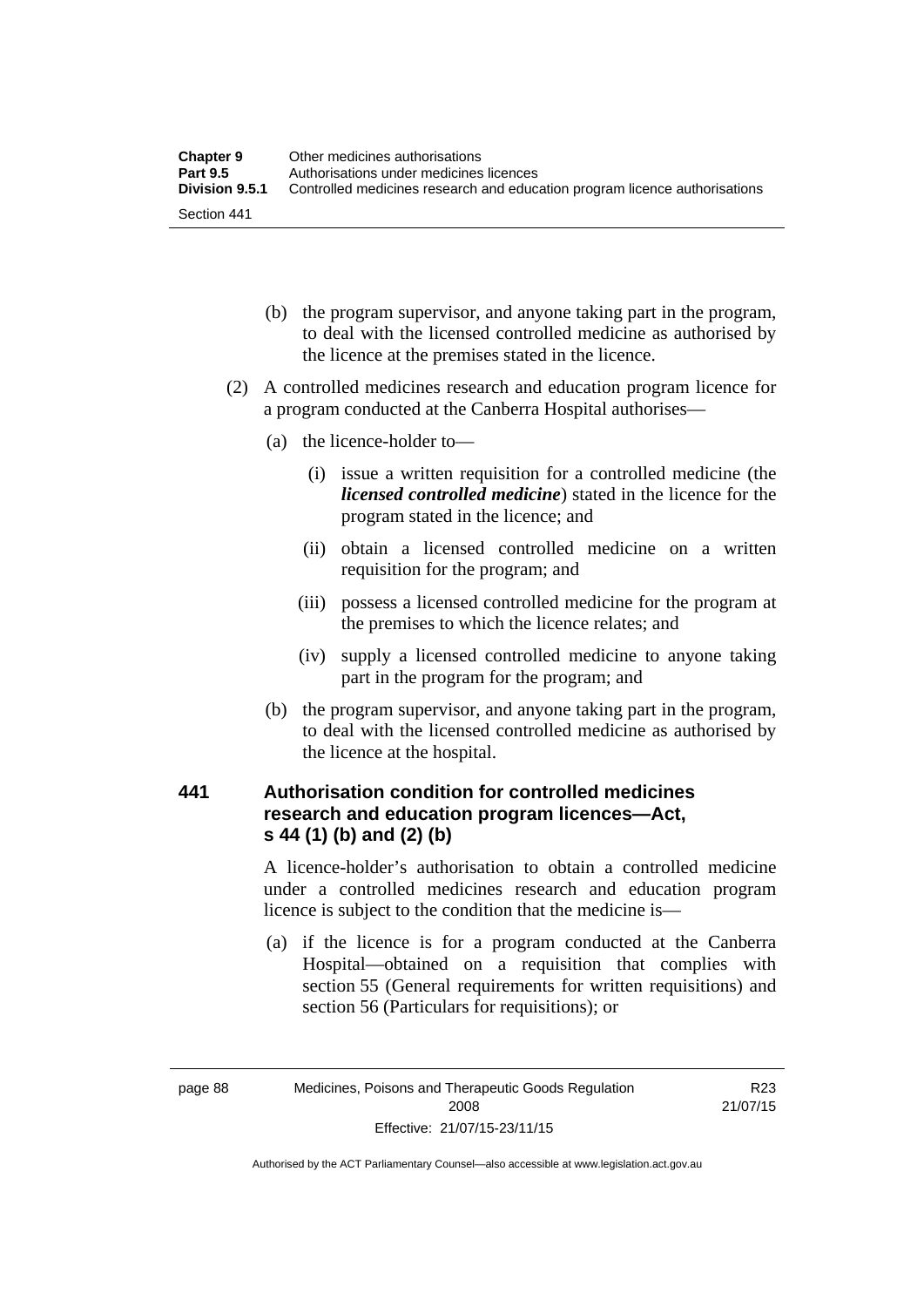- (b) in any other case—purchased on a complying purchase order.
- *Note* For licence conditions, see the [Act](http://www.legislation.act.gov.au/a/2008-26/default.asp), s 89.

# **Division 9.5.2 First-aid kit licence authorisations**

*Note* For other provisions about first-aid kit licences, see pt 14.3.

#### **450 Authorisations under first-aid kit licences— Act, s 20 (1) (a)**

(1) In this section:

*authorised medicine*, for a first-aid kit, means—

- (a) a medicine stated in the first-aid kit licence for the kit; and
- (b) a pharmacy medicine or pharmacist only medicine for the kit.
- (2) A first-aid kit licence authorises—
	- (a) the licence-holder to—
		- (i) issue a purchase order for an authorised medicine for the first-aid kit; and
		- (ii) obtain on a purchase order an authorised medicine for the first-aid kit; and
	- (b) the licence-holder, and anyone else authorised to deal with a medicine by the licence, to—
		- (i) possess an authorised medicine as part of the first-aid kit for the emergency treatment of a person's medical condition; and
		- (ii) supply an authorised medicine to someone else who is authorised under the licence to administer the medicine; and
		- (iii) administer an authorised medicine in the first-aid kit if the person believes on reasonable grounds that the

R23 21/07/15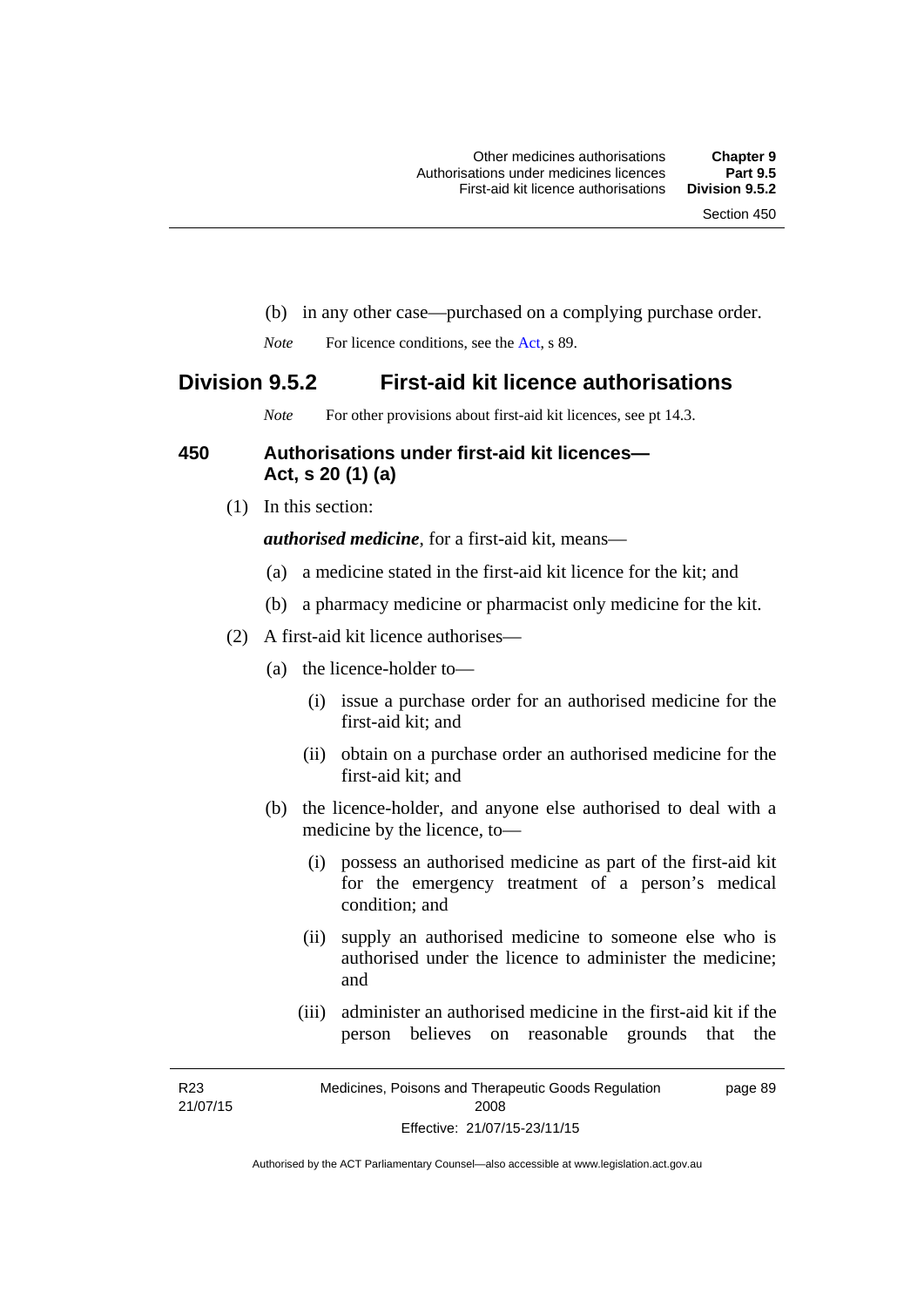administration of the medicine is necessary for the emergency treatment of a person's medical condition.

### **451 Authorisation condition for first-aid kit licences— Act, s 44 (1) (b) and (2) (b)**

A licence-holder's authorisation to obtain a medicine under a first-aid kit licence is subject to the condition that the medicine is purchased on a complying purchase order.

*Note* For licence conditions, see the [Act](http://www.legislation.act.gov.au/a/2008-26/default.asp), s 89.

# **Division 9.5.3 Wholesalers licence authorisations**

*Note* For other provisions about wholesalers licences, see pt 14.4.

### **460 Authorisations under medicines wholesalers licences— Act, s 20 (1) (a)**

- (1) A medicines wholesalers licence authorises the licence-holder to do any of the following in relation to a medicine (the *licensed medicine*) stated in the licence at the premises (the *licensed premises*) stated in the licence:
	- (a) issue a purchase order for a licensed medicine;
	- (b) obtain a licensed medicine on a purchase order for sale by wholesale from the licensed premises;
	- (c) possess a licensed medicine for sale by wholesale from the licensed premises;
	- (d) sell a licensed medicine by wholesale (whether or not for resale) from the licensed premises to—
		- (i) a person authorised to issue a purchase order for the medicine; or
		- (ii) someone in another State who may obtain the medicine by wholesale under the law of the other State; or

page 90 Medicines, Poisons and Therapeutic Goods Regulation 2008 Effective: 21/07/15-23/11/15 R23 21/07/15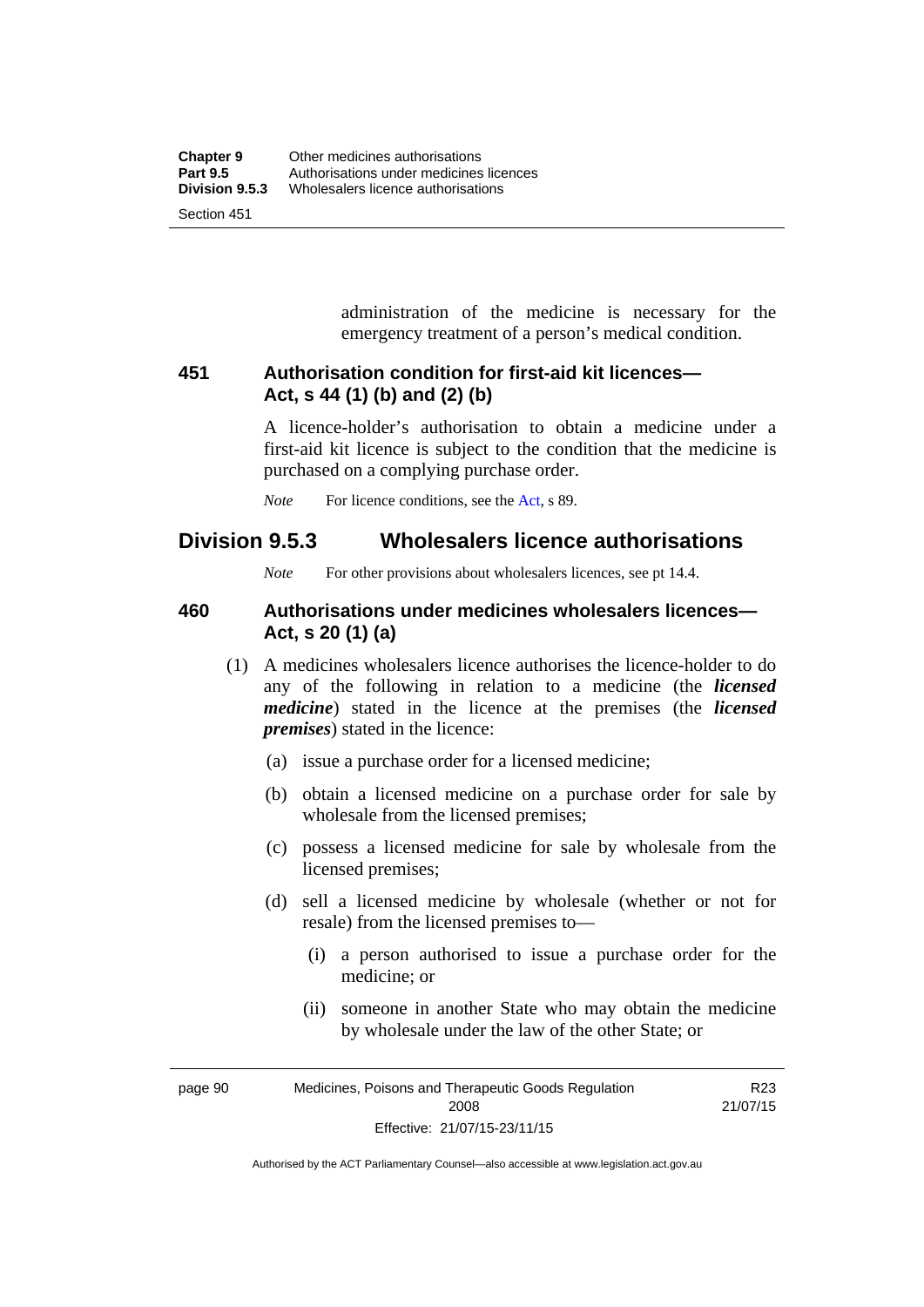- (iii) someone in another country who may lawfully obtain the medicine by wholesale in the other country;
- *Note* The medicines must be sold on a purchase order in accordance with s 140 (see s 461).
- (e) unless the licensed medicine is a controlled medicine—supply the medicine in accordance with the medicines Australia code of conduct provisions for product starter packs.
	- *Note Medicines Australia code of conduct*—see the dictionary.
- (2) However, an authorisation under subsection (1) does not apply if the licence states that it does not apply.
- (3) Also, subsection (1) (d) (iii) does not apply in relation to a licensed medicine that is a prohibited export under the *[Customs Act 1901](http://www.comlaw.gov.au/Series/C1901A00006)* (Cwlth).

#### **461 Authorisation conditions for medicines wholesalers licences—Act, s 44 (1) (b) and (2) (b)**

A licence-holder's authorisation under a medicines wholesalers licence is subject to the following conditions:

- (a) the dealings with a medicine authorised by the licence will be carried out under the supervision of an individual approved under section 616 (1) (Restrictions on issuing of medicines wholesalers licences[—Act,](http://www.legislation.act.gov.au/a/2008-26/default.asp) s 85 (1) (a));
- (b) the licence-holder must comply with, and the licence-holder must ensure that the licence-holder's agents and employees comply with—
	- (i) the Australian code of good wholesaling practice for medicines in schedules 2, 3, 4 and 8; and

page 91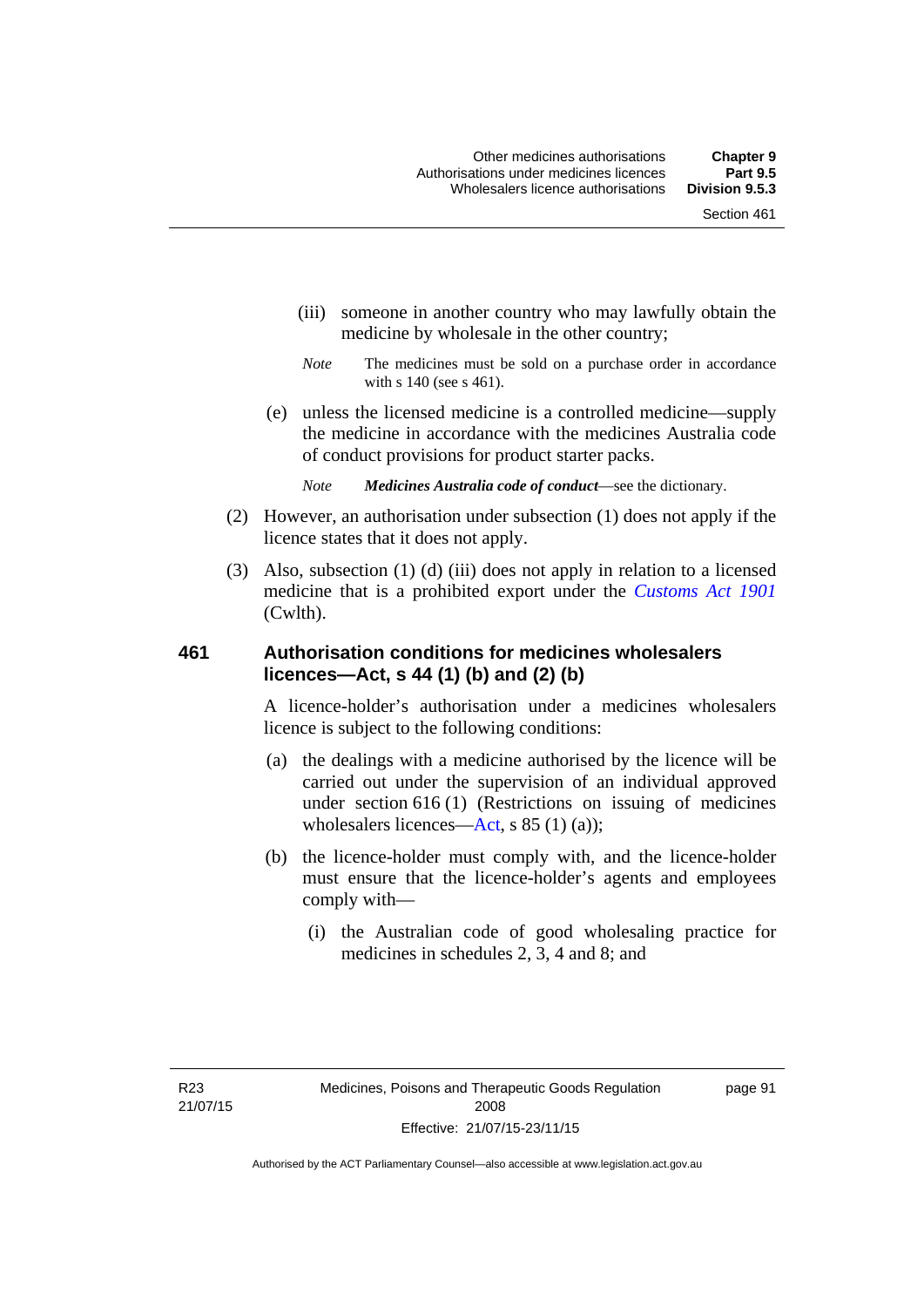- (ii) the medicines Australia code of conduct;
- *Note Australian code of good wholesaling practice for medicines in schedules 2, 3, 4 and 8* and *medicines Australia code of conduct*—see the dictionary.
- (c) a medicine obtained under the licence is purchased on a complying purchase order;
- (d) a medicine sold under the licence is sold on a complying purchase order in accordance with section 141 (Supplying medicines on purchase orders).
- *Note* For licence conditions, see the [Act](http://www.legislation.act.gov.au/a/2008-26/default.asp), s 89.

# **Division 9.5.4 Opioid dependency treatment licence authorisations**

*Note* For other provisions about opioid dependency treatment licences, see pt 14.5.

#### **470 Authorisations under opioid dependency treatment licences—Act, s 20 (1) (a)**

- (1) An opioid dependency treatment licence issued to a pharmacist authorises the licence-holder, and any other pharmacist at the community pharmacy (the *licensed pharmacy*) to which the licence relates, to do any of the following for the purpose of treating a person's drug-dependency:
	- (a) issue a purchase order for buprenorphine or methadone;
	- (b) obtain buprenorphine or methadone on a purchase order for administration at the licensed pharmacy;
	- (c) possess buprenorphine and methadone;
	- (d) dispense buprenorphine and methadone in accordance with a prescription;

R23 21/07/15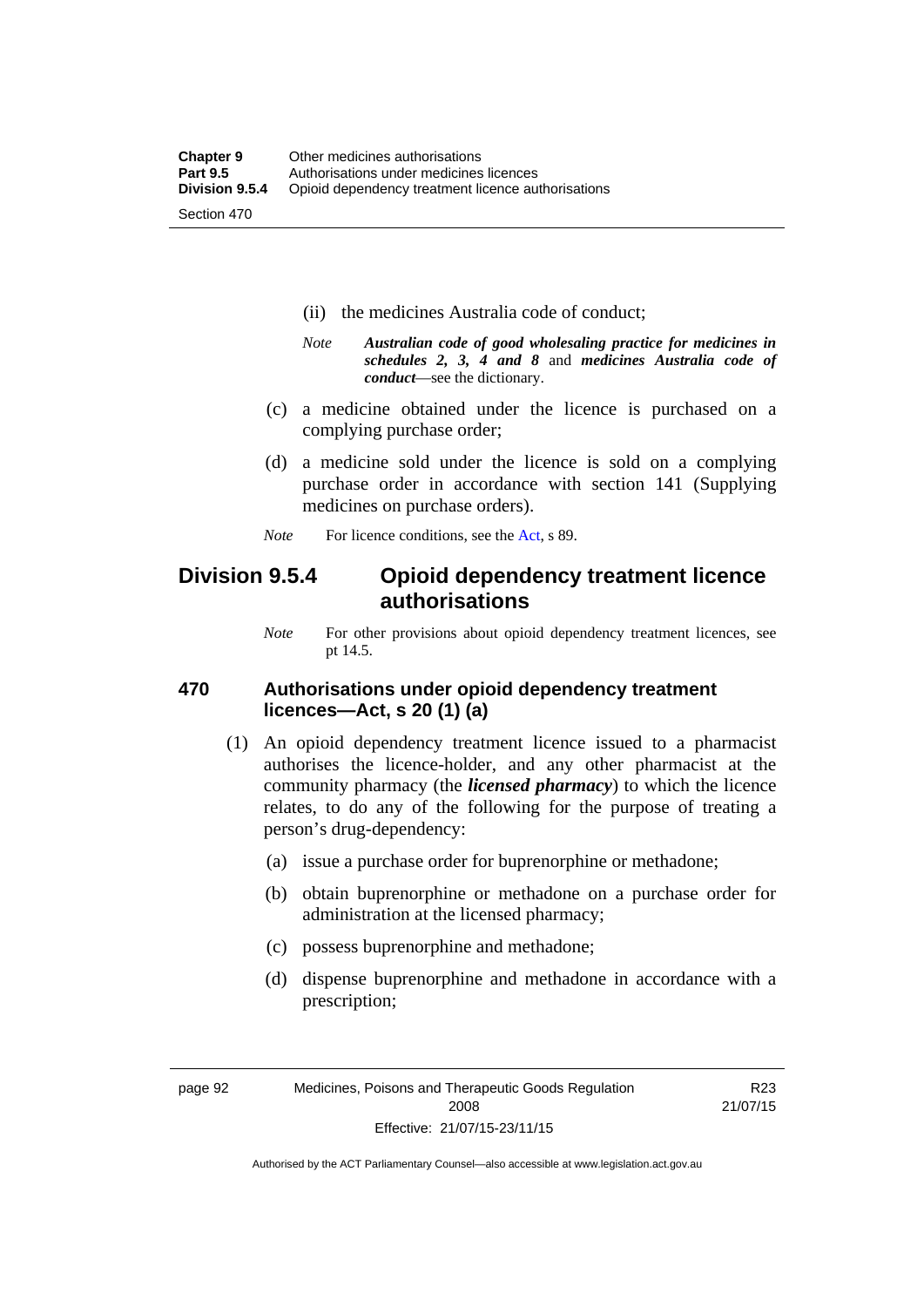- (e) supply buprenorphine and methadone to a nurse at the licensed pharmacy for administration at the pharmacy under the supervision of a pharmacist;
- (f) administer buprenorphine and methadone at the licensed pharmacy in accordance with a prescription (including the prescription as changed by a pharmacist at the oral direction of the prescriber).
- (2) An opioid dependency treatment licence issued to a pharmacist authorises a nurse to administer buprenorphine and methadone at the licensed pharmacy under the supervision of a pharmacist and in accordance with a prescription (including the prescription as changed by a pharmacist at the oral direction of the prescriber).
	- *Note 1 Nurse* does not include an enrolled nurse (see [Legislation Act,](http://www.legislation.act.gov.au/a/2001-14) dict, pt 1).
	- *Note 2 Pharmacist* does not include an intern pharmacist (see dict).
- (3) To remove any doubt, an authorisation under this section does not, by implication, limit a pharmacist's or nurse's authorisations under schedule 1 (Medicines—health-related occupations authorisations) in relation to other dealings with buprenorphine and methadone.

### **471 Authorisation condition for opioid dependency treatment licences—Act, s 44 (1) (b) and (2) (b)**

- (1) A licence-holder's authorisation under an opioid dependency treatment licence is subject to the following conditions:
	- (a) the licence-holder must ensure that a person to whom buprenorphine or methadone is administered under the licence signs a written acknowledgement in accordance with subsection (2) that the medicine has been administered to the person;

page 93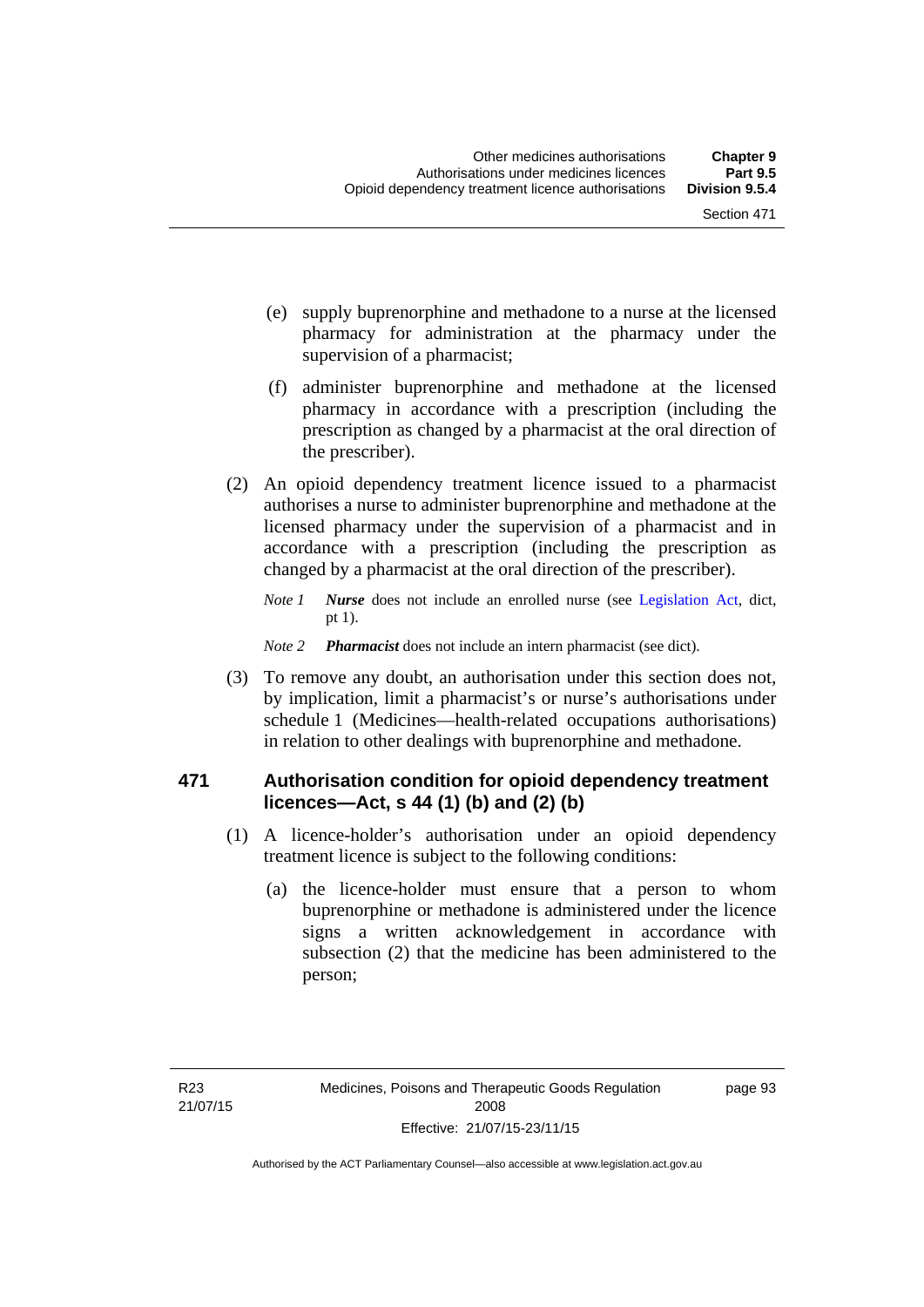(b) a purchase order issued by the licence-holder to obtain buprenorphine or methadone under the licence is a complying purchase order.

*Note 1 Written* includes in electronic form (see [Act,](http://www.legislation.act.gov.au/a/2008-26/default.asp) dict).

*Note* 2 For licence conditions, see the [Act](http://www.legislation.act.gov.au/a/2008-26/default.asp), s 89.

- (2) For subsection (1) (a), the acknowledgement must include the following:
	- (a) the approved name or brand name of the medicine administered;
	- (b) the form, strength and quantity of the medicine administered;
	- (c) the date the medicine is administered.

# **Division 9.5.5 Pharmacy medicines rural communities licences**

*Note* For other provisions about pharmacy medicines rural communities licences, see pt 14.6.

### **480 Authorisations under pharmacy medicines rural communities licences—Act, s 20 (1) (a)**

A pharmacy medicines rural communities licence authorises—

- (a) the licence-holder to—
	- (i) issue a purchase order for a pharmacy medicine (the *licensed medicine*) stated in the licence for retail sale from the premises (the *licensed premises*) stated in the licence; and
	- (ii) obtain the licensed medicine on a purchase order for retail sale from the licensed premises; and
	- (iii) possess the licensed medicine at the licensed premises for retail sale from the licensed premises; and

R23 21/07/15

page 94 Medicines, Poisons and Therapeutic Goods Regulation 2008 Effective: 21/07/15-23/11/15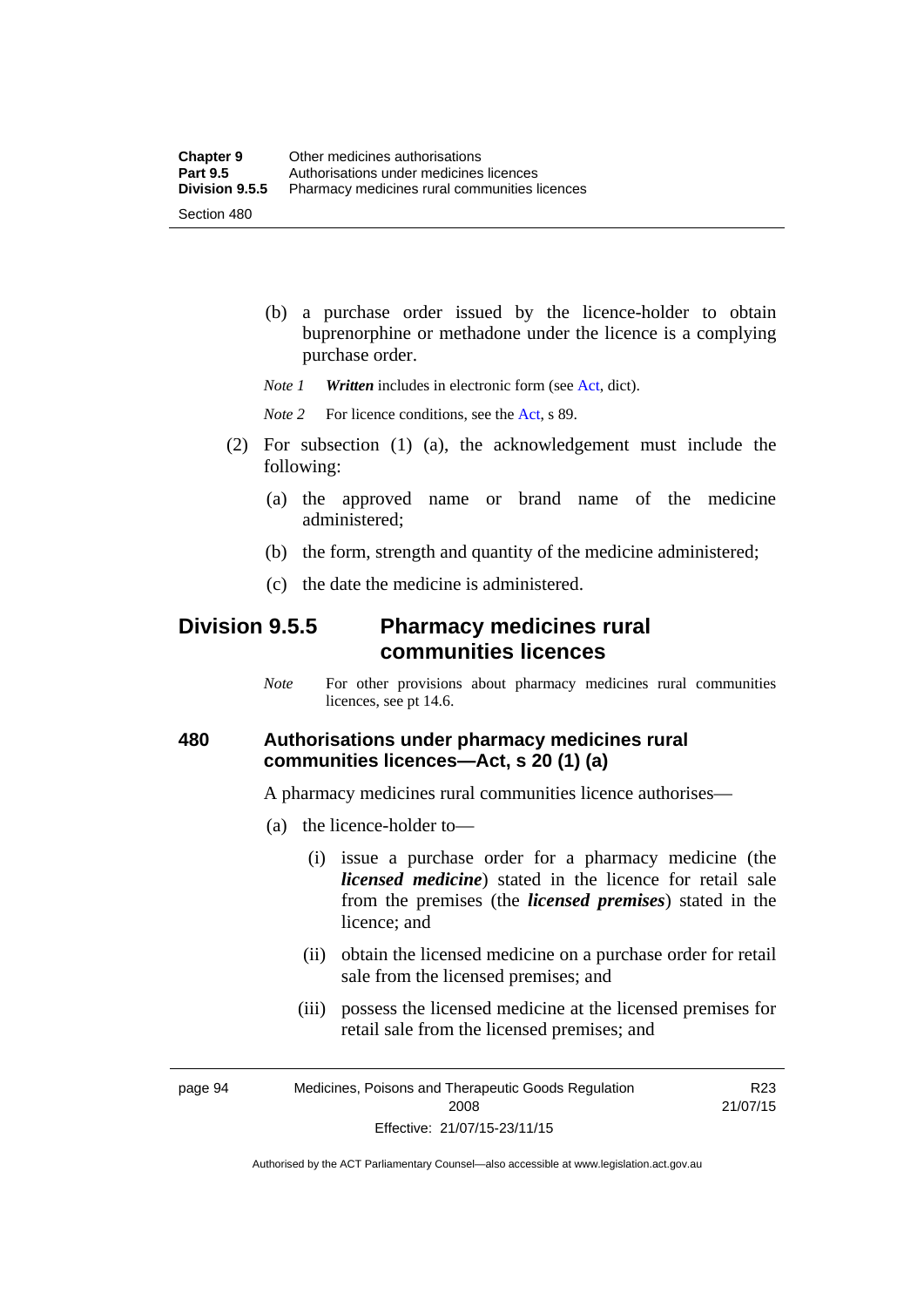- (iv) sell the licensed medicine by retail from the licensed premises to customers attending in person at the licensed premises; and
- (b) an employee of the licence-holder to—
	- (i) possess the medicine at the licensed premises for retail sale from the licensed premises; and
	- (ii) sell the medicine by retail from the licensed premises to customers attending in person at the licensed premises.

#### **Examples—sales to which par (a) (iv) and par (b) (ii) do not apply**

sales over the internet or by mail

- *Note 1* For other requirements in relation to medicines sold under rural communities licences—see s 500 (3), s 502 (4) and s 522.
- *Note 2* An example is part of the regulation, is not exhaustive and may extend, but does not limit, the meaning of the provision in which it appears (see [Legislation Act,](http://www.legislation.act.gov.au/a/2001-14) s 126 and s 132).

#### **481 Authorisation conditions for pharmacy medicines rural communities licences—Act, s 44 (1) (b) and (2) (b)**

A licence-holder's authorisation under a pharmacy medicines rural communities licence is subject to the following conditions:

- (a) a pharmacy medicine obtained under the licence is purchased on a complying purchase order;
- (b) the pharmacy medicines to which the licence relates are sold in the manufacturer's packs;
- (c) the packs are labelled in accordance with—
	- (i) section 502 (Labelling of supplied manufacturer's packs of medicines—[Act](http://www.legislation.act.gov.au/a/2008-26/default.asp), s  $60(1)$  (c) (i) and (2) (c) (i)); or
	- (ii) an approval under the [Act](http://www.legislation.act.gov.au/a/2008-26/default.asp), section 193 (Approval of non-standard packaging and labelling);

R23 21/07/15 page 95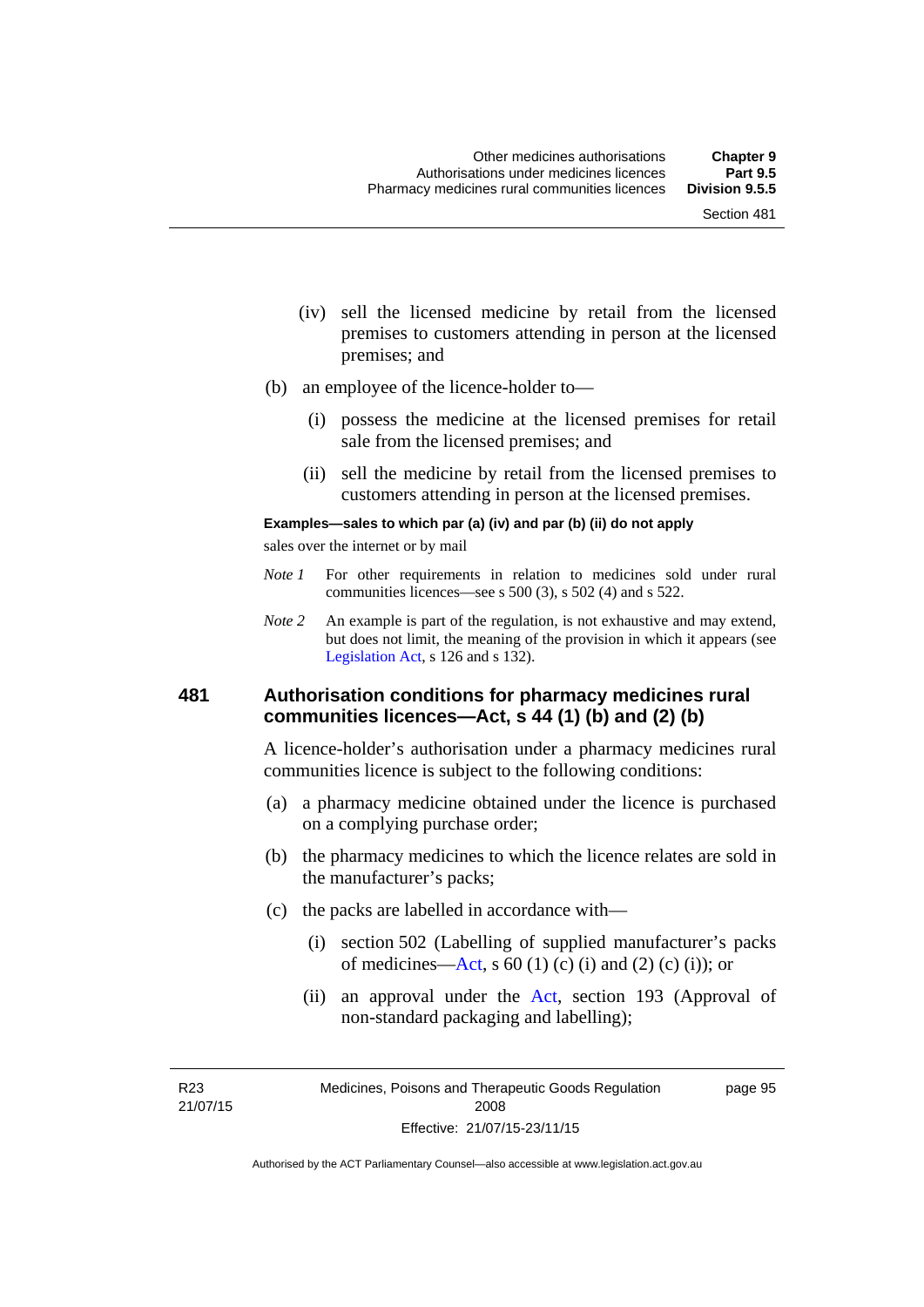- (d) the pharmacy medicines to which the licence relates are sold from the premises stated in the licence to customers attending in person.
- *Note* For licence conditions, see the [Act](http://www.legislation.act.gov.au/a/2008-26/default.asp), s 89.

page 96 Medicines, Poisons and Therapeutic Goods Regulation 2008 Effective: 21/07/15-23/11/15

R23 21/07/15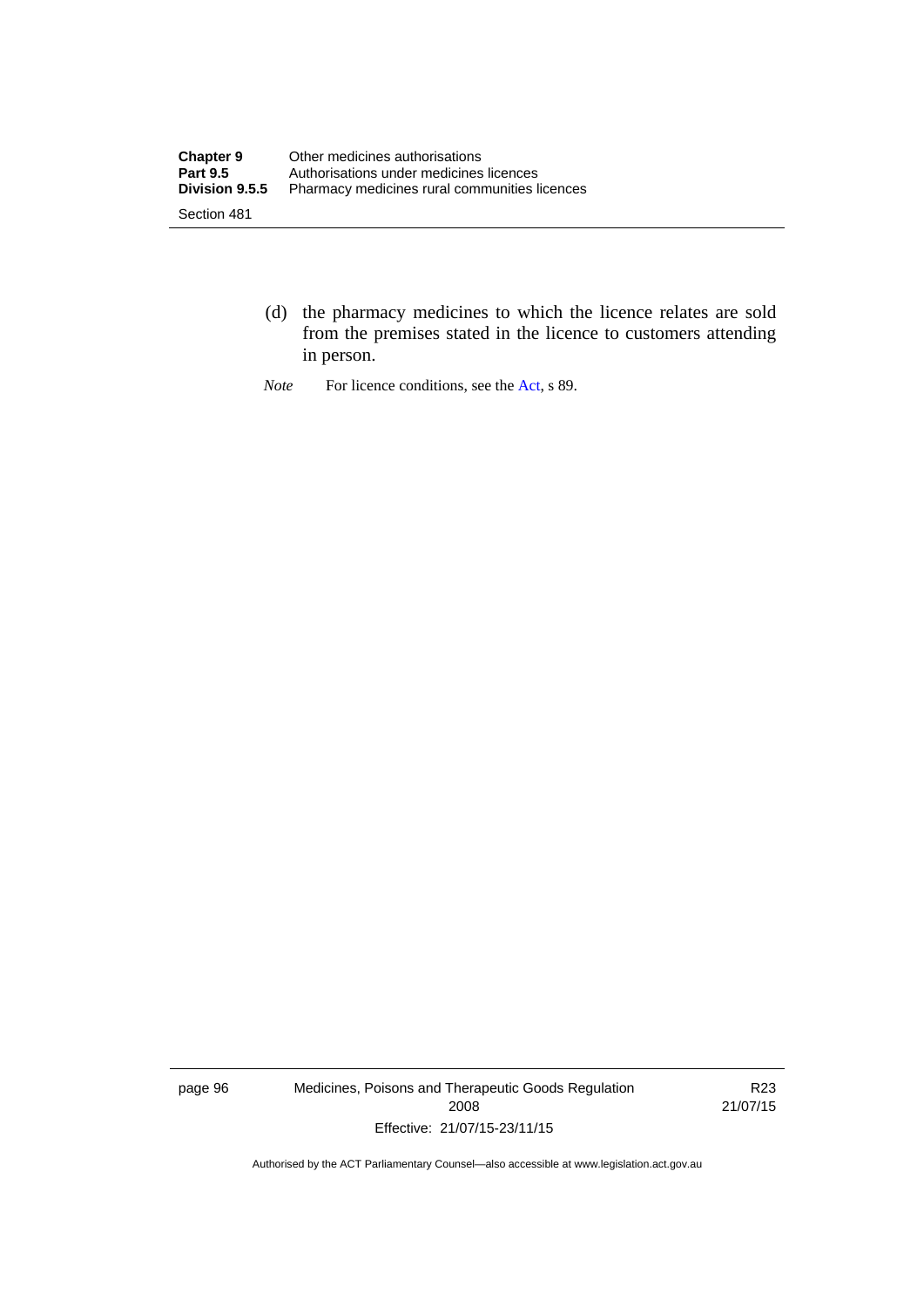# **Part 9.6 Authorisations for endorsed health practitioners**

## **490 Authorisations for endorsed health practitioners—Act, s 20 (1) (d)**

- (1) This section applies to a health practitioner whose registration is endorsed under the 5*[Health Practitioner Regulation National Law](#page-53-0)  (ACT)*[, section 94 \(Endorsement for scheduled medicines\).](#page-53-0)
- [\(2\) The health practitioner is aut](#page-53-0)horised to deal with a medicine in accordance with the endorsement.

R23 21/07/15 Medicines, Poisons and Therapeutic Goods Regulation 2008 Effective: 21/07/15-23/11/15

page 97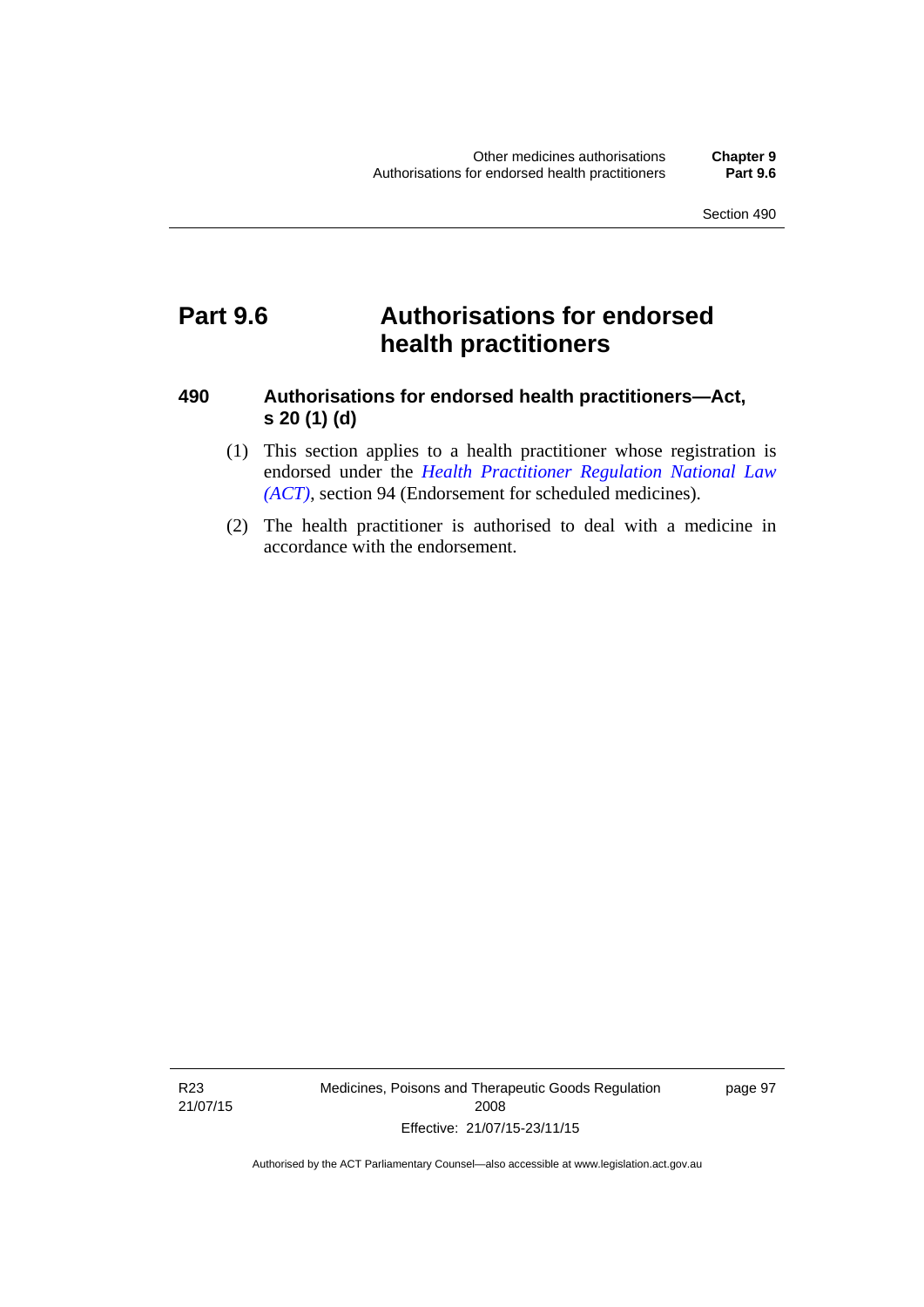# **Chapter 10 Packaging and labelling of medicines generally**

# **500 When pharmacy medicines and pharmacist only medicines to be supplied in manufacturer's packs— Act, s 59 (1) (c) (i) and (2) (c) (i)**

(1) In this section:

*health practitioner* does not include—

- (a) a pharmacist, or intern pharmacist, at a hospital; or
- (b) a prescriber who supplies a medicine during a consultation.

*health professional* does not include a prescriber who supplies a medicine during a consultation.

*supply* does not include dispense.

- (2) A health practitioner, health professional or employee acting under the direction of a health practitioner or professional, must supply a pharmacy medicine or pharmacist only medicine in a whole manufacturer's pack of the medicine.
- (3) A pharmacy medicines rural communities licence-holder, or an employee acting under the direction of the licence-holder, must sell a pharmacy medicine stated in the licence in a whole manufacturer's pack of the medicine.

# **501 Packaging of supplied manufacturer's packs of medicines—Act, s 59 (1) (c) (i) and (2) (c) (i)**

A manufacturer's pack of a medicine supplied must be packaged—

 (a) in accordance with the [medicines and poisons standard](http://www.comlaw.gov.au/Series/F2012L01200), paragraphs 21 to 27; or

R23 21/07/15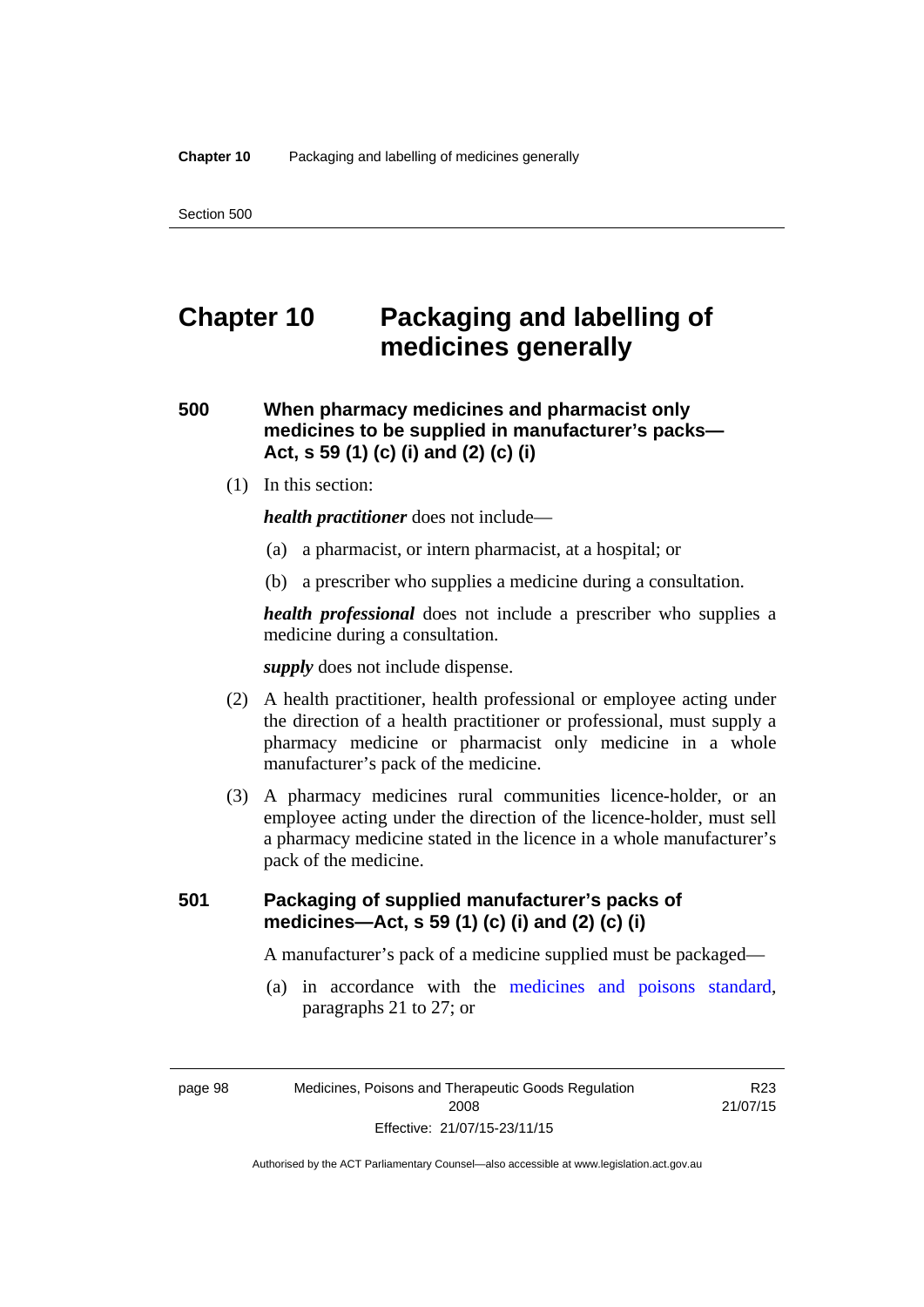- (b) in a container in which the medicine may be sold under a corresponding law.
- *Note* A manufacturer's pack of a medicine supplied may also be packaged in accordance with an approval under the [Act](http://www.legislation.act.gov.au/a/2008-26/default.asp), s 193 (Approval of non-standard packaging and labelling) (see [Act](http://www.legislation.act.gov.au/a/2008-26/default.asp), s 59 (1) (c) (ii) and  $(2)$  (c)  $(ii)$ ).

### **502 Labelling of supplied manufacturer's packs of medicines—Act, s 60 (1) (c) (i) and (2) (c) (i)**

(1) In this section:

*supply*, a medicine, does not include—

- (a) dispense the medicine; or
- (b) supply the medicine on a requisition or standing order.
- (2) A manufacturer's pack of a supplied medicine must be labelled in accordance with—
	- (a) the [medicines and poisons standard](http://www.comlaw.gov.au/Series/F2012L01200), paragraphs 3 to 19; or
	- (b) a corresponding law.
	- *Note* A manufacturer's pack of a medicine supplied may also be labelled in accordance with an approval under the [Act](http://www.legislation.act.gov.au/a/2008-26/default.asp), s 193 (Approval of non-standard packaging and labelling) (see [Act](http://www.legislation.act.gov.au/a/2008-26/default.asp), s 60 (1) (c) (ii) and  $(2)$  (c) (ii)).
- (3) A manufacturer's pack of a pharmacist only medicine sold by retail at a community pharmacy must be labelled with the pharmacy's name, business address and telephone number.
- (4) A manufacturer's pack of a pharmacy medicine sold at premises licensed under a pharmacy medicines rural communities licence must be labelled with the licence-holder's name, business address and telephone number.

page 99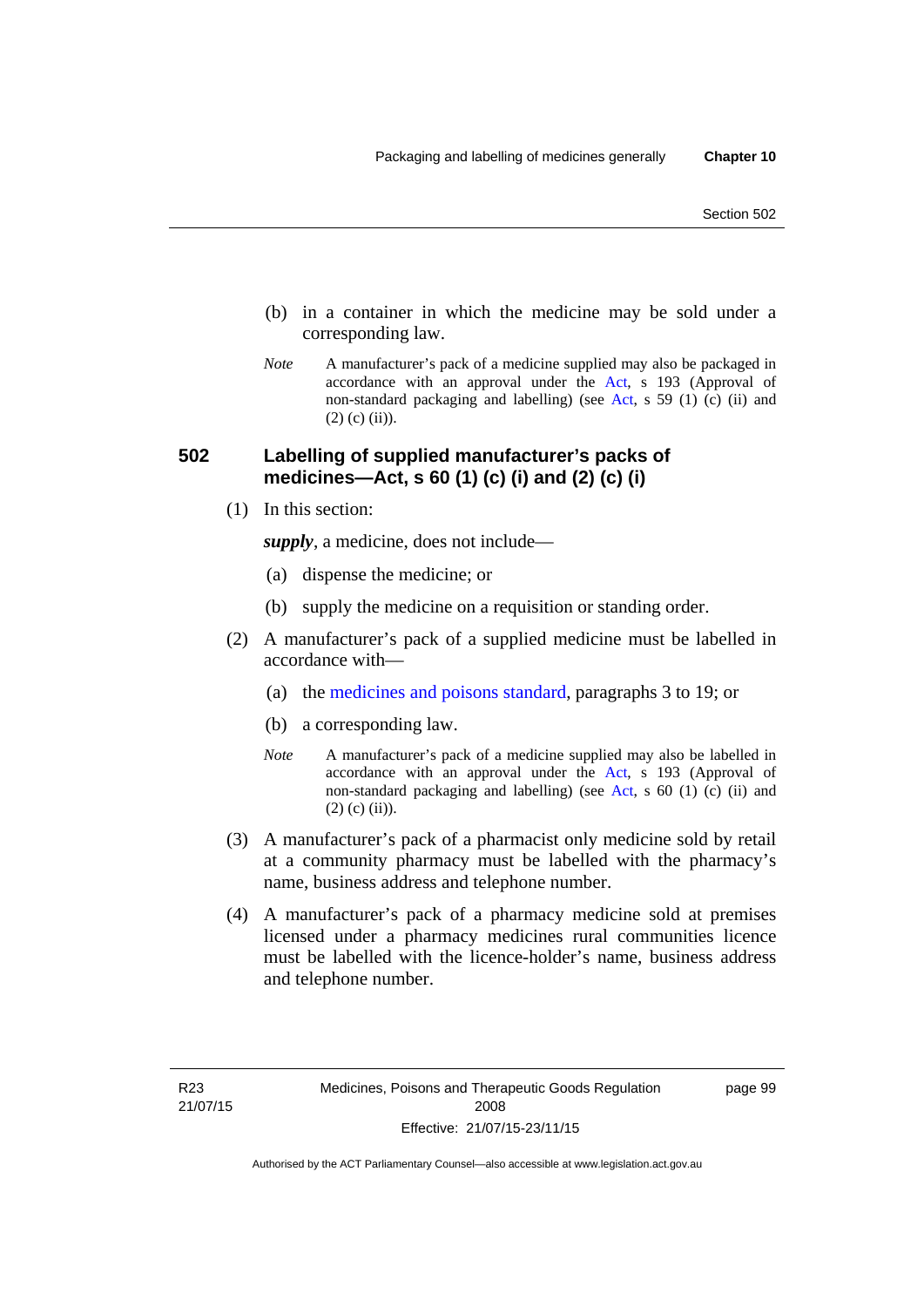**Chapter 11** Storage of medicines Part 11.1 Preliminary

Section 510

# **Chapter 11 Storage of medicines**

# **Part 11.1** Preliminary

#### **510 Meaning of** *prescribed person***—ch 11**

For this chapter, each of the following is a *prescribed person*:

- (a) a dentist, doctor, eligible midwife, nurse practitioner, optometrist, podiatrist or veterinary surgeon;
	- *Note 1 Dentist*, *doctor* and *veterinary surgeon* does not include an intern or trainee (see defs of these terms in dict).
	- *Note 2 Nurse practitioner* does not include a person holding limited or provisional registration to practise as a nurse practitioner (see dict).
- (b) a pharmacist responsible for the management of a community pharmacy;
- (c) the chief pharmacist at an institution;
- (d) a medicines wholesalers licence-holder;
- (e) a pharmacy medicines rural communities licence-holder;
- (f) an approved analyst;

*Note Approved analyst*—see the dictionary.

- (g) a medicines and poisons inspector (including a police officer);
- (h) a controlled medicines research and education program licence-holder;
- (i) a person in charge of any of the following:
	- (i) an ambulance service (whether or not operated by the Commonwealth, the Territory or a State);
	- (ii) a correctional centre;

page 100 Medicines, Poisons and Therapeutic Goods Regulation 2008 Effective: 21/07/15-23/11/15 R23 21/07/15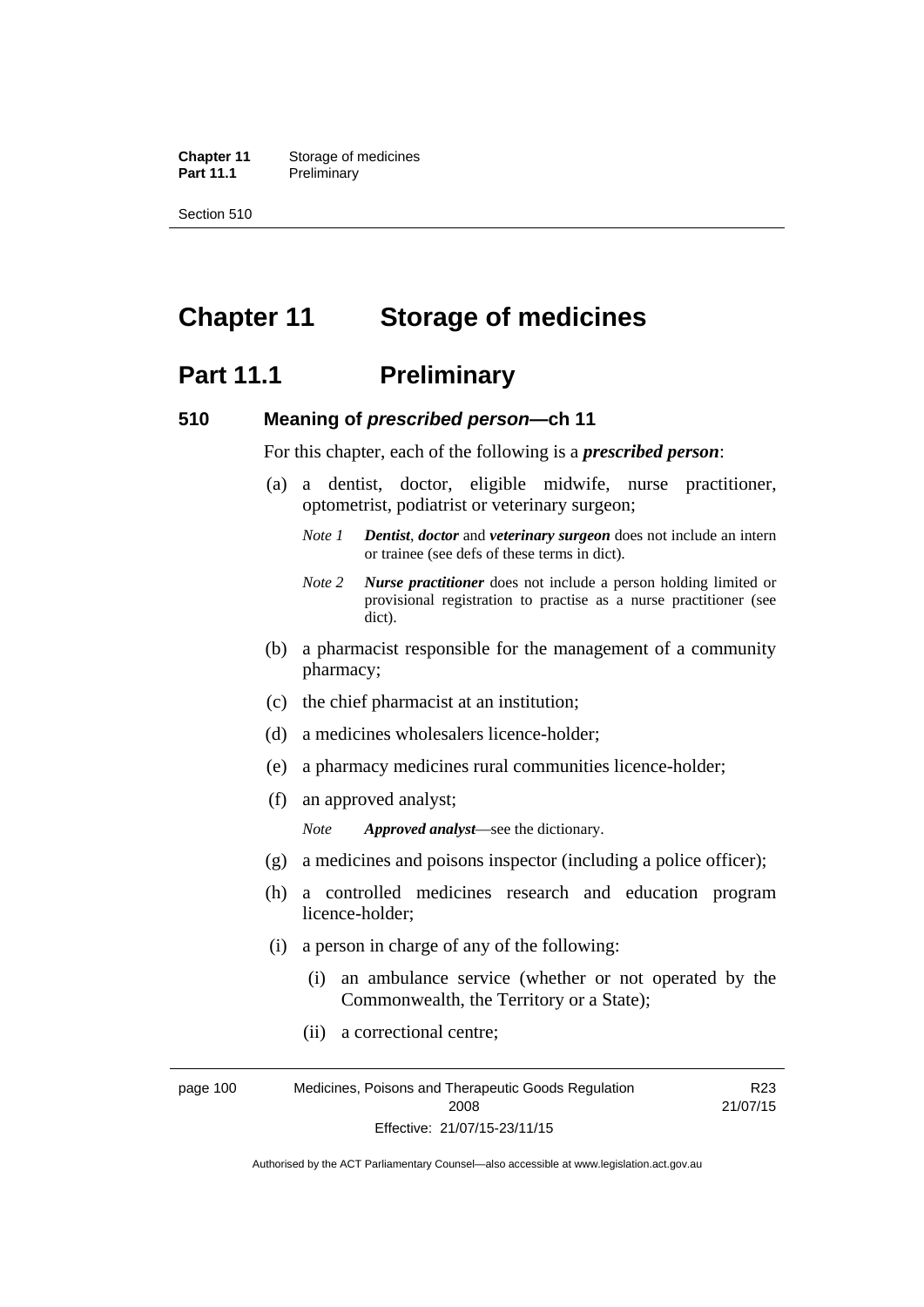- (iii) a CYP detention place;
- (iv) a health centre operated by the Territory;
- (v) a residential aged care facility without a pharmacy;
- (vi) a residential disability care facility without a pharmacy;
- (vii) a ward (including an opioid dependency treatment centre operated by the Territory).
- *Note 1 CYP detention place*—see the dictionary.
- *Note 2 Residential aged care facility* and *residential disability care facility* see the [Act](http://www.legislation.act.gov.au/a/2008-26/default.asp), dictionary.
- *Note 3 State* includes a territory (see [Legislation Act,](http://www.legislation.act.gov.au/a/2001-14) dict, pt 1).

# **511 Meaning of** *key***—ch 11**

In this chapter:

*key* includes an electronic swipe card or electronic proximity device.

R23 21/07/15 Medicines, Poisons and Therapeutic Goods Regulation 2008 Effective: 21/07/15-23/11/15

page 101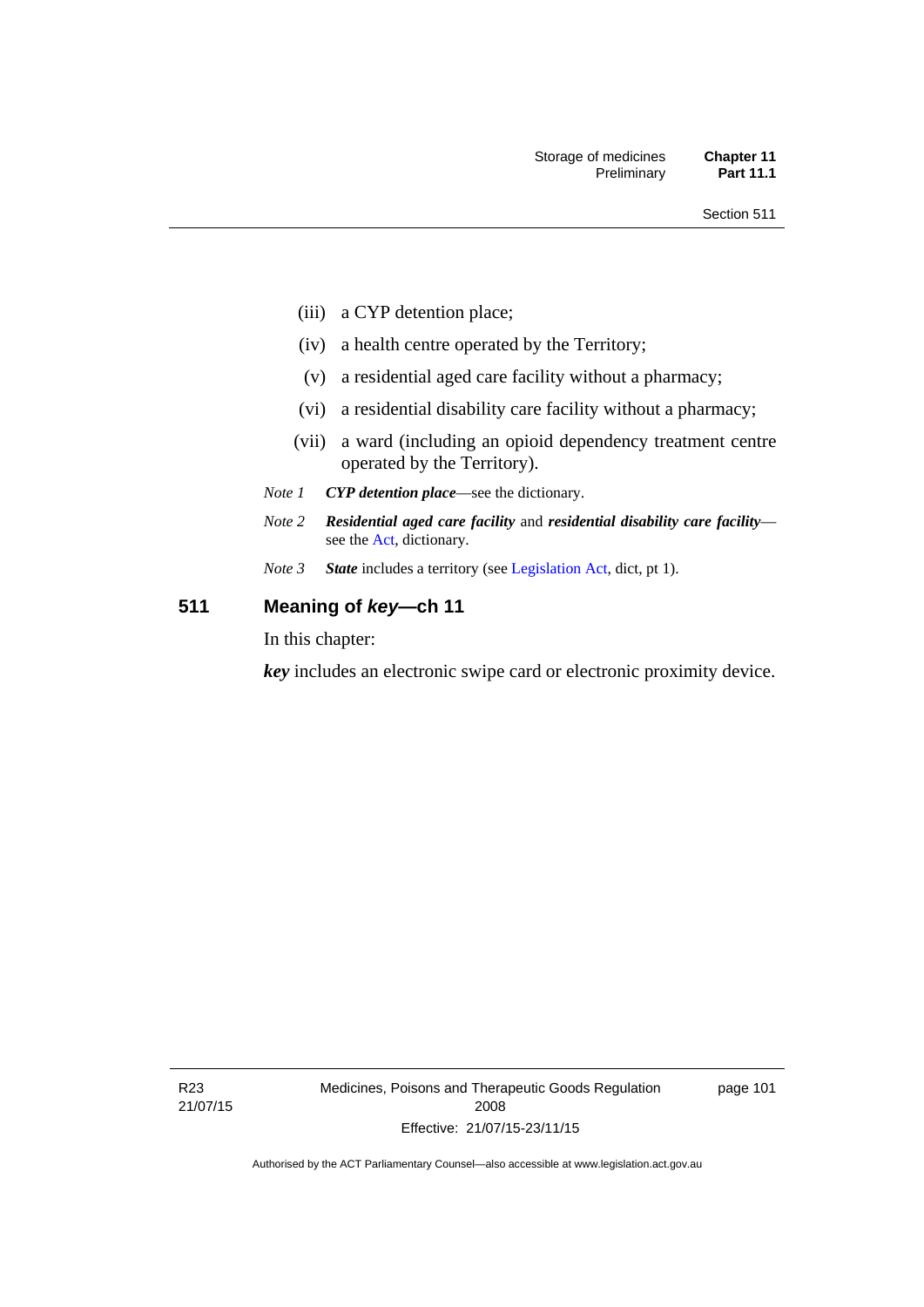Section 515

# **Part 11.2 Storage requirements for medicines generally**

#### **515 Storage of medicines generally—Act, s 61 (b) and (c)**

- (1) A prescribed person must ensure that a medicine in the person's possession is stored—
	- (a) within the manufacturer's recommended storage temperature range; and
	- (b) in any other environmental condition that is necessary to preserve the medicine's stability and therapeutic quality.

*Note Possess* includes having control over disposition (see [Act,](http://www.legislation.act.gov.au/a/2008-26/default.asp) s 24).

 (2) To remove any doubt, this section does not apply to a prescribed person mentioned in section 510 (i) if the person does not have control over the disposition of the medicine.

#### **Example—person not having control over disposition of medicine**

a medicine in the personal possession of a resident of a residential aged care facility who is in an independent living unit within the facility

*Note* An example is part of the regulation, is not exhaustive and may extend, but does not limit, the meaning of the provision in which it appears (see [Legislation Act,](http://www.legislation.act.gov.au/a/2001-14) s 126 and s 132).

page 102 Medicines, Poisons and Therapeutic Goods Regulation 2008 Effective: 21/07/15-23/11/15

R23 21/07/15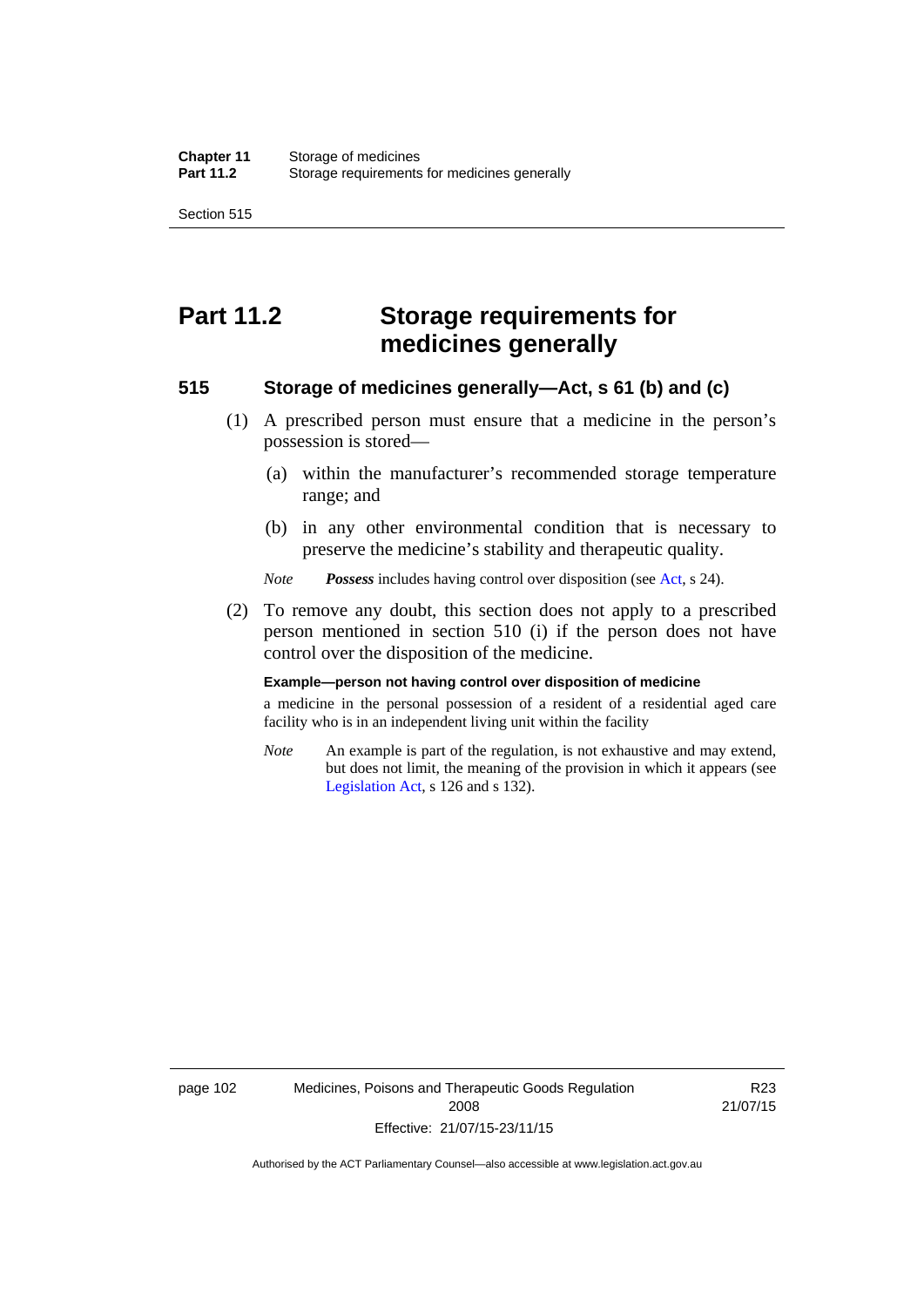# **Part 11.3 Additional storage requirements for medicines other than controlled medicines**

#### **520 Storage of medicines other than controlled medicines in community pharmacies—Act, s 61 (b) and (c)**

- (1) The pharmacist responsible for the management of a community pharmacy must ensure that each pharmacy medicine at the pharmacy is stored—
	- (a) if the medicine is for retail sale—within 4m of, and in sight of, the pharmacy's dispensary; and
	- (b) in any other case—so that public access to the medicine is restricted.
- (2) The pharmacist responsible for the management of a community pharmacy must ensure that each pharmacist only medicine and prescription only medicine at the pharmacy is stored—
	- (a) in a part of the premises to which the public does not have access; and
	- (b) so that only a pharmacist, or a person under the direct supervision of a pharmacist, has access to the medicine.

*Note Pharmacist* does not include an intern pharmacist (see dict).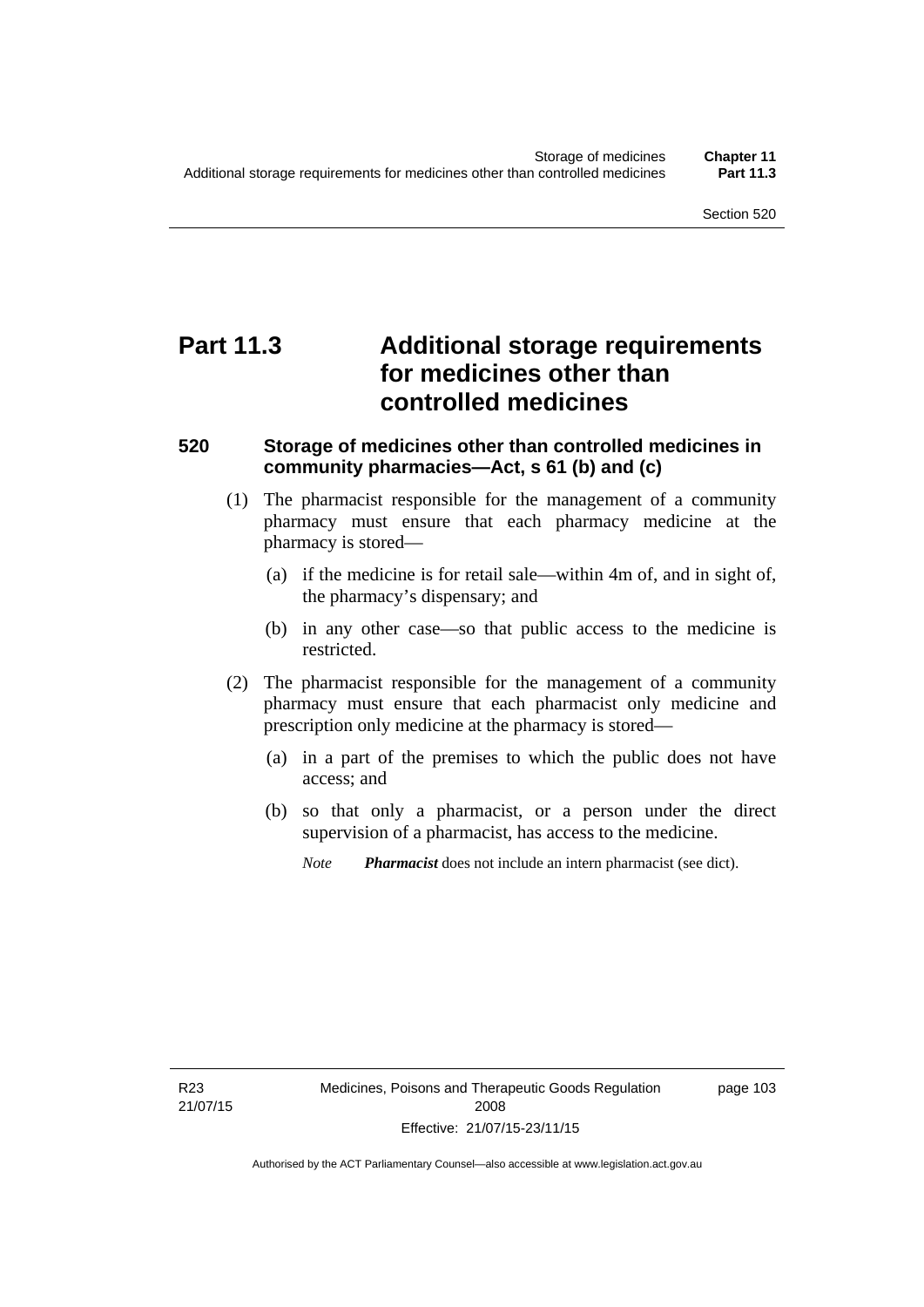# **521 Storage of medicines other than controlled medicines by other people—Act, s 61 (b) and (c)**

(1) In this section:

*prescribed person* does not include a pharmacist responsible for the management of a community pharmacy.

 (2) A prescribed person must ensure that a medicine (other than a controlled medicine) in the person's possession is stored so that public access to it is restricted.

*Note Possess* includes having control over disposition (see [Act,](http://www.legislation.act.gov.au/a/2008-26/default.asp) s 24).

 (3) To remove any doubt, this section does not apply to a prescribed person mentioned in section 510 (i) if the person does not have control over the disposition of the medicine.

**Example—person not having control over disposition of medicine** 

a medicine in the personal possession of a resident of a residential aged care facility who is in an independent living unit within the facility

*Note* An example is part of the regulation, is not exhaustive and may extend, but does not limit, the meaning of the provision in which it appears (see [Legislation Act,](http://www.legislation.act.gov.au/a/2001-14) s 126 and s 132).

# **522 Storage of pharmacy medicines by pharmacy medicines rural communities licence-holders—Act, s 61 (b) and (c)**

A pharmacy medicines rural communities licence-holder must store a pharmacy medicine for retail sale so that public access to the medicine is restricted.

R23 21/07/15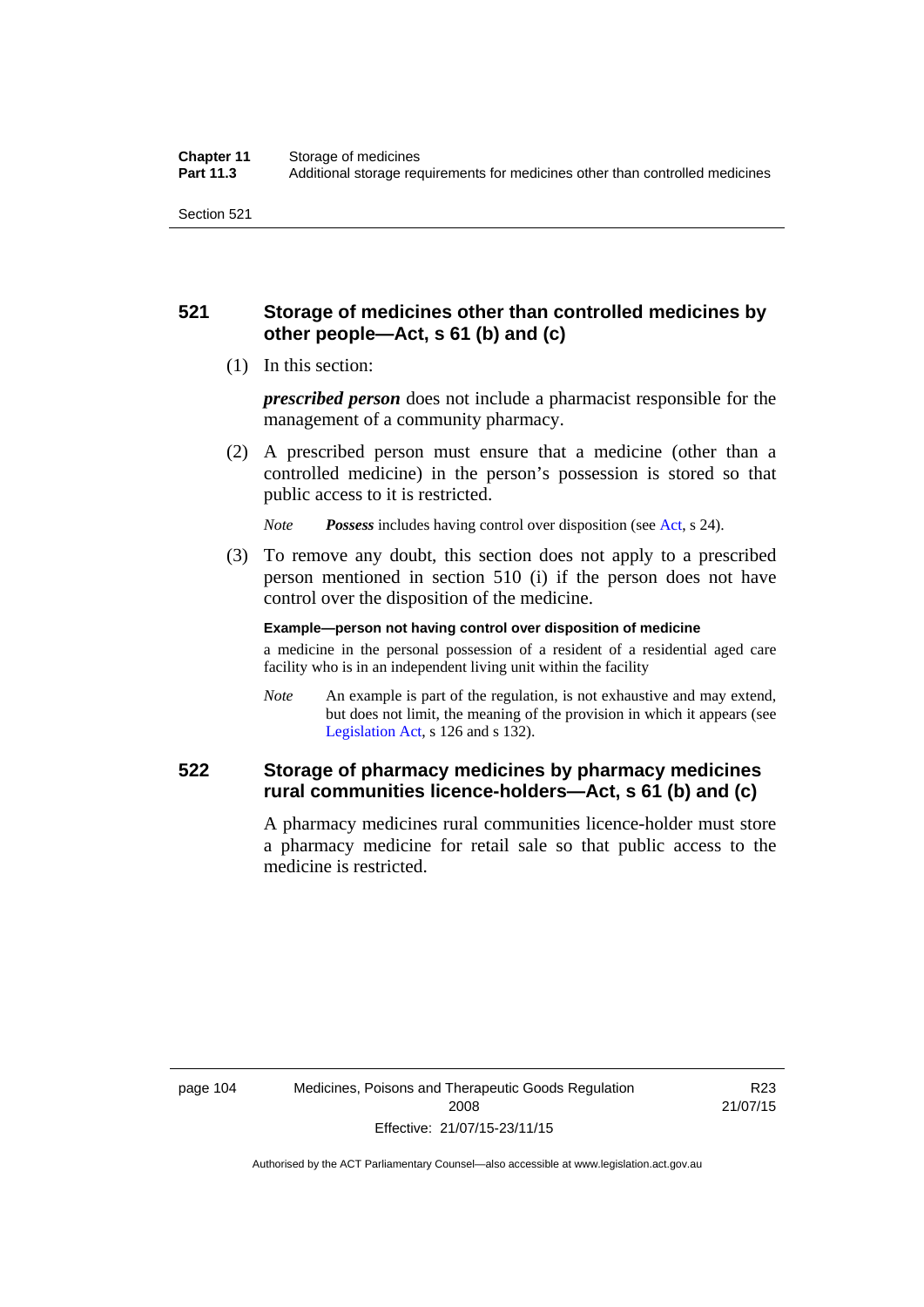page 105

# **Part 11.4 Additional storage requirements for controlled medicines**

#### **530 Meaning of** *personal custody***—pt 11.4**

In this part:

*personal custody*, of a key by a person, includes keeping the key in a combination-operated key safe, the combination of which the person keeps confidential.

### **531 Storage of controlled medicines by wholesalers licence-holders—Act, s 61 (b) and (c)**

- (1) A wholesalers licence-holder must store a controlled medicine in the person's possession (other than a controlled medicine required for immediate supply) in a vault that—
	- (a) complies with, or is more secure than a vault that complies with, the requirements for a vault in schedule 5, section 5.8 (Requirements for vaults); and
	- (b) is fitted with an alarm system.
- (2) However, if the chief health officer is satisfied that the total amount of controlled medicine held by the licence-holder at any time is not large enough to need to be stored in a vault, the chief health officer may approve, in writing, the storage of the controlled medicine in a safe or strong room.
- (3) If the chief health officer gives an approval under subsection (2)—
	- (a) if the approval is for a safe—the safe must comply with, or be more secure than a safe that complies with, the requirements for a safe in schedule 5, section 5.6 (Requirements for safes); and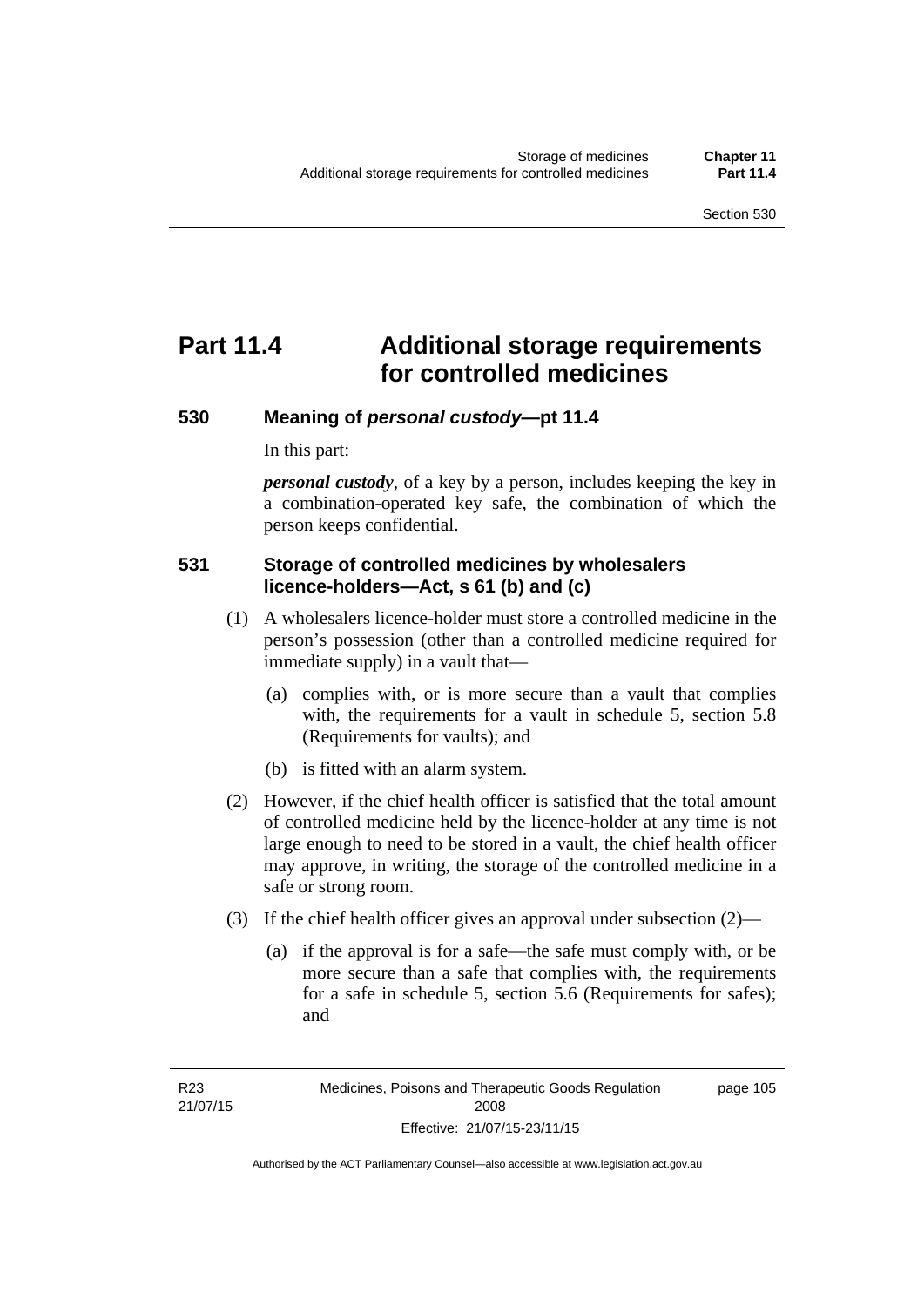- (b) if the approval is for a strong room—the strong room must comply with, or be more secure than a strong room that complies with, the requirements for a strong room in schedule 5, section 5.7 (Requirements for strong rooms); and
- (c) the safe or strong room must be fitted with an alarm system.

#### **532 Storage of controlled medicines for certain health-related occupations—Act, s 61 (b) and (c)**

(1) In this section:

#### *designated person* means—

- (a) a dentist, doctor, nurse practitioner or veterinary surgeon (other than a dentist, doctor, nurse practitioner or veterinary surgeon at an institution); or
- (b) an ambulance officer employed by the Commonwealth, the Territory or a State; or
- (c) a first-aid kit licence-holder.
- *Note 1 Dentist*, *doctor* and *veterinary surgeon* does not include an intern or trainee (see defs of these terms in dict).
- *Note 2 Nurse practitioner* does not include a person holding limited or provisional registration to practise as a nurse practitioner (see dict).
- *Note 3 State* includes a territory (see [Legislation Act,](http://www.legislation.act.gov.au/a/2001-14) dict, pt 1).
- (2) A designated person who possesses a controlled medicine must store the controlled medicine as follows:
	- (a) the person must ensure that the controlled medicine is stored in—
		- (i) a locked container that prevents ready access to the container's contents and is securely attached to a building; or
		- (ii) a locked drawer, cupboard, room or vehicle;

page 106 Medicines, Poisons and Therapeutic Goods Regulation 2008 Effective: 21/07/15-23/11/15 R23 21/07/15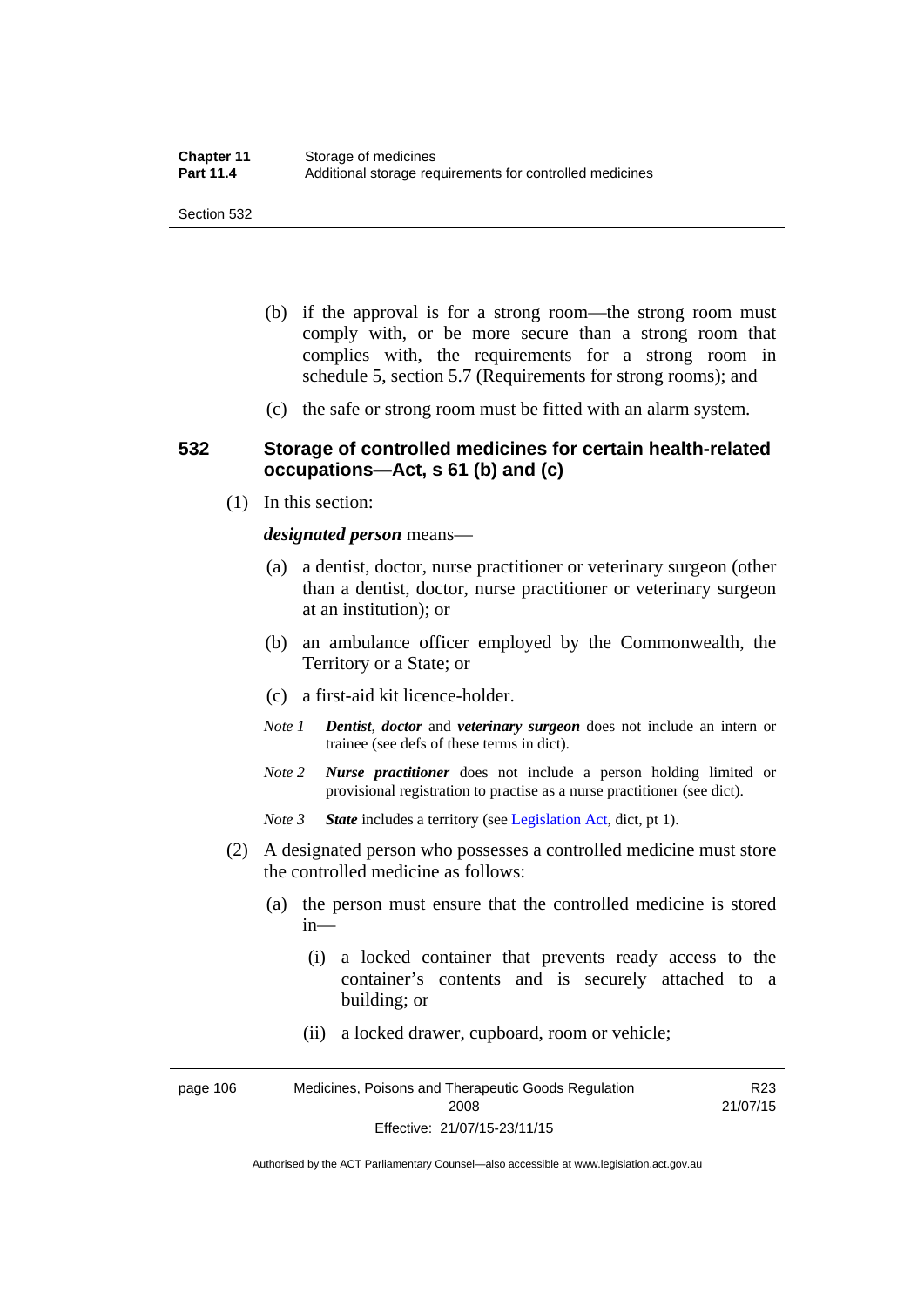- (b) if the medicine is kept in a container that is unlocked by a combination lock—the person must keep the combination confidential;
- (c) if the medicine is kept in a container that is unlocked by a key—the person must keep personal custody of the key;
- (d) if the medicine is kept in a drawer, cupboard, room or vehicle—the person must keep personal custody of the key to the drawer, cupboard, room or vehicle.
- (3) However, subsection (2) does not apply to a controlled medicine if—
	- (a) the controlled medicine is being carried by a designated person in—
		- (i) a locked first-aid kit; or
		- (ii) an unlocked first-aid kit that is in immediate use; and
	- (b) the person keeps personal custody of the key to the first-aid kit.

#### **533 Storage of controlled medicines by certain other prescribed people—Act, s 61 (b) and (c)**

(1) In this section:

#### *excluded person* means—

- (a) a dentist, doctor, nurse practitioner or veterinary surgeon at an institution; or
- (b) the person in charge of a residential aged care facility or residential disability care facility in relation to a controlled medicine dispensed in a dose administration aid for a patient at the facility; or
- (c) the person in charge of a correctional centre in relation to a controlled medicine dispensed for a detainee in a dose administration aid; or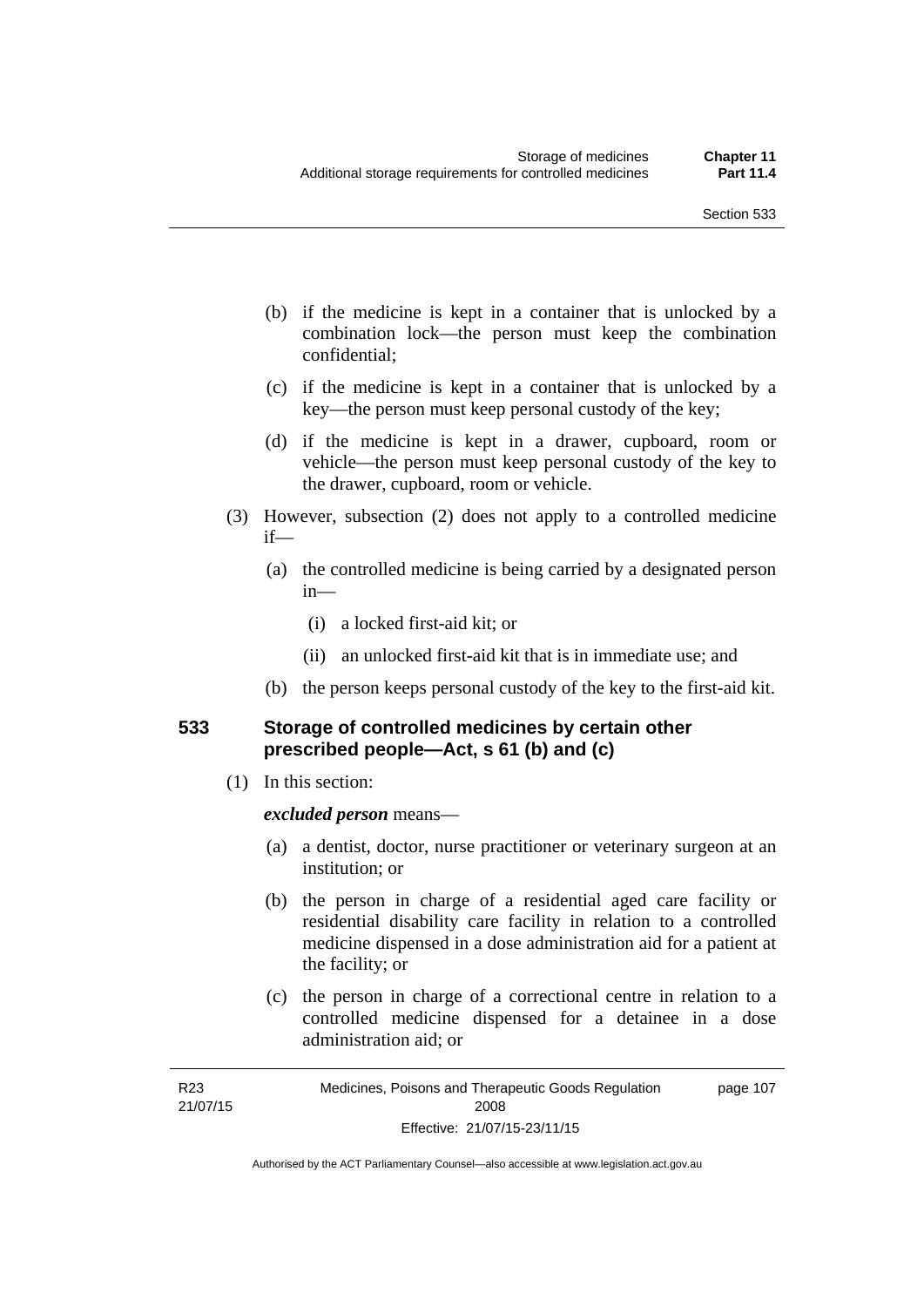Section 533

- (d) the person in charge of a CYP detention place in relation to a controlled medicine dispensed for a young detainee in a dose administration aid.
- *Note 1 CYP detention place*—see the dictionary.
- *Note 2 Correctional centre—see the [Legislation Act](http://www.legislation.act.gov.au/a/2001-14), dictionary, pt 1.*
- *Note 3 Detainee*—see the *[Corrections Management Act 2007](http://www.legislation.act.gov.au/a/2007-15)*, s 6.
- *Note 4 Young detainee*—see the *[Children and Young People Act 2008](http://www.legislation.act.gov.au/a/2008-19)*, s 95.
- (2) This section applies to a prescribed person, other than an excluded person, in relation to a controlled medicine in the person's possession if the medicine is not for immediate administration.

*Note Possess* includes having control over disposition (see [Act,](http://www.legislation.act.gov.au/a/2008-26/default.asp) s 24).

- (3) The person must ensure that—
	- (a) the controlled medicine is stored in a medicines cabinet, safe, strong room or vault (a *storage receptacle*) that complies with, or is more secure than a storage receptacle that complies with, the requirements for the receptacle in schedule 5 (Requirements for storage receptacles); and
	- (b) the storage receptacle is kept securely locked when not in immediate use; and
	- (c) if the storage receptacle is unlocked by a combination lock the person keeps the combination confidential; and
	- (d) if the storage receptacle is unlocked by a key—the person keeps personal custody of the key; and
	- (e) if the prescribed person is the chief pharmacist at an institution—the storage receptacle is fitted with an alarm system.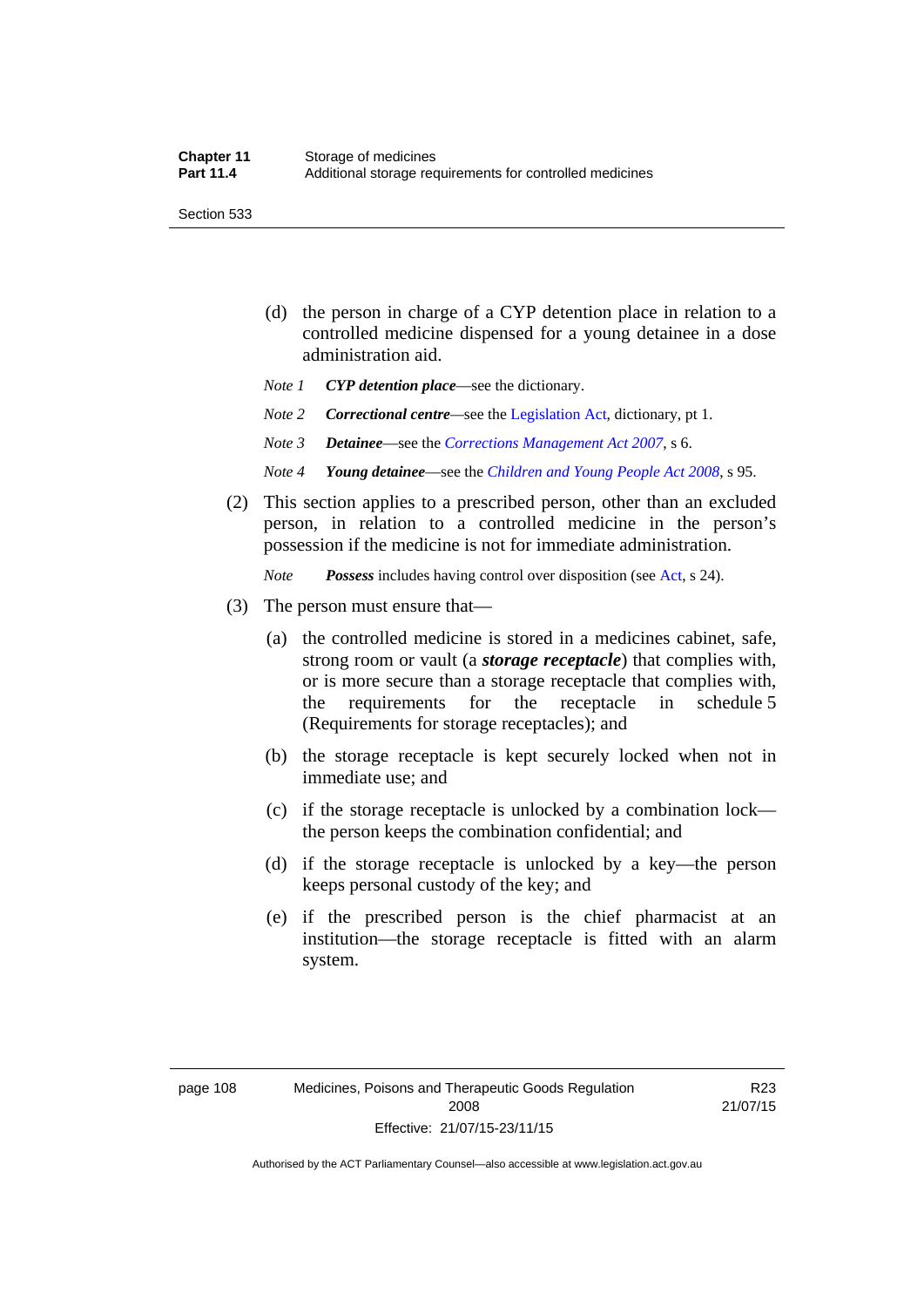(4) To remove any doubt, this section does not apply to a prescribed person mentioned in section 510 (i) if the person does not have control over the disposition of the medicine.

#### **Example—person not having control over disposition of medicine**

a medicine in the personal possession of a resident of a residential aged care facility who is in an independent living unit within the facility

*Note* An example is part of the regulation, is not exhaustive and may extend, but does not limit, the meaning of the provision in which it appears (see [Legislation Act,](http://www.legislation.act.gov.au/a/2001-14) s 126 and s 132).

R23 21/07/15 Medicines, Poisons and Therapeutic Goods Regulation 2008 Effective: 21/07/15-23/11/15

page 109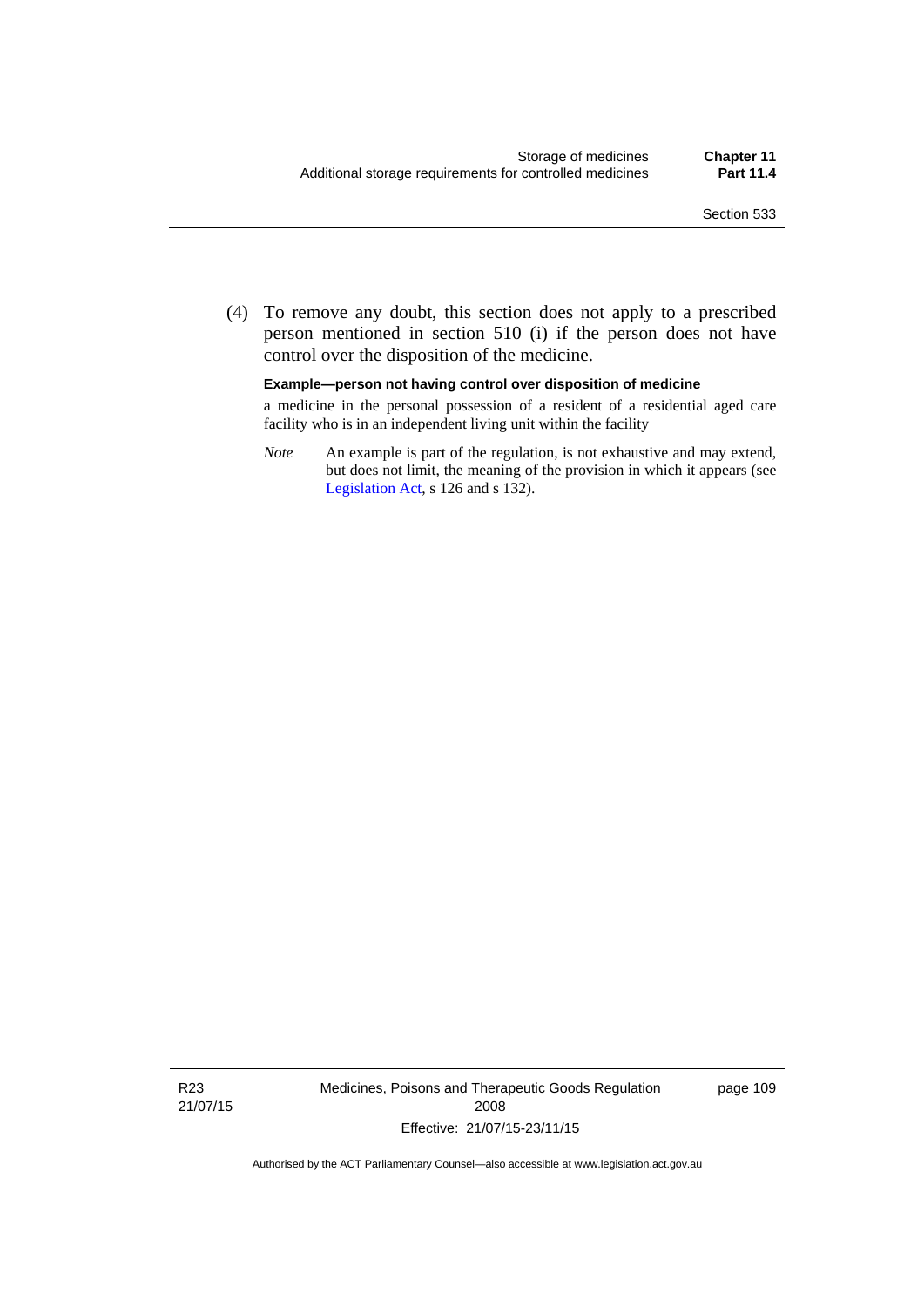# **Chapter 12 Controlled medicines registers**

#### **540 Keeping of controlled medicines registers by certain people—Act, s 48 (a) and s 50 (1) (b) and (2) (b)**

- (1) A person mentioned in table 540, column 2 who possesses a controlled medicine must keep a controlled medicines register.
	- *Note* Also, a pharmacist responsible for the management of a community pharmacy must keep a controlled medicines register for controlled medicines kept at the pharmacy (see [Act](http://www.legislation.act.gov.au/a/2008-26/default.asp), s 48).
- (2) However, subsection (1) does not apply to the person in relation  $to$ —
	- (a) a controlled medicine in a first-aid kit kept by the person; or
	- (b) if the person is the person in charge of a residential aged care facility or residential disability care facility—a controlled medicine dispensed for the patient in a dose administration aid; or
	- (c) if the person is the person in charge of a correctional centre—a controlled medicine dispensed for a detainee in a dose administration aid; or
	- (d) if the person is the person in charge of a CYP detention place—a controlled medicine dispensed for a young detainee in a dose administration aid.
	- *Note 1 CYP detention place*—see the dictionary.
	- *Note 2 Correctional centre—see the [Legislation Act](http://www.legislation.act.gov.au/a/2001-14), dictionary, pt 1.*
	- *Note 3 Detainee*—see the *[Corrections Management Act 2007](http://www.legislation.act.gov.au/a/2007-15)*, s 6.
	- *Note 4 Young detainee*—see the *[Children and Young People Act 2008](http://www.legislation.act.gov.au/a/2008-19)*, s 95.
	- *Note* 5 For keeping controlled medicines in a first-aid kit, see s 541.

page 110 Medicines, Poisons and Therapeutic Goods Regulation 2008 Effective: 21/07/15-23/11/15

R23 21/07/15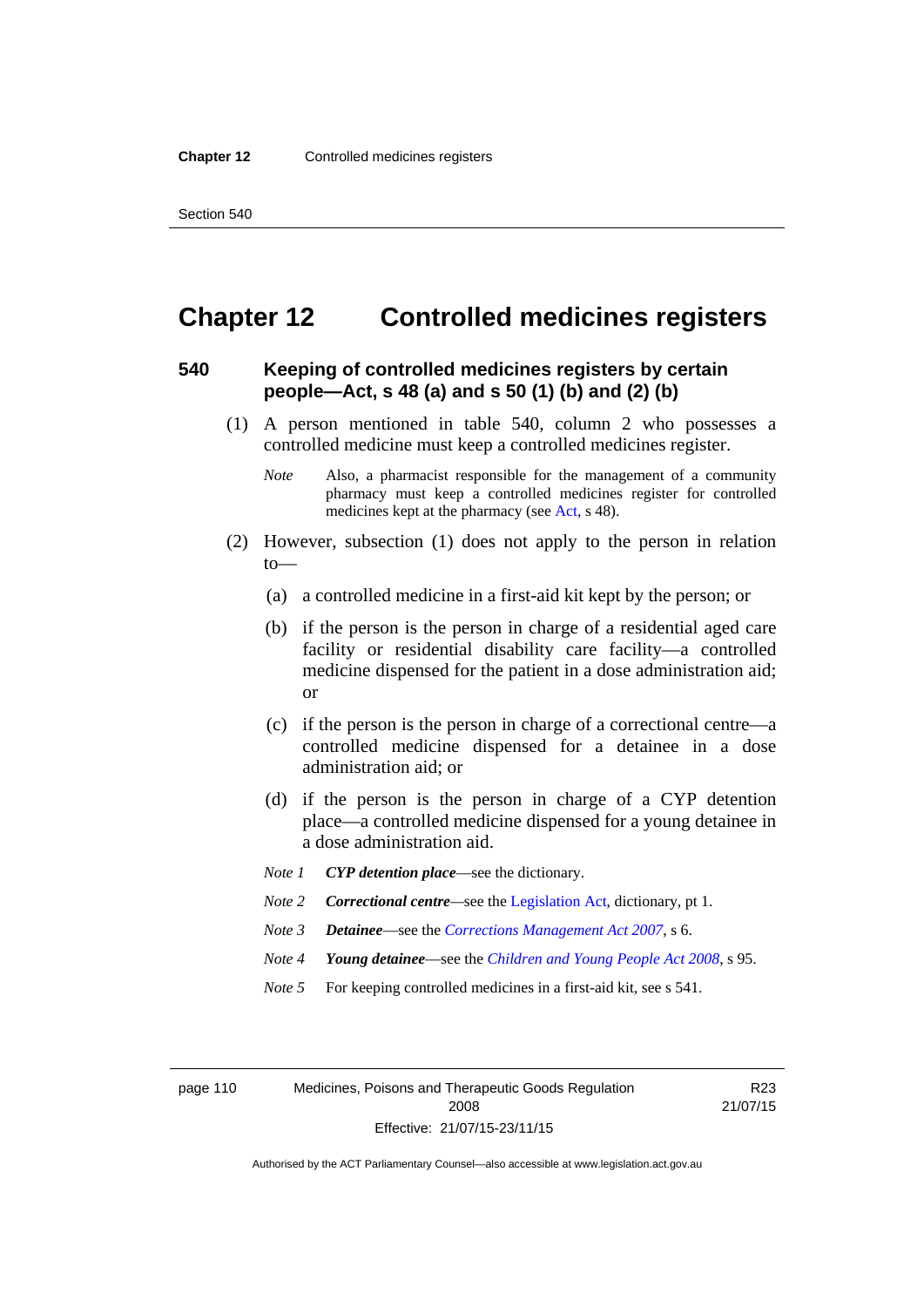- (3) A person to whom subsection (1) applies must keep a controlled medicines register for a controlled medicine at the place prescribed in table 540, column 3 for the person.
- (4) A pharmacist responsible for the management of a community pharmacy at which controlled medicines are kept must keep the controlled medicines register for the controlled medicines at the pharmacy.

*Note* For the requirement for a controlled medicine register to be kept for a community pharmacy, see the [Act,](http://www.legislation.act.gov.au/a/2008-26/default.asp) s 48.

| column 1       | column 2                                                                        | <br>column 3                                                 |  |  |
|----------------|---------------------------------------------------------------------------------|--------------------------------------------------------------|--|--|
| item           | prescribed person                                                               | place where register to be kept                              |  |  |
| 1              | person in charge of<br>ambulance service                                        | the premises where the controlled<br>medicine is kept        |  |  |
| $\overline{c}$ | approved analyst                                                                | the analyst's laboratory                                     |  |  |
| 3              | person in charge of<br>correctional centre                                      | the correctional centre                                      |  |  |
| 4              | person in charge of CYP<br>detention place                                      | the detention place                                          |  |  |
| 5              | dentist                                                                         | the dentist's surgery                                        |  |  |
| 6              | doctor                                                                          | the doctor's surgery                                         |  |  |
| 7              | medicines wholesalers<br>licence-holder                                         | the licensed premises under s 460                            |  |  |
| 8              | medicines and poisons<br>inspector (other than<br>police officer)               | the place directed in writing by the<br>chief health officer |  |  |
| 9              | person in charge of<br>residential aged care<br>facility without pharmacy       | the facility                                                 |  |  |
| 10             | person in charge of<br>residential disability care<br>facility without pharmacy | the facility                                                 |  |  |

**Table 540 Keeping controlled medicines registers** 

R23 21/07/15 Medicines, Poisons and Therapeutic Goods Regulation 2008 Effective: 21/07/15-23/11/15 page 111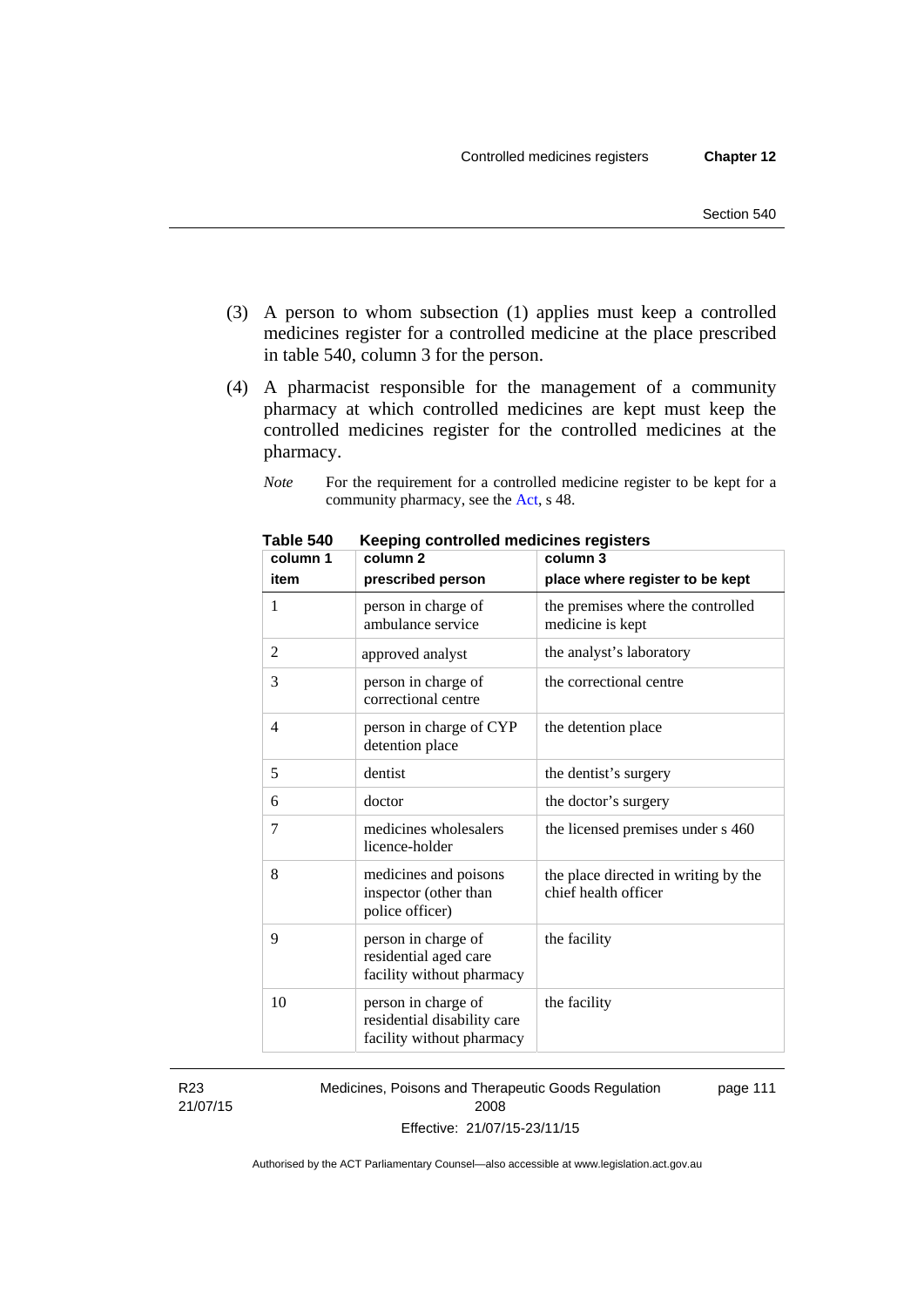#### **Chapter 12** Controlled medicines registers

#### Section 541

| column 1<br>item | column 2<br>prescribed person                                                                                    | column 3<br>place where register to be kept      |  |
|------------------|------------------------------------------------------------------------------------------------------------------|--------------------------------------------------|--|
| 11               | supervisor of program<br>under controlled<br>medicines research and<br>education program<br>licence              | the premises where program is being<br>conducted |  |
| 12               | veterinary surgeon                                                                                               | the veterinary surgeon's surgery                 |  |
| 13               | person in charge of ward<br>(including an opioid<br>dependency treatment<br>centre operated by the<br>Territory) | the ward                                         |  |
| 14               | nurse practitioner                                                                                               | the nurse practitioner's place of<br>practice    |  |

#### **541 Keeping of controlled medicines registers by first-aid kit holders—Act, s 48 (a) and s 50 (1) (b) and (2) (b)**

(1) In this section:

*designated person* means—

- (a) a dentist, doctor, nurse practitioner or veterinary surgeon; or
- (b) an ambulance officer employed by the Commonwealth, the Territory or a State; or
- (c) a first-aid kit licence-holder.
- *Note 1 Dentist*, *doctor* and *veterinary surgeon* does not include an intern or trainee (see defs of these terms in dict).
- *Note 2 Nurse practitioner* does not include a person holding limited or provisional registration to practise as a nurse practitioner (see dict).
- *Note 3 State* includes a territory (see [Legislation Act,](http://www.legislation.act.gov.au/a/2001-14) dict, pt 1).

| page i i |  |
|----------|--|
|          |  |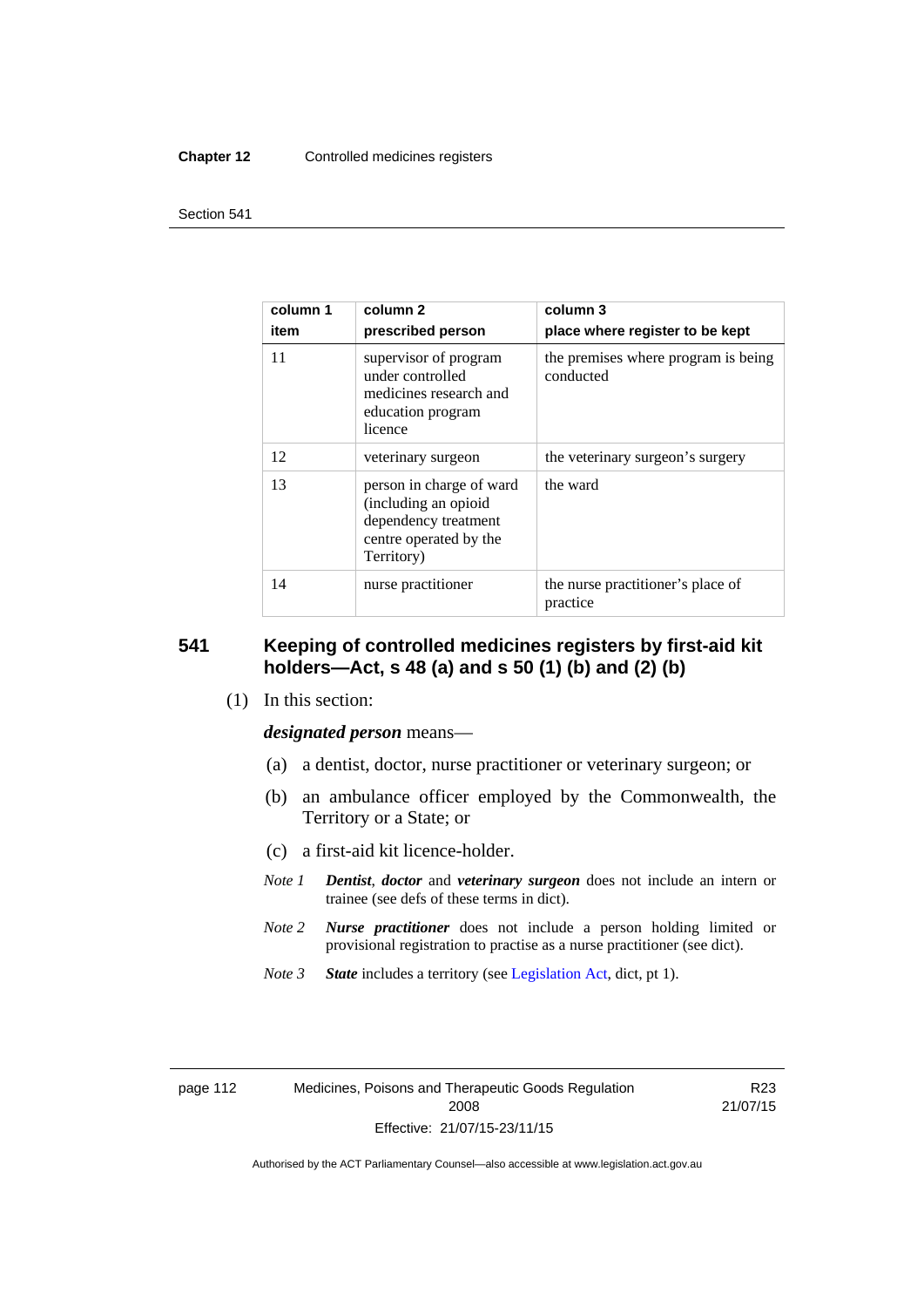(2) A designated person who possesses a first-aid kit containing a controlled medicine must keep the controlled medicines register for the controlled medicine with the first-aid kit.

# **542 Form of controlled medicines registers—Act, s 49 (1) (b) and (2) (b)**

- (1) Each page in a controlled medicines register must relate to a single form and strength of a controlled medicine.
- (2) If a controlled medicines register is kept electronically, a separate record must be used for each form and strength of controlled medicine kept.

# **543 Making entries in controlled medicines registers— Act, s 51 (1) (b)**

- (1) The following details for a dealing with a controlled medicine are prescribed:
	- (a) the nature of the dealing;
	- (b) the date of the dealing;
	- (c) the medicine, and the form, strength and quantity of the medicine, dealt with;
	- (d) if the dealing is receiving the medicine—the name and address of the supplier;
	- (e) if the dealing is supplying the medicine—the name and address of the person to whom it is supplied;
	- (f) if the medicine is supplied on a prescription—the prescriber's name and suburb and the prescription's number under section 123 (l) (Labelling dispensed medicines[—Act,](http://www.legislation.act.gov.au/a/2008-26/default.asp) s 60 (1) (c) (i) and (2) (c) (i));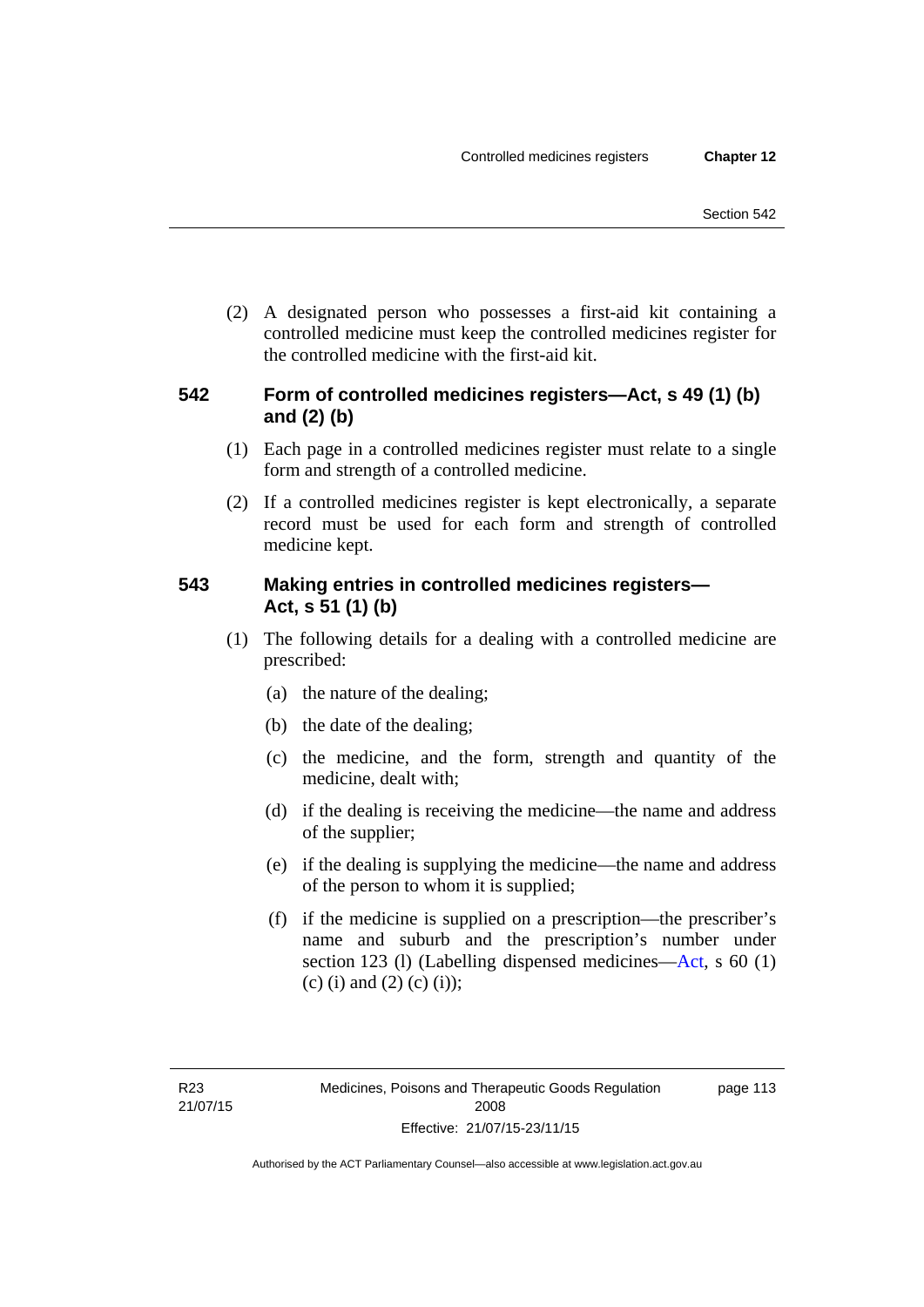Section 543

- (g) if the medicine is supplied on a requisition—the requisition's number under section 132 (e) (Labelling medicines supplied on requisition[—Act,](http://www.legislation.act.gov.au/a/2008-26/default.asp) s 60 (1) (c) (i) and (2) (c) (i));
- (h) if the medicine is supplied on a purchase order—the date of the purchase order;
- (i) if the [Act,](http://www.legislation.act.gov.au/a/2008-26/default.asp) section 53 (Registers—witnessing administration of medicines) applies to the dealing—the name of the person to whom the medicine is administered;
- (j) the quantity of the medicine held after the dealing.
- (2) However, subsection (1) (i) does not apply in relation to a controlled medicine dispensed in a dose administration aid for—
	- (a) a patient at a residential aged care facility or residential disability care facility; or
	- (b) a detainee at a correctional centre; or
	- (c) a young detainee at a CYP detention place.
- (3) A dealing with a controlled medicine must be entered in—
	- (a) if the dealing happens in a pharmacy at an institution—the controlled medicines register kept at the pharmacy; or
	- (b) if the dealing happens in a ward at an institution—the controlled medicines register kept at the ward; or
	- (c) if the person must keep both a controlled medicines register for a first-aid kit and another controlled medicines register—
		- (i) for a dealing with a controlled medicine to which the first-aid kit relates—the controlled medicines register for the kit; or
		- (ii) for any other dealing by the person—the other controlled medicines register; or

R23 21/07/15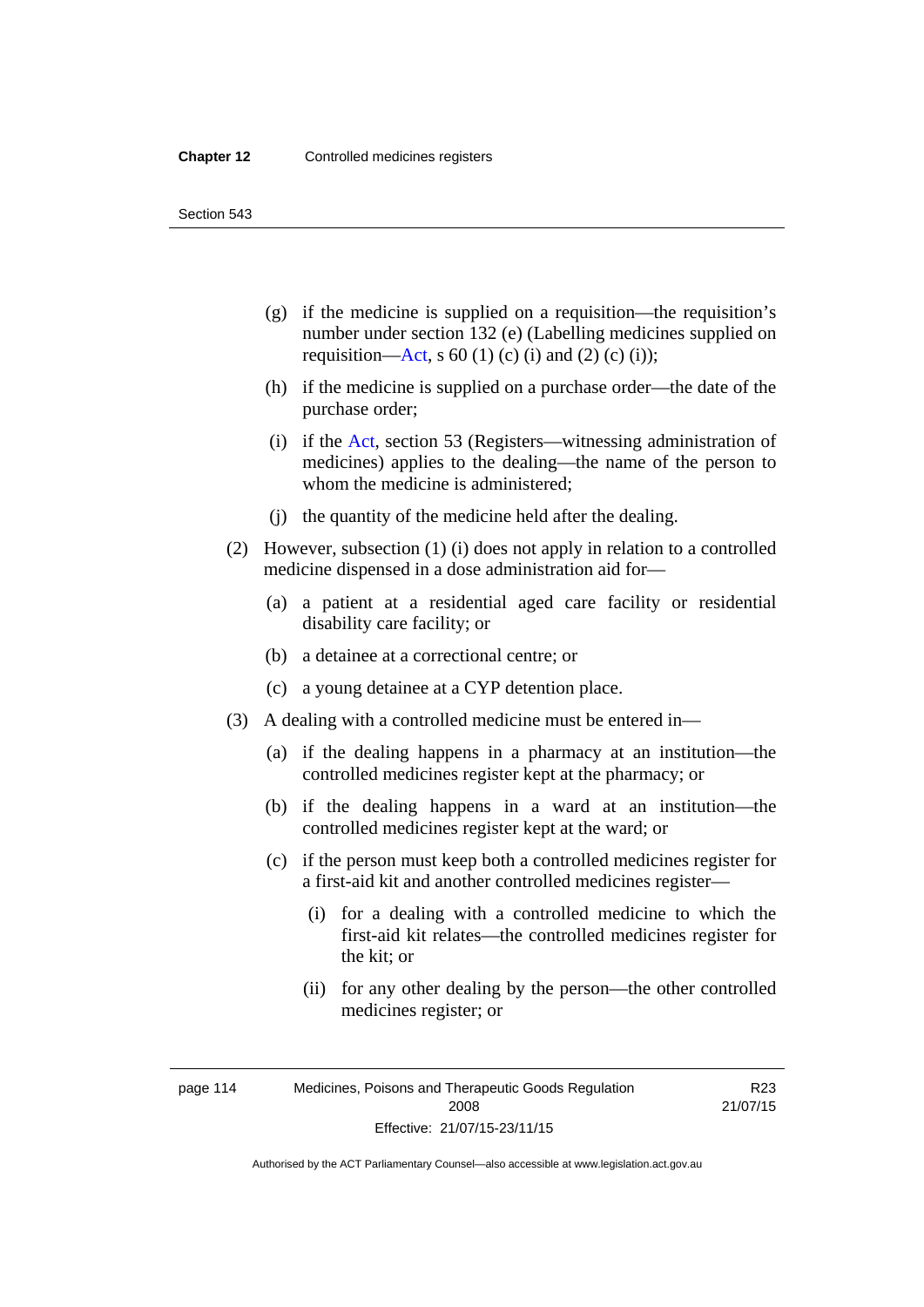(d) in any other case—the controlled medicines register the person must keep.

#### **544 Prescribed witnesses for administration of controlled medicines—Act, s 53 (a) and (b)**

The following people are prescribed as witnesses in relation to the administration of a controlled medicine:

- (a) if the medicine is administered by an intern doctor—a dentist, doctor, midwife, nurse, nurse practitioner or pharmacist;
- (b) if the medicine is administered by a person who is not an intern doctor—
	- (i) a person prescribed under paragraph (a); or
	- (ii) an intern doctor or enrolled nurse.
- *Note Dentist*, *doctor* and *pharmacist* does not include an intern or trainee (see defs of these terms in dict).

#### **545 Prescribed witnesses for discarding of controlled medicines—Act, s 54 (a) and (b)**

- (1) The following people are prescribed as witnesses in relation to the discarding of a controlled medicine:
	- (a) an ambulance officer employed by the Commonwealth, the Territory or a State;
	- (b) an approved analyst;
	- (c) a dentist;
	- (d) a doctor;
	- (e) a medicines and poisons inspector;
	- (f) a midwife;
	- (g) a nurse;

R23 21/07/15 Medicines, Poisons and Therapeutic Goods Regulation 2008 Effective: 21/07/15-23/11/15

page 115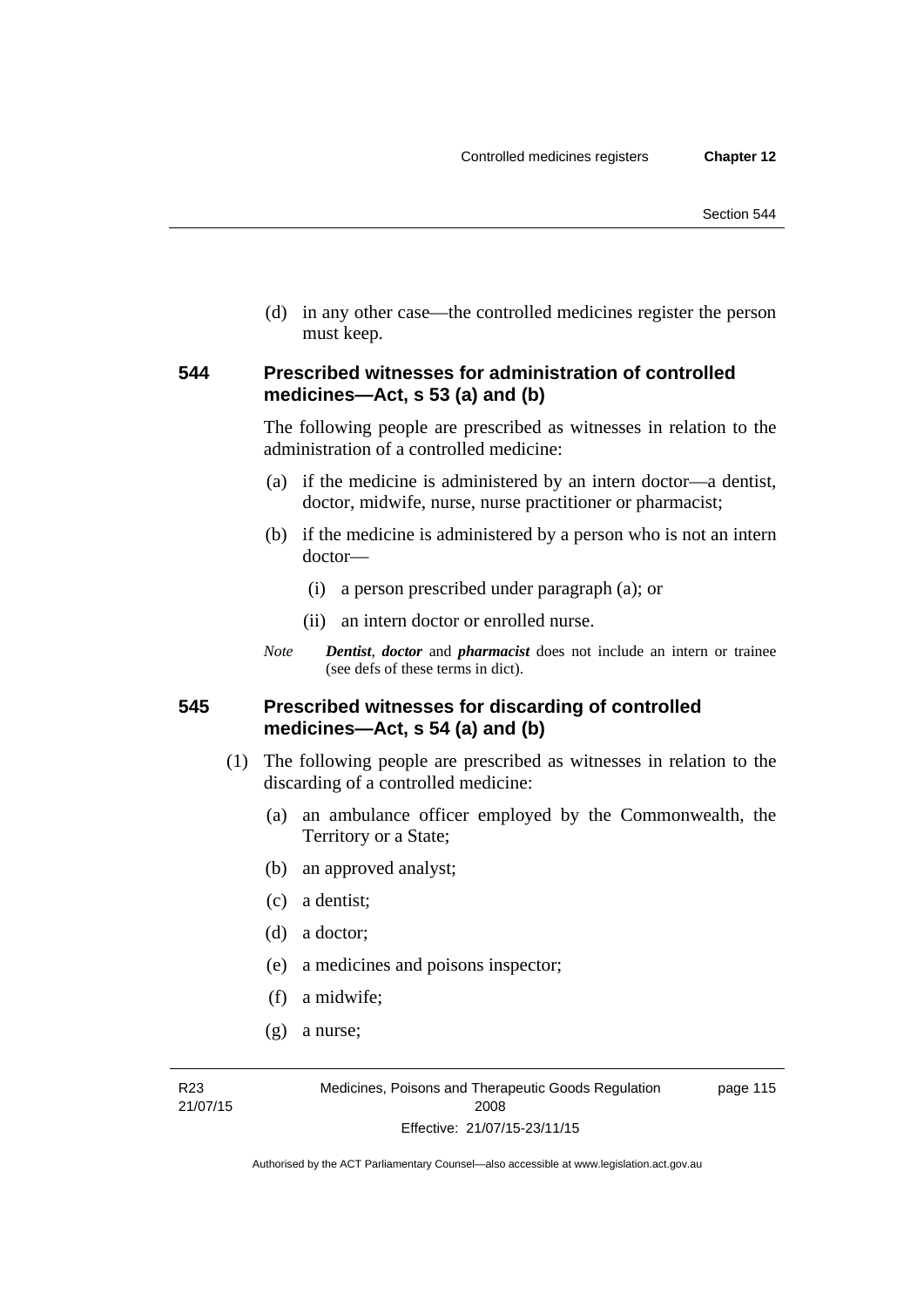- (h) a nurse practitioner;
- (i) a pharmacist;
- (j) a veterinary surgeon.
- *Note 1 Approved analyst*—see the dictionary.
- *Note 2 Dentist*, *doctor*, *pharmacist* and *veterinary surgeon* does not include an intern or trainee (see defs of these terms in dict).
- *Note 3 Nurse* does not include an enrolled nurse (see [Legislation Act,](http://www.legislation.act.gov.au/a/2001-14) dict, pt 1).
- *Note 4* See s 390 for the discarding of the residue of a controlled medicine left after administration.
- (2) However, a person mentioned in subsection (1) must not be a prescribed witness to the discarding of a controlled medicine if the person is—
	- (a) related to, a close friend of or employed by the person discarding the medicine; or
	- (b) the supervisor of the person discarding the medicine; or
	- (c) supervised by the person discarding the medicine.

### **546 Changes etc to entries in controlled medicines registers—Act, s 55 (2) (b)**

- (1) An entry in a paper-based controlled medicines register may be amended by the person who made the entry by—
	- (a) the person signing and dating a marginal note or footnote that gives the date of the amendment and the amended details; and
	- (b) if the entry relates to administering a controlled medicine—
		- (i) the amendment being witnessed by a person prescribed under section 544 (Prescribed witnesses for administration of controlled medicines[—Act](http://www.legislation.act.gov.au/a/2008-26/default.asp), s 53 (a) and (b)); and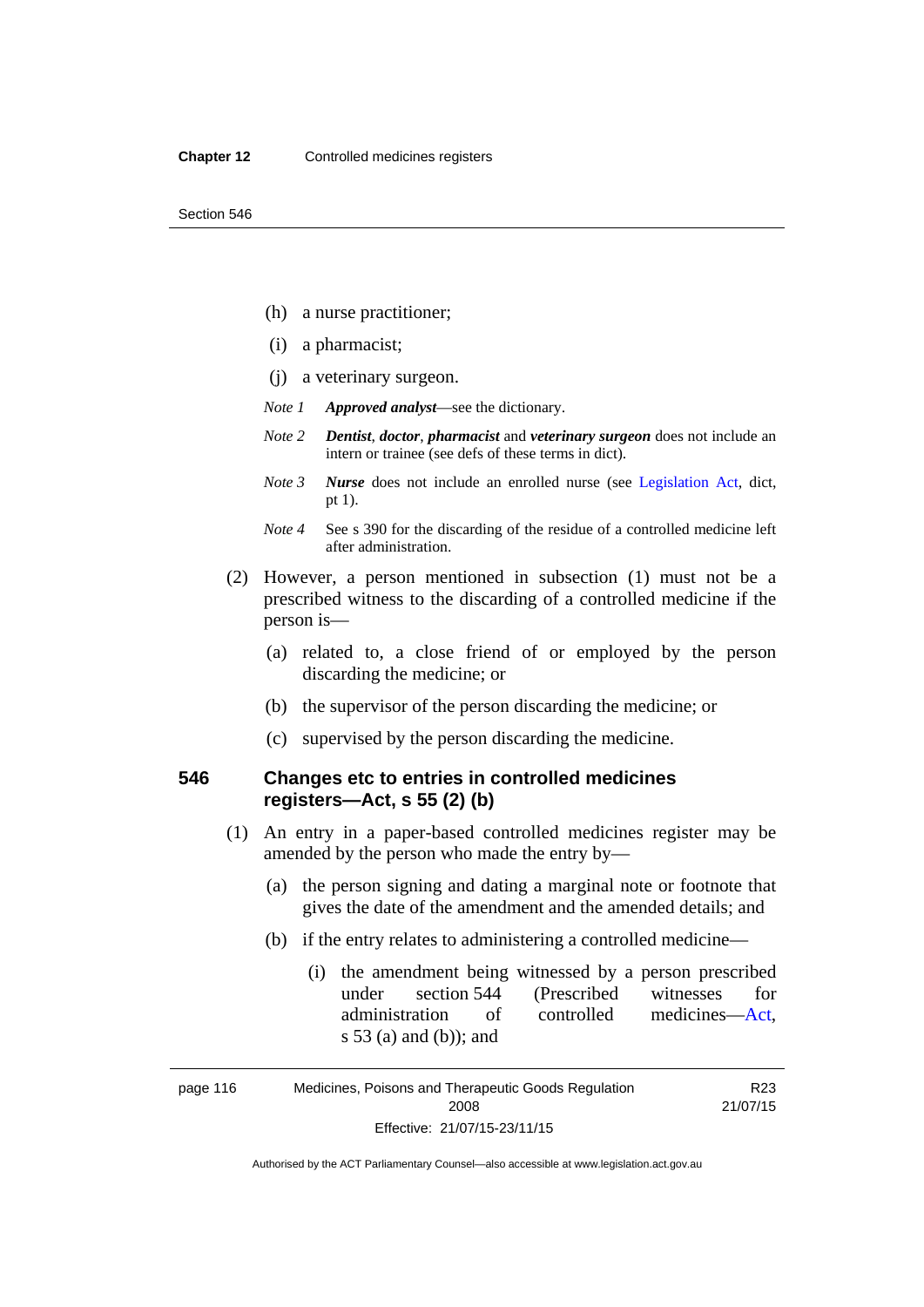- (ii) the witness signing the amendment as witness; and
- (c) if the entry relates to the discarding of a controlled medicine—
	- (i) the amendment being witnessed by a person prescribed under section 545 (Prescribed witnesses for discarding of controlled medicines[—Act,](http://www.legislation.act.gov.au/a/2008-26/default.asp) s 54 (a) and (b)); and
	- (ii) the witness signing the amendment as witness.
- (2) An entry in an electronic controlled medicines register may be amended by the person who made the entry by the person attaching or linking, by electronic means, a document that includes—
	- (a) the person's signature, the date and the amended details; and
	- (b) if the entry relates to administering a controlled medicine—the signature as witness of a person prescribed under section 544; and
	- (c) if the entry relates to the discarding of a controlled medicine the signature as witness of a person prescribed under section 545.

page 117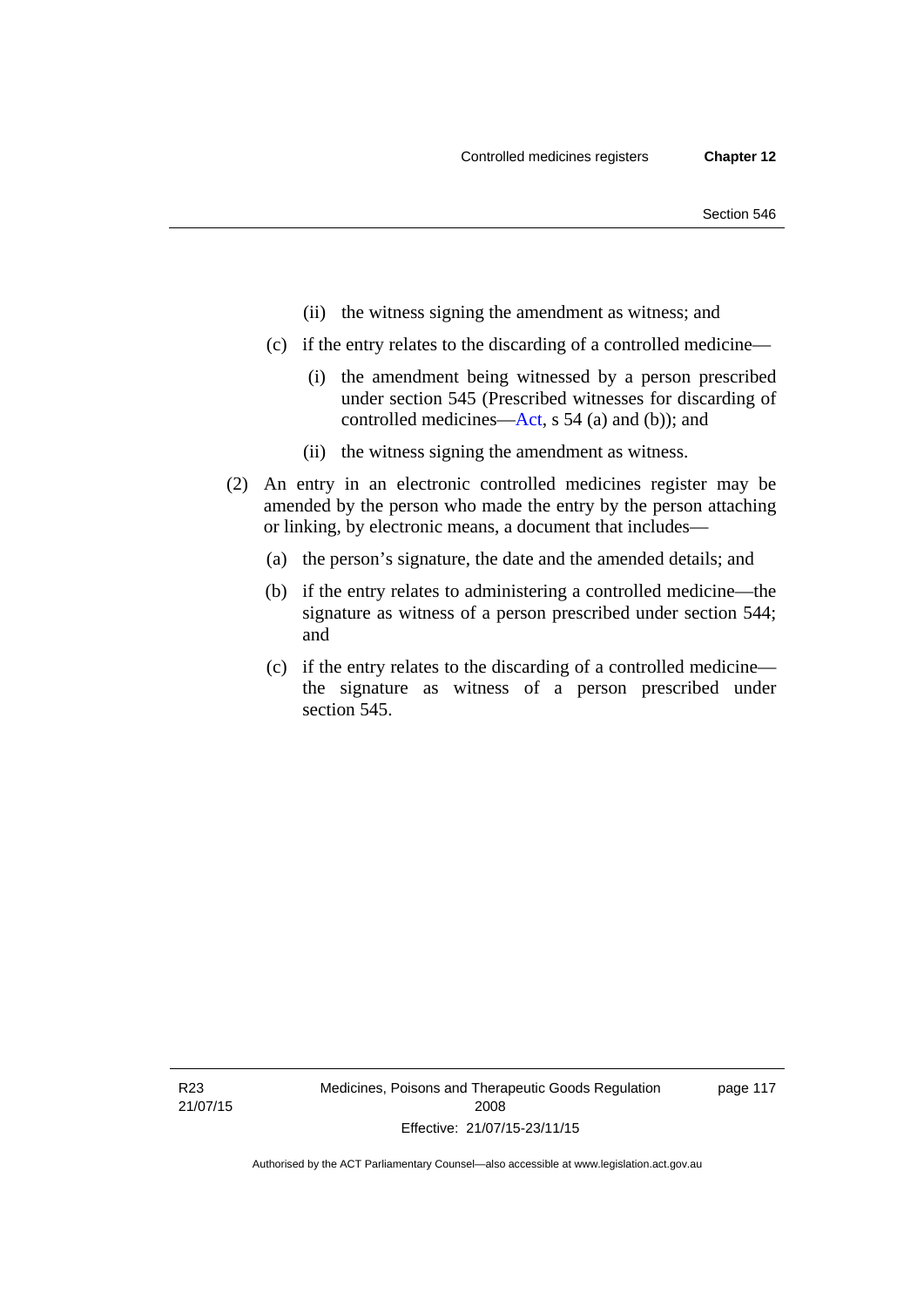# **Chapter 13 Controlled medicines and appendix D medicines approvals for human use**

# **Part 13.1 Controlled medicines approvals**

*Note* It is a condition of an authorisation to prescribe a controlled medicine for human use that the prescriber has an approval under this part (see s 31 (1) (d)).

# **Division 13.1.1 Preliminary**

### **550 Meaning of** *controlled medicines approval*

In this regulation:

*controlled medicines approval* means an approval to prescribe a controlled medicine under—

- (a) division 13.1.2 (Standing controlled medicines approvals); or
- (b) division 13.1.3 (Chief health officer controlled medicines approvals).

#### **551 Meaning of** *designated prescriber***—pt 13.1**

In this part:

*designated prescriber* means a prescriber (other than a veterinary surgeon or trainee veterinary surgeon) in relation to whom prescribing a controlled medicine is included in schedule 1, column 3.

R23 21/07/15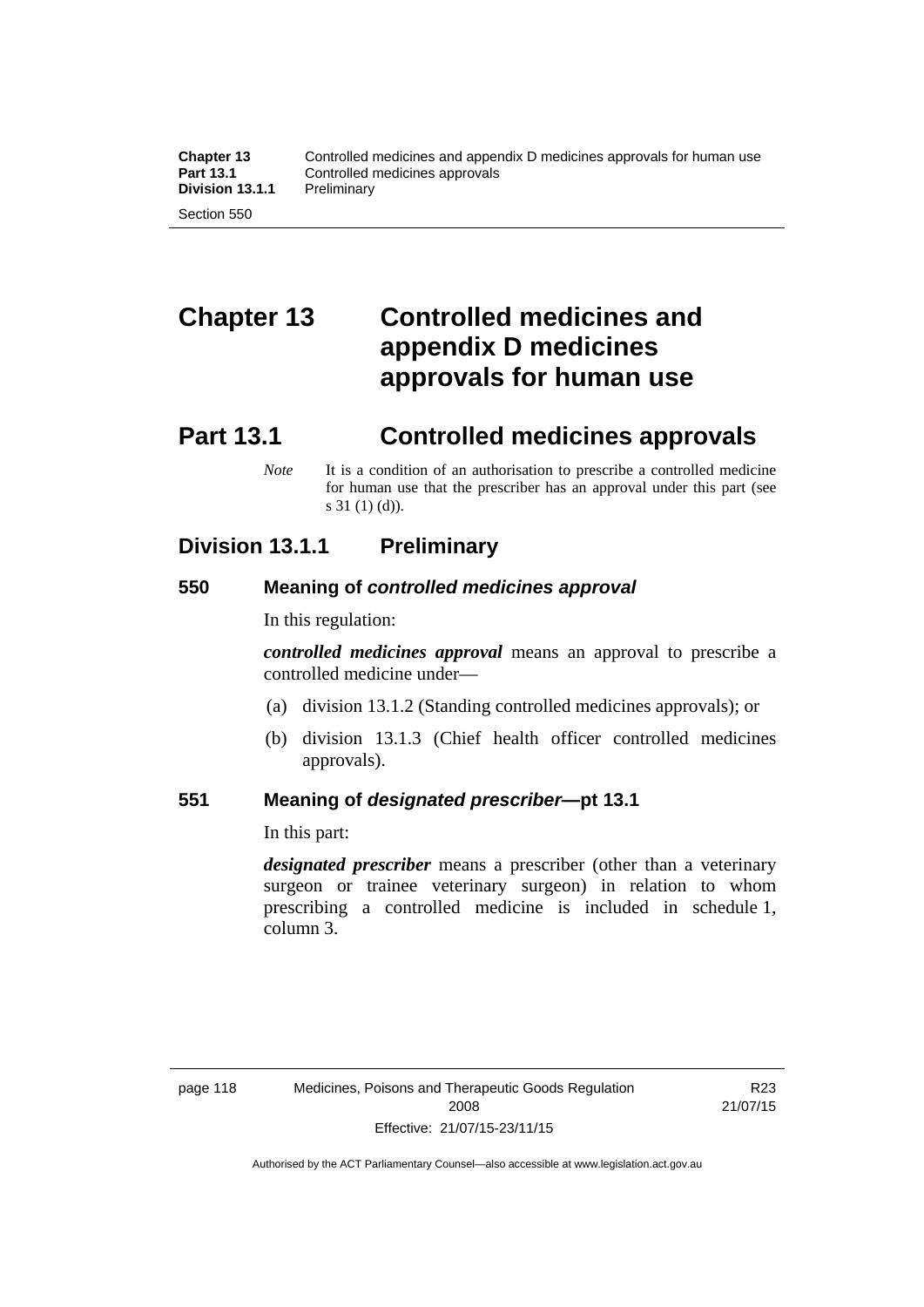# **Division 13.1.2 Standing controlled medicines approvals**

#### **555 Standing approval to prescribe controlled medicines for hospital in-patients**

A designated prescriber is approved to prescribe a controlled medicine for a patient of the prescriber if the patient is an in-patient at a hospital.

*Note* A *hospice* is a hospital (see *The Macquarie Dictionary*, 4th ed).

#### **556 Standing approval to prescribe controlled medicines for short-term treatment**

A designated prescriber is approved to prescribe a controlled medicine for a patient of the prescriber if—

- (a) the prescriber believes on reasonable grounds that the patient is not a drug-dependant person in relation to a controlled medicine or prohibited substance; and
- (b) the prescriber believes on reasonable grounds that the patient has not been prescribed a controlled medicine within the 2-month period before the prescriber prescribes the medicine; and
- (c) the prescriber prescribes the controlled medicine for the patient's use for 2 months or less.
- *Note* For long-term prescribing, see div 13.1.3.

page 119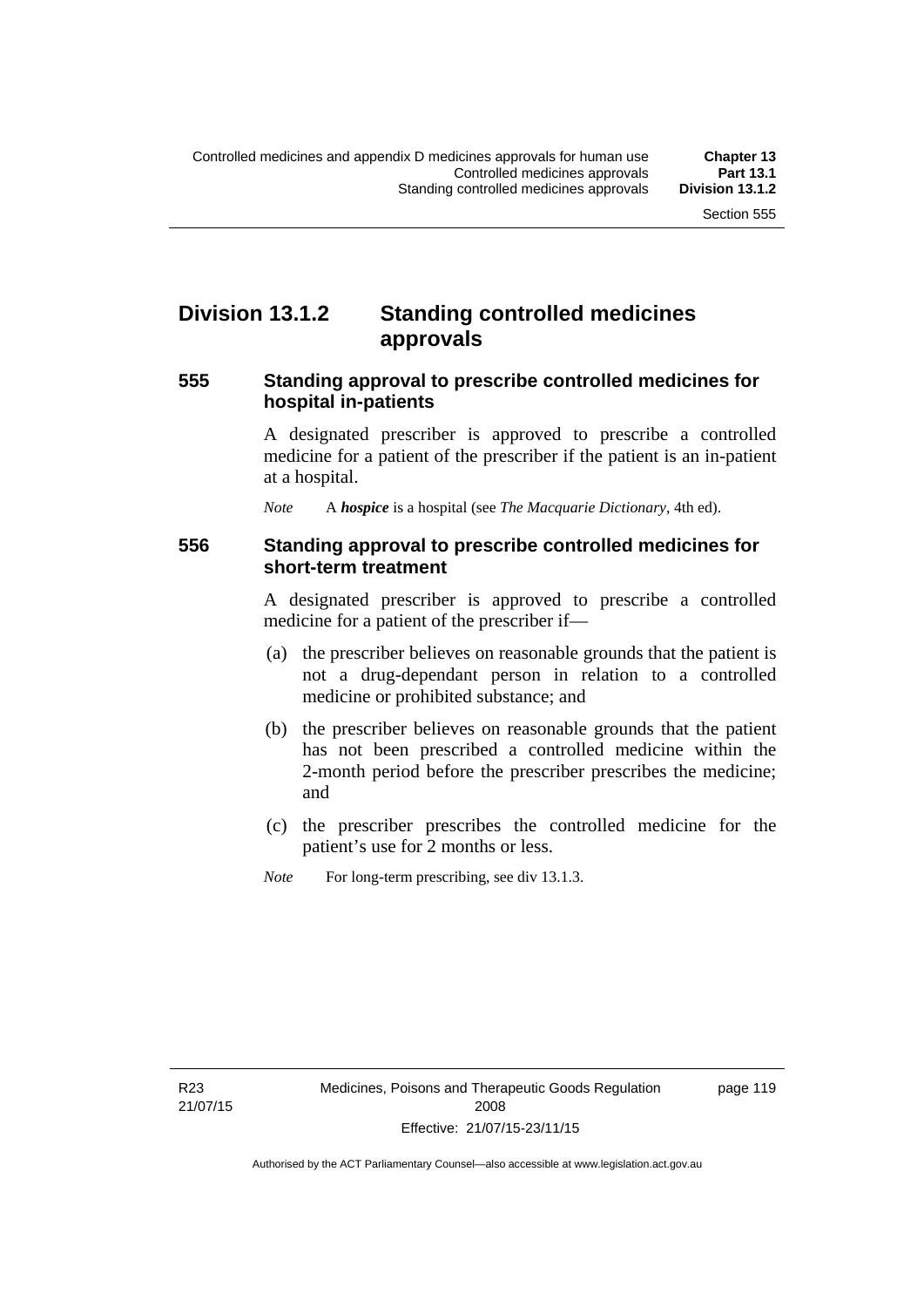### **557 Standing interim approval to prescribe buprenorphine and methadone for patients of certain institutions**

(1) In this section:

*doctor* includes an intern doctor acting under the direct supervision of a doctor.

- (2) A doctor is approved (the *interim approval*) to prescribe buprenorphine or methadone if—
	- (a) the doctor—
		- (i) is working at a hospital and prescribes the medicine for an outpatient at the hospital; or
		- (ii) is working at any of the following institutions and prescribes the medicine for a patient of the institution:
			- (A) a correctional centre;
			- (B) a CYP detention place;
			- (C) an opioid dependency treatment centre operated by the Territory; or
			- *Note Institution* includes a correctional centre and a CYP detention place (see s 652).
		- (iii) prescribes the medicine for a person in police custody; and
	- (b) the buprenorphine or methadone is prescribed in accordance with the opioid dependency treatment guidelines; and
		- *Note Opioid dependency treatment guidelines*—see the dictionary.
	- (c) the doctor makes an application under section 560 to prescribe the medicine not later than 72 hours after the doctor first prescribes buprenorphine or methadone for the patient.

R23 21/07/15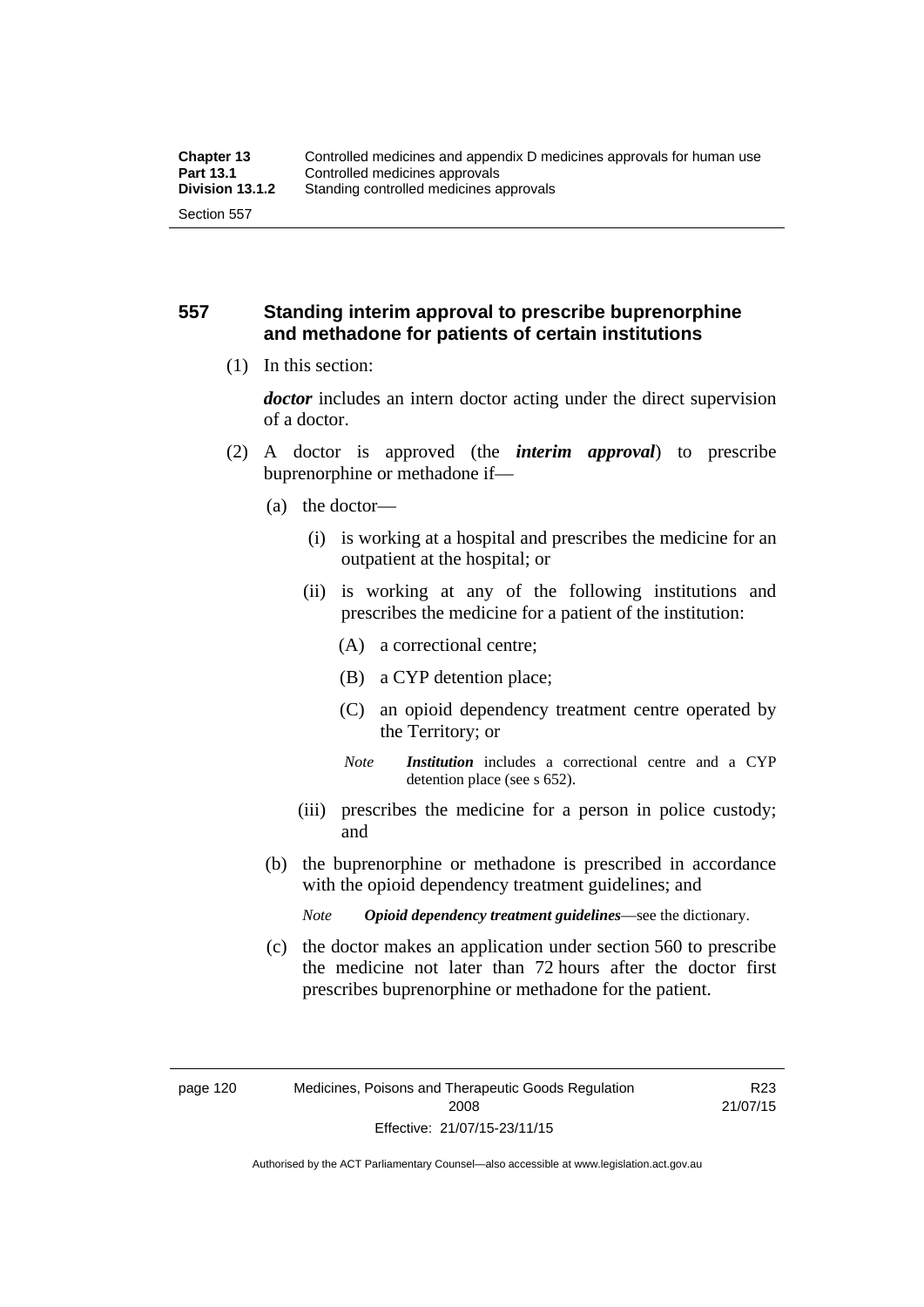- (3) The interim approval ends—
	- (a) if the chief health officer approves the application under division 13.1.3—when the doctor is given notice of the approval; or
	- (b) if the application under section 560 is withdrawn—on the withdrawal of the application; or
	- (c) if the chief health officer refuses to approve the application and the 7-day period mentioned in section 565 (2) (Applications for review of unfavourable CHO decisions for approvals) ends without an application for review being made—at the end of the 7-day period; or
	- (d) if the chief health officer refers the application to the medicines advisory committee or an application is made to the committee under section 565—when the doctor is given notice of the chief health officer's decision under section 573 (Medicines advisory committee—recommendations to CHO).

# **Division 13.1.3 Chief health officer controlled medicines approvals**

## **560 Applications for CHO controlled medicines approvals**

- (1) A designated prescriber may apply to the chief health officer for approval to prescribe a controlled medicine.
- (2) An application under subsection (1) must—
	- (a) be for approval to prescribe a controlled medicine for a single individual; and

page 121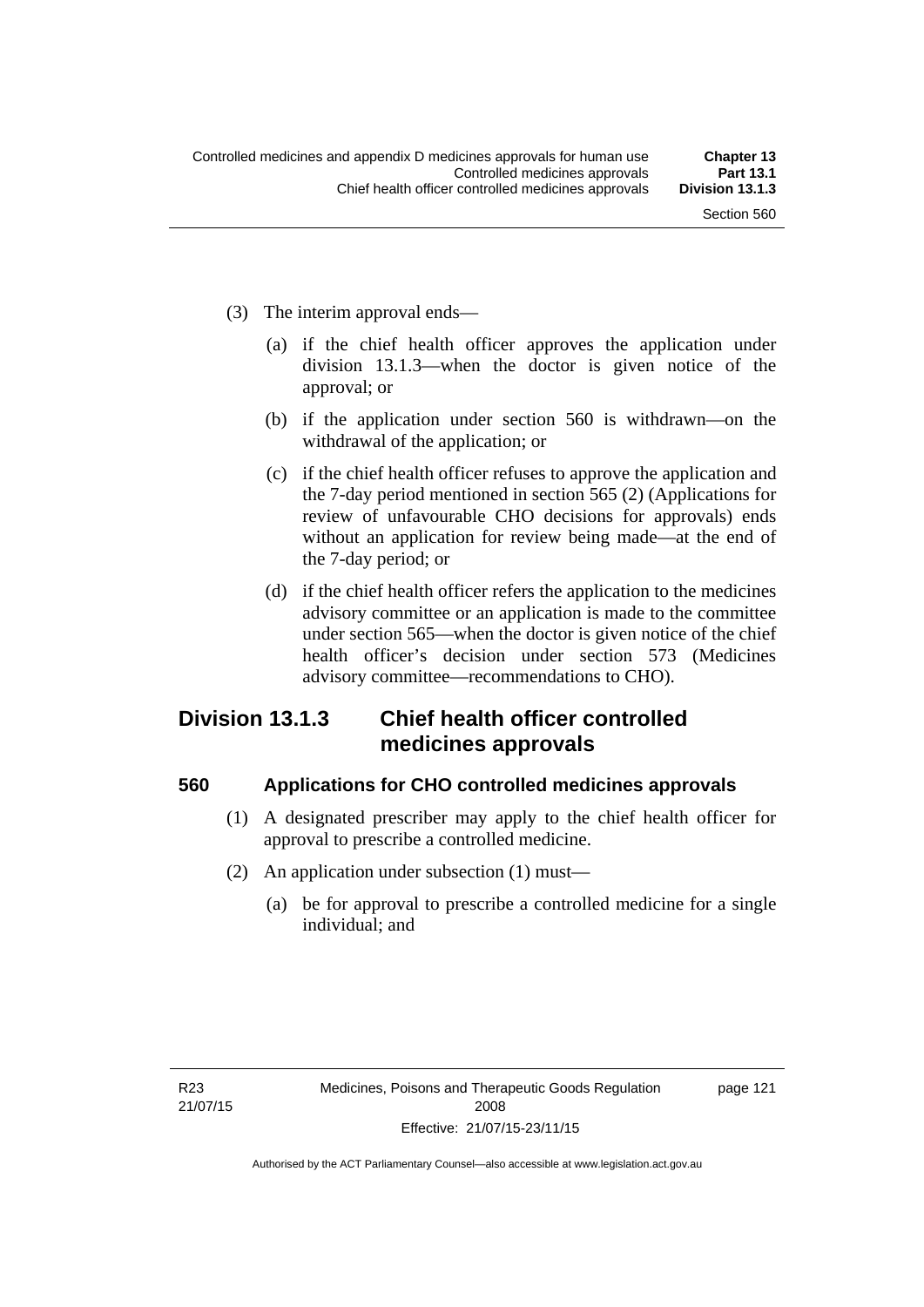(b) be made in a way determined by the chief health officer.

#### **Examples**

telephone, email and fax

- *Note 1* If a form is approved under the [Act](http://www.legislation.act.gov.au/a/2008-26/default.asp), s 198 for this provision, the form must be used.
- *Note 2* An example is part of the regulation, is not exhaustive and may extend, but does not limit, the meaning of the provision in which it appears (see [Legislation Act,](http://www.legislation.act.gov.au/a/2001-14) s 126 and s 132).
- (3) An application under subsection (1) may be made—
	- (a) on the applicant's own behalf; or
	- (b) on the applicant's own behalf and on behalf of 1 or more other named designated prescribers; or
	- (c) on behalf of a group of designated prescribers that includes the applicant and who practise at the same premises.

#### **Example**

the doctors practising at a suburban medical practice so that if a person's usual doctor is unavailable another doctor at the practice can, under the approval, prescribe the controlled medicine

(4) A determination under subsection (2) (b) is a notifiable instrument.

*Note* A notifiable instrument must be notified under the [Legislation Act](http://www.legislation.act.gov.au/a/2001-14).

# **561 Requirements for CHO controlled medicines approval applications**

- (1) An application by a designated prescriber for an approval to prescribe a controlled medicine for a patient must include the following:
	- (a) the designated prescriber's name and address;
	- (b) if the application is made on behalf of a group of designated prescribers—the names of the designated prescribers or a description of the group;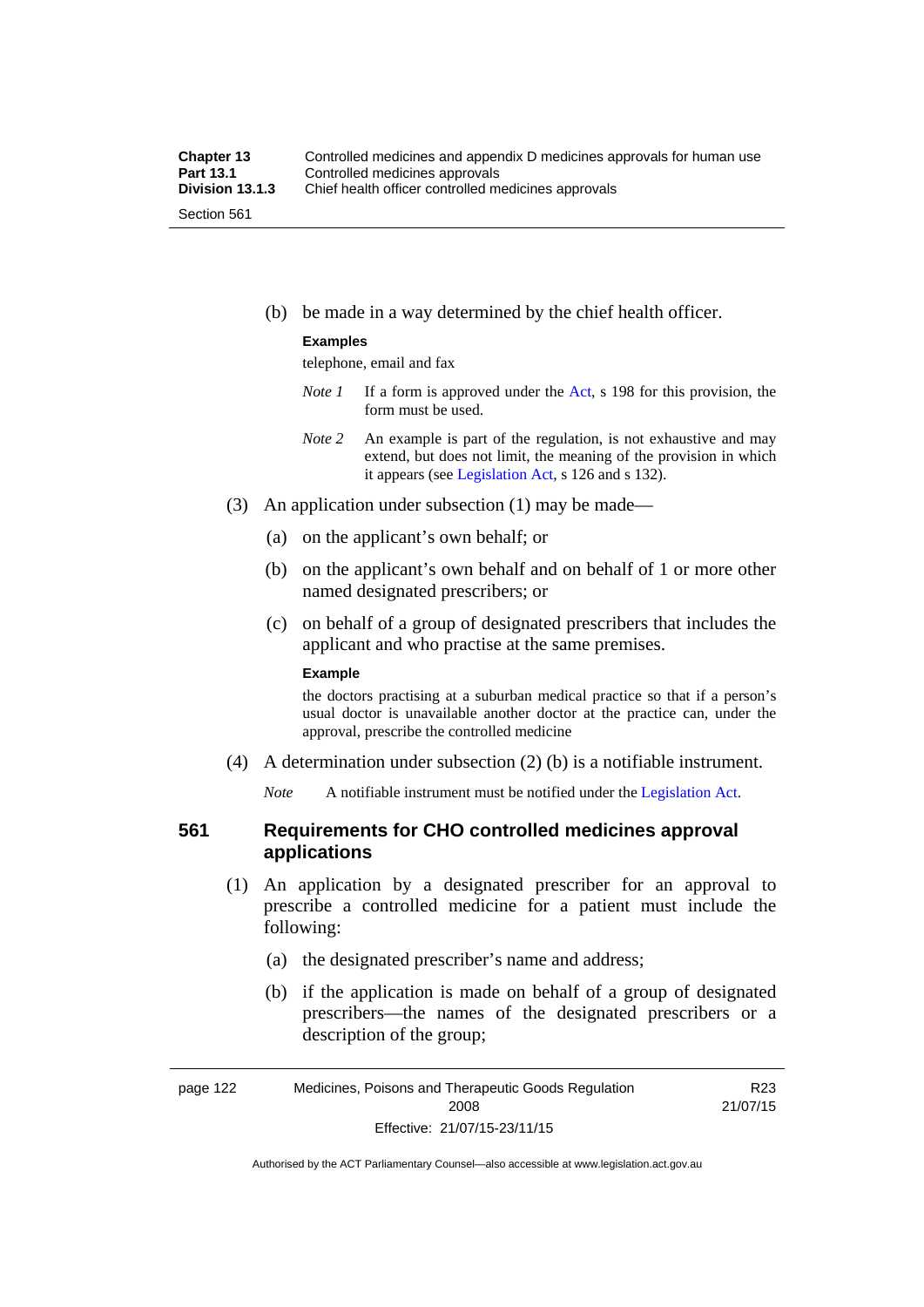(c) the medicine, and the form, strength and quantity of the medicine, to be prescribed;

*Note* For morphine or oxycodone for a terminally ill person, see s (2).

- (d) the daily dose of the medicine and, if more than 1 form or strength of the medicine is to be prescribed, the dose for each form or strength;
- (e) the patient's name and home address;
- (f) the condition from which the patient is suffering that, in the designated prescriber's opinion, requires treatment with the medicine;
- (g) whether, in the designated prescriber's opinion, based on reasonable grounds, the patient is a drug-dependent person in relation to a controlled medicine or prohibited substance.
- (2) However, for subsection (1) (c), if the controlled medicine is morphine or oxycodone for a person with a terminal illness, the application may be made for all forms, strengths and quantities of the medicine.
- (3) To remove any doubt, the application may include any other information the designated prescriber considers relevant.
- (4) The chief health officer may ask the designated prescriber for any other information reasonably required to decide the application, including, for example, further information about the patient's treatment.
	- *Note* An example is part of the regulation, is not exhaustive and may extend, but does not limit, the meaning of the provision in which it appears (see [Legislation Act,](http://www.legislation.act.gov.au/a/2001-14) s 126 and s 132).

page 123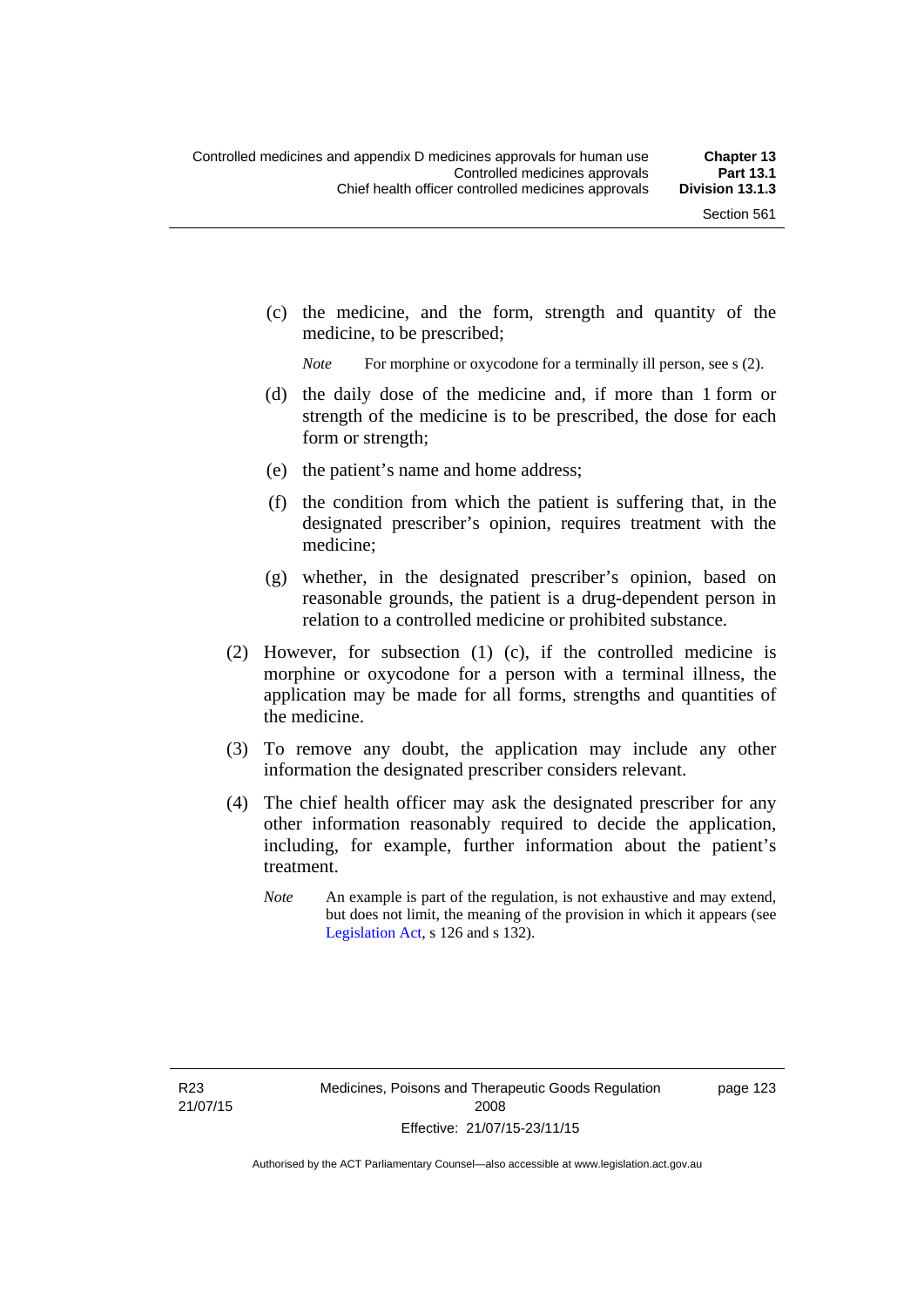# **562 CHO decision on applications to prescribe controlled medicines**

- (1) On application under section 560, the chief health officer must—
	- (a) approve the application in the terms applied for; or
	- (b) approve the application in terms different from those applied for; or
	- (c) refuse to approve the application; or
	- (d) refer the application to the medicines advisory committee.
	- *Note 1* An approval may include conditions (see s 570).
	- *Note 2* For the form of a controlled medicines approval by the chief health officer, see s 571.
- (2) However, the chief health officer need not decide the application if the chief health officer has asked for information under section 561 (4) and the information has not been given.
- (3) The chief health officer must give the applicant written notice of the chief health officer's decision not later than 7 days after the day the decision is made.
- (4) If the decision is made under subsection (1) (b) or (c), the notice must include information about the applicant's right to seek review of the decision under section 565 (Applications for review of unfavourable CHO decisions for approvals).

# **563 Restrictions on CHO power to approve applications for approvals**

In making a decision under section 562, the chief health officer—

 (a) must comply with any guidelines approved under section 574 (Guidelines for CHO decisions on applications); and

R23 21/07/15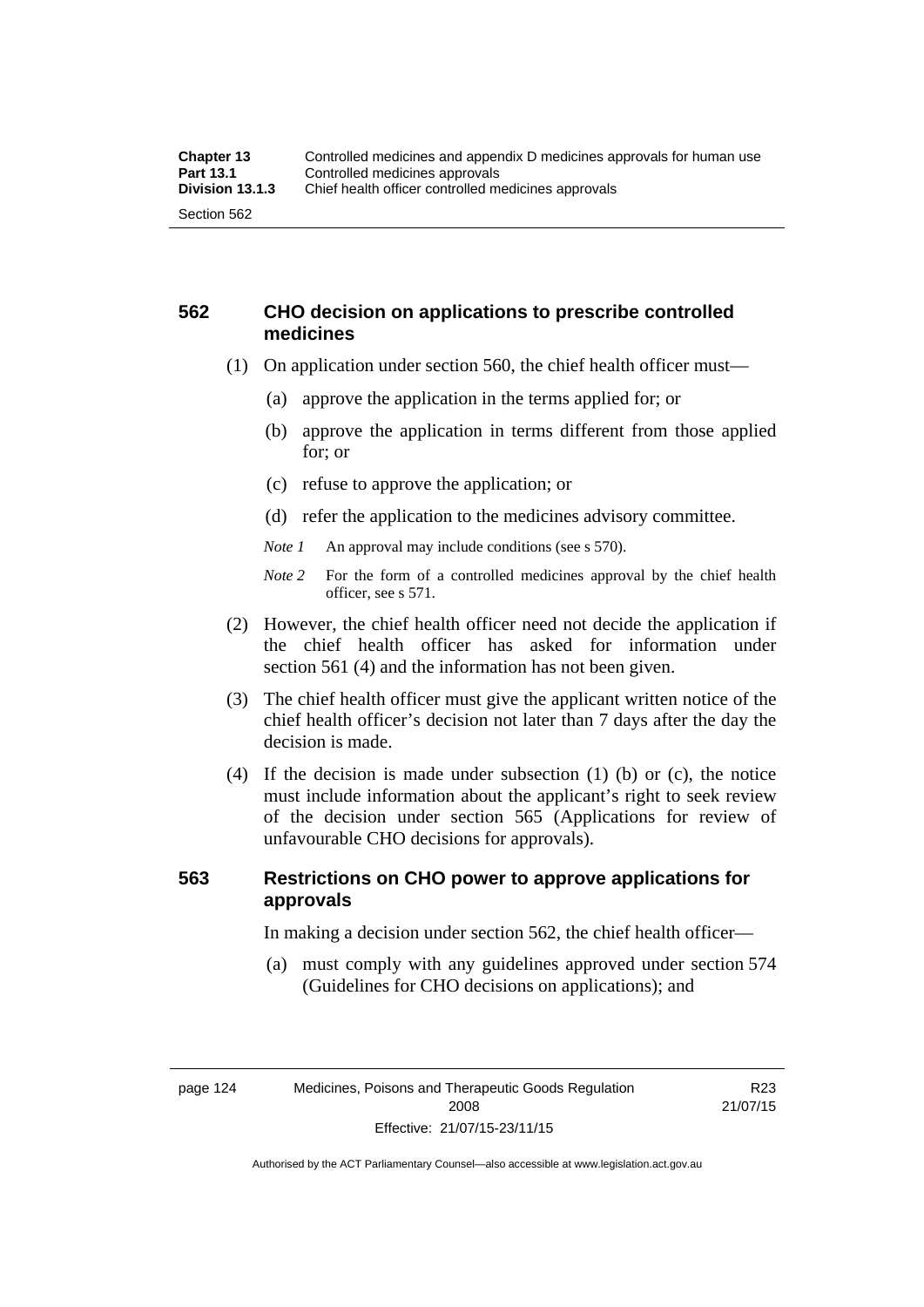- (b) must not approve an application to prescribe all forms, strengths and quantities of morphine or oxycodone for the treatment of a person who is terminally ill unless satisfied—
	- (i) a specialist has diagnosed the person as being terminally ill; and
	- (ii) the medicine is for use by the person for therapeutic purposes only; and
- (c) must not approve an application to prescribe buprenorphine or methadone to treat a drug-dependent person's drug-dependency unless the applicant is—
	- (i) a doctor who is working at a hospital, or an institution mentioned in section 557 (2) (a) (ii) (Standing interim approval to prescribe buprenorphine and methadone for patients of certain institutions); or
	- (ii) an intern doctor who is working at a hospital, or an institution mentioned in section  $557(2)$  (a) (ii), and who is acting under the direct supervision of a doctor at the hospital or institution; or
	- (iii) a doctor who is treating a person held in police custody; or
	- (iv) a doctor who holds an endorsement under section 582 (CHO decisions on applications for endorsement to treat drug-dependency); or
	- (v) a doctor who is prescribing continuing opioid dependency treatment for up to 5 drug-dependent people if—
		- (A) the people have already undergone opioid dependency treatment for at least 14 consecutive days (the *initial treatment*); and

page 125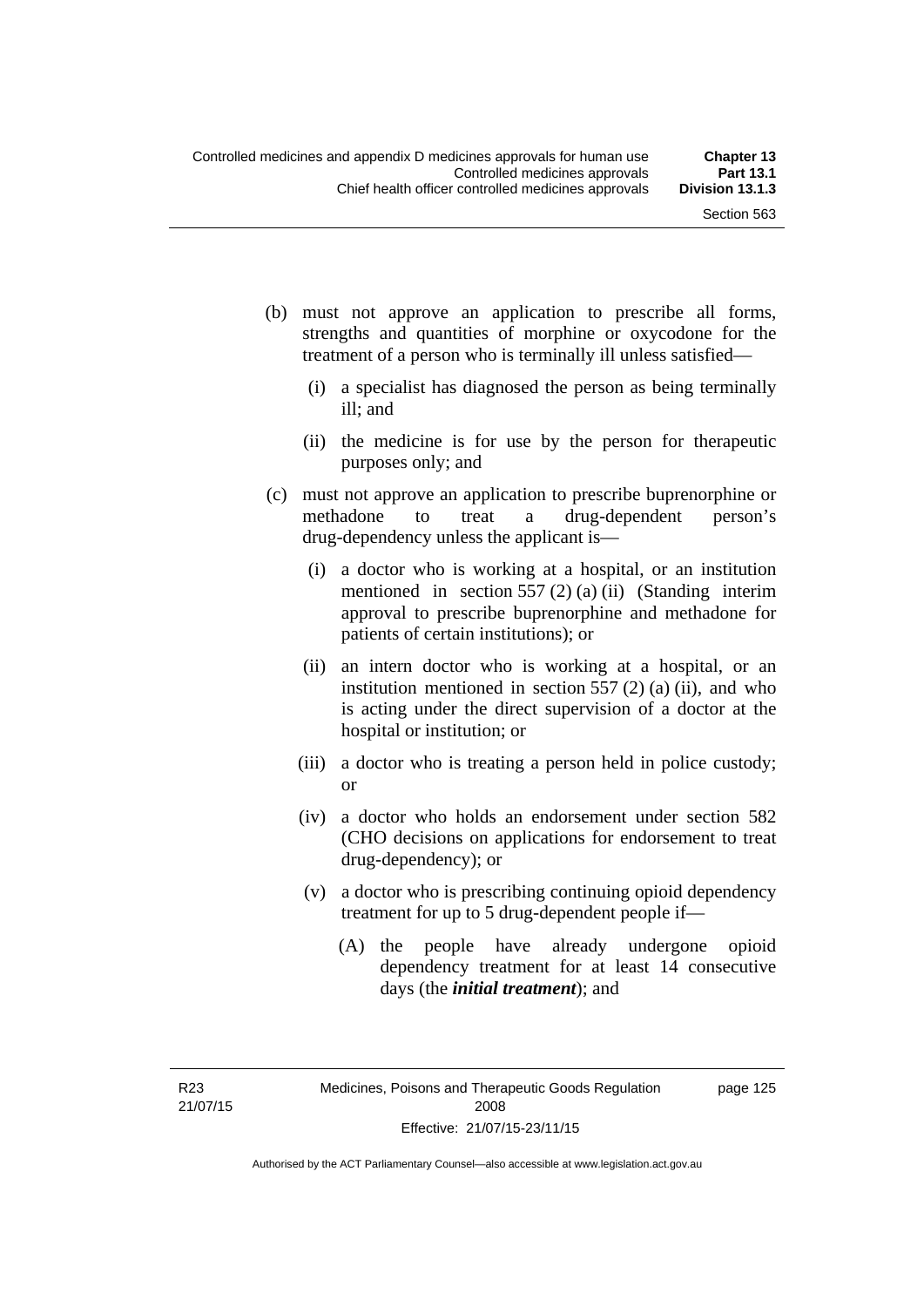(B) the initial treatment was prescribed by a doctor holding an endorsement under section 582.

*Note Doctor* does not include an intern doctor (see dict).

#### **564 Term of CHO controlled medicines approvals**

A controlled medicines approval under this division is for the period (not longer than 1 year) stated in the approval.

## **565 Applications for review of unfavourable CHO decisions for approvals**

- (1) This section applies if, under section 562, the chief health officer—
	- (a) approves an application for a controlled medicines approval in terms different from those applied for; or
	- (b) refuses to approve the application for an approval.
- (2) The applicant for the approval may, not later than 7 days after the day the person receives written notice of the decision, apply to the medicines advisory committee for review of the decision.
- (3) The application for review—
	- (a) must be in writing signed by the applicant; and
	- (b) must set out the grounds for the application; and
	- (c) may include any information that the applicant considers appropriate for the review.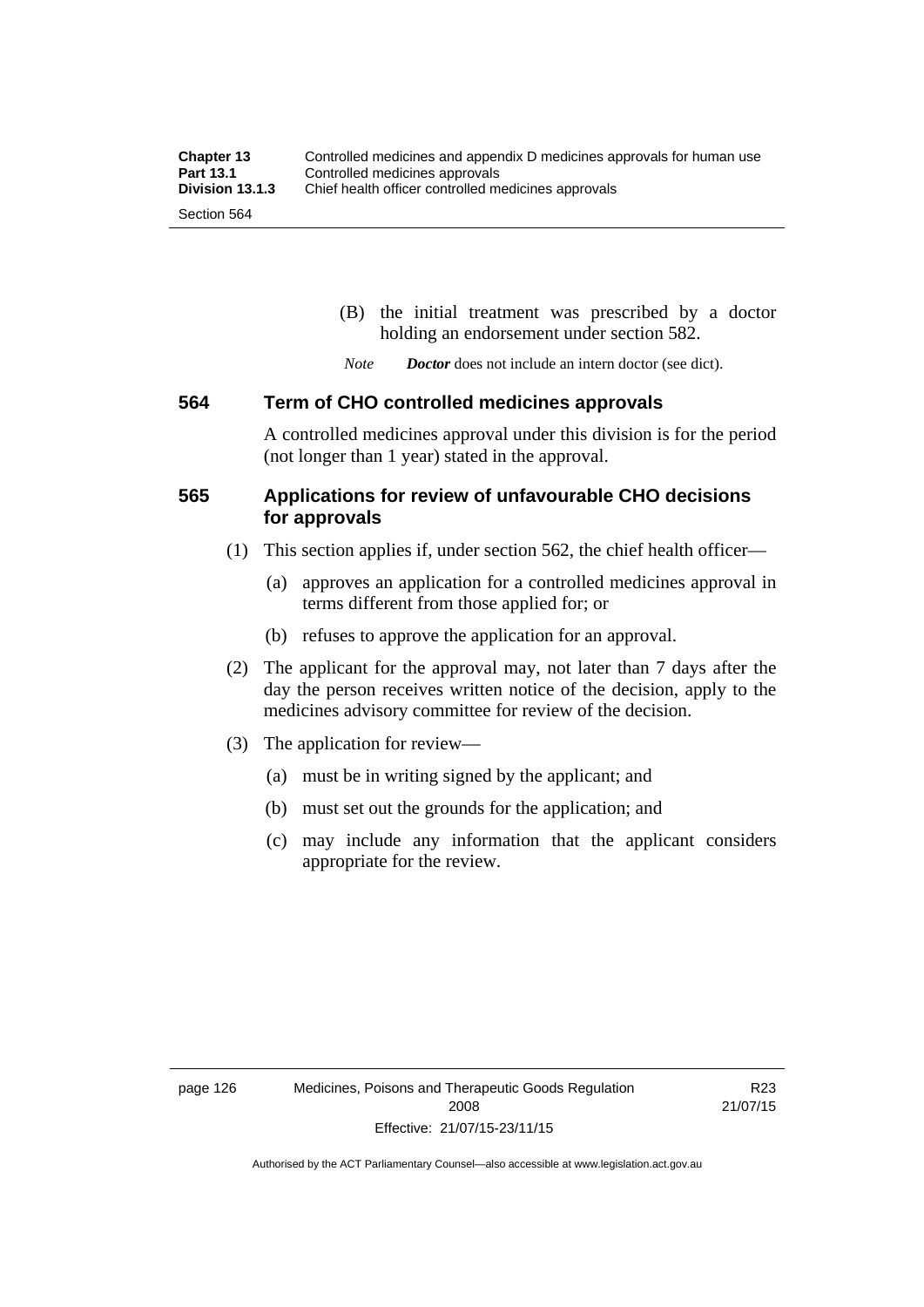## **566 Medicines advisory committee—referred applications and review of unfavourable CHO decisions**

- (1) This section applies to an application—
	- (a) for approval to prescribe a controlled medicine referred to the medicines advisory committee under section 562 (1) (d); or
	- (b) under section 565 for review of a decision of the chief health officer on an application for a controlled medicines approval.
- (2) The medicines advisory committee may, in writing, ask the applicant to give the committee further information about the treatment of the person to whom the application relates not later than a stated reasonable time.
- (3) After considering the application and any further information provided in accordance with a notice under subsection (2), the medicines advisory committee must—
	- (a) for an application for review of a decision by the chief health officer—
		- (i) recommend that the chief health officer confirm the decision made; or
		- (ii) do both of the following:
			- (A) recommend that the chief health officer revoke the decision made;
			- (B) make a recommendation under paragraph (b) (i), (ii) or (iii); or
	- (b) recommend that the chief health officer—
		- (i) approve the application to prescribe a controlled medicine in the terms applied for; or
		- (ii) approve the application in terms different from those applied for; or

R23 21/07/15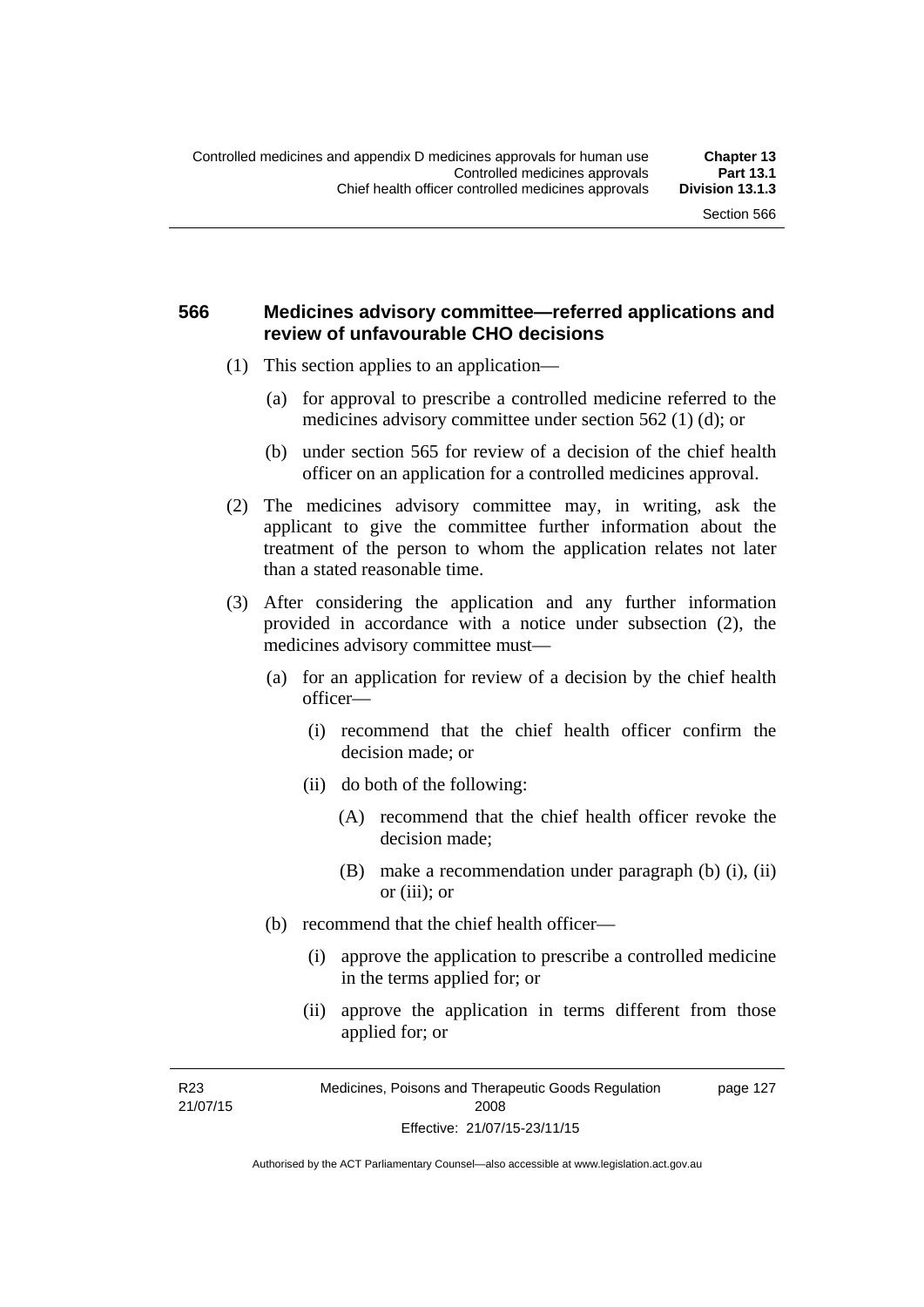- (iii) refuse to approve the application.
- *Note 1* The medicines advisory committee may recommend that the chief health officer include conditions in the approval (see s 570 (2)).
- *Note 2* The chief health officer must consider the committee's recommendation (see s 573).
- (4) A recommendation must be in writing.

## **567 Amendment and revocation of controlled medicines approvals**

- (1) The chief health officer may amend or revoke a controlled medicines approval on the chief health officer's own initiative and without consulting the medicines advisory committee.
- (2) The medicines advisory committee may recommend that the chief health officer amend or revoke a controlled medicines approval, whether or not the approval was given on the recommendation of the committee.

*Note* The chief health officer must consider the committee's recommendation (see s 573).

- (3) A recommendation must be in writing.
- (4) The chief health officer must send the approval-holder written notice of the chief health officer's decision not later than 7 days after the day the decision is made.
- (5) If the decision is to amend or revoke a controlled medicines approval under subsection (1), the notice must include information about the approval-holder's right to seek review of the decision under section 568.
- (6) In this section:

*amend*, a controlled medicines approval, includes imposing a condition on, or changing a condition of, the approval.

R23 21/07/15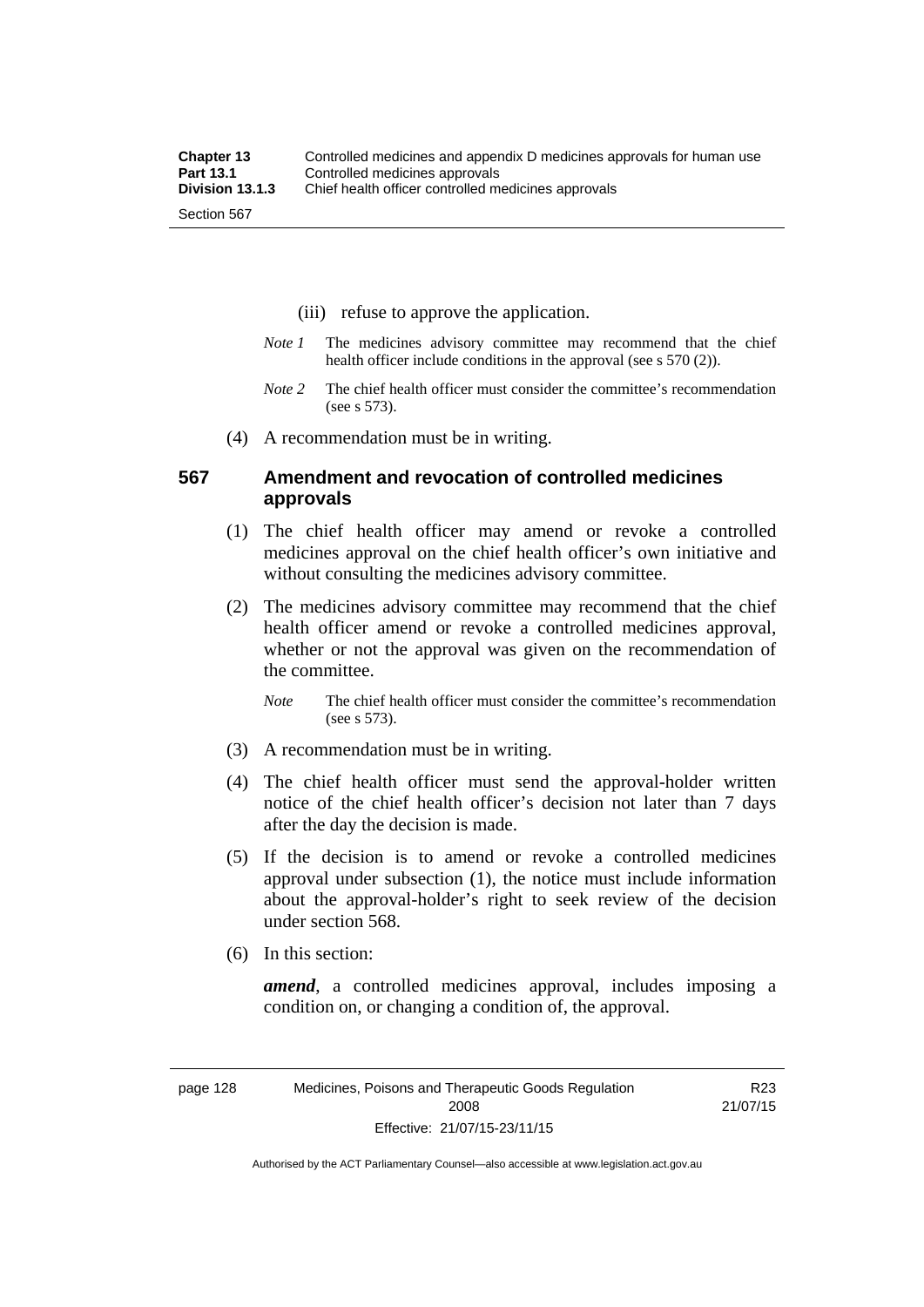# **568 Application for review of amendment and revocation on CHO initiative**

- (1) This section applies if the chief health officer amends or revokes a controlled medicines approval under section 567 (1).
- (2) The person to whom the approval was given may, not later than 7 days after the day the person is given written notice of the amendment or revocation, apply to the medicines advisory committee for review of the decision.
- (3) The application for review—
	- (a) must be in writing signed by the applicant; and
	- (b) must set out the grounds for the application; and
	- (c) may include any information that the applicant considers appropriate for the review.
- (4) To remove any doubt, the decision to which the application relates continues to operate despite the making of the application until the day the chief health officer's decision following a recommendation under section 569 (3) takes effect.

## **569 Medicines advisory committee—review of amendment or revocation on CHO initiative**

- (1) This section applies if an application is made to the medicines advisory committee under section 568 to review a decision (the *original decision*) of the chief health officer to amend or revoke a controlled medicines approval.
- (2) The medicines advisory committee may, in writing, ask the designated prescriber to give the committee further information about the treatment of the person to whom the application relates not later than a stated reasonable time.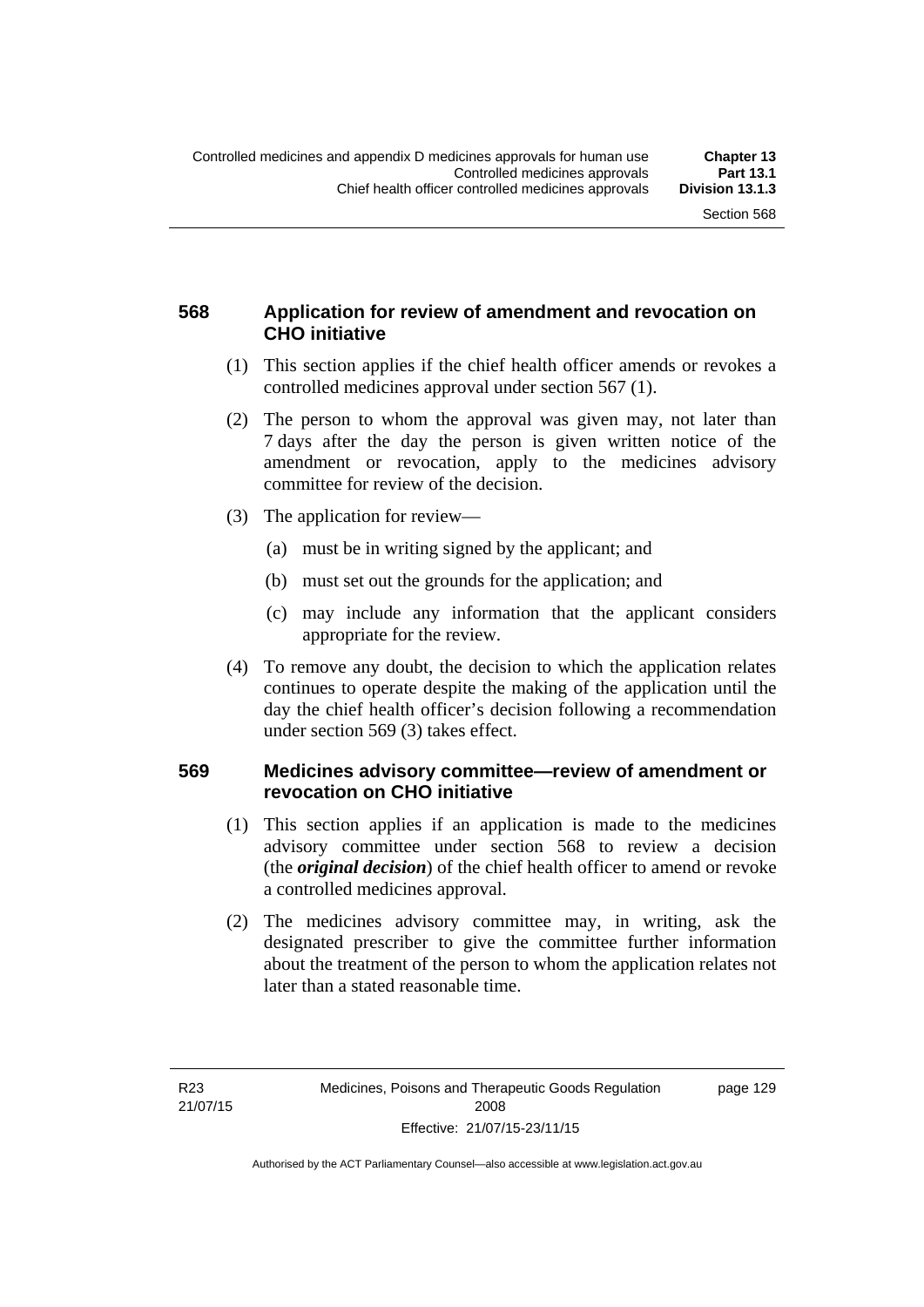| <b>Chapter 13</b> | Controlled medicines and appendix D medicines approvals for human use |
|-------------------|-----------------------------------------------------------------------|
| <b>Part 13.1</b>  | Controlled medicines approvals                                        |
| Division 13.1.3   | Chief health officer controlled medicines approvals                   |
| Section 570       |                                                                       |

- (3) After considering the application for review and any further information provided in accordance with a notice under subsection (2), the medicines advisory committee must recommend that the chief health officer—
	- (a) confirm the original decision; or
	- (b) revoke the original decision; or
	- (c) revoke the original decision and approve the application as recommended by the committee.
	- *Note 1* The medicines advisory committee may recommend that the chief health officer include conditions in the approval (see s 570 (2)).
	- *Note 2* The chief health officer must consider the committee's recommendation (see s 573).
- (4) A recommendation must be in writing.

#### **570 Conditional controlled medicines approvals**

- (1) The chief health officer may include conditions for the safe or proper use of a controlled medicine in a controlled medicines approval.
- (2) The medicines advisory committee may recommend that the chief health officer include conditions for the safe or proper use of a controlled medicine in a controlled medicines approval.
	- *Note* The chief health officer must consider the committee's recommendation (see s 573).

# **571 Form of CHO controlled medicines approvals**

- (1) A controlled medicines approval given by the chief health officer must include the following:
	- (a) the name of the controlled medicine to which the approval relates;

page 130 Medicines, Poisons and Therapeutic Goods Regulation 2008 Effective: 21/07/15-23/11/15

R23 21/07/15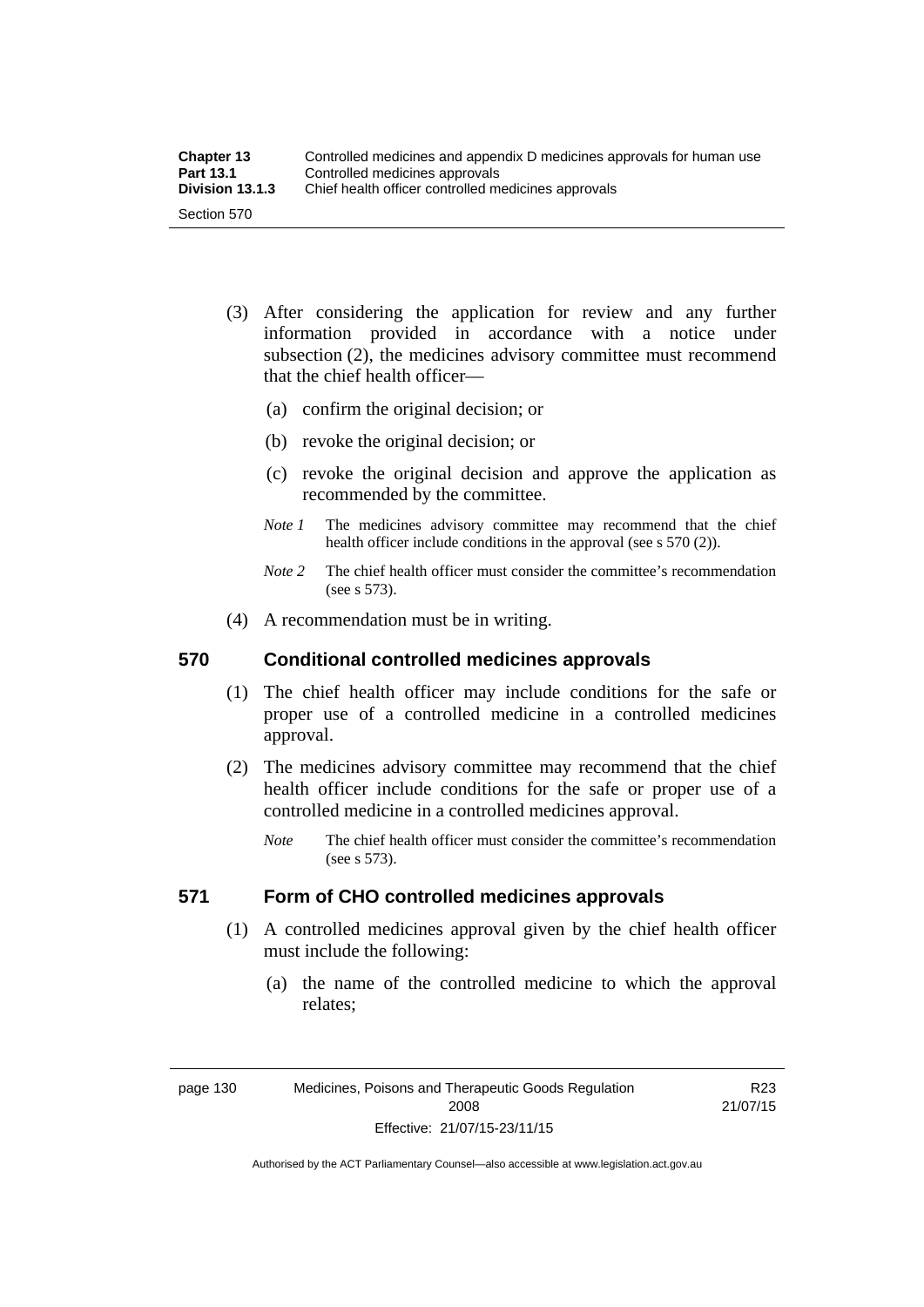- (b) the maximum quantity of the medicine that may be prescribed under the approval;
	- *Note 1* For morphine or oxycodone for a person with a terminal illness, see s (2).
	- *Note* 2 For buprenorphine or methadone for a drug-dependent person, see s (3).
- (c) the form and strength of the medicine that may be prescribed under the approval;
	- *Note* Other forms and strengths may be prescribed in accordance with s 32.
- (d) the period when the medicine may be prescribed under the approval or when the approval ends;
- (e) an identifying number for the approval;
- (f) any condition to which the approval is subject.
- *Note* If the approval is an oral approval, the prescriber must send the chief health officer a written application (see s 31 (1) (d) (ii)).
- (2) However, for subsection (1) (b) and (c), if the controlled medicines approval relates to the treatment of a person with a terminal illness, the approval may provide that all forms, strengths and quantities of morphine or oxycodone are approved.
- (3) Also, for subsection (1) (b), if the controlled medicines approval relates to the treatment of a drug-dependent person with buprenorphine or methadone for their drug-dependency, the approval may state the maximum daily dose that may be prescribed for the person.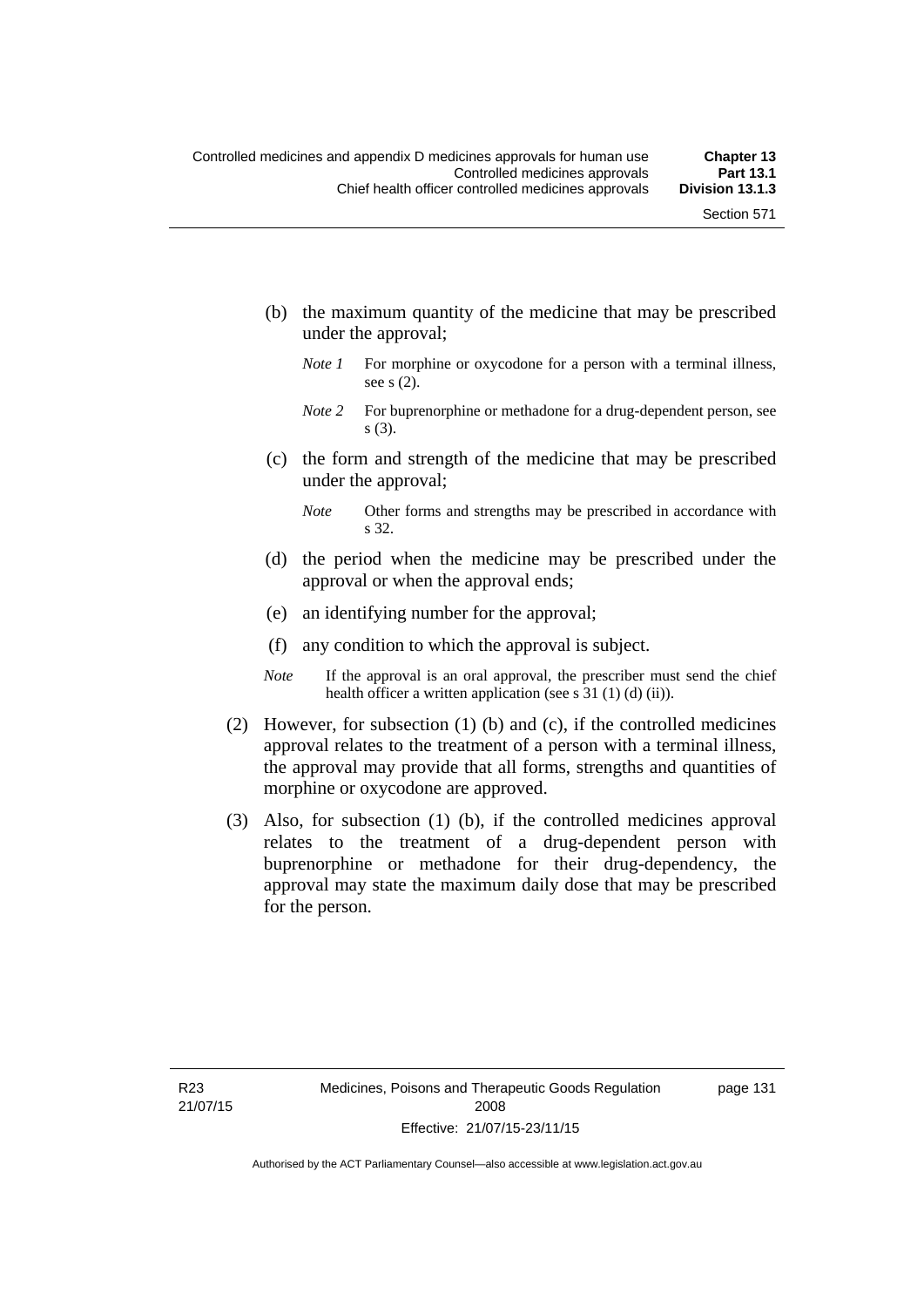#### **572 When controlled medicines approvals etc take effect**

- (1) A controlled medicines approval takes effect when the applicant receives notice of the approval or, if the approval states a later day, on the later day.
- (2) An amendment or revocation of a controlled medicines approval takes effect when the approval-holder receives notice of the amendment or revocation or, if the notice of the amendment or revocation states a later day, on the later day.

## **573 Medicines advisory committee—recommendations to CHO**

- (1) This section applies if the medicines advisory committee recommends that the chief health officer make a decision in relation  $to$ 
	- (a) an application for a controlled medicines approval; or
	- (b) a controlled medicines approval; or
	- (c) an application under section 581 (Applications for CHO endorsement to treat drug-dependency).
- (2) The chief health officer must—
	- (a) make the decision after considering the medicines advisory committee's recommendation; and
	- (b) send the applicant or approval holder written notice of the decision not later than 7 days after the day the chief health officer makes the decision.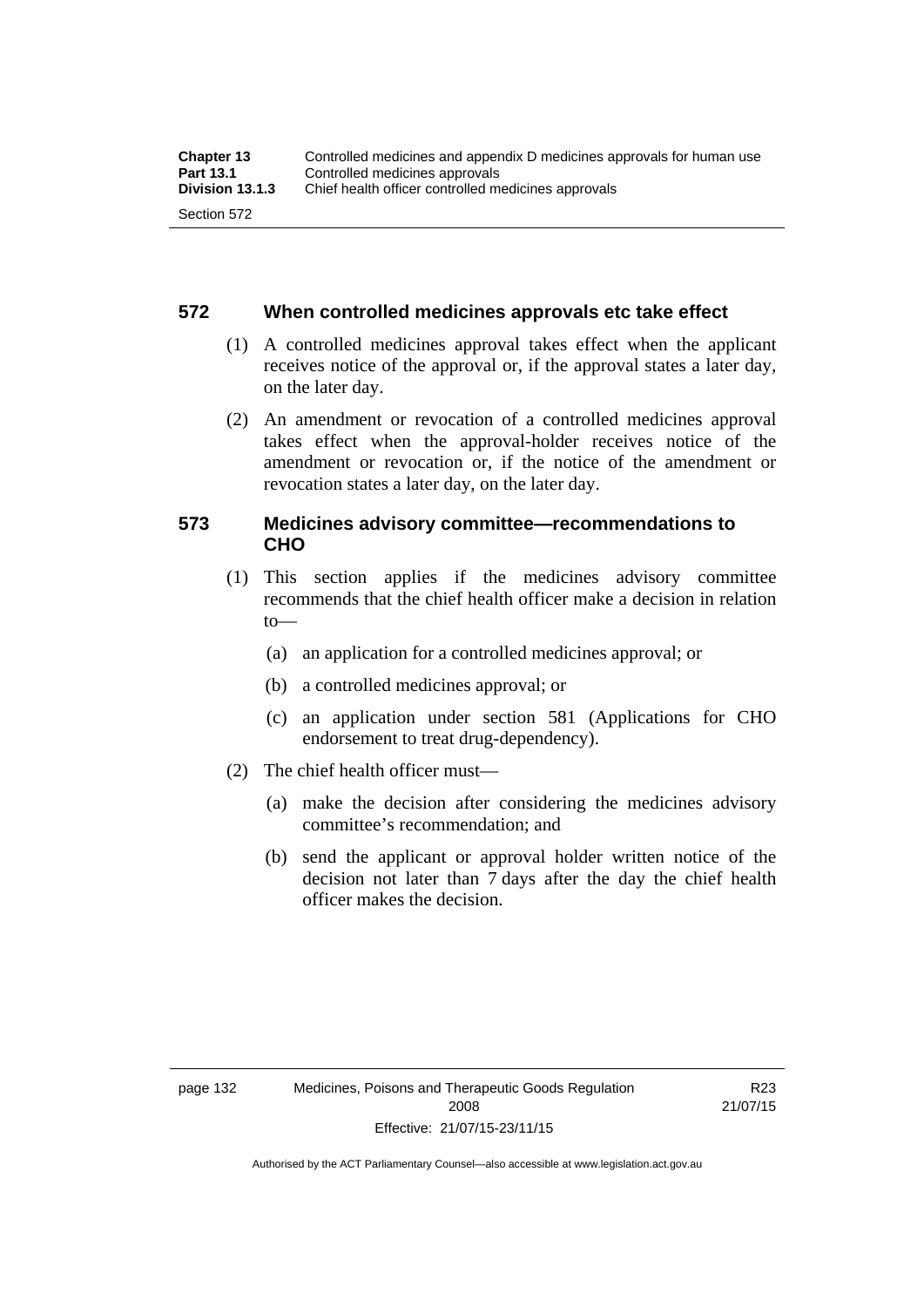# **574 Guidelines for CHO decisions on applications**

- (1) The medicines advisory committee may give draft guidelines to the chief health officer in relation to decisions on applications under section 560 (Applications for CHO controlled medicines approvals).
- (2) The chief health officer may approve a draft guideline.
- (3) An approved guideline is a notifiable instrument.

*Note* A notifiable instrument must be notified under the [Legislation Act](http://www.legislation.act.gov.au/a/2001-14).

# **Division 13.1.4 Endorsements to treat drug-dependency**

#### **580 Meaning of** *endorsement***—div 13.1.4**

In this division:

*endorsement* means an endorsement under section 582 to prescribe buprenorphine and methadone to treat a drug-dependent person's drug-dependency.

*Note* An endorsement is not required by doctors and certain intern doctors who are working at particular institutions, see s 563 (c).

# **581 Applications for CHO endorsement to treat drug-dependency**

 (1) A doctor may, in writing, apply to the chief health officer for an endorsement.

*Note Doctor* does not include an intern doctor (see dict).

- (2) The application must include the following:
	- (a) the doctor's name and business address and telephone number;

page 133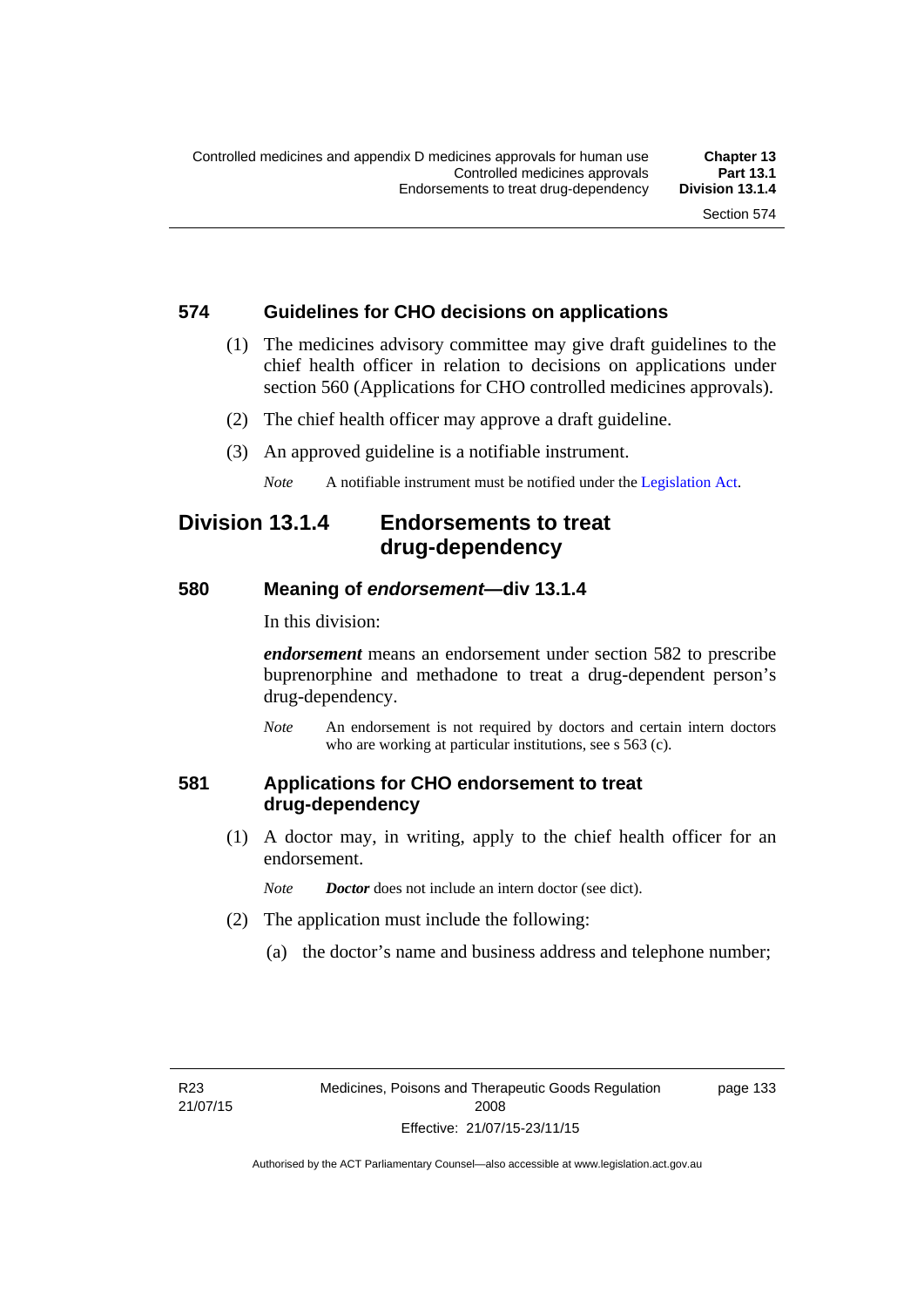- (b) the doctor's qualifications and experience in treating drug-dependency.
- *Note* If a form is approved under the [Act](http://www.legislation.act.gov.au/a/2008-26/default.asp), s 198 for this provision, the form must be used.
- (3) The chief health officer may ask the doctor for any other information reasonably required to decide the application.

## **582 CHO decisions on applications for endorsement to treat drug-dependency**

- (1) The chief health officer must give, or refuse to give, an endorsement to a doctor who applies under section 581.
- (2) The chief health officer must not give a doctor an endorsement unless satisfied that the doctor has the qualifications and experience to treat drug-dependency.
- (3) An endorsement is subject to any condition included in the endorsement by the chief health officer.
- (4) The chief health officer must give the doctor written notice of the chief health officer's decision not later than 7 days after the day the decision is made.
- (5) If the chief health officer refuses the application, the notice must include information about the doctor's right to seek review of the decision under section 584.

#### **583 Form of CHO endorsements to treat drug-dependency**

An endorsement by the chief health officer must include the following:

- (a) the doctor's name;
- (b) an identifying number for the endorsement;
- (c) any condition to which the endorsement is subject.

page 134 Medicines, Poisons and Therapeutic Goods Regulation 2008 Effective: 21/07/15-23/11/15

R23 21/07/15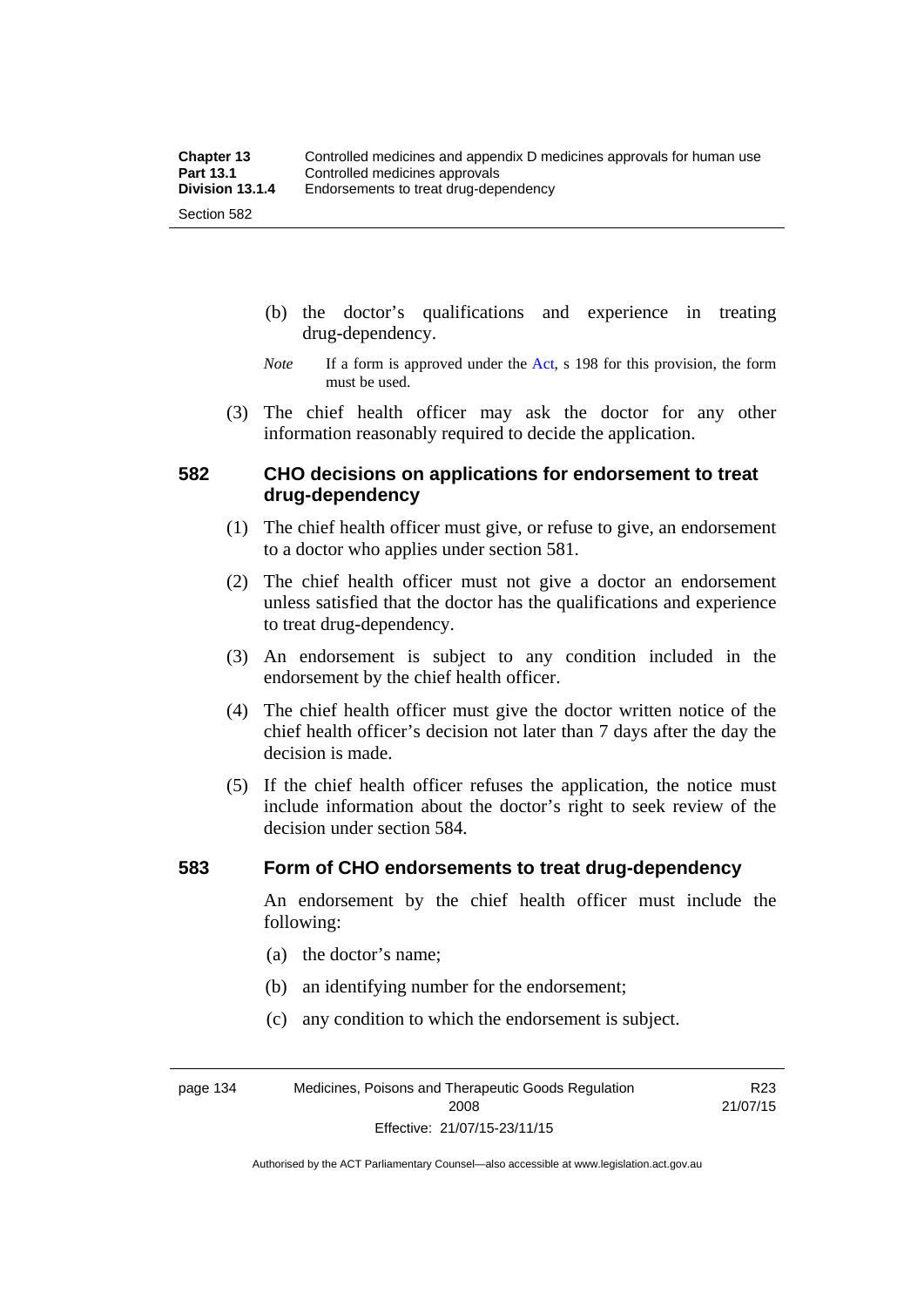## **584 Medicines advisory committee—review of CHO decisions to refuse endorsements to treat drug-dependency**

- (1) This section applies if the chief health officer refuses under section 582 to give an endorsement to a doctor.
- (2) The doctor may, not later than 28 days after the day the doctor receives written notice of the decision, apply to the medicines advisory committee for review of the decision.
- (3) The application for review—
	- (a) must be in writing signed by the doctor; and
	- (b) must set out the grounds for the application; and
	- (c) may include any information that the doctor considers appropriate for the review.
- (4) The medicines advisory committee may, in writing, ask the doctor to give the committee further information that the committee reasonably needs to decide the application.
- (5) After considering the application and any further information provided in accordance with a notice under subsection (4), the medicines advisory committee must—
	- (a) recommend that the chief health officer confirm the decision made; or
	- (b) recommend that the chief health officer revoke the decision made and approve the application as recommended by the committee.
	- *Note* The chief health officer must consider the committee's recommendation (see s 573).
- (6) A recommendation must be in writing.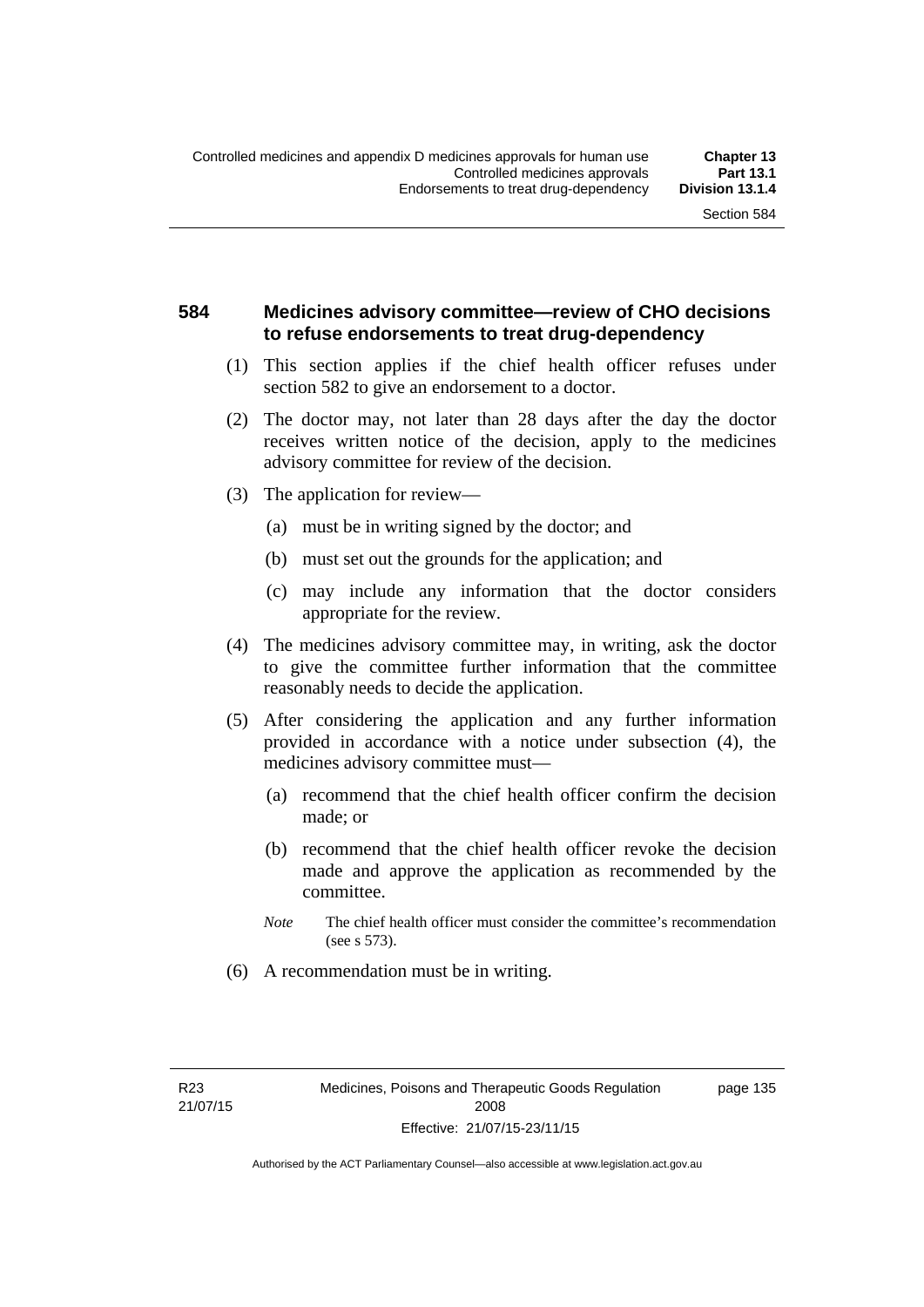# **Part 13.2 Appendix D medicines approvals**

*Note* It is a condition of an authorisation to prescribe a designated appendix D medicine for the prescriber to have an approval under this part (see s 33 (a)).

#### **590 Meaning of** *appendix D medicines approval*

In this regulation:

*appendix D medicines approval* means an approval under section 591 or section 593.

## **591 Standing approval to prescribe designated appendix D medicines**

A doctor is approved to prescribe a designated appendix D medicine for a purpose mentioned in schedule 3 (Designated appendix D medicines—standing approvals), part 3.2, column 3 in relation to the medicine if—

- (a) the medicine is mentioned in the schedule, part 3.2, column 3 in relation to the doctor; and
- (b) if the schedule, part 3.2, column 4 contains a condition in relation to the medicine—the doctor prescribes the medicine in accordance with the condition.

#### **Example—par (b)**

If sch 3, pt 3.2, col 4 includes a condition requiring a doctor to advise a woman of child-bearing age to avoid becoming pregnant during or for a certain period after the completion of treatment, the doctor is authorised to prescribe the medicine only if the doctor gives the patient the advice.

- *Note 1 Doctor* does not include an intern doctor (see dict).
- *Note 2* An example is part of the regulation, is not exhaustive and may extend, but does not limit, the meaning of the provision in which it appears (see [Legislation Act,](http://www.legislation.act.gov.au/a/2001-14) s 126 and s 132).

page 136 Medicines, Poisons and Therapeutic Goods Regulation 2008 Effective: 21/07/15-23/11/15

R23 21/07/15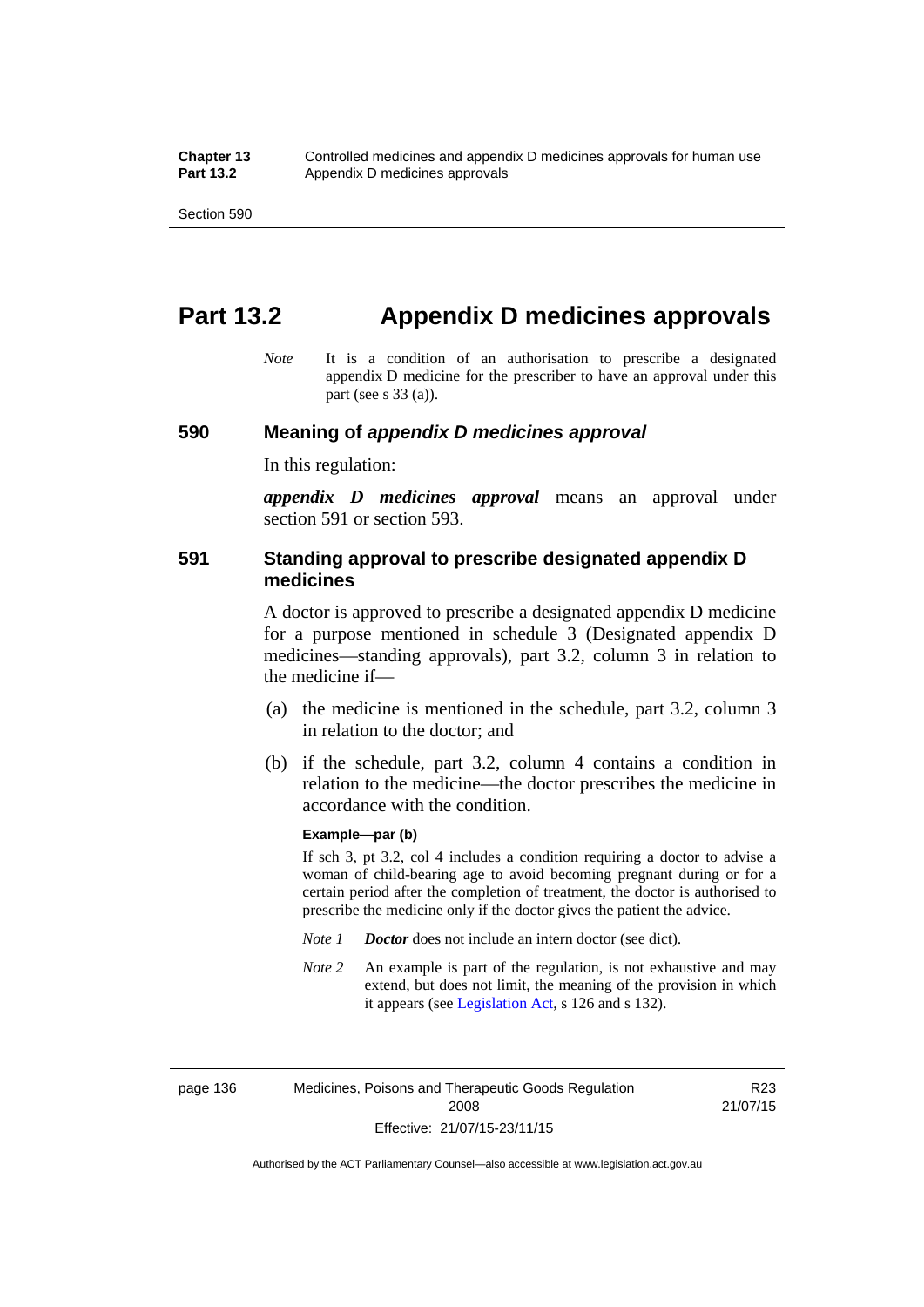# **592 Applications for CHO approval to prescribe designated appendix D medicines**

 (1) A doctor may, in writing, apply to the chief health officer for approval to prescribe a designated appendix D medicine for a purpose mentioned in schedule 3 (Designated appendix D medicines—standing approvals), part 3.2, column 3 in relation to the medicine.

*Note Doctor* does not include an intern doctor (see dict).

- (2) The application must include the following:
	- (a) the medicine's name;
	- (b) the doctor's name, business address and telephone number;
	- (c) if the doctor is a specialist—the specialist area in which the doctor practises;
	- (d) if the doctor is not a specialist—the doctor's qualifications and experience in relation to the medicine.
	- *Note* If a form is approved under the [Act](http://www.legislation.act.gov.au/a/2008-26/default.asp), s 198 for this provision, the form must be used.
- (3) The chief health officer may ask the doctor for any other information reasonably required to decide the application.

# **593 CHO decisions on applications to prescribe designated appendix D medicines**

- (1) The chief health officer must approve, or refuse to approve, an application by a doctor under section 592 for approval to prescribe a designated appendix D medicine.
- (2) An approval under subsection (1) to prescribe a designated appendix D medicine is subject to the following conditions:
	- (a) that the doctor complies with any conditions in schedule 3, part 3.2, column 4 in relation to the medicine;

R23 21/07/15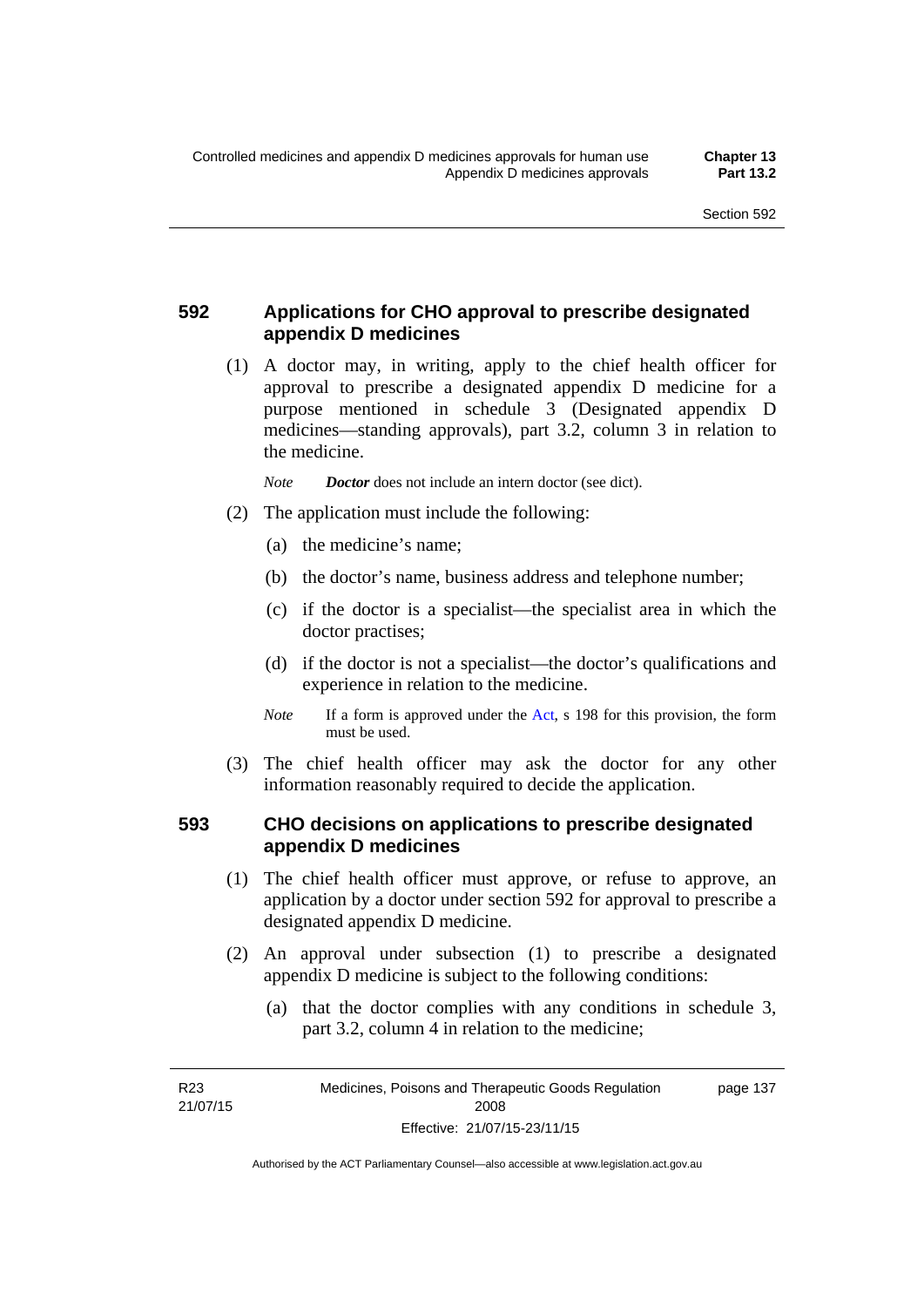(b) any other condition included in the approval by the chief health officer.

#### **Example—par (a)**

If sch 3, pt 3.2, col 4 includes a condition requiring a doctor to advise a woman of child-bearing age to avoid becoming pregnant during or for a certain period after the completion of treatment, the doctor is authorised to prescribe the medicine only if the doctor gives the patient the advice.

- *Note* An example is part of the regulation, is not exhaustive and may extend, but does not limit, the meaning of the provision in which it appears (see [Legislation Act,](http://www.legislation.act.gov.au/a/2001-14) s 126 and s 132).
- (3) For this section, the chief health officer—
	- (a) must have regard to the specialist area (if any) in which the doctor practises and the requirements (if any) stated in the medicines and poisons standard, appendix D for the medicine to which the application relates; and
	- (b) may have regard to anything else the chief health officer considers appropriate.
- (4) The chief health officer must send the doctor written notice of the chief health officer's decision not later than 7 days after the day the decision is made.

## **594 Form of CHO appendix D medicines approvals**

An appendix D medicines approval given by the chief health officer must include the following:

- (a) the doctor's name;
- (b) the name of the medicine to which the approval relates;
- (c) an identifying number for the approval;
- (d) any condition included in the approval by the chief health officer.

R23 21/07/15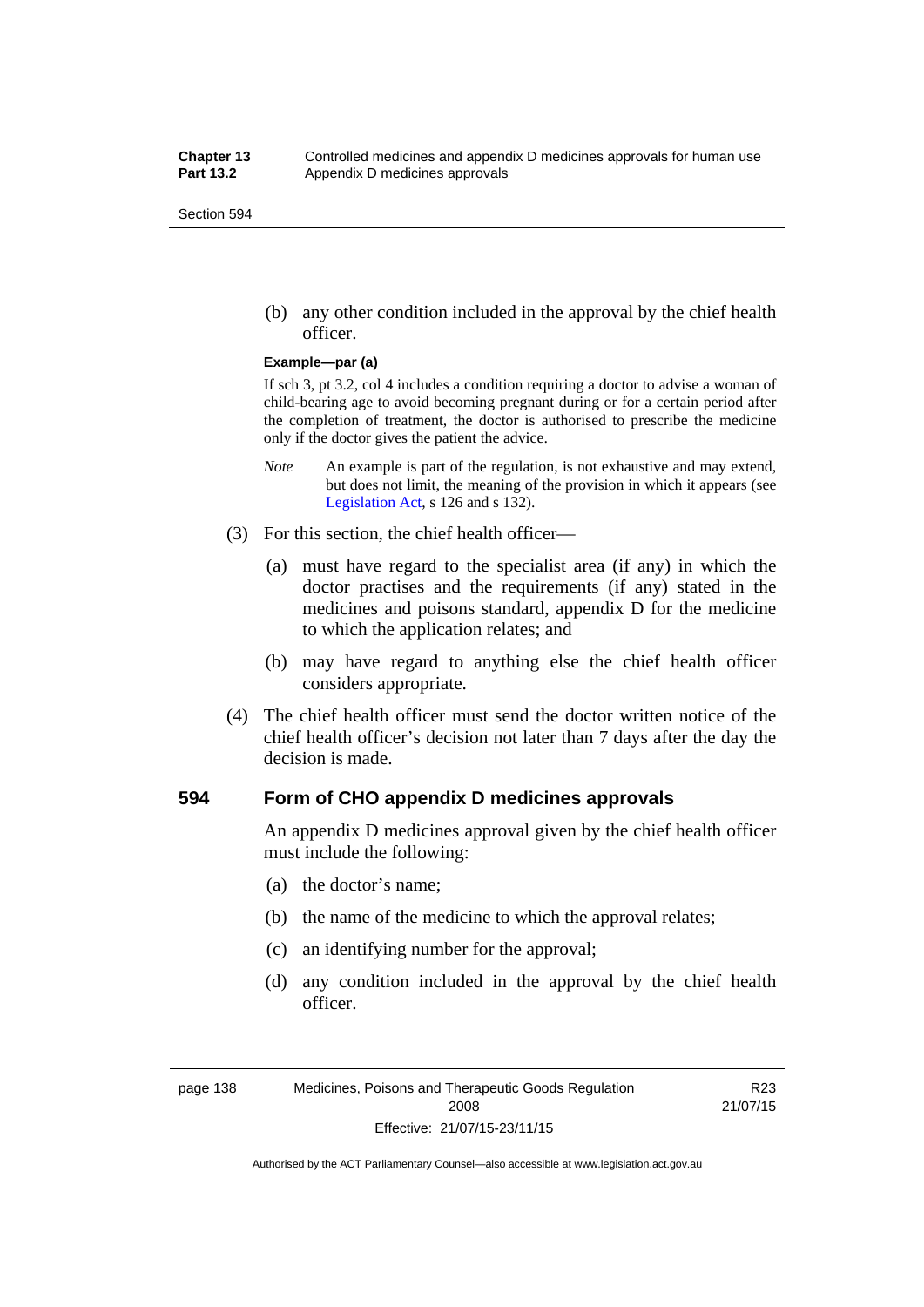# **Chapter 14 Medicines licences**

# **Part 14.1 Medicines licences generally**

#### **600 Medicines licences that may be issued—Act, s 78 (2)**

The following licences for medicines may be issued:

- (a) a licence for a program of research or education in relation to a controlled medicine (a *controlled medicines research and education program licence*);
- (b) a licence for medicines for first-aid kits (a *first-aid kit licence*);
- (c) a licence for the supply by wholesale of a medicine (a *medicines wholesalers licence*);
- (d) a licence for the treatment of opioid dependency with buprenorphine or methadone (an *opioid dependency treatment licence*);
- (e) a licence for the sale by retail of pharmacy medicines by a person who is not a pharmacist (a *pharmacy medicines rural communities licence*).
- *Note* Other medicines licences may also be issued (see [Act,](http://www.legislation.act.gov.au/a/2008-26/default.asp) s 78 (3)).

R23 21/07/15 page 139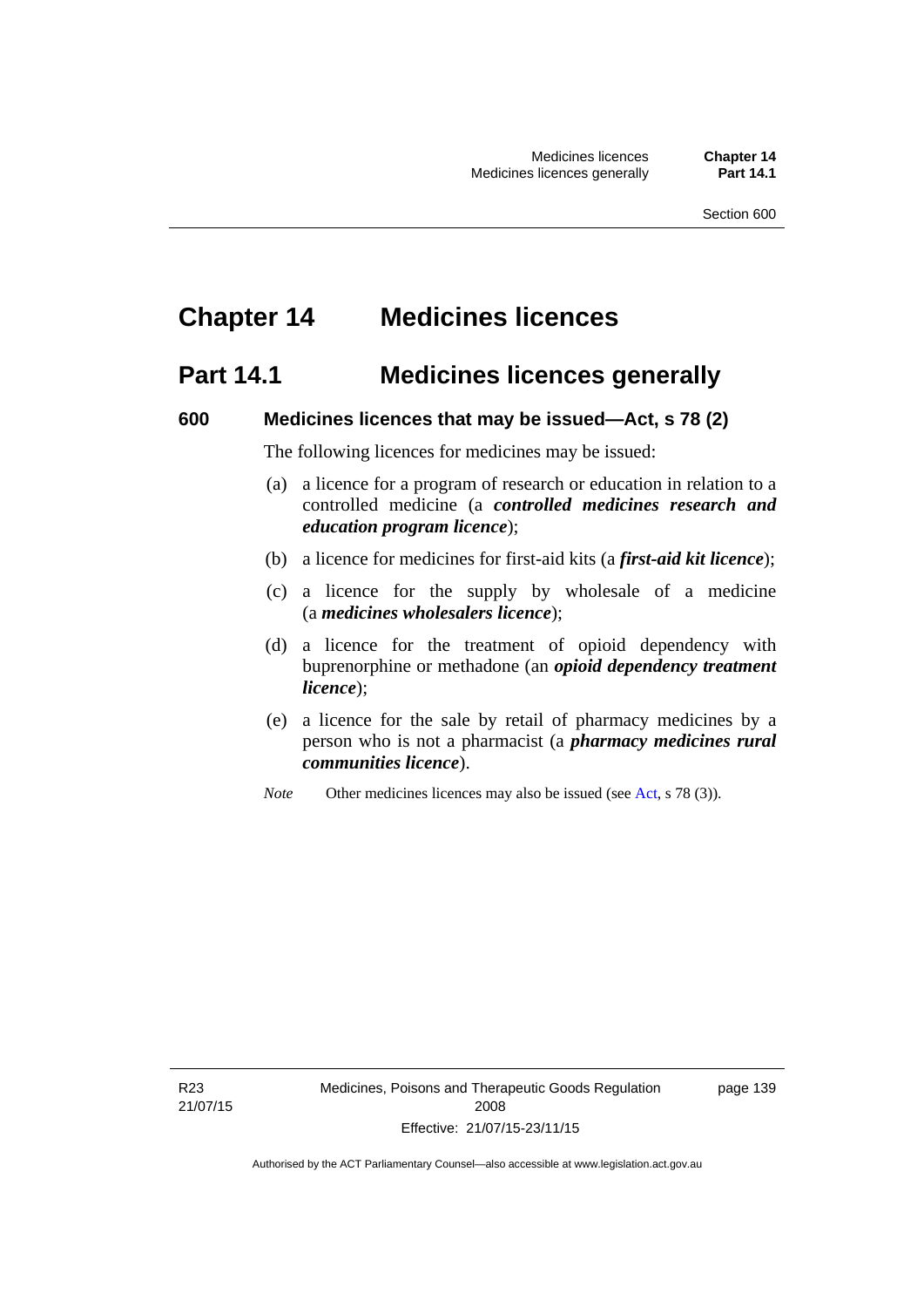# **Part 14.2 Controlled medicines research and education program licences**

*Note* For research and education activities in relation to other medicines, see pt 9.4.

#### **605 Applications for controlled medicines research and education program licences**

- (1) An application for a controlled medicines research and education program licence for a controlled medicine must be in writing, signed by the applicant, and include the following:
	- (a) the full name, address and academic, professional or other relevant qualifications of—
		- (i) the person who is to supervise the program; and
		- (ii) the person who is to conduct the program;
	- (b) the name of the recognised research institution at or under which the program is proposed to be conducted;
		- *Note Recognised research institution*—see the [Act](http://www.legislation.act.gov.au/a/2008-26/default.asp), s 20 (5).
	- (c) whether the program will be conducted at, or under the authority of, the recognised research institution;
	- (d) the premises where the program will be conducted;
	- (e) the controlled medicine, and the form and strength of the medicine, for which the licence is sought;
	- (f) the maximum quantity of the medicine that would be possessed under the licence at any time;
	- (g) a description of the program, including an explanation of why the program cannot be carried out satisfactorily without the use of the medicine;
	- (h) the supervision arrangements for the program;

page 140 Medicines, Poisons and Therapeutic Goods Regulation 2008 Effective: 21/07/15-23/11/15 R23 21/07/15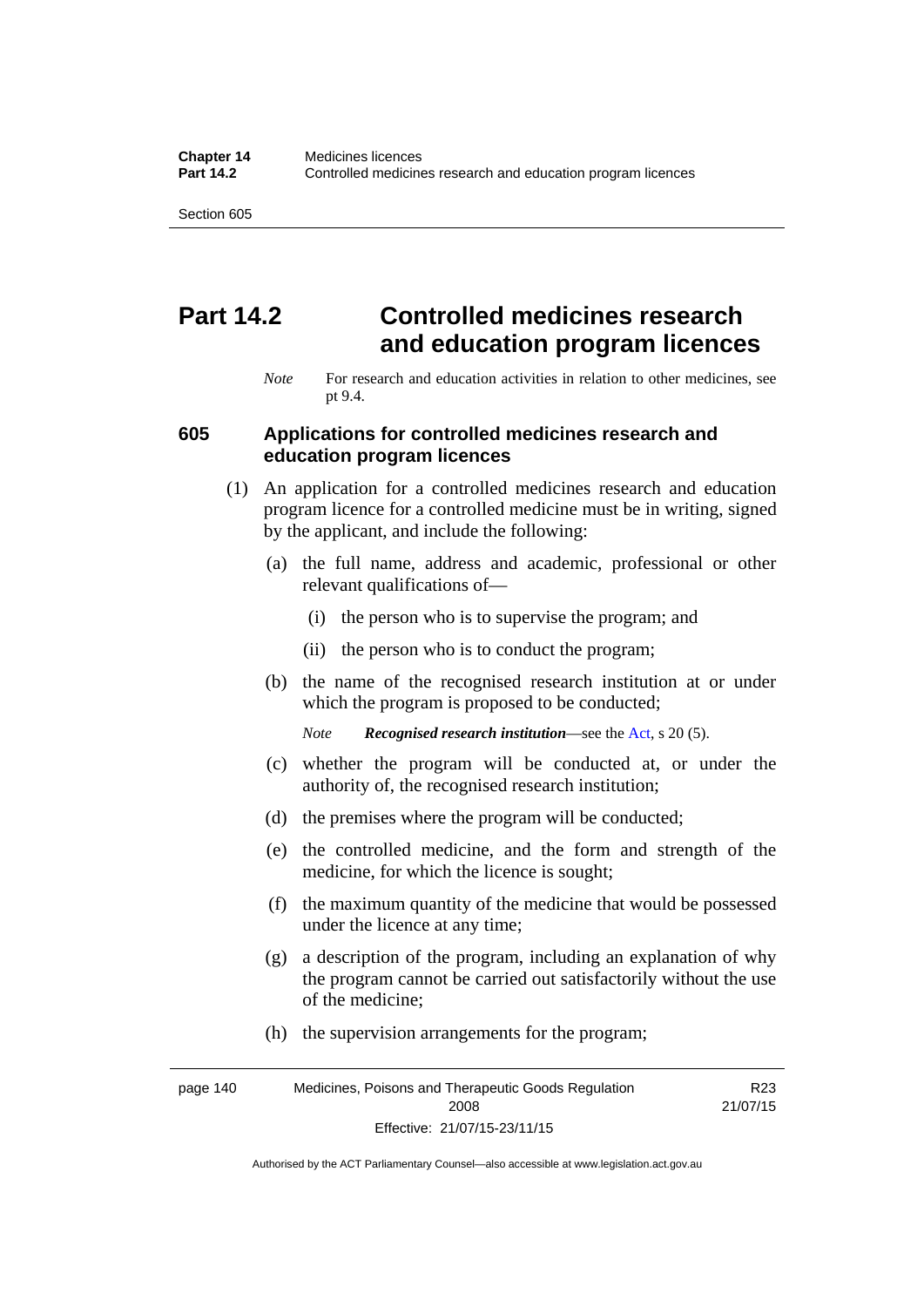- (i) the period for which the licence is sought.
- *Note 1* If a form is approved under the [Act](http://www.legislation.act.gov.au/a/2008-26/default.asp), s 198 for this provision, the form must be used.
- *Note* 2 A fee may be determined under the [Act,](http://www.legislation.act.gov.au/a/2008-26/default.asp) s 197 for this provision.
- (2) The application must be accompanied by a written approval of the program by the person in charge of—
	- (a) the recognised research institution; or
	- (b) a faculty or division of the institution.

## **606 Restrictions on issuing of controlled medicines research and education program licences—Act, s 85 (1) (a)**

The chief health officer must not issue a controlled medicines research and education program licence to a person unless—

- (a) the program to which the licence relates will be conducted at, or under the authority of, a recognised research institution; and
- (b) the program is approved by a person mentioned in section 605 (2); and
- (c) satisfied that the program—
	- (i) cannot be carried out without the use of the controlled medicine to which the licence application relates; and
	- (ii) will be adequately supervised.

# **607 Additional information for controlled medicines research and education program licences—Act, s 88 (1) (k)**

The following additional information is prescribed for a controlled medicines research and education program licence:

 (a) the research or education program for which the licence is issued;

page 141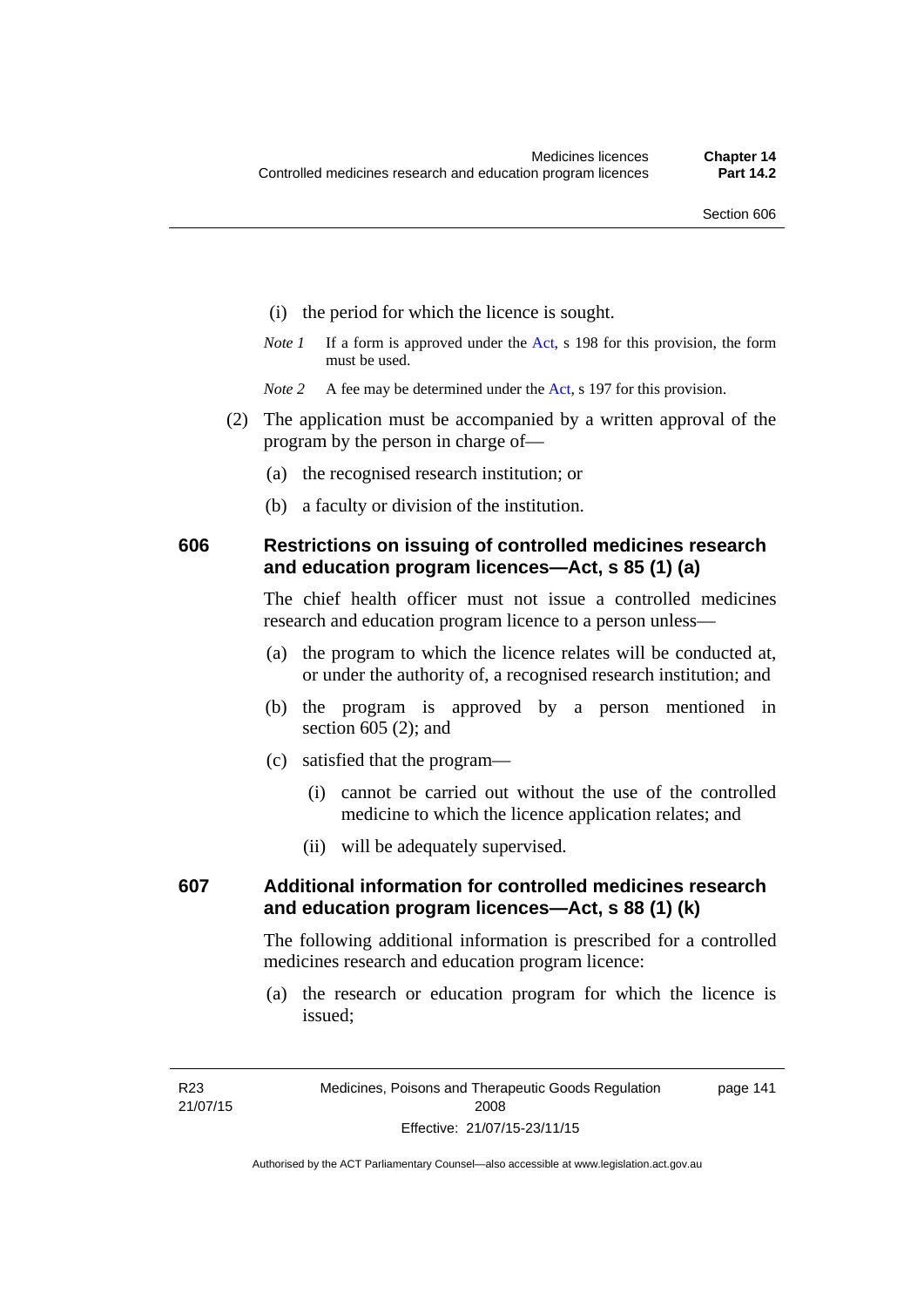- (b) the name of the program's supervisor;
- (c) the dealings with a controlled medicine authorised by the licence;
- (d) the premises where the program will be conducted;
- (e) the maximum quantity of the controlled medicine that may be possessed at any time for the program;
- (f) the total quantity of the controlled medicine that may be possessed for the program during the period of the licence;
- (g) the form and strength of the controlled medicine that may be obtained and possessed for the program.

page 142 Medicines, Poisons and Therapeutic Goods Regulation 2008 Effective: 21/07/15-23/11/15

R23 21/07/15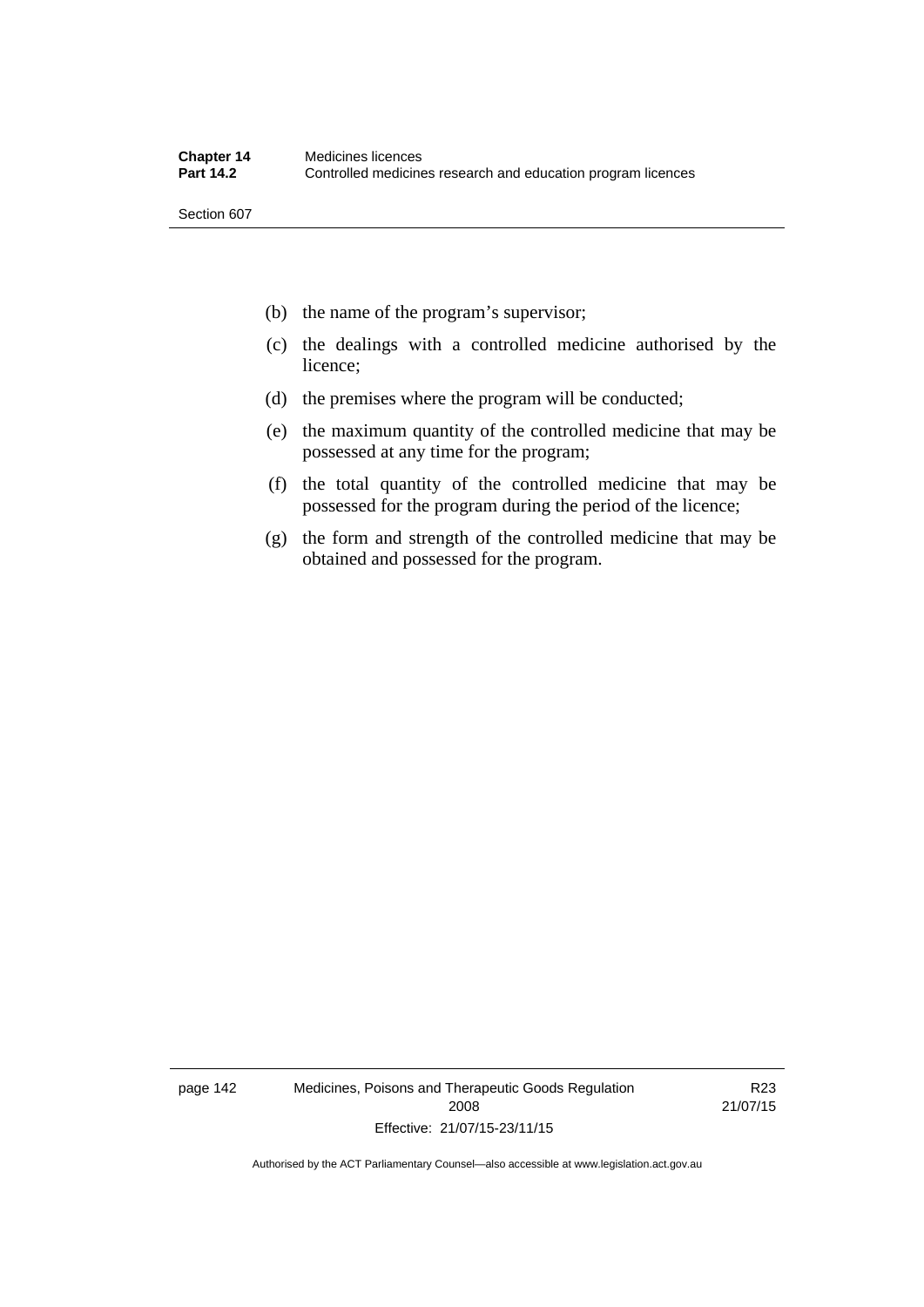# **Part 14.3 First-aid kit licences**

*Note* This part is not applicable to a health practitioner or health professional who is authorised elsewhere under this regulation to possess etc medicines for a first-aid kit.

## **610 Applications for first-aid kit licences**

- (1) An application for a first-aid kit licence must be in writing, signed by the applicant, and include the following:
	- (a) the full name, address and occupation of the applicant;
	- (b) the full name, address and occupation of each other person proposed to be authorised to deal with a medicine under the licence;
	- (c) the prescription only medicines and controlled medicines (each of which are *relevant medicines*), and the form and strength of the relevant medicines, for which the licence is sought;
		- *Note* Pharmacy medicines and pharmacist only medicines are authorised for the kit under s 450.
	- (d) the maximum quantity of the relevant medicines that would be possessed under the licence at any time;
	- (e) the first-aid services provided, or proposed to be provided, to the community by the applicant;
	- (f) the situations in which it is proposed the medicines in the first-aid kit will be used;
	- (g) the period for which the licence is sought.
	- *Note 1* If a form is approved under the [Act](http://www.legislation.act.gov.au/a/2008-26/default.asp), s 198 for this provision, the form must be used.
	- *Note 2* A fee may be determined under the [Act,](http://www.legislation.act.gov.au/a/2008-26/default.asp) s 197 for this provision.

page 143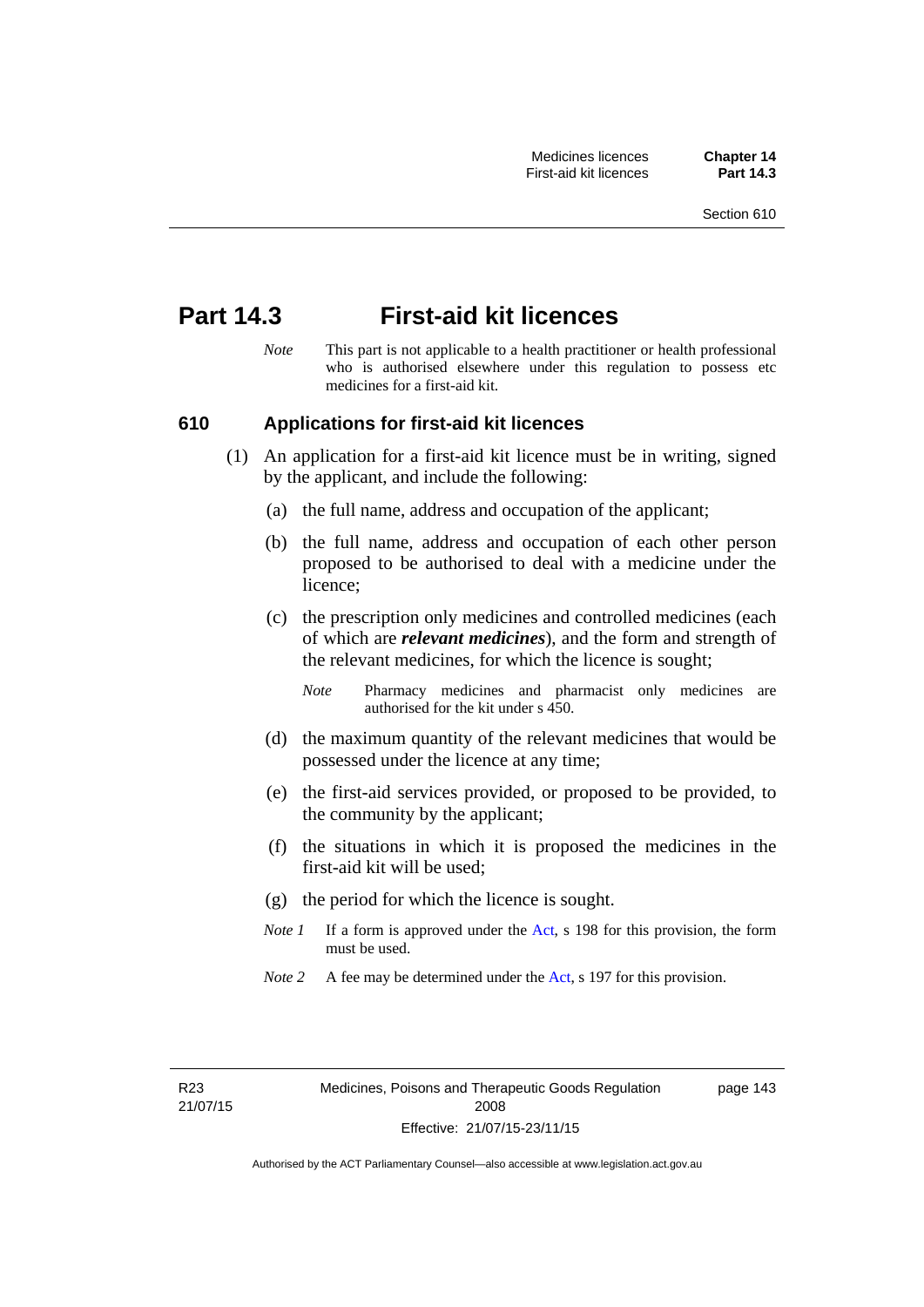| <b>Chapter 14</b> | Medicines licences     |
|-------------------|------------------------|
| Part 14.3         | First-aid kit licences |

- (2) The application must be accompanied by—
	- (a) evidence of the qualifications mentioned in section 611 (a) for the applicant and each person included in the application under subsection (1) (b); and
	- (b) a letter of support from a doctor who will provide medical direction and support to the applicant.
		- *Note Doctor* does not include an intern doctor (see dict).

# **611 Restrictions on issuing of first-aid kit licences— Act, s 85 (1) (a)**

The chief health officer must not issue a first-aid kit licence to a person unless—

- (a) each person to be authorised under the licence has successfully completed a course that qualifies the person to be registered as a nurse or employed as an ambulance paramedic; and
- (b) the chief health officer is satisfied that the person provides, or will be providing, first-aid services to the community, for example, at a workplace or as part of a privately operated ambulance service approved under the *[Emergencies Act 2004](http://www.legislation.act.gov.au/a/2004-28)*, part 4.6 (Other approved providers); and
- (c) the medicines to which the licence application relates are reasonably necessary to provide the first-aid services.
- *Note* An example is part of the regulation, is not exhaustive and may extend, but does not limit, the meaning of the provision in which it appears (see [Legislation Act,](http://www.legislation.act.gov.au/a/2001-14) s 126 and s 132).

R23 21/07/15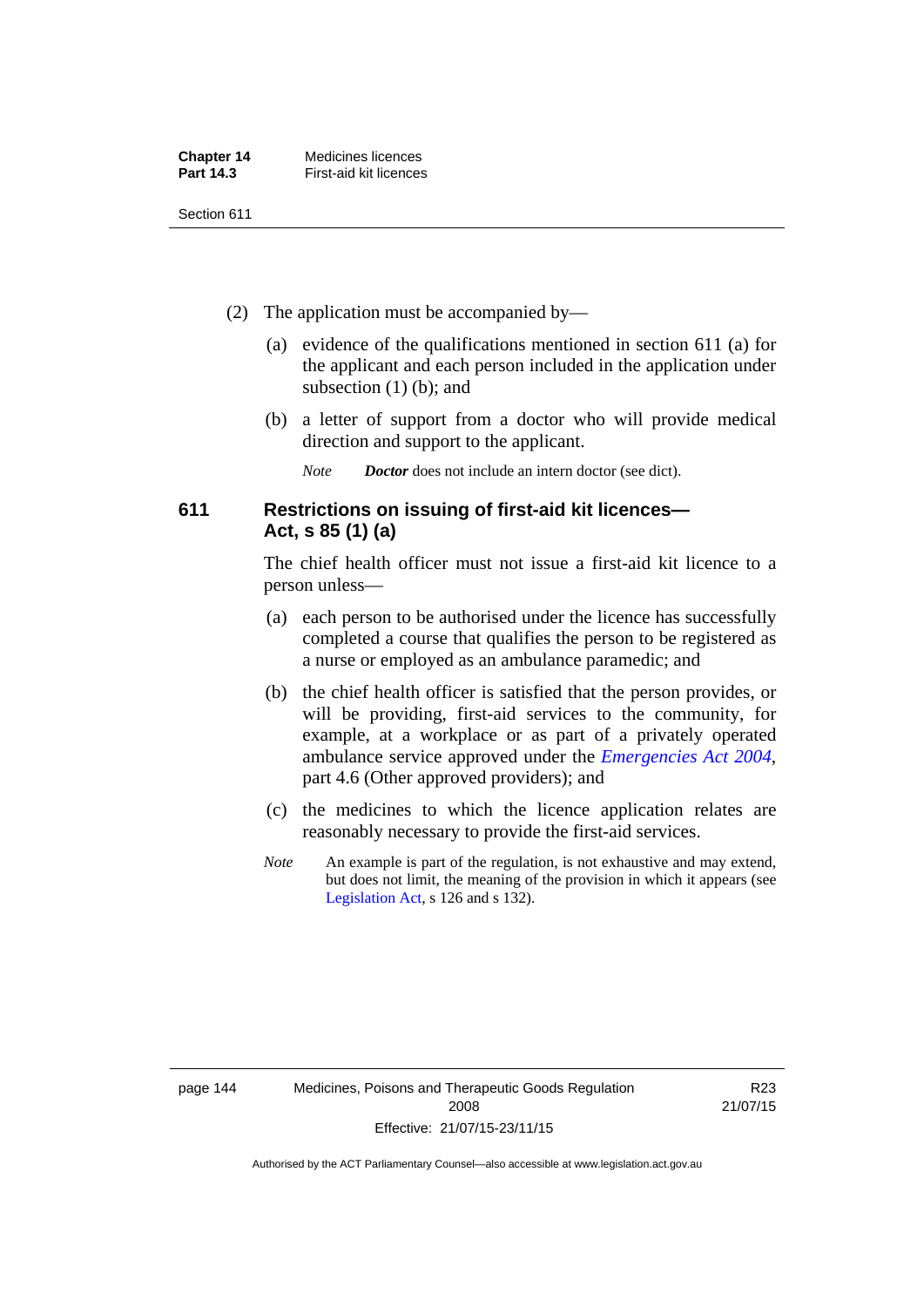# **612 Additional information for first-aid kit licences— Act, s 88 (1) (k)**

- (1) The following additional information is prescribed for a first-aid kit licence:
	- (a) the full name and home address of each person who is authorised to deal with a medicine under the licence;
	- (b) the maximum quantity of each relevant medicine that may be possessed under the licence at any time;
	- (c) the total quantity of each relevant medicine that may be possessed during the period of the licence;
	- (d) the form and strength in which each relevant medicine may be obtained, possessed and administered under the licence.
- (2) In this section:

*relevant medicines*—see section 610.

R23 21/07/15 Medicines, Poisons and Therapeutic Goods Regulation 2008 Effective: 21/07/15-23/11/15

page 145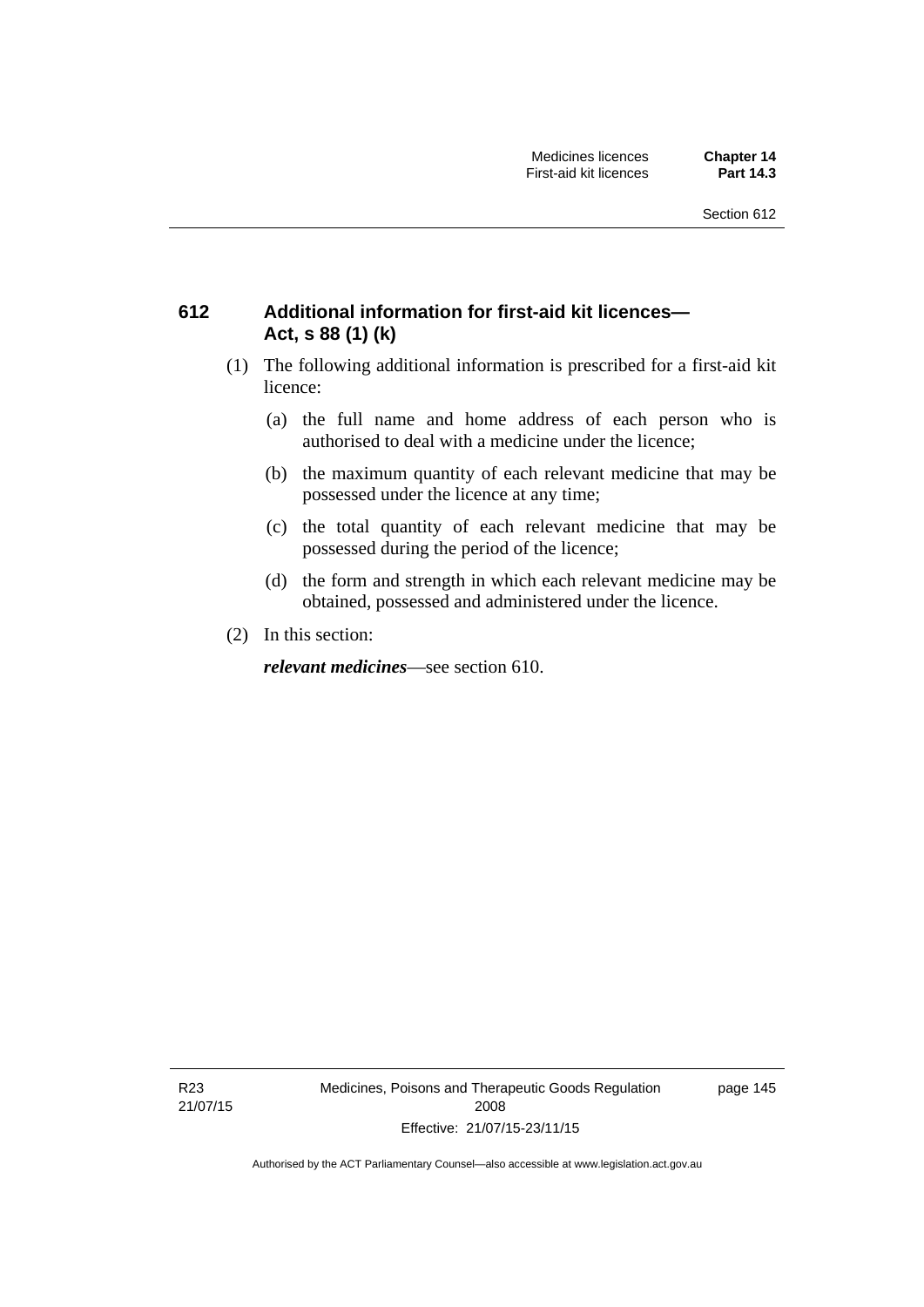# **Part 14.4 Medicines wholesalers licences**

*Note* This part is applicable to an interstate wholesaler only if the [Act,](http://www.legislation.act.gov.au/a/2008-26/default.asp) s 20 (4) does not apply to the wholesaler.

#### **615 Applications for medicines wholesalers licences**

- (1) An application for a medicines wholesalers licence must be in writing, signed by the applicant, and include the following:
	- (a) the medicines to which the application relates;
	- (b) the full name of the applicant;
	- (c) the applicant's ABN (if any);
	- (d) if the applicant is a corporation—the corporation's ACN;
	- (e) the location of the premises where the applicant proposes to deal with the medicines under the licence;
	- (f) the security arrangements proposed for the premises;
	- (g) the name of an individual who is to supervise the dealings to be authorised under the licence.
	- *Note 1* If a form is approved under the [Act](http://www.legislation.act.gov.au/a/2008-26/default.asp), s 198 for this provision, the form must be used.

*Note* 2 A fee may be determined under the [Act,](http://www.legislation.act.gov.au/a/2008-26/default.asp) s 197 for this provision.

- (2) The application must be accompanied by a plan of the premises that shows—
	- (a) where it is proposed to store the medicines; and
	- (b) the location and nature of security devices.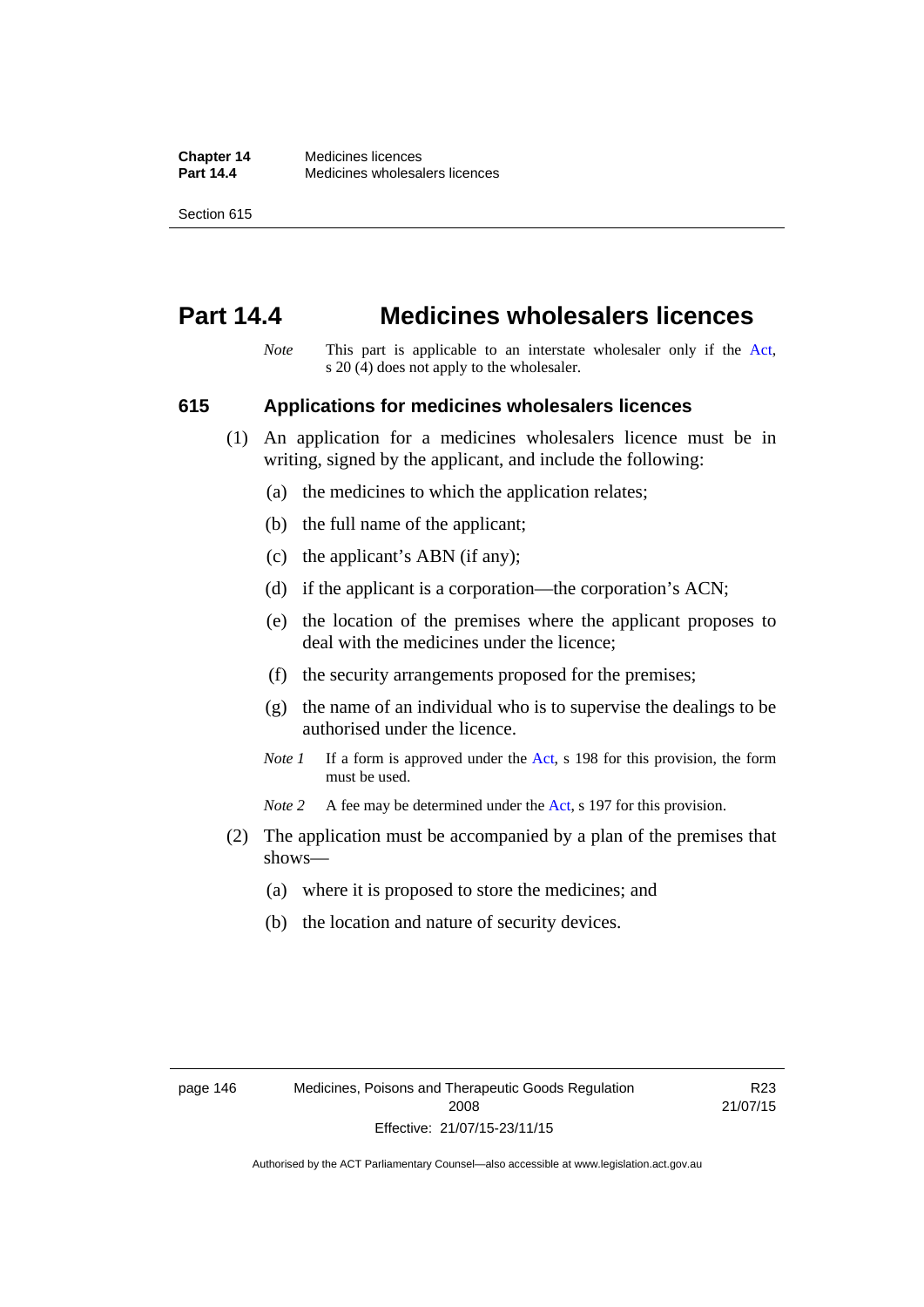# **616 Restrictions on issuing of medicines wholesalers licences—Act, s 85 (1) (a)**

- (1) The chief health officer must not issue a medicines wholesalers licence to a person unless dealings with medicines under the licence will be supervised by an individual nominated by the applicant and approved, in writing, by the chief health officer.
- (2) The chief health officer must not approve the nominated individual unless satisfied that the individual—
	- (a) is a suitable person to hold a medicines wholesalers licence; and
	- (b) has qualifications in chemistry, pharmacy or pharmacology or experience appropriate for the sale of medicines.
	- *Note* For changes of nominated individuals, see the [Act,](http://www.legislation.act.gov.au/a/2008-26/default.asp) s 93.
- (3) In this section:

*suitable person*, to hold a licence—see the [Act](http://www.legislation.act.gov.au/a/2008-26/default.asp), section 81.

# **617 Additional information for medicines wholesalers licences—Act, s 88 (1) (k)**

The name of the person approved under section 616 (1) to supervise the dealings with medicines authorised by the licence is prescribed for a medicines wholesalers licence.

R23 21/07/15 page 147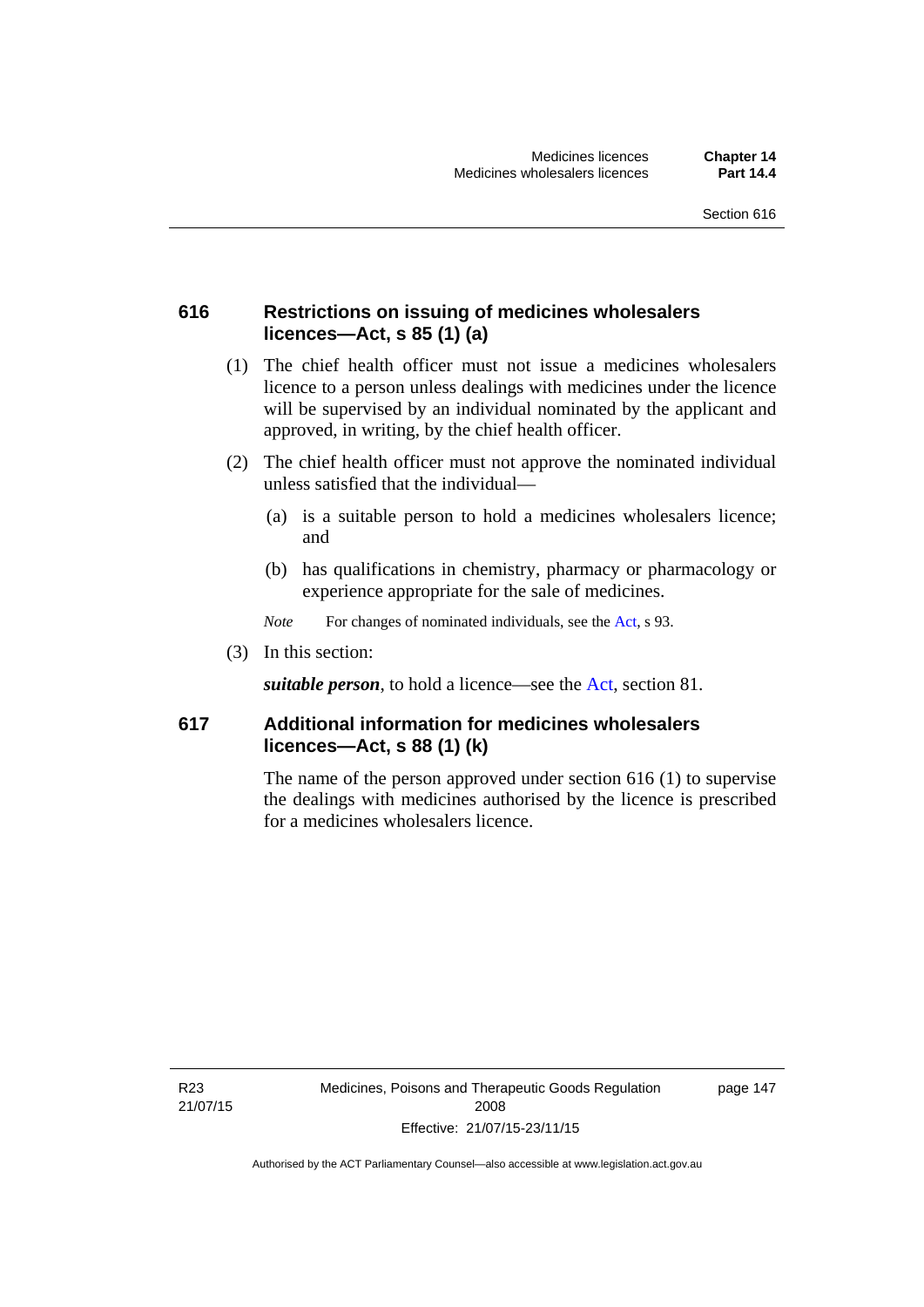# **Part 14.5 Opioid dependency treatment licences**

#### **620 Applications for opioid dependency treatment licences**

An application for an opioid dependency treatment licence must be in writing, signed by the applicant, and include the applicant's full name and business address.

- *Note 1* If a form is approved under the [Act](http://www.legislation.act.gov.au/a/2008-26/default.asp), s 198 for this provision, the form must be used.
- *Note 2* A fee may be determined under the [Act,](http://www.legislation.act.gov.au/a/2008-26/default.asp) s 197 for this provision.

## **621 Restriction on issuing of opioid dependency treatment licences—Act, s 85 (1) (a)**

The chief health officer must not issue an opioid dependency treatment licence to a person unless the person is a pharmacist at a community pharmacy.

*Note Pharmacist* does not include an intern pharmacist (see dict).

# **622 Witnessing not required for administration under opioid dependency treatment licence—Act, s 190 (1) (a)**

The [Act,](http://www.legislation.act.gov.au/a/2008-26/default.asp) section 53 (e) (Registers—witnessing administration of medicines) does not apply to the administration of buprenorphine or methadone under an opioid dependency treatment licence if section 471 is complied with in relation to the administration.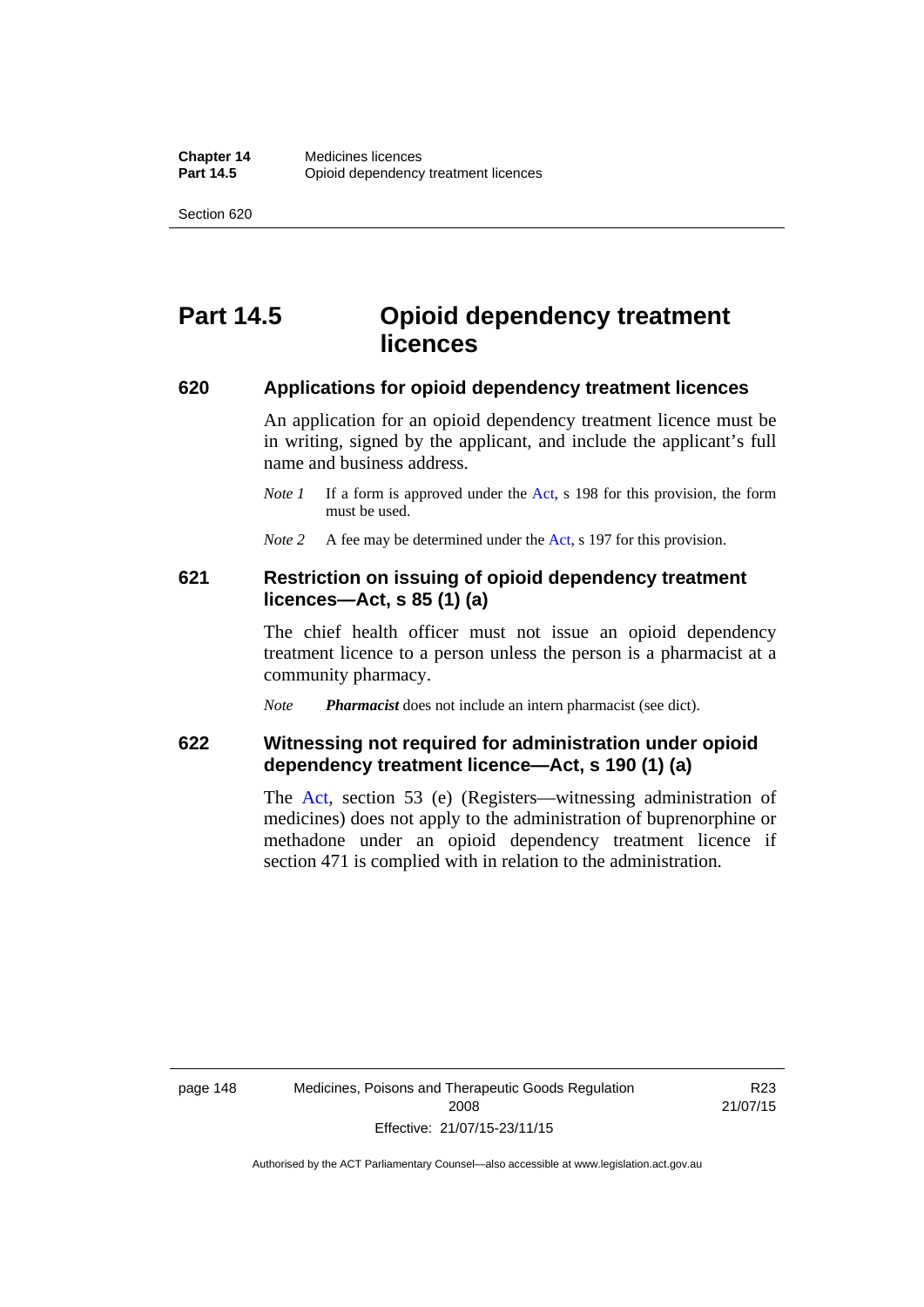# **Part 14.6 Pharmacy medicines rural communities licences**

# **625 Applications for pharmacy medicines rural communities licences**

An application for a pharmacy medicines rural communities licence must—

- (a) be in writing signed by the applicant; and
- (b) include—
	- (i) the applicant's full name, business address and telephone number; and
	- (ii) the pharmacy medicines proposed to be sold under the licence.
- *Note 1* If a form is approved under the [Act](http://www.legislation.act.gov.au/a/2008-26/default.asp), s 198 for this provision, the form must be used.
- *Note 2* A fee may be determined under the [Act,](http://www.legislation.act.gov.au/a/2008-26/default.asp) s 197 for this provision.

# **626 Restrictions on issuing of pharmacy medicines rural communities licences—Act, s 85 (1) (a)**

The chief health officer must not issue a pharmacy medicines rural communities licence to a person unless—

- (a) the person is carrying on the business of selling goods by retail; and
- (b) the premises from which the medicines will be sold under the licence is more than 25km by the shortest practical route to the nearest community pharmacy.

page 149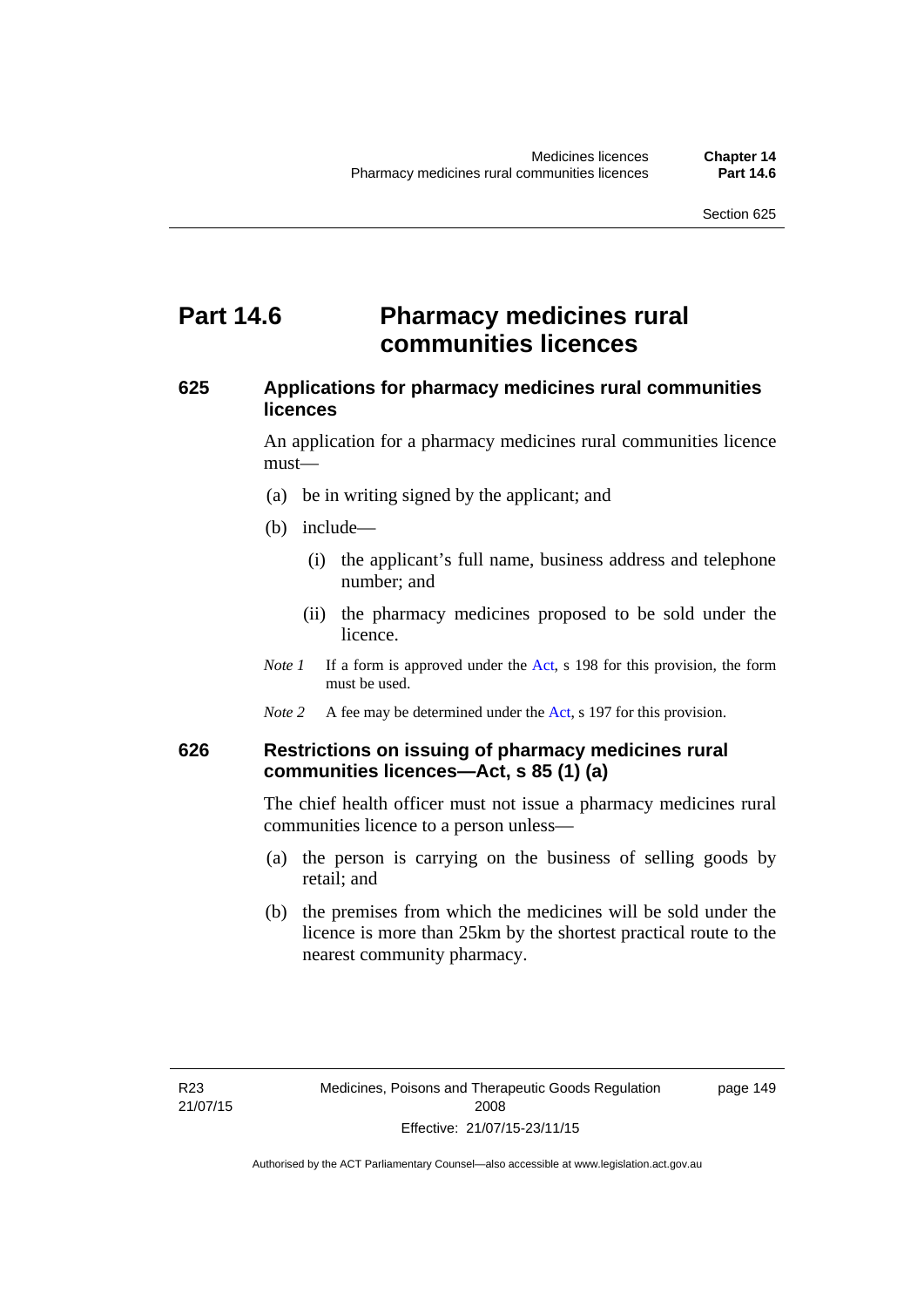# **Chapter 15 Medicines—other provisions**

# **Part 15.1 Opioid dependency treatment guidelines**

#### **630 Guidelines for treatment of opioid dependency**

- (1) The Minister may approve guidelines for the treatment of opioid dependency.
- (2) Without limiting subsection (1), approved guidelines may make provision in relation to the prescribing and administration of buprenorphine and methadone to drug-dependent people.
- (3) An approval is a notifiable instrument.

*Note* A notifiable instrument must be notified under the [Legislation Act](http://www.legislation.act.gov.au/a/2001-14).

page 150 Medicines, Poisons and Therapeutic Goods Regulation 2008 Effective: 21/07/15-23/11/15

R23 21/07/15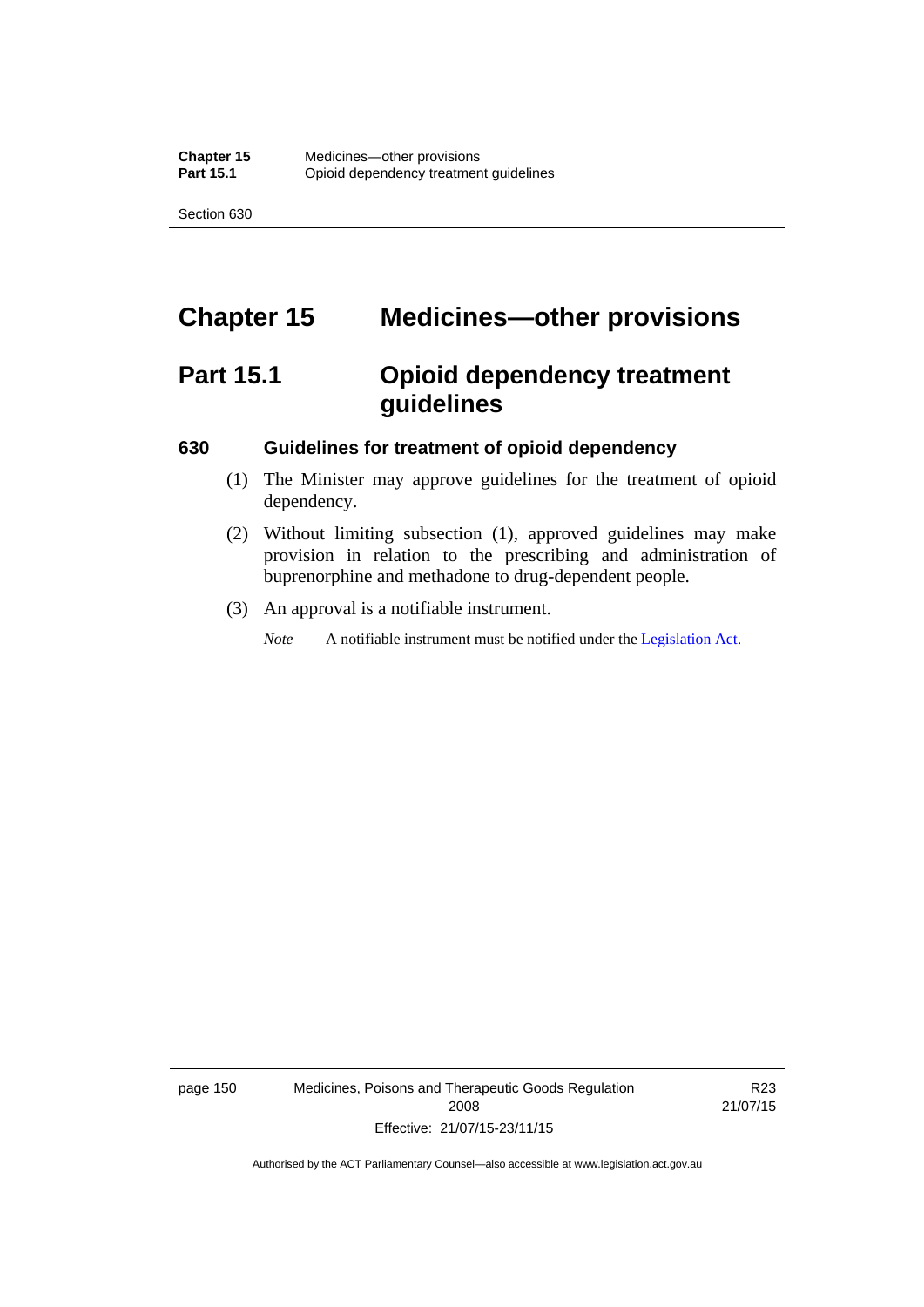# **Part 15.2 Medicines advisory committee**

*Note* The medicines advisory committee is established under the [Act](http://www.legislation.act.gov.au/a/2008-26/default.asp), s 194.

## **635 Medicines advisory committee—membership**

- (1) The medicines advisory committee consists of the following members appointed by the Minister:
	- (a) a chair;
	- (b) 6 other members.
	- *Note 1* For the making of appointments (including acting appointments), see the [Legislation Act,](http://www.legislation.act.gov.au/a/2001-14) pt 19.3.
	- *Note 2* Certain Ministerial appointments require consultation with an Assembly committee and are disallowable (see [Legislation Act,](http://www.legislation.act.gov.au/a/2001-14) div 19.3.3).
- (2) A person (other than a person mentioned in subsection  $(3)$  (d) or  $(e)$ ) is not eligible for appointment to the medicines advisory committee unless the person is a doctor.

*Note Doctor* does not include an intern doctor (see dict).

- (3) The medicines advisory committee must include—
	- (a) at least 1 member who has had experience in the teaching or practice of psychiatry; and
	- (b) at least 1 member who has had experience in the teaching or practice of pain or addiction medicine; and
	- (c) at least 1 member who is a general practitioner; and
	- (d) 1 member who is a pharmacist; and

*Note Pharmacist* does not include an intern pharmacist (see dict).

- (e) 1 member who represents consumers; and
- (f) 1 member nominated by the Australian Capital Territory Branch of the Australian Medical Association.

R23 21/07/15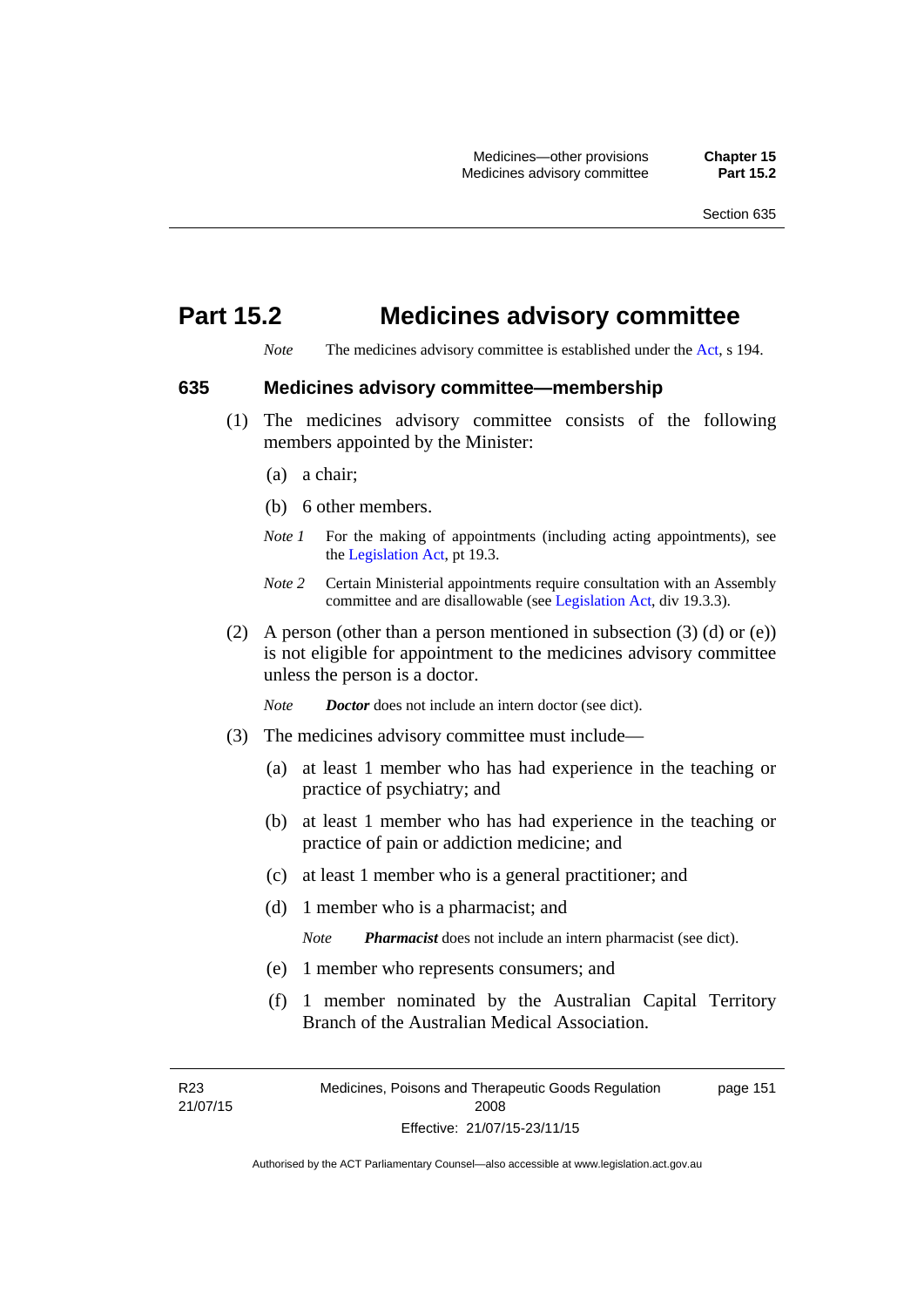- (4) However, for subsection (3) only, if the appointment of a member (a *former member*) is ended before the last day of the period for which the former member was appointed, the medicines advisory committee is taken to still include the former member until the earlier of—
	- (a) 4 months from the day the former member's appointment ended; or
	- (b) a member is appointed to replace the former member.
- (5) The instrument appointing, or evidencing the appointment of, a medicines advisory committee member must state whether the person is appointed as the chair, or as another member, of the committee.

#### **636 Medicines advisory committee—term of appointments**

The appointment of a medicines advisory committee member must be for not longer than 3 years.

*Note* A person may be reappointed to a position if the person is eligible to be appointed to the position (see [Legislation Act,](http://www.legislation.act.gov.au/a/2001-14) s 208 and dict, pt 1, def *appoint*).

# **637 Medicines advisory committee—conditions of appointments**

The conditions of appointment of a medicines advisory committee member are the conditions agreed between the Minister and the member, subject to any determination under the *[Remuneration](http://www.legislation.act.gov.au/a/1995-55)  [Tribunal Act 1995](http://www.legislation.act.gov.au/a/1995-55)*.

R23 21/07/15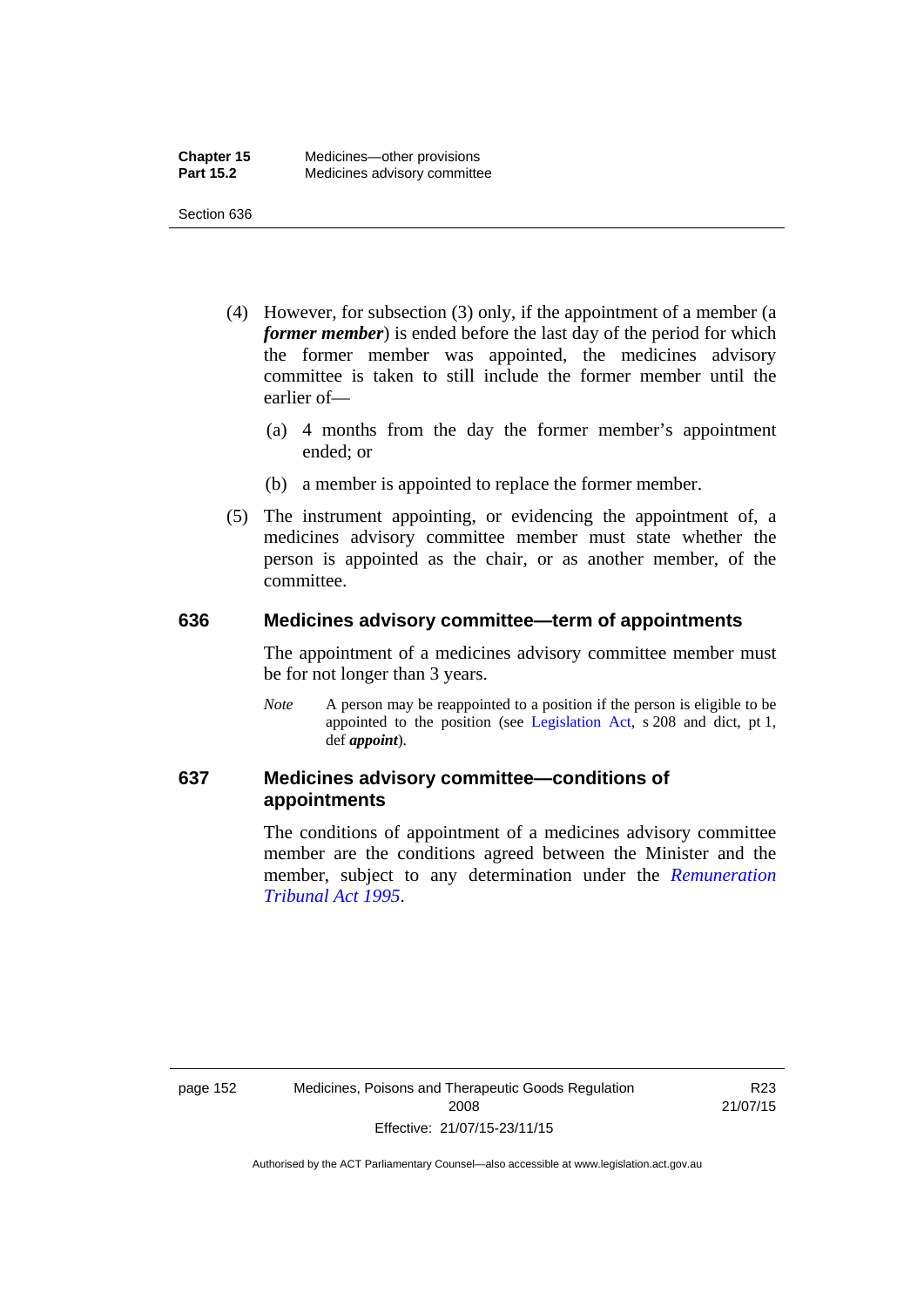# **638 Medicines advisory committee—time and place of meetings**

- (1) Meetings of the medicines advisory committee are to be held when and where the committee decides.
- (2) The chair of the medicines advisory committee may at any time call a meeting.
- (3) The chair must give the other members reasonable notice of the time and place of a meeting called by the chair.
- (4) The medicines advisory committee may adjourn a proceeding, for any reason it considers appropriate, to a time and place decided by the committee.

## **639 Medicines advisory committee—presiding member**

- (1) The chair presides at a meeting of the medicines advisory committee.
- (2) If the chair is absent, the member chosen by the members present presides.

# **640 Medicines advisory committee—quorum**

Business may be carried out at a meeting of the medicines advisory committee only if at least 4 members are present.

## **641 Medicines advisory committee—voting**

- (1) At a meeting of the medicines advisory committee each member has a vote on each question to be decided.
- (2) A question is decided by a majority of the votes of members present and voting but, if the votes are equal, the presiding member has the deciding vote.

page 153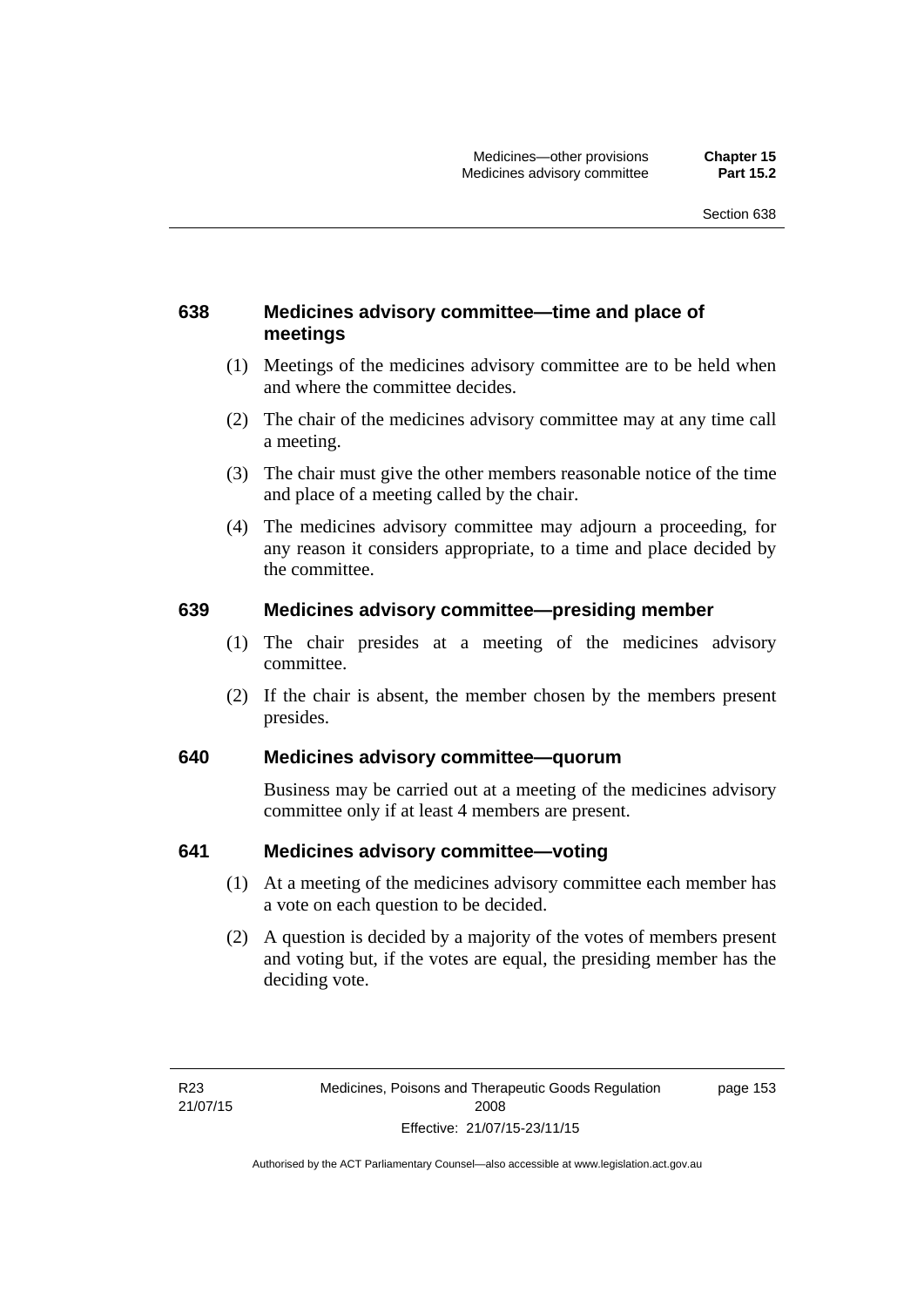#### **642 Medicines advisory committee—conduct of meetings**

- (1) The medicines advisory committee may conduct its meetings as the committee considers appropriate.
- (2) A meeting of the medicines advisory committee may be held using a method of communication, or a combination of methods of communication, that allows each member taking part to hear what each other member taking part says without the members being in each other's presence.

#### **Examples**

a phone link, a satellite link, an internet or intranet link

- *Note* An example is part of the regulation, is not exhaustive and may extend, but does not limit, the meaning of the provision in which it appears (see [Legislation Act,](http://www.legislation.act.gov.au/a/2001-14) s 126 and s 132).
- (3) A medicines advisory committee member who takes part in a meeting conducted under subsection (2) is taken to be present at the meeting.
- (4) A resolution is a valid resolution of the medicines advisory committee, even if it is not passed at a meeting of the committee, if all members agree to the proposed resolution in writing.

*Note Written* includes in electronic form (see [Act,](http://www.legislation.act.gov.au/a/2008-26/default.asp) dict).

 (5) The medicines advisory committee must keep minutes of its meetings.

## **643 Medicines advisory committee—disclosure of interests by members**

 (1) If a medicines advisory committee member has a material interest in an issue being considered, or about to be considered, by the committee, the member must disclose the nature of the interest at a committee meeting as soon as possible after the relevant facts have come to the member's knowledge.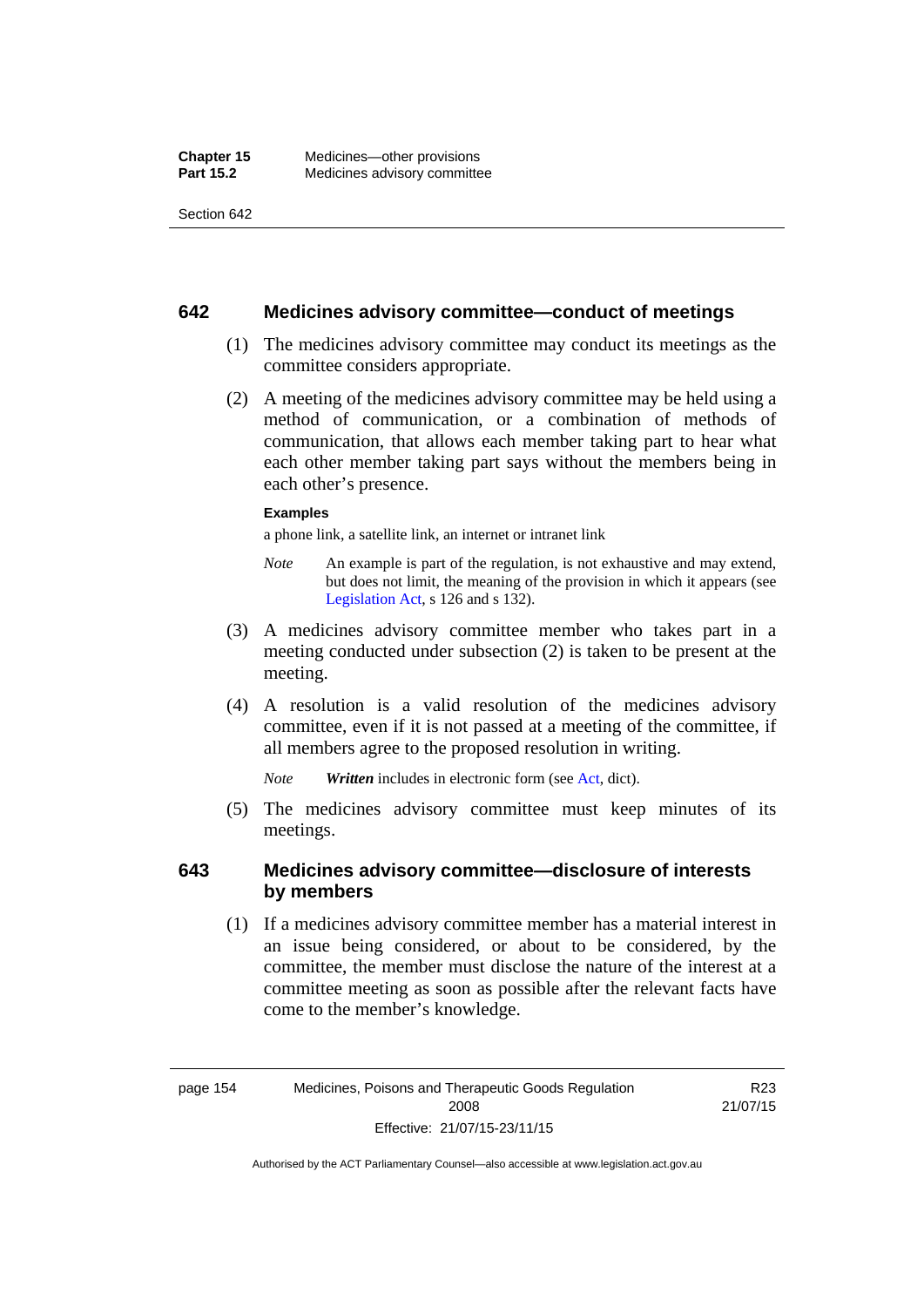- (2) The disclosure must be recorded in the medicines advisory committee's minutes and, unless the committee otherwise decides, the member must not—
	- (a) be present when the medicines advisory committee considers the issue; or
	- (b) take part in a decision of the committee on the issue.

#### **Example**

David, Emile and Fiona are members of the medicines advisory committee. They have an interest in an issue being considered at a committee meeting and they disclose the interest as soon as they become aware of it. David's and Emile's interests are minor but Fiona has a direct financial interest in the issue.

The medicines advisory committee considers the disclosures and decides that because of the nature of the interests:

- David may be present when the committee considers the issue but not take part in the decision
- Emile may be present for the consideration and take part in the decision.

The medicines advisory committee does not make a decision allowing Fiona to be present or take part in the committee's decision. Accordingly, Fiona cannot be present for the consideration of the issue or take part in the decision.

- *Note* An example is part of the regulation, is not exhaustive and may extend, but does not limit, the meaning of the provision in which it appears (see [Legislation Act,](http://www.legislation.act.gov.au/a/2001-14) s 126 and s 132).
- (3) Any other medicines advisory committee member who also has a material interest in the issue must not be present when the committee is considering its decision under subsection (2).

page 155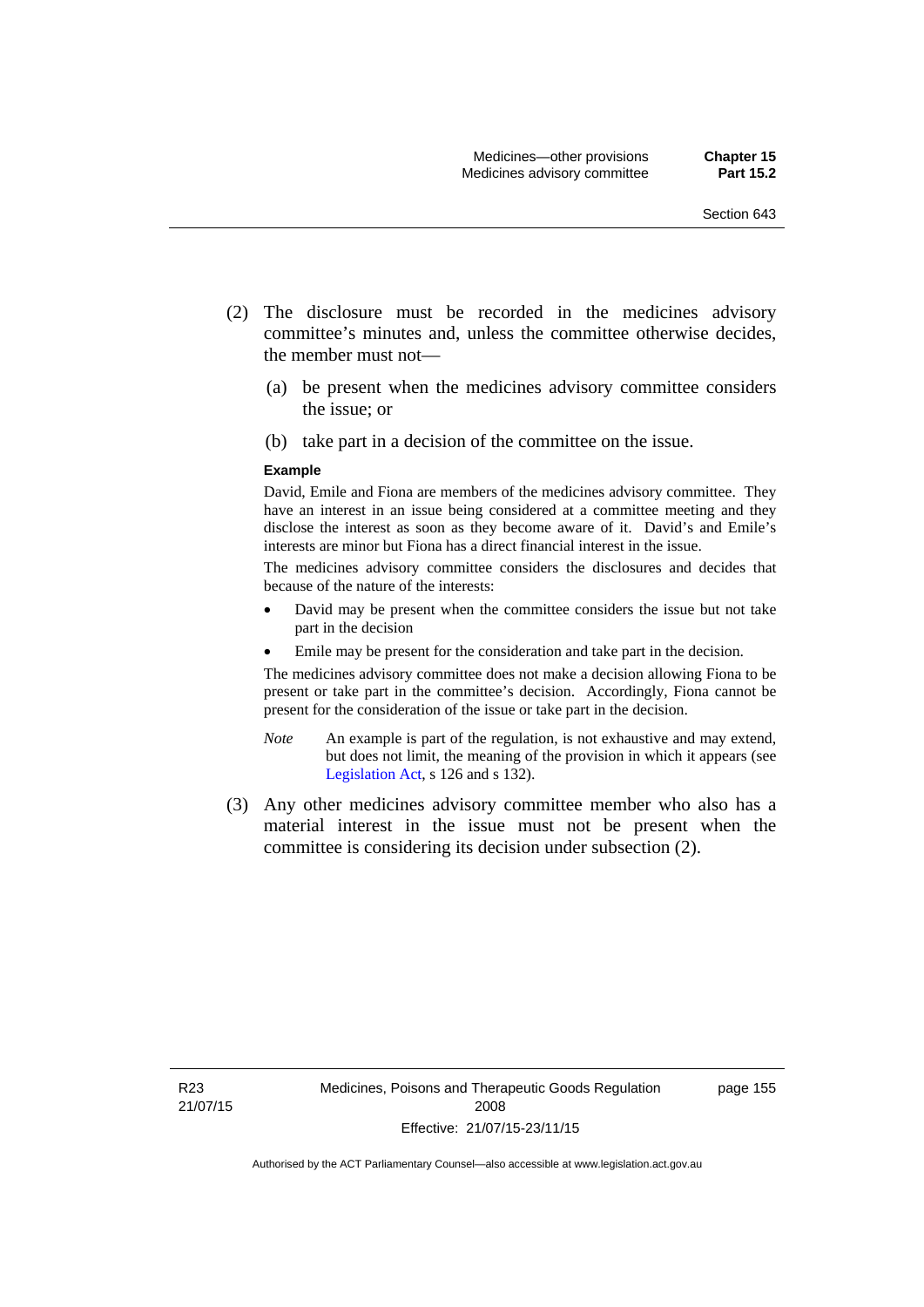(4) In deciding under subsection (2) whether a member may be present when the medicines advisory committee decides the issue or take part in a decision of the committee on the issue, and despite section 640 (Medicines advisory committee—quorum), the committee may consist of the members who do not have a material interest in the issue.

#### **Example**

if 6 members are present at the meeting and 2 members disclose a material interest, the other 4 members may decide whether the members who made the disclosure can take part in a decision by the committee

(5) In this section:

*associate*, of a person, means—

- (a) the person's business partner; or
- (b) a close friend of the person; or
- (c) a family member of the person.

*executive officer*, of a corporation, means a person (however described) who is concerned with, or takes part in, the corporation's management (whether or not the person is a director of the corporation).

*indirect interest*—without limiting the kind of indirect interest a person may have, a person has an *indirect interest* in an issue if any of the following has an interest in the issue:

- (a) an associate of the person;
- (b) a corporation with not more than 100 members that the person, or an associate of the person, is a member of;
- (c) a subsidiary of a corporation mentioned in paragraph (b);
- (d) a corporation that the person, or an associate of the person, is an executive officer of;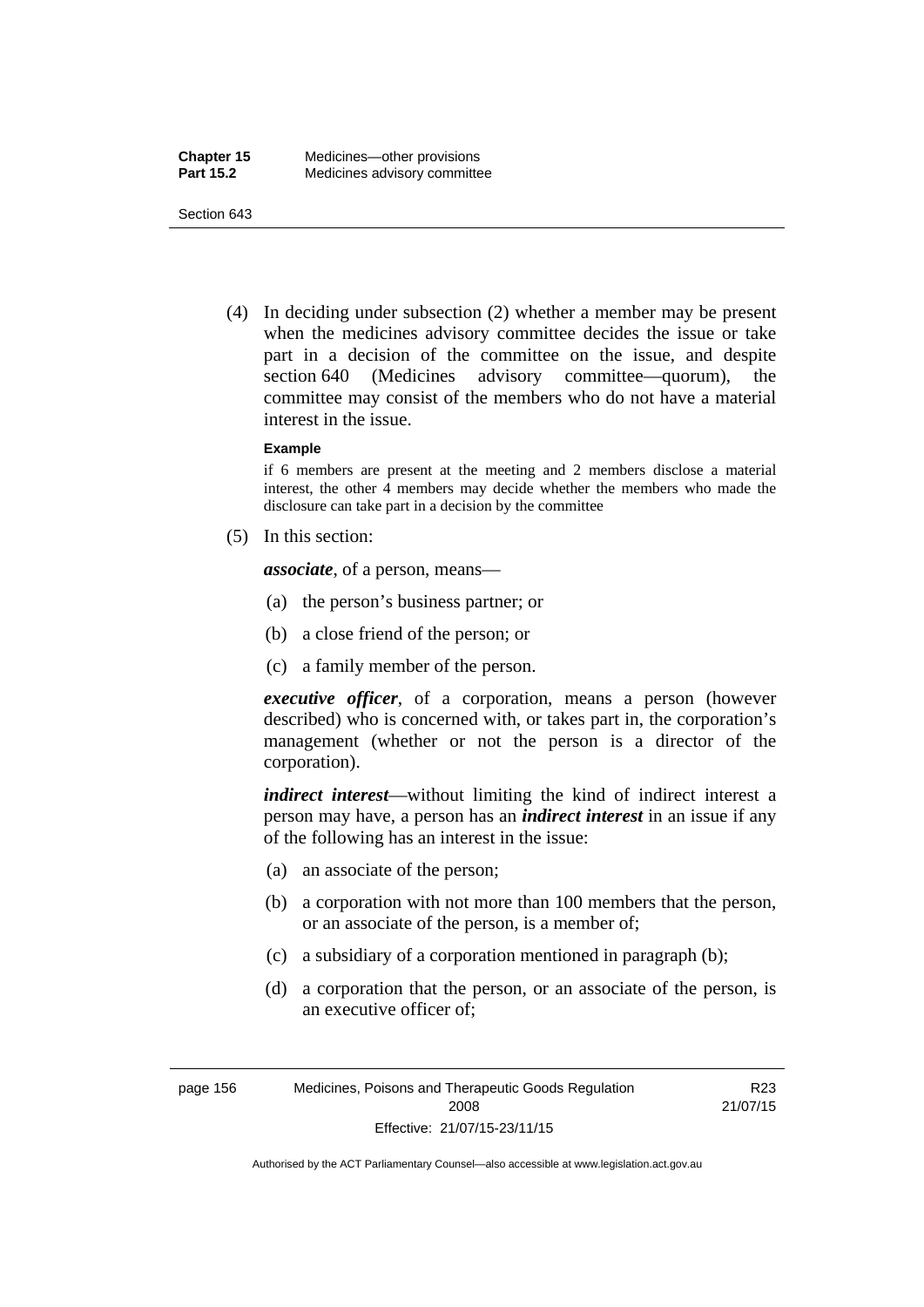- (e) the trustee of a trust that the person, or an associate of the person, is a beneficiary of;
- (f) a member of a firm or partnership that the person, or an associate of the person, is a member of;
- (g) someone else carrying on a business if the person, or an associate of the person, has a direct or indirect right to participate in the profits of the business.

*material interest*—a medicines advisory committee member has a *material interest* in an issue if the member has—

- (a) a direct or indirect financial interest in the issue; or
- (b) a direct or indirect interest of any other kind if the interest could conflict with the proper exercise of the member's functions in relation to the committee's consideration of the issue.

#### **644 Medicines advisory committee—ending appointments**

- (1) The Minister may end the appointment of a medicines advisory committee member—
	- (a) if the member contravenes a territory law; or
	- (b) for misbehaviour; or
	- (c) if the member becomes bankrupt or personally insolvent; or
		- *Note Bankrupt or personally insolvent*—see the [Legislation Act,](http://www.legislation.act.gov.au/a/2001-14) dictionary, pt 1.
	- (d) if the member is convicted, in the ACT, of an offence punishable by imprisonment for at least 1 year; or
	- (e) if the member is convicted outside the ACT, in Australia or elsewhere, of an offence that, if it had been committed in the ACT, would be punishable by imprisonment for at least 1 year; or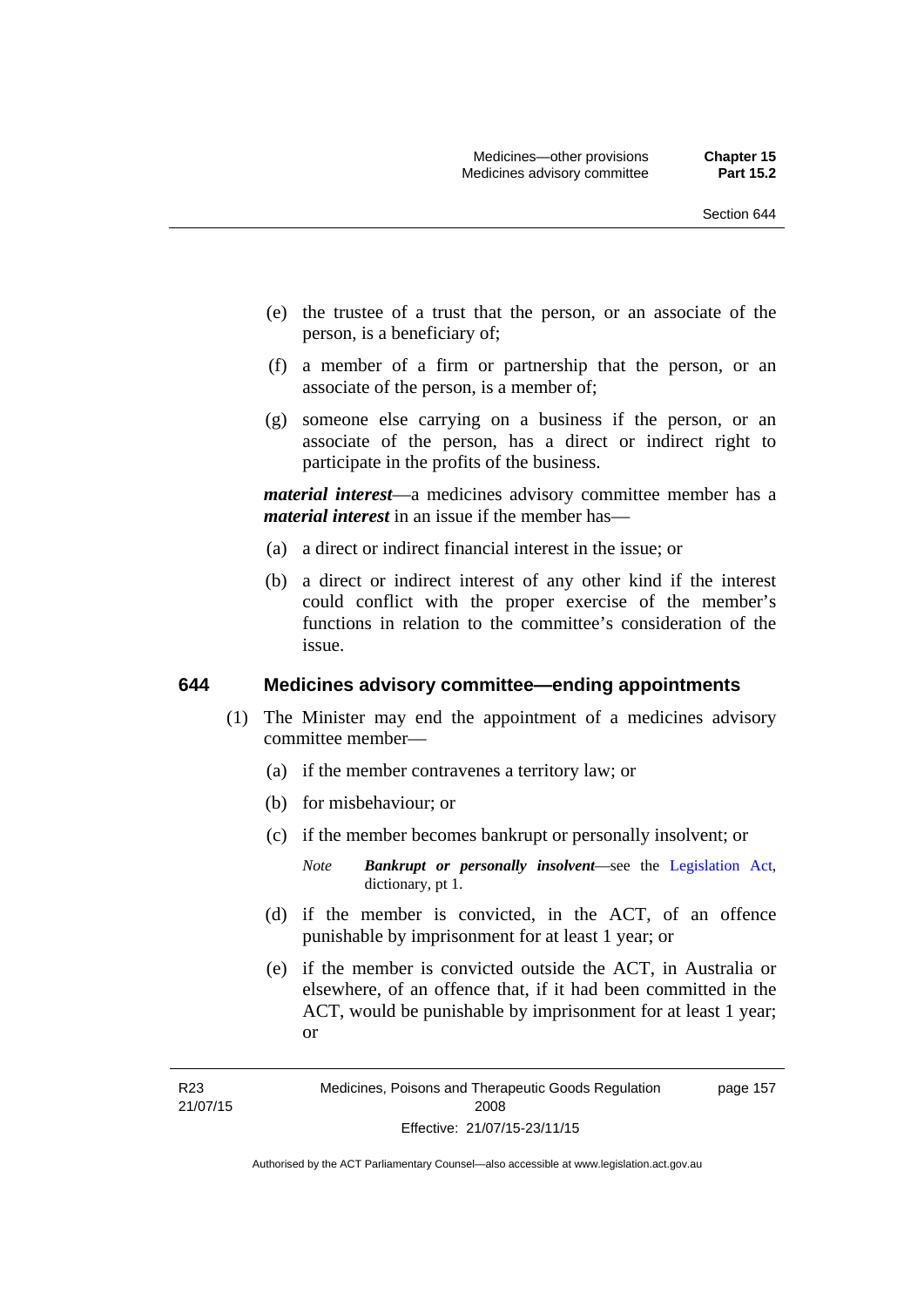- (f) if the member contravenes section 643 (Medicines advisory committee—disclosure of interests by members).
- *Note* A member's appointment also ends if the member resigns (see [Legislation Act,](http://www.legislation.act.gov.au/a/2001-14) s 210).
- (2) The Minister must end the appointment of a medicines advisory committee member—
	- (a) if the member (other than a member mentioned in section 635 (3) (d) or (e)) ceases to be a doctor; or
	- (b) for a member mentioned in section 635 (3) (d)—if the member ceases to be a pharmacist; or
	- (c) if, on 3 consecutive occasions, the member fails, without the chair's agreement, to make himself or herself available for a proposed meeting of the committee; or
	- (d) if the member fails to take all reasonable steps to avoid being placed in a position where a conflict of interest arises during the exercise of the member's functions; or
	- (e) for physical or mental incapacity, if the incapacity substantially affects the exercise of the member's functions.

page 158 Medicines, Poisons and Therapeutic Goods Regulation 2008 Effective: 21/07/15-23/11/15

R23 21/07/15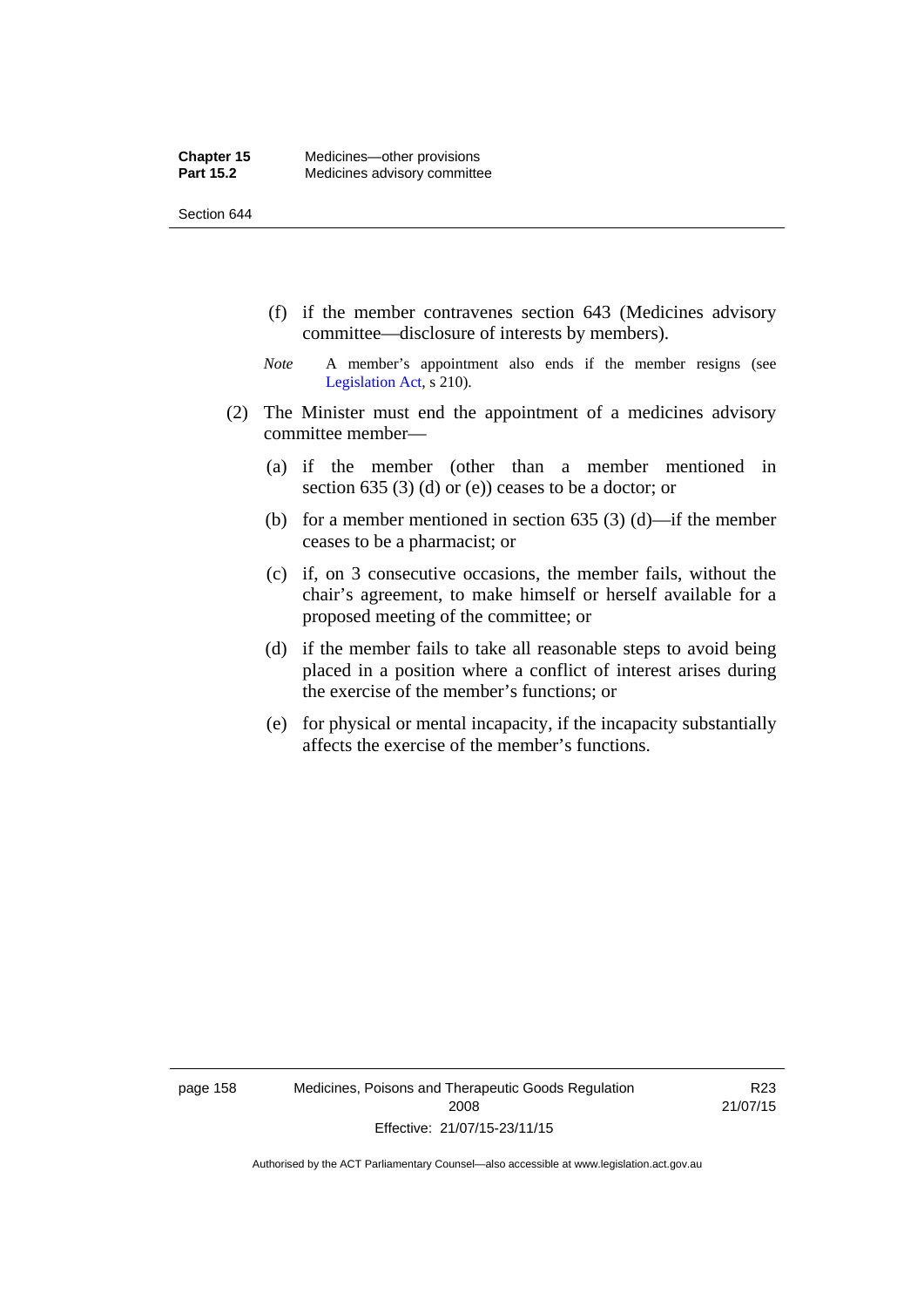## **Part 15.3 Other medicines provisions**

#### **650 Advertising controlled medicines—Act, s 66 (3) (b)**

A pricelist published by a pharmacist that includes a controlled medicine is prescribed if the pricelist complies with the *Price Information Code of Practice*, published by the Therapeutic Goods Administration, as in force from time to time.

#### **651 Advertising other medicines**

- (1) A person commits an offence if—
	- (a) the person publishes an advertisement; and
	- (b) the advertisement promotes or encourages the use of a declared medicine.

Maximum penalty: 30 penalty units.

- (2) A person commits an offence if—
	- (a) the person publishes an advertisement; and
	- (b) the advertisement indicates that someone is willing or authorised to supply a declared medicine.

Maximum penalty: 30 penalty units.

- (3) This section does not apply to—
	- (a) an advertisement for a declared medicine in a publication published primarily for dentists, doctors, pharmacists or veterinary surgeons; or

*Note* The Price Information Code of Practice is accessible at [www.tga.gov.au.](http://www.tga.gov.au/)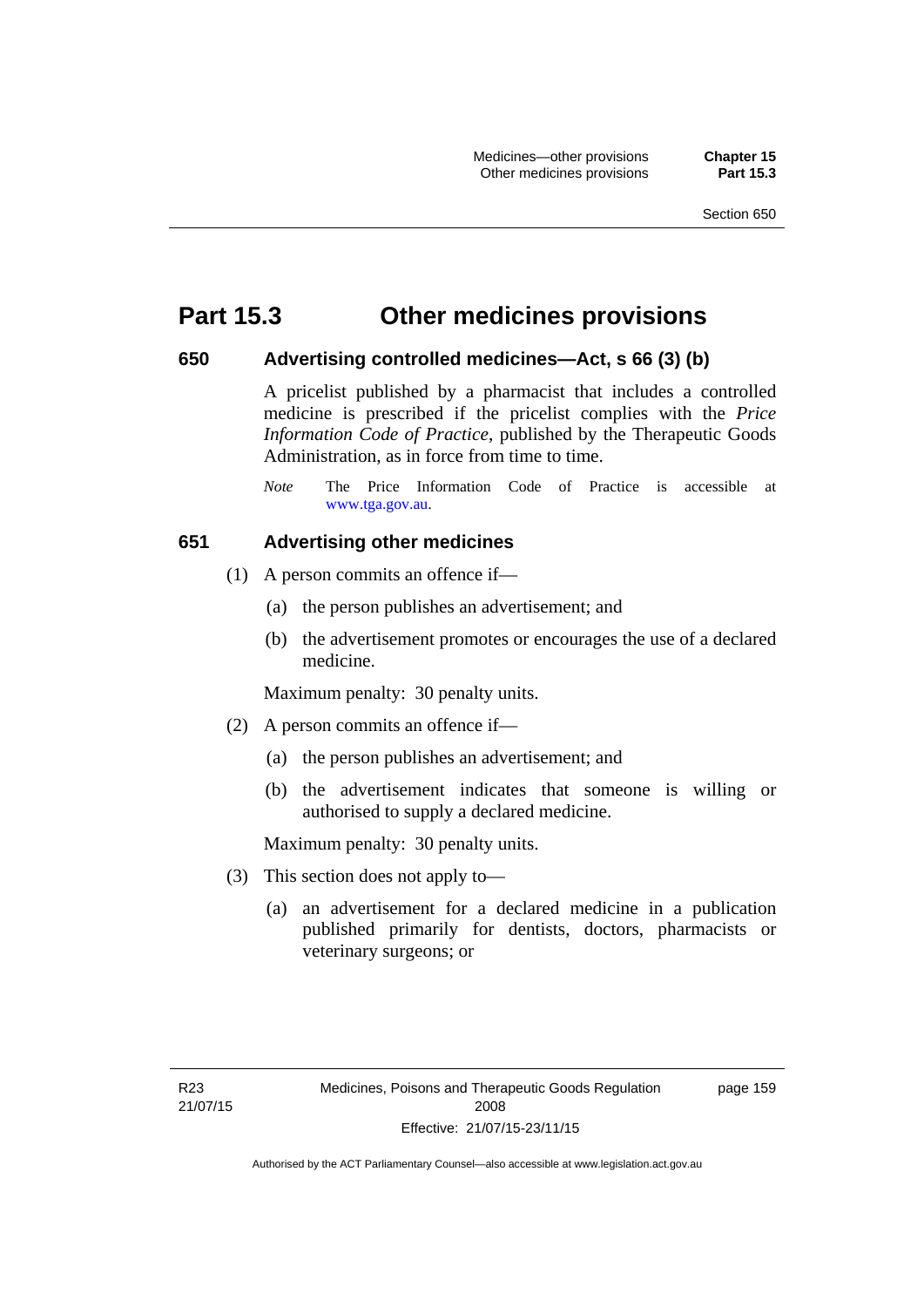- (b) a pricelist published by a pharmacist that includes a declared medicine if the pricelist complies with the *Price Information Code of Practice*, published by the Therapeutic Goods Administration, as in force from time to time.
- (4) In this section:

*advertisement*—see the [Act,](http://www.legislation.act.gov.au/a/2008-26/default.asp) section 66.

#### *declared medicine* means—

- (a) a pharmacist only medicine other than a pharmacist only medicine to which the medicines and poisons standard, appendix H applies; or
- (b) a prescription only medicine.

### **652 Prescribed institutions—Act, dict, def** *institution***, par (b)**

The following are prescribed:

- (a) a correctional centre;
- (b) a CYP detention place.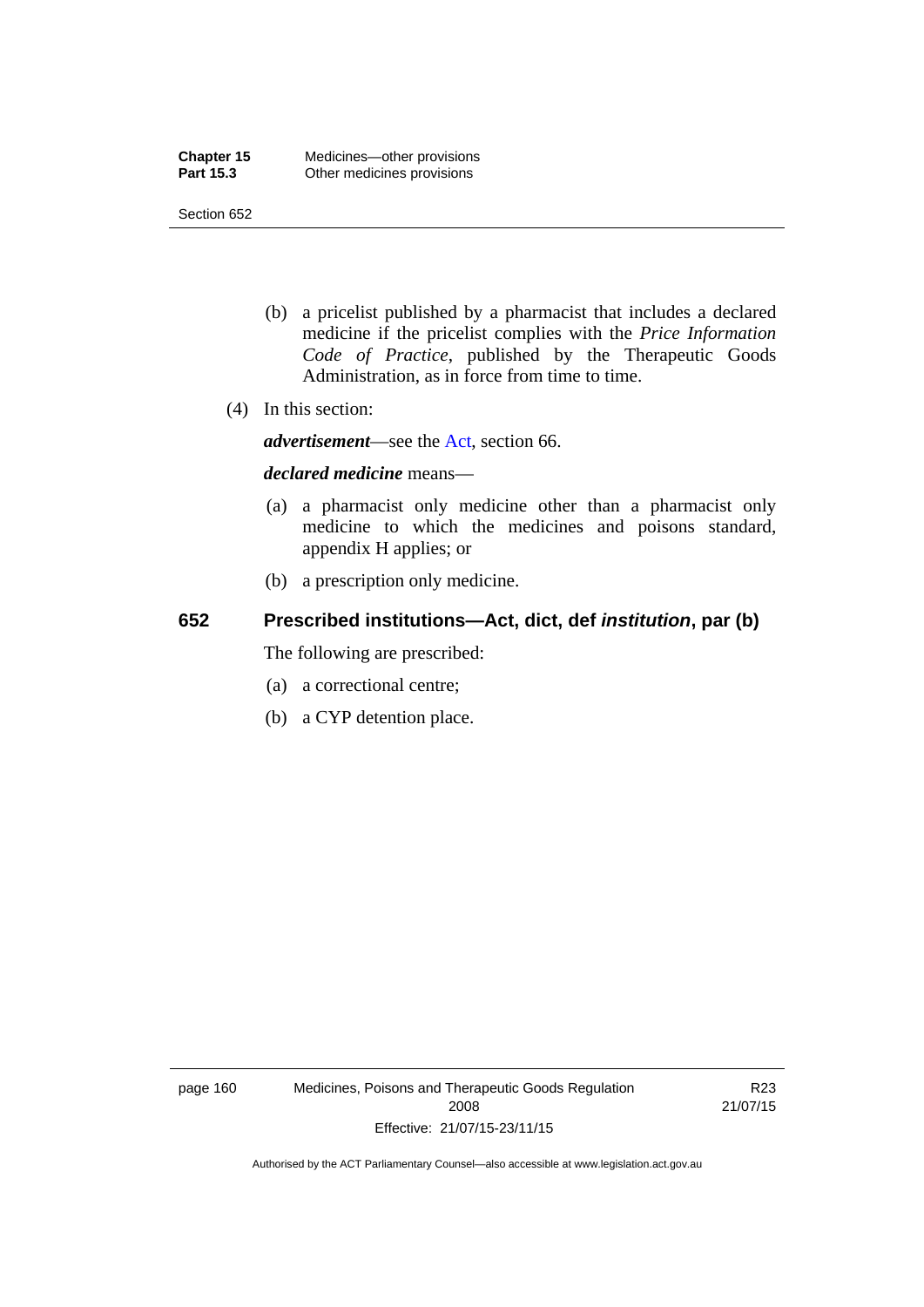# **Chapter 16 Low and moderate harm poisons**

# **Part 16.1** Preliminary

**660 Meaning of** *relevant law***—ch 16** 

In this chapter:

*relevant law* means—

- (a) a corresponding law; or
- (b) the *[Agricultural and Veterinary Chemicals Act 1994](http://www.comlaw.gov.au/Series/C2004A04712)* (Cwlth); or
- (c) the *[Therapeutic Goods Act 1989](http://www.comlaw.gov.au/Series/C2004A03952)* (Cwlth).
- *Note 1 Corresponding law* includes a law of a State that corresponds, or substantially corresponds, to the Act (see [Act](http://www.legislation.act.gov.au/a/2008-26/default.asp), dict).
- *Note 2 State* includes a territory (see [Legislation Act,](http://www.legislation.act.gov.au/a/2001-14) dict, pt 1).

R23 21/07/15 Medicines, Poisons and Therapeutic Goods Regulation 2008 Effective: 21/07/15-23/11/15

page 161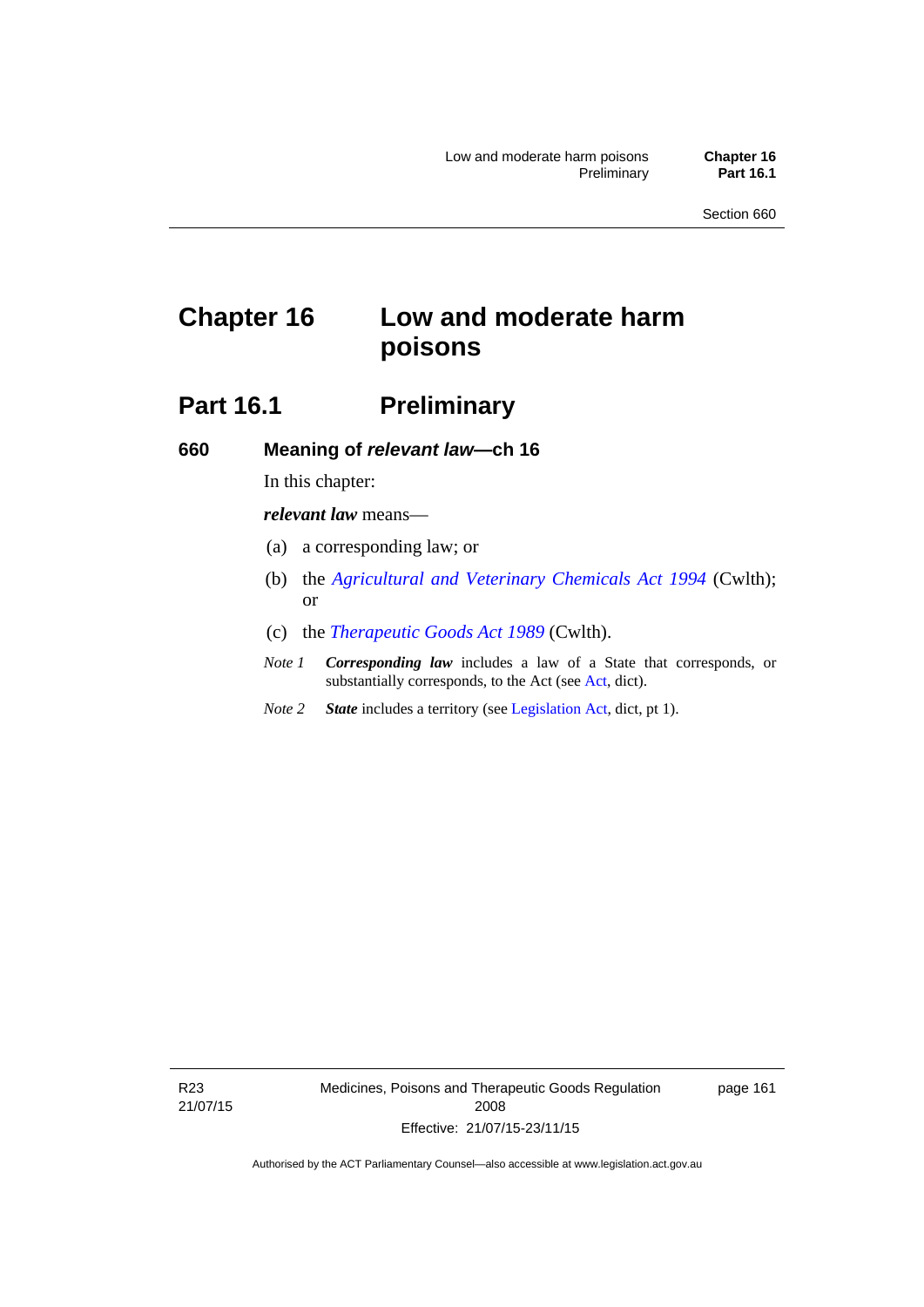## **Part 16.2 Authorisation to supply low and moderate harm poisons**

#### **661 Authorisation to supply low and moderate harm poisons—Act, s 26 (1) (b) and (2) (b)**

Anyone is authorised to supply a low harm poison or moderate harm poison.

#### **662 Authorisation condition for supplying low and moderate harm poisons—Act, s 44 (1) (b) and (2) (b)**

A person's authorisation under section 661 to supply a low harm poison or moderate harm poison is subject to the following conditions:

- (a) the poison is supplied in manufacturer's packs that comply with—
	- (i) section 665 (Packaging of supplied manufacturer's packs of low and moderate harm poisons—[Act](http://www.legislation.act.gov.au/a/2008-26/default.asp), s 59 (1) (c) (i) and  $(2)$  (c) (i)); or
	- (ii) an approval under the [Act](http://www.legislation.act.gov.au/a/2008-26/default.asp), section 193 (Approval of non-standard packaging and labelling);
- (b) the manufacturer's packs are labelled in accordance with—
	- (i) section 666 (Labelling of supplied manufacturer's packs of low and moderate harm poisons—[Act](http://www.legislation.act.gov.au/a/2008-26/default.asp), s  $60(1)(c)(i)$ and  $(2)$  (c)  $(i)$ ; or
	- (ii) an approval under the [Act,](http://www.legislation.act.gov.au/a/2008-26/default.asp) section 193.

R23 21/07/15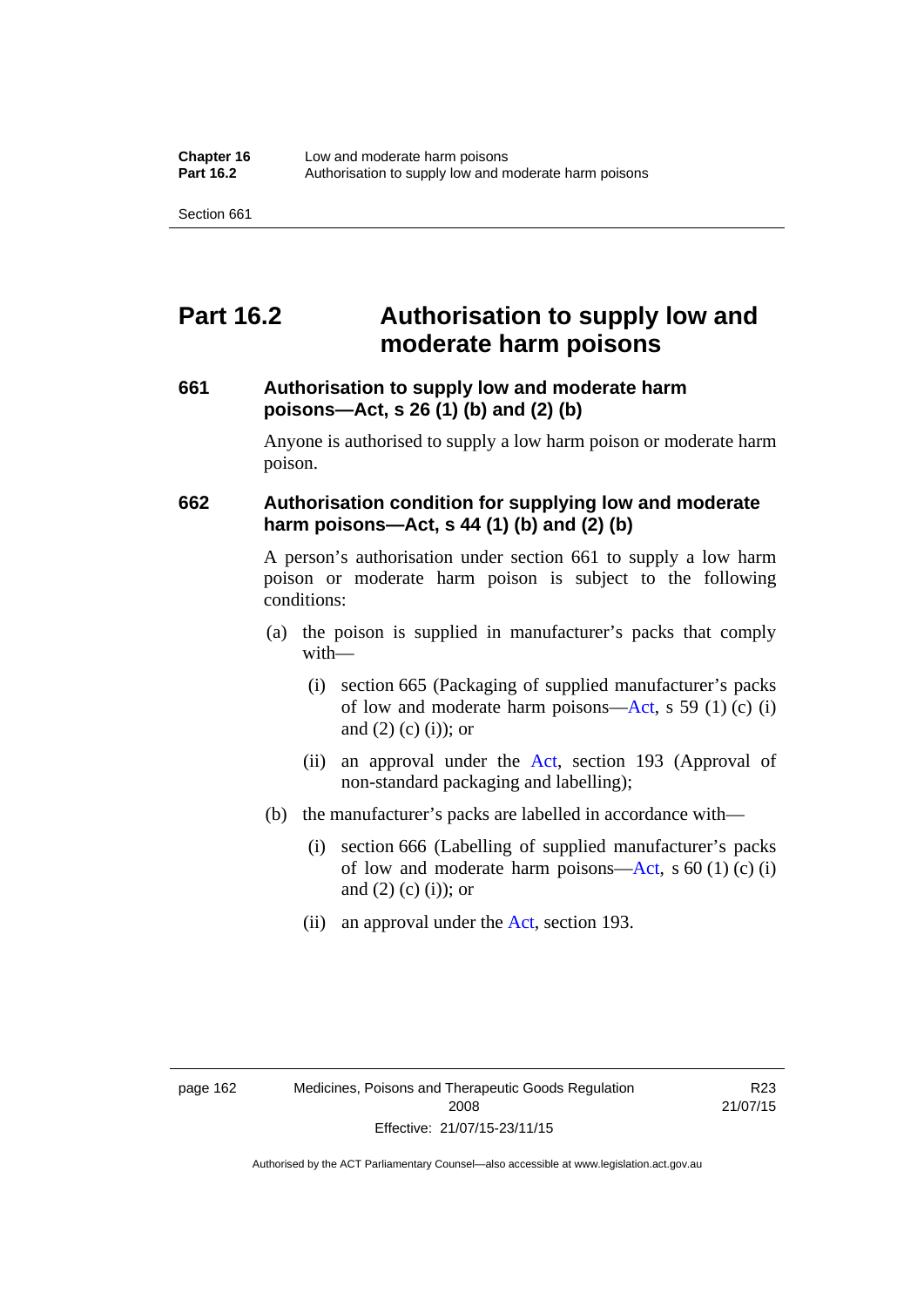## **Part 16.3 Authorisation to manufacture low and moderate harm poisons**

#### **663 Authorisation to manufacture low and moderate harm poisons—Act, s 33 (b)**

A person is authorised to manufacture a low harm poison or moderate harm poison if the person is authorised to manufacture the poison under a relevant law.

#### **664 Authorisation condition for manufacturing low and moderate harm poisons—Act, s 44 (1) (b) and (2) (b)**

A person's authorisation under section 663 to manufacture a low harm poison or moderate harm poison is subject to the condition that, if a condition or restriction applies to the person under the relevant law, the person manufactures the poison in accordance with the condition and restriction.

Medicines, Poisons and Therapeutic Goods Regulation 2008 Effective: 21/07/15-23/11/15

page 163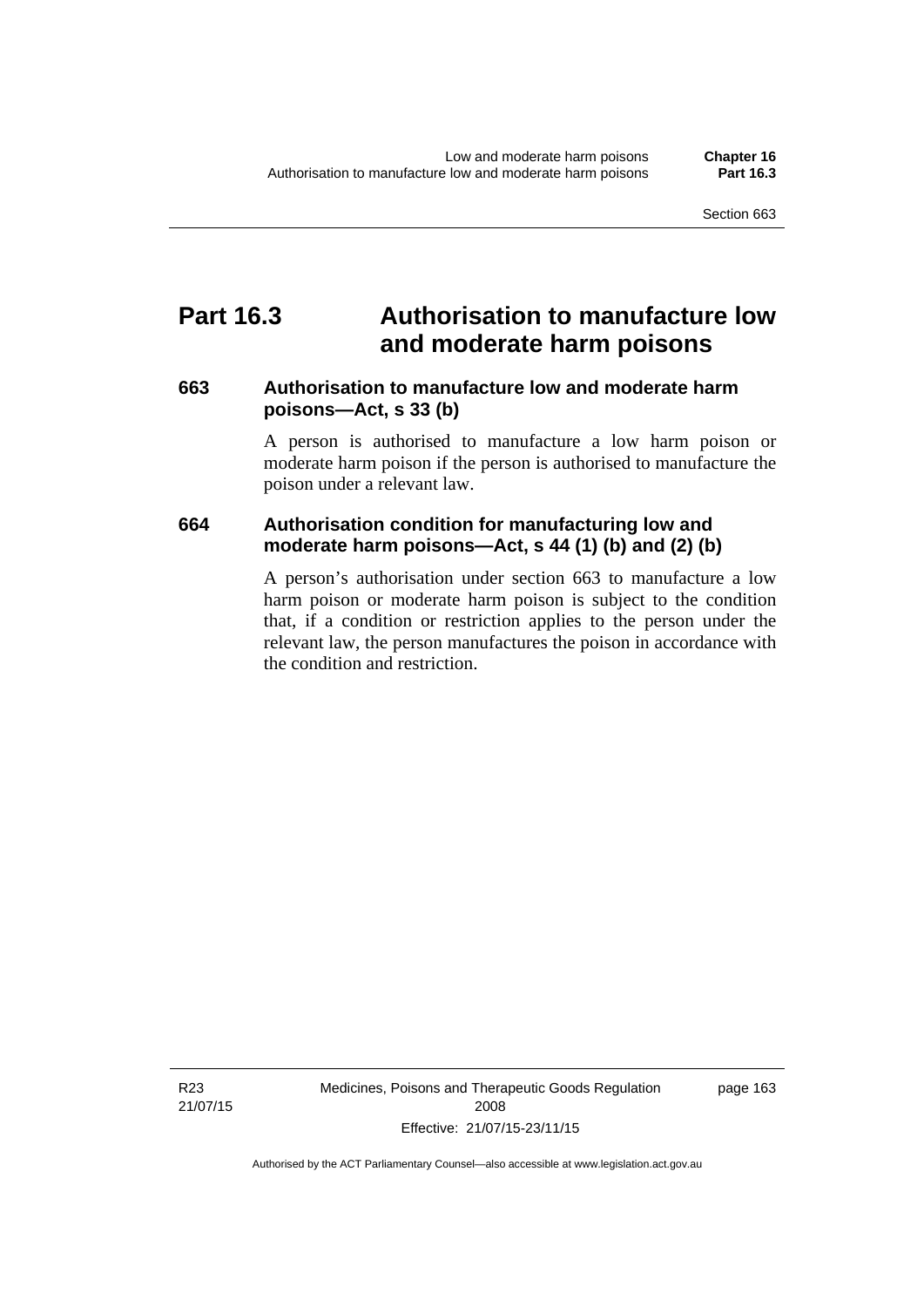## **Part 16.4 Packaging and labelling of low and moderate harm poisons**

#### **665 Packaging of supplied manufacturer's packs of low and moderate harm poisons—Act, s 59 (1) (c) (i) and (2) (c) (i)**

- (1) A manufacturer's pack of a supplied low harm poison or moderate harm poison must be packaged—
	- (a) in accordance with the [medicines and poisons standard](http://www.comlaw.gov.au/Series/F2012L01200), paragraphs 21 to 27; or
	- (b) in a container in which the poison may be sold under a relevant law.
	- *Note* A manufacturer's pack of a low or moderate harm poison supplied may also be packaged in accordance with an approval under the [Act](http://www.legislation.act.gov.au/a/2008-26/default.asp), s 193 (Approval of non-standard packaging and labelling) (see [Act,](http://www.legislation.act.gov.au/a/2008-26/default.asp) s 59 (1) (c) (ii) and (2) (c) (ii)).
- (2) However, if the poison is camphor or naphthalene for domestic use, it must also be packaged in a way that, in normal use, prevents—
	- (a) removal of the camphor or naphthalene from the packaging; or
	- (b) ingestion of the camphor or naphthalene.

#### **666 Labelling of supplied manufacturer's packs of low and moderate harm poisons—Act, s 60 (1) (c) (i) and (2) (c) (i)**

A manufacturer's pack of a supplied low harm poison or moderate harm poison must be labelled in accordance with—

- (a) the [medicines and poisons standard](http://www.comlaw.gov.au/Series/F2012L01200), paragraphs 3 to 19; or
- (b) a relevant law.
- *Note* A manufacturer's pack of a low or moderate harm poison supplied may also be labelled in accordance with an approval under the [Act](http://www.legislation.act.gov.au/a/2008-26/default.asp), s 193 (Approval of non-standard packaging and labelling) (see [Act,](http://www.legislation.act.gov.au/a/2008-26/default.asp) s 60 (1) (c) (ii) and (2) (c) (ii)).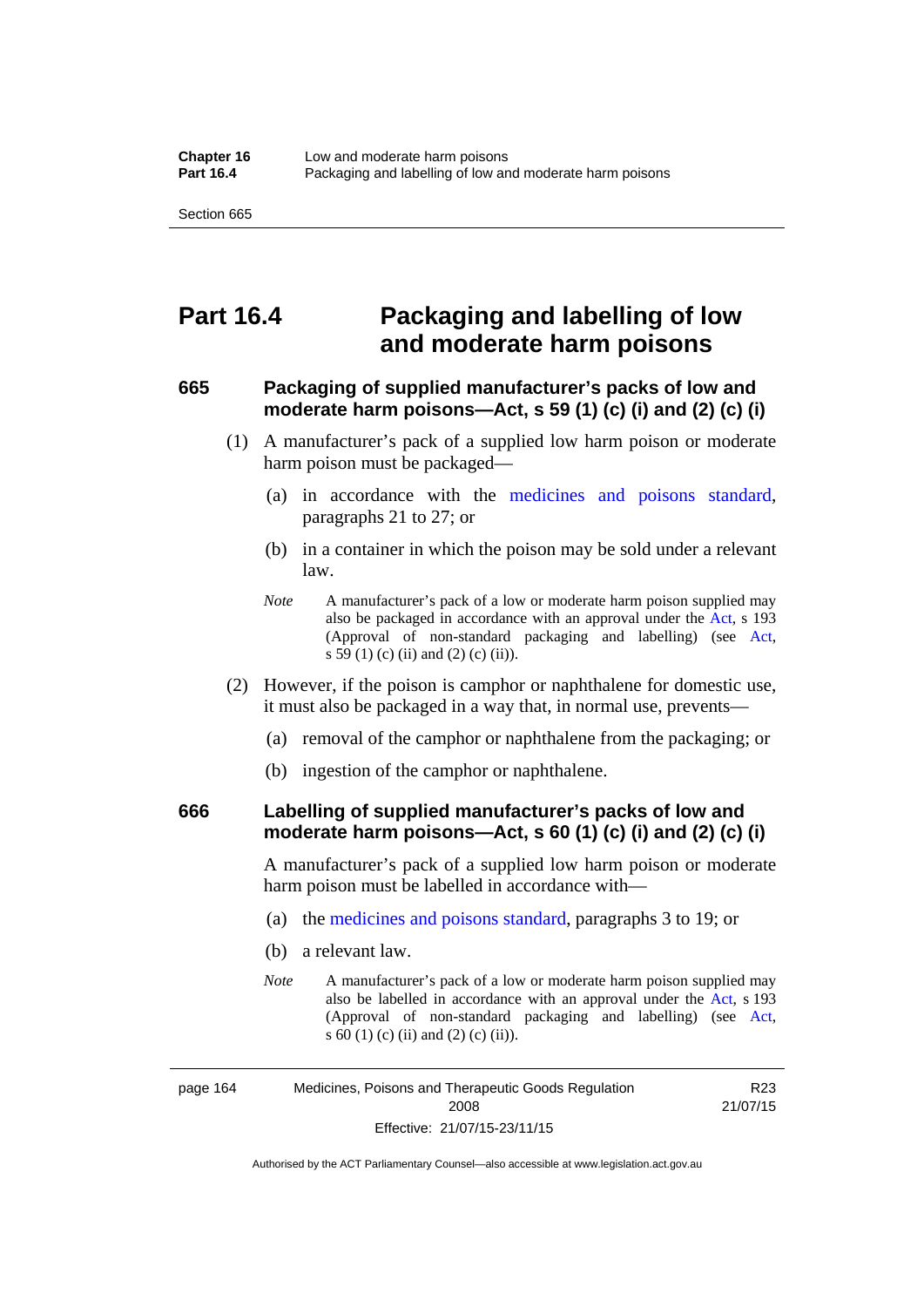# **Chapter 17 Dangerous poisons authorisations**

## **Part 17.1 Overview of dangerous poisons authorisations**

### **670 General overview of authorisations for dangerous poisons**

 (1) The Act requires that a person must not deal with a dangerous poison in a particular way unless the person is authorised to deal with the poison.

#### **Example**

the [Act,](http://www.legislation.act.gov.au/a/2008-26/default.asp) s 35 about obtaining certain substances (which include dangerous poisons)

- *Note 1* The [Act,](http://www.legislation.act.gov.au/a/2008-26/default.asp) s 19 sets out when a person *deals* with a dangerous poison.
- *Note 2* An example is part of the regulation, is not exhaustive and may extend, but does not limit, the meaning of the provision in which it appears (see [Legislation Act,](http://www.legislation.act.gov.au/a/2001-14) s 126 and s 132).
- (2) The [Act](http://www.legislation.act.gov.au/a/2008-26/default.asp), section 20 sets out when a person is authorised to deal with a dangerous poison.
- (3) This regulation authorises certain dealings with dangerous poisons.

*Note* An authorisation is not required to deal with the following:

- a substance excluded from the [medicines and poisons standard](http://www.comlaw.gov.au/Series/F2012L01200) by the standard, par  $1(2)$  (see s 6);
- a substance mentioned in the [medicines and poisons standard,](http://www.comlaw.gov.au/Series/F2012L01200) sch 7 if the schedule does not apply to the substance because of an exception in the standard.

R23 21/07/15 page 165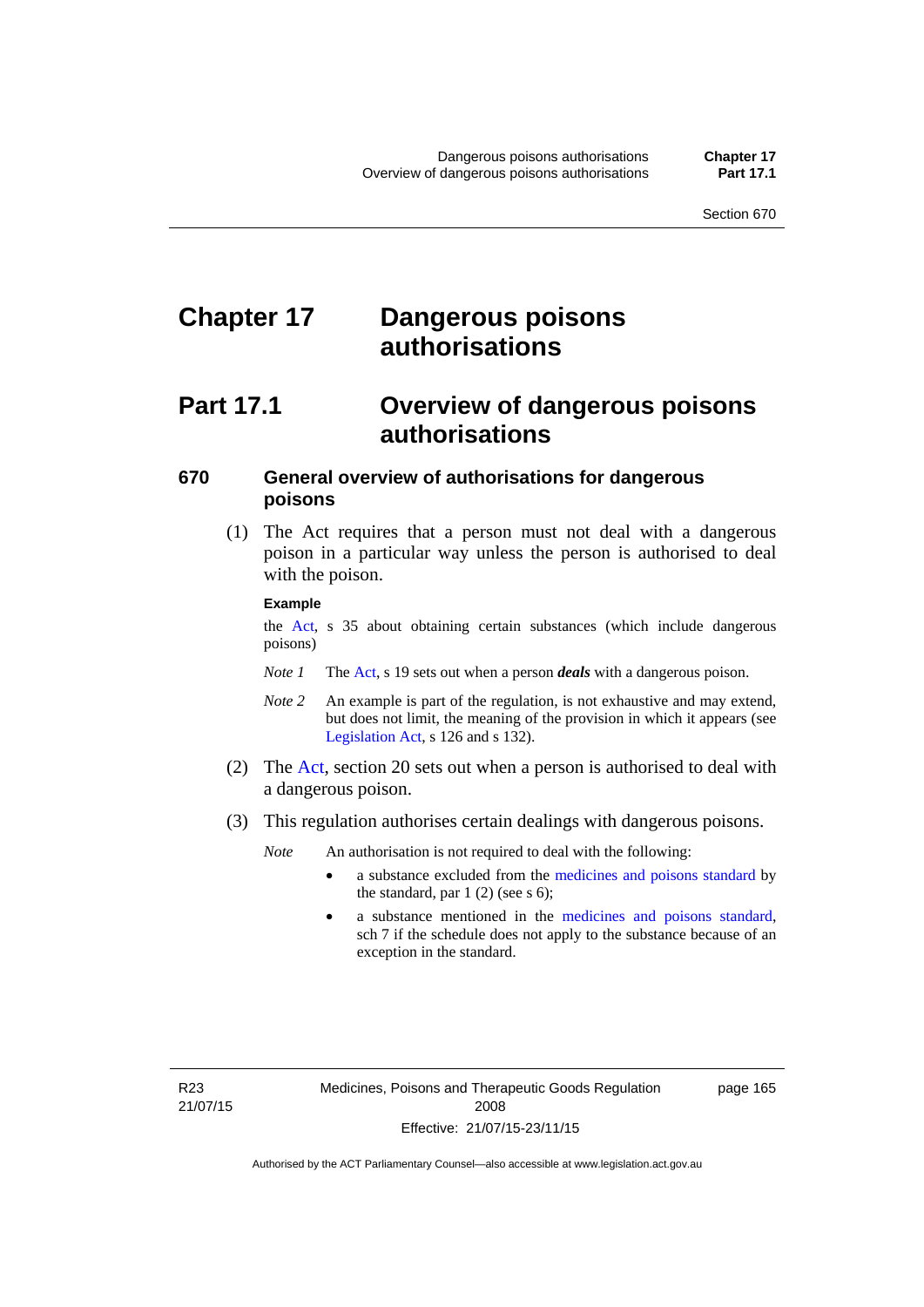(4) An authorisation under this regulation may be subject to limitations.

#### **Example**

a purchase order issued by a person mentioned in sch 4, col 2 must comply with s 721 (see s 690 (2) (c))

*Note* For the power to impose other restrictions, see the [Act](http://www.legislation.act.gov.au/a/2008-26/default.asp), ch 8.

#### **671 Overview of dangerous poisons authorisations under this regulation**

Dangerous poisons authorisations under this regulation are given by the following provisions:

- (a) section 675 (which is about authorisations under dangerous poisons manufacturers licences);
- (b) section 680 (which is about authorisations under dangerous poisons research and education program licences);
- (c) section 685 (which is about authorisations under dangerous poisons suppliers licences);
- (d) section 690 (which is about authorisations for manufacturing and other purposes);
- (e) section 692 (which is about authorisation to deliver dangerous poisons under purchase orders);
- (f) section 693 (which is about authorisation for commercial disposal operators for disposal of dangerous poisons);
- (g) section 695 (which is about authorisations for dangerous poisons research and education programs by scientifically qualified people).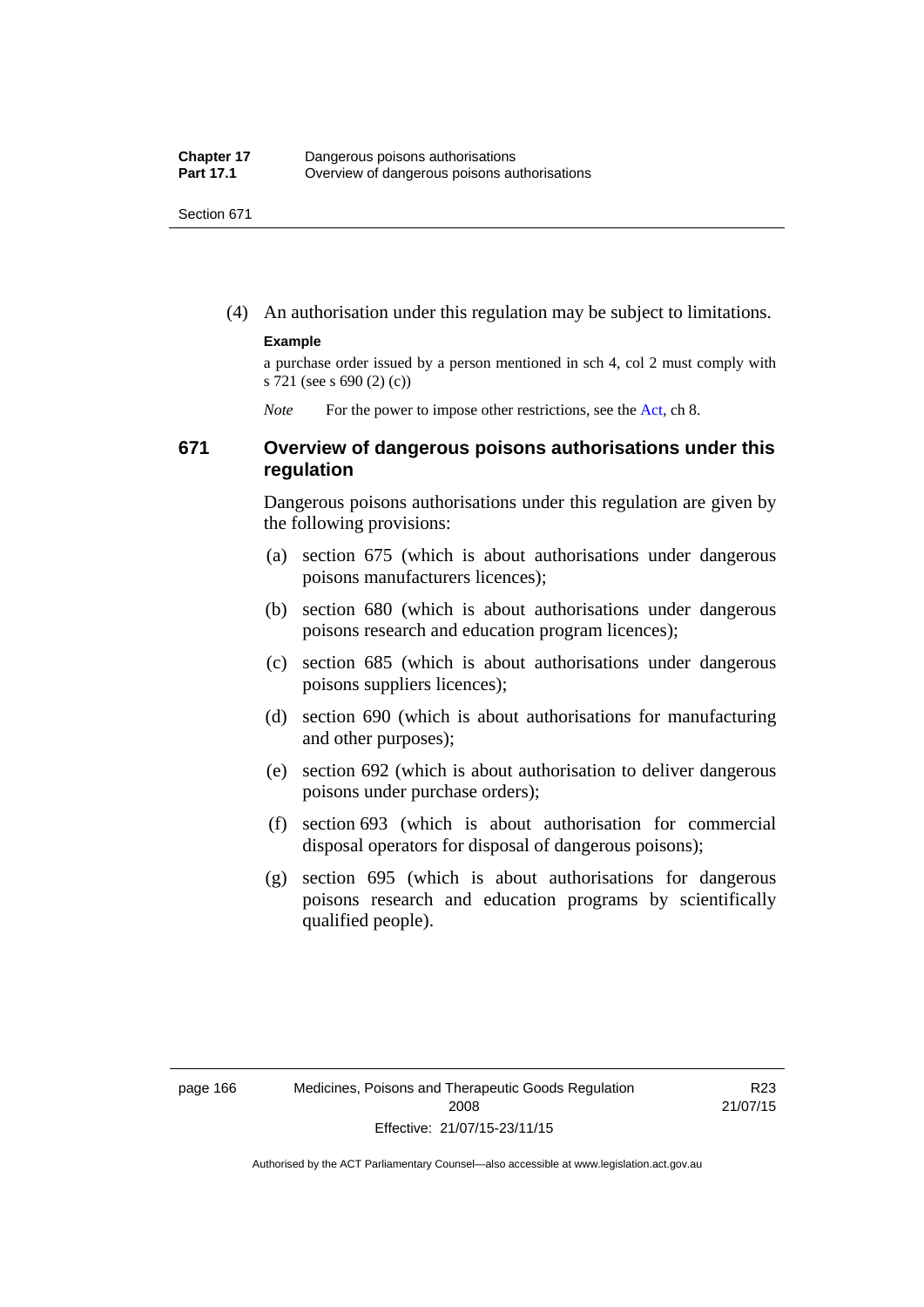#### **672 General overview of authorisation conditions for dangerous poisons**

 (1) The [Act](http://www.legislation.act.gov.au/a/2008-26/default.asp), section 44 requires a person who is authorised to deal with a dangerous poison to comply with any condition to which the authorisation is subject.

#### **Example**

Section 676 sets out the authorisation conditions for an authorised person to manufacture a dangerous poison.

- *Note* An example is part of the regulation, is not exhaustive and may extend, but does not limit, the meaning of the provision in which it appears (see [Legislation Act,](http://www.legislation.act.gov.au/a/2001-14) s 126 and s 132).
- (2) The conditions are additional to other restrictions on an authorised person's authority to deal with a dangerous poison.
	- *Note* Conditions may also be imposed under other provisions of the [Act](http://www.legislation.act.gov.au/a/2008-26/default.asp) including, for example, s 89 which sets out conditions on licences.

R23 21/07/15 Medicines, Poisons and Therapeutic Goods Regulation 2008 Effective: 21/07/15-23/11/15

page 167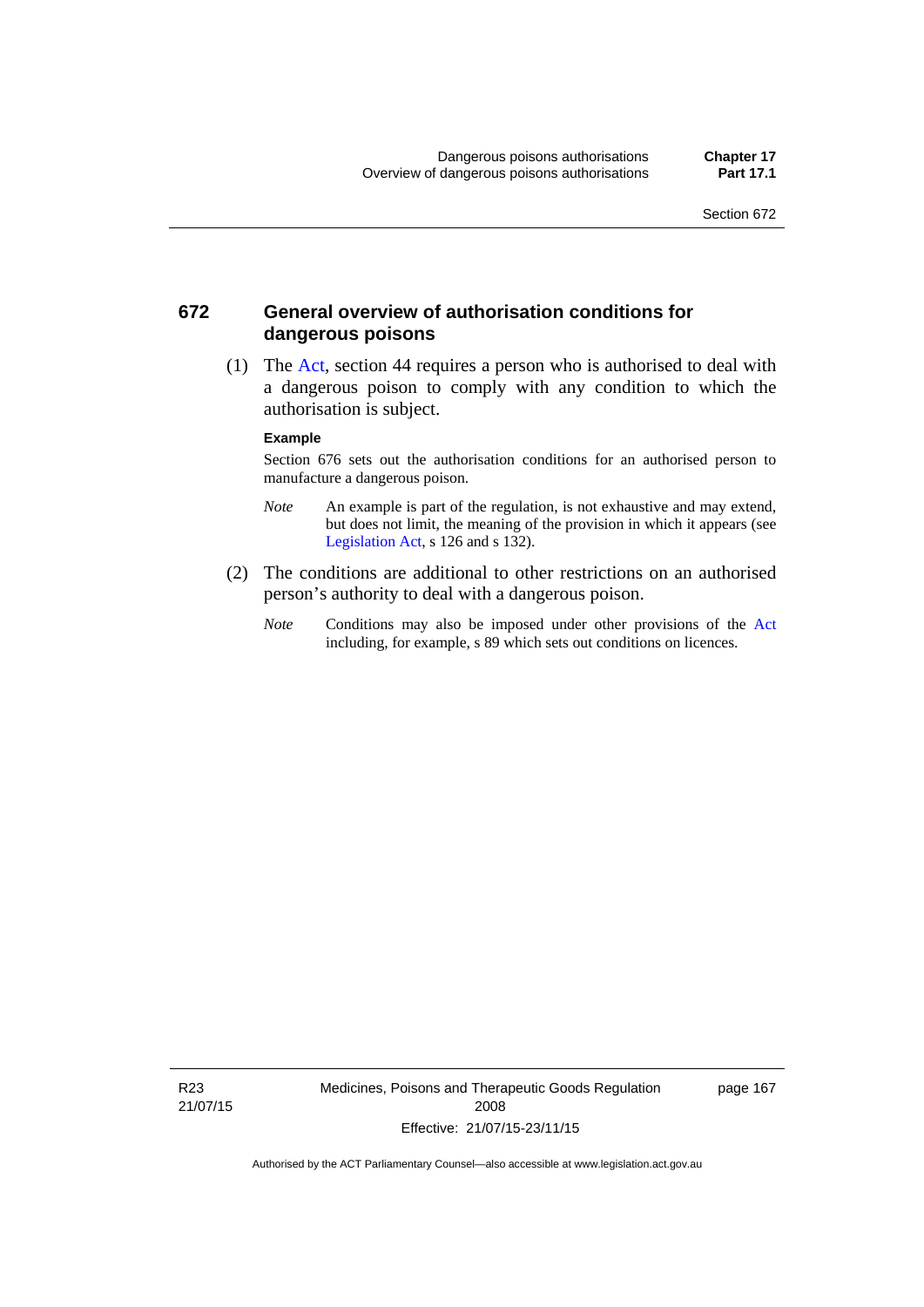# **Part 17.2 Authorisations under dangerous poisons licences**

## **Division 17.2.1 Dangerous poisons manufacturers licence authorisations**

*Note* For other provisions about dangerous poisons manufacturers licences, see pt 18.2.

#### **675 Authorisations under dangerous poisons manufacturers licences—Act, s 20 (1) (a)**

- (1) A dangerous poisons manufacturers licence authorises the holder to do any of the following in relation to a dangerous poison (the *licensed dangerous poison*) stated in the licence at the premises (the *licensed premises*) stated in the licence:
	- (a) manufacture the licensed dangerous poison;
	- (b) possess the licensed dangerous poison for sale by wholesale from the licensed premises;
	- (c) sell the licensed dangerous poison by wholesale (whether or not for resale) to—
		- (i) a person authorised to issue a purchase order for the dangerous poison; or
		- (ii) someone in another State who may obtain the dangerous poison by wholesale under the law of the other State; or
		- (iii) someone in another country who may lawfully obtain the dangerous poison by wholesale in the other country;
		- *Note* The dangerous poison must be sold on a purchase order in accordance with s 720 (see s 676).

R23 21/07/15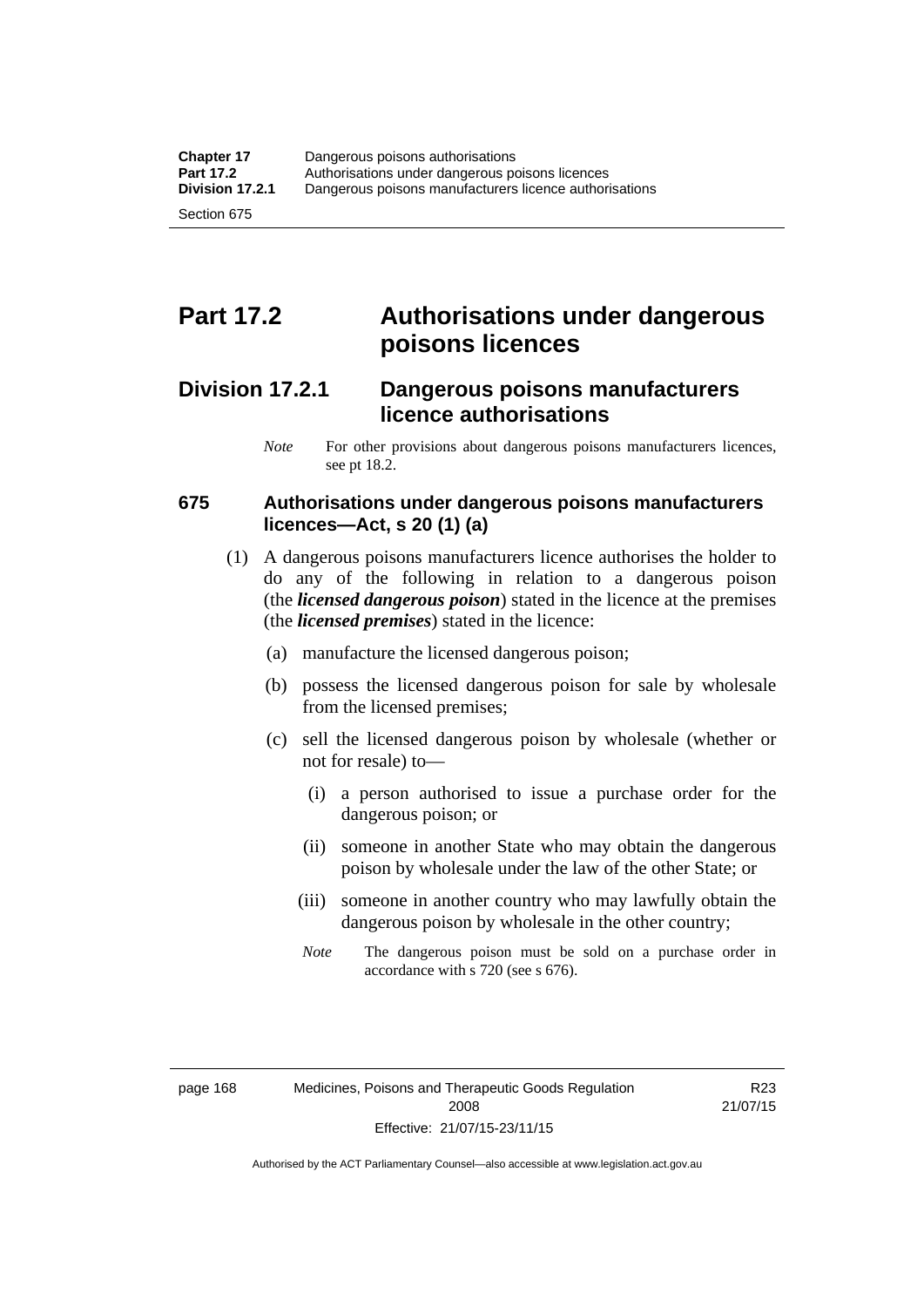- (d) obtain a dangerous poison, other than a licensed dangerous poison, for manufacturing a licensed dangerous poison at the licensed premises;
- (e) possess a dangerous poison, other than a licensed dangerous poison, at the licensed premises for manufacturing a licensed dangerous poison.
- (2) However, an authorisation under subsection (1) does not apply if the licence states that it does not apply.
- (3) Also, subsection (1) (c) (iii) does not apply in relation to a licensed dangerous poison that is a prohibited export under the *[Customs](http://www.comlaw.gov.au/Series/C1901A00006)  [Act 1901](http://www.comlaw.gov.au/Series/C1901A00006)* (Cwlth).

#### **676 Authorisation conditions for dangerous poisons manufacturers licences—Act, s 44 (1) (b) and (2) (b)**

A licence-holder's authorisation under a dangerous poisons manufacturers licence is subject to the following conditions:

- (a) the dealings with a dangerous poison authorised by the licence will be carried out under the supervision of an individual approved under section 706 (1) (Restrictions on issuing of dangerous poisons manufacturers licences[—Act,](http://www.legislation.act.gov.au/a/2008-26/default.asp) s 85 (1) (a));
- (b) a dangerous poison obtained under the licence is purchased on a complying purchase order;
- (c) a licensed dangerous poison will be supplied for a non-household (including a non-household garden) purpose only;
- (d) a dangerous poison sold under the licence will be sold on a purchase order in accordance with section 720 (Supplying dangerous poisons on purchase orders);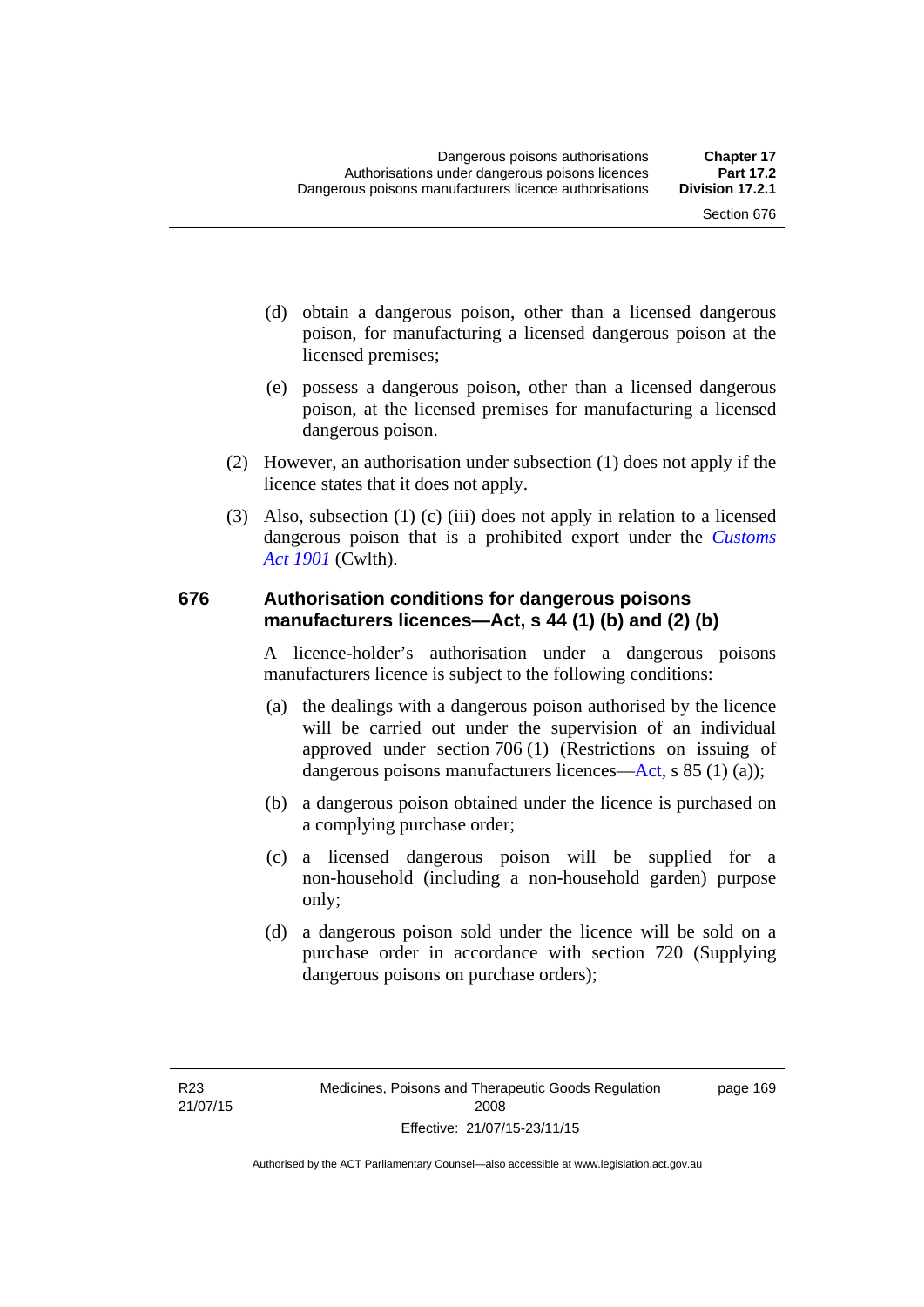- (e) if the supplier does not receive a document signed by the buyer acknowledging receipt of the dangerous poison within 7 days after the day the dangerous poison is delivered—the supplier must, within 24 hours after the end of the 7-day period, tell the chief health officer, in writing, of the failure to receive the document;
- (f) the following are kept at the supplier's business premises or, if the chief health officer approves in writing another place, the place approved by the chief health officer, for at least 2 years after the day the poison is supplied:
	- (i) the filled purchase order;
	- (ii) the delivery acknowledgement under paragraph (e) or section 720 (d) (ii);
	- (iii) the record for section 722;
- (g) if a dangerous poison sold under the licence is liquid containing paraquat—the poison is coloured blue or green and has an offensive smell.
- *Note* For licence conditions, see the [Act](http://www.legislation.act.gov.au/a/2008-26/default.asp), s 89.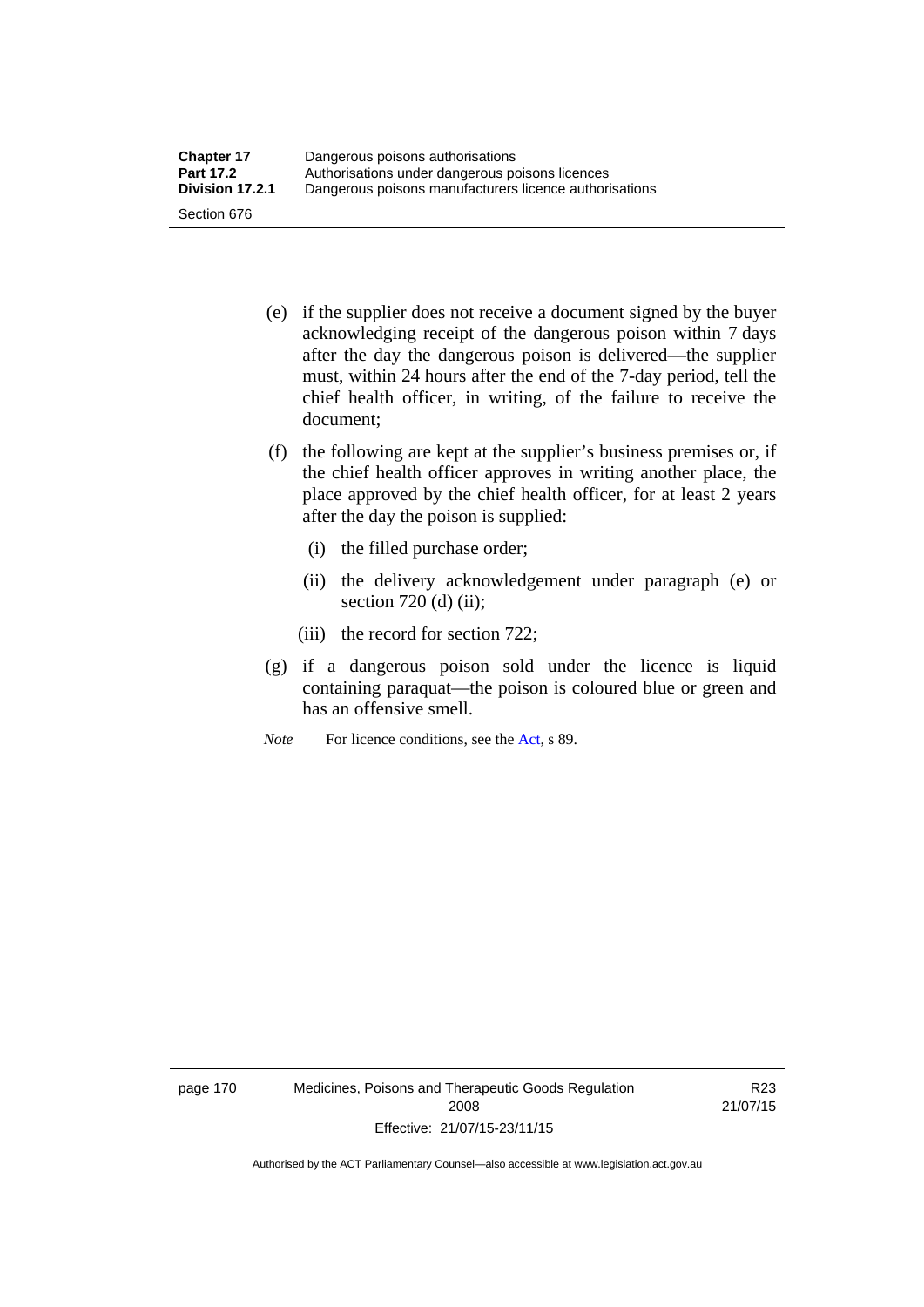## **Division 17.2.2 Dangerous poisons—research and education program licence authorisations**

- *Note 1* For authorisation for research and education programs by scientifically qualified people, see div 17.3.3.
- *Note 2* For other provisions about dangerous poisons research and education program licences, see pt 18.3.

#### **680 Authorisations under dangerous poisons research and education program licences—Act, s 20 (1) (a)**

A dangerous poisons research and education program licence authorises—

- (a) the licence-holder to—
	- (i) issue a purchase order for a dangerous poison (the *licensed dangerous poison*) stated in the licence for the program stated in the licence; and
	- (ii) obtain a licensed dangerous poison on a purchase order for the program; and
	- (iii) possess a licensed dangerous poison for the program at the premises to which the licence relates; and
	- (iv) supply a licensed dangerous poison to anyone taking part in the program for the program; and
- (b) the program supervisor, and anyone taking part in the program, to deal with the licensed dangerous poison as authorised by the licence at the premises stated in the licence.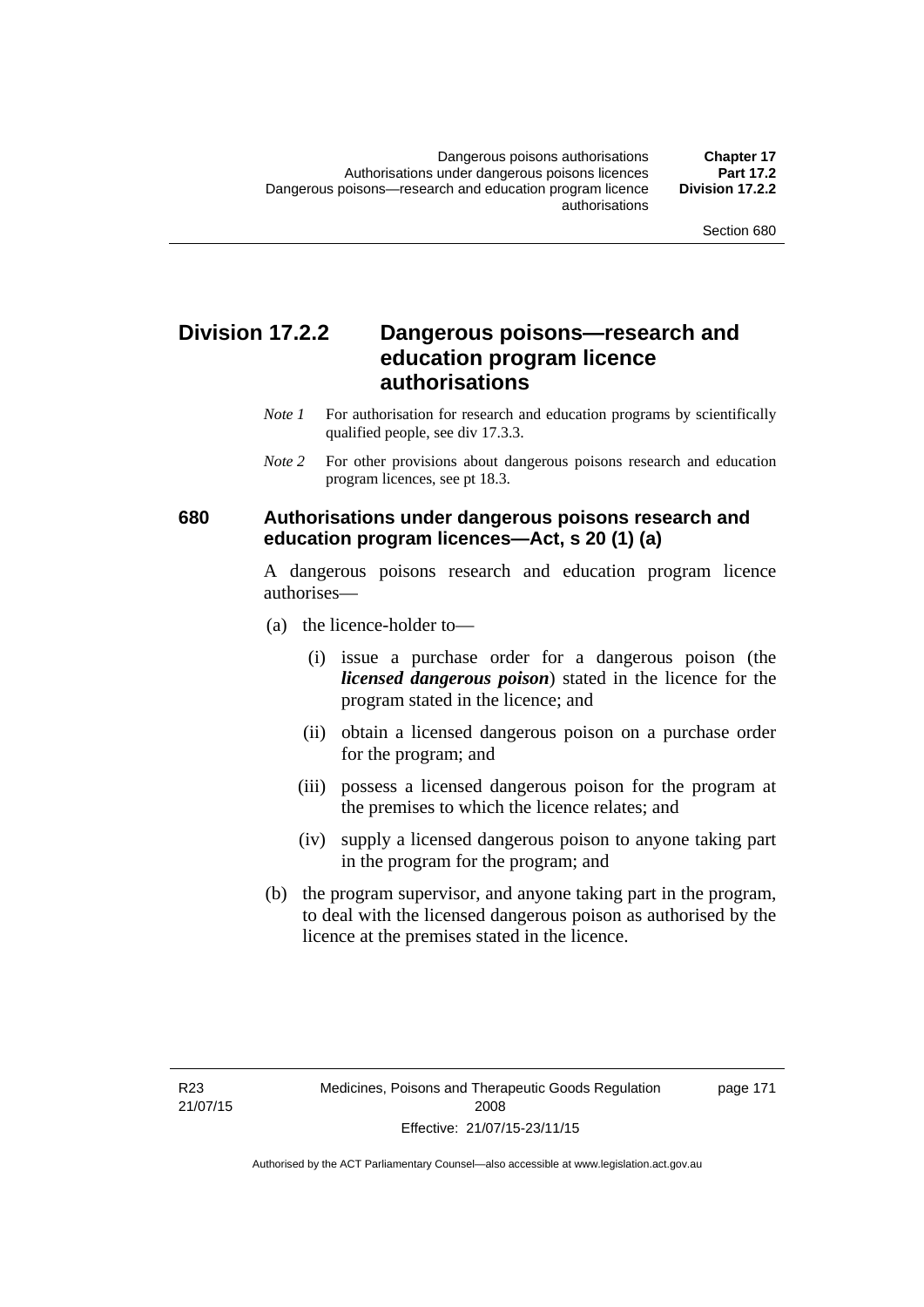| <b>Chapter 17</b> | Dangerous poisons authorisations                                           |
|-------------------|----------------------------------------------------------------------------|
| <b>Part 17.2</b>  | Authorisations under dangerous poisons licences                            |
| Division 17.2.2   | Dangerous poisons—research and education program licence<br>authorisations |
| Section 681       |                                                                            |

**681 Authorisation condition for dangerous poisons research and education program licences—Act, s 44 (1) (b) and (2) (b)** 

> A licence-holder's authorisation to obtain a dangerous poison under a dangerous poisons research and education program licence is subject to the condition that the poison is purchased on a complying purchase order.

*Note* For licence conditions, see the [Act](http://www.legislation.act.gov.au/a/2008-26/default.asp), s 89.

page 172 Medicines, Poisons and Therapeutic Goods Regulation 2008 Effective: 21/07/15-23/11/15

R23 21/07/15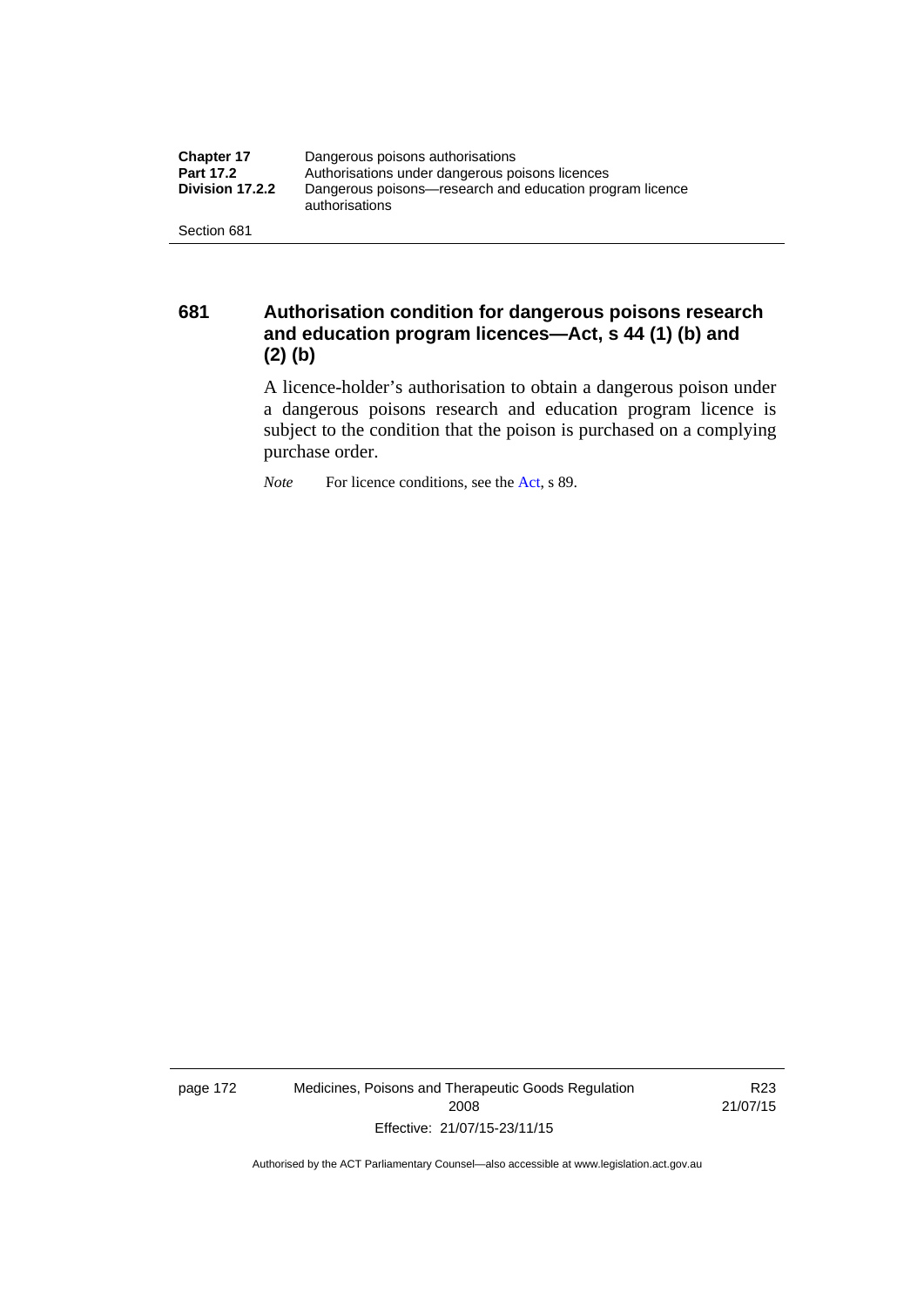## **Division 17.2.3 Dangerous poisons suppliers licence authorisations**

*Note* For other provisions about dangerous poisons suppliers licences, see pt 18.4.

#### **685 Authorisations under dangerous poisons suppliers licences—Act, s 20 (1) (b)**

- (1) A dangerous poisons suppliers licence authorises the holder to do any of the following in relation to a dangerous poison (the *licensed dangerous poison*) stated in the licence at the premises (the *licensed premises*) stated in the licence:
	- (a) issue a purchase order for a licensed dangerous poison;
	- (b) obtain a licensed dangerous poison on a purchase order for sale from the licensed premises;
	- (c) possess a licensed dangerous poison for sale from the licensed premises;
	- (d) sell a licensed dangerous poison on a purchase order to—
		- (i) someone authorised to issue a purchase order for the dangerous poison; or
		- (ii) someone in another State who may obtain the dangerous poison under the law of the other State; or
		- (iii) someone in another country who may lawfully obtain the dangerous poison in the other country.
		- *Note* The dangerous poison must be sold on a purchase order in accordance with s 720 (see s 686).
- (2) However, an authorisation under subsection (1) does not apply if the licence states that it does not apply.

R23 21/07/15 page 173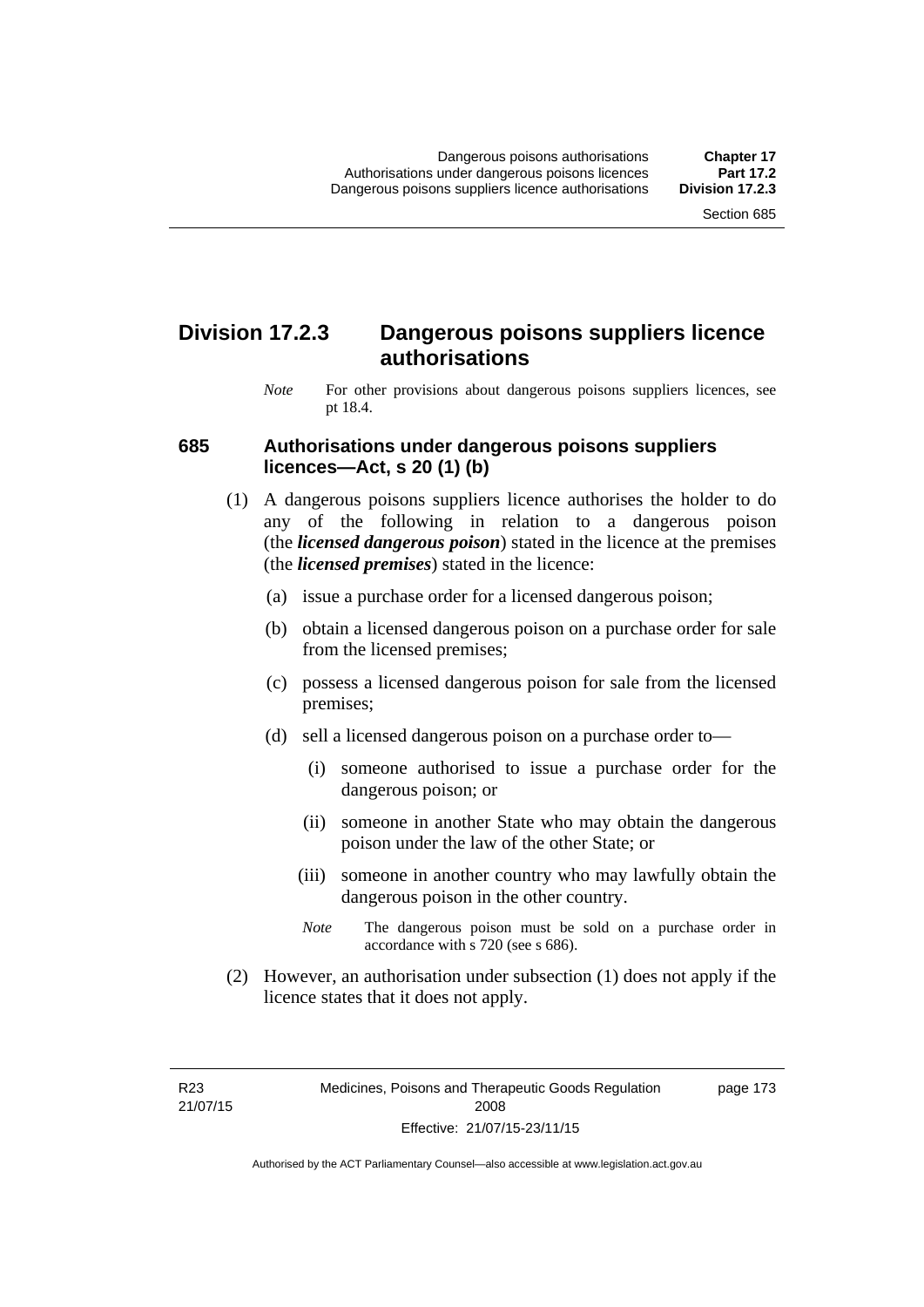(3) Also, subsection (1) (d) (iii) does not apply in relation to a licensed dangerous poison that is a prohibited export under the *[Customs](http://www.comlaw.gov.au/Series/C1901A00006)  [Act 1901](http://www.comlaw.gov.au/Series/C1901A00006)* (Cwlth).

#### **686 Authorisation conditions for dangerous poisons suppliers licences—Act, s 44 (1) (b) and (2) (b)**

A licence-holder's authorisation under a dangerous poisons suppliers licence is subject to the following conditions:

- (a) the dealings with a dangerous poison authorised by the licence will be carried out under the supervision of an individual approved under section 716 (1) (Restrictions on issuing of dangerous poisons suppliers licences—[Act](http://www.legislation.act.gov.au/a/2008-26/default.asp), s 85 (1) (a));
- (b) a dangerous poison sold under the licence will be sold on a purchase order in accordance with section 720 (Supplying dangerous poisons on purchase orders);
- (c) a dangerous poison sold under the licence will be supplied for a non-household (including a non-household garden) purpose only;
- (d) if a dangerous poison sold under the licence is subject to the medicines and poisons standard, appendix J (Conditions for availability and use of Schedule 7 poisons), condition 3—the poison will be supplied only to a person who is allowed to use the poison under the condition;
	- *Note* Condition 3 relates to a dangerous poison that is not to be used except by or in accordance with the directions of an accredited government vermin control officer.
- (e) if the supplier does not receive a document signed by the buyer acknowledging receipt of the dangerous poison within 7 days after the day the dangerous poison is delivered—the supplier must, within 24 hours after the end of the 7-day period, tell the chief health officer, in writing, of the failure to receive the document;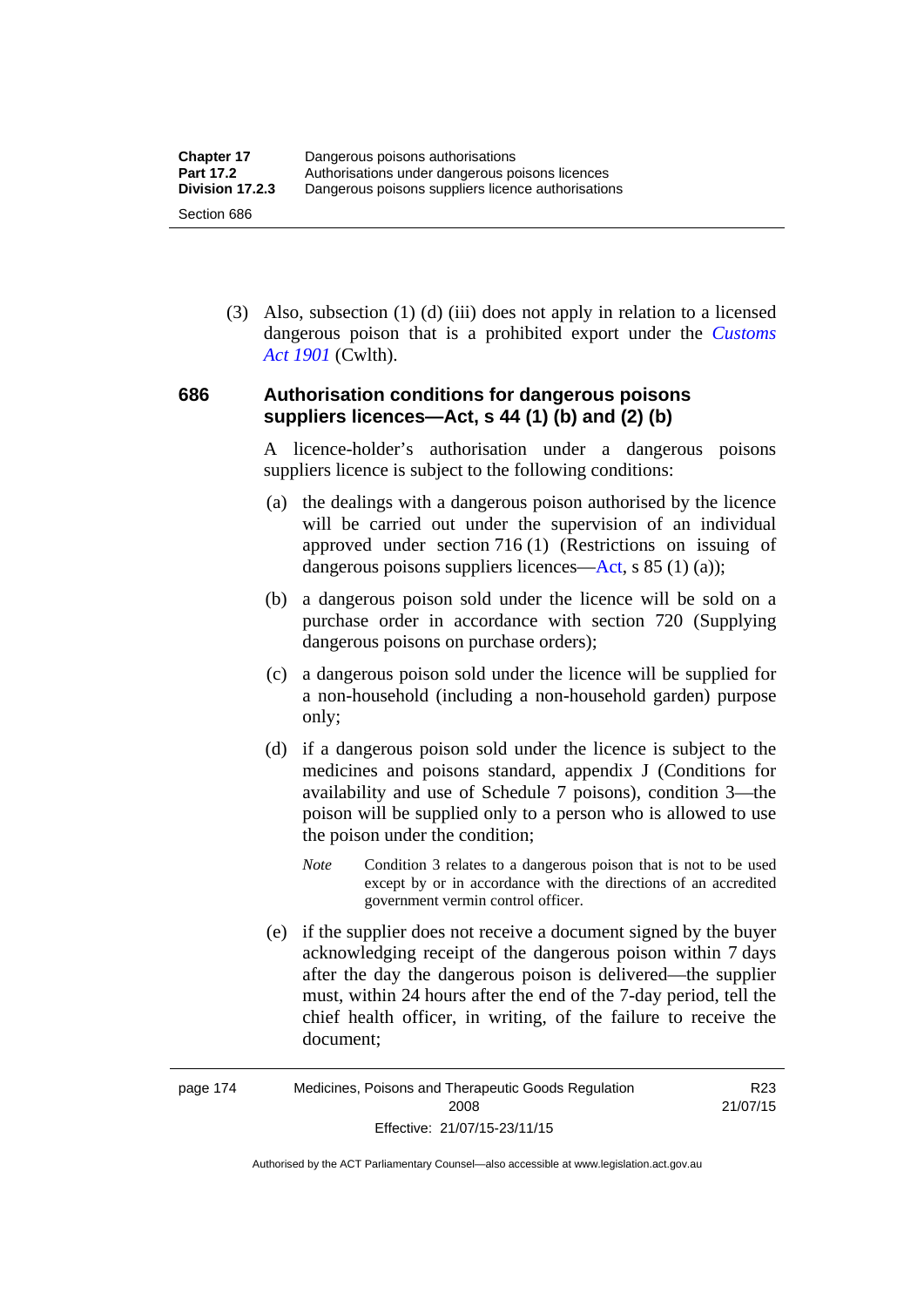- (f) the following are kept at the supplier's business premises or, if the chief health officer approves in writing another place, the place approved by the chief health officer, for at least 2 years after the day the poison is supplied:
	- (i) the filled purchase order;
	- (ii) the delivery acknowledgement under paragraph (e) or section 720 (d) (ii);
	- (iii) the record for section 722;
- (g) if a dangerous poison sold under the licence is liquid containing paraquat—the poison is coloured blue or green and has an offensive smell.
- *Note* For licence conditions, see the [Act](http://www.legislation.act.gov.au/a/2008-26/default.asp), s 89.

R23 21/07/15 Medicines, Poisons and Therapeutic Goods Regulation 2008 Effective: 21/07/15-23/11/15

page 175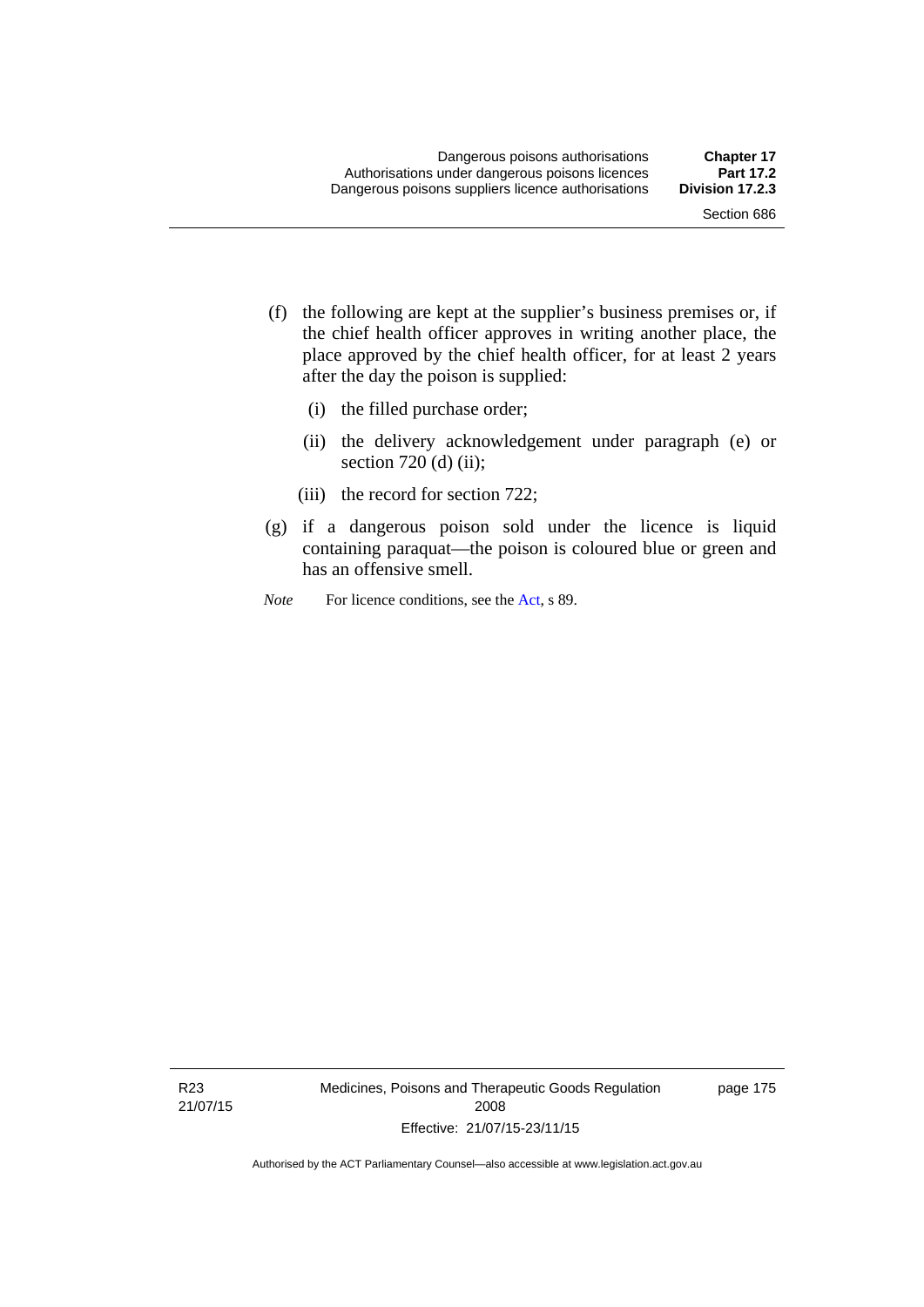# **Part 17.3 Other dangerous poisons authorisations**

## **Division 17.3.1 Authorisations for manufacturing etc purposes**

#### **690 Manufacturing etc authorisations for dangerous poisons—Act, s 20 (2) (a)**

(1) In this section:

*relevant dealing*, with a dangerous poison, means any of the following:

- (a) issuing a purchase order for the poison;
- (b) obtaining the poison;
- (c) possessing the poison;
- (d) issuing a purchase order for the poison;
- (e) discarding the poison.
- (2) A person mentioned in schedule 4 (Dangerous poisons manufacturing etc authorisations), column 2 is authorised for a relevant dealing with a dangerous poison mentioned in column 3 in relation to the person if—
	- (a) the poison is for a purpose mentioned in column 4 in relation to the person; and
	- (b) the dealing is consistent with any condition or restriction for the dealing mentioned in column 3; and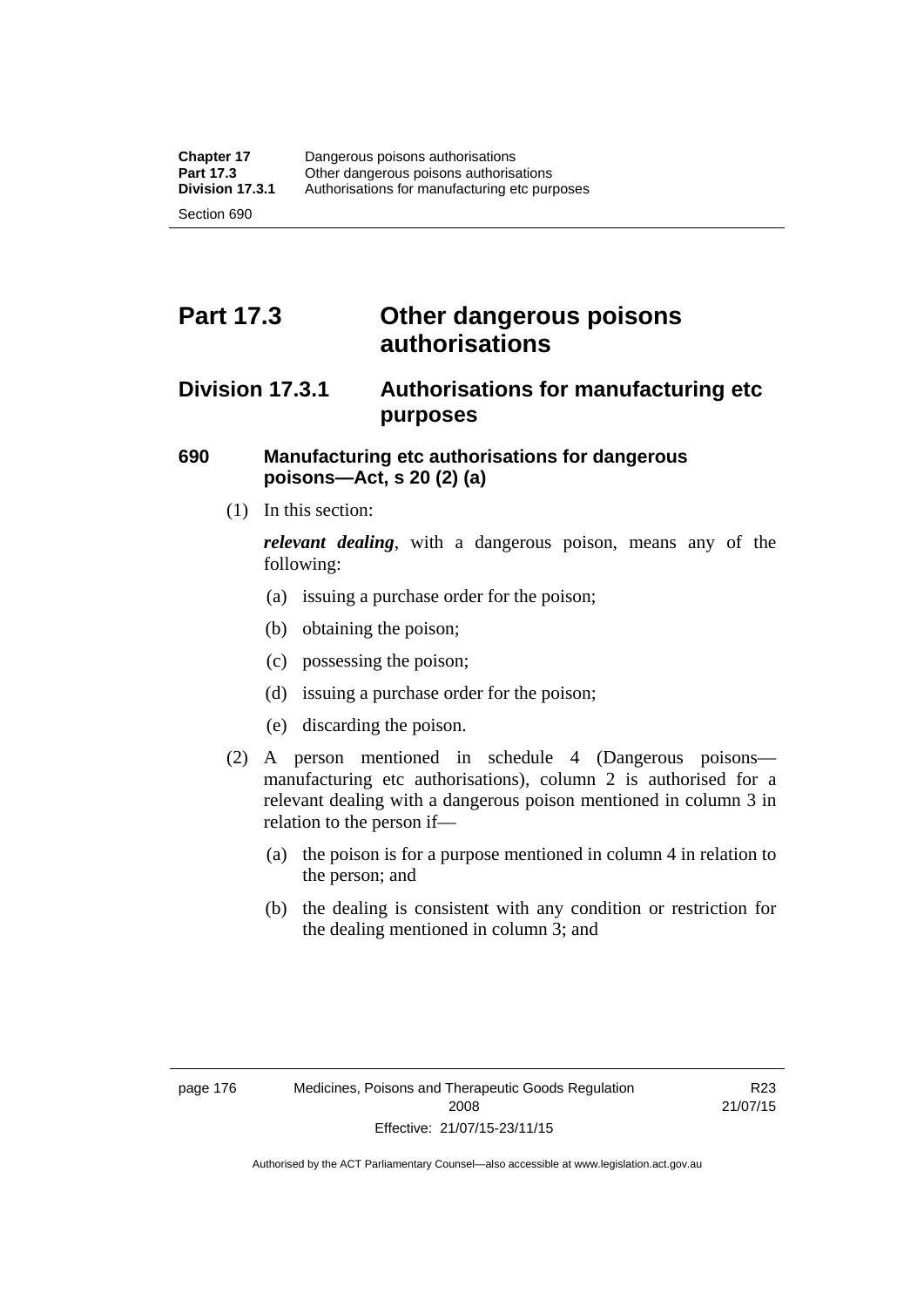page 177

- (c) if the dealing is issuing a purchase order for the poison—the purchase order complies with section 721 (General requirements for dangerous poisons purchase orders[—Act](http://www.legislation.act.gov.au/a/2008-26/default.asp), s 38 (2) (c)).
	- *Note* A purchase order must be in writing (see [Act](http://www.legislation.act.gov.au/a/2008-26/default.asp), dict, def *purchase order*).

## **Division 17.3.2 Authorisations for delivery people and commercial disposal operators**

#### **692 Authorisations to deliver dangerous poisons under purchase orders—Act, s 26 (1) (b) and (2) (b), s 35 (1) (b), (2) (b) and s 36 (b)**

- (1) This section applies to an adult (the *delivery person*) who is—
	- (a) engaged to transport and deliver a dangerous poison supplied on a purchase order; or
	- (b) acting for a person mentioned in paragraph (a).
- (2) The delivery person is authorised to—
	- (a) obtain and possess the dangerous poison for the purpose of transporting and delivering the dangerous poison as engaged; and
	- (b) supply the dangerous poison to the entity named as the recipient in the purchase order or the entity's agent.

#### **Example—delivery person**

an employee of a courier service

- *Note 1 Entity* includes a person (see [Legislation Act,](http://www.legislation.act.gov.au/a/2001-14) dict, pt 1).
- *Note 2* An example is part of the regulation, is not exhaustive and may extend, but does not limit, the meaning of the provision in which it appears (see [Legislation Act,](http://www.legislation.act.gov.au/a/2001-14) s 126 and s 132).

R23 21/07/15 Medicines, Poisons and Therapeutic Goods Regulation 2008 Effective: 21/07/15-23/11/15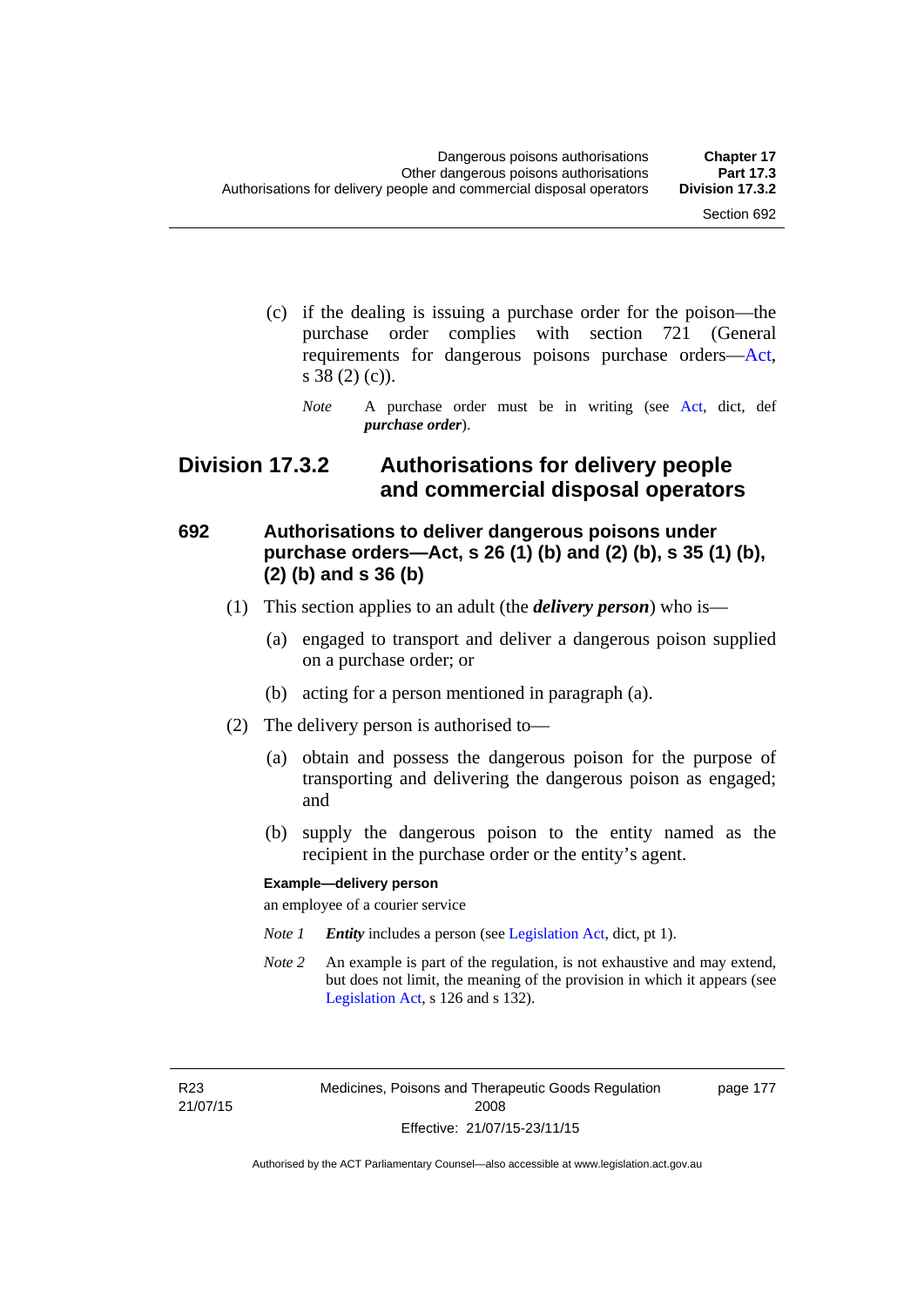#### **693 Authorisation to supply dangerous poisons to commercial disposal operator for disposal—Act, s 26 (1) (b)**

A person is authorised to supply a dangerous poison for disposal to another person if the other person—

- (a) holds an environmental authorisation for the disposal of the dangerous poison; or
- (b) is an adult acting for a person mentioned in paragraph (a).
- *Note* For related authorisations, see pt 9.1.

#### **694 Authorisations for commercial disposal operators—Act, s 26 (1) (b) and (2) (b), s 35 (1) (b) and (2) (b) and s 36 (b)**

- (1) This section applies to a person who—
	- (a) holds an environmental authorisation for the disposal of a dangerous poison; or
	- (b) is an adult acting for a person mentioned in paragraph (a).
- (2) The person is authorised to obtain and possess the dangerous poison for disposing of the poison as engaged.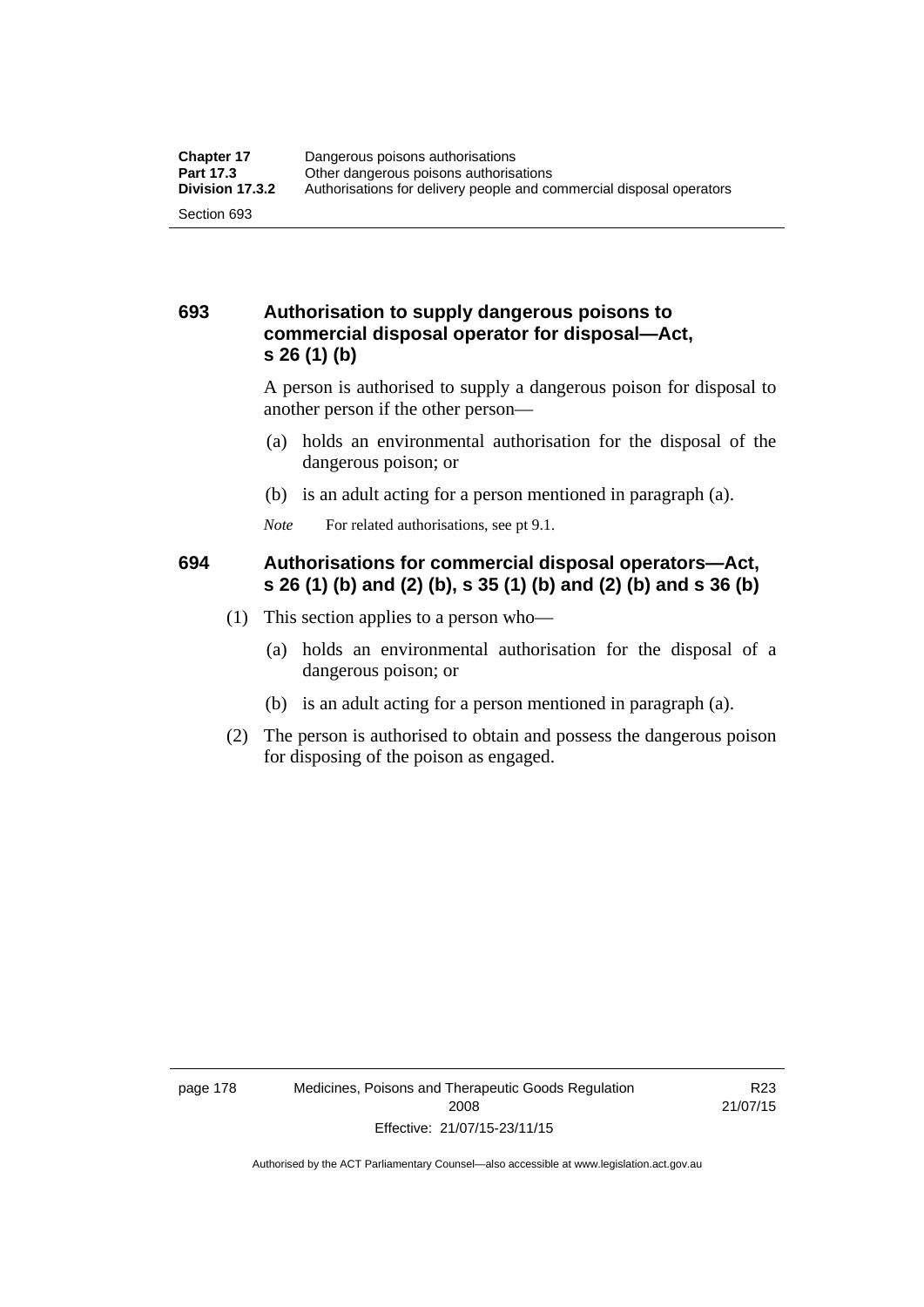## **Division 17.3.3 Authorisations for dangerous poisons research and education programs by scientifically qualified people**

*Note* A licence is required for research and education programs in relation to an administration-related dealing for human use (see [Act](http://www.legislation.act.gov.au/a/2008-26/default.asp), s 20 (3)).

#### **695 Authorisations for dangerous poisons research and education—Act, s 26 (1) and (2) (b)**

- (1) A scientifically qualified person employed at a recognised research institution is authorised to do the following for the purposes of an authorised activity at the institution:
	- (a) issue a purchase order for a dangerous poison;
	- (b) obtain on a purchase order a dangerous poison;
	- (c) possess a dangerous poison;
	- (d) supply a dangerous poison to a person (a *relevant person*) who is taking part in the authorised activity at the institution.
	- *Note 1 Scientifically qualified person*—see the dictionary.
	- *Note 2 Recognised research institution*—see the [Act](http://www.legislation.act.gov.au/a/2008-26/default.asp), s 20 (5).
- (2) A relevant person is authorised to do the following in relation to a dangerous poison for the purposes of an authorised activity:
	- (a) obtain the poison from the scientifically qualified person for the activity;
	- (b) possess the poison for the purposes of the activity;
	- (c) supply the poison to the scientifically qualified person for the activity.

page 179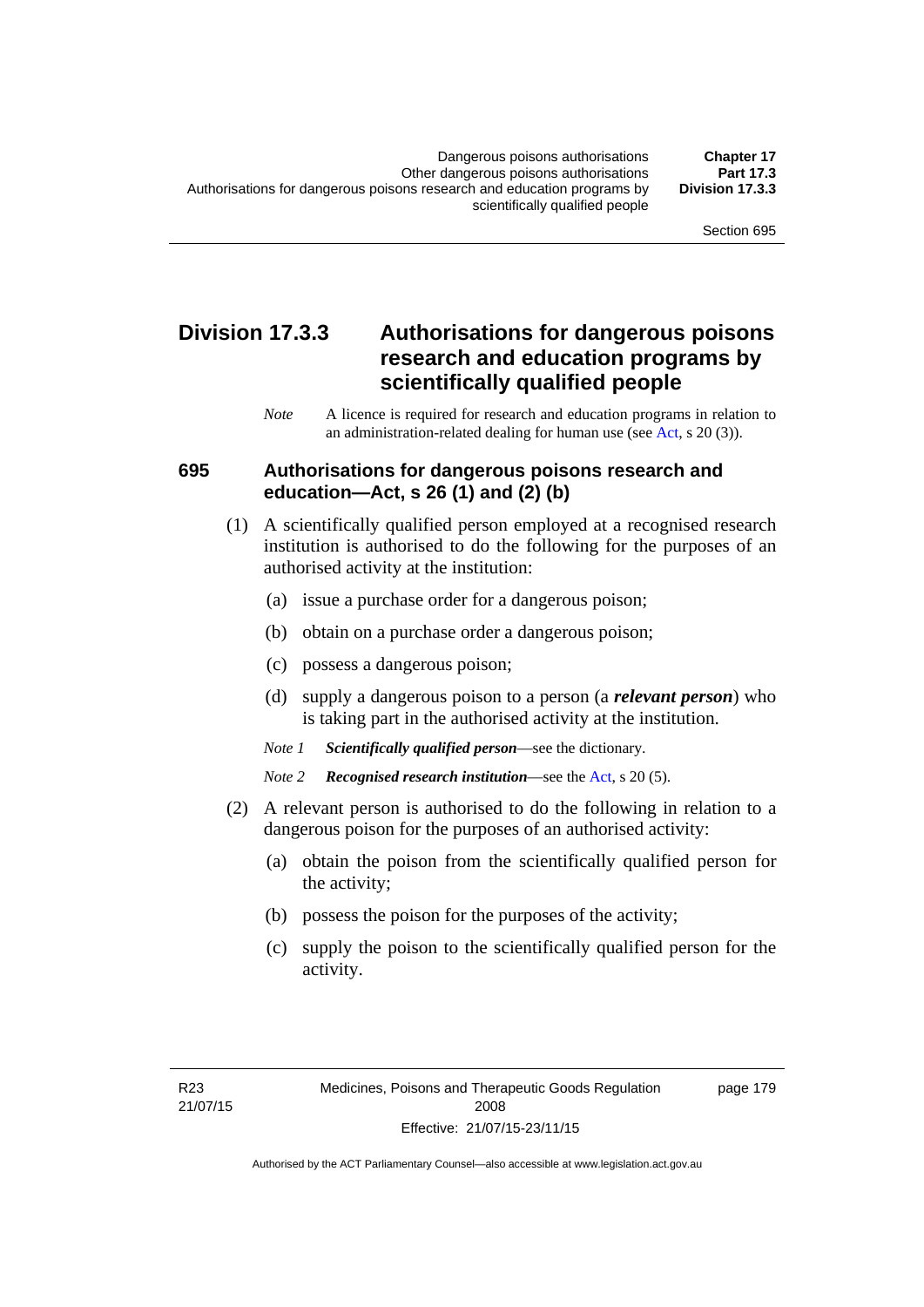| <b>Chapter 17</b> | Dangerous poisons authorisations                                                                           |
|-------------------|------------------------------------------------------------------------------------------------------------|
| Part 17.3         | Other dangerous poisons authorisations                                                                     |
| Division 17.3.3   | Authorisations for dangerous poisons research and education programs by<br>scientifically qualified people |
| Section 696       |                                                                                                            |

(3) In this section:

*administration-related dealing*, in relation to a dangerous poison— see the [Act](http://www.legislation.act.gov.au/a/2008-26/default.asp), section 20 (5).

*authorised activity*, in relation to a dangerous poison at a recognised research institution, means the conduct of any of the following if it does not involve an administration-related dealing of the poison for human use:

- (a) medical or scientific research in relation to the poison at the institution;
- (b) instruction involving the poison at the institution;
- (c) quality control or analysis of the poison at the institution.

#### **696 Authorisation conditions for dangerous poisons research and education—Act, s 44 (1) (b) and (2) (b)**

A scientifically qualified person's authorisation under section 695 is subject to the following conditions:

- (a) the person has written approval for the conduct of the authorised activity from the person in charge of—
	- (i) the recognised research institution; or
	- (ii) a faculty or division of the institution;
- (b) a dangerous poison is purchased on a complying purchase order;
- (c) the purchase order is for an amount of the poison approved in writing by the person in charge;
- (d) the dangerous poison is obtained from someone who is authorised to supply the poison to the person.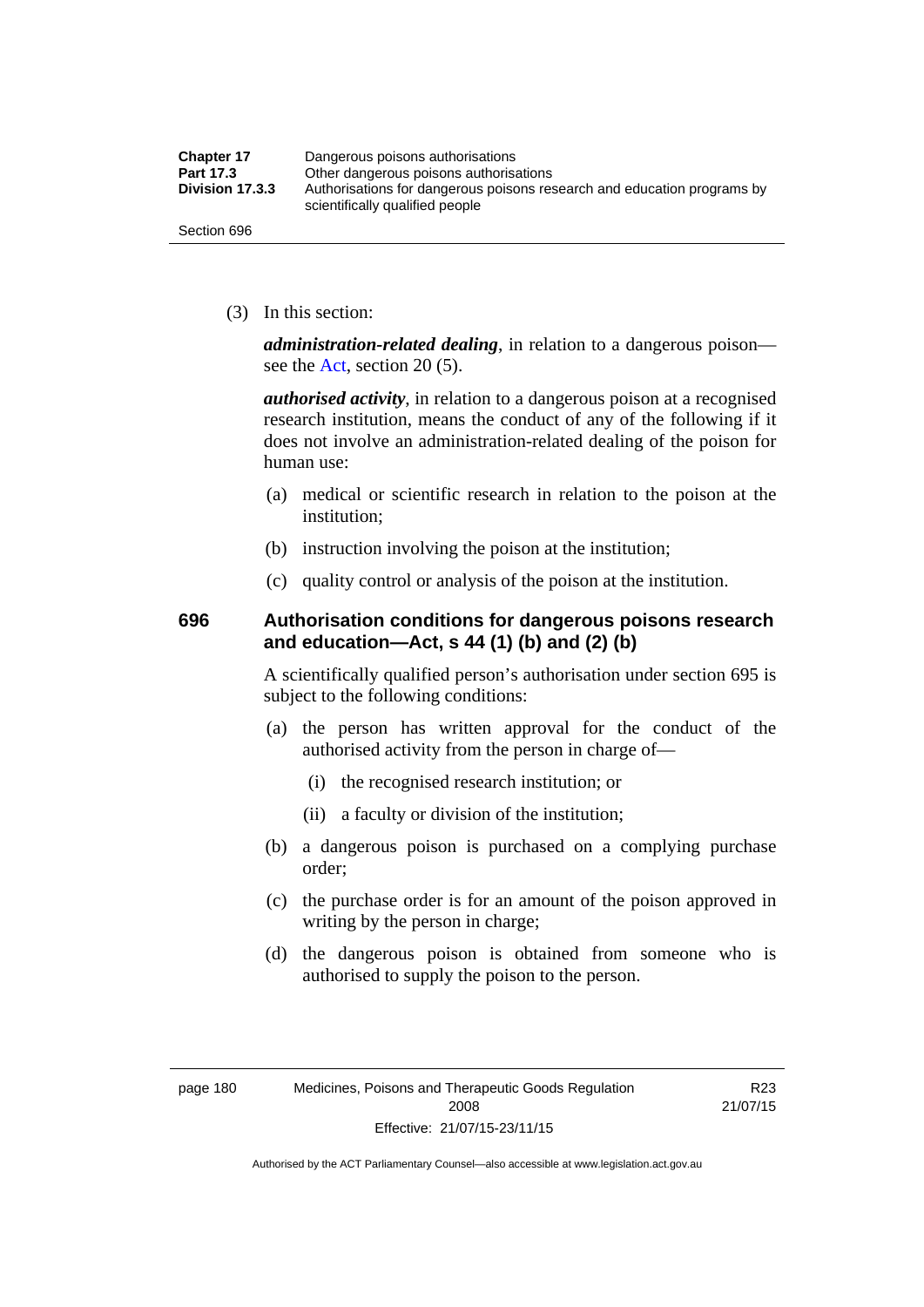# **Chapter 18 Dangerous poisons licences**

## **Part 18.1 Dangerous poisons licences generally**

#### **700 Dangerous poisons licences that may be issued—Act, s 78 (2)**

The following licences for dangerous poisons may be issued:

- (a) a licence for the manufacture of a dangerous poison (a *dangerous poisons manufacturers licence*);
- (b) a licence for a program of research or education in relation to a dangerous poison (a *dangerous poisons research and education program licence*);
- (c) a licence for the supply of dangerous poisons (a *dangerous poisons suppliers licence*).
- *Note* Other dangerous poisons licences may also be issued (see [Act](http://www.legislation.act.gov.au/a/2008-26/default.asp), s 78 (3)).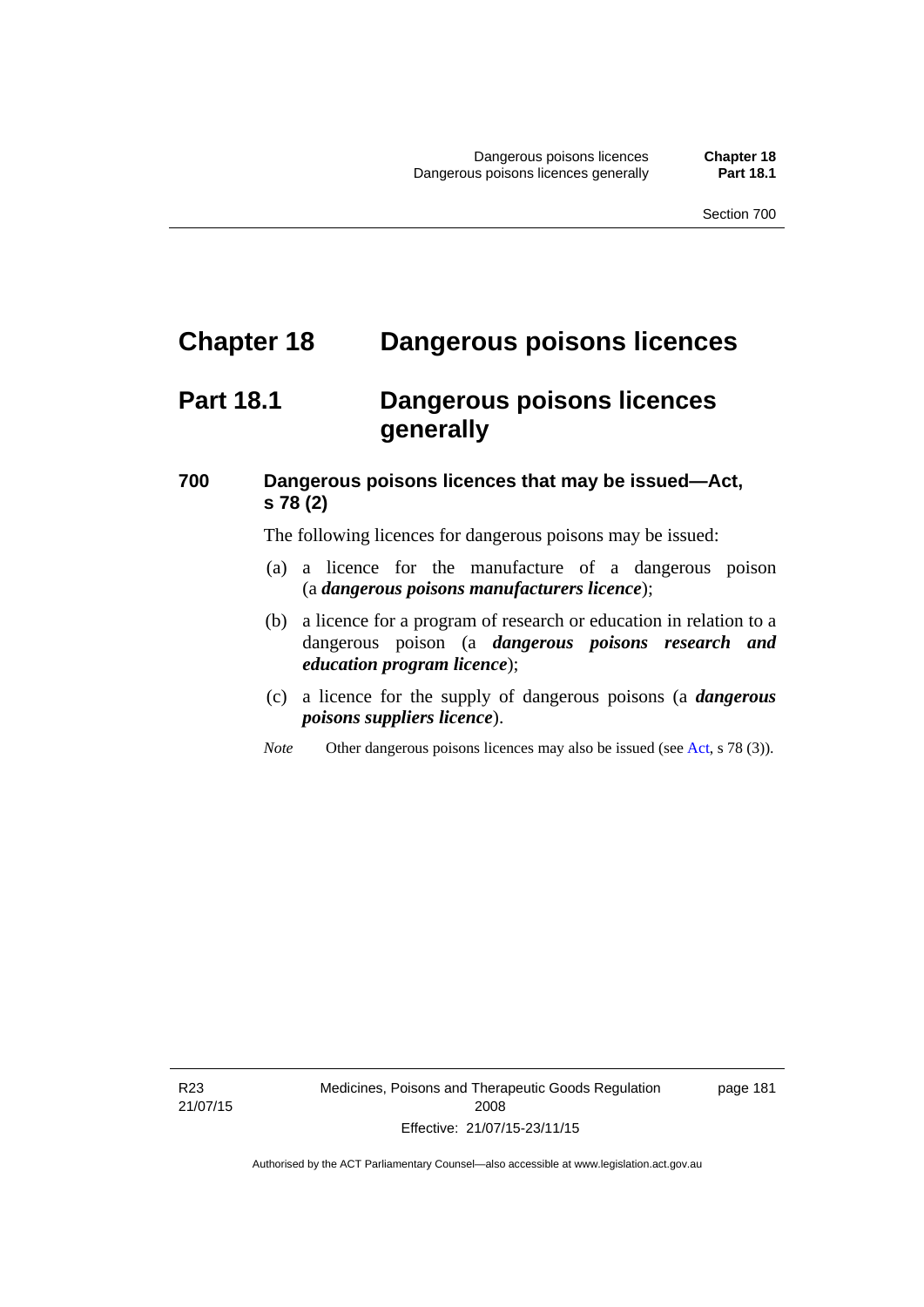## **Part 18.2 Dangerous poisons manufacturers licences**

#### **705 Applications for dangerous poisons manufacturers licences**

- (1) An application for a dangerous poisons manufacturers licence must be in writing, signed by the applicant, and include the following:
	- (a) the dangerous poisons to which the application relates;
	- (b) the full name of the applicant;
	- (c) the applicant's ABN (if any);
	- (d) if the applicant is a corporation—the corporation's ACN;
	- (e) the location of the premises where the applicant proposes to deal with the poisons under the licence;
	- (f) the security arrangements proposed for the premises;
	- (g) the name of an individual who is to supervise the dealings to be authorised under the licence.
	- *Note 1* If a form is approved under the [Act](http://www.legislation.act.gov.au/a/2008-26/default.asp), s 198 for this provision, the form must be used.

*Note 2* A fee may be determined under the [Act,](http://www.legislation.act.gov.au/a/2008-26/default.asp) s 197 for this provision.

- (2) The application must be accompanied by a plan of the premises that shows—
	- (a) each part of the premises where a process in the manufacture of the dangerous poisons is proposed to be carried out and the nature of the process; and
	- (b) where it is proposed to store the dangerous poisons to which the application relates and any other dangerous poisons obtained for the manufacture of those dangerous poisons; and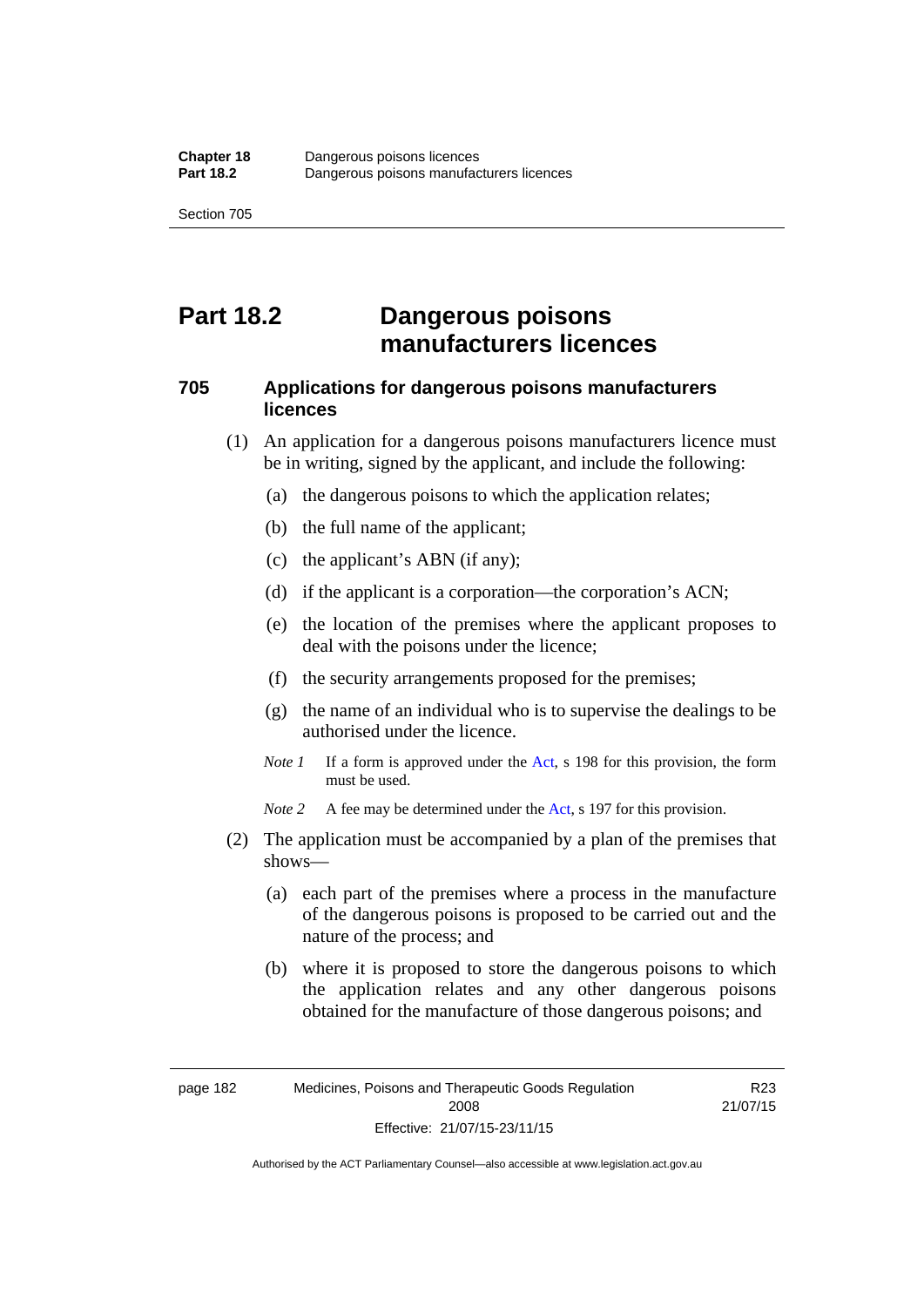(c) the location and nature of security devices.

#### **706 Restrictions on issuing of dangerous poisons manufacturers licences—Act, s 85 (1) (a)**

- (1) The chief health officer must not issue a dangerous poisons manufacturers licence to a person unless dealings with dangerous poisons under the licence will be supervised by an individual nominated by the applicant and approved, in writing, by the chief health officer.
- (2) The chief health officer must not approve the nominated individual unless satisfied that the individual—
	- (a) is a suitable person to hold a dangerous poisons manufacturers licence; and
	- (b) has qualifications in chemistry, pharmacy or pharmacology or experience appropriate for the manufacture of dangerous poisons.
	- *Note* For changes of nominated individuals, see the [Act,](http://www.legislation.act.gov.au/a/2008-26/default.asp) s 93.
- (3) In this section:

*suitable person*, to hold a licence—see the [Act](http://www.legislation.act.gov.au/a/2008-26/default.asp), section 81.

#### **707 Additional information for dangerous poisons manufacturers licences—Act, s 88 (1) (k)**

The name of the person approved under section 706 (1) to supervise the dealings with dangerous poisons authorised by the licence is prescribed for a dangerous poisons manufacturers licence.

page 183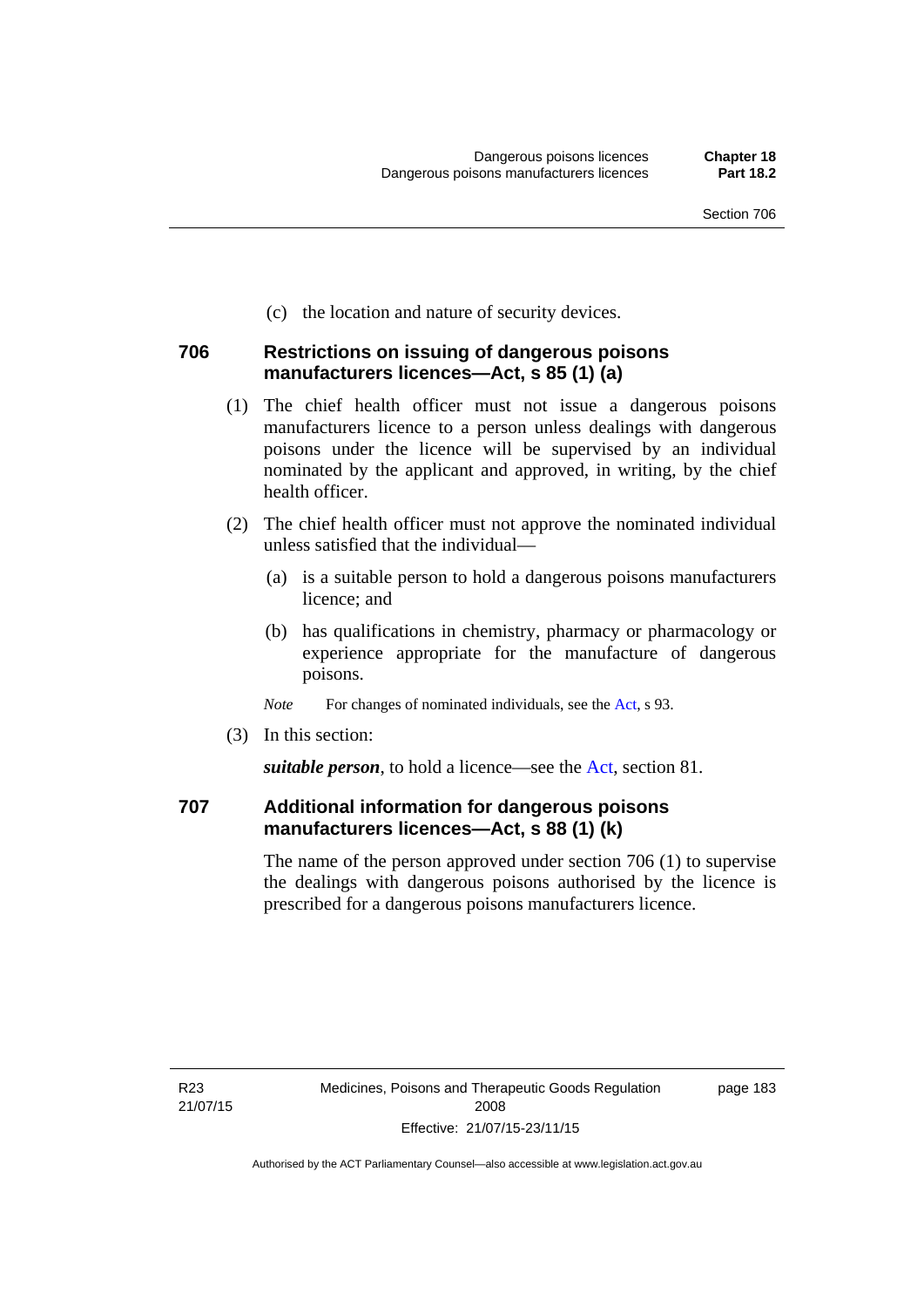## **Part 18.3 Dangerous poisons research and education program licences**

#### **710 Applications for dangerous poisons research and education program licences**

- (1) An application for a dangerous poisons research and education program licence for a dangerous poison must be in writing, signed by the applicant, and include the following:
	- (a) the full name, address and academic, professional or other relevant qualifications of—
		- (i) the person who is to supervise the program; and
		- (ii) the person who is to conduct the program;
	- (b) the name of the recognised research institution at or under which the program is proposed to be conducted;

*Note Recognised research institution*—see the [Act](http://www.legislation.act.gov.au/a/2008-26/default.asp), s 20 (5).

- (c) whether the program will be conducted at, or under the authority of, the recognised research institution;
- (d) the premises where the program will be conducted;
- (e) the dangerous poison, and the form and strength of the poison, for which the licence is sought;
- (f) the maximum quantity of the dangerous poison that would be possessed under the licence at any time;
- (g) a description of the program, including an explanation of why the program cannot be carried out satisfactorily without the use of the dangerous poison;
- (h) the supervision arrangements for the program;

R23 21/07/15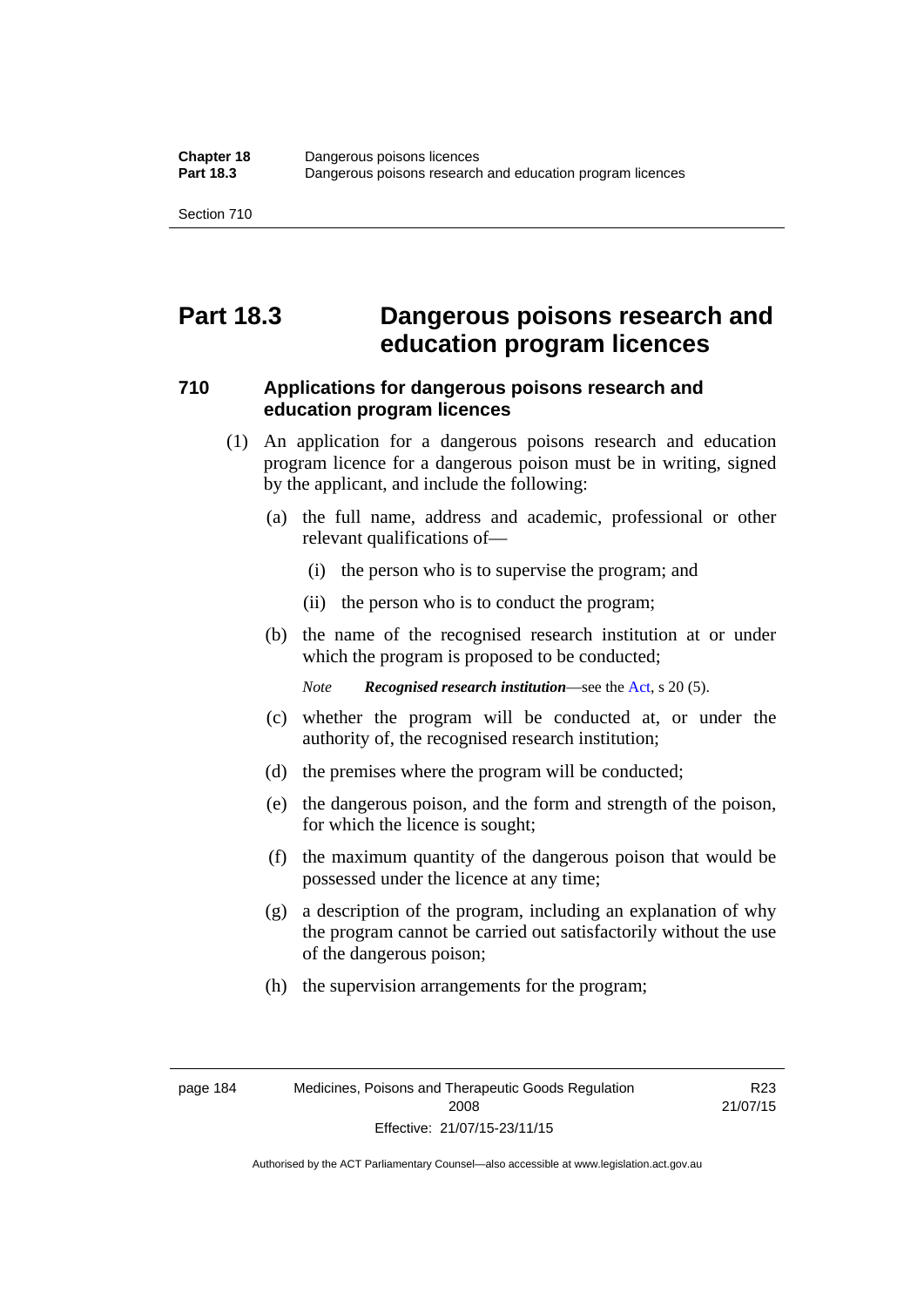- (i) the period for which the licence is sought.
- *Note 1* If a form is approved under the [Act](http://www.legislation.act.gov.au/a/2008-26/default.asp), s 198 for this provision, the form must be used.
- *Note 2* A fee may be determined under the [Act,](http://www.legislation.act.gov.au/a/2008-26/default.asp) s 197 for this provision.
- (2) The application must be accompanied by a written approval of the program by the person in charge of—
	- (a) the recognised research institution; or
	- (b) a faculty or division of the institution.

#### **711 Restrictions on issuing of dangerous poisons research and education program licences—Act, s 85 (1) (a)**

The chief health officer must not issue a dangerous poisons research and education program licence to a person unless—

- (a) the program to which the licence relates will be conducted at, or under the authority of, a recognised research institution; and
- (b) the program is approved by a person mentioned in section 710 (2); and
- (c) satisfied that the program—
	- (i) cannot be carried out without the use of the dangerous poison to which the licence application relates; and
	- (ii) will be adequately supervised.

page 185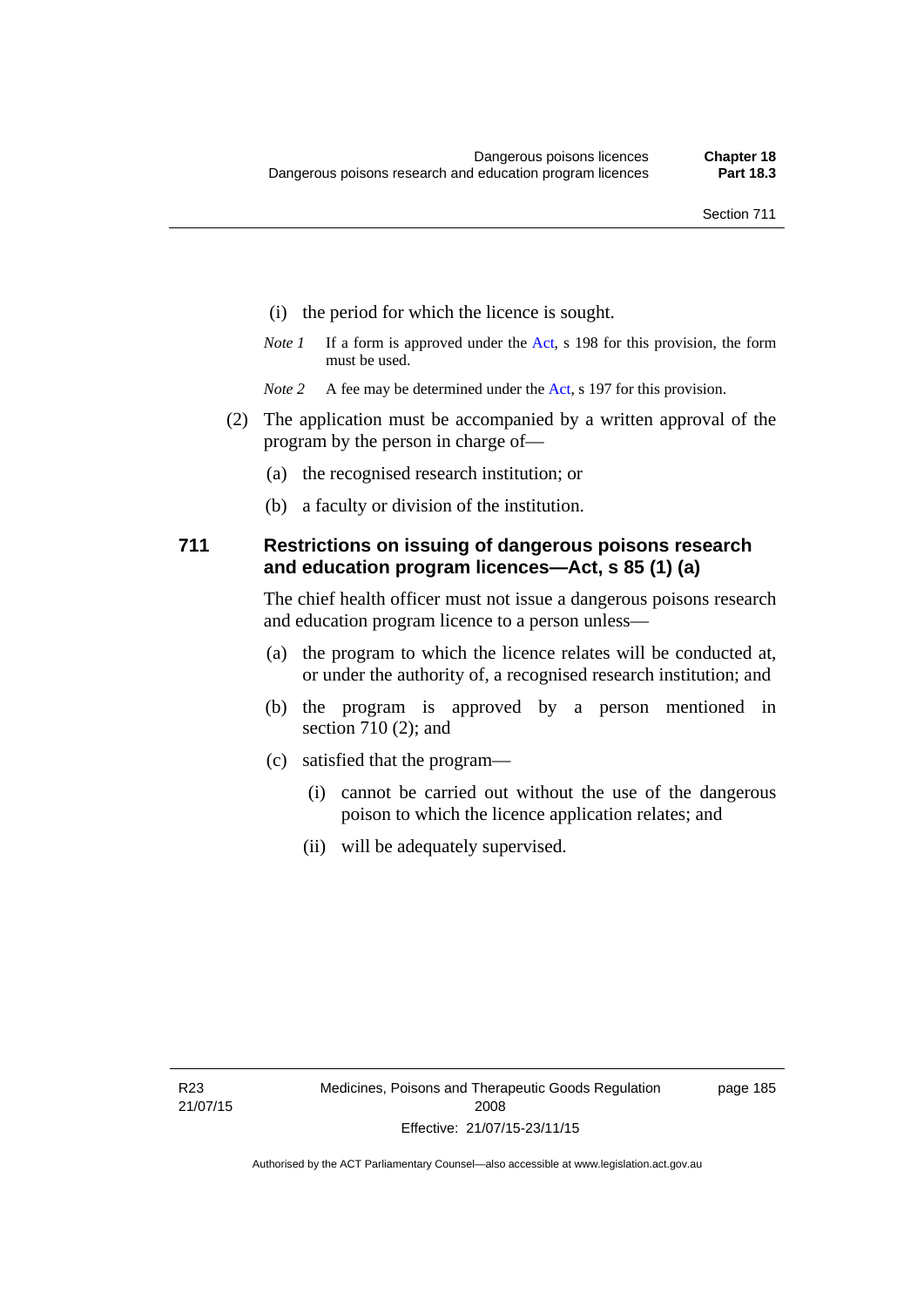#### **712 Additional information for dangerous poisons research and education licences—Act, s 88 (1) (k)**

The following additional information is prescribed for a dangerous poisons research and education licence:

- (a) the research or education program for which the licence is issued;
- (b) the name of the program's supervisor;
- (c) the dealings with a dangerous poison authorised by the licence;
- (d) the premises where the program will be conducted;
- (e) the maximum quantity of the dangerous poison that may be possessed at any time for the program;
- (f) the total quantity of the dangerous poison that may be possessed for the program during the period of the licence;
- (g) the form and strength of the dangerous poison that may be obtained and possessed for the program.

page 186 Medicines, Poisons and Therapeutic Goods Regulation 2008 Effective: 21/07/15-23/11/15

R23 21/07/15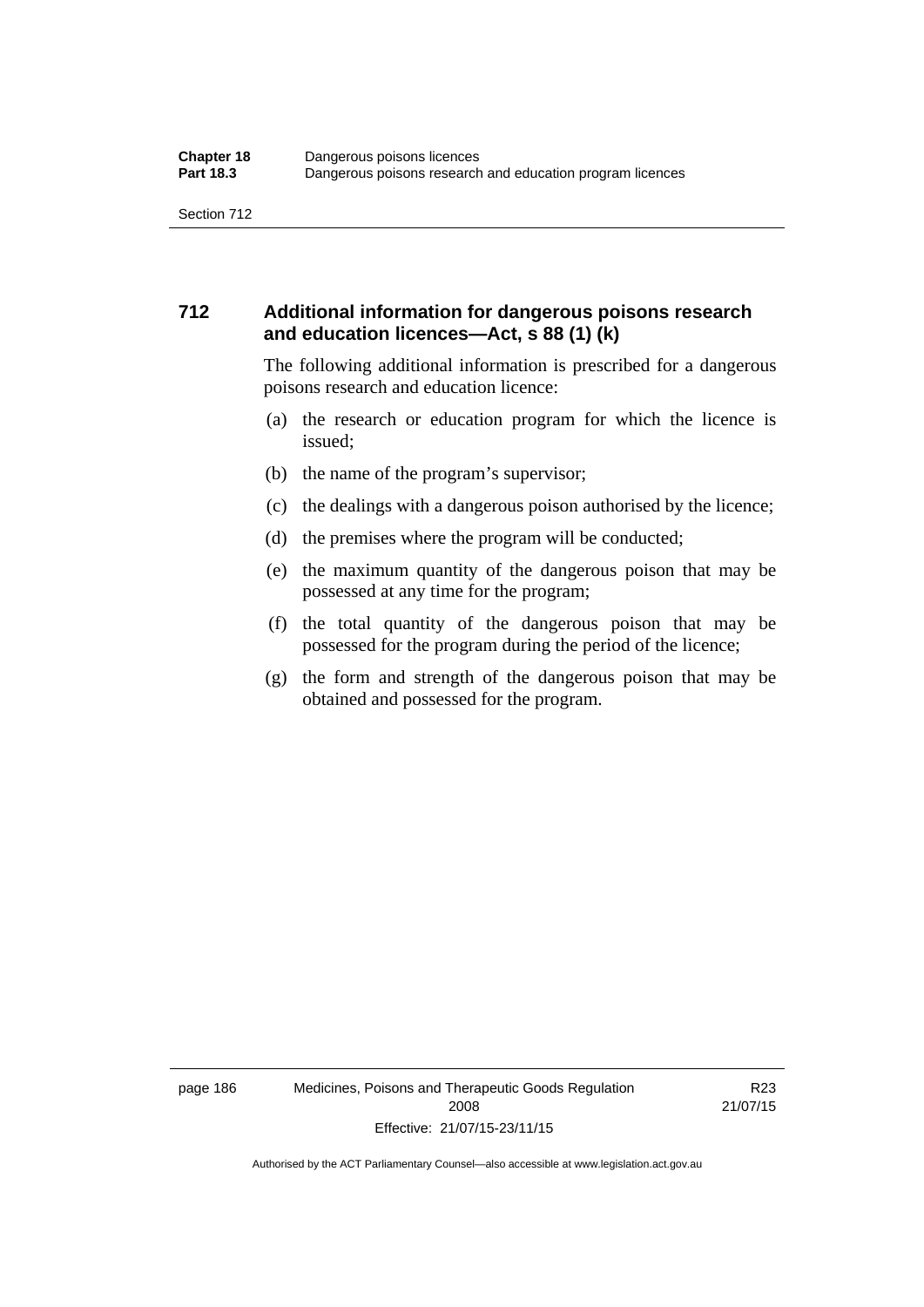# **Part 18.4 Dangerous poisons suppliers licences**

#### **715 Applications for dangerous poisons suppliers licences**

- (1) An application for a dangerous poisons suppliers licence must be in writing, signed by the applicant, and include the following:
	- (a) the dangerous poisons to which the application relates;
	- (b) the full name of the applicant;
	- (c) the applicant's ABN (if any);
	- (d) if the applicant is a corporation—the corporation's ACN;
	- (e) the location of the premises where the applicant proposes to deal with the poisons under the licence;
	- (f) the security arrangements proposed for the premises;
	- (g) the name of an individual who is to supervise the dealings to be authorised under the licence.
	- *Note 1* If a form is approved under the [Act](http://www.legislation.act.gov.au/a/2008-26/default.asp), s 198 for this provision, the form must be used.
	- *Note* 2 A fee may be determined under the [Act,](http://www.legislation.act.gov.au/a/2008-26/default.asp) s 197 for this provision.
- (2) The application must be accompanied by a plan of the premises that shows—
	- (a) where it is proposed to store the dangerous poisons; and
	- (b) the location and nature of security devices.

#### **716 Restrictions on issuing of dangerous poisons suppliers licences—Act, s 85 (1) (a)**

(1) The chief health officer must not issue a dangerous poisons suppliers licence to a person unless dealings with dangerous poisons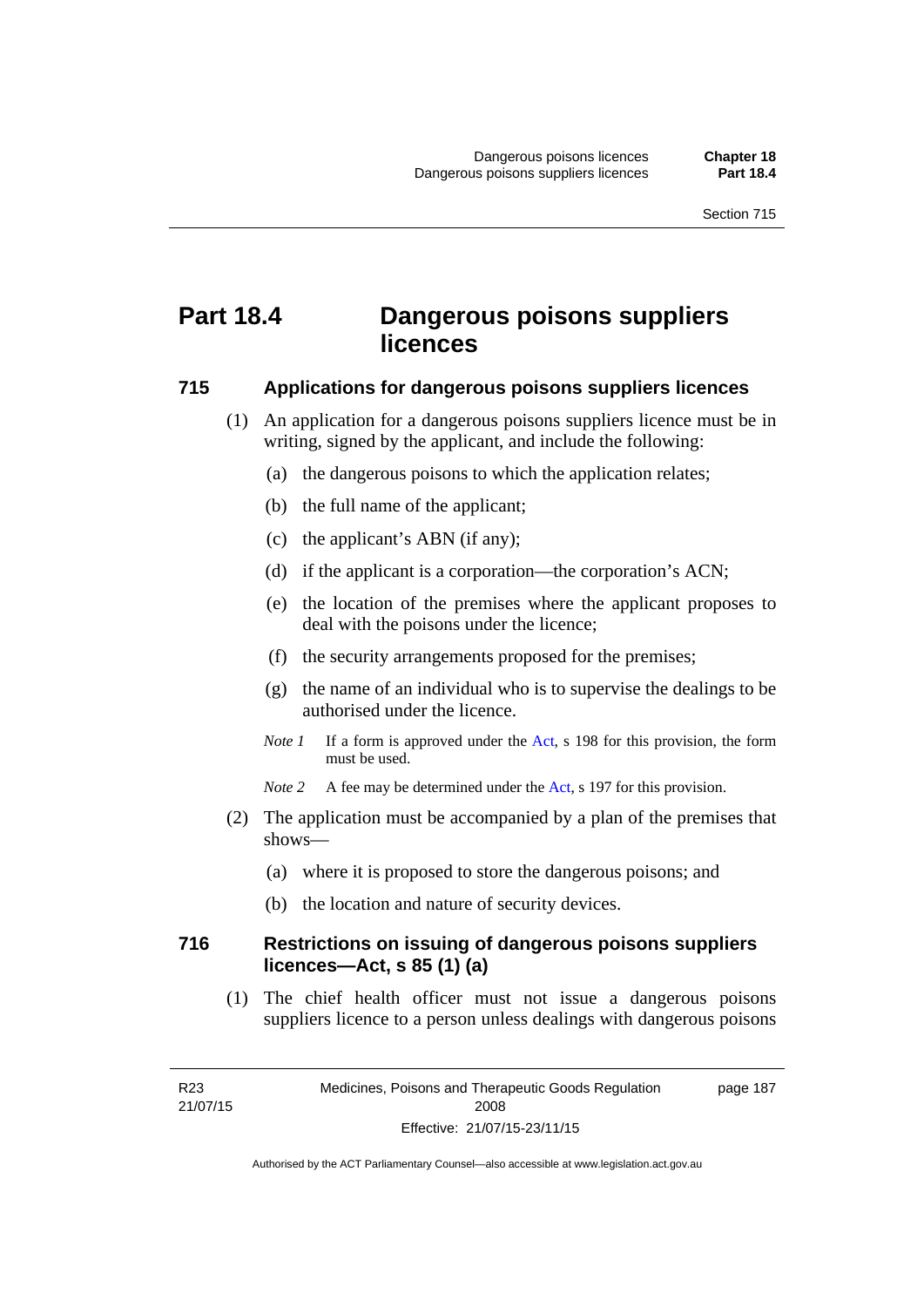under the licence will be supervised by an individual nominated by the applicant and approved, in writing, by the chief health officer.

- (2) The chief health officer must not approve the nominated individual unless satisfied that the individual—
	- (a) is a suitable person to hold a dangerous poisons suppliers licence; and
	- (b) has qualifications in chemistry, pharmacy or pharmacology or experience appropriate for the sale of dangerous poisons.

*Note* For changes of nominated individuals, see the [Act,](http://www.legislation.act.gov.au/a/2008-26/default.asp) s 93.

(3) In this section:

*suitable person*, to hold a licence—see the [Act](http://www.legislation.act.gov.au/a/2008-26/default.asp), section 81.

#### **717 Additional information for dangerous poisons suppliers licences—Act, s 88 (1) (k)**

The name of the person approved under section 716 (1) to supervise the dealings with dangerous poisons authorised by the licence is prescribed for a dangerous poisons suppliers licence.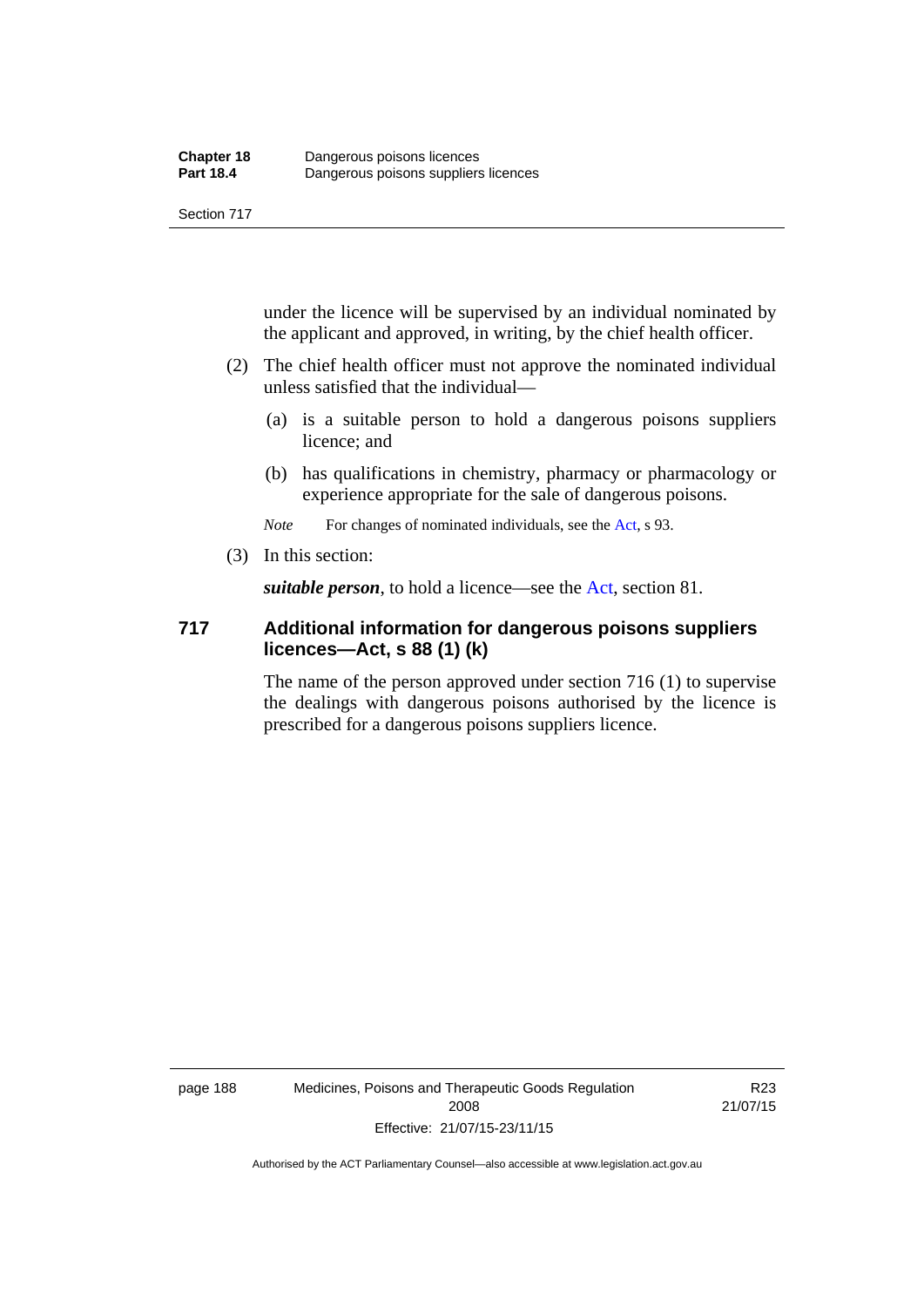# **Chapter 19 Dangerous poisons—other provisions**

## **Part 19.1 Dangerous poisons purchase orders**

#### **720 Supplying dangerous poisons on purchase orders**

The following are the requirements for the supply of a dangerous poison on a purchase order:

- (a) the dangerous poison is supplied in manufacturer's packs that comply with—
	- (i) section 731 (Packaging of supplied manufacturer's packs of dangerous poisons[—Act](http://www.legislation.act.gov.au/a/2008-26/default.asp), s 59 (1) (c) (i) and (2) (c) (i)); or
	- (ii) an approval under the [Act](http://www.legislation.act.gov.au/a/2008-26/default.asp), section 193 (Approval of non-standard packaging and labelling);
- (b) the manufacturer's packs are labelled in accordance with—
	- (i) section 732 (Labelling of supplied manufacturer's packs of dangerous poisons[—Act](http://www.legislation.act.gov.au/a/2008-26/default.asp), s  $60$  (1) (c) (i) and (2) (c) (i)); or
	- (ii) an approval under the [Act,](http://www.legislation.act.gov.au/a/2008-26/default.asp) section 193;
- (c) the manufacturer's packs are securely wrapped and packed;
- (d) if the dangerous poison is delivered in person by the supplier to the buyer—
	- (i) the poison is delivered to an adult; and
	- (ii) the delivery is acknowledged by the adult signing and dating a copy of the purchase order;

R23 21/07/15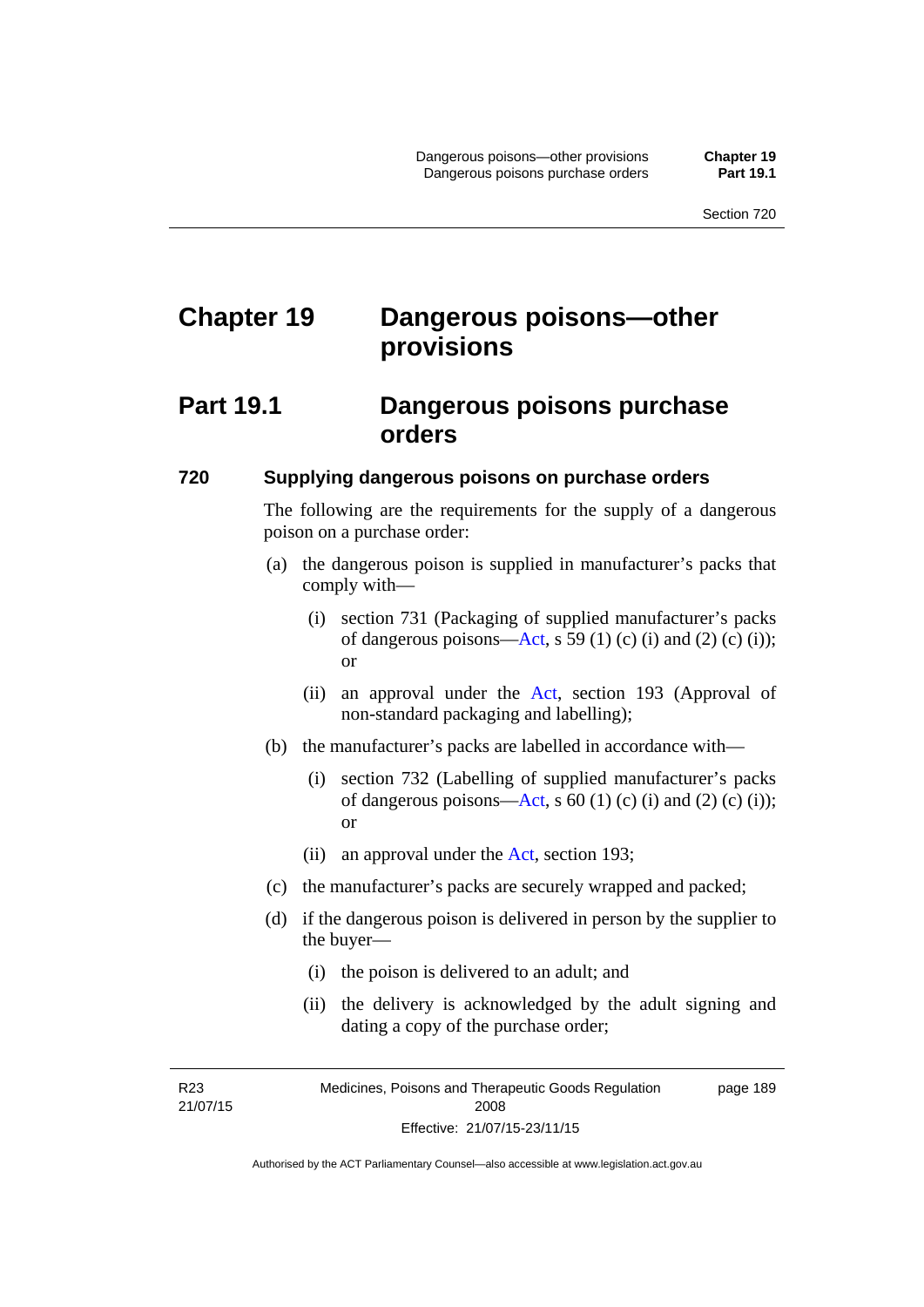(e) if the dangerous poison is not delivered in person by the supplier to the buyer—the poison is delivered to the buyer by a person whose procedures require the delivery of the poison to be signed for by the buyer or an adult employee of the buyer.

#### **721 General requirements for dangerous poisons purchase orders—Act, s 38 (2) (c)**

- (1) A purchase order for a dangerous poison must be—
	- (a) signed by the person (the *issuer*) issuing the order; and
		- *Note* The purchase order must be signed with the issuer's usual signature (see [Act](http://www.legislation.act.gov.au/a/2008-26/default.asp), dict, def *signs*).
	- (b) if the issuer amends the order—initialled and dated by the issuer beside the amendment.
- (2) A purchase order for a dangerous poison must include the following:
	- (a) the issuer's name and business address and telephone number;
	- (b) the issuer's authority to issue the order;
	- (c) the dangerous poison, and the form, strength and quantity of the poison, to be supplied on the order.

#### **722 Recording supply of dangerous poisons on purchase orders**

A person who supplies a dangerous poison to someone else on a purchase order must make a written record of the following information:

- (a) the date of the order;
- (b) the issuer's authority to issue the order;
- (c) the name, and the business address and telephone number, of the person to whom the dangerous poison is supplied;

R23

page 190 Medicines, Poisons and Therapeutic Goods Regulation 2008 Effective: 21/07/15-23/11/15 21/07/15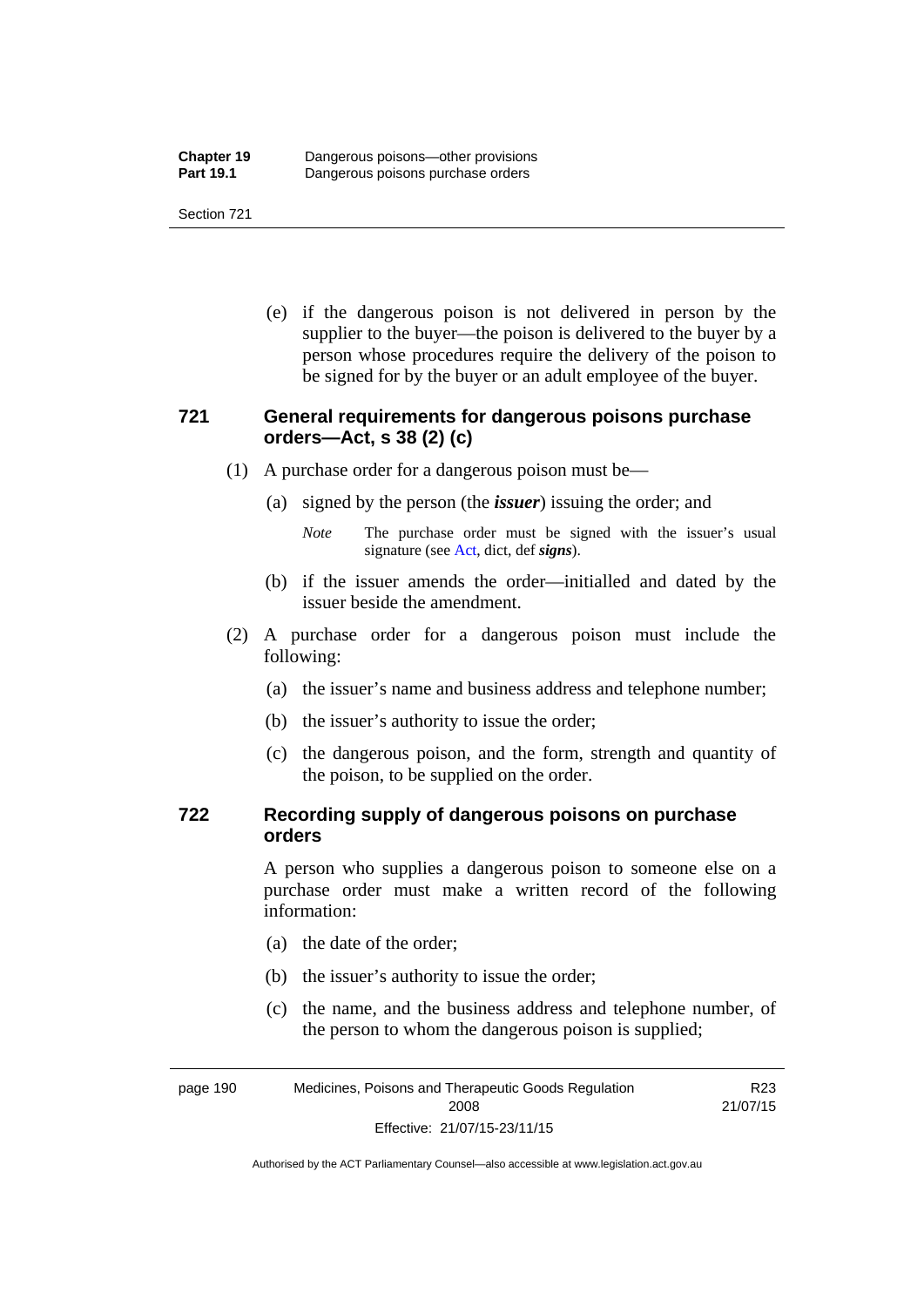- (d) the date the order is supplied;
- (e) the dangerous poison, and the form, strength and quantity of the poison, supplied.
- *Note Written* includes in electronic form (see [Act,](http://www.legislation.act.gov.au/a/2008-26/default.asp) dict).

R23 21/07/15 Medicines, Poisons and Therapeutic Goods Regulation 2008 Effective: 21/07/15-23/11/15

page 191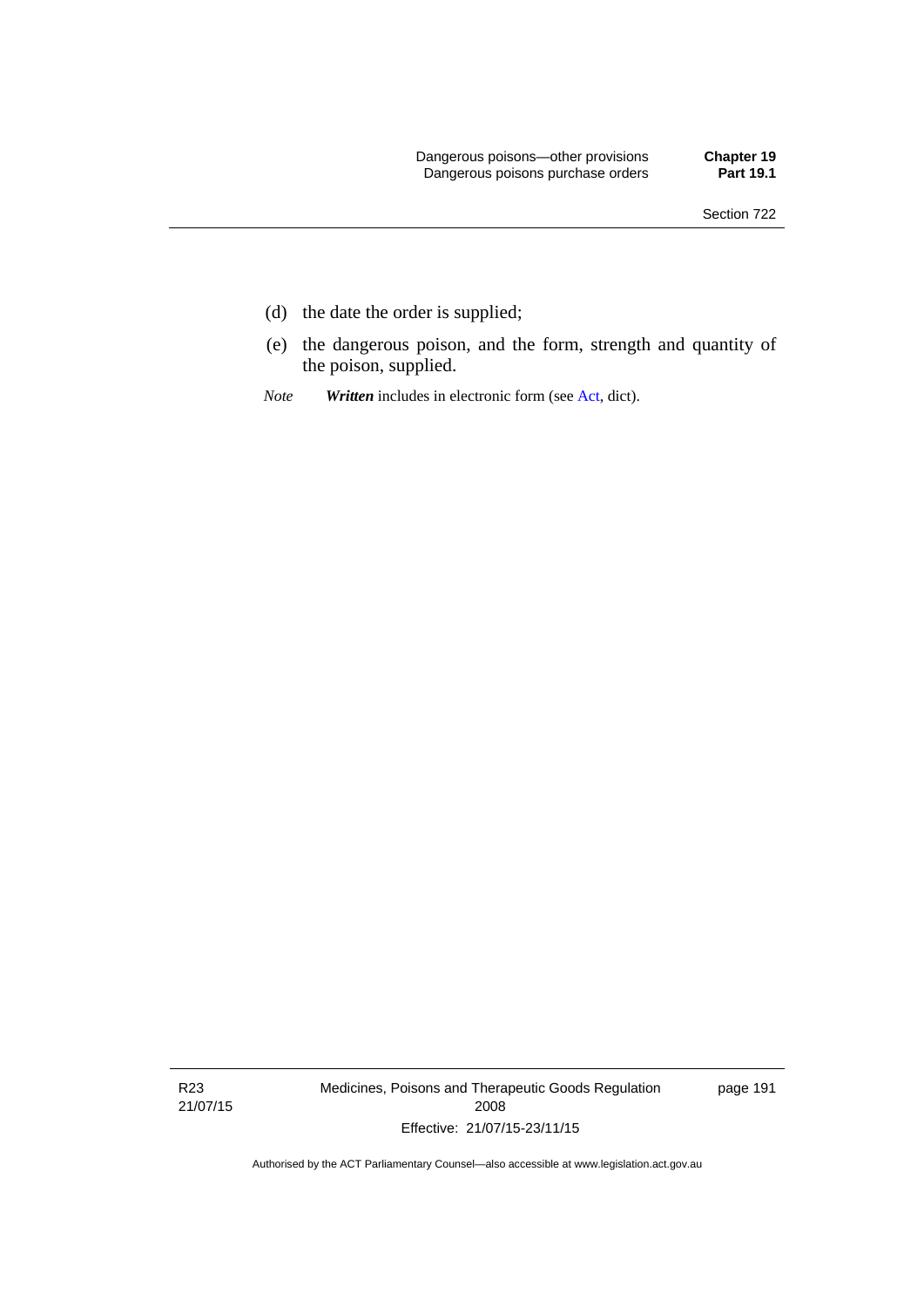## **Part 19.2 Wholesale supply of dangerous poisons under corresponding laws**

#### **725 Conditions for wholesalers supplying dangerous poisons under corresponding laws—Act, s 20 (4) (c)**

The following conditions apply to a person who supplies dangerous poisons by wholesale under a corresponding law:

- (a) the person must not supply a dangerous poison to someone else (the *buyer*) unless—
	- (i) the buyer is authorised to possess the poison; and
	- (ii) the supply is in accordance with section 686 (Authorisation conditions for dangerous poisons suppliers licences—[Act,](http://www.legislation.act.gov.au/a/2008-26/default.asp) s 44 (1) (b) and (2) (b));
- (b) the poison is supplied for a non-household (including a non-household garden) purpose only;
- (c) if the poison is liquid containing paraquat—the poison is coloured blue or green and has an offensive smell.
- *Note 1* A purchase order must be in writing (see [Act,](http://www.legislation.act.gov.au/a/2008-26/default.asp) dict, def *purchase order*).
- *Note* 2 See pt 19.1 for other requirements in relation to supply of dangerous poisons on purchase orders.

R23 21/07/15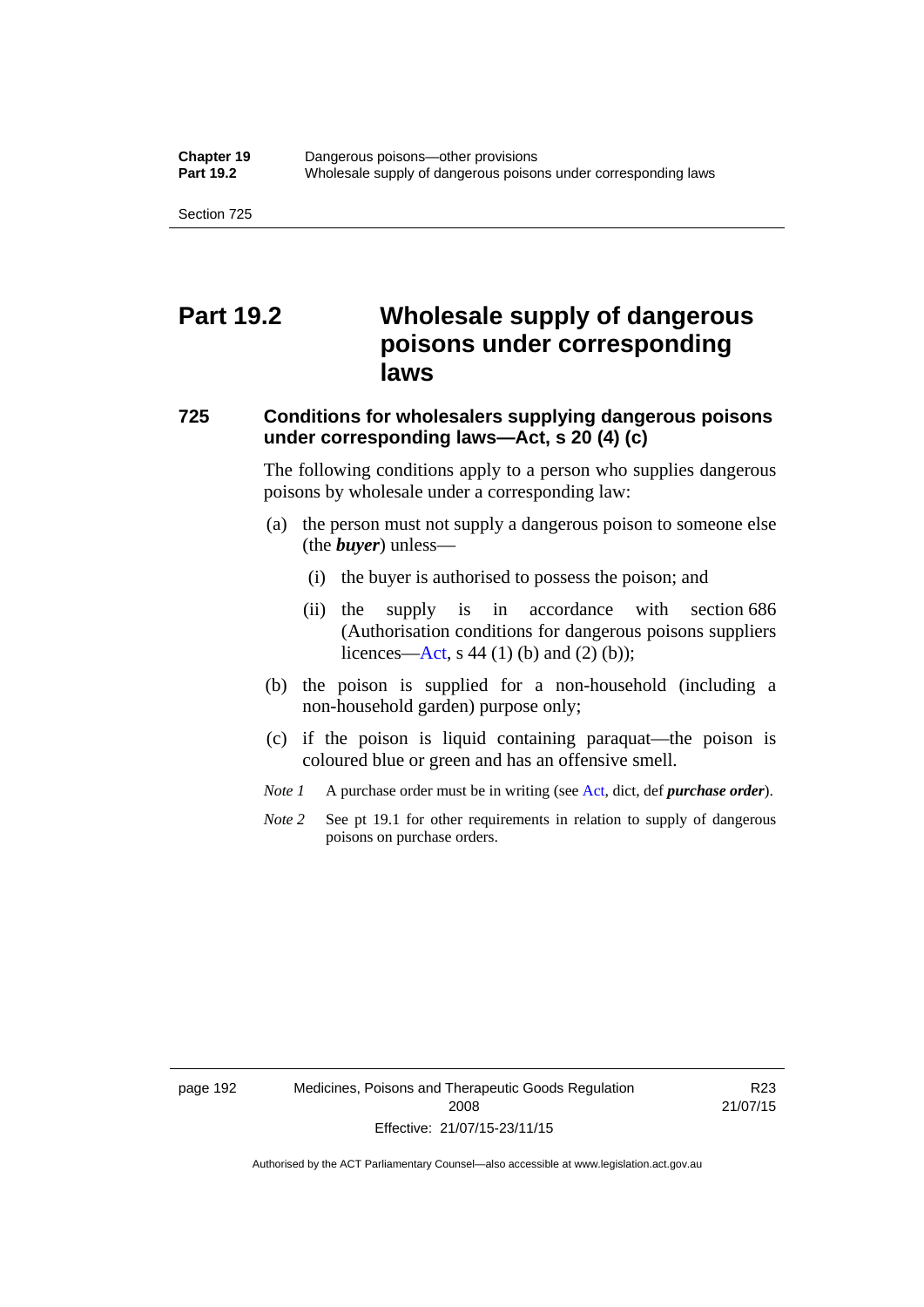# **Part 19.3 Packaging and labelling of dangerous poisons**

#### **730 Meaning of** *relevant law***—pt 19.3**

In this part:

*relevant law* means—

- (a) a corresponding law; or
- (b) the *[Agricultural and Veterinary Chemicals Act 1994](http://www.comlaw.gov.au/Series/C2004A04712)* (Cwlth); or
- (c) the *[Therapeutic Goods Act 1989](http://www.comlaw.gov.au/Series/C2004A03952)* (Cwlth).
- *Note 1 Corresponding law* includes a law of a State that corresponds, or substantially corresponds, to the [Act](http://www.legislation.act.gov.au/a/2008-26/default.asp) (see Act, dict).

*Note 2 State* includes a territory (see [Legislation Act,](http://www.legislation.act.gov.au/a/2001-14) dict, pt 1).

#### **731 Packaging of supplied manufacturer's packs of dangerous poisons—Act, s 59 (1) (c) (i) and (2) (c) (i)**

A manufacturer's pack of a supplied dangerous poison must be packaged—

- (a) in accordance with the [medicines and poisons standard](http://www.comlaw.gov.au/Series/F2012L01200), paragraphs 21 to 27; or
- (b) in a container in which the poison may be sold under a relevant law.
- *Note* A manufacturer's pack of a dangerous poison supplied may also be packaged in accordance with an approval under the [Act,](http://www.legislation.act.gov.au/a/2008-26/default.asp) s 193 (Approval of non-standard packaging and labelling) (see [Act](http://www.legislation.act.gov.au/a/2008-26/default.asp), s 59 (1) (c) (ii) and (2) (c) (ii)).

page 193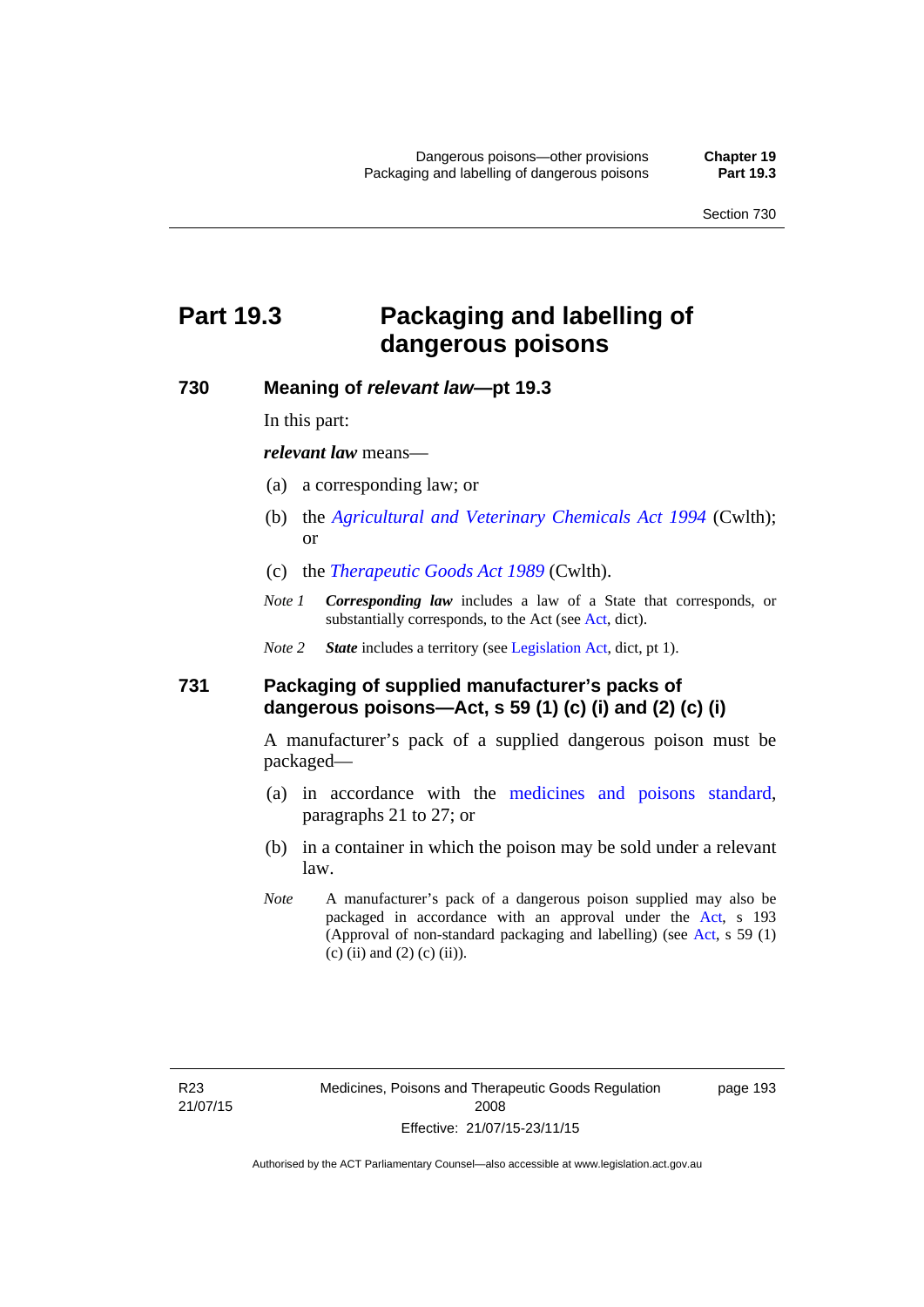Section 732

#### **732 Labelling of supplied manufacturer's packs of dangerous poisons—Act, s 60 (1) (c) (i) and (2) (c) (i)**

A manufacturer's pack of a supplied dangerous poison must be labelled in accordance with—

- (a) the [medicines and poisons standard](http://www.comlaw.gov.au/Series/F2012L01200), paragraphs 3 to 19; or
- (b) a relevant law.
- *Note* A manufacturer's pack of a dangerous poison supplied may also be labelled in accordance with an approval under the [Act](http://www.legislation.act.gov.au/a/2008-26/default.asp), s 193 (Approval of non-standard packaging and labelling) (see [Act,](http://www.legislation.act.gov.au/a/2008-26/default.asp) s 60 (1) (c) (ii) and  $(2)$  (c) (ii)).

page 194 Medicines, Poisons and Therapeutic Goods Regulation 2008 Effective: 21/07/15-23/11/15

R23 21/07/15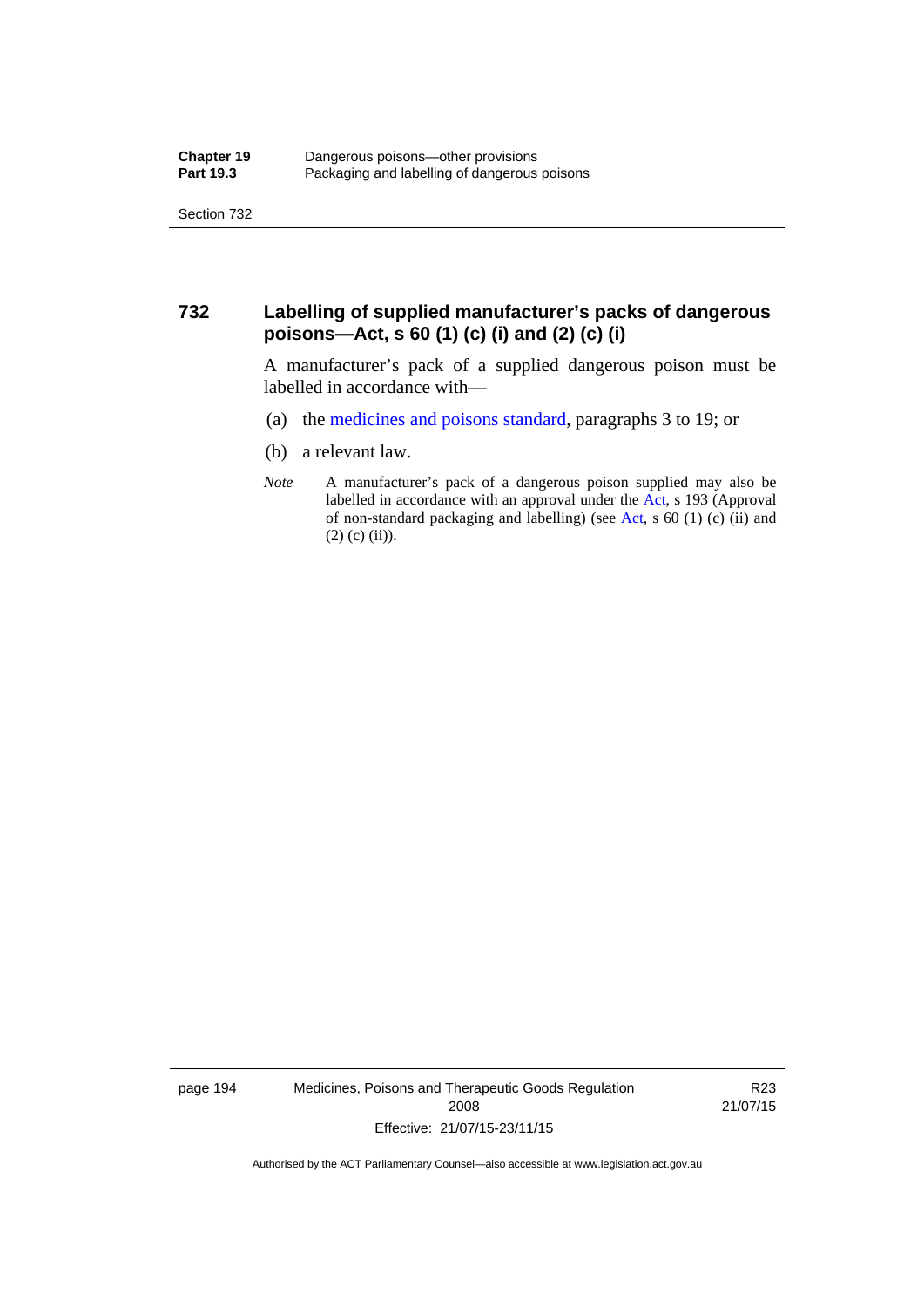### **Part 19.4 Storage of dangerous poisons**

#### **735 Storage of dangerous poisons—Act, s 61 (b) and (c)**

- (1) A person mentioned in table 740, column 2 who possesses a dangerous poison is prescribed.
- (2) The dangerous poison must be kept—
	- (a) in a part of the premises to which the public does not have access; and
	- (b) so that only the prescribed person, or a person under the supervision of the prescribed person, has access to the poison.

R23 21/07/15 Medicines, Poisons and Therapeutic Goods Regulation 2008 Effective: 21/07/15-23/11/15

page 195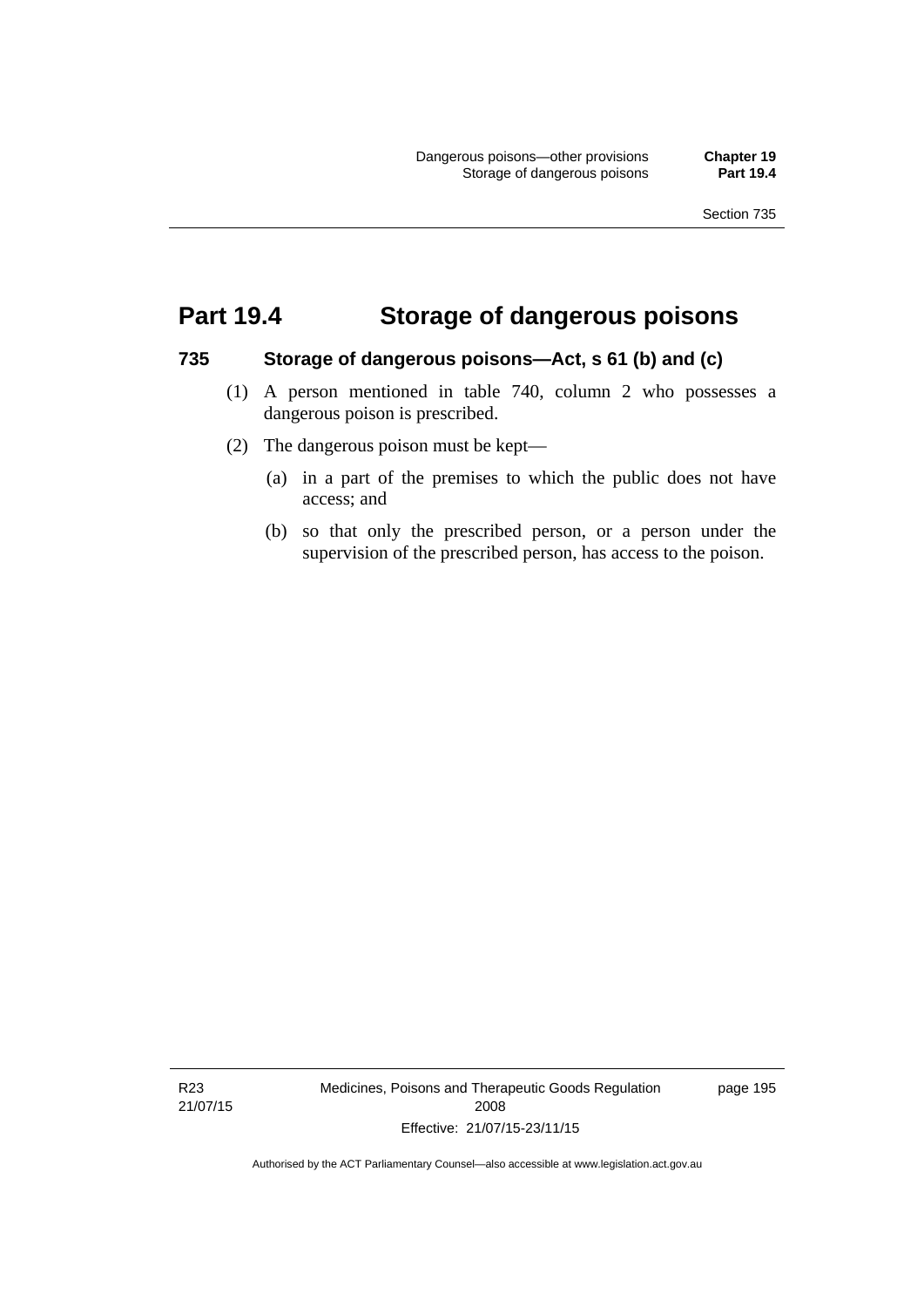Section 740

### **Part 19.5 Dangerous poisons registers**

#### **740 Keeping of dangerous poisons registers by certain people—Act, s 48 and s 50 (1) (b) and (2) (b)**

- (1) A person mentioned in table 740, column 2 who possesses a dangerous poison must keep a dangerous poisons register.
- (2) A person to whom subsection (1) applies must keep a dangerous poisons register for a dangerous poison at the place prescribed in table 740, column 3 for the person.

| 1 ANIC 140<br>column 1 | <u>Reepiriy dariyerous poisons registers</u><br>column <sub>2</sub>                                             | column 3                                                     |
|------------------------|-----------------------------------------------------------------------------------------------------------------|--------------------------------------------------------------|
| item                   | prescribed person                                                                                               | place where register to be kept                              |
| 1                      | approved analyst                                                                                                | the analyst's laboratory                                     |
| $\overline{2}$         | dangerous poisons<br>manufacturers<br>licence-holder                                                            | the licensed premises under s 675                            |
| 3                      | dangerous poisons<br>suppliers licence-holder                                                                   | the licensed premises under s 685                            |
| 4                      | medicines and poisons<br>inspector (other than<br>police officer)                                               | the place directed in writing by the<br>chief health officer |
| 5                      | person mentioned in<br>sch 4, col 2                                                                             | the person's business premises                               |
| 6                      | supervisor of program<br>under dangerous poisons<br>research and education<br>program licence                   | the premises where program is being<br>conducted             |
| 7                      | supervisor of program<br>under dangerous poisons<br>research and education<br>authorisation under<br>div 17.3.3 | the premises where program is being<br>conducted             |

**Table 740 Keeping dangerous poisons registers** 

page 196 Medicines, Poisons and Therapeutic Goods Regulation 2008 Effective: 21/07/15-23/11/15

R23 21/07/15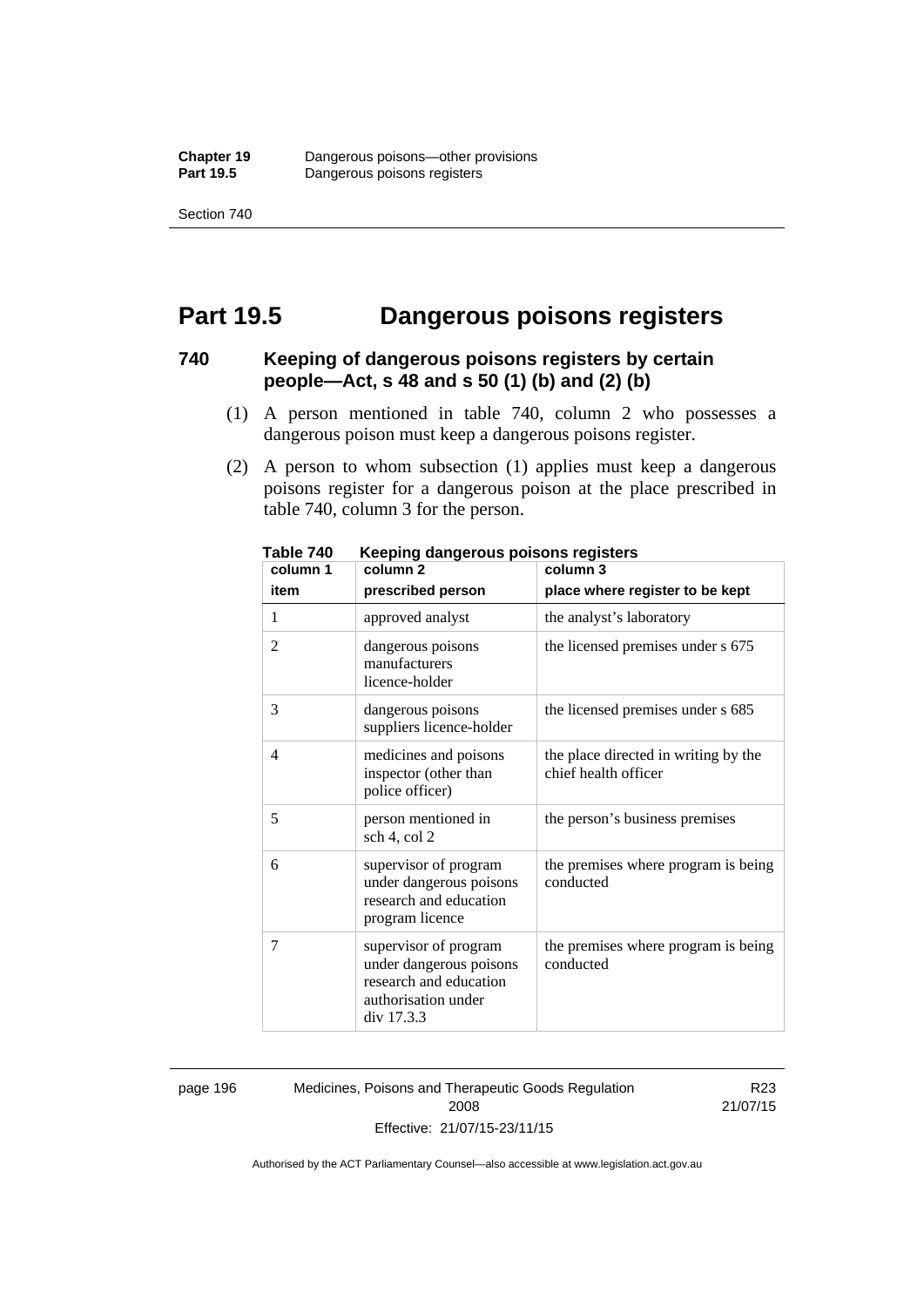#### **741 Form of dangerous poisons registers—Act, s 49 (1) (b)**

- (1) Each page in a dangerous poisons register must relate to a single form and strength of a dangerous poison.
- (2) If a dangerous poisons register is kept electronically, a separate record must be used for each form and strength of dangerous poison kept.

#### **742 Making entries in dangerous poisons registers— Act, s 51 (1) (b)**

- (1) The following details for a dealing with a dangerous poison are prescribed:
	- (a) the nature of the dealing;
	- (b) the date of the dealing;
	- (c) the poison, and the form, strength and quantity of the poison, dealt with;
	- (d) if the dealing is receiving the poison—the name and address of the supplier;
	- (e) if the dealing is supplying the poison—the name and address of the person to whom it is supplied;
	- (f) if the poison is supplied on a purchase order—the date of the purchase order;
	- (g) the quantity of the poison held after the dealing.
- (2) A dealing with a dangerous poison must be entered in the dangerous poisons register the person must keep.

#### **743 Prescribed witnesses for discarding of dangerous poisons—Act, s 54 (a) and (b)**

 (1) An adult is prescribed as a witness in relation to the disposal of a dangerous poison.

R23 21/07/15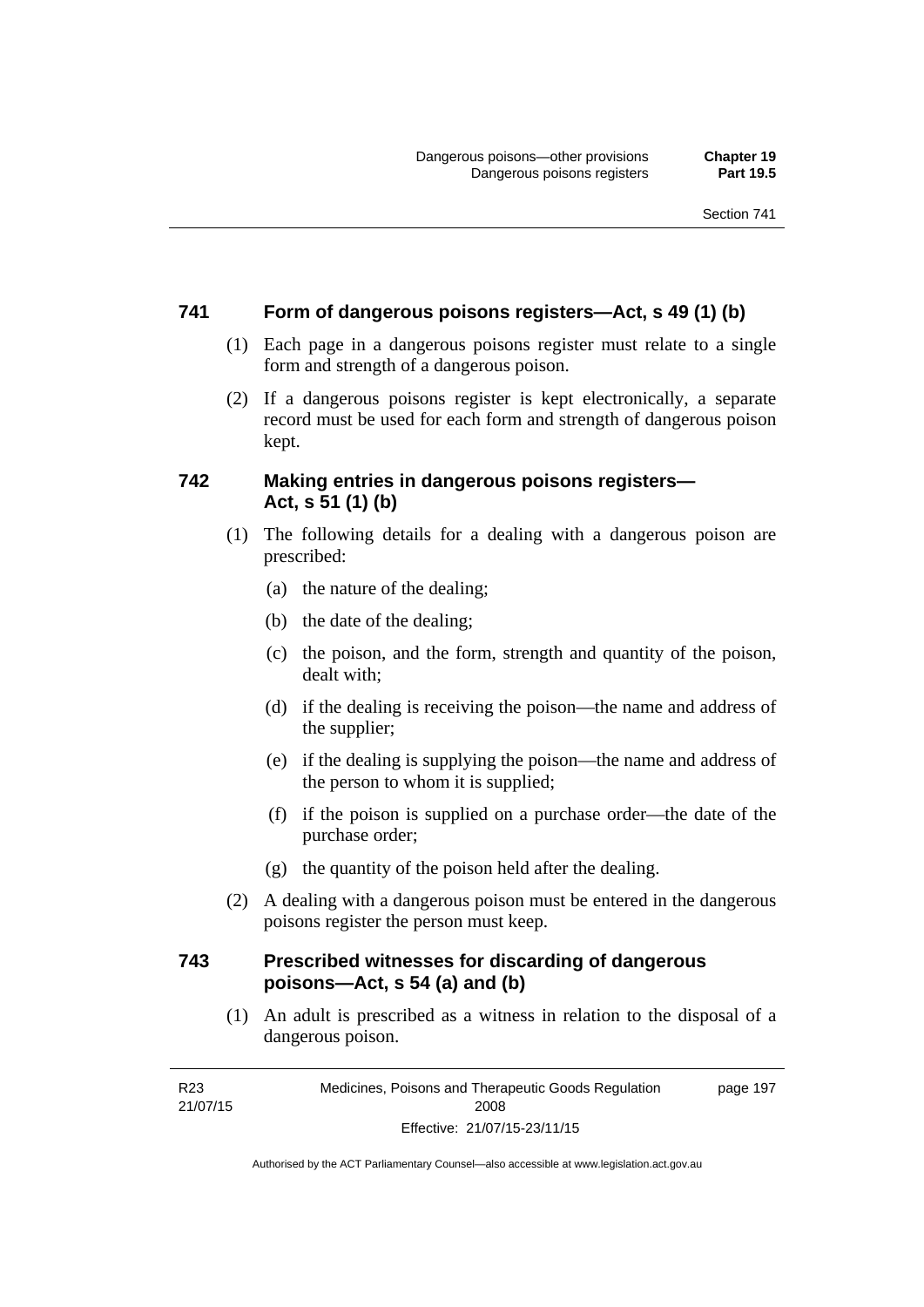#### Section 744

- (2) However, a person mentioned in subsection (1) must not be a prescribed witness to the discarding of a dangerous poison if the person is—
	- (a) related to, a close friend of or employed by the person discarding the poison; or
	- (b) the supervisor of the person discarding the poison; or
	- (c) supervised by the person discarding the poison.

#### **744 Changes to entries in dangerous poisons registers—Act, s 55 (2) (b)**

- (1) An entry in a paper-based dangerous poisons register may be amended by the person who made the entry by—
	- (a) the person signing and dating a marginal note or footnote that gives the date of the amendment and the amended details; and
	- (b) if the entry relates to disposing of a dangerous poison—
		- (i) the amendment being witnessed by a person mentioned in section 743; and
		- (ii) the witness signing the amendment as witness.
- (2) An entry in an electronic dangerous poisons register may be amended by the person who made the entry by the person attaching or linking, by electronic means, a document that includes—
	- (a) the person's signature, the date and the amended details; and
	- (b) if the entry relates to disposing of a dangerous poison—
		- (i) the amendment being witnessed by a person mentioned in section 743; and
		- (ii) the witness signing the amendment as witness.

R23 21/07/15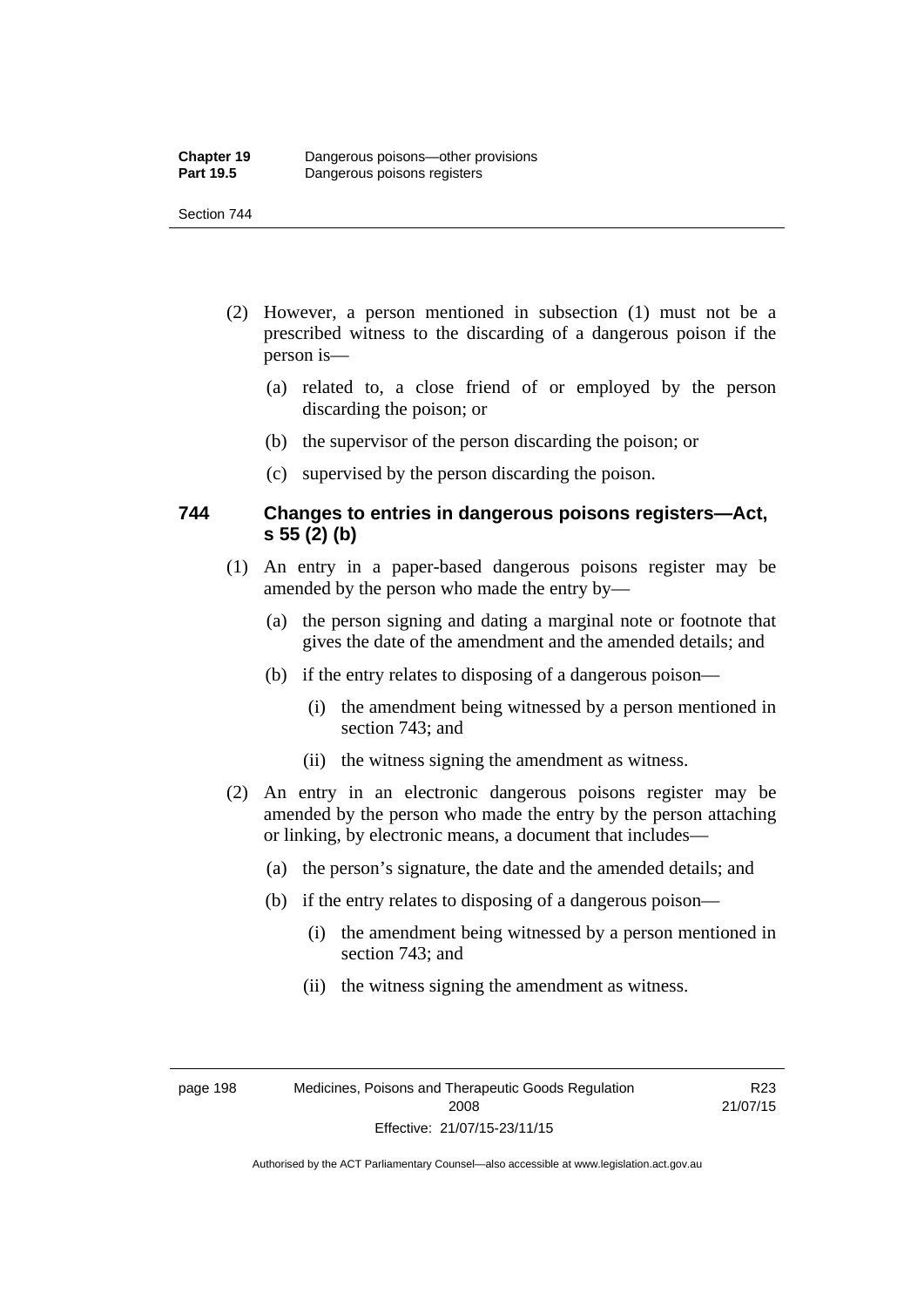# **Chapter 20 Paints**

#### **750 Manufacture, supply and use of paints containing white lead—Act, s 70 (1) (b), (2) (b) and (3) (b)**

A paint containing basic lead carbonate (white lead) may be manufactured, supplied or used for application as a mirror backing if the paint—

- (a) contains not more than 15% lead in the non-volatile content of the paint; and
- (b) is applied not more than 40µm thick; and
- (c) is covered by a paint that does not contain lead.
- *Note* um is the symbol for micron (see *National Measurement [Regulations 1999](http://www.comlaw.gov.au/Series/F1999B00110)* (Cwlth), sch 1, pt 4).

#### **751 Manufacture, supply and use of paints for certain purposes—Act, s 71 (1) and (3)**

- (1) A first schedule paint must not be manufactured, supplied or used for application to—
	- (a) a roof or other surface to be used for the collection or storage of potable water; or
	- (b) furniture; or
	- (c) a fence, wall, post, gate or building (including the interior of a building), other than a building that is used only for industrial purposes or mining or as an oil terminal; or
	- (d) premises used for the manufacture, processing, preparation, packing or serving of products intended for human or animal consumption.
	- *Note First schedule paint*—see the [medicines and poisons standard,](http://www.comlaw.gov.au/Series/F2012L01200) par 1 (1).

R23 21/07/15 Medicines, Poisons and Therapeutic Goods Regulation 2008 Effective: 21/07/15-23/11/15 page 199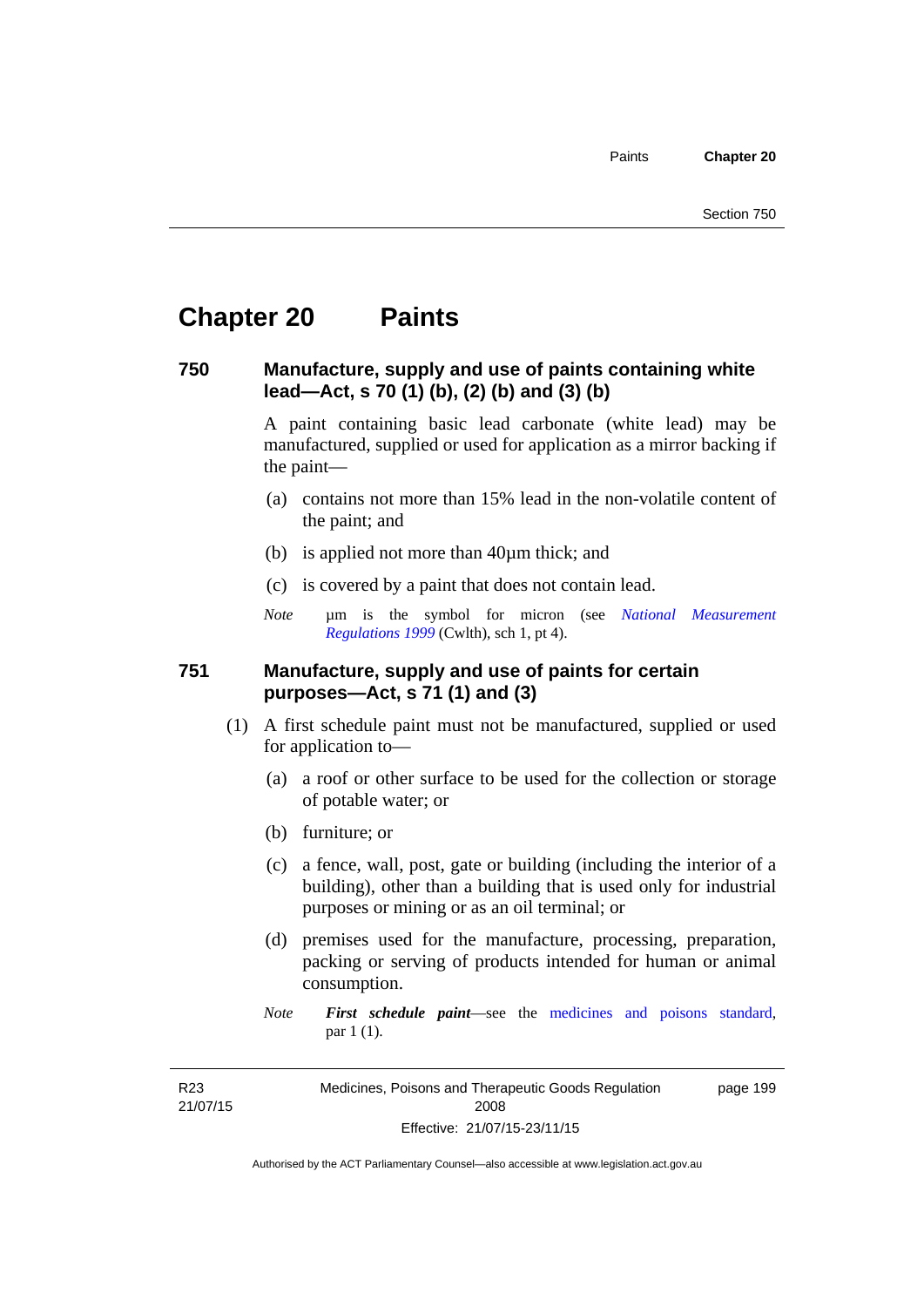- (2) A third schedule paint must not be manufactured, supplied or used for application to—
	- (a) a roof or other surface to be used for the collection or storage of potable water; or
	- (b) furniture; or
	- (c) a fence, wall, post, gate, building (including the interior of a building), bridge, pylon, pipeline, storage tank or similar structure; or
	- (d) premises, equipment or utensils used for the manufacture, processing, preparation, packing or serving of products intended for human or animal consumption.
	- *Note Third schedule paint*—see the [medicines and poisons standard,](http://www.comlaw.gov.au/Series/F2012L01200) par 1 (1).

### **752 Manufacture, supply and use of paints for toys—Act, s 72 (b)**

A paint that complies with the specification for coating materials in AS/NZS ISO 8124.3 (Safety of toys – Migration of certain elements), as in force from time to time, may be manufactured, supplied or used for application to toys.

*Note* AS/NZS ISO 8124:3 does not need to be notified under the [Legislation](http://www.legislation.act.gov.au/a/2001-14)  [Act](http://www.legislation.act.gov.au/a/2001-14) because s 47 (6) does not apply (see s 863). The standard may be purchased at [www.standards.org.au.](http://www.standards.org.au/)

#### **753 Manufacture, supply and use of paints containing pesticides—Act, s 73 (b)**

- (1) The following pesticides are prescribed:
	- (a) an algicide;
	- (b) an antifouling agent;
	- (c) a bactericide;

page 200 Medicines, Poisons and Therapeutic Goods Regulation 2008 Effective: 21/07/15-23/11/15

R23 21/07/15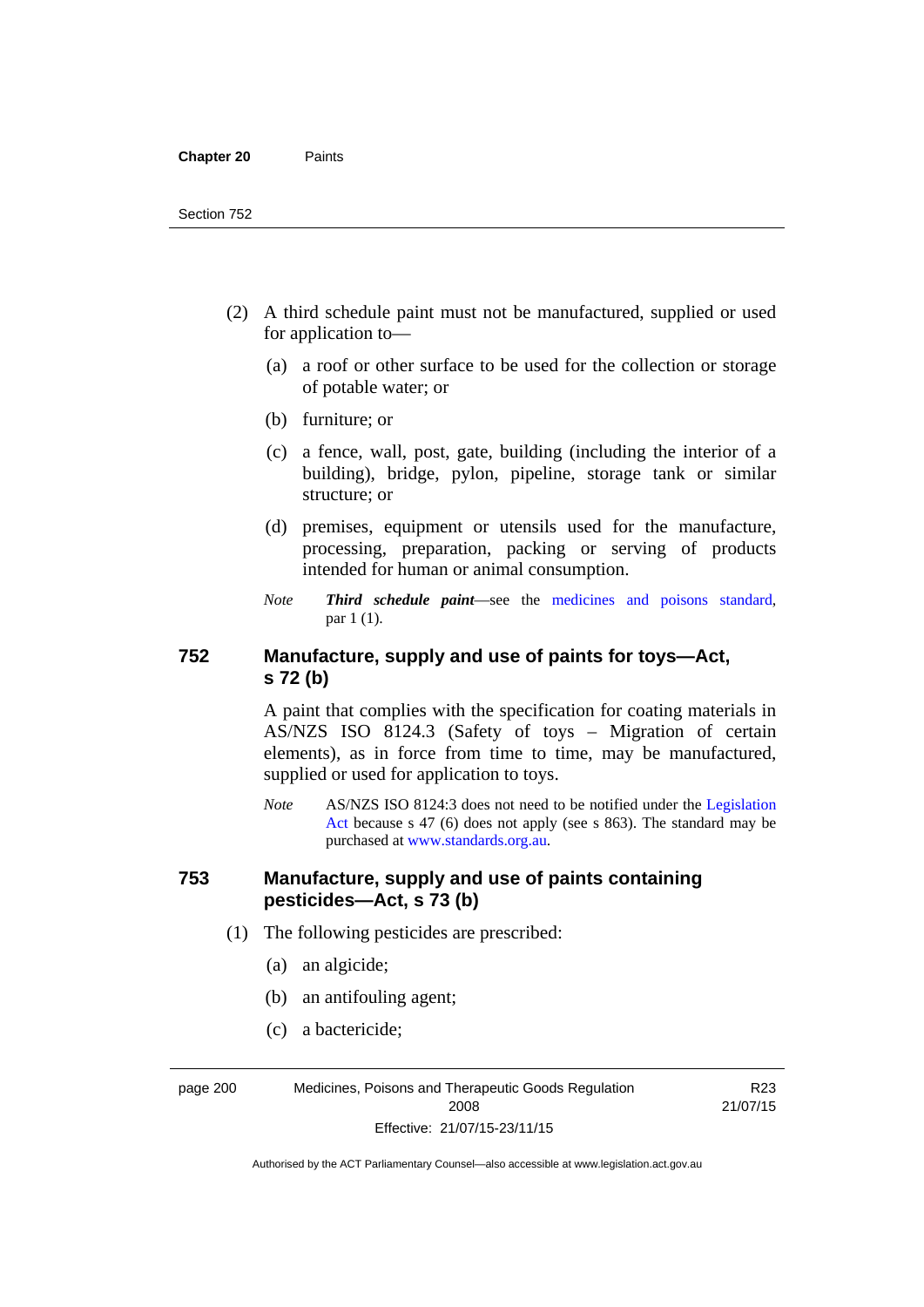- (d) a fungicide.
- *Note Pesticide*—see the [medicines and poisons standard,](http://www.comlaw.gov.au/Series/F2012L01200) par 1 (1).
- (2) However, subsection (1) does not apply in relation to a paint for human therapeutic use.

R23 21/07/15 Medicines, Poisons and Therapeutic Goods Regulation 2008 Effective: 21/07/15-23/11/15

page 201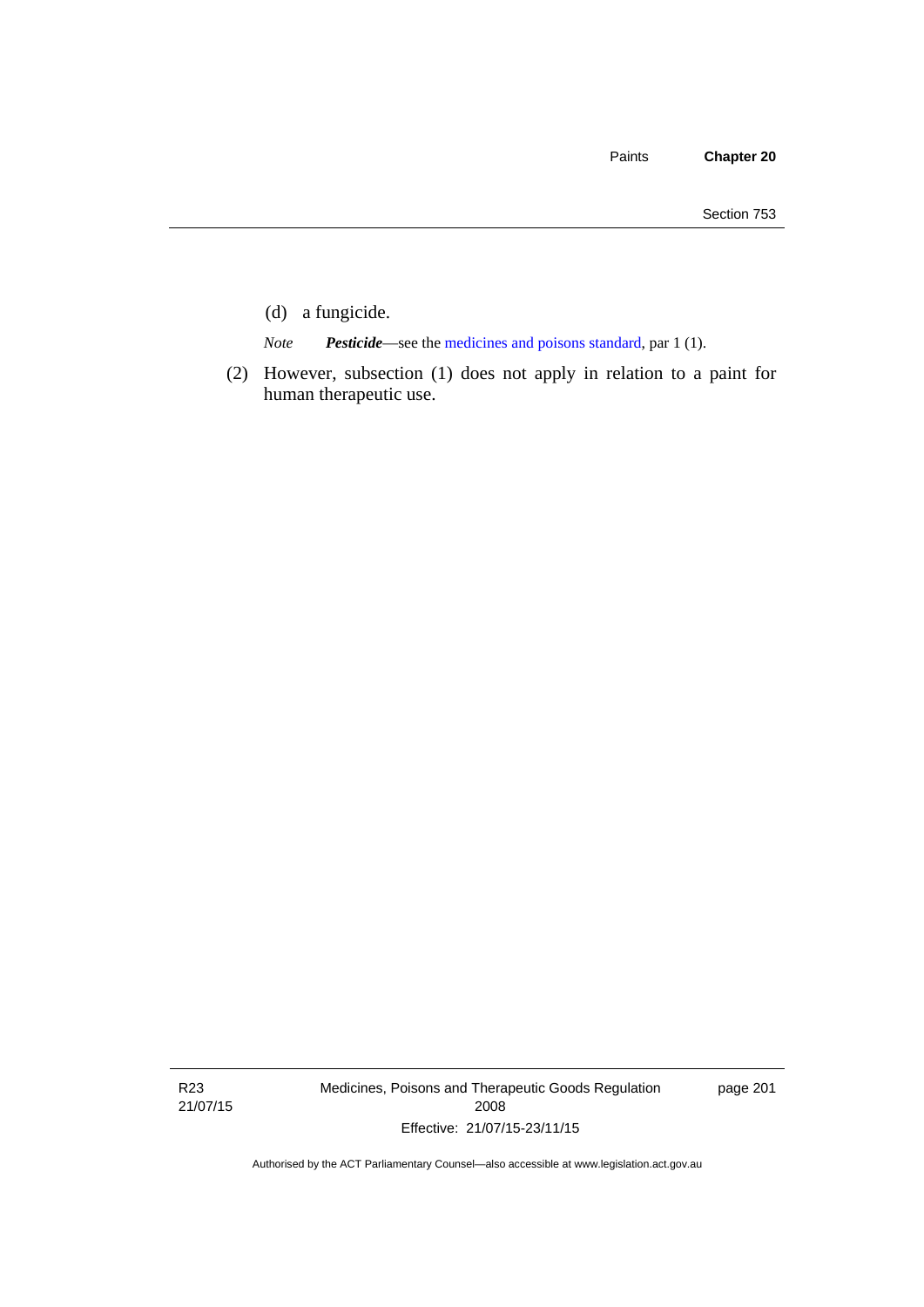Section 760

# **Chapter 21 Prohibited and appendix C substances**

# **Part 21.1 Preliminary**

**760 Meaning of** *prohibited substance***—ch 21** 

In this chapter:

*prohibited substance* includes an appendix C substance.

*Note Appendix C substance* and *prohibited substance*—see the [Act,](http://www.legislation.act.gov.au/a/2008-26/default.asp) s 13.

#### **761 Prohibited substances licences—Act, s 78 (2)**

A licence for a program of research or education in relation to a prohibited substance (a *prohibited substances research and education program licence*) may be issued.

*Note* Other prohibited substances licences may also be issued (see [Act,](http://www.legislation.act.gov.au/a/2008-26/default.asp) s 78 (3)).

page 202 Medicines, Poisons and Therapeutic Goods Regulation 2008 Effective: 21/07/15-23/11/15

R23 21/07/15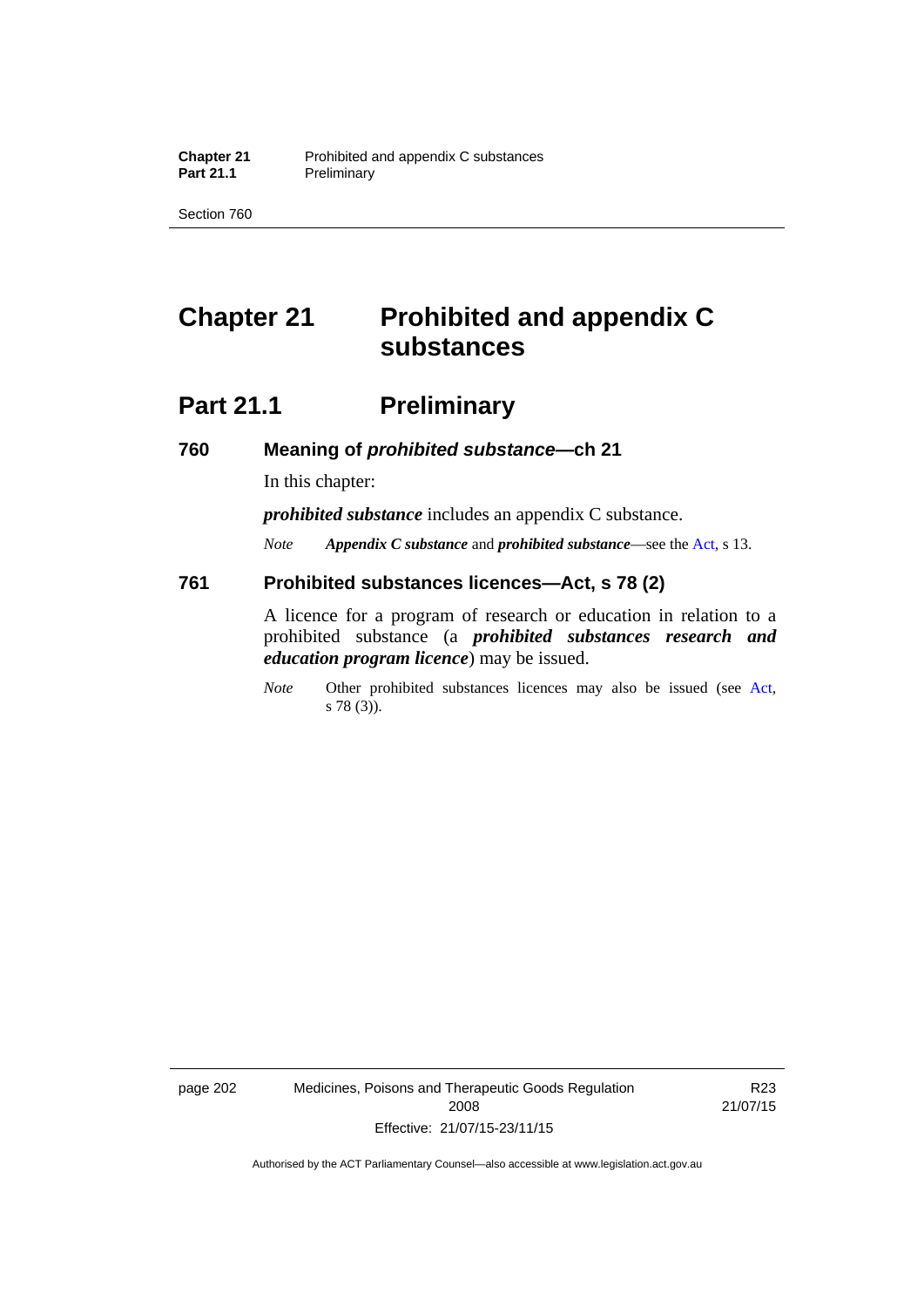### **Part 21.2 Prohibited substances research and education program licences**

### **Division 21.2.1 Issue of prohibited substances research and education program licences**

### **765 Applications for prohibited substances research and education program licences**

- (1) An application for a prohibited substances research and education program licence for a prohibited substance must be in writing, signed by the applicant, and include the following:
	- (a) the full name, address and academic, professional or other relevant qualifications of—
		- (i) the person who is to supervise the program; and
		- (ii) the person who is to conduct the program;
	- (b) the name of the recognised research institution at or under which the program is proposed to be conducted;
		- *Note Recognised research institution*—see the [Act](http://www.legislation.act.gov.au/a/2008-26/default.asp), s 20 (5).
	- (c) whether the program will be conducted at, or under the authority of, the recognised research institution;
	- (d) the premises where the program will be conducted;
	- (e) the prohibited substance, and the form and strength of the substance, for which the licence is sought;
	- (f) the maximum quantity of the prohibited substance that would be possessed under the licence at any time;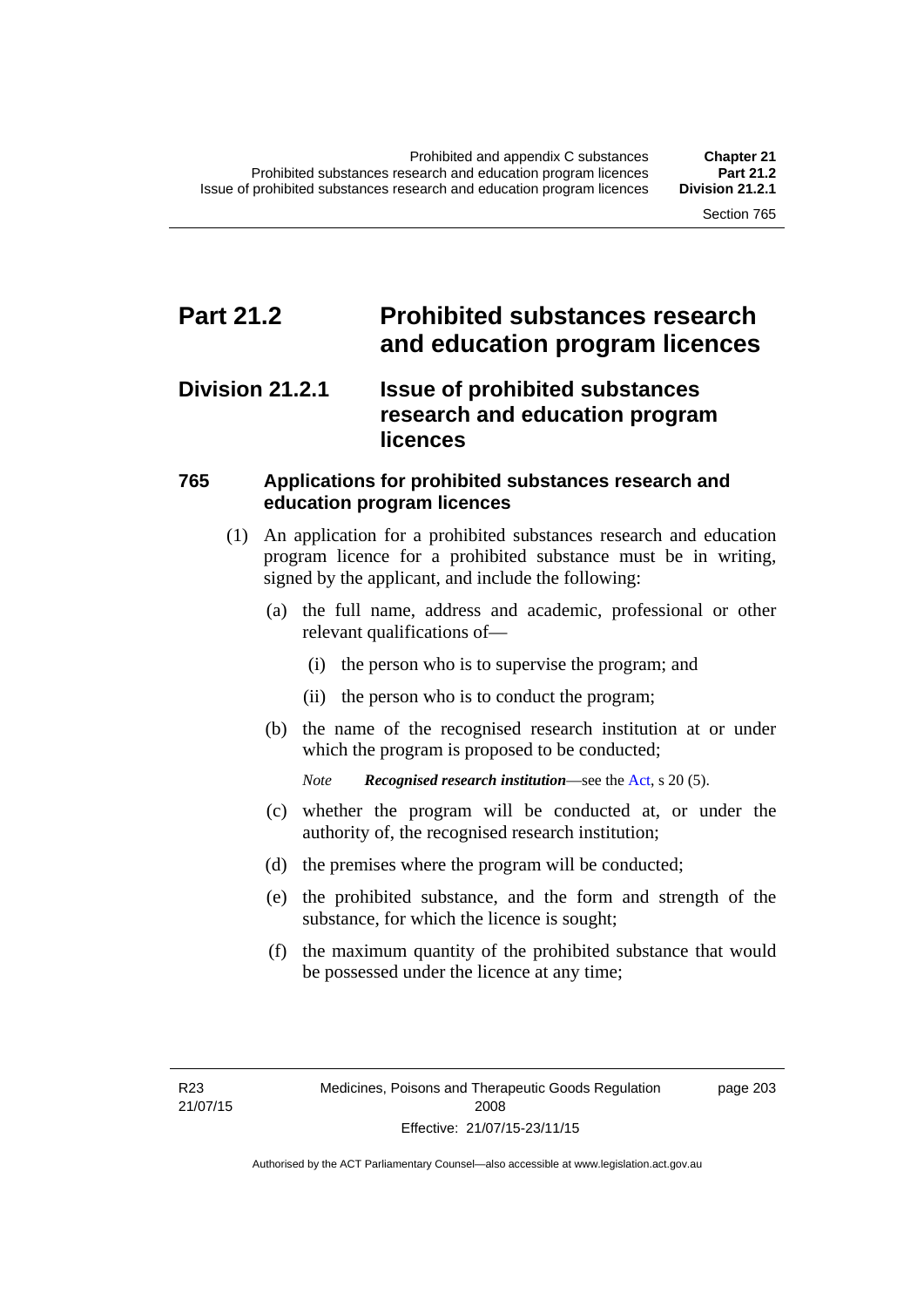- (g) a description of the program, including an explanation of why the program cannot be carried out satisfactorily without the use of the prohibited substance;
- (h) the supervision arrangements for the program;
- (i) the period for which the licence is sought.
- *Note 1* If a form is approved under the [Act](http://www.legislation.act.gov.au/a/2008-26/default.asp), s 198 for this provision, the form must be used.
- *Note 2* A fee may be determined under the [Act,](http://www.legislation.act.gov.au/a/2008-26/default.asp) s 197 for this provision.
- (2) The application must be accompanied by a written approval of the program by the person in charge of—
	- (a) the recognised research institution; or
	- (b) a faculty or division of the institution.

#### **766 Restrictions on issuing of prohibited substances research and education program licences— Act, s 85 (1) (a)**

The chief health officer must not issue a prohibited substances research and education program licence to a person unless—

- (a) the program to which the licence relates will be conducted at, or under the authority of, a recognised research institution; and
- (b) the program is approved by a person mentioned in section 765 (2); and
- (c) satisfied that the program—
	- (i) cannot be carried out without the use of the prohibited substance to which the licence application relates; and
	- (ii) will be adequately supervised.

R23 21/07/15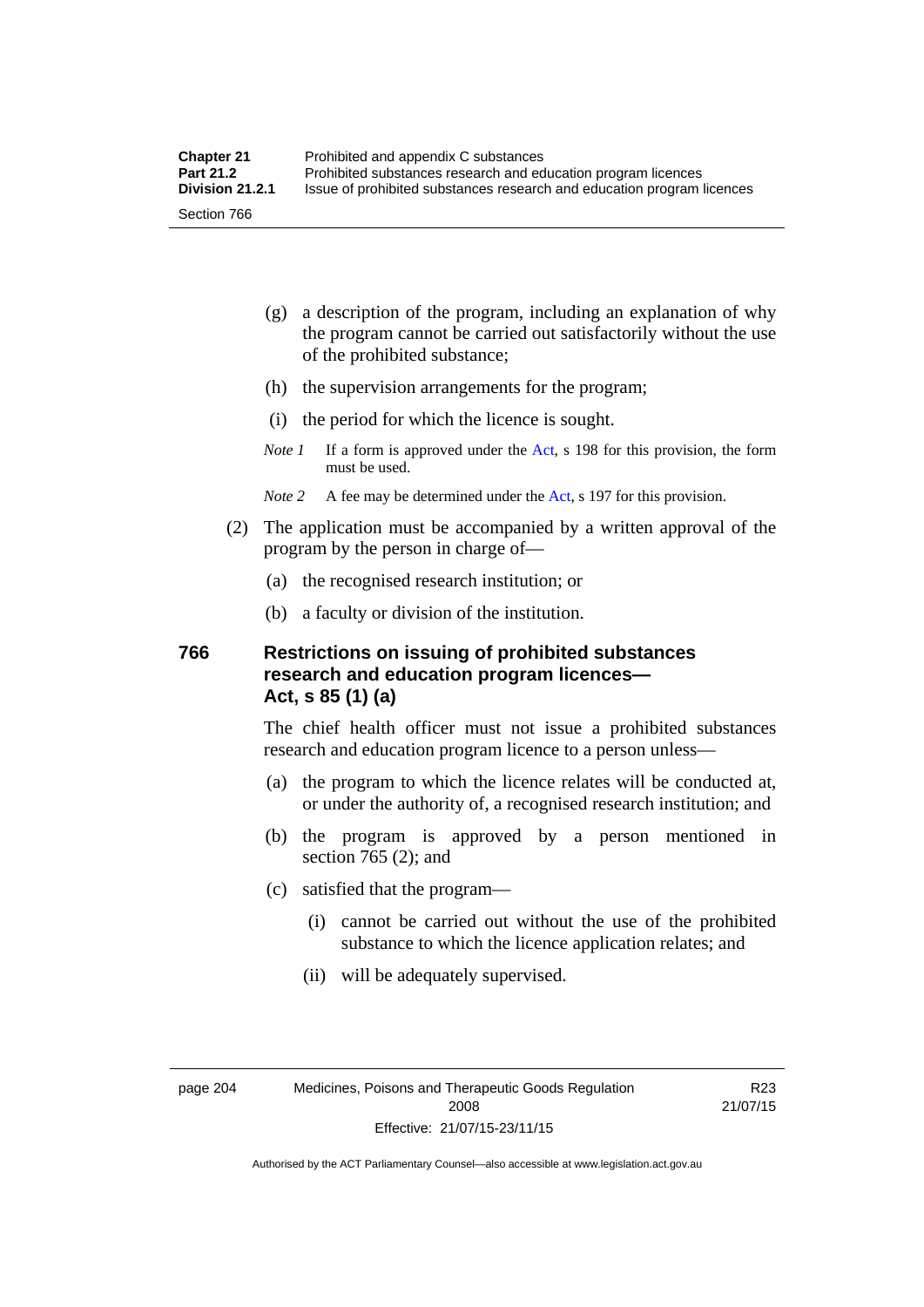### **767 Additional information for prohibited substances research program and education licences— Act, s 88 (1) (k)**

The following additional information is prescribed for a prohibited substances research and education licence:

- (a) the research or education program for which the licence is issued;
- (b) the name of the program's supervisor;
- (c) the dealings with a prohibited substance authorised by the licence;
- (d) the premises where the program will be conducted;
- (e) the maximum quantity of the prohibited substance that may be possessed at any time for the program;
- (f) the total quantity of the prohibited substance that may be possessed for the program during the period of the licence;
- (g) the form and strength of the prohibited substance that may be obtained and possessed for the program.

### **Division 21.2.2 Prohibited substances research and education program authorisations**

### **768 Authorisations under prohibited substances research and education program licences—Act, s 20 (1) (a)**

A prohibited substances research and education program licence authorises—

- (a) the licence-holder to—
	- (i) issue a purchase order for a prohibited substance (the *licensed prohibited substance*) stated in the licence for the program stated in the licence; and

R23 21/07/15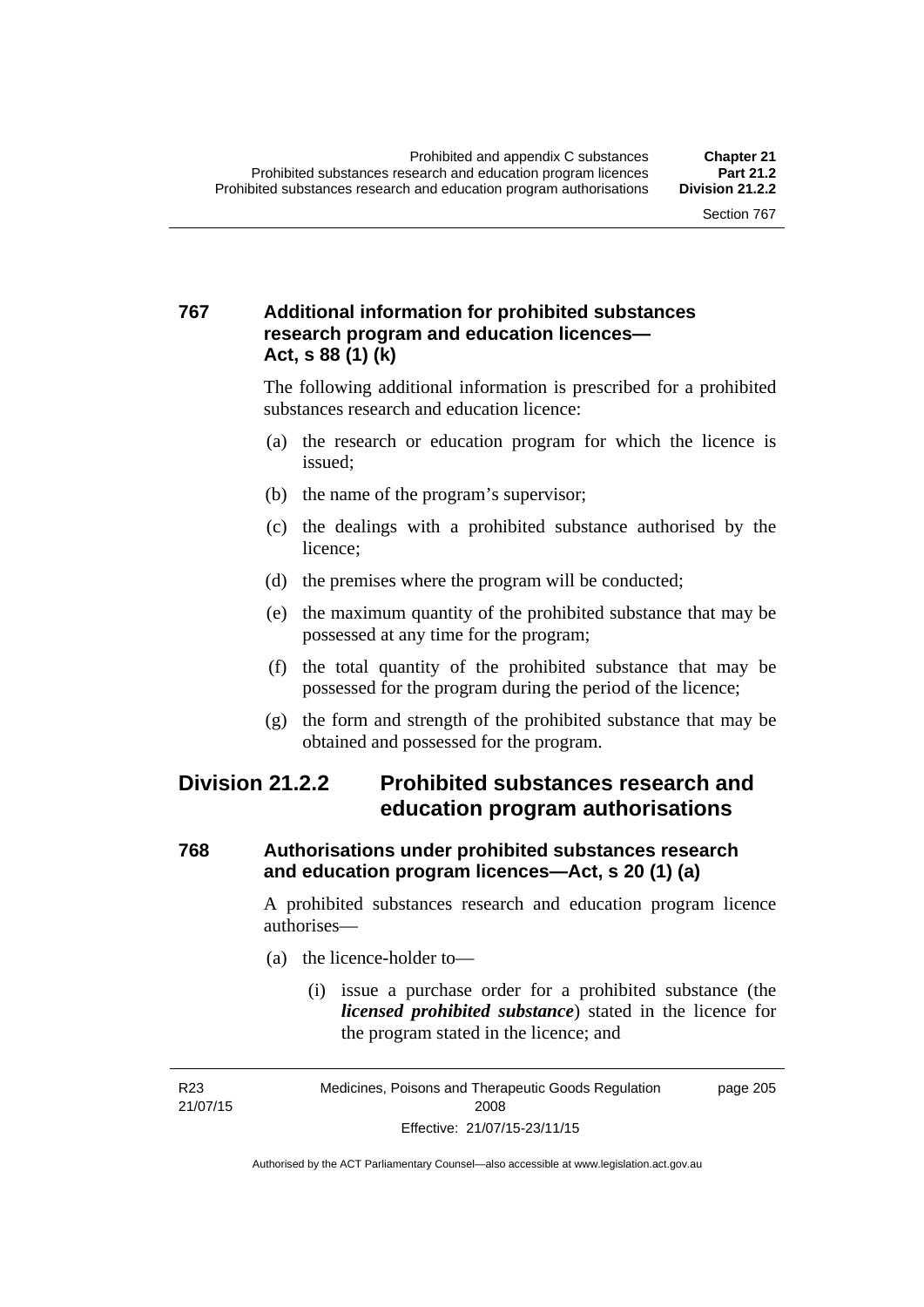- (ii) obtain a licensed prohibited substance on a purchase order for the program; and
- (iii) possess a licensed prohibited substance for the program at the premises to which the licence relates; and
- (iv) supply a licensed prohibited substance to anyone taking part in the program for the program; and
- (b) the program supervisor, and anyone taking part in the program, to deal with the licensed prohibited substance as authorised by the licence at the premises stated in the licence.

### **769 Authorisation condition for prohibited substances research and education program licences—Act, s 44 (1) (b) and (2) (b)**

A licence-holder's authorisation to obtain a prohibited substance under a prohibited substances research and education program licence is subject to the condition that the substance is obtained on a complying purchase order.

*Note* For licence conditions, see the [Act](http://www.legislation.act.gov.au/a/2008-26/default.asp), s 89.

page 206 Medicines, Poisons and Therapeutic Goods Regulation 2008 Effective: 21/07/15-23/11/15

R23 21/07/15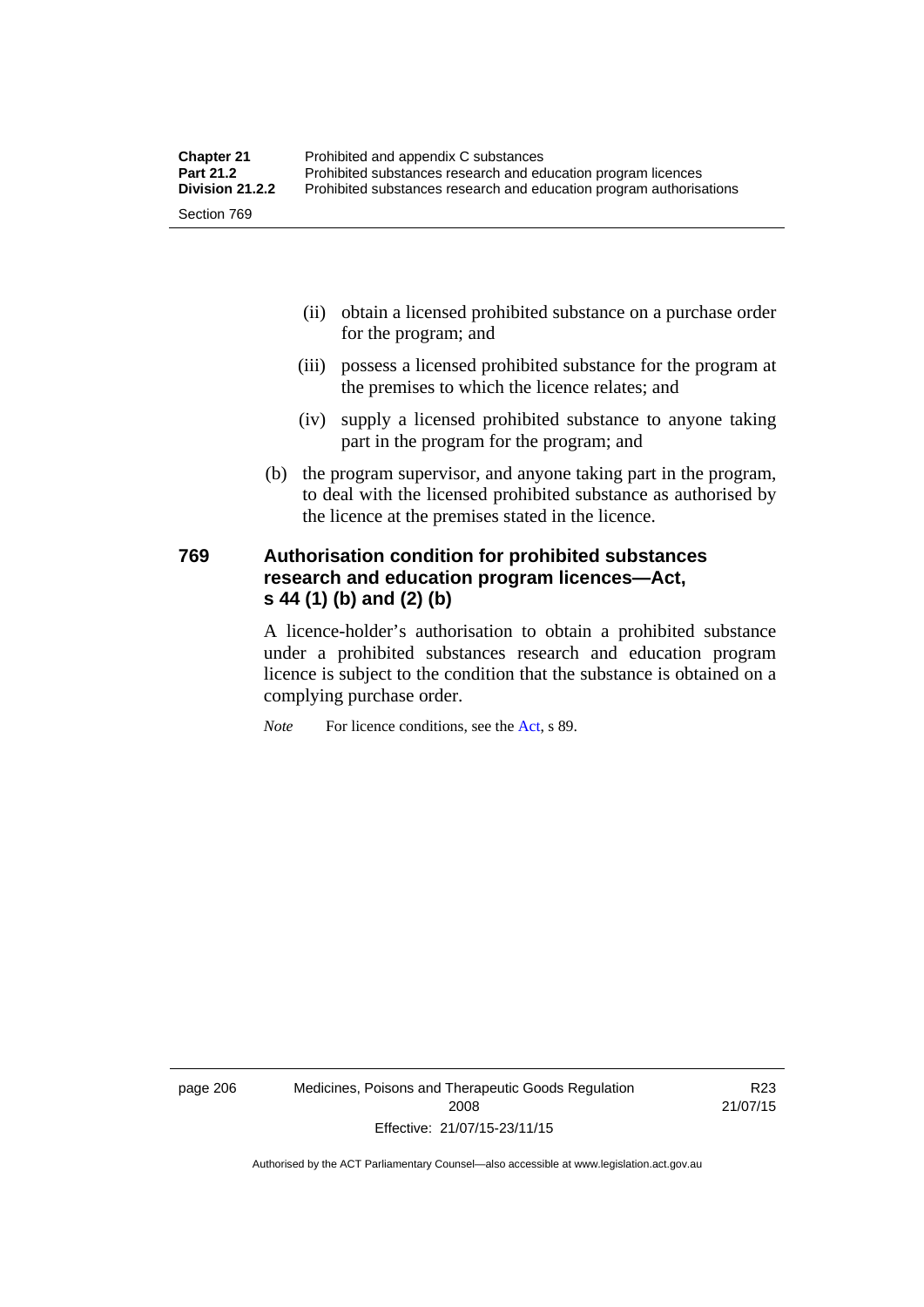### **Division 21.2.3 Other provisions—prohibited substances research and education program licences**

#### **770 Approvals of dealings for prohibited substances research and education program licences—Act, s 20 (1) (c)**

(1) In this section:

*relevant dealing*, with a prohibited substance for a prohibited substances research and education program licence, means any of the following:

- (a) obtaining the substance;
- (b) possessing the substance;
- (c) issuing a purchase order for the substance;
- (d) supplying the substance on a complying purchase order to the licence-holder.
- (2) The chief health officer may approve a person for a relevant dealing with a prohibited substance to which a prohibited substances research and education program licence relates.
- (3) An approval—
	- (a) must be in writing; and
	- (b) may be conditional; and
	- (c) may apply for a stated period or until a stated event happens.

page 207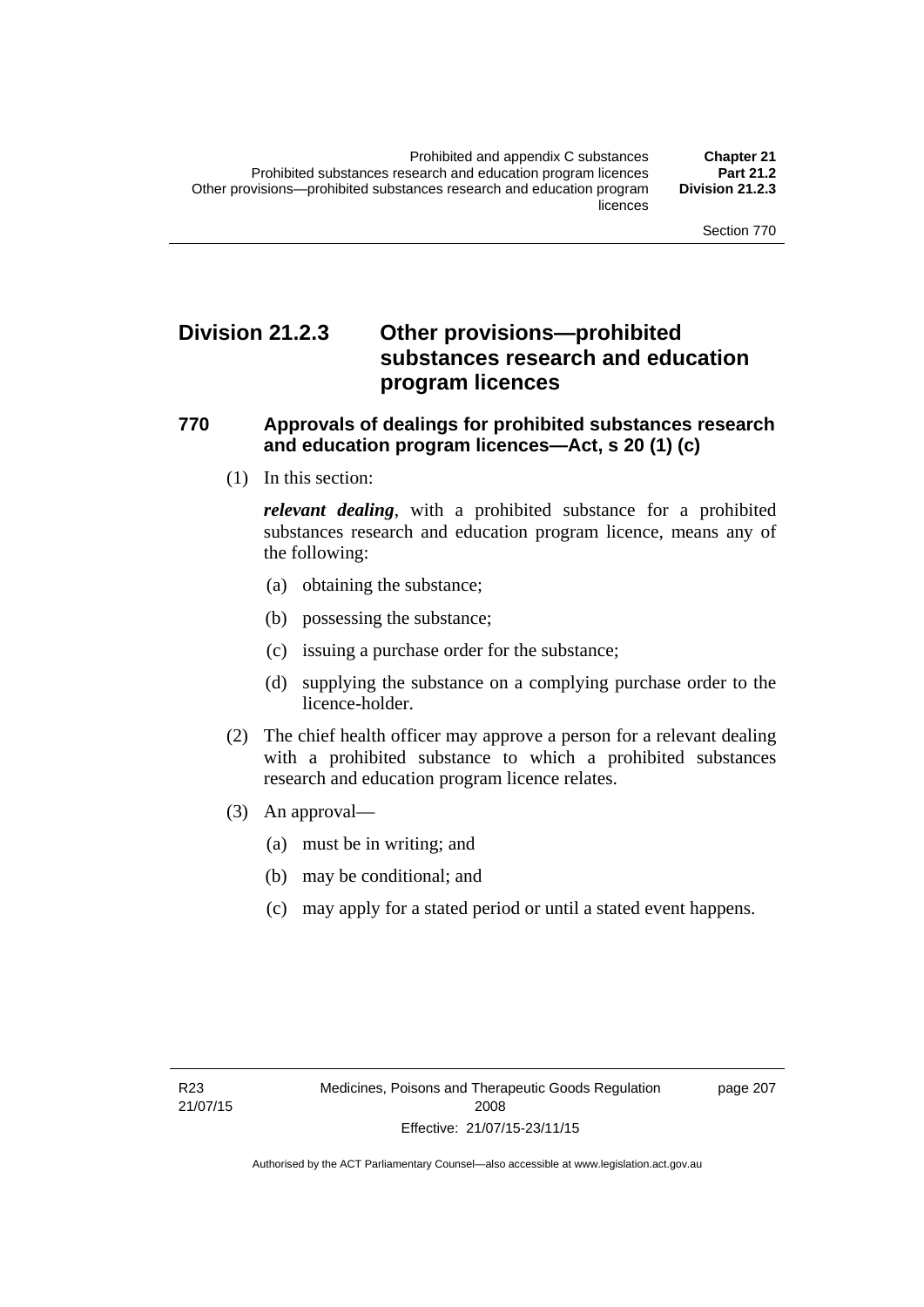### **771 Authorisation condition for approval-holders—Act, s 44 (1) (b) and (2) (b)**

An approval-holder's authorisation under section 770 is subject to the condition that the following are kept at the approval-holder's business premises or, if the chief health officer approves in writing another place, the place approved by the chief health officer, for at least 2 years after the day a prohibited substance is supplied:

- (a) the filled purchase order;
- (b) the record for section 773.

### **772 General requirements for prohibited substances purchase orders—Act, s 38 (2) (c)**

- (1) A purchase order for a prohibited substance must be—
	- (a) signed by the person (the *issuer*) issuing the order; and
		- *Note* The purchase order must be signed with the issuer's usual signature (see [Act](http://www.legislation.act.gov.au/a/2008-26/default.asp), dict, def *signs*).
	- (b) if the issuer amends the order—initialled and dated by the issuer beside the amendment.
- (2) A purchase order for a prohibited substance must include the following:
	- (a) the issuer's name and business address and telephone number;
	- (b) the issuer's authority to issue the order;
	- (c) the prohibited substance, and the form, strength and quantity of the substance, to be supplied on the order.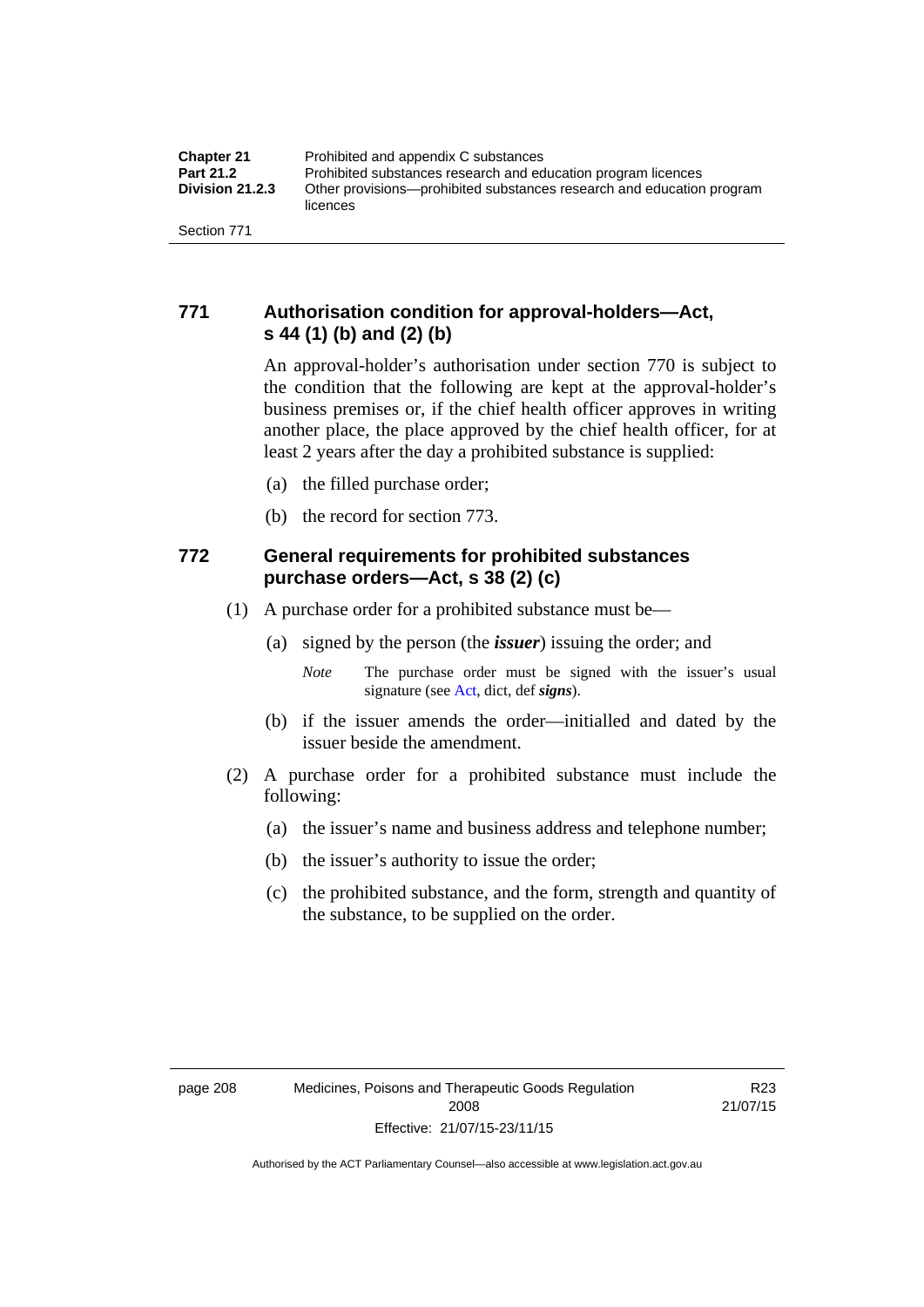#### **773 Recording supply of prohibited substances on purchase orders**

A person who supplies a prohibited substance to someone else on a purchase order must make a written record of the following information:

- (a) the date of the order;
- (b) the issuer's authority to issue the order;
- (c) the name, and the business address and telephone number, of the person to whom the prohibited substance is supplied;
- (d) the date the order is supplied;
- (e) the prohibited substance, and the form, strength and quantity of the substance, supplied.

*Note Written* includes in electronic form (see [Act,](http://www.legislation.act.gov.au/a/2008-26/default.asp) dict).

#### **774 Information for CHO about supplied prohibited substances research and education program licences— Act, s 31 (1) (a) (ii), (1) (b), (2) (a) (ii), (2) (b) and (4)**

- (1) This section applies if a person supplies a prohibited substance to a prohibited substances research and education program licence-holder.
- (2) The person must, not later than 7 days after the end of the month when the prohibited substance is supplied, give the chief health officer the following information in writing:
	- (a) the person's name, business address and telephone number;
	- (b) the name of the person who issued the supply authority;
	- (c) the date of the supply authority;
	- (d) the name and address of the person to whom the substance is supplied;

R23 21/07/15 page 209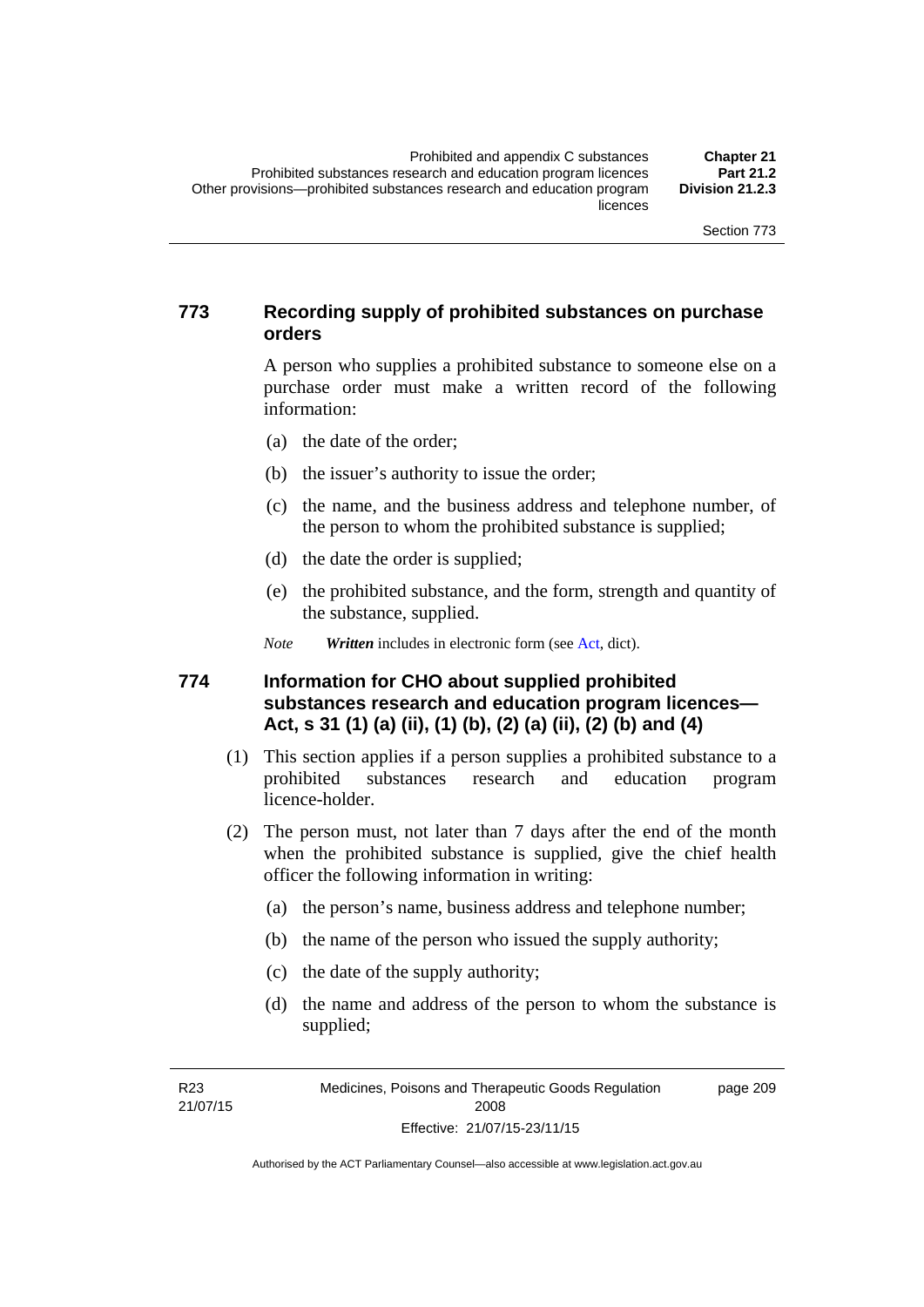| <b>Chapter 21</b> | Prohibited and appendix C substances                                              |
|-------------------|-----------------------------------------------------------------------------------|
| <b>Part 21.2</b>  | Prohibited substances research and education program licences                     |
| Division 21.2.3   | Other provisions—prohibited substances research and education program<br>licences |
| Section 774       |                                                                                   |

- (e) the date of supply;
- (f) the substance, and the form, strength and quantity of the substance, supplied.

page 210 Medicines, Poisons and Therapeutic Goods Regulation 2008 Effective: 21/07/15-23/11/15

R23 21/07/15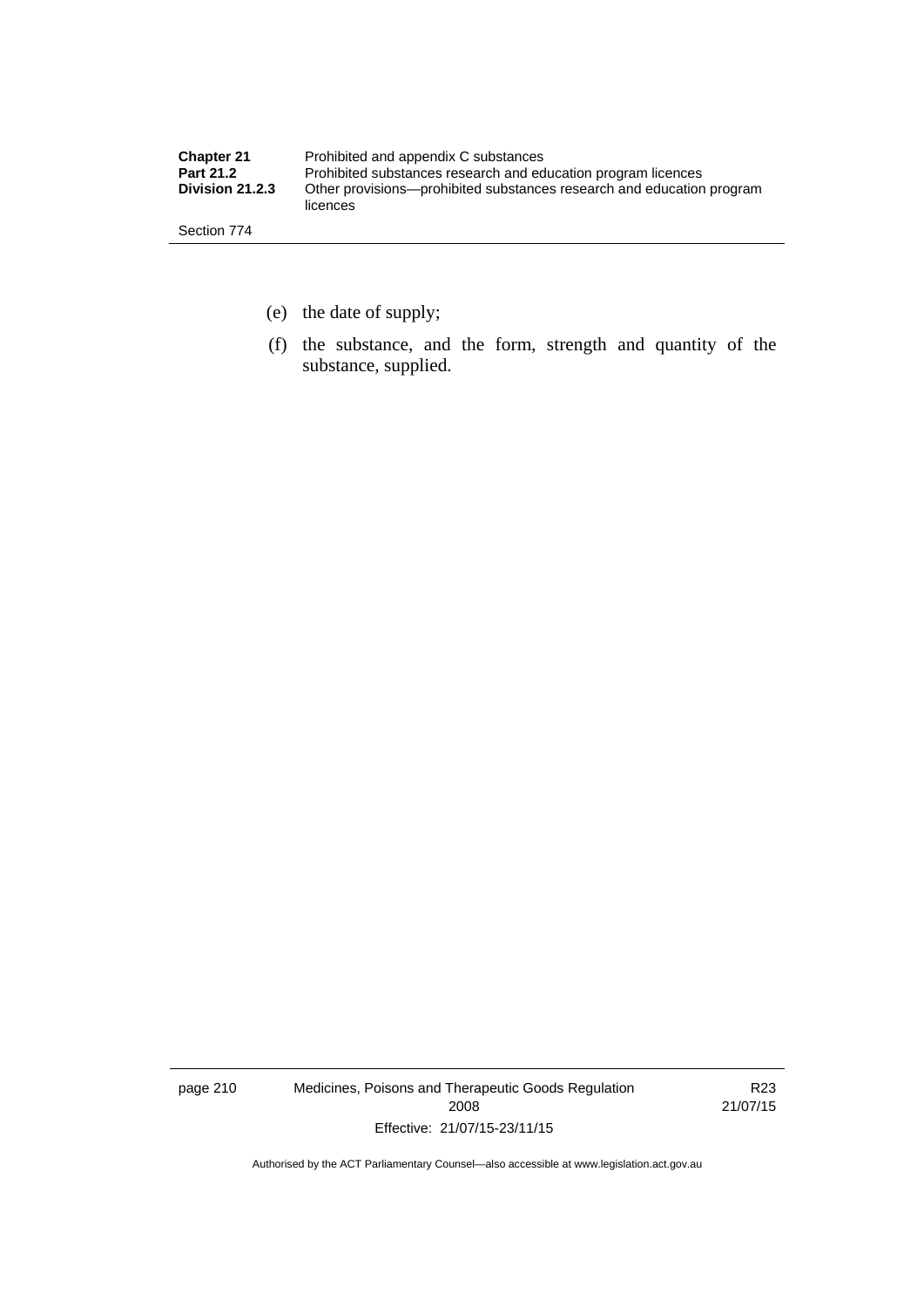### **Part 21.3 Prohibited substances registers**

#### **775 Keeping of prohibited substances registers by certain people—Act, s 48 and s 50 (1) (b) and (2) (b)**

- (1) A person mentioned in table 775, column 2 who possesses a prohibited substance must keep a prohibited substances register.
- (2) A person to whom subsection (1) applies must keep a prohibited substances register for a prohibited substance at the place prescribed in table 775, column 3 for the person.

| column 1<br>item | column 2<br>prescribed person                                                                        | column 3<br>place where register to be kept                  |
|------------------|------------------------------------------------------------------------------------------------------|--------------------------------------------------------------|
|                  | approved analyst                                                                                     | the analyst's laboratory                                     |
|                  | medicines and poisons<br>inspector (other than<br>police officer)                                    | the place directed in writing by the<br>chief health officer |
|                  | supervisor of program<br>under prohibited<br>substances research and<br>education program<br>licence | the premises where program is being<br>conducted             |

**Table 775 Keeping prohibited substances registers** 

#### **776 Form of prohibited substances registers—Act, s 49 (1) (b)**

- (1) Each page in a prohibited substances register must relate to a single form and strength of a prohibited substance.
- (2) If a prohibited substances register is kept electronically, a separate record must be used for each form and strength of prohibited substance kept.

page 211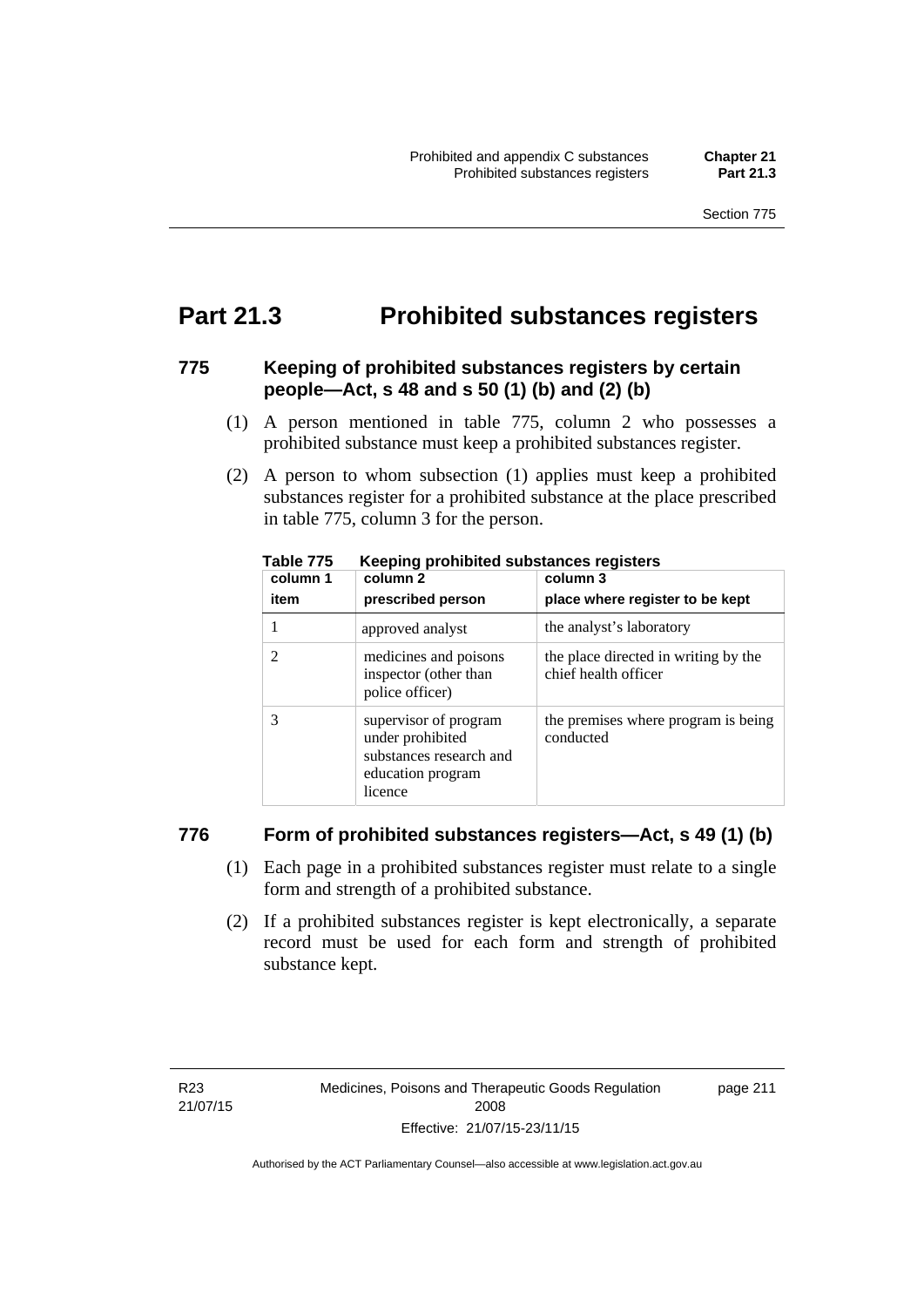Section 777

### **777 Making entries in prohibited substances registers— Act, s 51 (1) (b)**

- (1) The following details for a dealing with a prohibited substance are prescribed:
	- (a) the nature of the dealing;
	- (b) the date of the dealing;
	- (c) the prohibited substance, and the form, strength and quantity of the substance, dealt with;
	- (d) if the dealing is receiving the substance—the name and address of the supplier;
	- (e) if the dealing is supplying the substance—the name and address of the person to whom it is supplied;
	- (f) the quantity of the substance held after the dealing.
- (2) A dealing with a prohibited substance must be entered in the prohibited substances register the person must keep.

#### **778 Prescribed witnesses for discarding of prohibited substances—Act, s 54 (a) and (b)**

- (1) The following people are prescribed as witnesses in relation to the disposal of a prohibited substance:
	- (a) an approved analyst;
	- (b) a medicines and poisons inspector.

*Note Approved analyst*—see the dictionary.

- (2) However, a person mentioned in subsection (1) must not be a prescribed witness to the discarding of a prohibited substance if the person is—
	- (a) related to, a close friend of or employed by the person discarding the substance; or

Authorised by the ACT Parliamentary Counsel—also accessible at www.legislation.act.gov.au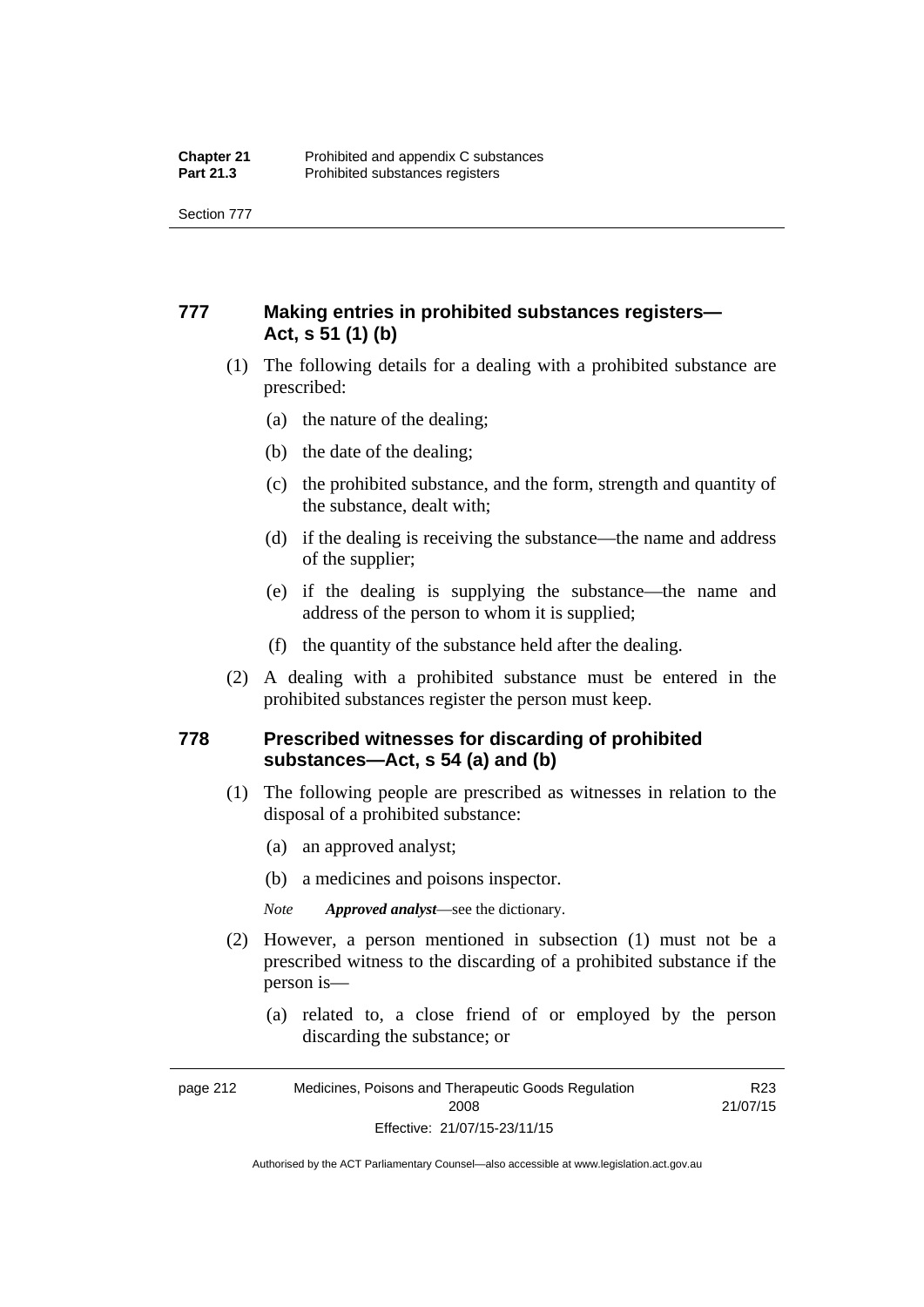- (b) the supervisor of the person discarding the substance; or
- (c) supervised by the person discarding the substance.

#### **779 Changes to entries in prohibited substances registers— Act, s 55 (2) (b)**

- (1) An entry in a paper-based prohibited substances register may be amended by the person who made the entry by—
	- (a) the person signing and dating a marginal note or footnote that gives the date of the amendment and the amended details; and
	- (b) if the entry relates to disposing of a prohibited substance—
		- (i) the amendment being witnessed by a person mentioned in section 743; and
		- (ii) the witness signing the amendment as witness.
- (2) An entry in an electronic prohibited substances register may be amended by the person who made the entry by the person attaching or linking, by electronic means, a document that includes—
	- (a) the person's signature, the date and the amended details; and
	- (b) if the entry relates to disposing of a prohibited substance—
		- (i) the amendment being witnessed by a person mentioned in section 743; and
		- (ii) the witness signing the amendment as witness.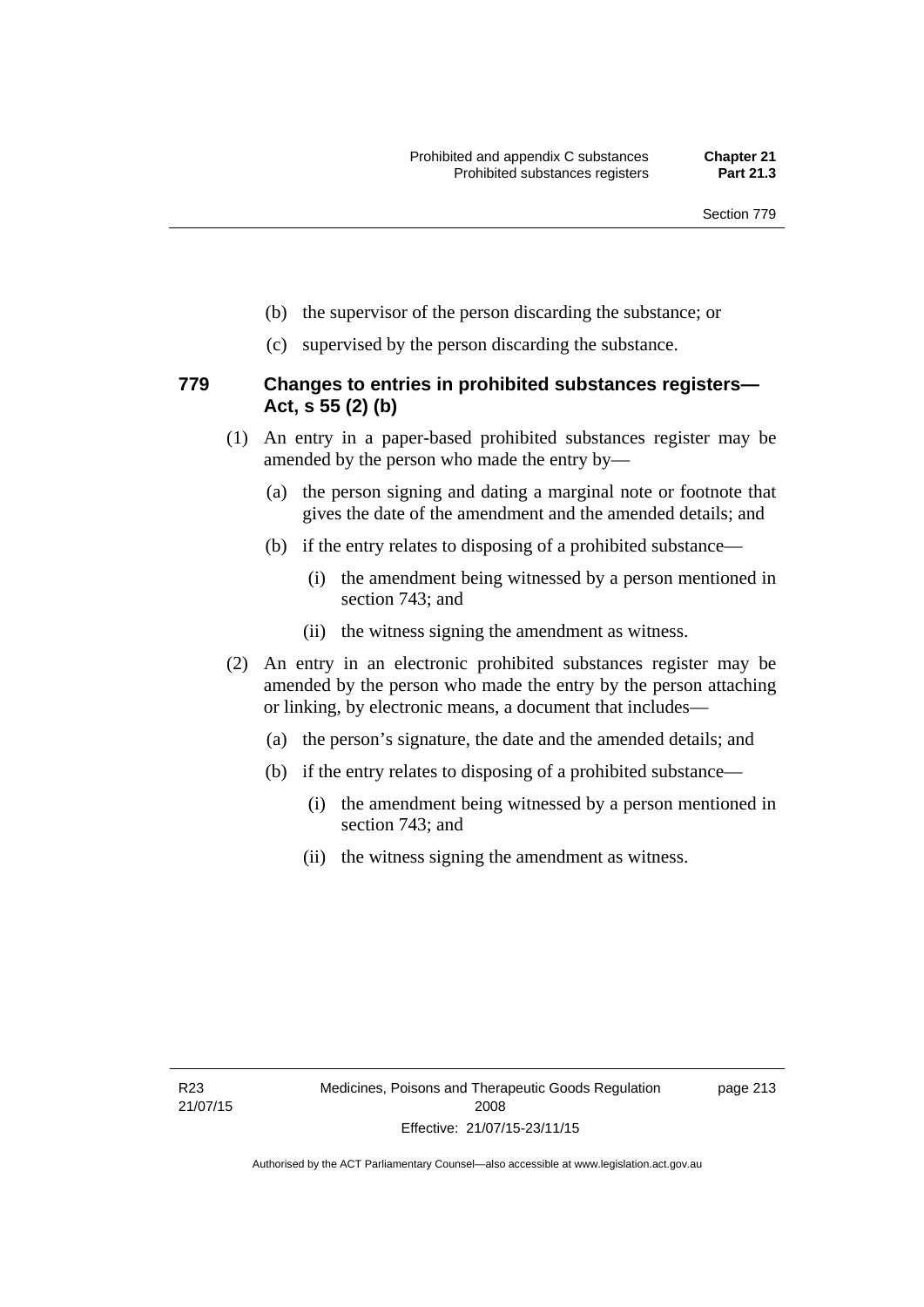**Chapter 22** Therapeutic goods

# **Chapter 22 Therapeutic goods**

### **800 Definitions—ch 22**

In this chapter:

*optical device* means any of the following:

- (a) corrective contact lenses;
- (b) corrective lenses for spectacles;
- (c) non-corrective contact lenses commonly known as plano contact lenses.

*prescription*, in relation to an optical device, means a written direction (other than a purchase order) to a person who is authorised to supply the optical device to dispense the optical device.

#### **801 Prescribed regulated therapeutic goods—Act, s 14, def**  *regulated therapeutic good***, par (b)**

Optical devices are prescribed.

#### **802 Authorisation to supply optical devices—Act, s 74 (1) (b) and (2) (b)**

 (1) To the extent necessary to practise optometry and, if employed, within the scope of employment, an optometrist is authorised to supply optical devices on prescription issued by an optometrist or doctor.

*Note Supply* includes dispense (see [Act,](http://www.legislation.act.gov.au/a/2008-26/default.asp) s 24).

 (2) To the extent necessary to practise as an optician and, if employed, within the scope of employment, an optician is authorised to supply optical devices on prescription issued by an optometrist or doctor.

R23 21/07/15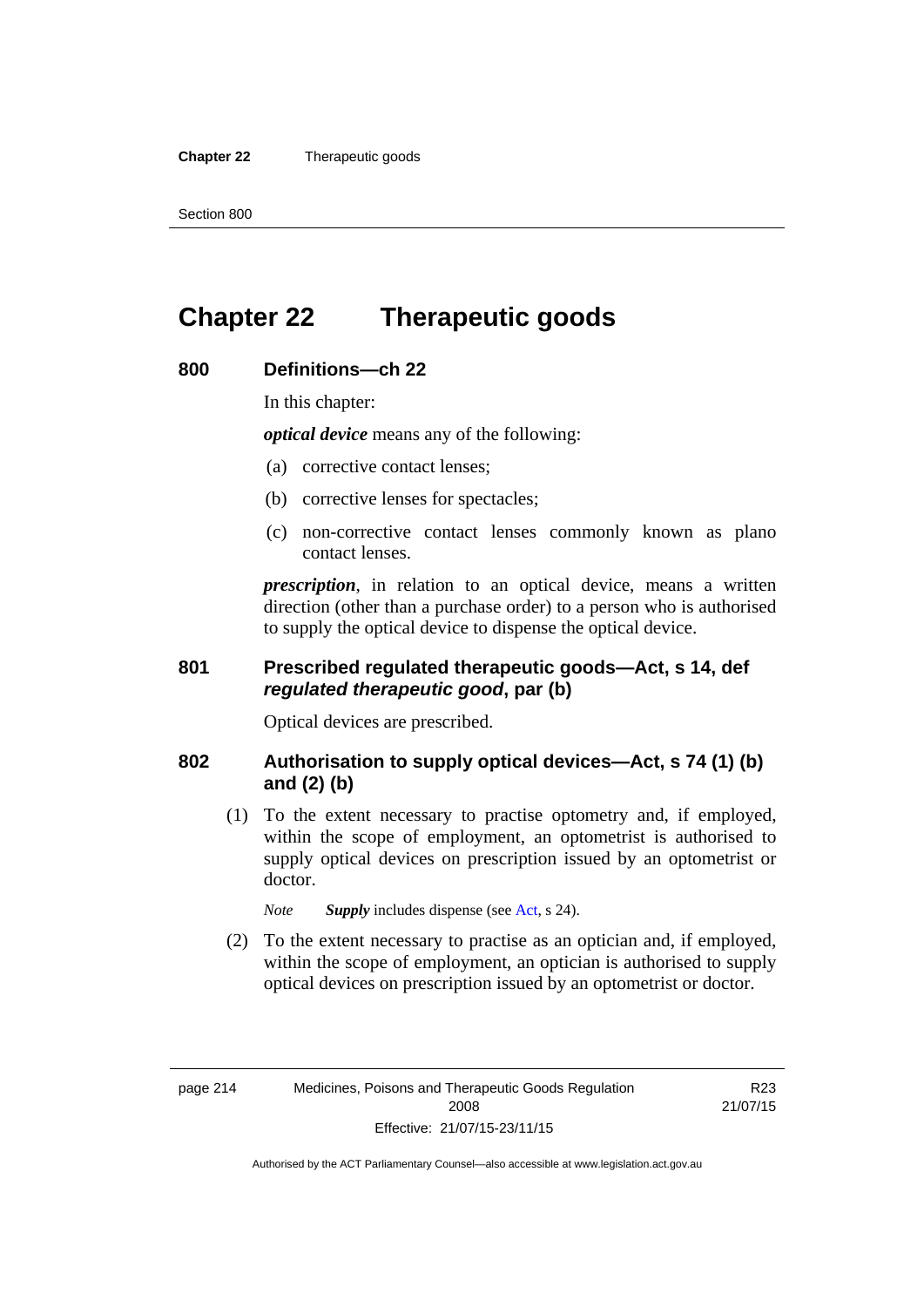(3) Within the scope of employment, an employee of an optometrist is authorised to sell and deliver optical devices supplied under subsection  $(1)$  or  $(2)$ .

#### **803 Authorisation conditions for supplying optical devices— Act, s 75 (1) (b)**

An optometrist's, and optician's, authorisation under section 802 in relation to optical devices is subject to the following conditions:

- (a) the optical devices are supplied on a written prescription by an optometrist or doctor;
- (b) if the prescription is for contact lenses (whether corrective or plano)—the prescription is issued not more than 1 year before the date the lenses are supplied;
- (c) if the prescription is for corrective lenses for spectacles—the prescription is issued not more than 2 years before the date the lenses are supplied.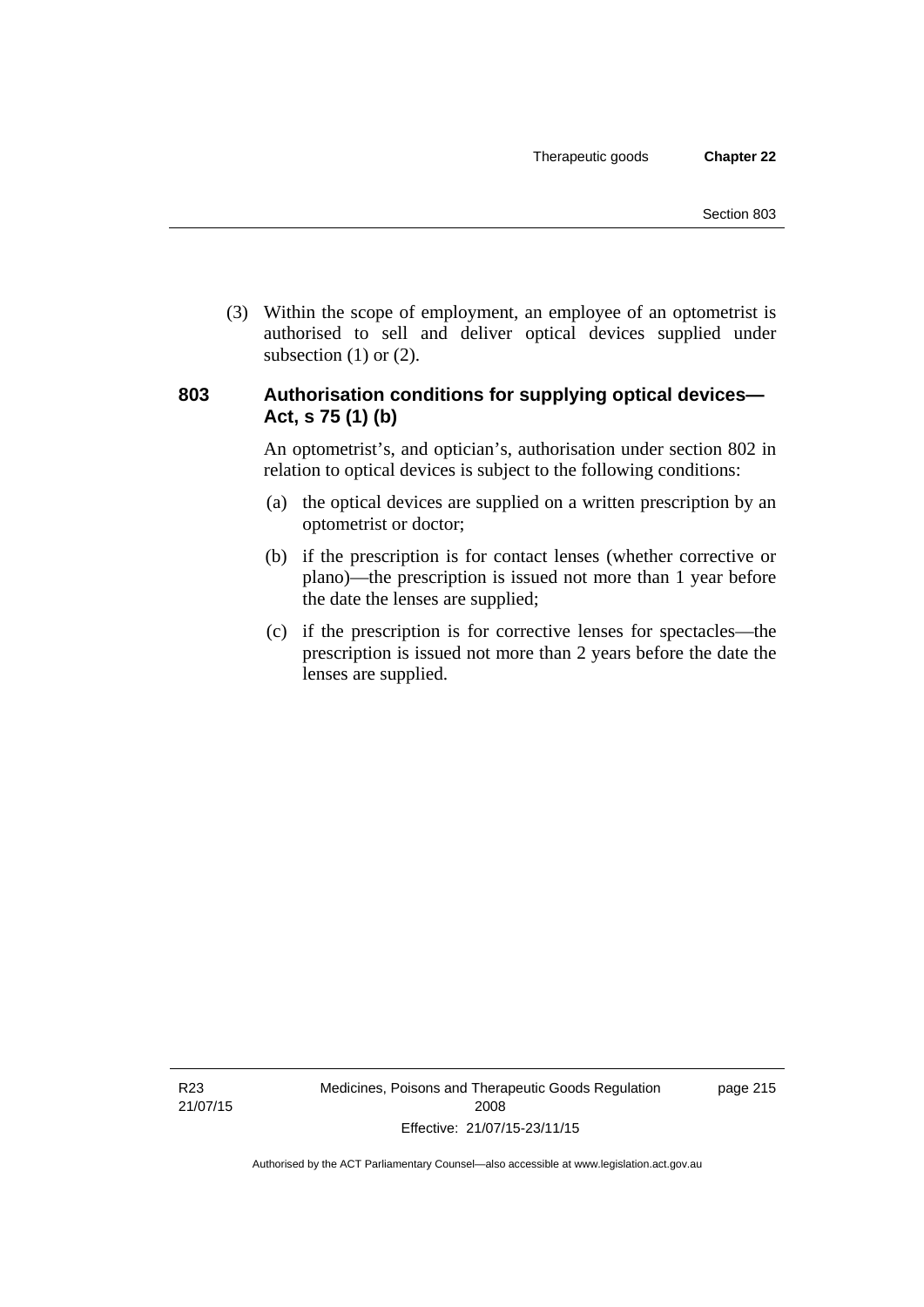Section 850

# **Chapter 23 Notification and review of decisions**

#### **850 Meaning of** *reviewable decision—***ch 23**

In this chapter:

*reviewable decision* means a decision mentioned in table 850, column 3 under a provision of this regulation mentioned in column 2 in relation to the decision.

| column 1       | column <sub>2</sub>        | column 3                                                                                                  | column 4                   |
|----------------|----------------------------|-----------------------------------------------------------------------------------------------------------|----------------------------|
| item           | section                    | decision                                                                                                  | entity                     |
| 1              | $120(1)$ (h)               | refuse approval of other<br>premises                                                                      | applicant for<br>approval  |
| 2              | 130(e)                     | refuse approval of other<br>premises                                                                      | applicant for<br>approval  |
| 3              | 140(e)                     | refuse approval of other<br>premises                                                                      | applicant for<br>approval  |
| $\overline{4}$ | 150(1)(c)                  | refuse approval of other<br>premises                                                                      | applicant for<br>approval  |
| 5              | 160(f)                     | refuse approval of other<br>premises                                                                      | applicant for<br>approval  |
| 6              | 171(d)                     | refuse approval of other<br>premises                                                                      | applicant for<br>approval  |
| 7              | 175(1)(a)(ii)<br>and $(b)$ | amend pseudoephedrine<br>record in way other than in<br>accordance with<br>application/refuse application | applicant for<br>amendment |
| 8              | 252(1)(d)                  | refuse approval of other<br>premises                                                                      | applicant for<br>approval  |

**Table 850 Reviewable decisions—chief health officer** 

page 216 Medicines, Poisons and Therapeutic Goods Regulation 2008 Effective: 21/07/15-23/11/15

R23 21/07/15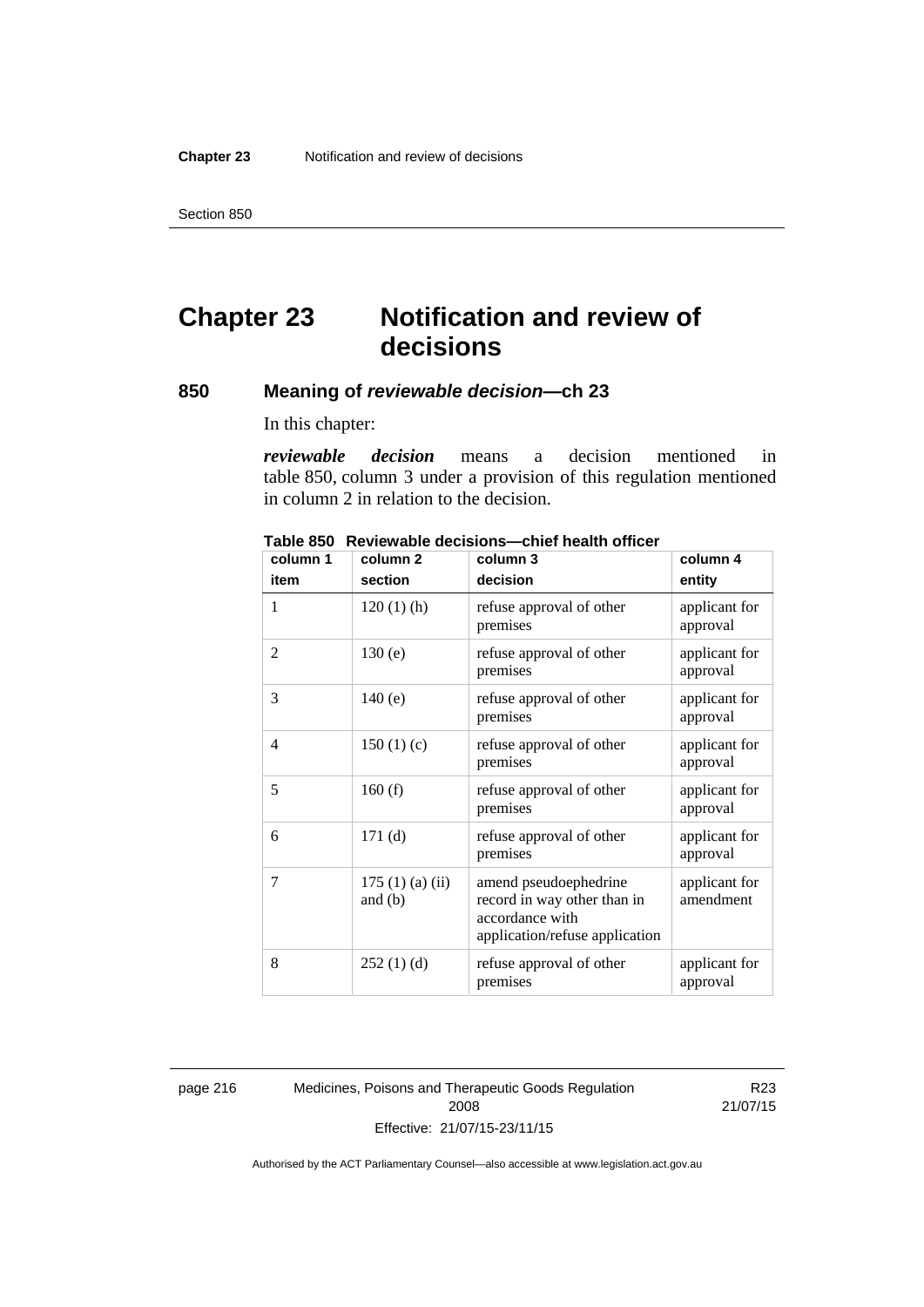page 217

| column 1<br>item | column <sub>2</sub><br>section | column 3<br>decision                                                                         | column 4<br>entity        |
|------------------|--------------------------------|----------------------------------------------------------------------------------------------|---------------------------|
| 9                | 531(2)                         | refuse approval to store a<br>controlled medicine in a safe<br>or strongroom                 | applicant for<br>approval |
| 10               | 616(1)                         | refuse approval of nominated<br>individual for medicines<br>wholesales licence               | applicant for<br>licence  |
| 11               | 676(f)                         | refuse approval of other<br>premises                                                         | applicant for<br>approval |
| 12               | 686(f)                         | refuse approval of other<br>premises                                                         | applicant for<br>approval |
| 13               | 706(1)                         | refuse approval of nominated<br>individual for dangerous<br>poisons manufacturers<br>licence | applicant for<br>licence  |
| 14               | 716(1)                         | refuse approval of nominated<br>individual for dangerous<br>poisons suppliers licence        | applicant for<br>licence  |
| 15               | 771                            | refuse approval of other<br>premises                                                         | applicant for<br>approval |

*Note* For ACAT review of other decisions in relation to licences, see the [Act,](http://www.legislation.act.gov.au/a/2008-26/default.asp) ch 9 and sch 1.

#### **851 Reviewable decision notices**

If a person makes a reviewable decision, the person must give a reviewable decision notice to each entity mentioned in table 850, column 4 in relation to the decision.

- *Note 1* The person must also take reasonable steps to give a reviewable decision notice to any other person whose interests are affected by the decision (see *[ACT Civil and Administrative Tribunal Act 2008](http://www.legislation.act.gov.au/a/2008-35)*, s 67A).
- *Note* 2 The requirements for reviewable decision notices are prescribed under the *[ACT Civil and Administrative Tribunal Act 2008](http://www.legislation.act.gov.au/a/2008-35)*.

R23 21/07/15 Medicines, Poisons and Therapeutic Goods Regulation 2008 Effective: 21/07/15-23/11/15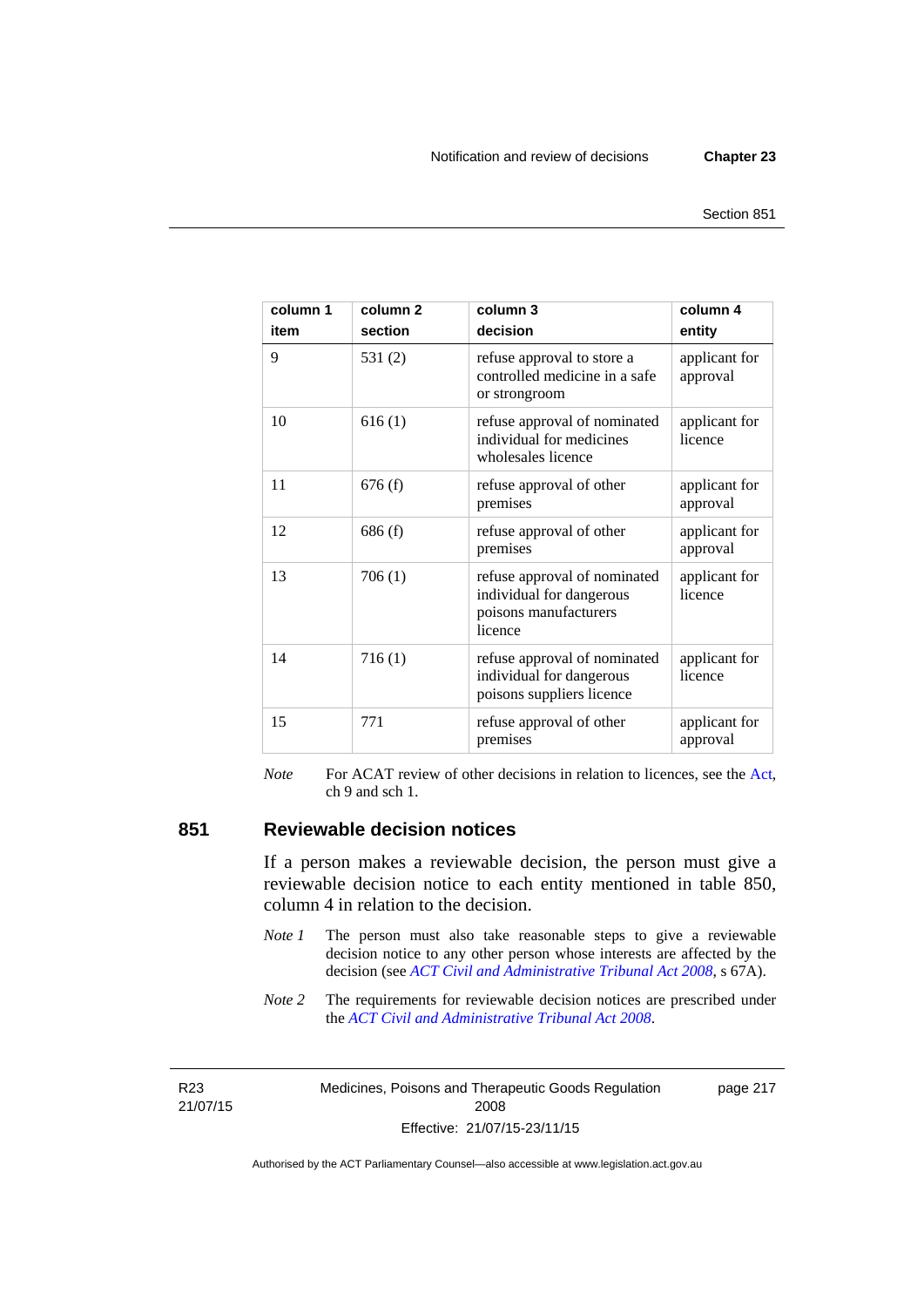#### **852 Applications for review**

The following may apply to the ACAT for a review of a reviewable decision:

- (a) an entity mentioned in table 850, column 4 in relation to the decision;
- (b) any other person whose interests are affected by the decision.
- *Note* If a form is approved under the *[ACT Civil and Administrative Tribunal](http://www.legislation.act.gov.au/a/2008-35)  [Act 2008](http://www.legislation.act.gov.au/a/2008-35)* for the application, the form must be used.

page 218 Medicines, Poisons and Therapeutic Goods Regulation 2008 Effective: 21/07/15-23/11/15

R23 21/07/15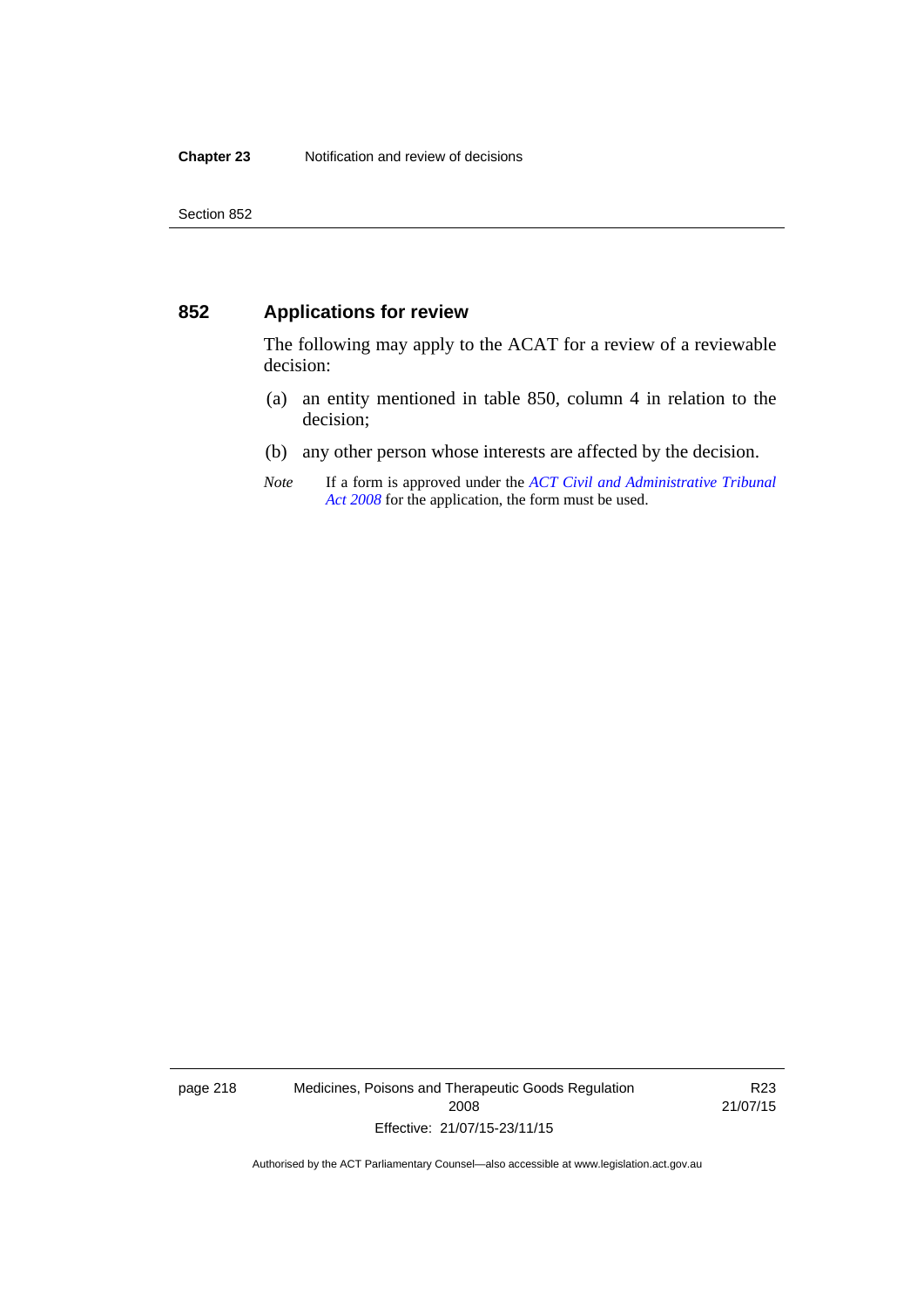### **Chapter 24 Miscellaneous**

### **860 Authorisations for public employees—Act, s 26 (1) (b), (2) (b), s 35 (1) (b), (2) (b) and s 36 (b)**

 (1) This section applies to a public employee who is exercising a function under the Act.

- (2) To the extent necessary to exercise the function and within the scope of employment, the public employee is authorised to do any of the following:
	- (a) obtain a regulated substance;
	- (b) possess a regulated substance;
	- (c) supply a regulated substance or regulated therapeutic good to a person for discarding if the person is authorised to obtain the substance or good;

#### **Example—person authorised to obtain**

a person who holds an environmental authorisation for the disposal of the substance (see, eg s 693)

- *Note* An example is part of the regulation, is not exhaustive and may extend, but does not limit, the meaning of the provision in which it appears (see [Legislation Act,](http://www.legislation.act.gov.au/a/2001-14) s 126 and s 132).
- (d) supply a regulated substance or regulated therapeutic good, for law enforcement purposes, to—
	- (i) someone else who is authorised to obtain the substance or good; or
	- (ii) a law enforcement officer.
- *Note Public employee*—see the [Legislation Act,](http://www.legislation.act.gov.au/a/2001-14) dictionary, pt 1.

R23 21/07/15 Medicines, Poisons and Therapeutic Goods Regulation 2008 Effective: 21/07/15-23/11/15

page 219

*Note Function* includes authority, duty and power (see [Legislation Act](http://www.legislation.act.gov.au/a/2001-14), dict, pt 1).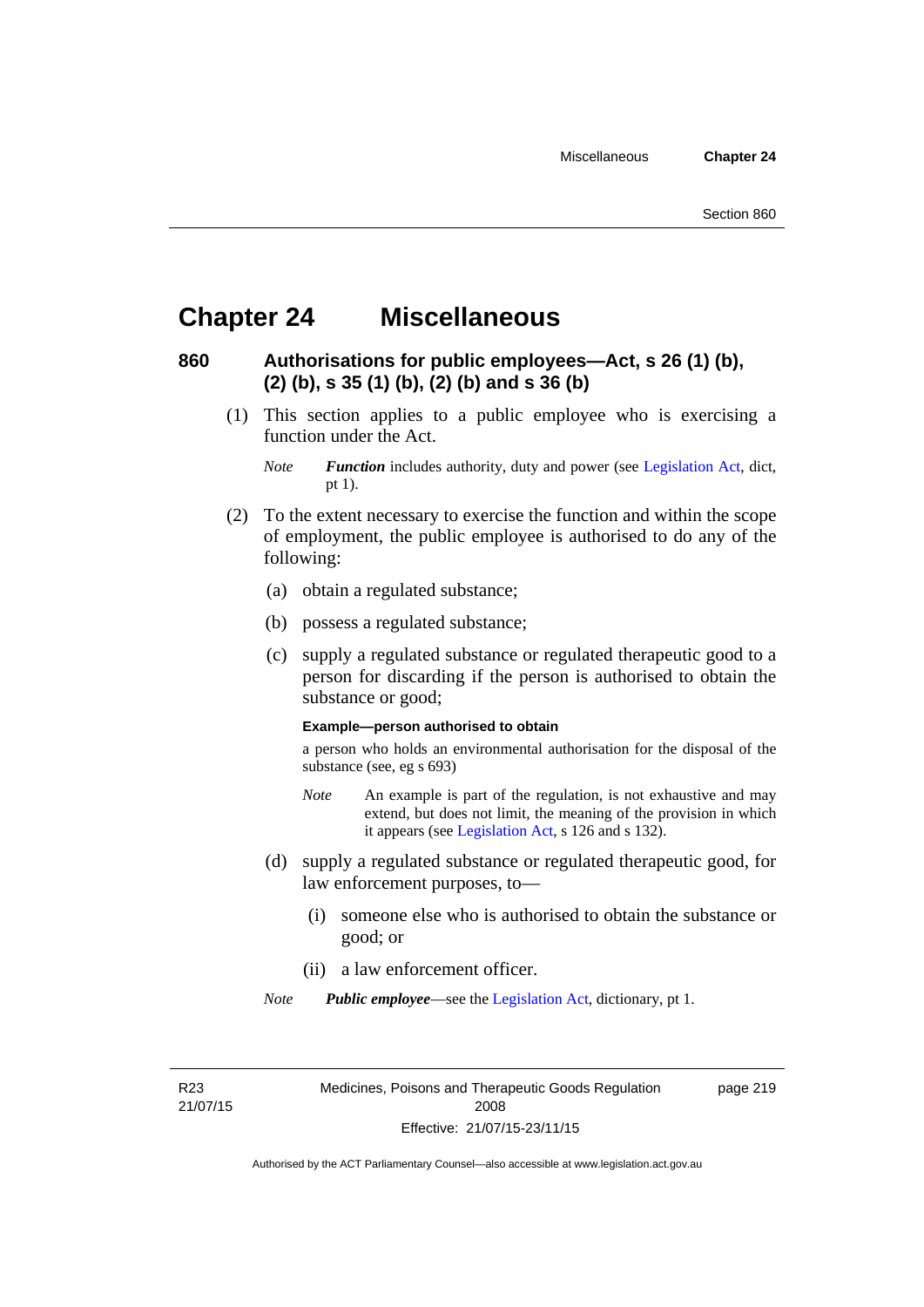#### **Chapter 24** Miscellaneous

(3) In this section:

*law enforcement officer*—see the [Criminal Code,](http://www.legislation.act.gov.au/a/2002-51) section 700.

#### **861 Other authorisations for public employees— Act, s 20 (1) (a), (2) (a) and s 74 (1) (b)**

- (1) A public employee is authorised to deal with a regulated substance, or regulated therapeutic good, in accordance with a permit issued by the chief health officer to the employee.
- (2) The permit must be in writing and include the following information:
	- (a) the dealings with regulated substances or regulated therapeutic goods authorised by the permit;
	- (b) the regulated substances or regulated therapeutic goods to which the permit relates;
	- (c) the public employee or employees authorised under the permit;
	- (d) any condition included in the permit by the chief health officer to which the permit is subject;
	- (e) a unique identifying number;
	- (f) when the permit ends.
- (3) For subsection (2) (c), the permit may identify a public employee authorised under the permit by—
	- (a) naming the employee; or
	- (b) nominating the occupant of a position (however described), at a particular time or from time to time.
- (4) In this section:

*public employee* includes a police officer.

page 220 Medicines, Poisons and Therapeutic Goods Regulation 2008 Effective: 21/07/15-23/11/15

R23 21/07/15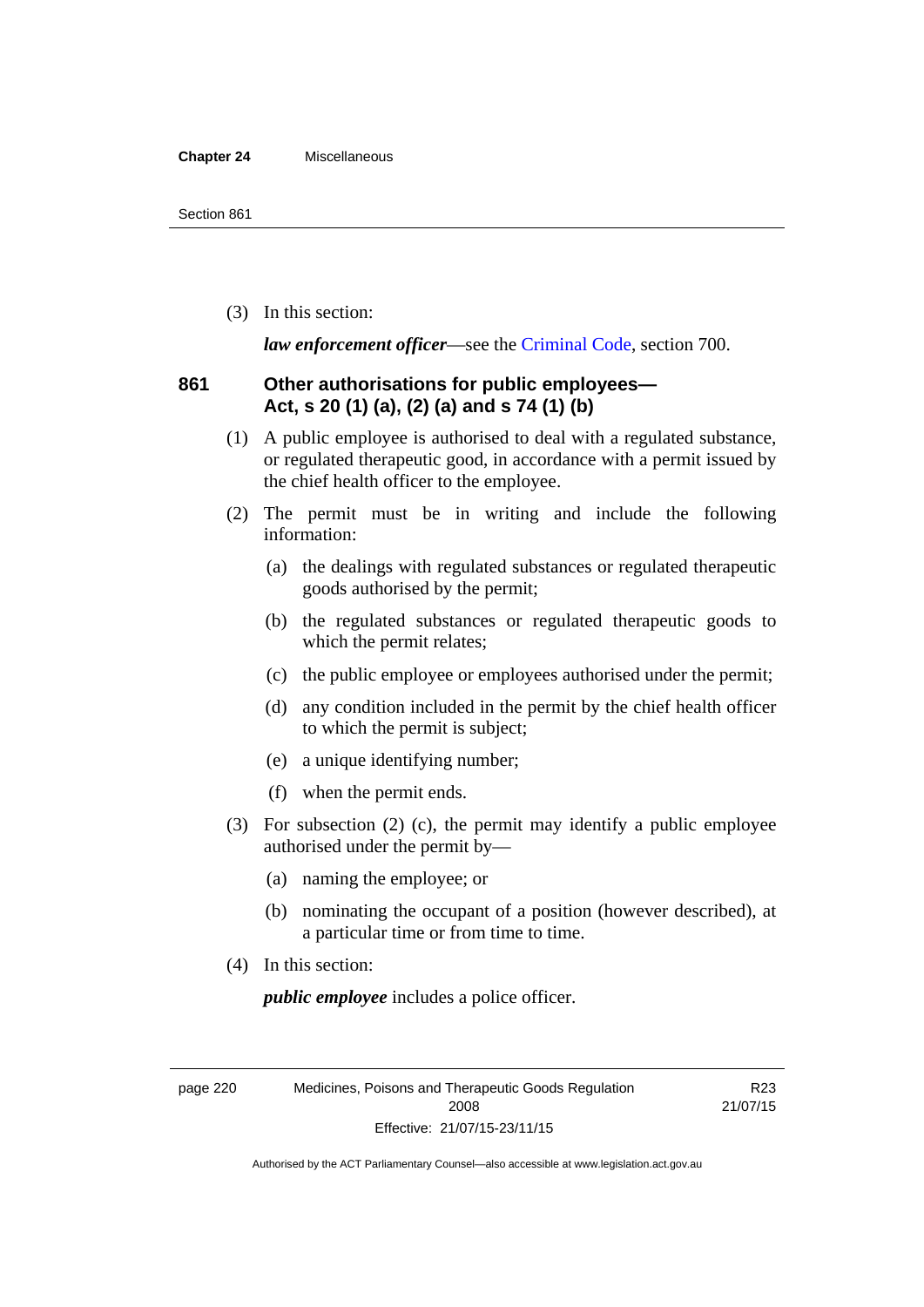page 221

#### **862 Certain containers not to be used for human-use substances—Act, s 63 (1) (b)**

A container of a kind mentioned in the [medicines and poisons](http://www.comlaw.gov.au/Series/F2012L01200)  [standard,](http://www.comlaw.gov.au/Series/F2012L01200) paragraph 21, 22 or 23 is prescribed.

#### **863 Disapplication of Legislation Act, s 47 (6)**

The [Legislation Act](http://www.legislation.act.gov.au/a/2001-14), section 47 (6) does not apply to the following:

- (a) AS/NZS ISO 8124.3 (Safety of toys Migration of certain elements);
- (b) the Australian code of good wholesaling practice for medicines in schedules 2, 3, 4 and 8;
- (c) the medicines Australia code of conduct;
- (d) the *[National Health Act 1953](http://www.comlaw.gov.au/Series/C1953A00095)* (Cwlth);
- (e) the *[National Health \(Pharmaceutical Benefits\)](http://www.comlaw.gov.au/Series/F1996B02844)  [Regulations 1960](http://www.comlaw.gov.au/Series/F1996B02844)* (Cwlth);
- (f) a continued dispensing determination.
- *Note 1* An instrument and a law of another jurisdiction mentioned in this section do not need to be notified under the [Legislation Act](http://www.legislation.act.gov.au/a/2001-14) because s 47 (6) does not apply (see [Legislation Act](http://www.legislation.act.gov.au/a/2001-14), s 47 (7)).
- *Note 2* A reference to an Act includes a reference to the statutory instruments made or in force under the Act, including any regulation (see [Legislation Act,](http://www.legislation.act.gov.au/a/2001-14) s 104).
- *Note 3* AS/NZS ISO 8124.3 may be purchased at [www.standards.org.au.](http://www.standards.org.au/)
- *Note 4* The Australian Code of Good Wholesaling Practice for Medicines in Schedules 2, 3, 4 and 8 is accessible at [www.tga.gov.au.](http://www.tga.gov.au/)
- *Note 5* The Medicines Australia Code of Conduct is accessible at [www.medicinesaustralia.com.au](http://www.medicinesaustralia.com.au/).
- *Note* 6 A law of another jurisdiction mentioned in this section is accessible at [www.comlaw.gov.au](http://www.comlaw.gov.au/).

R23 21/07/15 Medicines, Poisons and Therapeutic Goods Regulation 2008 Effective: 21/07/15-23/11/15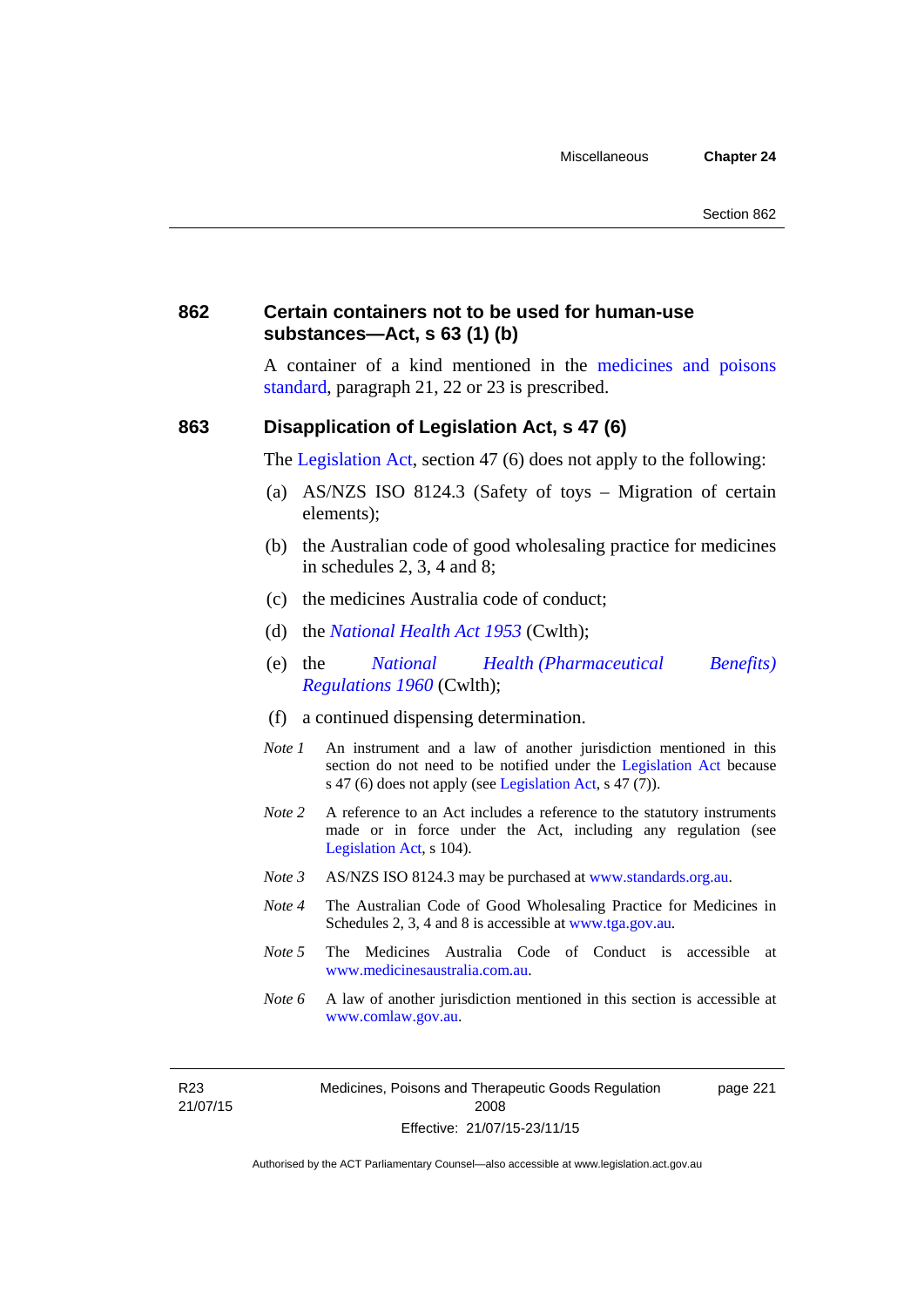#### **Chapter 24** Miscellaneous

#### **864 Exemption of piper methysticum (kava)—Act, s 190 (1) (a)**

- (1) Piper methysticum (kava) in the following forms is exempt from the Act:
	- (a) raw or dried whole or peeled rhizome for use in aqueous dispersions or aqueous extracts intended for oral use by humans;
	- (b) powder made from the dried rhizome for use in aqueous dispersions or aqueous extracts intended for oral use by humans;
	- (c) preparations for oral use by humans containing aqueous dispersions or aqueous extracts of the raw or dried whole or peeled rhizome;
	- (d) preparations for oral use by humans containing aqueous dispersions or aqueous extracts of powder made from the dried rhizome.
- (2) However, the exemption applies only if—
	- (a) the kava is prepared, possessed and consumed in accordance with the customs of the Pacific Islands; and

#### **Examples—customs of the Pacific Islands relating to use of kava**

- 1 consuming kava as part of a traditional ceremony, in a kava circle or otherwise
- 2 serving kava from a traditional bowl
- *Note* An example is part of the regulation, is not exhaustive and may extend, but does not limit, the meaning of the provision in which it appears (see [Legislation Act,](http://www.legislation.act.gov.au/a/2001-14) s 126 and s 132).
- (b) the kava is prepared, possessed and consumed in connection with an event declared by the Minister; and
- (c) any conditions stated in the declaration are complied with.

page 222 Medicines, Poisons and Therapeutic Goods Regulation 2008 Effective: 21/07/15-23/11/15

R23 21/07/15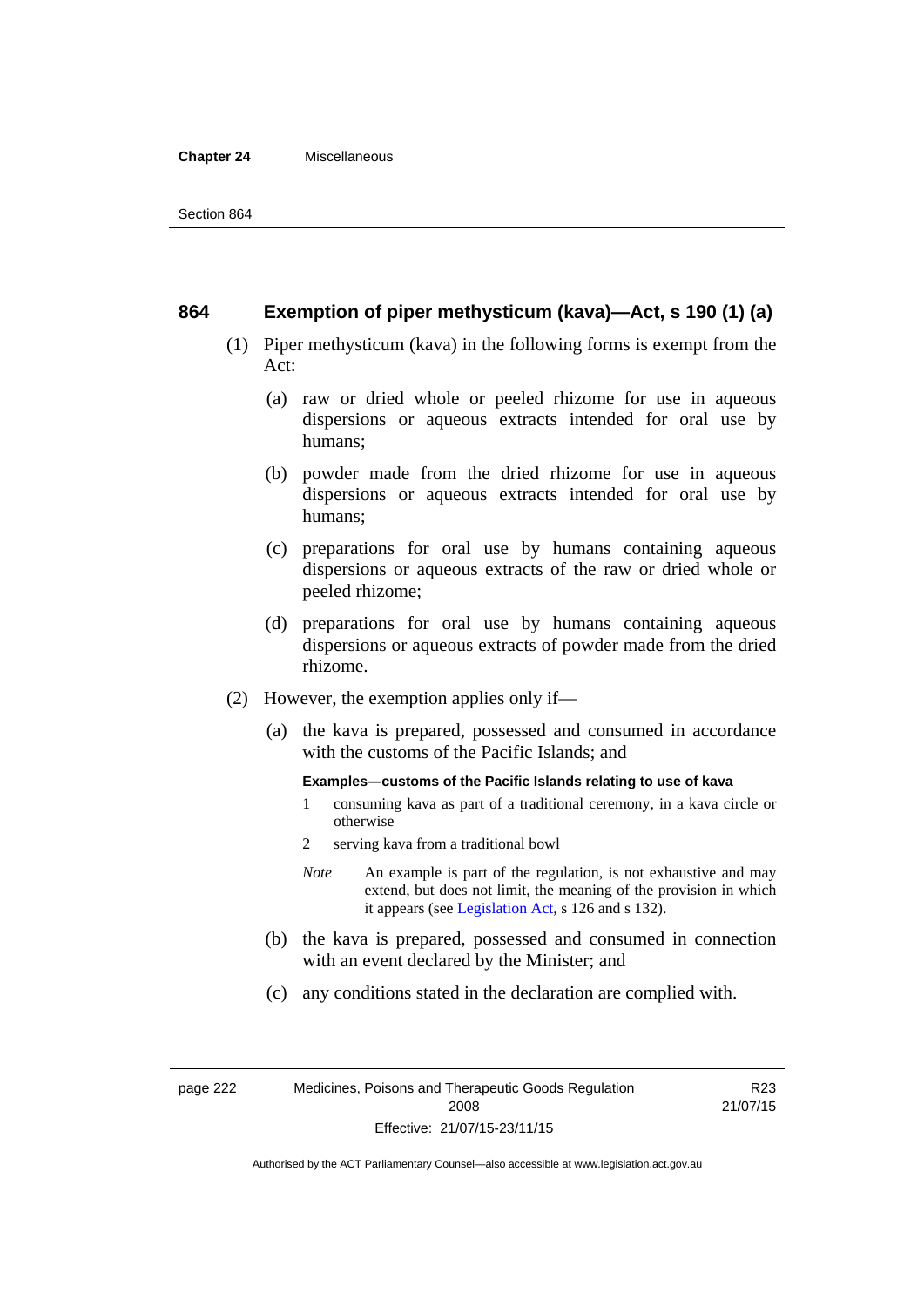(3) The Minister may declare an event only if satisfied it is a public event.

#### **Example**

National Multicultural Festival

- (4) A declaration may include conditions about any of the following:
	- (a) the dates and times when the kava may be prepared or consumed;
	- (b) the way in which the kava may be prepared or consumed;
	- (c) the places where the kava may be prepared or consumed;
	- (d) the minimum age of people who may consume the kava;
	- (e) signage for the event;
	- (f) anything else the Minister considers appropriate.
- (5) A declaration is a notifiable instrument.

*Note* A notifiable instrument must be notified under the [Legislation Act](http://www.legislation.act.gov.au/a/2001-14).

page 223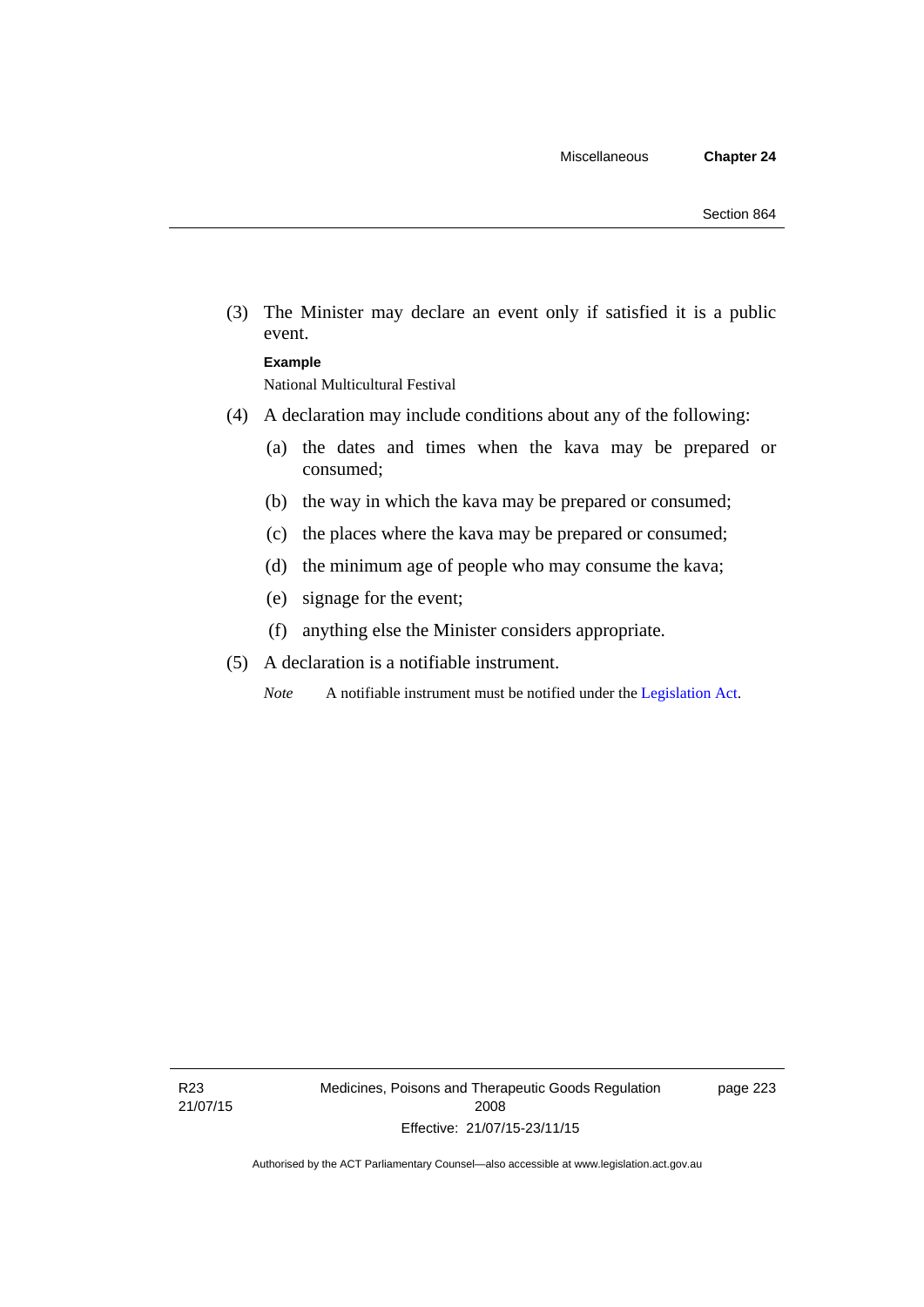**Schedule 1** Medicines—health-related occupations authorisations<br>**Part 1.1** Ambulance services and officers Ambulance services and officers

# **Schedule 1 Medicines—health-related occupations authorisations**

(see s 30, s 50, s 60, s 110, s 350, s 370 and s 380)

# **Part 1.1 Ambulance services and officers**

| column 1<br>item | column 2<br>person authorised                                                                      | column 3<br>authorisation                                                                                                                                                                                                                                                               |
|------------------|----------------------------------------------------------------------------------------------------|-----------------------------------------------------------------------------------------------------------------------------------------------------------------------------------------------------------------------------------------------------------------------------------------|
| 1                | ambulance officer employed by<br>Commonwealth, Territory or<br>State                               | within scope of employment, do any of<br>the following:<br>obtain medicines;<br>(a)<br>(b)<br>possess medicines;<br>administer medicines.<br>(c)                                                                                                                                        |
| 2                | person in charge of ambulance<br>service operated by<br>Commonwealth, Territory or<br><b>State</b> | within scope of employment, do any of<br>the following:<br>issue purchase orders for medicines;<br>(a)<br>obtain medicines mentioned in<br>(b)<br>par(a);<br>possess medicines mentioned in<br>(c)<br>par(a);<br>(d)<br>supply medicines to ambulance<br>officers in ambulance service. |

page 224 Medicines, Poisons and Therapeutic Goods Regulation 2008 Effective: 21/07/15-23/11/15

R23 21/07/15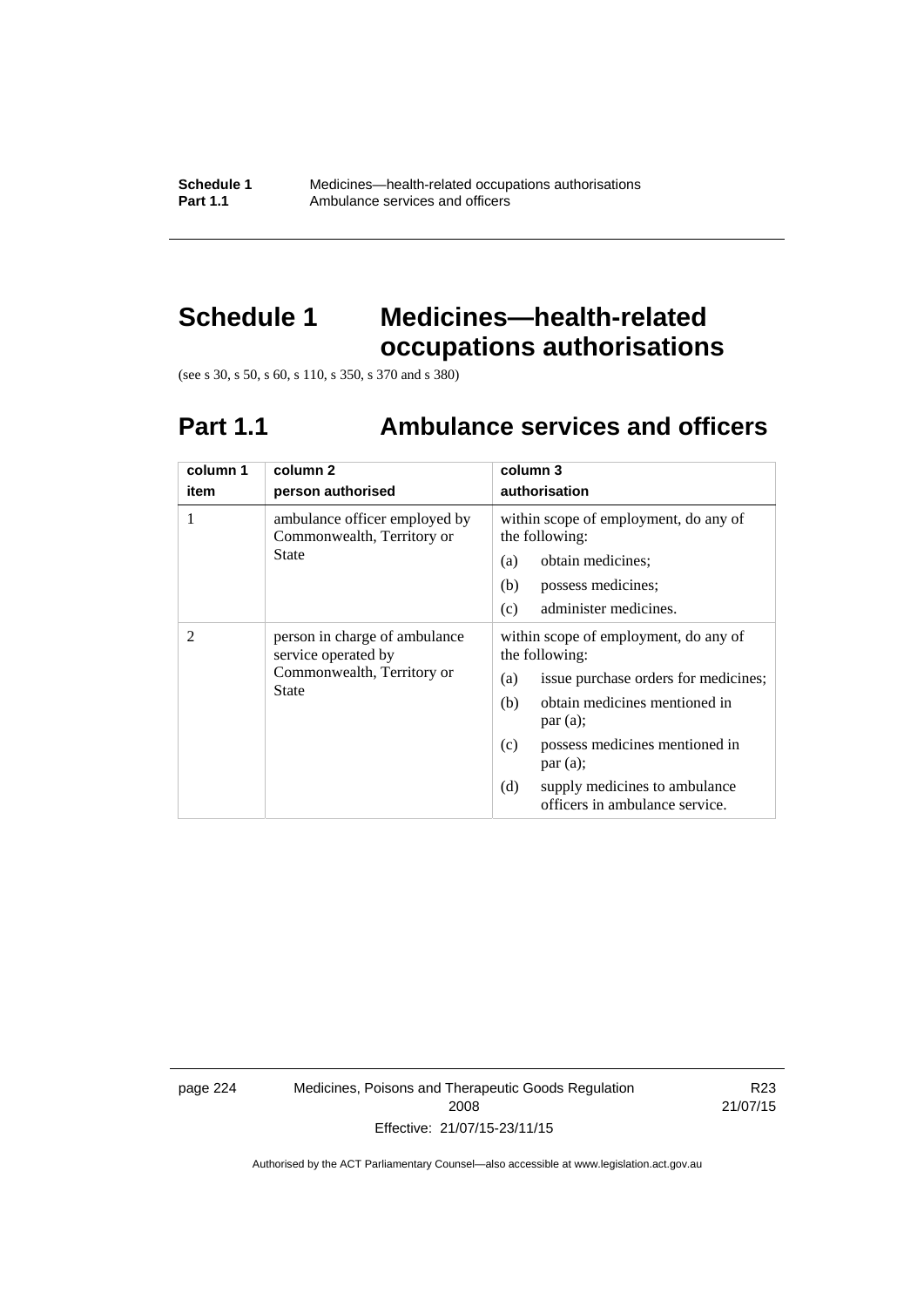# **Part 1.2 Dentists, dental hygienists and dental therapists**

| column 1       | column <sub>2</sub>                                           | column 3                                                                                                                              |
|----------------|---------------------------------------------------------------|---------------------------------------------------------------------------------------------------------------------------------------|
| item           | person authorised                                             | authorisation                                                                                                                         |
| 1              | dentist                                                       | to the extent necessary to practise dentistry<br>and, if employed, within the scope of<br>employment, do any of the following:        |
|                |                                                               | (a)<br>issue purchase orders and requisitions<br>for medicines;                                                                       |
|                |                                                               | obtain medicines;<br>(b)                                                                                                              |
|                |                                                               | (c)<br>possess medicines;                                                                                                             |
|                |                                                               | administer medicines;<br>(d)                                                                                                          |
|                |                                                               | prescribe medicines;<br>(e)                                                                                                           |
|                |                                                               | (f)<br>supply medicines to patients during<br>consultations if labelled in accordance<br>with s 161;                                  |
|                |                                                               | supply medicines for administration to<br>(g)<br>patients at dental surgery to people<br>authorised to administer them.               |
| <b>Note</b>    | <b>Dentist</b> does not include a trainee dentist (see dict). |                                                                                                                                       |
| $\overline{2}$ | trainee dentist                                               | to the extent necessary to practise dentistry or<br>undertake training, and under supervision of<br>dentist, do any of the following: |
|                |                                                               | obtain medicines from health<br>(a)<br>practitioner authorised to possess<br>them:                                                    |
|                |                                                               | (b)<br>possess medicines;                                                                                                             |
|                |                                                               | administer medicines in accordance<br>(c)<br>with prescription (whether or not<br>issued by themself or dentist);                     |
|                |                                                               | (d)<br>prescribe medicines for administration<br>at institution or dental surgery.                                                    |

R23 21/07/15 Medicines, Poisons and Therapeutic Goods Regulation 2008 Effective: 21/07/15-23/11/15

page 225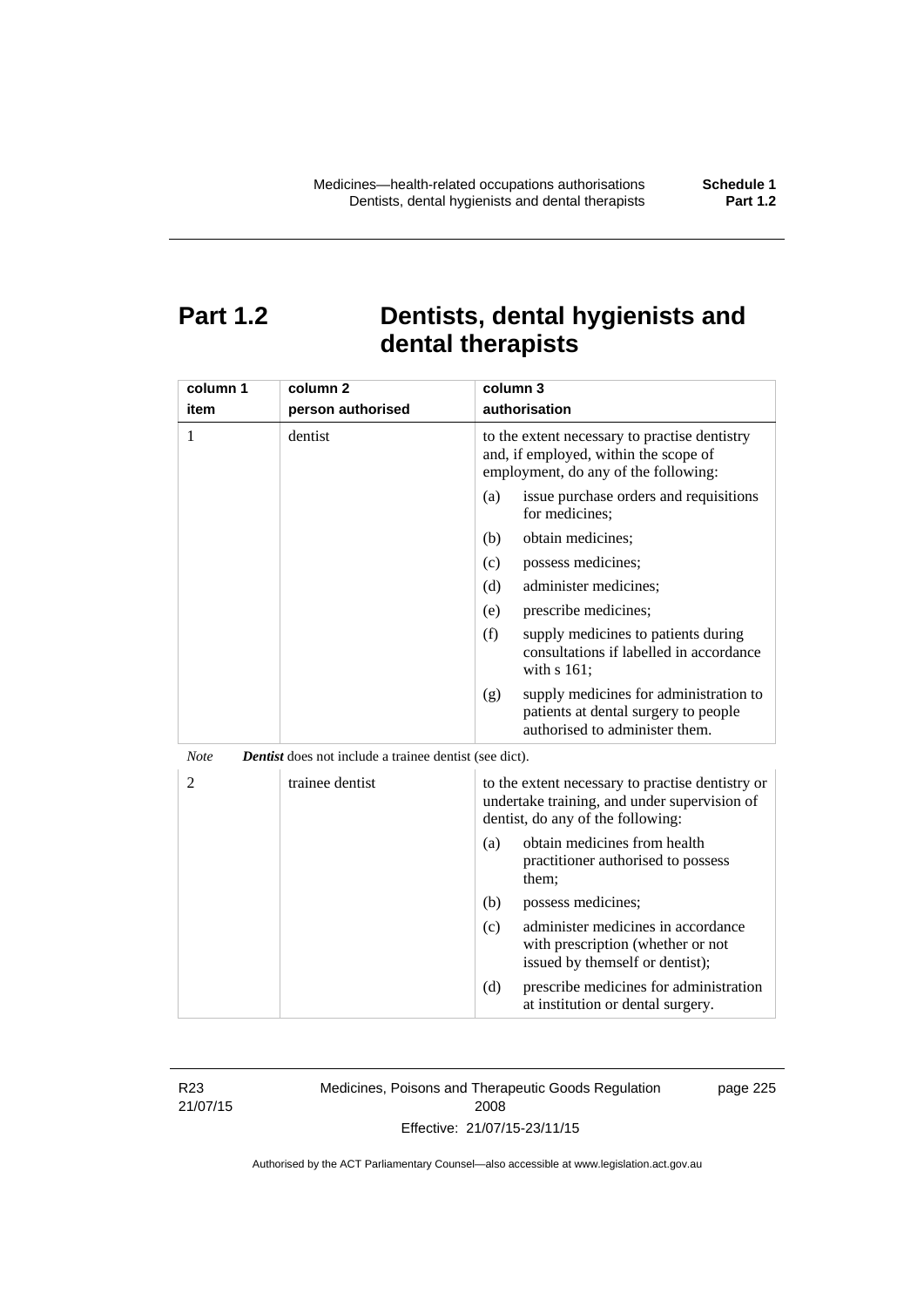#### **Schedule 1** Medicines—health-related occupations authorisations<br>**Part 1.2** Dentists, dental hygienists and dental therapists **Part 1.2** Dentists, dental hygienists and dental therapists

| column 1 | column <sub>2</sub> | column 3                                                                                                                                                     |
|----------|---------------------|--------------------------------------------------------------------------------------------------------------------------------------------------------------|
| item     | person authorised   | authorisation                                                                                                                                                |
| 3        | dental hygienist    | within the scope of employment, to the<br>extent necessary to practice as dental<br>hygienist, and under supervision of dentist,<br>do any of the following: |
|          |                     | obtain medicines from dentist<br>(a)<br>authorised to possess them;                                                                                          |
|          |                     | possess medicines mentioned in<br>(b)<br>par(a);                                                                                                             |
|          |                     | administer medicines mentioned in<br>(c)<br>par (a) in accordance with dentist's<br>prescription.                                                            |
| 4        | dental therapist    | within the scope of employment, to the<br>extent necessary to practice as dental<br>therapist, and under supervision of dentist, do<br>any of the following: |
|          |                     | issue purchase orders and requisitions<br>(a)<br>for medicines for topical dental use<br>and for local anaesthetics;                                         |
|          |                     | obtain medicines mentioned in par (a);<br>(b)                                                                                                                |
|          |                     | possess medicines mentioned in<br>(c)<br>par(a);                                                                                                             |
|          |                     | administer medicines mentioned in<br>(d)<br>par (a).                                                                                                         |

page 226 Medicines, Poisons and Therapeutic Goods Regulation 2008 Effective: 21/07/15-23/11/15

R23 21/07/15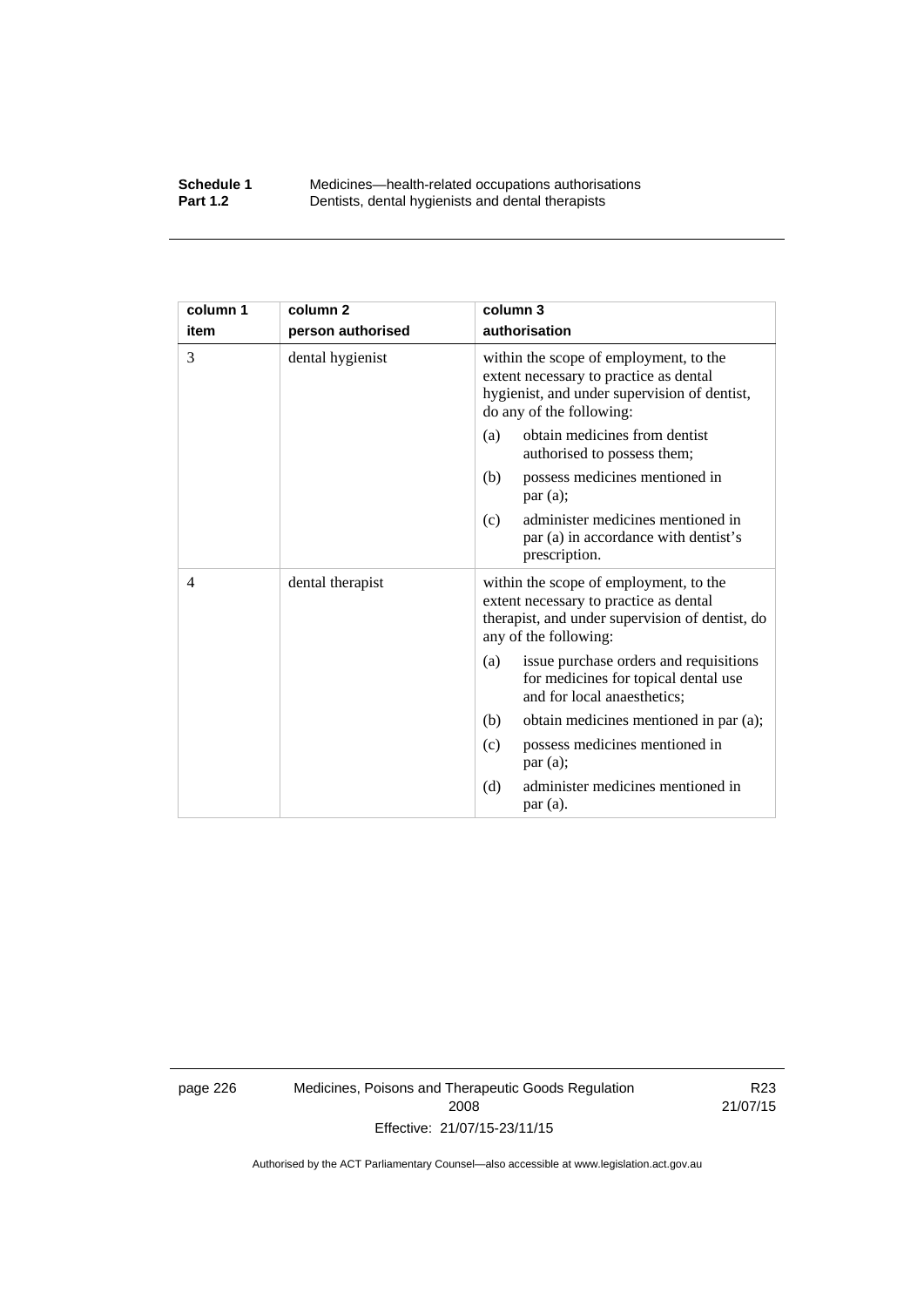# **Part 1.3 Doctors**

| column 1 | column <sub>2</sub> | column 3                                                                                                                      |
|----------|---------------------|-------------------------------------------------------------------------------------------------------------------------------|
| item     | person authorised   | authorisation                                                                                                                 |
| 1        | doctor              | to the extent necessary to practise medicine<br>and, if employed, within the scope of<br>employment, do any of the following: |
|          |                     | (a)<br>issue purchase orders and requisitions<br>for medicines;                                                               |
|          |                     | obtain medicines;<br>(b)                                                                                                      |
|          |                     | possess medicines;<br>(c)                                                                                                     |
|          |                     | administer medicines;<br>(d)                                                                                                  |
|          |                     | prescribe medicines;<br>(e)                                                                                                   |
|          |                     | (f)<br>supply medicines to patients during<br>consultations;                                                                  |
|          |                     | (g)<br>supply medicines for administration to<br>patients to people authorised to<br>administer them;                         |
|          |                     | supply medicines dispensed for patient<br>(h)<br>to another health practitioner on<br>patient's transfer within institution;  |
|          |                     | (i)<br>supply medicines dispensed for patient<br>to patient on patient's discharge from<br>institution;                       |
|          |                     | (i)<br>supply medicines to patients during<br>consultations if labelled in accordance<br>with s 161.                          |
|          |                     | <b>Note</b><br>For authorisation to issue standing<br>orders for administration of medicines at<br>institutions, see s 75.    |

*Note Doctor* does not include an intern doctor (see dict).

R23 21/07/15 Medicines, Poisons and Therapeutic Goods Regulation 2008 Effective: 21/07/15-23/11/15

page 227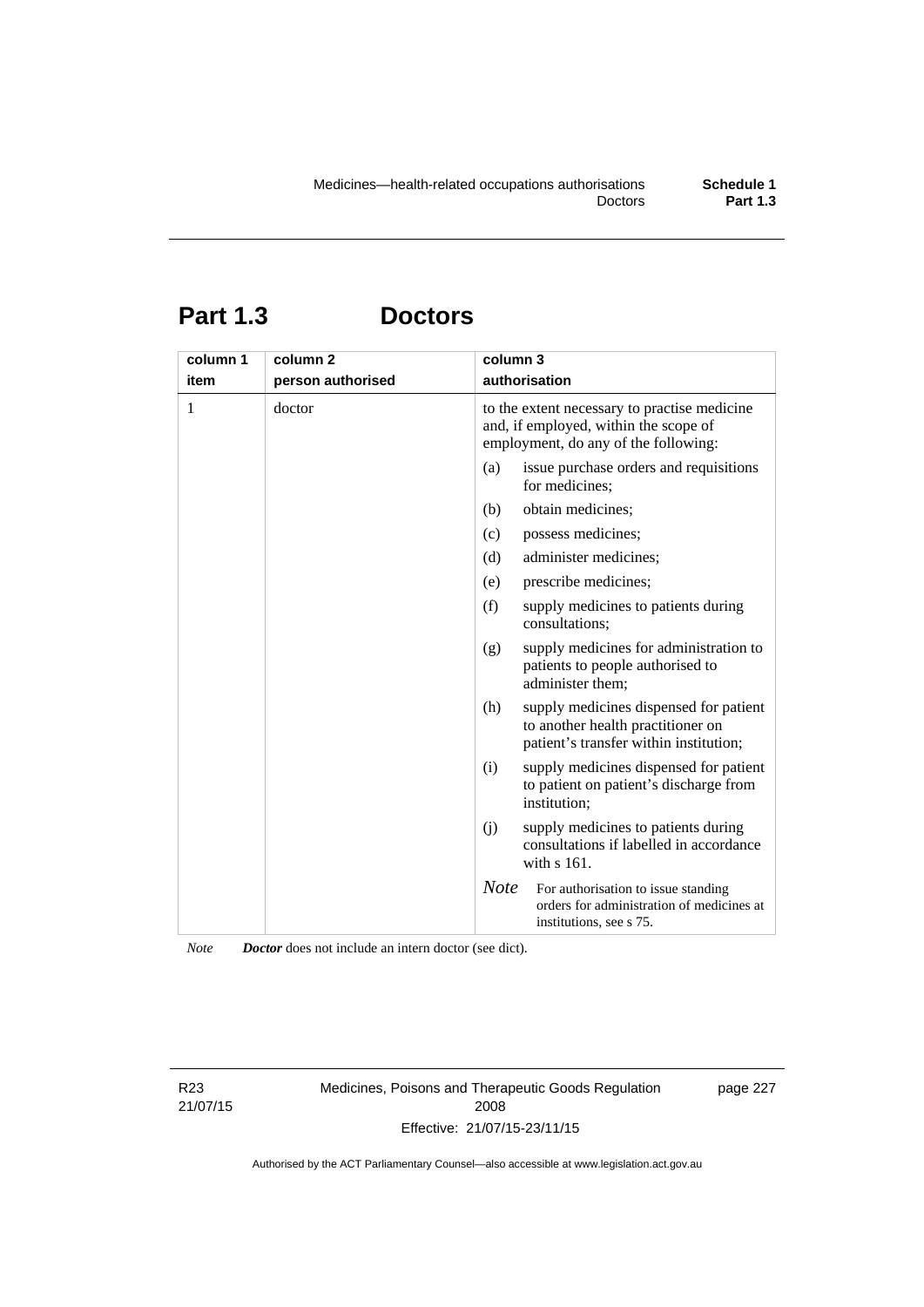| Schedule 1      | Medicines—health-related occupations authorisations |
|-----------------|-----------------------------------------------------|
| <b>Part 1.3</b> | <b>Doctors</b>                                      |

| column 1 | column <sub>2</sub> | column 3                                                                                                                                                      |
|----------|---------------------|---------------------------------------------------------------------------------------------------------------------------------------------------------------|
| item     | person authorised   | authorisation                                                                                                                                                 |
| 2        | intern doctor       | to the extent necessary to practise medicine<br>or undertake training or supervised practice,<br>and under supervision of doctor, do any of<br>the following: |
|          |                     | obtain medicines from health<br>(a)<br>practitioner authorised to possess<br>them:                                                                            |
|          |                     | (b)<br>possess medicines;                                                                                                                                     |
|          |                     | administer medicines in accordance<br>(c)<br>with prescription (whether or not<br>issued by themself or another<br>prescriber);                               |
|          |                     | (d)<br>prescribe medicines for administration<br>at institution or surgery;                                                                                   |
|          |                     | supply medicines dispensed for patient<br>(e)<br>to another health practitioner on<br>patient's transfer within institution;                                  |
|          |                     | (f)<br>supply medicines dispensed for patient<br>to patient on patient's discharge from<br>institution.                                                       |

page 228 Medicines, Poisons and Therapeutic Goods Regulation 2008 Effective: 21/07/15-23/11/15

R23 21/07/15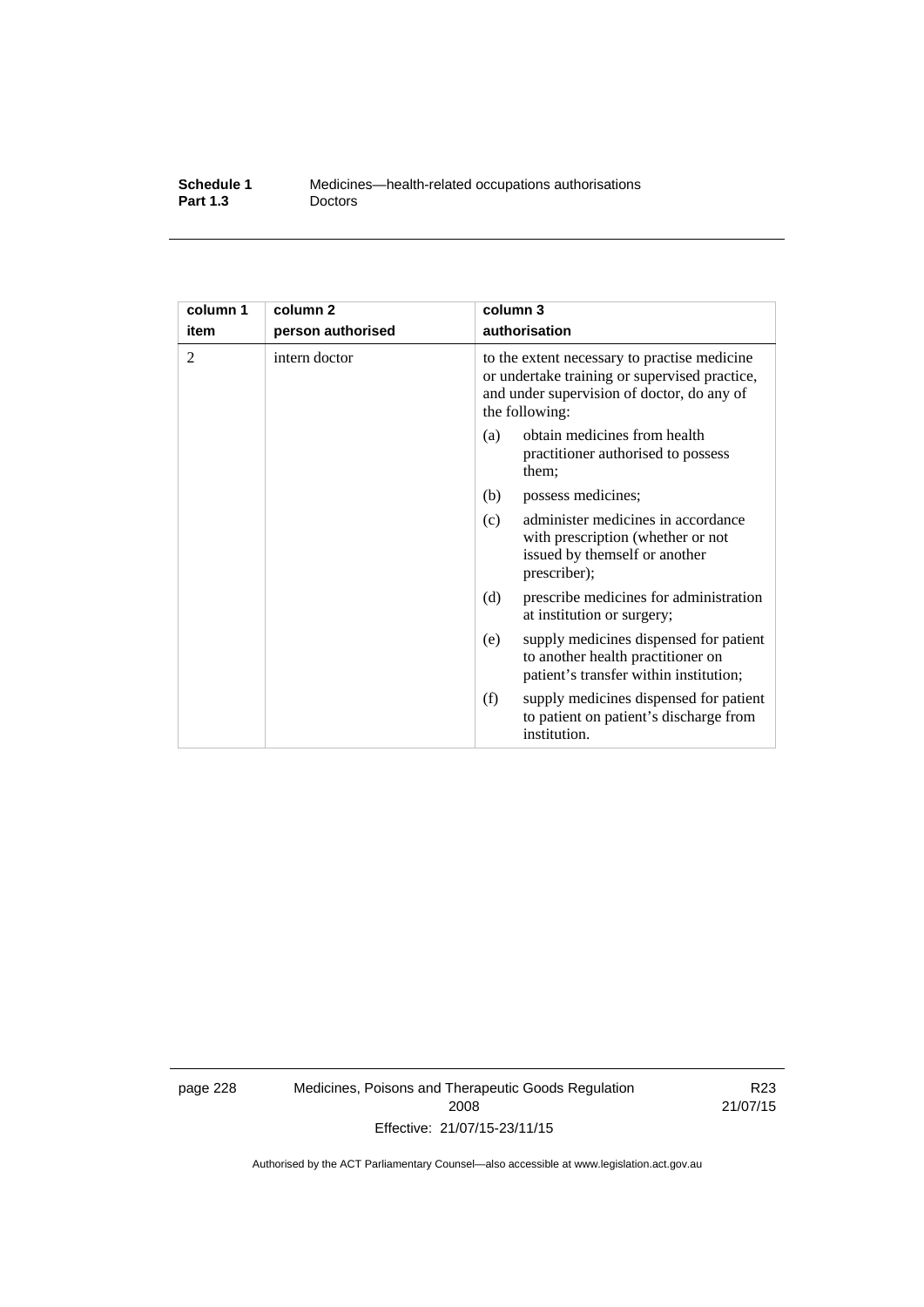# Part 1.4 **Health professionals at institutions**

| column 1<br>item | column 2<br>person authorised                                            | column 3<br>authorisation                                                                                                                                                                                    |
|------------------|--------------------------------------------------------------------------|--------------------------------------------------------------------------------------------------------------------------------------------------------------------------------------------------------------|
|                  | health practitioner or health<br>professional employed at<br>institution | within the scope of employment, do any of<br>the following for the delivery of medicines<br>within the institution to a health practitioner<br>or health professional authorised to obtain<br>the medicines: |
|                  |                                                                          | obtain the medicines;<br>(a)                                                                                                                                                                                 |
|                  |                                                                          | possess the medicines;<br>(b)                                                                                                                                                                                |
|                  |                                                                          | supply the medicines.<br>(c)                                                                                                                                                                                 |

R23 21/07/15 Medicines, Poisons and Therapeutic Goods Regulation 2008 Effective: 21/07/15-23/11/15

page 229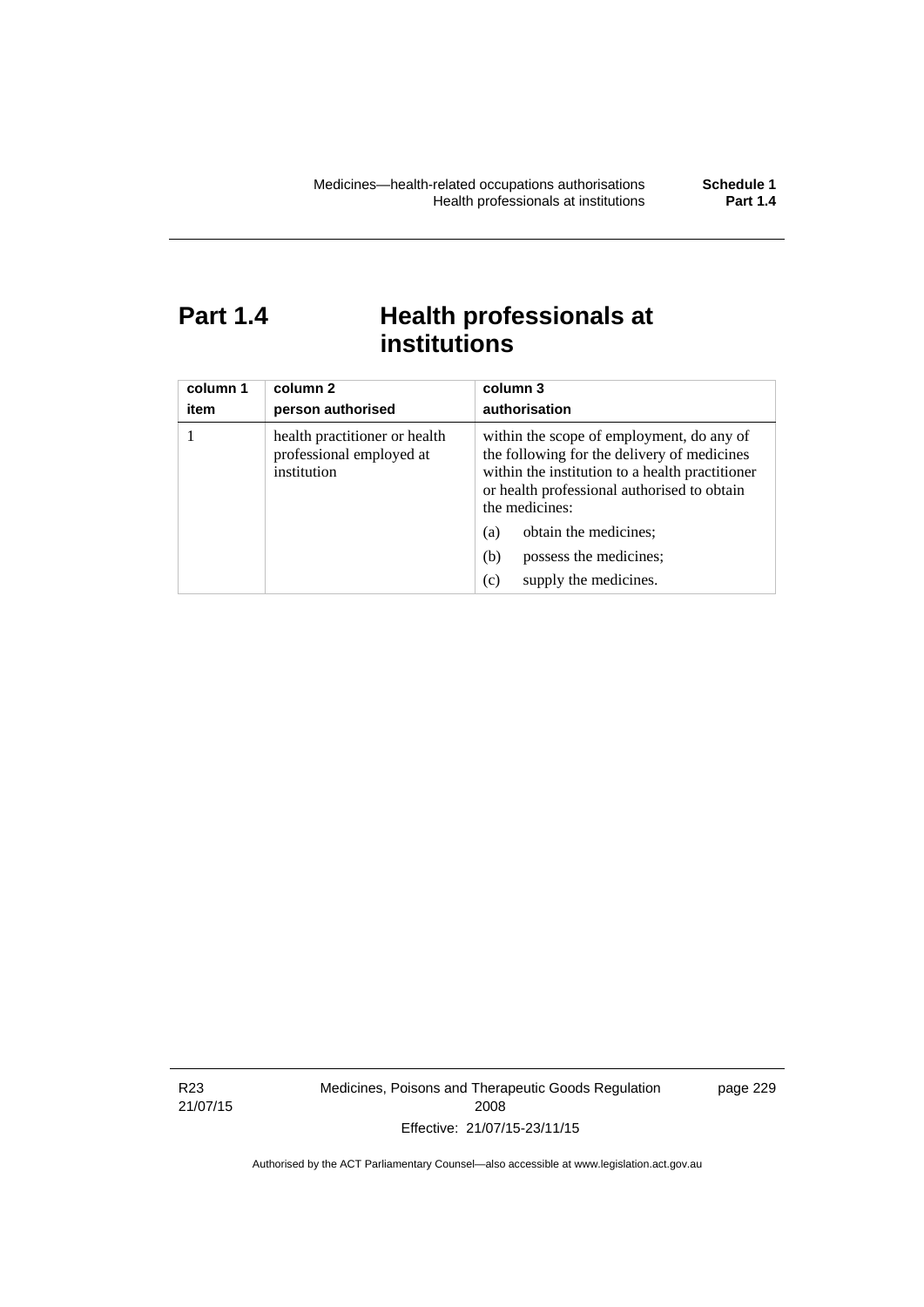# **Part 1.5 Midwives**

| column 1 | column 2          | column 3                                                                                                                       |  |  |
|----------|-------------------|--------------------------------------------------------------------------------------------------------------------------------|--|--|
| item     | person authorised | authorisation                                                                                                                  |  |  |
| 1        | midwife           | to the extent necessary to practise midwifery<br>and, if employed, within the scope of<br>employment, do any of the following: |  |  |
|          |                   | issue requisitions for medicines;<br>(a)                                                                                       |  |  |
|          |                   | obtain medicines on requisition;<br>(b)                                                                                        |  |  |
|          |                   | possess medicines;<br>(c)                                                                                                      |  |  |
|          |                   | administer medicines in accordance<br>(d)<br>with prescription or standing order;                                              |  |  |
|          |                   | supply medicines in accordance with a<br>(e)<br>standing order issued by chief health<br>officer or a requisition;             |  |  |
|          |                   | (f)<br>supply medicines dispensed for patient<br>to another health practitioner on<br>patient's transfer within institution;   |  |  |
|          |                   | supply medicines dispensed for patient<br>(g)<br>to patient on patient's discharge from<br>institution.                        |  |  |

page 230 Medicines, Poisons and Therapeutic Goods Regulation 2008 Effective: 21/07/15-23/11/15

R23 21/07/15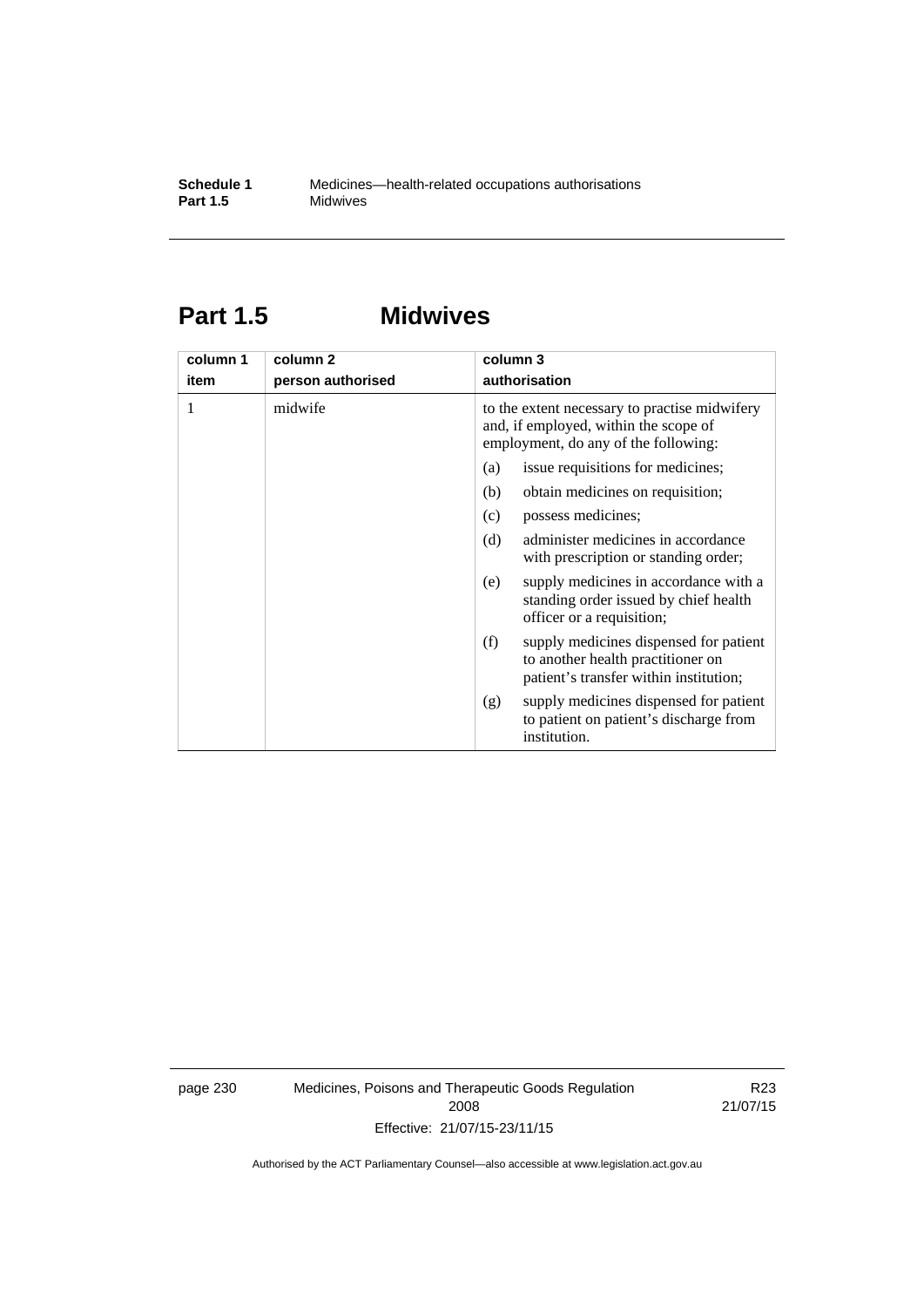| column 1       | column <sub>2</sub> | column 3 |                                                                                                                                                                                                                  |
|----------------|---------------------|----------|------------------------------------------------------------------------------------------------------------------------------------------------------------------------------------------------------------------|
| item           | person authorised   |          | authorisation                                                                                                                                                                                                    |
| $\overline{2}$ | eligible midwife    |          | to the extent necessary to practise midwifery<br>and, if employed, within the scope of<br>employment, do any of the following:                                                                                   |
|                |                     | (a)      | issue requisitions for medicines;                                                                                                                                                                                |
|                |                     | (b)      | obtain medicines;                                                                                                                                                                                                |
|                |                     | (c)      | possess medicines;                                                                                                                                                                                               |
|                |                     | (d)      | if the midwife is an authorised<br>midwife-prescribe medicines listed<br>on the pharmaceutical benefits<br>scheme for prescribing by an<br>authorised midwife (see National<br>Health Act 1953 (Cwlth), s 93AA); |
|                |                     | (e)      | supply medicines to which par (d)<br>applies to patients during<br>consultations if labelled in<br>accordance with s 161;                                                                                        |
|                |                     | (f)      | administer medicines to which<br>par (d) applies in accordance with<br>prescription issued by themself;                                                                                                          |
|                |                     | (g)      | administer medicines in accordance<br>with prescription issued by another<br>prescriber, or standing order;                                                                                                      |
|                |                     | (h)      | supply medicines in accordance with<br>a standing order issued by chief<br>health officer or a requisition;                                                                                                      |
|                |                     | (i)      | supply medicines dispensed for<br>patient to another health<br>professional on patient's transfer<br>within institution;                                                                                         |
|                |                     | (j)      | supply medicines dispensed for<br>patient to patient on patient's<br>discharge from institution.                                                                                                                 |

R23 21/07/15 Medicines, Poisons and Therapeutic Goods Regulation 2008 Effective: 21/07/15-23/11/15

page 231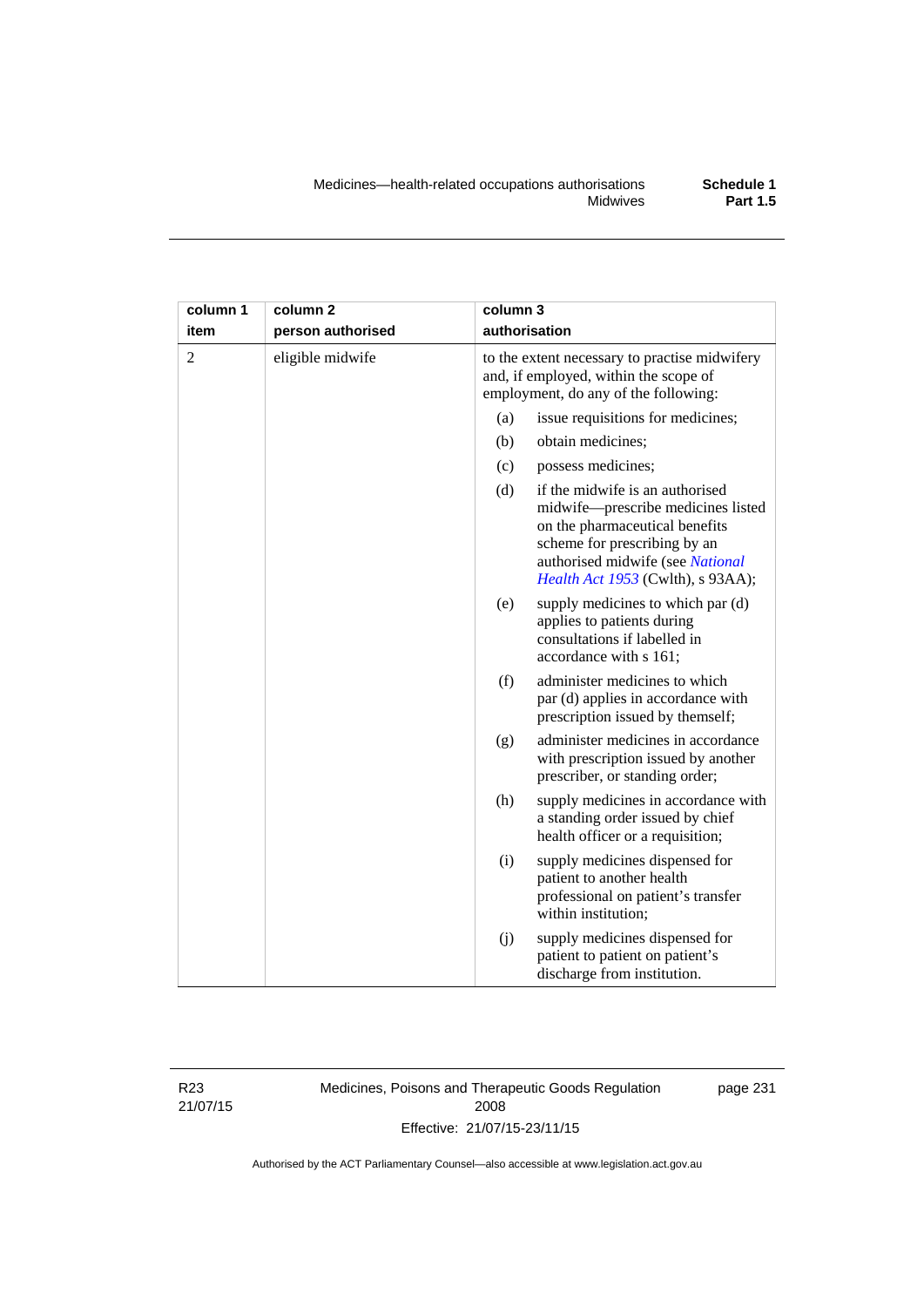# **Part 1.6 Nurses**

| column 1       | column <sub>2</sub>                                                             | column 3                                                                                                                                                                                                                                                    |
|----------------|---------------------------------------------------------------------------------|-------------------------------------------------------------------------------------------------------------------------------------------------------------------------------------------------------------------------------------------------------------|
| item           | person authorised                                                               | authorisation                                                                                                                                                                                                                                               |
| 1              | nurse                                                                           | to the extent necessary to practise nursing<br>and, if employed, within the scope of<br>employment, do any of the following:                                                                                                                                |
|                |                                                                                 | issue requisitions for medicines;<br>(a)                                                                                                                                                                                                                    |
|                |                                                                                 | (b)<br>obtain medicines on requisition;                                                                                                                                                                                                                     |
|                |                                                                                 | (c)<br>possess medicines;                                                                                                                                                                                                                                   |
|                |                                                                                 | (d)<br>administer medicines in accordance<br>with prescription or standing order;                                                                                                                                                                           |
|                |                                                                                 | supply medicines in accordance with a<br>(e)<br>standing order issued by chief health<br>officer or a requisition;                                                                                                                                          |
|                |                                                                                 | (f)<br>supply medicines dispensed for patient<br>to another health practitioner on<br>patient's transfer within institution;                                                                                                                                |
|                |                                                                                 | supply medicines dispensed for patient<br>(g)<br>to patient on patient's discharge from<br>institution.                                                                                                                                                     |
| <b>Note</b>    | <i>Nurse</i> does not include enrolled nurse (see Legislation Act, dict, pt 1). |                                                                                                                                                                                                                                                             |
| $\overline{2}$ | trainee nurse                                                                   | if successfully completed pharmacology<br>units of nursing studies, to the extent<br>necessary to practise nursing as trainee nurse<br>or undertake training, and under supervision<br>of nurse, nurse practitioner or midwife, do<br>any of the following: |
|                |                                                                                 | obtain medicines from health<br>(a)<br>practitioner authorised to possess<br>them;                                                                                                                                                                          |
|                |                                                                                 | (b)<br>possess medicines;                                                                                                                                                                                                                                   |
|                |                                                                                 | administer medicines to patients in<br>(c)<br>accordance with prescription.                                                                                                                                                                                 |

page 232 Medicines, Poisons and Therapeutic Goods Regulation 2008 Effective: 21/07/15-23/11/15

R23 21/07/15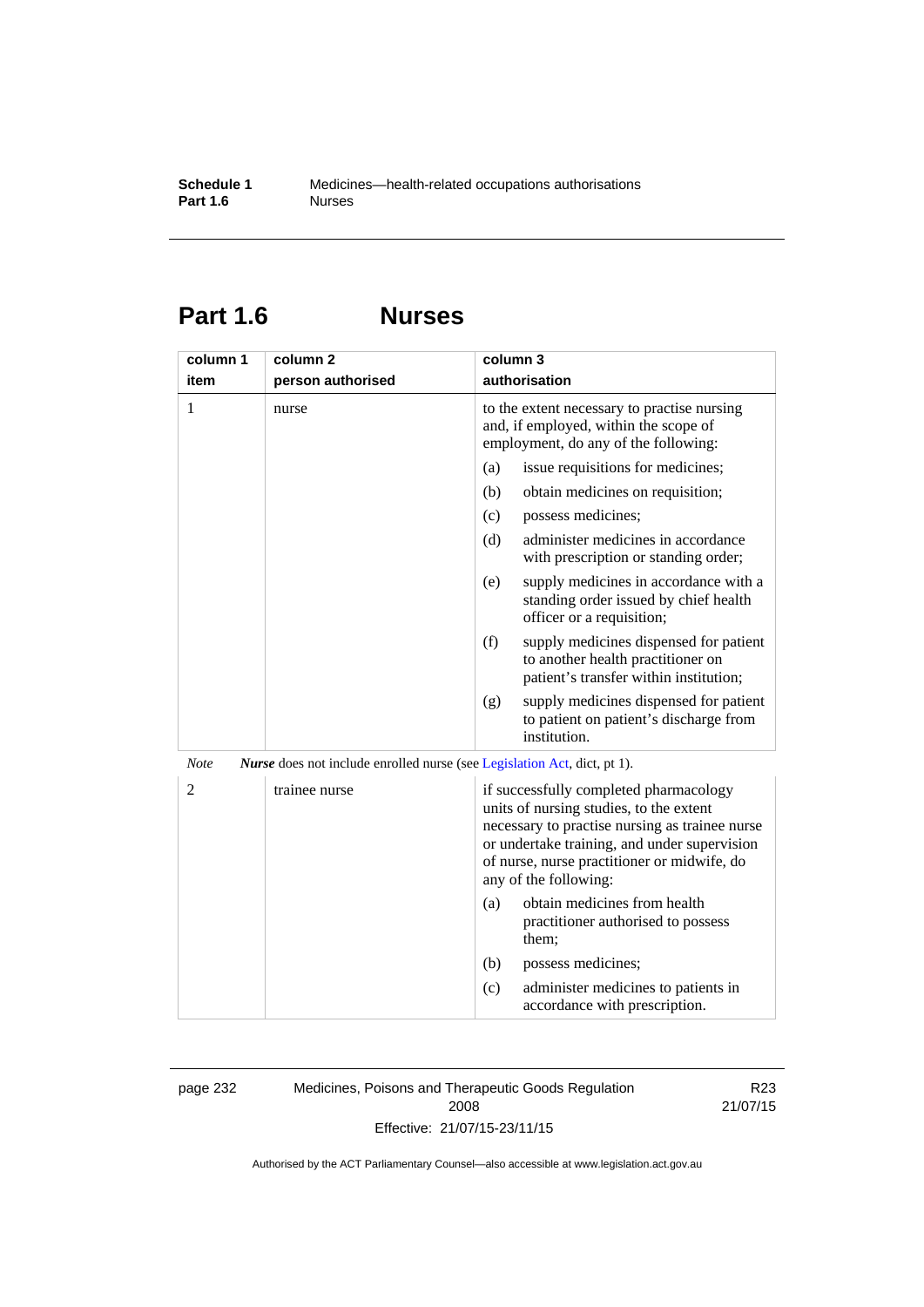| column 1<br>item | column <sub>2</sub><br>person authorised | column 3<br>authorisation                                                                                                                         |
|------------------|------------------------------------------|---------------------------------------------------------------------------------------------------------------------------------------------------|
| 3                | enrolled nurse                           | to the extent necessary to practise nursing as<br>enrolled nurse and, if employed, within the<br>scope of employment, do any of the<br>following: |
|                  |                                          | obtain medicines from health<br>(a)<br>practitioner authorised to possess<br>them;                                                                |
|                  |                                          | possess medicines;<br>(b)                                                                                                                         |
|                  |                                          | administer medicines in accordance<br>(c)<br>with prescription.                                                                                   |

R23 21/07/15 Medicines, Poisons and Therapeutic Goods Regulation 2008 Effective: 21/07/15-23/11/15

page 233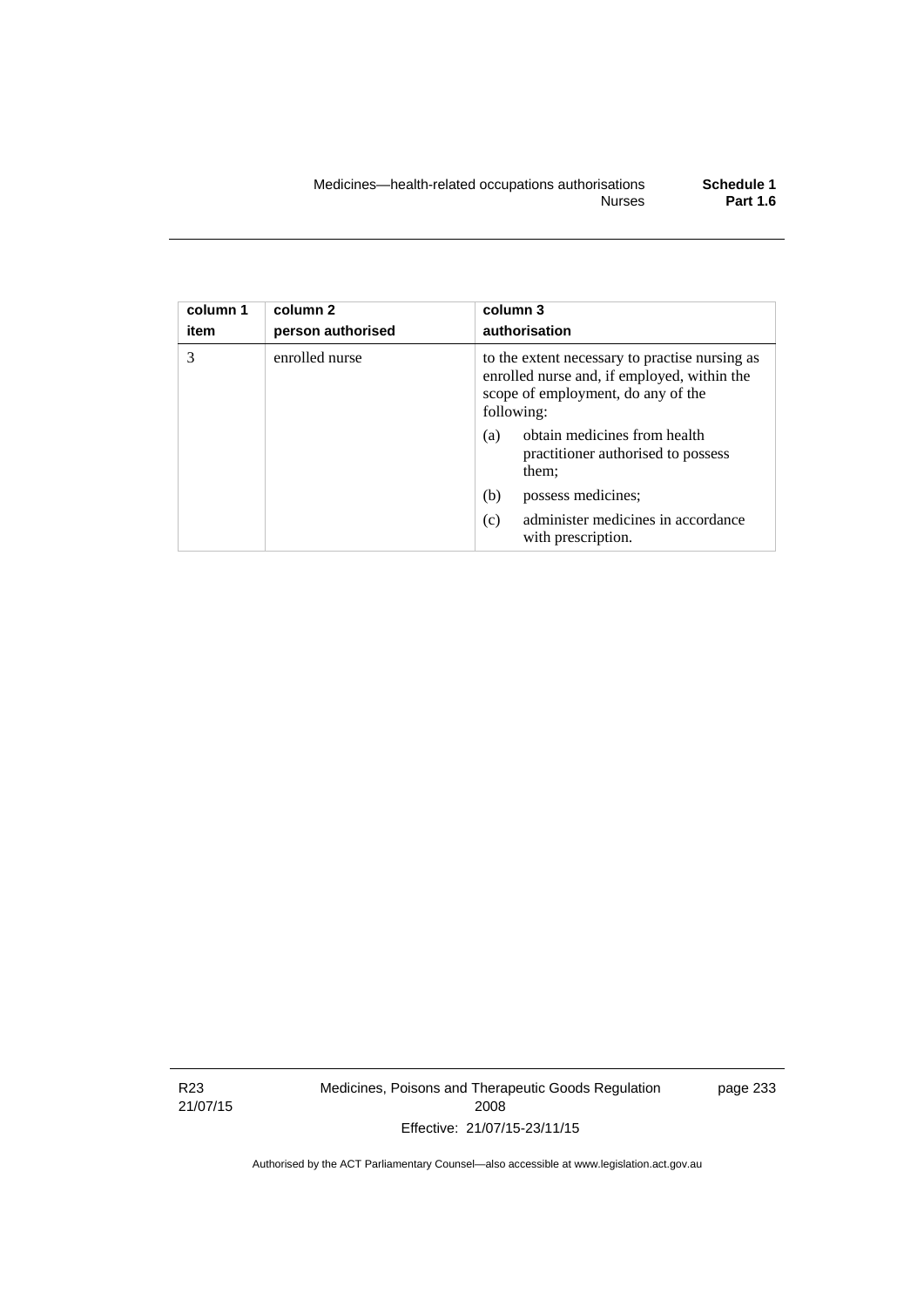#### **Schedule 1** Medicines—health-related occupations authorisations<br>**Part 1.6** Murses **Part 1.6**

| column 1<br>item | column <sub>2</sub><br>person authorised | column 3<br>authorisation                                                                                                                         |
|------------------|------------------------------------------|---------------------------------------------------------------------------------------------------------------------------------------------------|
| 4                | nurse practitioner                       | to the extent necessary to practise nursing<br>and, if employed, within the scope of<br>employment, do any of the following:                      |
|                  |                                          | (a)<br>issue requisitions for medicines;                                                                                                          |
|                  |                                          | (b)<br>obtain medicines;                                                                                                                          |
|                  |                                          | possess medicines;<br>(c)                                                                                                                         |
|                  |                                          | (d)<br>prescribe medicines in accordance<br>with approved scope of practice under<br>the Health Regulation 2004, s 11;                            |
|                  |                                          | supply medicines to which par (d)<br>(e)<br>applies to patients during consultations<br>if labelled in accordance with s 161;                     |
|                  |                                          | (f)<br>administer medicines in accordance<br>with prescription (whether or not<br>issued by themself or another<br>prescriber) or standing order; |
|                  |                                          | supply medicines in accordance with a<br>(g)<br>standing order issued by chief health<br>officer or a requisition;                                |
|                  |                                          | (h)<br>supply medicines dispensed for patient<br>to another health practitioner on<br>patient's transfer within institution;                      |
|                  |                                          | supply medicines dispensed for patient<br>(i)<br>to patient on patient's discharge from<br>institution.                                           |

page 234 Medicines, Poisons and Therapeutic Goods Regulation 2008 Effective: 21/07/15-23/11/15

R23 21/07/15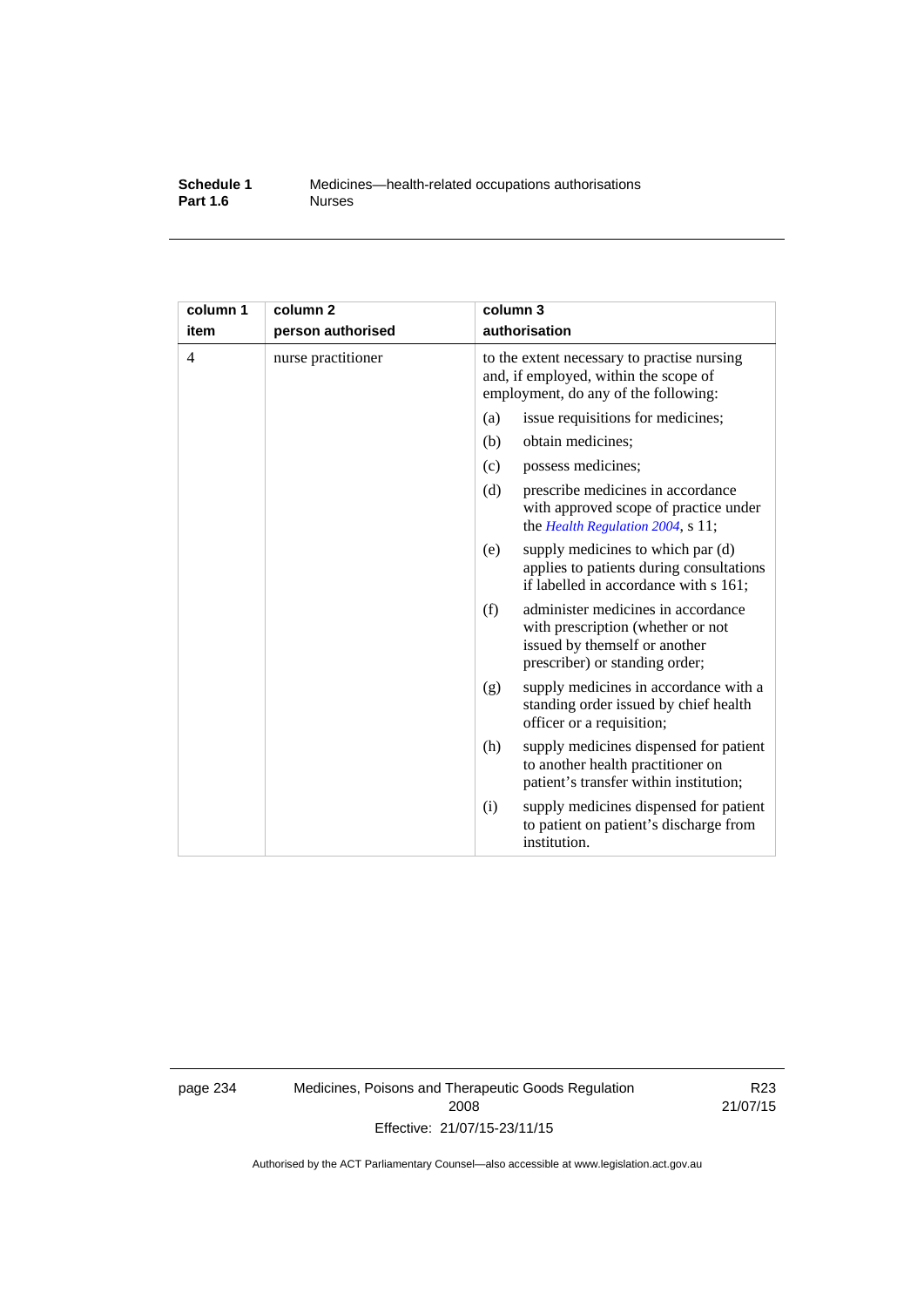# **Part 1.7 Opioid dependency treatment centres operated by Territory**

| column 1       | column <sub>2</sub>                                                                | column 3                                                                                                                                                                                                |
|----------------|------------------------------------------------------------------------------------|---------------------------------------------------------------------------------------------------------------------------------------------------------------------------------------------------------|
| item           | person authorised                                                                  | authorisation                                                                                                                                                                                           |
| 1              | person in charge of opioid<br>dependency treatment centre<br>operated by Territory | to the extent necessary to treat patients of<br>centre and within the scope of employment,<br>do any of the following:                                                                                  |
|                |                                                                                    | issue purchase orders and requisitions<br>(a)<br>for buprenorphine and methadone;                                                                                                                       |
|                |                                                                                    | obtain buprenorphine and methadone<br>(b)<br>on purchase orders and requisitions;                                                                                                                       |
|                |                                                                                    | supply buprenorphine and methadone<br>(c)<br>to health practitioners at centre for<br>patients of centre.                                                                                               |
| $\overline{2}$ | doctor or nurse at opioid<br>dependency treatment centre<br>operated by Territory  | to the extent necessary to treat patients of<br>centre and within the scope of employment,<br>supply buprenorphine and methadone to<br>patients of centre for self-administration<br>outside centre if- |
|                |                                                                                    | supply is in accordance with<br>(a)<br>prescription; and                                                                                                                                                |
|                |                                                                                    | (b)<br>medicine is labelled as if dispensed<br>medicine; and                                                                                                                                            |
|                |                                                                                    | (c)<br>labelled medicine checked by another<br>health practitioner before supply.                                                                                                                       |
|                |                                                                                    | <i>Note 1</i> For authorisation of doctor to issue<br>standing orders for administration of<br>medicines at centre, see s 75.                                                                           |
|                |                                                                                    | Note 2<br>For labelling of dispensed medicines, see<br>s 123.                                                                                                                                           |

R23 21/07/15 Medicines, Poisons and Therapeutic Goods Regulation 2008 Effective: 21/07/15-23/11/15

page 235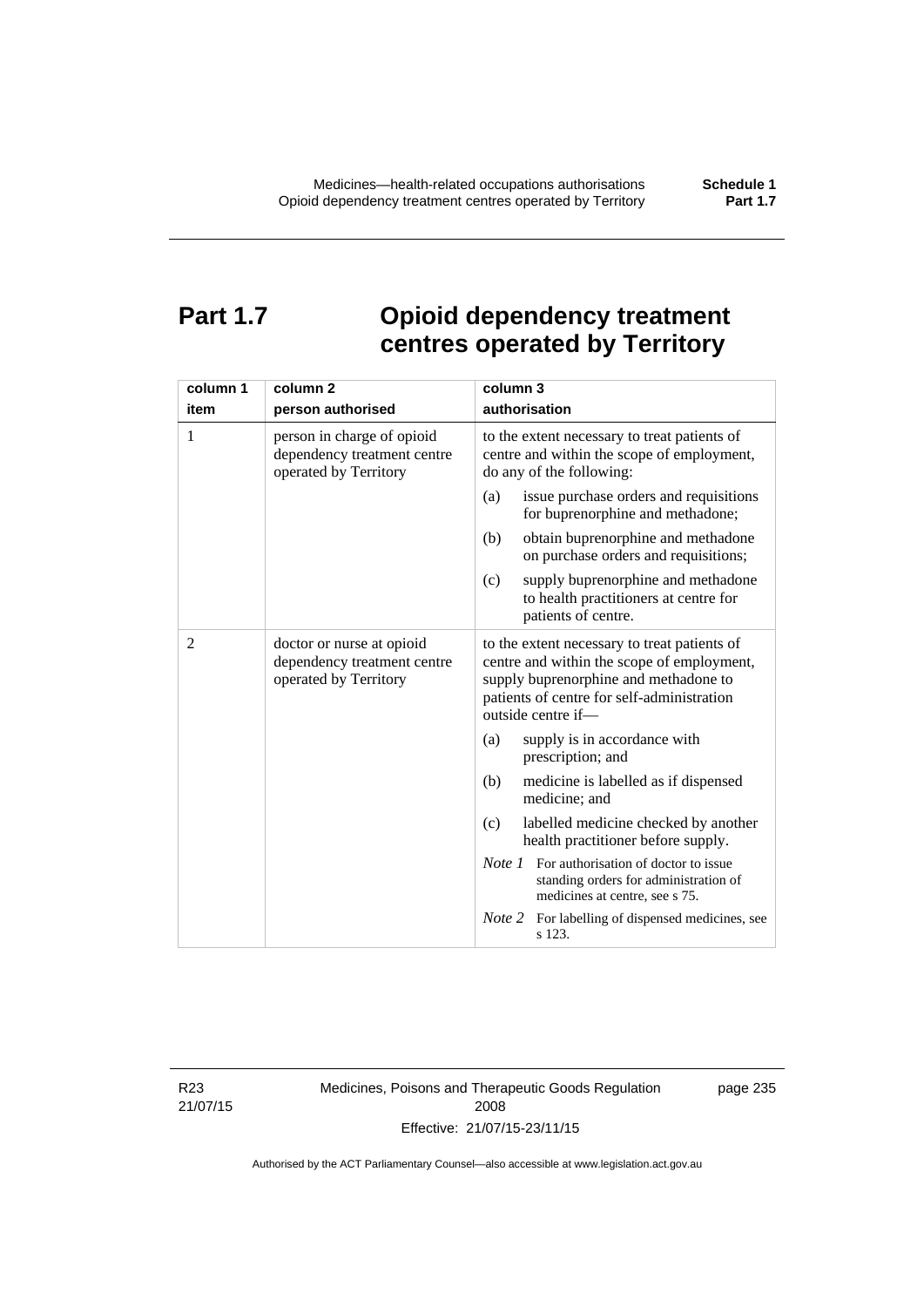#### **Schedule 1** Medicines—health-related occupations authorisations<br>**Part 1.8** Optometrists **Optometrists**

# **Part 1.8 Optometrists**

| column 1<br>item | column 2<br>person authorised | column 3<br>authorisation                                                                                                                                                                                                                               |
|------------------|-------------------------------|---------------------------------------------------------------------------------------------------------------------------------------------------------------------------------------------------------------------------------------------------------|
|                  | optometrist                   | to the extent necessary to practise optometry<br>and, if employed, within the scope of<br>employment, to deal as follows with<br>medicines mentioned in the medicines and<br>poisons standard, schs 2, 3 and 4:<br>issue purchase orders for the<br>(a) |
|                  |                               | medicines;                                                                                                                                                                                                                                              |
|                  |                               | (b)<br>issue requisitions for the medicines;                                                                                                                                                                                                            |
|                  |                               | obtain the medicines;<br>(c)                                                                                                                                                                                                                            |
|                  |                               | (d)<br>possess the medicines:                                                                                                                                                                                                                           |
|                  |                               | administer the medicines.<br>(e)                                                                                                                                                                                                                        |

page 236 Medicines, Poisons and Therapeutic Goods Regulation 2008 Effective: 21/07/15-23/11/15

R23 21/07/15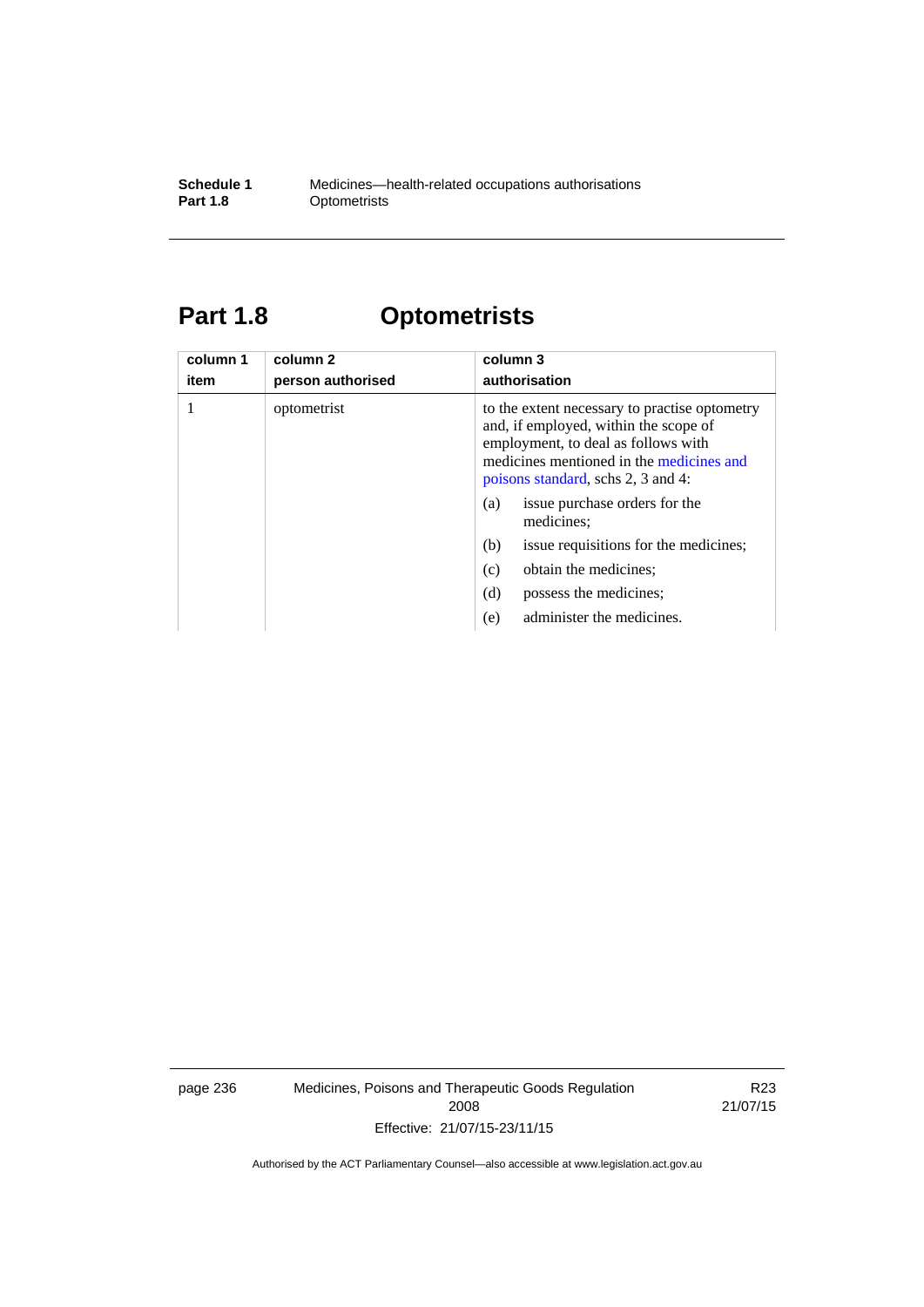# **Part 1.9 Pharmacists and employees**

| column 1<br>item | column <sub>2</sub><br>person authorised | column 3<br>authorisation                                                                                                                      |  |  |
|------------------|------------------------------------------|------------------------------------------------------------------------------------------------------------------------------------------------|--|--|
| 1                | pharmacist                               | to the extent necessary to practise pharmacy<br>and, if employed, within the scope of<br>employment, do any of the following:                  |  |  |
|                  |                                          | issue purchase orders and requisitions<br>(a)<br>for medicines;                                                                                |  |  |
|                  |                                          | obtain medicines;<br>(b)                                                                                                                       |  |  |
|                  |                                          | (c)<br>possess medicines;                                                                                                                      |  |  |
|                  |                                          | (d)<br>dispense medicines;                                                                                                                     |  |  |
|                  |                                          | administer medicines;<br>(e)                                                                                                                   |  |  |
|                  |                                          | (f)<br>manufacture medicines to dispense or<br>supply them on requisition;                                                                     |  |  |
|                  |                                          | supply pharmacy medicines;<br>(g)                                                                                                              |  |  |
|                  |                                          | (h)<br>if pharmacist at institution—supply<br>pharmacist only medicines without<br>prescription;                                               |  |  |
|                  |                                          | if pharmacist at community<br>(i)<br>pharmacy—supply pharmacist only<br>medicines without prescription but in<br>accordance with the Act, s 7; |  |  |
|                  |                                          | supply medicines on purchase order,<br>(j)<br>requisition or standing order.                                                                   |  |  |

*Note 1 Manufacture*—see the [Act,](http://www.legislation.act.gov.au/a/2008-26/default.asp) dictionary.

*Note 2 Pharmacist* does not include an intern pharmacist (see dict).

R23 21/07/15 Medicines, Poisons and Therapeutic Goods Regulation 2008 Effective: 21/07/15-23/11/15

page 237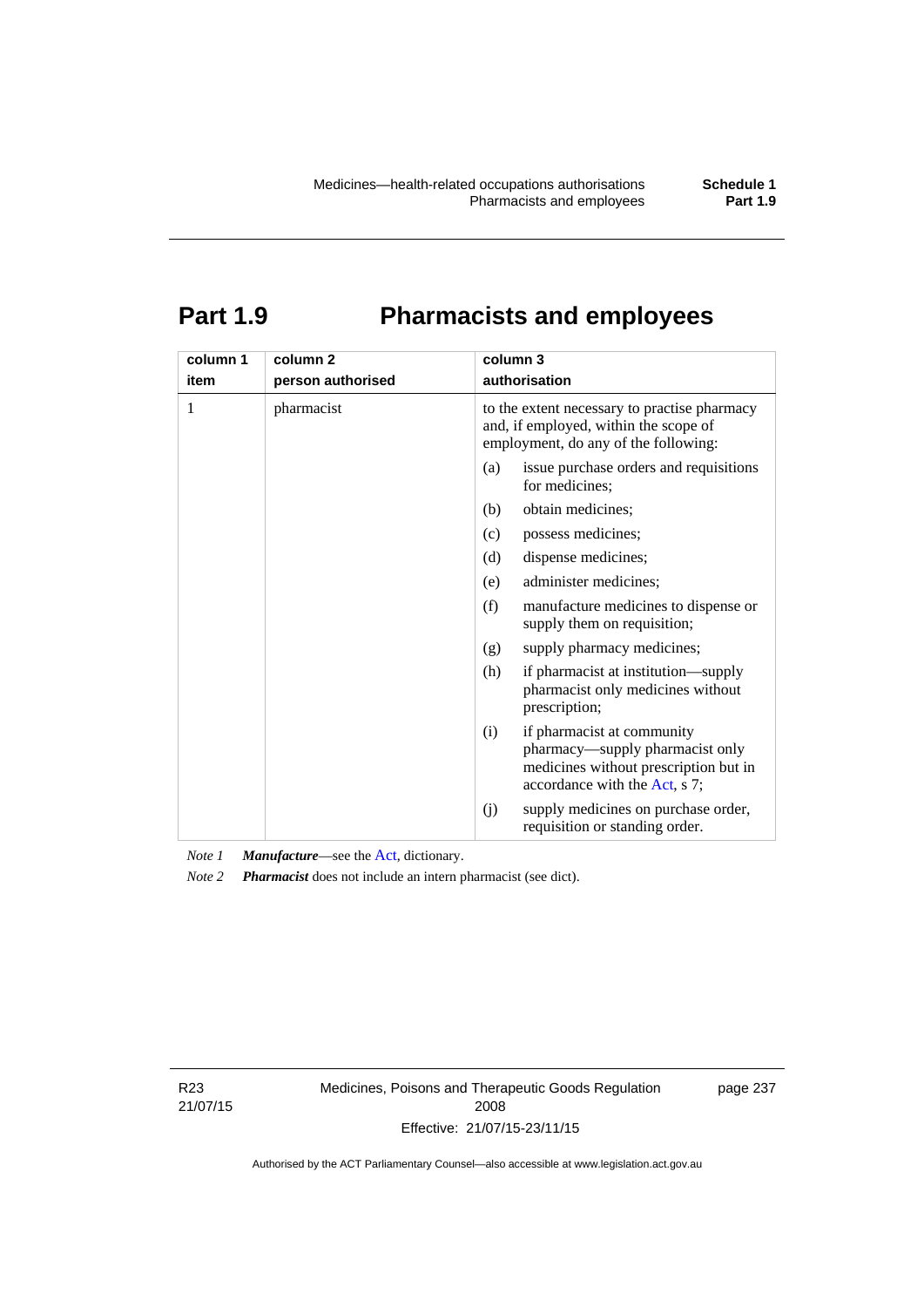#### **Schedule 1** Medicines—health-related occupations authorisations<br>**Part 1.9** Pharmacists and employees Pharmacists and employees

| column 1       | column <sub>2</sub> |     | column 3      |                                                                                                                                                   |
|----------------|---------------------|-----|---------------|---------------------------------------------------------------------------------------------------------------------------------------------------|
| item           | person authorised   |     | authorisation |                                                                                                                                                   |
| $\overline{c}$ | intern pharmacist   |     |               | to the extent necessary to practise pharmacy<br>or undertake training or supervised practice,<br>do any of the following:                         |
|                |                     | (a) |               | under direct supervision of pharmacist<br>do 1 or more of the following:                                                                          |
|                |                     |     | (i)           | administer medicines;                                                                                                                             |
|                |                     |     | (ii)          | if intern pharmacist at<br>institution—supply pharmacist<br>only medicines without<br>prescription;                                               |
|                |                     |     | (iii)         | if intern pharmacist at<br>community pharmacy—supply<br>pharmacist only medicines<br>without prescription but in<br>accordance with the Act, s 7; |
|                |                     |     | (iv)          | to obtain, possess and supply<br>medicines for the purpose of<br>assisting pharmacist to dispense<br>them;                                        |
|                |                     | (b) |               | under supervision of pharmacist, do<br>1 or more of the following:                                                                                |
|                |                     |     | (i)           | obtain medicines;                                                                                                                                 |
|                |                     |     | (ii)          | possess medicines;                                                                                                                                |
|                |                     |     | (iii)         | supply pharmacy medicines;                                                                                                                        |
|                |                     |     | (iv)          | supply medicines on requisition.                                                                                                                  |

page 238 Medicines, Poisons and Therapeutic Goods Regulation 2008 Effective: 21/07/15-23/11/15

R23 21/07/15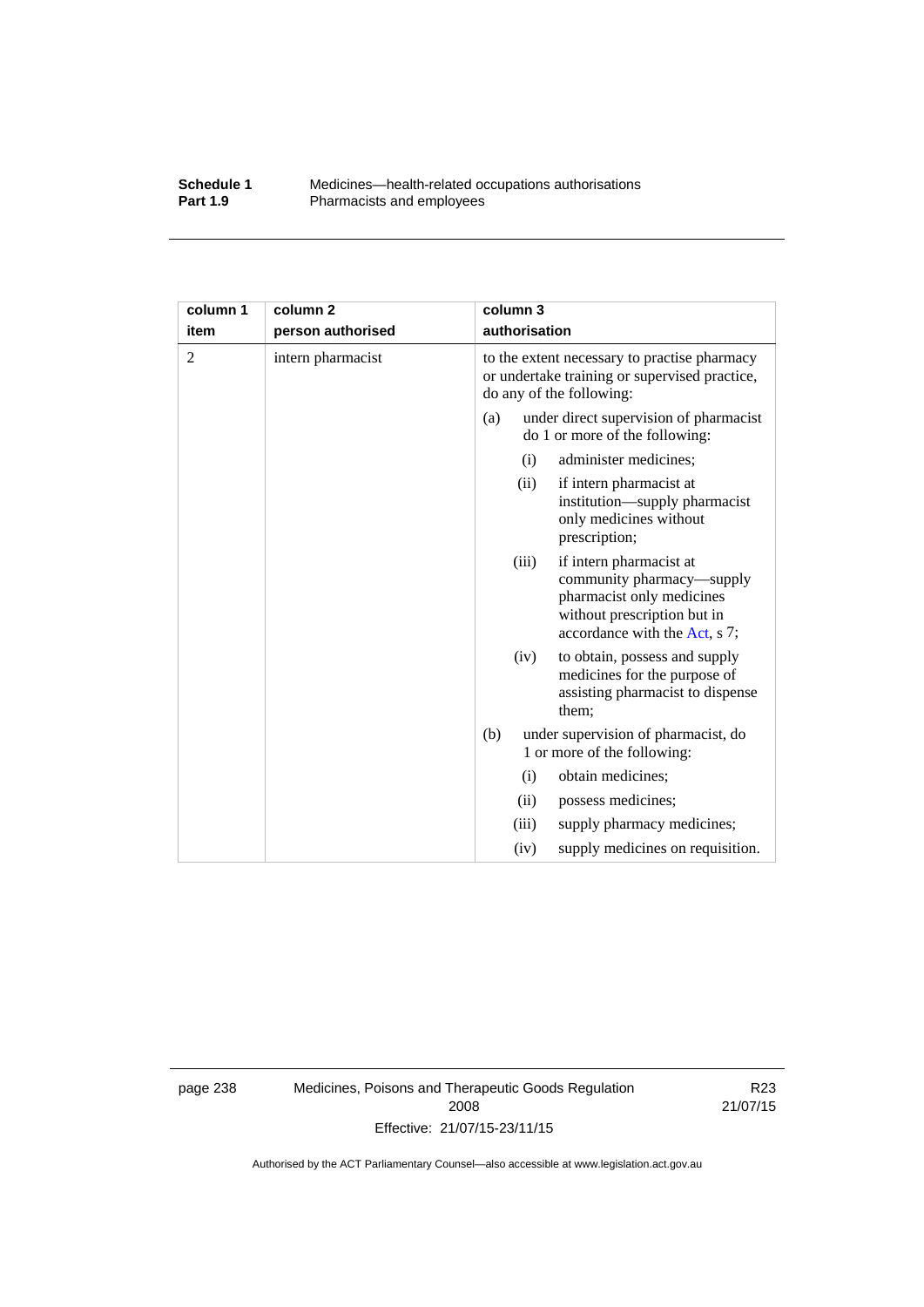| column 1       | column <sub>2</sub>                                   |                                                                                                           | column 3                                   |                                                                                                                                                         |
|----------------|-------------------------------------------------------|-----------------------------------------------------------------------------------------------------------|--------------------------------------------|---------------------------------------------------------------------------------------------------------------------------------------------------------|
| item           | person authorised                                     |                                                                                                           | authorisation                              |                                                                                                                                                         |
| 3              | employee assisting pharmacist<br>employed at hospital | within the scope of employment and under<br>direct supervision of pharmacist, do any of<br>the following: |                                            |                                                                                                                                                         |
|                |                                                       | (a)                                                                                                       |                                            | obtain medicines;                                                                                                                                       |
|                |                                                       | (b)                                                                                                       |                                            | possess medicines;                                                                                                                                      |
|                |                                                       | (c)                                                                                                       |                                            | to obtain, possess and supply<br>medicines for the purpose of assisting<br>pharmacist to dispense them;                                                 |
|                |                                                       | (d)                                                                                                       |                                            | supply medicines on requisition.                                                                                                                        |
| $\overline{4}$ | employee at a community                               |                                                                                                           |                                            | within the scope of employment and-                                                                                                                     |
|                | pharmacy                                              | (a)                                                                                                       | under supervision of pharmacist,<br>supply |                                                                                                                                                         |
|                |                                                       |                                                                                                           | (i)                                        | pharmacy medicines; or                                                                                                                                  |
|                |                                                       |                                                                                                           | (ii)                                       | pharmacist only medicines<br>supplied in person to customer<br>by pharmacist if supply is for<br>purpose of sale of medicine; or                        |
|                |                                                       |                                                                                                           | (iii)                                      | medicines dispensed at the<br>pharmacy if the delivery or sale<br>is to the person for whom the<br>medicine is prescribed or the<br>person's agent; and |
|                |                                                       | (b)                                                                                                       |                                            | under supervision of pharmacist,<br>obtain and possess medicines for<br>purpose of par (a); and                                                         |
|                |                                                       | (c)                                                                                                       |                                            | under direct supervision of pharmacist,<br>do any of the following for purpose of<br>assisting pharmacist to dispense<br>medicines:                     |
|                |                                                       |                                                                                                           | (i)                                        | obtain the medicines;                                                                                                                                   |
|                |                                                       |                                                                                                           | (ii)                                       | possess the medicines.                                                                                                                                  |

R23 21/07/15 Medicines, Poisons and Therapeutic Goods Regulation 2008 Effective: 21/07/15-23/11/15

page 239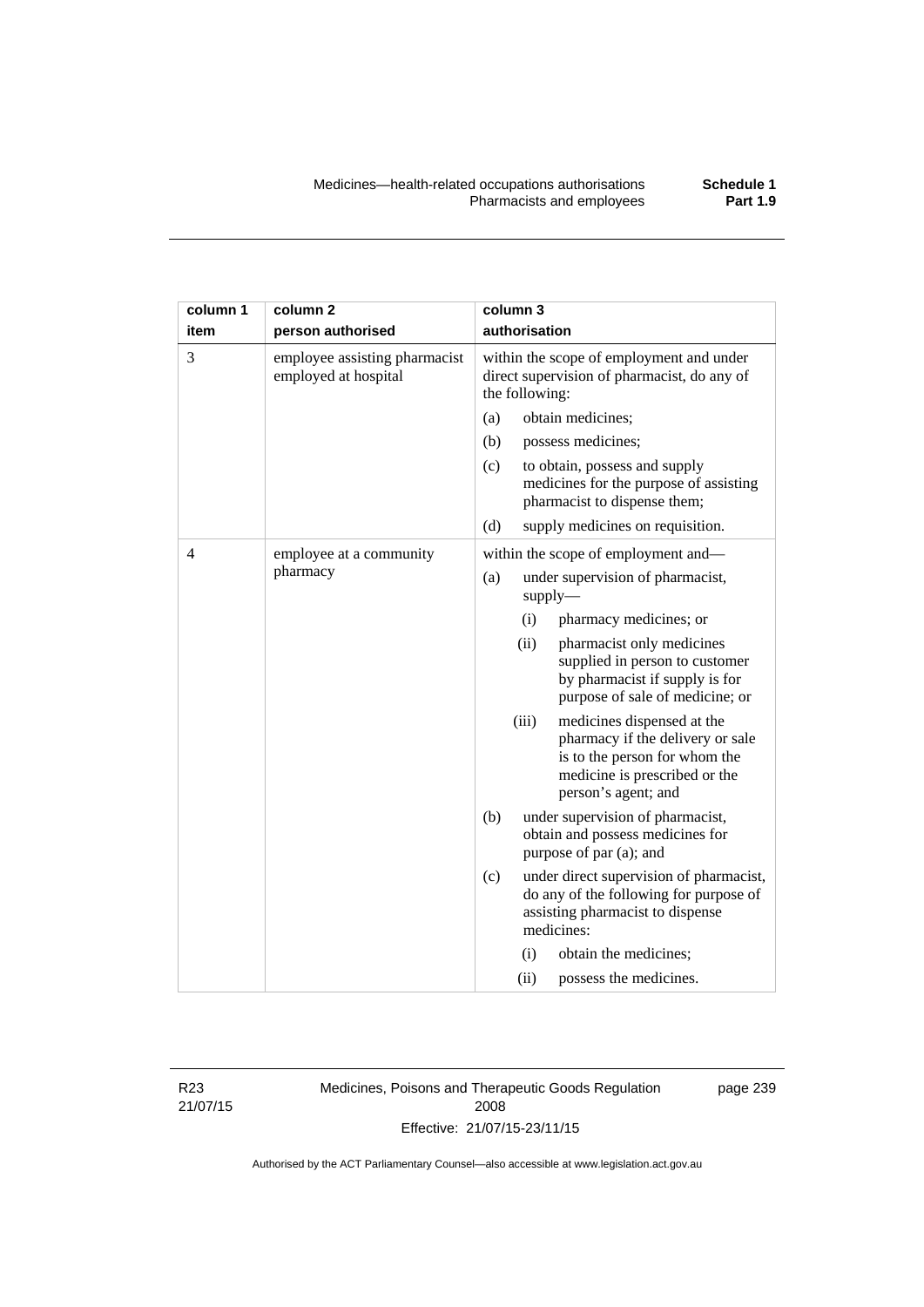### **Part 1.10 Podiatrists**

| column 1<br>item | column 2<br>person authorised | column 3<br>authorisation                                                                                                     |  |
|------------------|-------------------------------|-------------------------------------------------------------------------------------------------------------------------------|--|
|                  | podiatrist                    | to the extent necessary to practise podiatry<br>and, if employed, within the scope of<br>employment, do any of the following: |  |
|                  |                               | issue purchase orders and requisitions<br>(a)<br>for adrenaline and local anaesthetics;                                       |  |
|                  |                               | obtain adrenaline and local<br>(b)<br>anaesthetics:                                                                           |  |
|                  |                               | possess adrenaline and local<br>(c)<br>anaesthetics;                                                                          |  |
|                  |                               | administer adrenaline and local<br>(d)<br>anaesthetics.                                                                       |  |

page 240 Medicines, Poisons and Therapeutic Goods Regulation 2008 Effective: 21/07/15-23/11/15

R23 21/07/15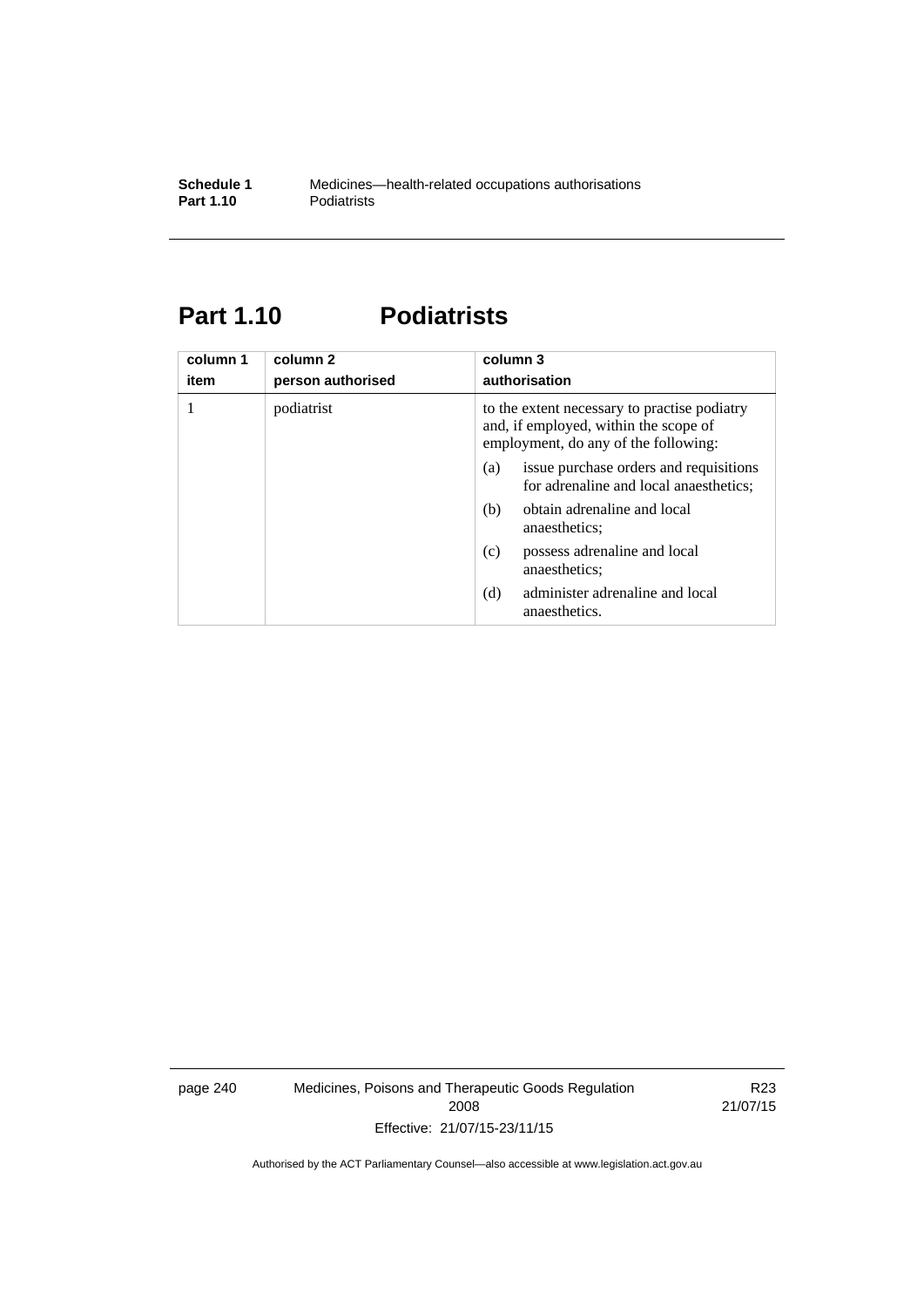# **Part 1.11 Residential care facilities**

| column 1 | column <sub>2</sub>                                                                                                                                               | column 3                                                                                                                                                                                                                                                                                                                                                   |
|----------|-------------------------------------------------------------------------------------------------------------------------------------------------------------------|------------------------------------------------------------------------------------------------------------------------------------------------------------------------------------------------------------------------------------------------------------------------------------------------------------------------------------------------------------|
| item     | person authorised                                                                                                                                                 | authorisation                                                                                                                                                                                                                                                                                                                                              |
| 1        | director of nursing<br>for residential aged care<br>facility without pharmacy<br>medical superintendent<br>for residential aged care<br>facility without pharmacy | within the scope of employment, do any of<br>the following:<br>issue purchase orders for following<br>(a)<br>medicines for emergency<br>administration to residents at facility<br>under direction of prescriber:<br>pharmacy medicines, pharmacist<br>(i)<br>only medicines and prescription<br>only medicines;<br>(ii)<br>not more than 5 ampoules, each |
|          |                                                                                                                                                                   | of 1mL or less, of morphine<br>sulfate, at a concentration of<br>30mg or less of morphine sulfate<br>per mL;                                                                                                                                                                                                                                               |
|          |                                                                                                                                                                   | obtain the medicines mentioned in<br>(b)<br>par(a);                                                                                                                                                                                                                                                                                                        |
|          |                                                                                                                                                                   | possess the medicines mentioned in<br>(c)<br>par(a);                                                                                                                                                                                                                                                                                                       |
|          |                                                                                                                                                                   | (d)<br>supply medicines mentioned in par (a)<br>to health practitioner at facility for<br>administration to residents.                                                                                                                                                                                                                                     |
|          |                                                                                                                                                                   | <i>Note 1</i> No authorisation is required for certain<br>dealings with residents' own medicines,<br>see s 371.                                                                                                                                                                                                                                            |
|          |                                                                                                                                                                   | <i>Note</i> 2 For the administration of medicines by<br>staff, see s 361.                                                                                                                                                                                                                                                                                  |
|          |                                                                                                                                                                   | Note 3<br>For authorisation of doctor to issue<br>standing orders for administration of<br>medicines at facility, see s 75.                                                                                                                                                                                                                                |

R23 21/07/15 Medicines, Poisons and Therapeutic Goods Regulation 2008 Effective: 21/07/15-23/11/15

page 241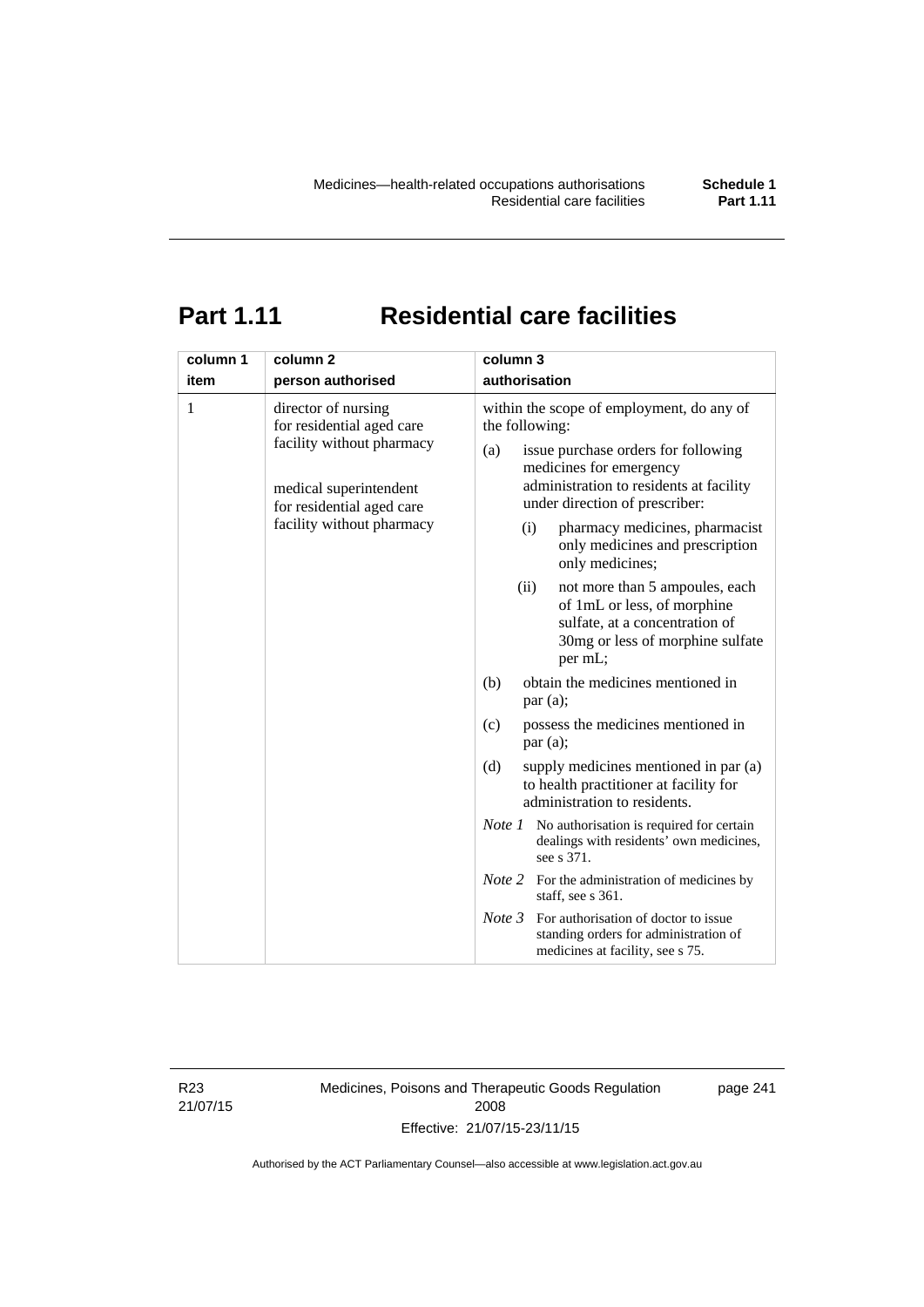| Schedule 1       | Medicines—health-related occupations authorisations |
|------------------|-----------------------------------------------------|
| <b>Part 1.11</b> | Residential care facilities                         |

| column 1<br>item                                                                                                                                       | column <sub>2</sub><br>person authorised                                                                                                                                      | column 3<br>authorisation                                                                             |  |  |
|--------------------------------------------------------------------------------------------------------------------------------------------------------|-------------------------------------------------------------------------------------------------------------------------------------------------------------------------------|-------------------------------------------------------------------------------------------------------|--|--|
| $\overline{2}$                                                                                                                                         | director of nursing                                                                                                                                                           | within the scope of employment, do any of                                                             |  |  |
| for residential disability care<br>facility without pharmacy<br>medical superintendent<br>for residential disability care<br>facility without pharmacy |                                                                                                                                                                               | the following:                                                                                        |  |  |
|                                                                                                                                                        | issue purchase orders for medicines<br>(a)<br>(other than controlled medicines) for<br>emergency administration to residents<br>at facility under direction of<br>prescriber; |                                                                                                       |  |  |
|                                                                                                                                                        |                                                                                                                                                                               | obtain the medicines;<br>(b)                                                                          |  |  |
|                                                                                                                                                        |                                                                                                                                                                               | (c)<br>possess the medicines;                                                                         |  |  |
|                                                                                                                                                        |                                                                                                                                                                               | (d)<br>supply the medicines to health<br>practitioner at facility for<br>administration to residents. |  |  |
|                                                                                                                                                        |                                                                                                                                                                               | <b>Note</b><br>See the notes to item 1.                                                               |  |  |

page 242 Medicines, Poisons and Therapeutic Goods Regulation 2008 Effective: 21/07/15-23/11/15

R23 21/07/15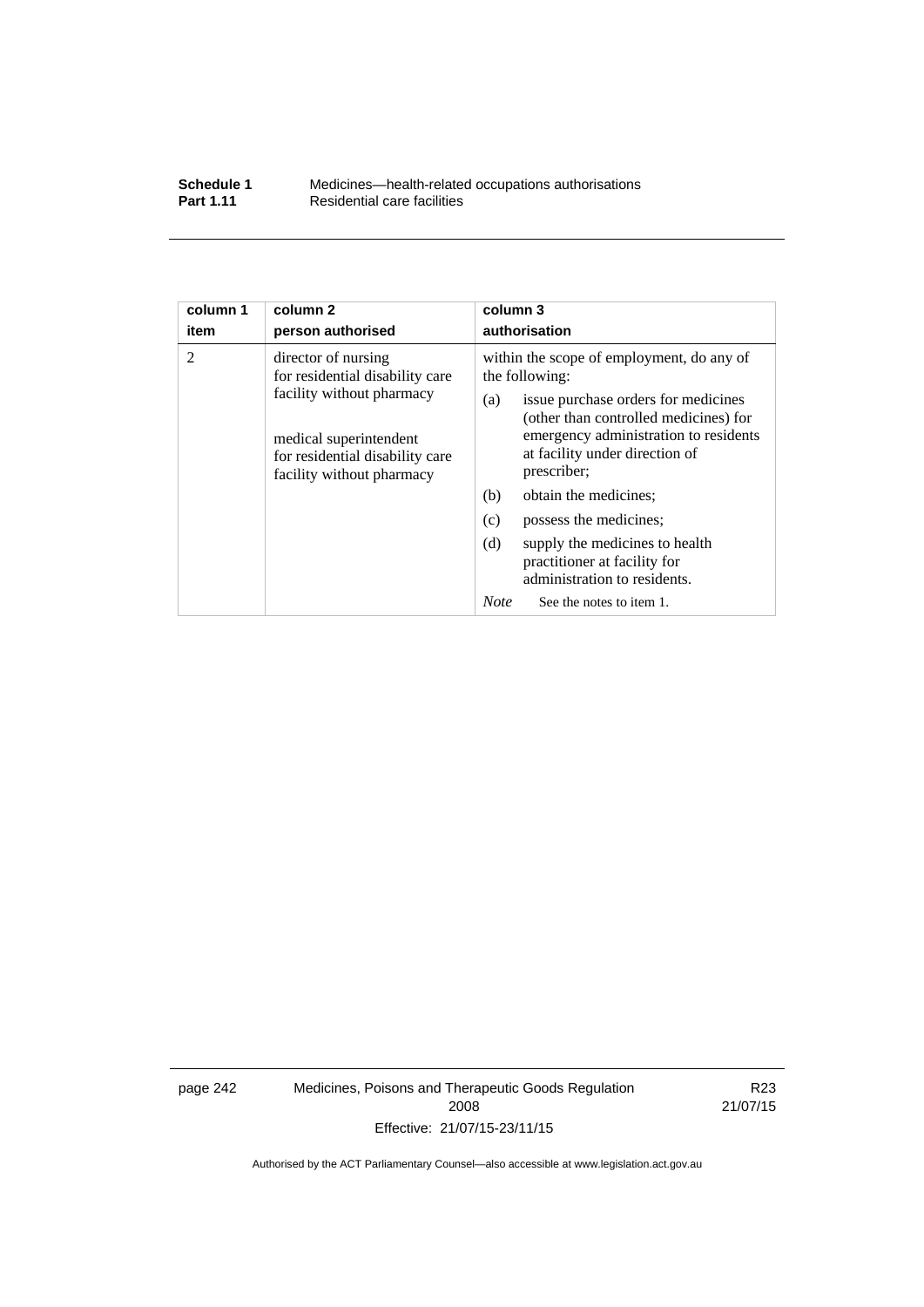# **Part 1.12 Sales representatives for medicines manufacturers and wholesalers**

| column 1 | column 2                                                                                                                                                                                                                                                                                                                                                      | column 3                                                                                                                                                                                                                                                                                                                                                                                                                                                                                          |  |
|----------|---------------------------------------------------------------------------------------------------------------------------------------------------------------------------------------------------------------------------------------------------------------------------------------------------------------------------------------------------------------|---------------------------------------------------------------------------------------------------------------------------------------------------------------------------------------------------------------------------------------------------------------------------------------------------------------------------------------------------------------------------------------------------------------------------------------------------------------------------------------------------|--|
| item     | person authorised                                                                                                                                                                                                                                                                                                                                             | authorisation                                                                                                                                                                                                                                                                                                                                                                                                                                                                                     |  |
| 1        | representative of person<br>authorised (however described)<br>under corresponding law to<br>manufacture medicines<br>representative of medicines<br>wholesalers licence-holder<br>representative of person<br>authorised to supply medicines<br>under the Act, s $20(4)$ (which is<br>about wholesalers who do not<br>have a place of business in the<br>ACT) | for purpose of supplying medicines (other<br>than controlled medicines) under<br>medicines Australia code of conduct, and<br>within the scope of employment, do any of<br>the following:<br>obtain manufacturer's packs of<br>(a)<br>medicines (other than controlled<br>medicines) from manufacturer or<br>wholesaler;<br>(b)<br>possess medicines obtained under<br>par(a);<br>supply manufacturer's packs of<br>(c)<br>medicines in accordance with<br>medicines Australia code of<br>conduct. |  |

R23 21/07/15 Medicines, Poisons and Therapeutic Goods Regulation 2008 Effective: 21/07/15-23/11/15

page 243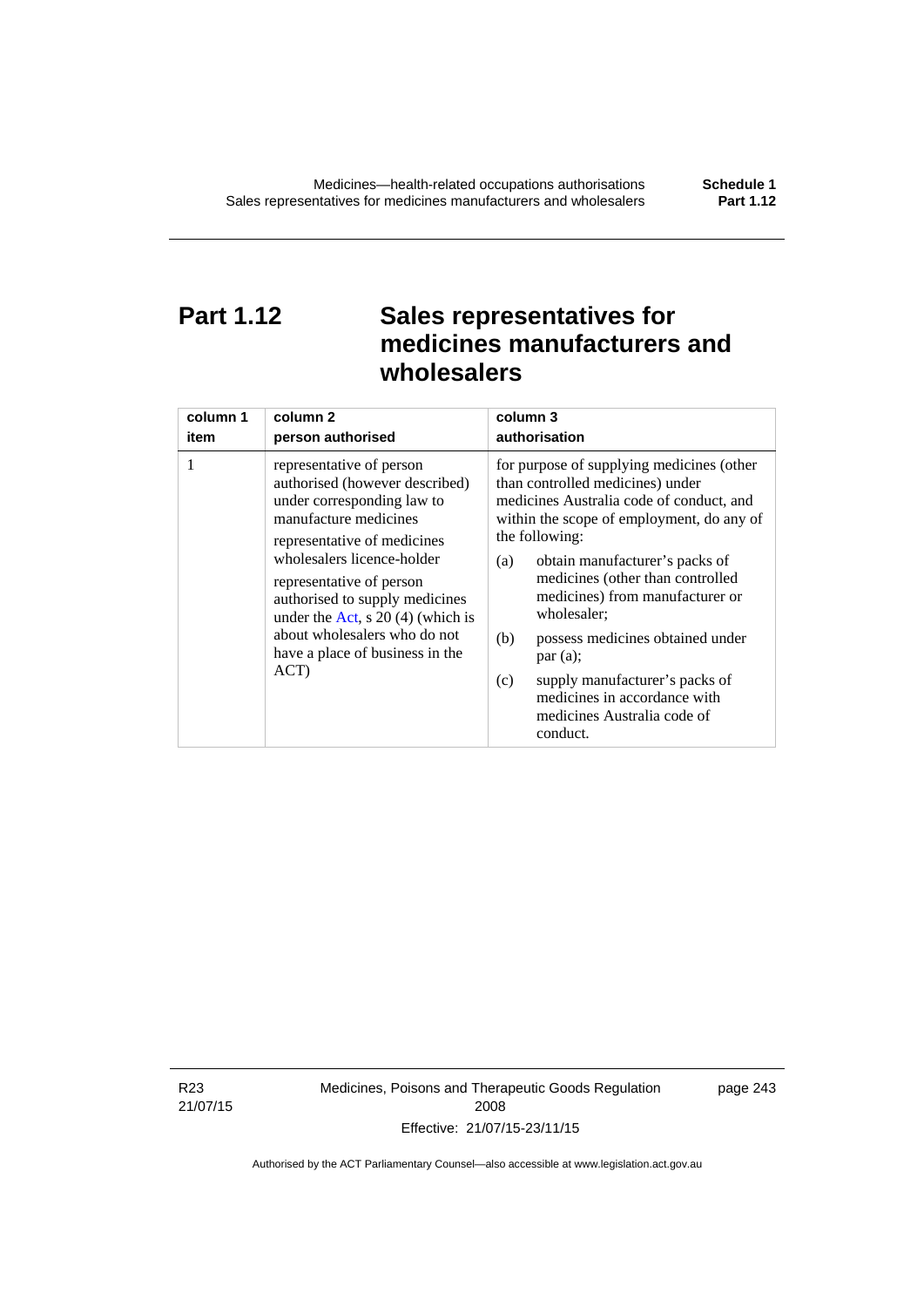# **Part 1.13 Veterinary surgeons and employees**

| column 1 | column <sub>2</sub> | column 3                                                                                                                                                                                          |  |  |
|----------|---------------------|---------------------------------------------------------------------------------------------------------------------------------------------------------------------------------------------------|--|--|
| item     | person authorised   | authorisation                                                                                                                                                                                     |  |  |
| 1        | veterinary surgeon  | to the extent necessary to practise<br>veterinary medicine and, if employed,<br>within the scope of employment, do any of<br>the following:                                                       |  |  |
|          |                     | issue purchase orders for medicines;<br>(a)                                                                                                                                                       |  |  |
|          |                     | (b)<br>obtain medicines;                                                                                                                                                                          |  |  |
|          |                     | possess medicines;<br>(c)                                                                                                                                                                         |  |  |
|          |                     | administer medicines;<br>(d)                                                                                                                                                                      |  |  |
|          |                     | prescribe medicines;<br>(e)                                                                                                                                                                       |  |  |
|          |                     | (f)<br>$supply$ —                                                                                                                                                                                 |  |  |
|          |                     | pharmacy medicines if labelled<br>(i)<br>with words to the effect of 'for<br>animal treatment only'; or                                                                                           |  |  |
|          |                     | pharmacist only medicines<br>(ii)<br>supplied in person by<br>veterinary surgeon, or trainee<br>veterinary surgeon, if labelled<br>with words to the effect of 'for<br>animal treatment only'; or |  |  |
|          |                     | medicines to custodians of<br>(iii)<br>animals during consultations if<br>labelled in accordance with<br>s 161.                                                                                   |  |  |

*Note 1 Veterinary surgeon* does not include a trainee veterinary surgeon (see dict).

*Note 2 Custodian*, of an animal—see the dictionary.

page 244 Medicines, Poisons and Therapeutic Goods Regulation 2008 Effective: 21/07/15-23/11/15

R23 21/07/15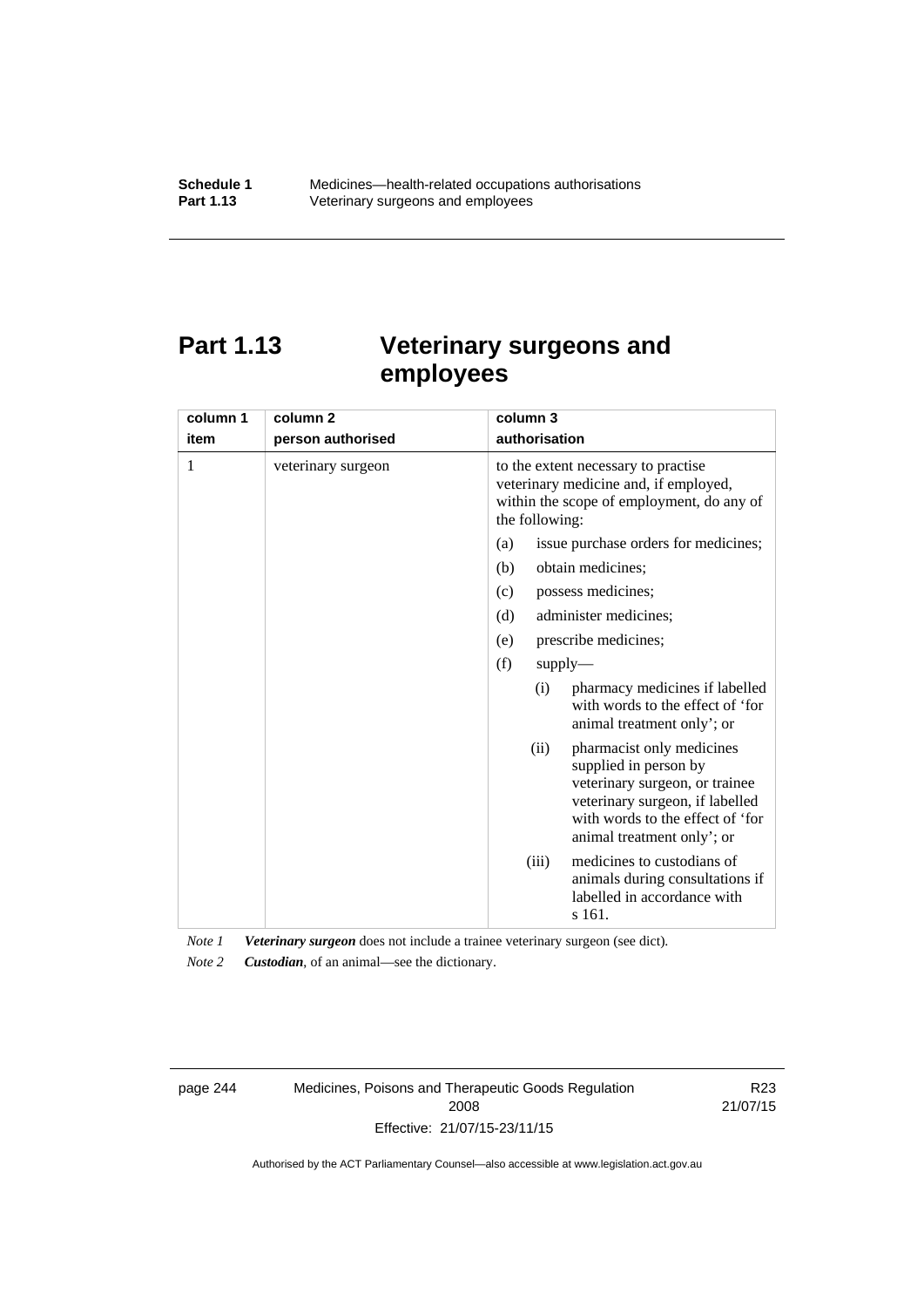| column 1 | column <sub>2</sub>        | column 3                                                                                                                                                                                          |  |  |
|----------|----------------------------|---------------------------------------------------------------------------------------------------------------------------------------------------------------------------------------------------|--|--|
| item     | person authorised          | authorisation                                                                                                                                                                                     |  |  |
| 2        | trainee veterinary surgeon | to the extent necessary to practise<br>veterinary medicine or undertake training,<br>and under supervision of veterinary<br>surgeon, do any of the following:                                     |  |  |
|          |                            | (a)<br>obtain medicines:                                                                                                                                                                          |  |  |
|          |                            | (b)<br>possess medicines;                                                                                                                                                                         |  |  |
|          |                            | administer medicines in accordance<br>(c)<br>with prescription (whether or not<br>issued themself or by veterinary<br>surgeon);                                                                   |  |  |
|          |                            | (d)<br>supply                                                                                                                                                                                     |  |  |
|          |                            | pharmacy medicines if labelled<br>(i)<br>with words to the effect of 'for<br>animal treatment only'; or                                                                                           |  |  |
|          |                            | (ii)<br>pharmacist only medicines<br>supplied in person by<br>veterinary surgeon, or trainee<br>veterinary surgeon, if labelled<br>with words to the effect of 'for<br>animal treatment only'; or |  |  |
|          |                            | (iii)<br>medicines supplied in person<br>by a veterinary surgeon at the<br>surgery if labelled in<br>accordance with s 161;                                                                       |  |  |
|          |                            | prescribe medicines for<br>(e)<br>administration at veterinary surgery.                                                                                                                           |  |  |

R23 21/07/15 Medicines, Poisons and Therapeutic Goods Regulation 2008 Effective: 21/07/15-23/11/15

page 245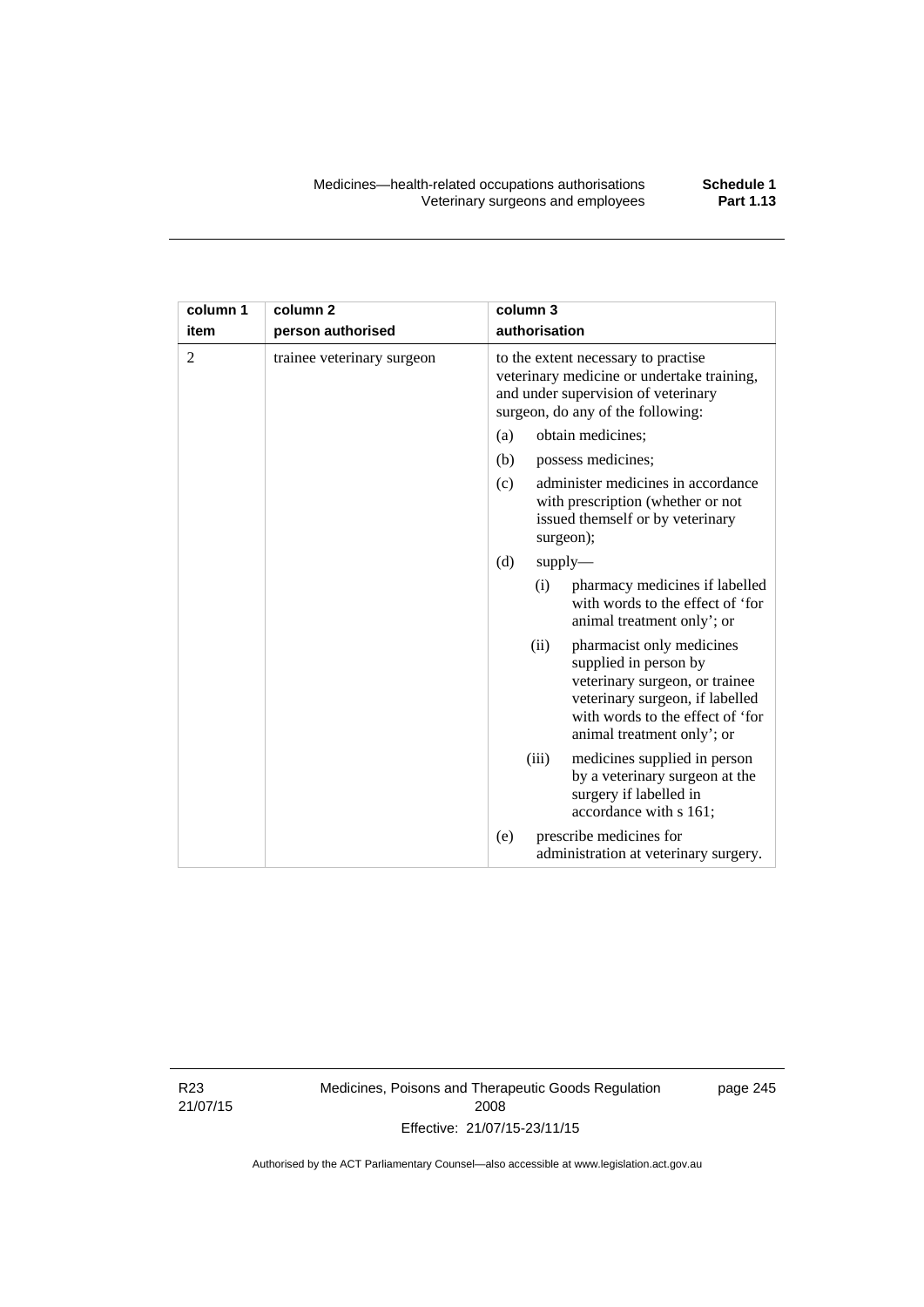#### **Schedule 1** Medicines—health-related occupations authorisations<br>**Part 1.13** Veterinary surgeons and employees Veterinary surgeons and employees

| column 1 | column <sub>2</sub>                                                                            | column 3                                                                                                                                                                               |  |
|----------|------------------------------------------------------------------------------------------------|----------------------------------------------------------------------------------------------------------------------------------------------------------------------------------------|--|
| item     | person authorised                                                                              | authorisation                                                                                                                                                                          |  |
| 3        | veterinary surgeon's employee<br>public employee assisting<br>veterinary surgeon who is public | within the scope of employment and under<br>supervision of veterinary surgeon, do any<br>of the following:                                                                             |  |
|          | employee                                                                                       | (a)<br>obtain medicines from veterinary<br>surgeon authorised to possess them;                                                                                                         |  |
|          |                                                                                                | possess medicines mentioned in<br>(b)<br>par(a);                                                                                                                                       |  |
|          |                                                                                                | administer medicines mentioned in<br>(c)<br>par (a) in accordance with veterinary<br>surgeon's prescription;                                                                           |  |
|          |                                                                                                | (d)<br>supply pharmacy medicines if<br>labelled with words to the effect of<br>'for animal treatment only';                                                                            |  |
|          |                                                                                                | supply pharmacist only medicines<br>(e)<br>supplied in person by veterinary<br>surgeon, or trainee veterinary<br>surgeon, if supply is for purpose of<br>sale or delivery of medicine; |  |
|          |                                                                                                | supply medicines supplied in person<br>(f)<br>by a veterinary surgeon at the place<br>of employment if labelled in<br>accordance with s 161.                                           |  |

page 246 Medicines, Poisons and Therapeutic Goods Regulation 2008 Effective: 21/07/15-23/11/15

R23 21/07/15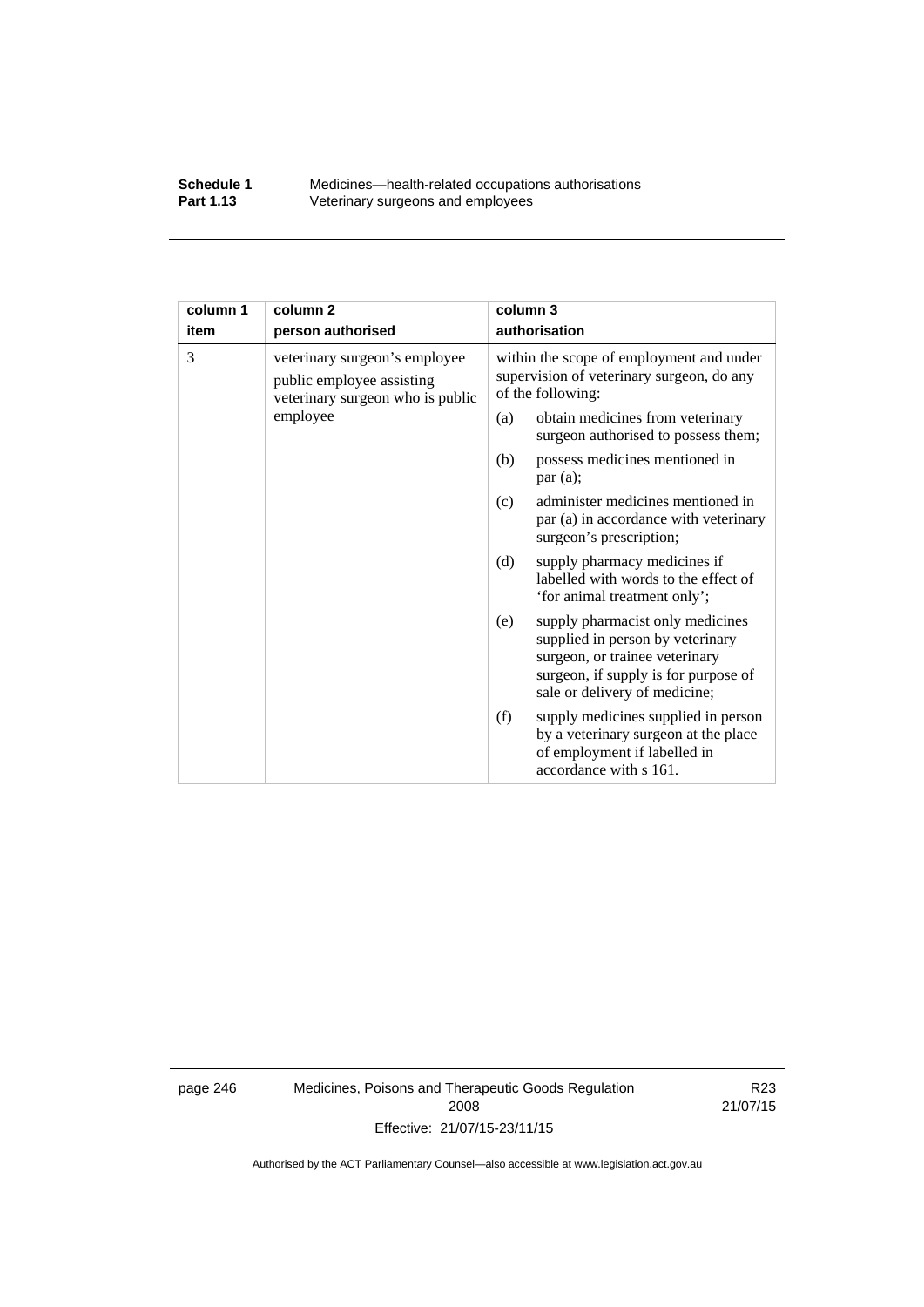# **Schedule 3 Designated appendix D medicines—standing approvals**

(see s 31, s 33, s 41, s 160, s 591, s 592 and s 593)

# **Part 3.1 Approval conditions**

### **3.1 Definitions—sch 3**

In this schedule:

*condition 1*, for a doctor prescribing or supplying a designated appendix D medicine to a woman of child-bearing age, means the doctor must ensure that the possibility of pregnancy by the woman has been excluded prior to commencement of treatment.

*condition 2*, for a doctor prescribing or supplying a designated appendix D medicine to a woman of child-bearing age, means the doctor must advise the woman to avoid becoming pregnant during, or for a period of 1 month after the completion of, treatment.

*condition 3*, for a doctor prescribing or supplying a designated appendix D medicine to a woman of child-bearing age, means the doctor must advise the woman to avoid becoming pregnant during, or for a period of 3 months after the completion of, treatment.

*condition 4*, for a doctor prescribing or supplying a designated appendix D medicine to a woman of child-bearing age, means the doctor must advise the woman to avoid becoming pregnant during, or for a period of 24 months after the completion of, treatment.

R23 21/07/15 page 247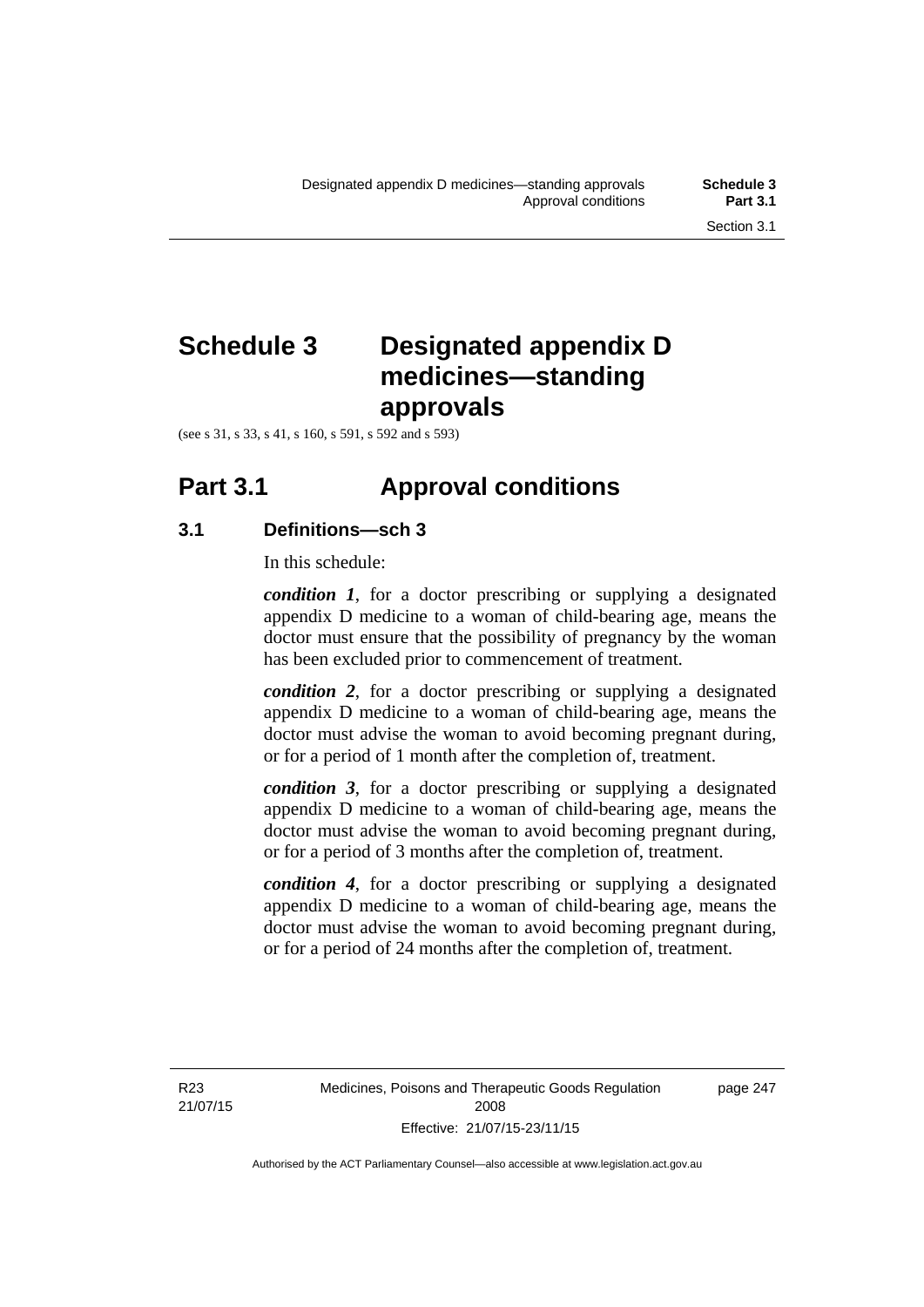### **Part 3.2 Standing approvals for designated appendix D medicines**

| column 1 | column <sub>2</sub>                                       | column 3<br>medicine                                                    | column 4            |
|----------|-----------------------------------------------------------|-------------------------------------------------------------------------|---------------------|
| item     | doctor                                                    |                                                                         | conditions (if any) |
| 1        | specialist practising                                     | acitretin for human use                                                 | conditions 1 and 4  |
|          | in specialist area of                                     | alefacept for human use                                                 |                     |
|          | dermatology                                               | bexarotene for human use                                                | conditions 1 and 2  |
|          |                                                           | etretinate for human use                                                | conditions 1 and 4  |
|          |                                                           | isotretinoin for human oral use                                         | conditions 1 and 2  |
|          |                                                           | thalidomide for human use                                               | conditions 1 and 2  |
| 2        | specialist practising                                     | clomiphene for human use                                                |                     |
|          | in specialist area of<br>endocrinology,<br>gynaecology or | corifollitropin alfa for human use                                      |                     |
|          |                                                           | cyclofenil for human use                                                |                     |
|          | obstetrics                                                | dinoprost for human use                                                 |                     |
|          |                                                           | dinoprostone for human use                                              |                     |
|          |                                                           | follitropin alpha (recombinant human                                    |                     |
|          |                                                           | follicle-stimulating hormone) for<br>human use                          |                     |
|          |                                                           | follitropin beta (recombinant human                                     |                     |
|          |                                                           | follicle-stimulating hormone) for<br>human use                          |                     |
|          |                                                           | luteinising hormone for human use                                       |                     |
|          |                                                           | urofollitropin (human<br>follicle-stimulating hormone) for<br>human use |                     |

page 248 Medicines, Poisons and Therapeutic Goods Regulation 2008 Effective: 21/07/15-23/11/15

R23 21/07/15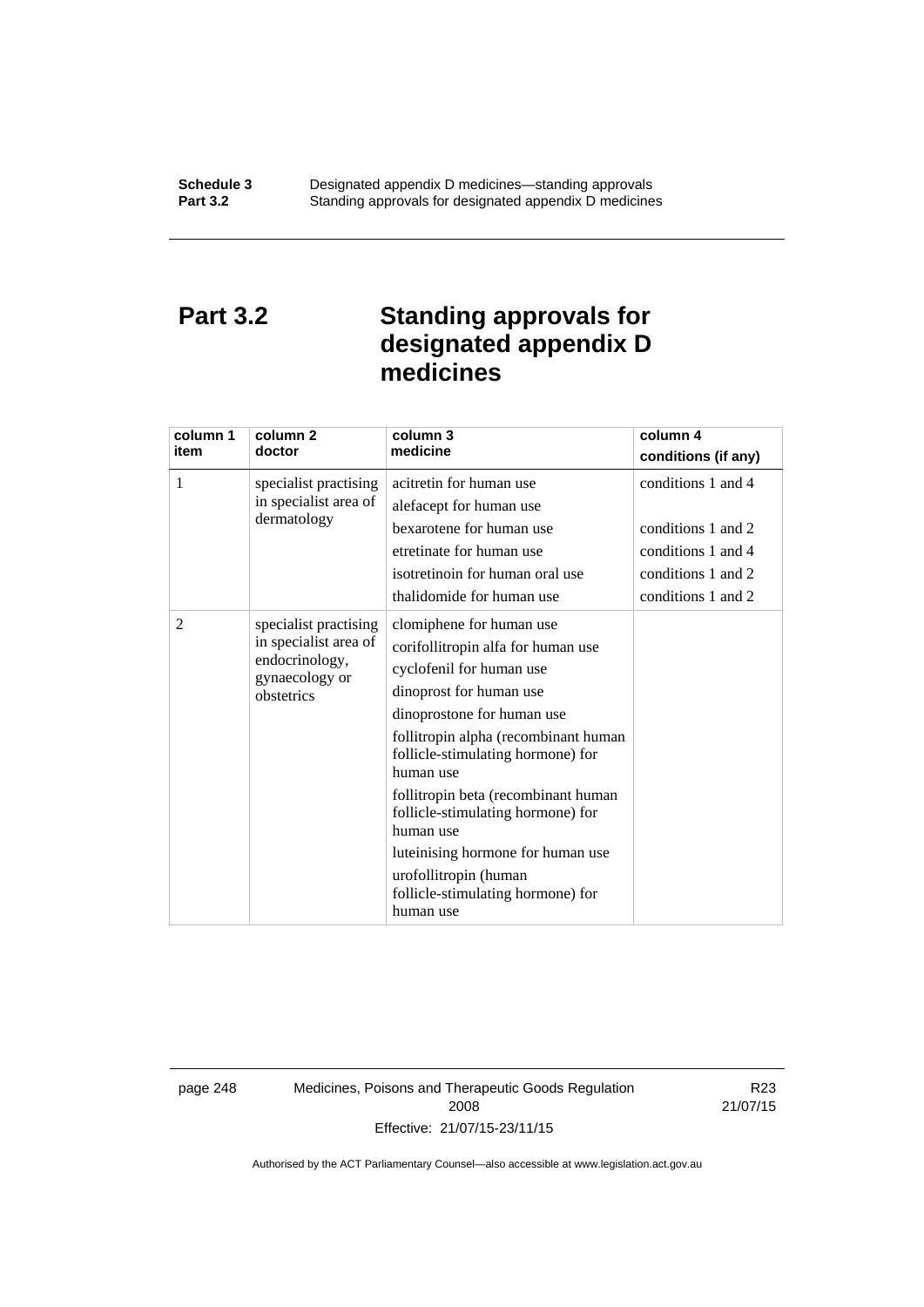Designated appendix D medicines—standing approvals **Schedule 3** Standing approvals for designated appendix D medicines

| column 1<br>item | column <sub>2</sub><br>doctor                                                                                                                                                                                                     | column 3<br>medicine                                                                                                                                                                                                                                                                                                           | column 4<br>conditions (if any)                                                                                                                                                                                          |
|------------------|-----------------------------------------------------------------------------------------------------------------------------------------------------------------------------------------------------------------------------------|--------------------------------------------------------------------------------------------------------------------------------------------------------------------------------------------------------------------------------------------------------------------------------------------------------------------------------|--------------------------------------------------------------------------------------------------------------------------------------------------------------------------------------------------------------------------|
| 3                | specialist practising<br>in specialist area of<br>mental health<br>doctor employed by<br>Territory and<br>working under<br>supervision of chief<br>psychiatrist under<br><b>Mental Health</b><br>(Treatment and Care)<br>Act 1994 | clozapine for human use                                                                                                                                                                                                                                                                                                        |                                                                                                                                                                                                                          |
| $\overline{4}$   | specialist physician                                                                                                                                                                                                              | ambrisentan for human use<br>acitretin for human use<br>etretinate for human use<br>bexarotene for human use<br>bosentan for human use<br>isotretinoin for human oral use<br>lenalidomide for human use<br>sitaxentan for human use<br>teriparatide for human use<br>thalidomide for human use<br>tretinoin for human oral use | conditions 1 and 3<br>conditions 1 and 4<br>conditions 1 and 4<br>conditions 1 and 2<br>conditions 1 and 3<br>conditions 1 and 2<br>conditions 1 and 2<br>conditions 1 and 3<br>conditions 1 and 2<br>conditions 1 and 2 |
| 5                | specialist practising<br>in specialist area of<br>neurology or<br>rehabilitation                                                                                                                                                  | nabiximols for human use                                                                                                                                                                                                                                                                                                       |                                                                                                                                                                                                                          |
| 6                | specialist practising<br>in specialist area of<br>neurology,<br>paediatrics or sleep<br>medicine                                                                                                                                  | sodium oxybate for human use                                                                                                                                                                                                                                                                                                   |                                                                                                                                                                                                                          |

*Note Specialist* includes a doctor training in a specialist area—see the dictionary.

R23 21/07/15 Medicines, Poisons and Therapeutic Goods Regulation 2008 Effective: 21/07/15-23/11/15

page 249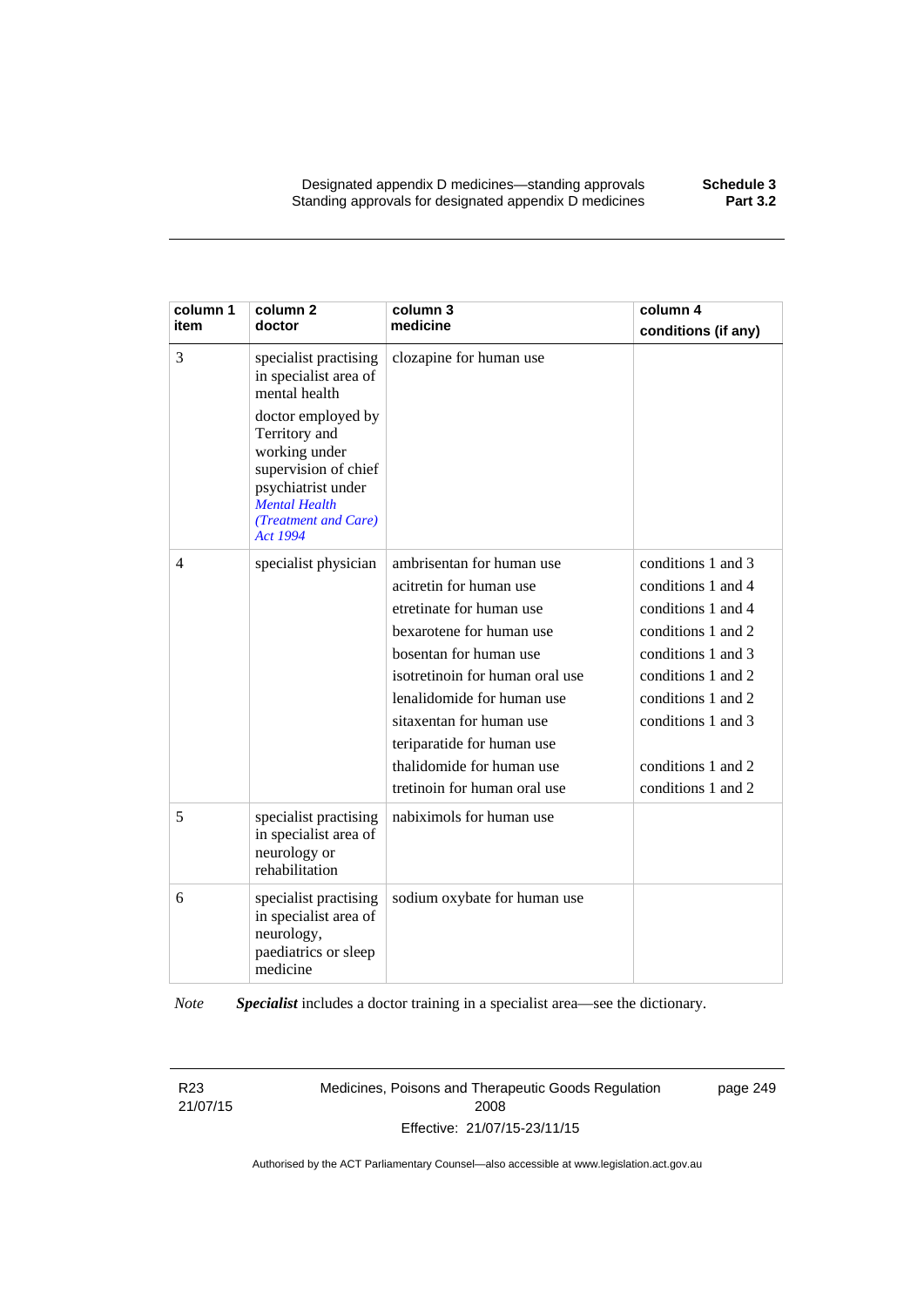### **Schedule 4 Dangerous poisons manufacturing etc authorisations**

(see s 690)

| column 1<br>item | column <sub>2</sub><br>people                                             | column 3<br>dangerous poison | column 4<br>prescribed purpose                                         |
|------------------|---------------------------------------------------------------------------|------------------------------|------------------------------------------------------------------------|
| 1                | manufacturers of glass                                                    | arsenic                      | manufacturing glass                                                    |
|                  | metallurgists                                                             |                              | manufacturing alloys                                                   |
| $\overline{2}$   | manufacturers of dyes or<br>pharmaceuticals                               | benzene                      | manufacturing dyes or<br>pharmaceuticals                               |
|                  | manufacturers of lacquers,<br>linoleum, protective cloths<br>or varnishes |                              | manufacturing lacquers,<br>linoleum, protective<br>cloths or varnishes |
| 3                | manufacturers of<br>chemicals or<br>pharmaceuticals                       | carbon tetrachloride         | manufacturing<br>chemicals or<br>pharmaceuticals                       |
|                  | manufacturers of lacquers,<br>paints or varnishes                         |                              | manufacturing lacquers,<br>paints or varnishes                         |
| $\overline{4}$   | managers of swimming<br>pools, other than domestic<br>swimming pools      | chlorine                     | purifying water in pools                                               |
|                  | manufacturers of<br>chemicals, plastics or<br>synthetic rubber            |                              | manufacturing<br>chemicals, plastics or<br>synthetic rubber            |
|                  | metallurgists                                                             |                              | cleaning metals                                                        |
|                  | people working at sewage<br>treatment centres                             |                              | treating sewage at<br>treatment centres                                |
|                  | people working at water<br>treatment centres                              |                              | purifying water at<br>treatment centres                                |
| 5                | electroplaters                                                            | cyanides                     | electroplating                                                         |

page 250 Medicines, Poisons and Therapeutic Goods Regulation 2008 Effective: 21/07/15-23/11/15

R23 21/07/15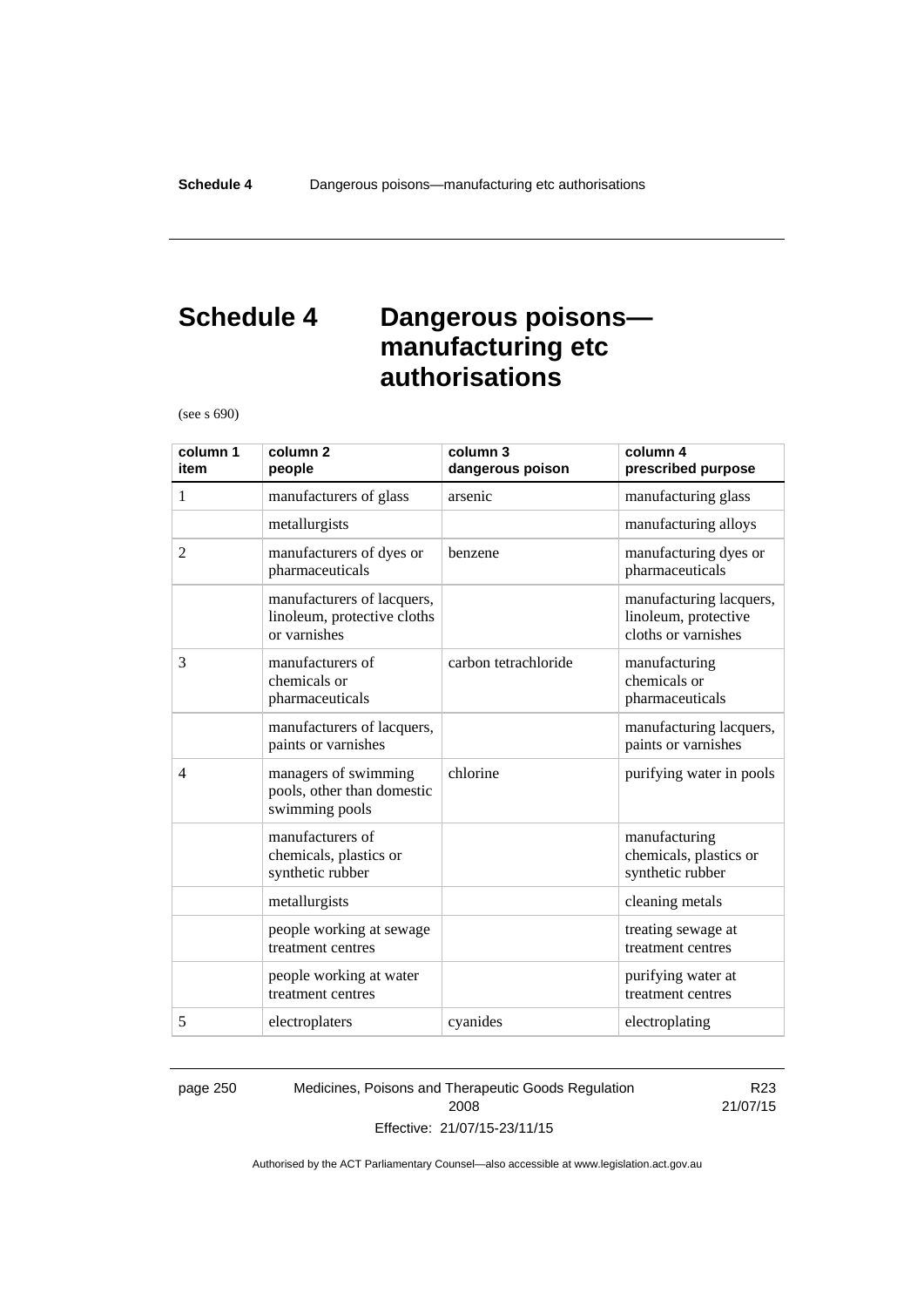| column 1<br>item | column <sub>2</sub><br>people                                   | column 3<br>dangerous poison                      | column 4<br>prescribed purpose                                  |
|------------------|-----------------------------------------------------------------|---------------------------------------------------|-----------------------------------------------------------------|
|                  | jewellers                                                       |                                                   | manufacturing gold<br>jewellery                                 |
|                  | miners                                                          |                                                   | extracting or processing<br>gold                                |
| 6                | manufacturers of lacquers,<br>paints or varnishes               | epichlorohydrin                                   | manufacturing lacquers,<br>paints or varnishes                  |
| 7                | manufacturers of<br>chemicals or detergents                     | ethylene oxide                                    | manufacturing<br>chemicals or detergents                        |
|                  | sterilising technologists                                       |                                                   | sterilising surgical<br>instruments                             |
| 8                | glass workers                                                   | hydrofluoric acid                                 | etching glass                                                   |
|                  | masons                                                          |                                                   | cleaning building<br>materials                                  |
|                  | metal workers                                                   |                                                   | cleaning or etching<br>metals                                   |
|                  | miners                                                          |                                                   | extracting or processing<br>gold                                |
|                  | potters                                                         |                                                   | cleaning ceramics                                               |
| 9                | manufacturers of lamps,<br>mirrors or scientific<br>instruments | mercury                                           | manufacturing of lamps,<br>mirrors or scientific<br>instruments |
|                  | manufacturers of mercury<br>salts or organic<br>compounds       |                                                   | manufacturing mercury<br>salts or organic<br>compounds          |
|                  | miners                                                          |                                                   | extracting metals from<br>ores                                  |
| 10               | manufacturers of plastics                                       | 4, 4'-methylenebis<br>[2-chloroaniline]<br>(MOCA) | manufacturing plastics                                          |

R23 21/07/15 Medicines, Poisons and Therapeutic Goods Regulation 2008 Effective: 21/07/15-23/11/15

page 251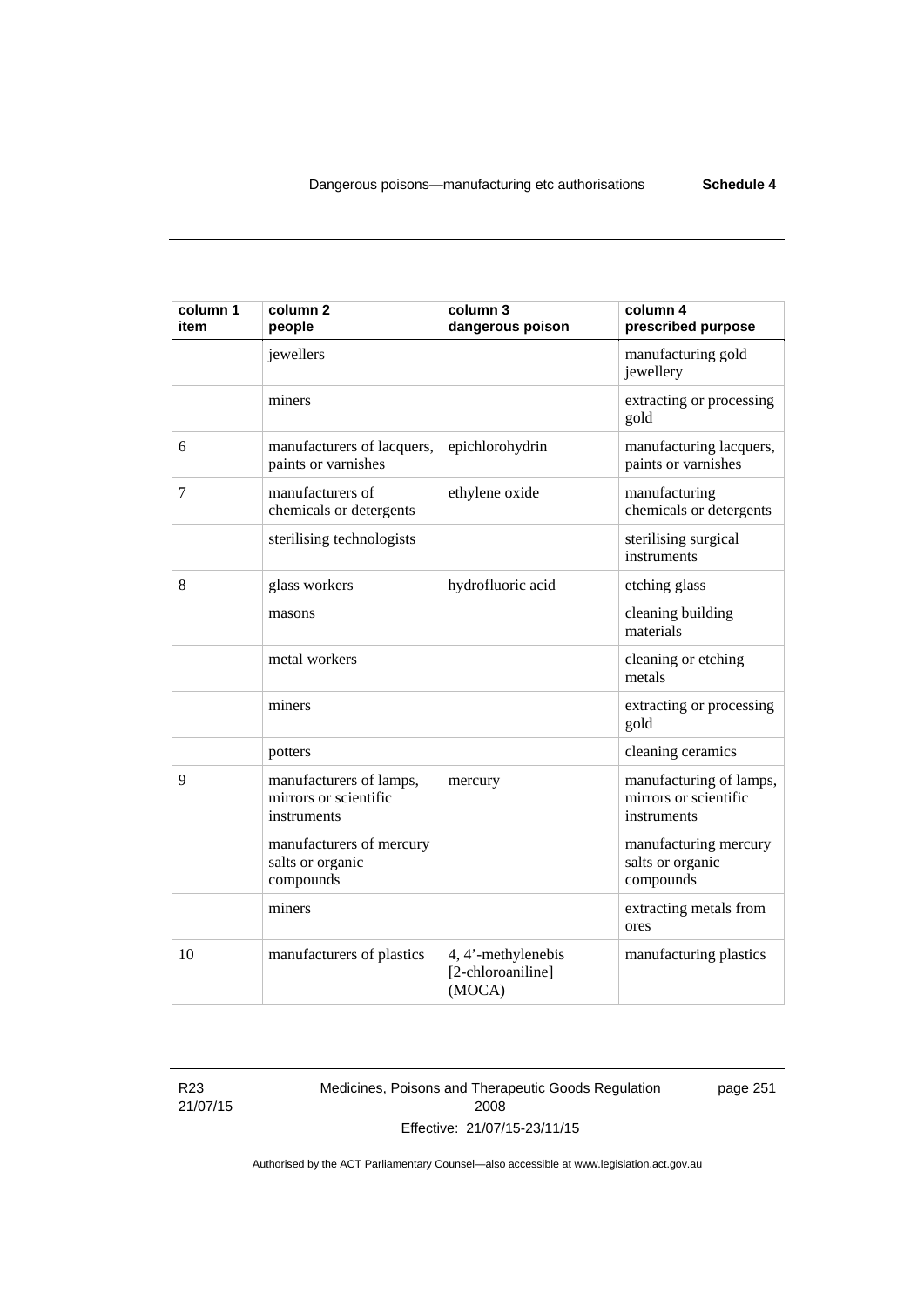#### **Schedule 4** Dangerous poisons—manufacturing etc authorisations

| column 1<br>item | column <sub>2</sub><br>people                                                        | column 3<br>dangerous poison | column 4<br>prescribed purpose                                                    |
|------------------|--------------------------------------------------------------------------------------|------------------------------|-----------------------------------------------------------------------------------|
| 11               | manufacturers of<br>detergents, lubricants or<br>organic compounds                   | propylene oxide              | manufacturing<br>detergents, lubricants or<br>organic compounds                   |
| 12               | manufacturers of organic<br>compounds, paints, rust<br>removers or varnishes         | tetrachloroethane            | manufacturing organic<br>compounds, paints, rust<br>removers or varnishes         |
| 13               | manufacturers of dyes                                                                | ortho-tolidine               | manufacturing dyes                                                                |
| 14               | manufacturers of<br>disinfectants, household<br>cleaners or industrial<br>deodorants | trichloroisocyanuric acid    | manufacturing<br>disinfectants, household<br>cleaners or industrial<br>deodorants |

page 252 Medicines, Poisons and Therapeutic Goods Regulation 2008 Effective: 21/07/15-23/11/15

R23 21/07/15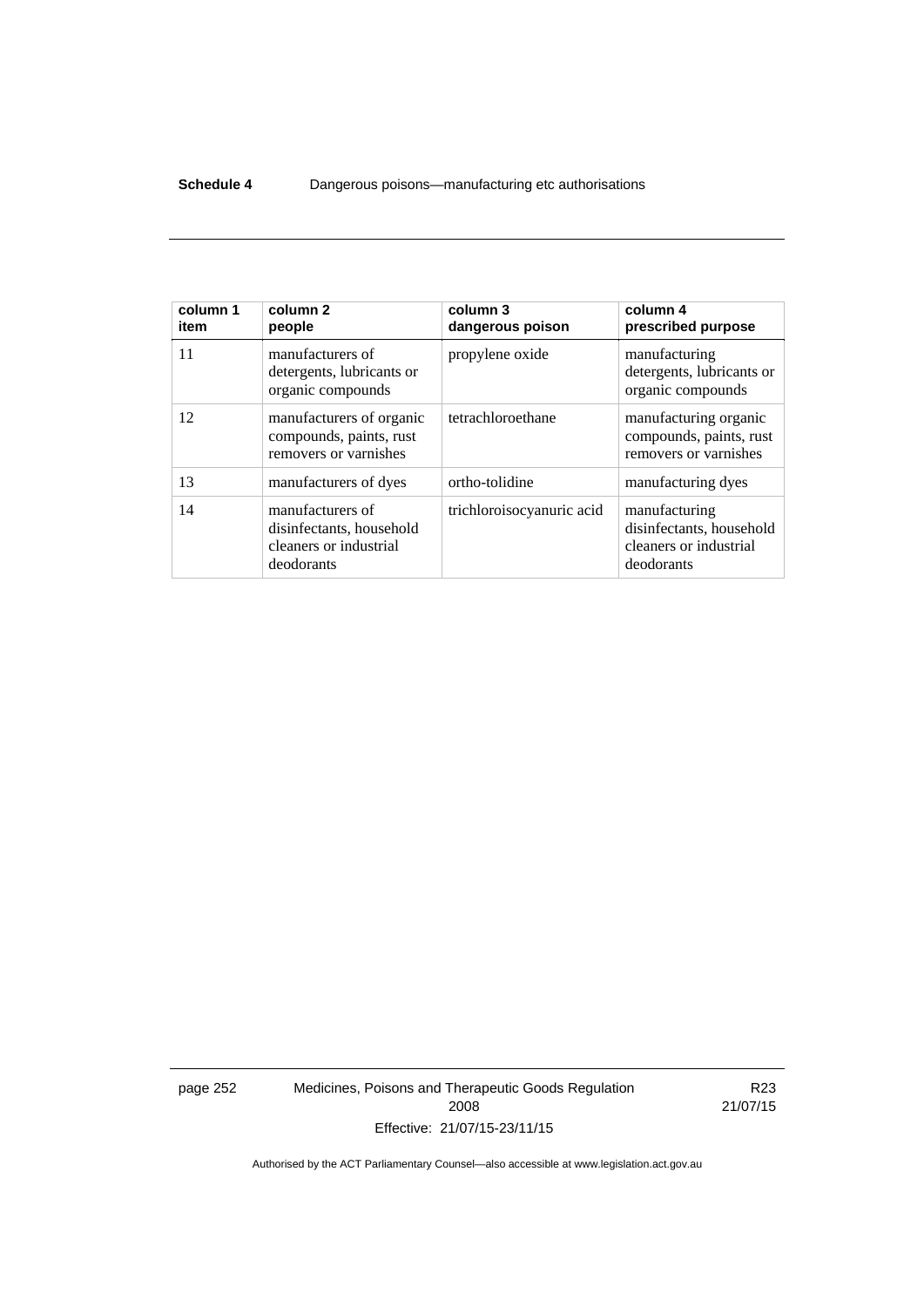# **Schedule 5 Requirements for storage receptacles**

(see s 531 and s 533)

### **Part 5.1 Medicines cabinets**

### **5.1 Medicines cabinets—general requirements**

A medicines cabinet must be constructed to prevent ready access to the cabinet's contents by cutting, sawing or unbolting.

### **5.2 Medicines cabinets—body requirements**

- (1) The body of a medicines cabinet must be constructed of a single layer of black mild steel plate at least 10mm thick and with continuous welding of all joints.
- (2) The body must have, for installation—
	- (a) 4 suitably sized holes in the cabinet's back plate; or
	- (b) 2 suitably sized holes in the back plate and 2 suitably sized holes in the cabinet's base.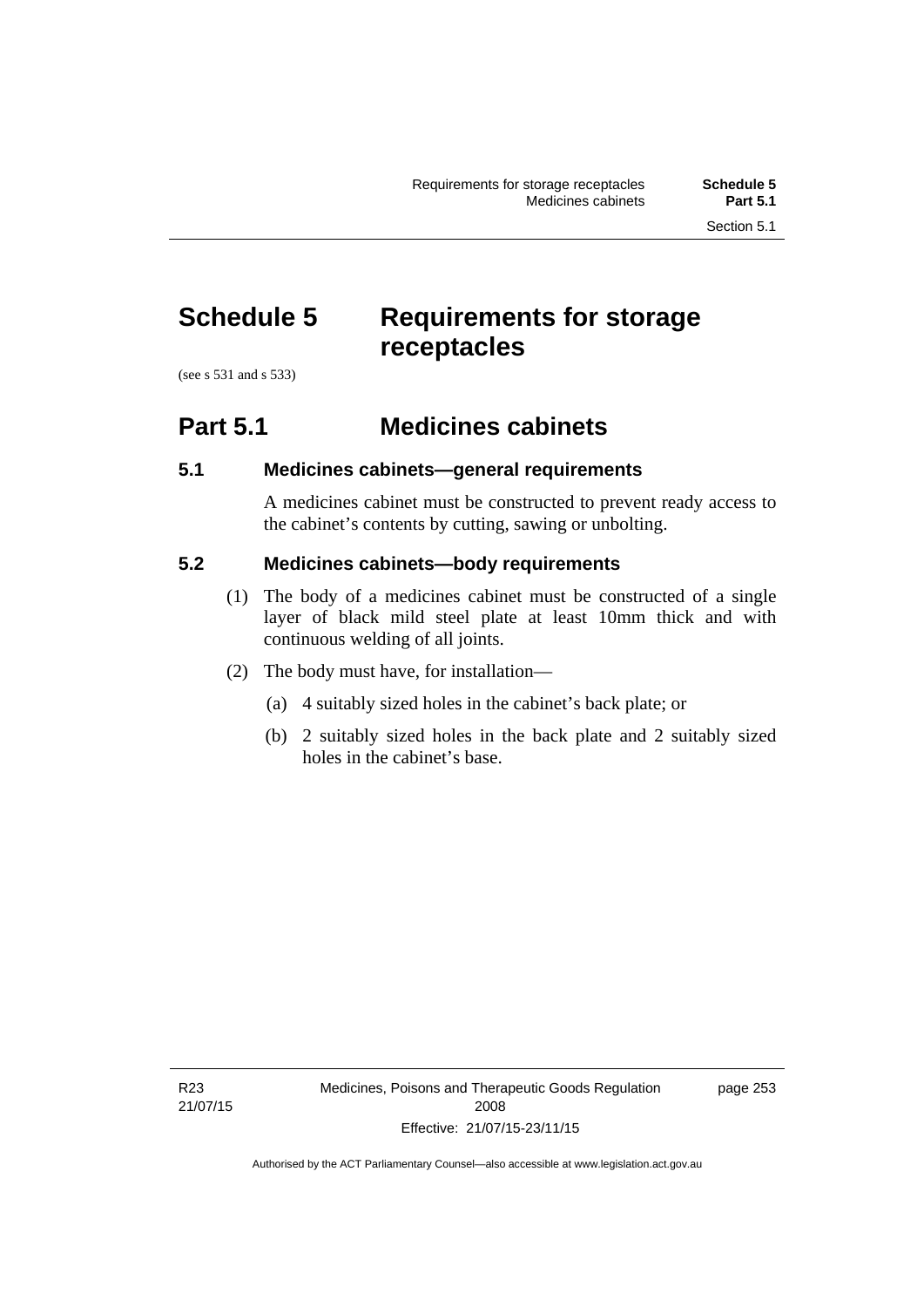### **5.3 Medicines cabinets—door requirements**

- (1) The door of a medicines cabinet must be constructed of black mild steel plate at least 10mm thick.
- (2) When the medicines cabinet door is closed, the door must—
	- (a) fit flush with the cabinet; and
	- (b) have a clearance around the door of not more than 1.5mm.
- (3) The door must be fitted with a fixed locking bar, welded to the inside face of the door near the hinge edge, that engages in a rebate in the cabinet when closed.
- (4) The hinges on the door must be—
	- (a) constructed of heavy duty steel; and
	- (b) continuous welded to the door and body of the cabinet.

### **5.4 Medicines cabinets—lock requirements**

- (1) A medicines cabinet lock must be—
	- (a) a 6-lever pick-proof lock; or
	- (b) a lock mechanism of a level of security equal to, or greater than, a 6-lever pick-proof lock.
- (2) The lock must be securely attached to the inside face of the door.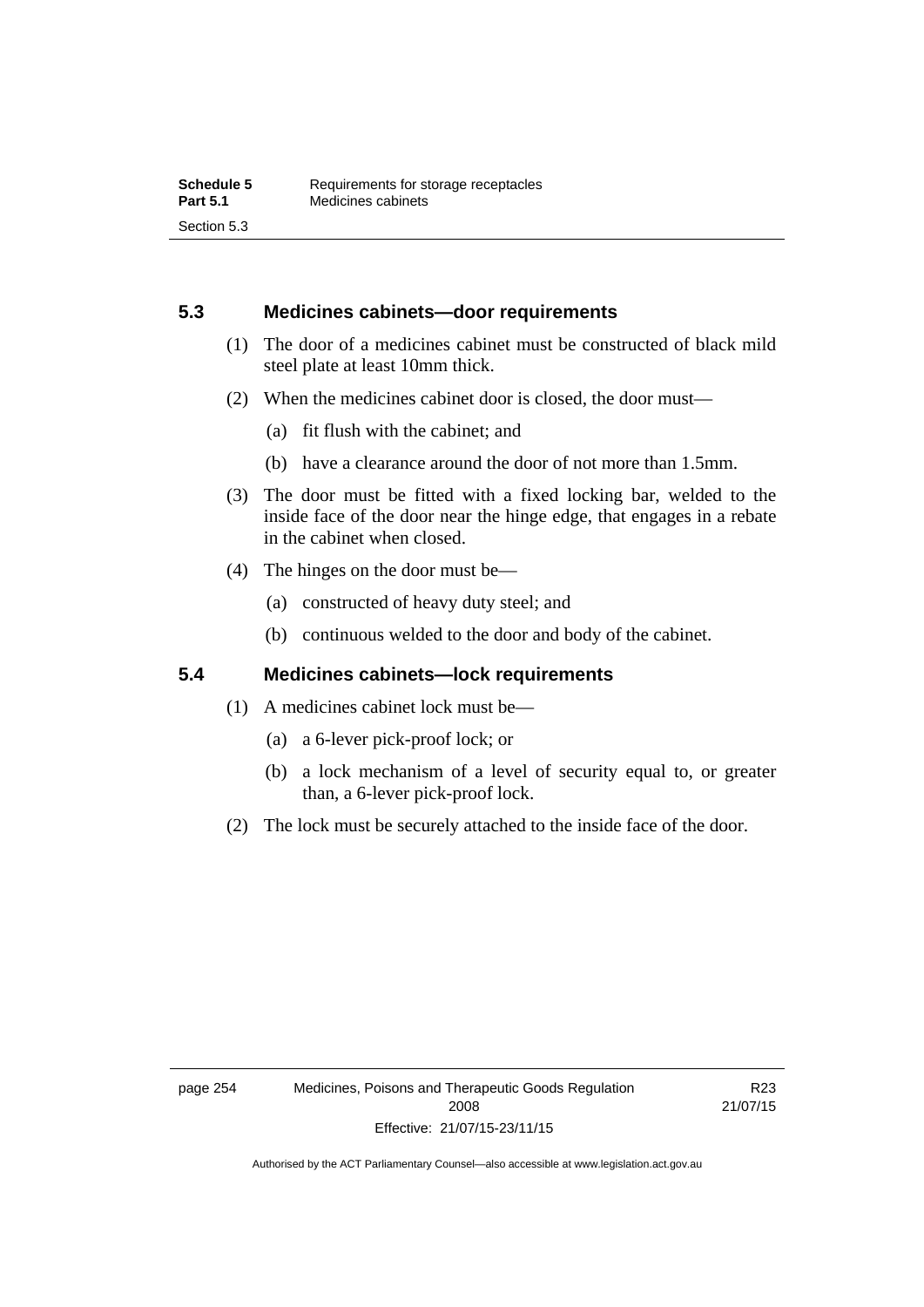### **5.5 Medicines cabinets—mounting requirements**

- (1) A medicines cabinet must be—
	- (a) embedded in a floor of reinforced concrete of at least 10mpa compressive strength; or
	- (b) securely fixed to a wall or floor (or both) in accordance with this section.
- (2) If the wall and floor are brick or concrete, the medicines cabinet must be fixed to the wall or floor (or both) by at least 4 expanding bolts.
- (3) If the wall is timber, but the floor is brick or concrete, the medicines cabinet must be fixed—
	- (a) to the floor by at least 4 expanding bolts; and
	- (b) to the wall by at least 2 coach screws into the studs as close to the top of the wall face as is possible.
- (4) If the wall and floor are timber, the medicines cabinet must be fixed to the timber frame of the wall or floor in a way that will ensure that the cabinet cannot be removed from the floor or wall within 30 minutes.
- (5) The bolts and coach screws must be at least 10mm in diameter.

page 255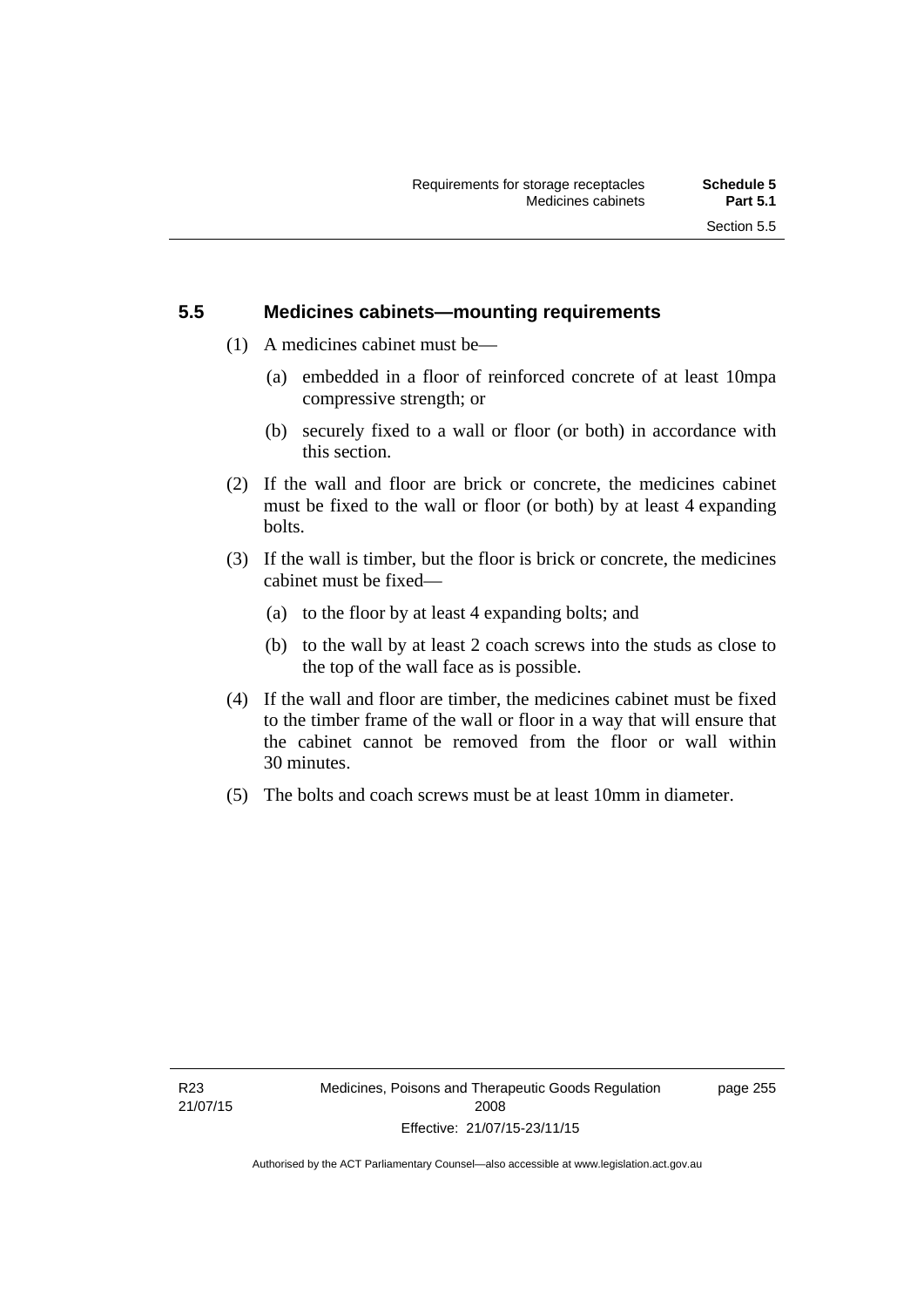### **Part 5.2 Safes, strong rooms and vaults**

### **5.6 Requirements for safes**

- (1) A safe must be constructed to prevent ready access to the safe's contents by cutting, sawing or unbolting.
- (2) When locked, a safe must reasonably be expected to resist attempts to gain entry by tools, torch or explosives for at least 30 minutes.
- $(3)$  A safe-
	- (a) may be freestanding if it weighs more than 350kg; or
	- (b) must be securely attached to, or embedded in, a concrete floor or a concrete or brick wall in a way that will ensure that the cabinet cannot be removed from the floor or wall within 30 minutes.

### **5.7 Requirements for strong rooms**

- (1) The walls, floor and ceiling of a strong room must be brick or concrete.
- (2) The strong room must be fitted with a door.
- (3) When locked, the strong room must reasonably be expected to resist attempts to gain entry by tools, torch or explosives for at least 1 hour.

### **5.8 Requirements for vaults**

- (1) The walls, floor and ceiling of a vault must be reinforced concrete.
- (2) The vault must be fitted with a door.
- (3) When locked, the vault must reasonably be expected to resist attempts to gain entry by tools, torch or explosives for at least 1 hour.

R23 21/07/15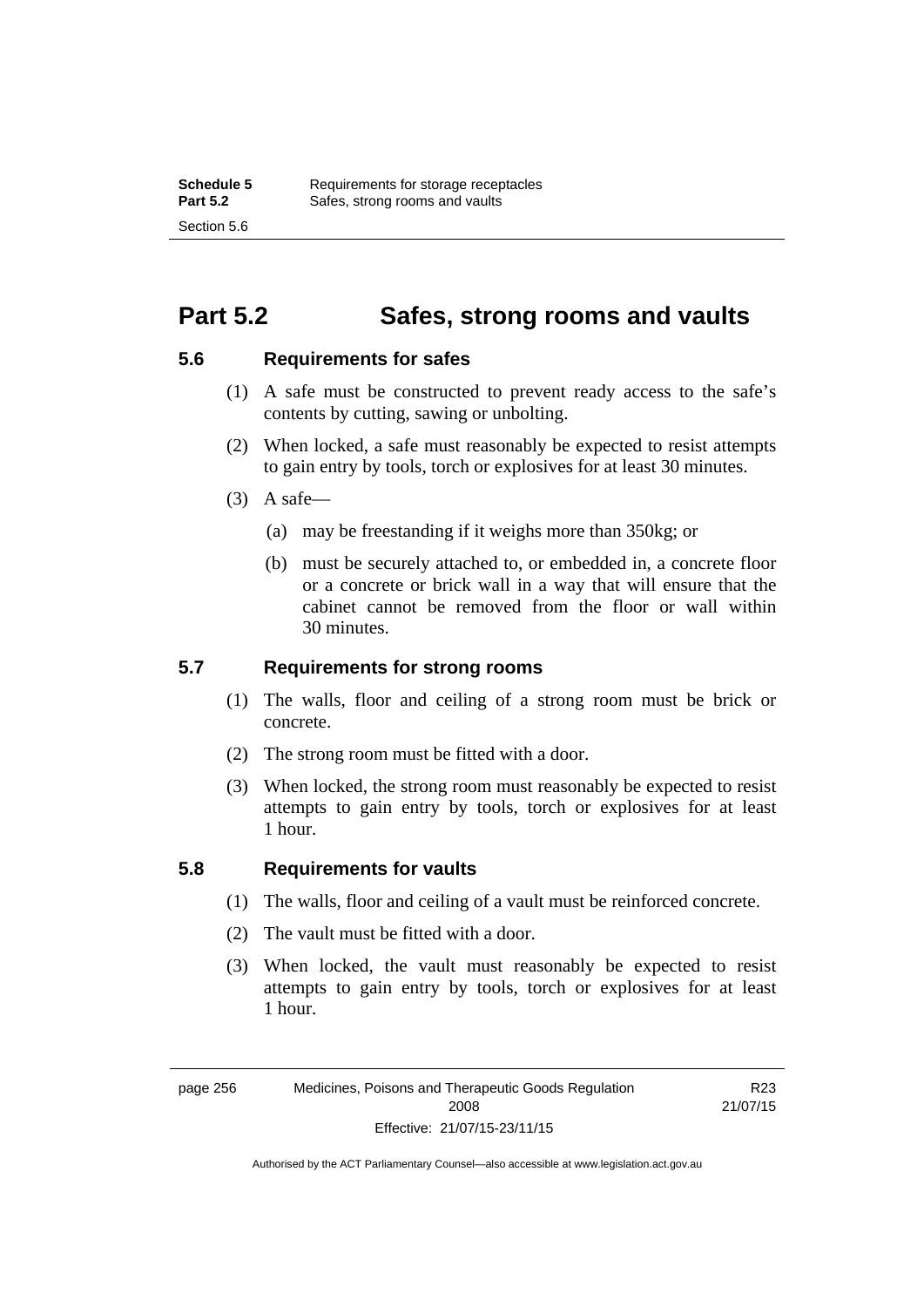## **Dictionary**

(see s 3)

- *Note 1* The [Legislation Act](http://www.legislation.act.gov.au/a/2001-14) contains definitions and other provisions relevant to this regulation.
- *Note 2* For example, the [Legislation Act,](http://www.legislation.act.gov.au/a/2001-14) dict, pt 1, defines the following terms:
	- AS/NZS (see s 164 (2))
	- child
	- correctional centre
	- doctor
	- enrolled nurse
	- home address
	- nurse
	- nurse practitioner
	- optometrist
	- public employee
	- reviewable decision notice.
- *Note 3* Terms used in this regulation have the same meaning that they have in the *[Medicines, Poisons and Therapeutic Goods Act 2008](http://www.legislation.act.gov.au/a/2008-26)* (see [Legislation Act,](http://www.legislation.act.gov.au/a/2001-14) s 148). For example, the following terms are defined in the *[Medicines, Poisons and Therapeutic Goods Act 2008](http://www.legislation.act.gov.au/a/2008-26)*, dictionary:
	- controlled medicine (see s 11)
	- dangerous poison (see s 12)
	- deals, with a regulated substance (see s 19)
	- deals, with a regulated therapeutic good (see s 21)
	- health practitioner
	- hospital
	- institution
	- medicines and poisons standard (see s 15)
	- prescription only medicine (see s 11)
	- prohibited substance (see s 13)
	- purchase order

R23 21/07/15 Medicines, Poisons and Therapeutic Goods Regulation 2008 Effective: 21/07/15-23/11/15

page 257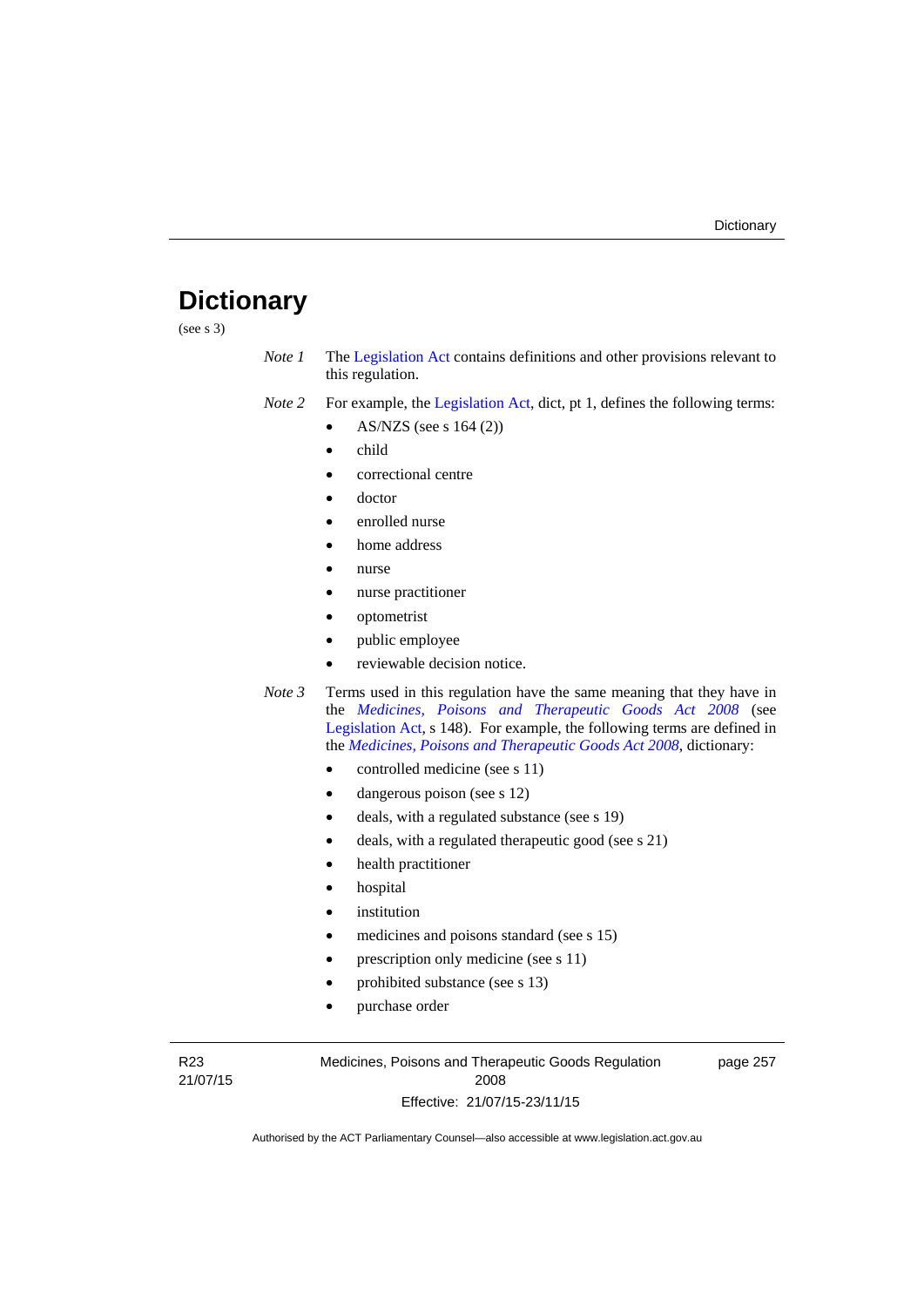- regulated substance (see s 10)
- residential aged care facility
- signs
- supply (see s 24)
- supply authority (see s 23)
- ward
- written.

*appendix D medicines approval*—see section 590.

#### *approved analyst* means—

- (a) an analyst appointed under the *[Public Health Act 1997](http://www.legislation.act.gov.au/a/1997-69)*, section 15 who is authorised under that Act to exercise a function under the Act; or
- (b) an analyst appointed or authorised under another territory law or a law of the Commonwealth, a State or another Territory.

*approved pharmacist*––see the *[National Health Act 1953](http://www.comlaw.gov.au/Series/C1953A00095)* (Cwlth), section 84 (1), as in force from time to time.

*Note* The *[National Health Act 1953](http://www.comlaw.gov.au/Series/C1953A00095)* (Cwlth) does not need to be notified under the [Legislation Act](http://www.legislation.act.gov.au/a/2001-14) because s 47 (6) does not apply (see s 863).

*Australian code of good wholesaling practice for medicines in schedules 2, 3, 4 and 8* means the *Australian Code of Good Wholesaling Practice for Medicines in Schedules 2, 3, 4 and 8* prepared by the National Coordinating Committee on Therapeutic Goods, as in force from time to time.

*Note* The Australian Code of Good Wholesaling Practice for Medicines in Schedules 2, 3, 4 and 8 is accessible at [www.tga.gov.au.](http://www.tga.gov.au/)

*authorised midwife*—see the *[National Health Act 1953](http://www.comlaw.gov.au/Series/C1953A00095)* (Cwlth), section 84 (1), definition of *authorised midwife***.**

*bioequivalent*—a form of a substance is the *bioequivalent* of another form of the substance if the forms are physiologically equivalent in their clinical effect.

page 258 Medicines, Poisons and Therapeutic Goods Regulation 2008 Effective: 21/07/15-23/11/15

R23 21/07/15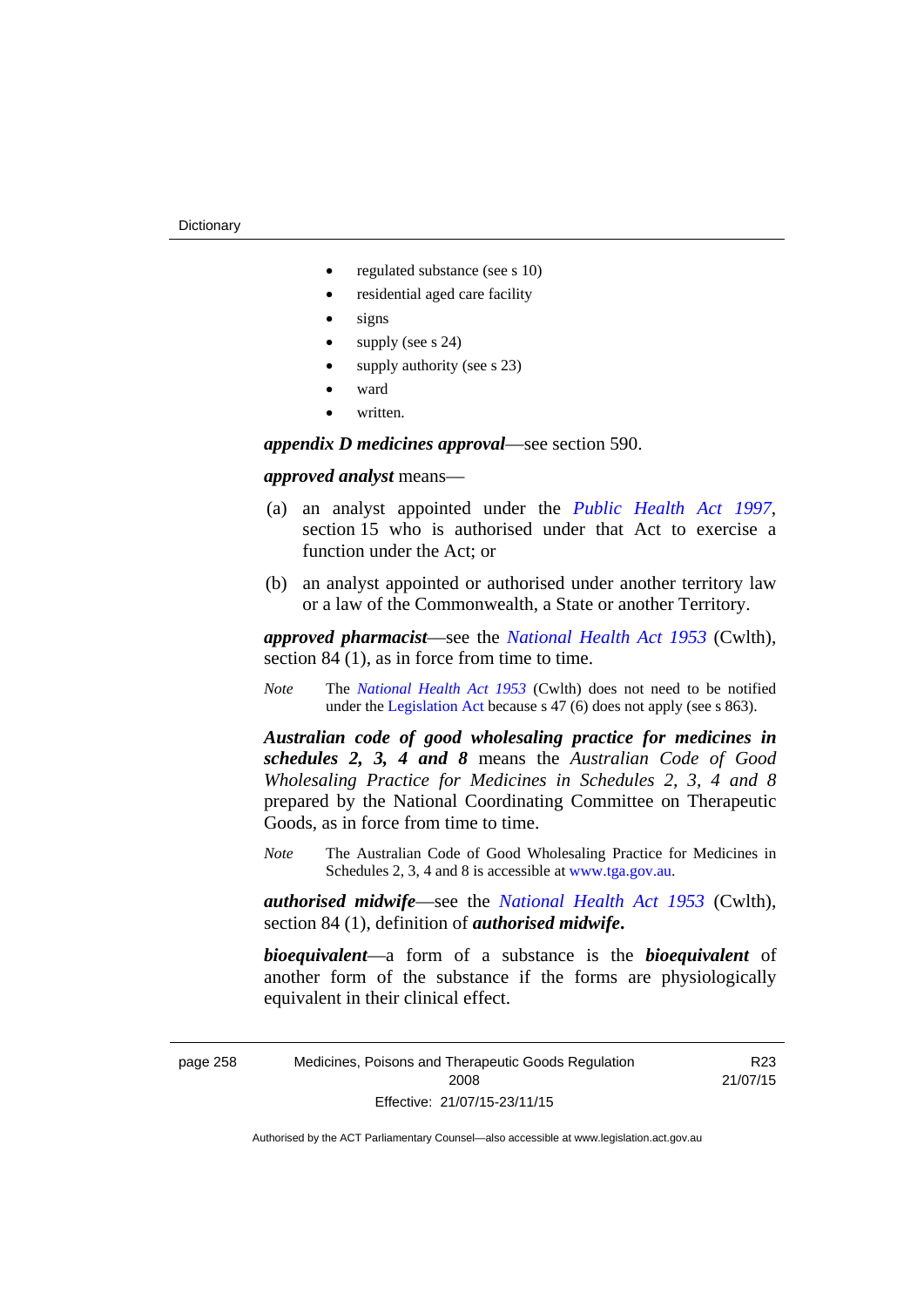*chief pharmacist*, for an institution with a pharmacy, means the pharmacist having the supervision of all other pharmacists employed at the institution.

*CHO* means chief health officer.

*community pharmacy* means a pharmacy at a place other than an institution.

*complying purchase order* means—

- (a) for a medicine—a purchase order that complies with section 62; or
- (b) for a dangerous poison—a purchase order that complies with section 721; or
- (c) for an appendix C substance or prohibited substance—see section 772.

*condition 1*, for a doctor prescribing or supplying a designated appendix D medicine to a woman of child-bearing age, for schedule 3 (Designated appendix D medicines—standing approvals)—see schedule 3, section 3.1.

*condition 2*, for a doctor prescribing or supplying a designated appendix D medicine to a woman of child-bearing age, for schedule 3—see schedule 3, section 3.1.

*condition 3*, for a doctor prescribing or supplying a designated appendix D medicine to a woman of child-bearing age, for schedule 3—see schedule 3, section 3.1.

*condition 4*, for a doctor prescribing or supplying a designated appendix D medicine to a woman of child-bearing age, for schedule 3—see schedule 3, section 3.1.

*continued dispensing determination* means a determination made by the Minister under the *[National Health Act 1953](http://www.comlaw.gov.au/Series/C1953A00095)* (Cwlth), section 89A (When pharmaceutical benefits may be supplied by approved pharmacists without prescription), as in force from time to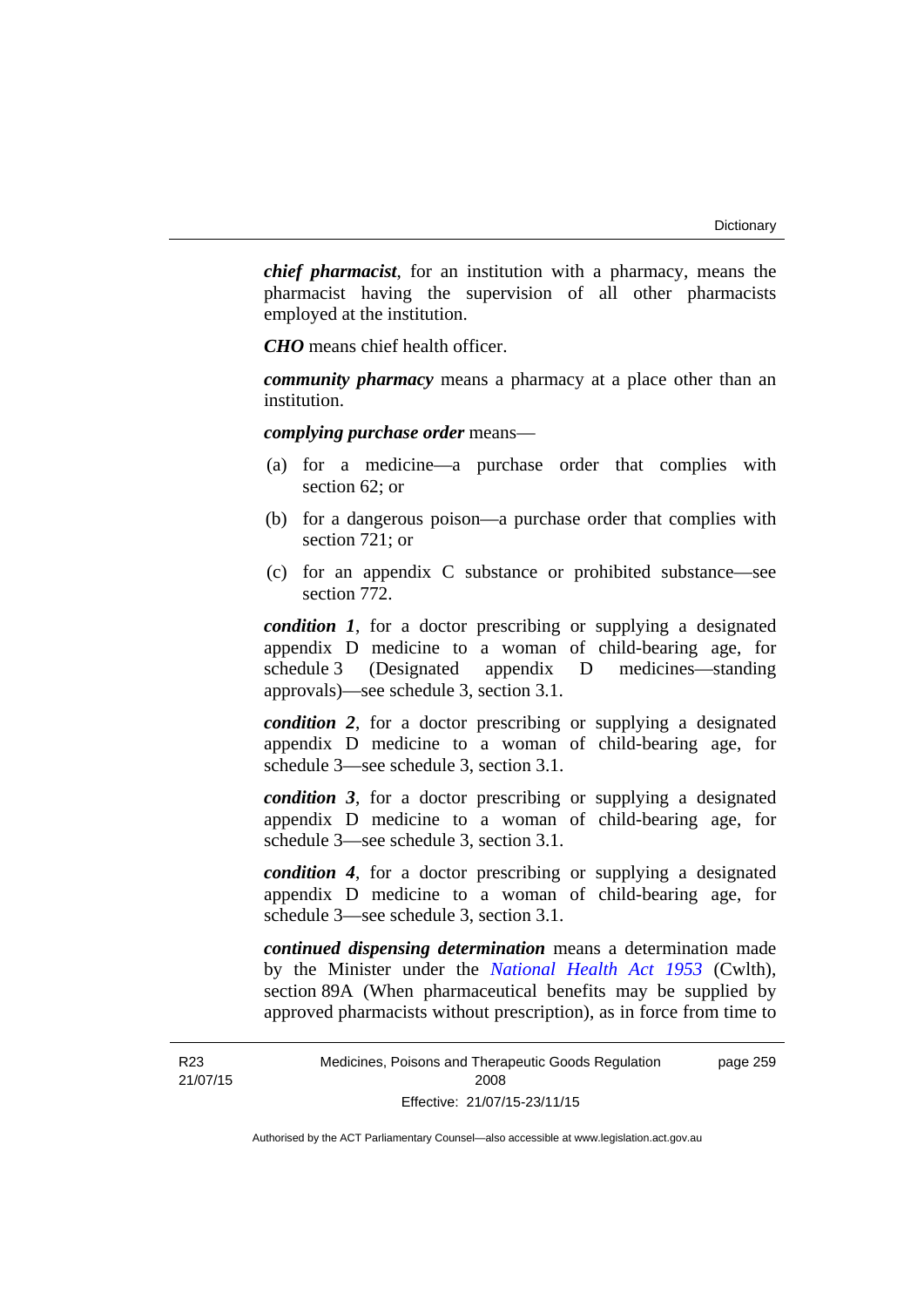time, about the supply of a pharmaceutical benefit to a person by an approved pharmacist without a prescription.

*Note* See the *National Health (Continued Dispensing) Determination 2012* (Cwlth). The determination does not need to be notified under the [Legislation Act](http://www.legislation.act.gov.au/a/2001-14) because s 47 (6) does not apply (see s 863).

*controlled medicines approval*—see section 550.

*controlled medicines register* means a register for controlled medicines.

*controlled medicines research and education program licence* see section 600.

*custodian*, of an animal, means—

- (a) an adult who has lawful custody of the animal; or
- (b) if the animal is owned by a child or a person with a guardian a parent or guardian of the child or person.

*CYP authorised person*—see the *[Children and Young People](http://www.legislation.act.gov.au/a/2008-19)  [Act 2008](http://www.legislation.act.gov.au/a/2008-19)*, dictionary, definition of *authorised person*.

*CYP detention place* means a detention place under the *[Children](http://www.legislation.act.gov.au/a/2008-19)  [and Young People Act 2008](http://www.legislation.act.gov.au/a/2008-19)*.

*dangerous poisons manufacturers licence*—see section 700.

*dangerous poisons register* means a register for dangerous poisons.

*dangerous poisons research and education program licence*—see section 700.

*dangerous poisons suppliers licence*—see section 700.

*day hospital* means a facility where a person is admitted for surgical or medical treatment and discharged on the same day.

*dentist* does not include a trainee dentist.

*Note* See the definition of *trainee*.

page 260 Medicines, Poisons and Therapeutic Goods Regulation 2008 Effective: 21/07/15-23/11/15 R23 21/07/15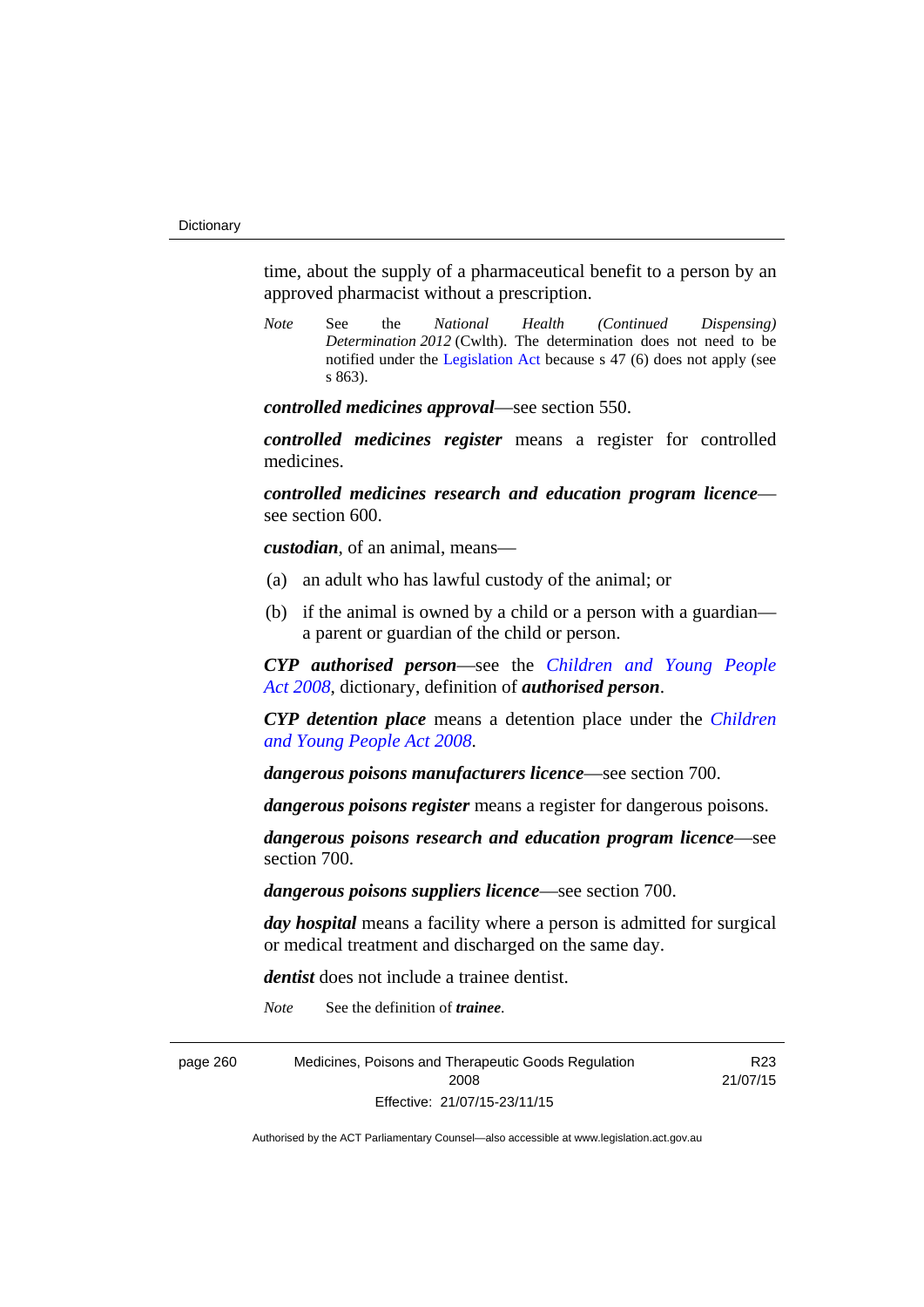*designated appendix D medicine* means a medicine listed in schedule 3, (Designated appendix D medicines—standing approvals), part 3.2, column 3.

*Note* The medicines are included in the [medicines and poisons standard,](http://www.comlaw.gov.au/Series/F2012L01200) appendix D.

*designated prescriber*, for part 13.1 (Controlled medicines approvals)—see section 551.

*designated prescription only medicine*, for part 4.3 (Authorisation to supply without prescription in emergencies)—see section 250.

*detainee*—see the *[Corrections Management Act 2007](http://www.legislation.act.gov.au/a/2007-15)*, section 6.

*disability care* means care that is provided to a person with a disability in a residential facility in which the person is also provided with accommodation that includes—

- (a) appropriate staff to meet the nursing and personal care needs of the person; and
- (b) meals and cleaning services; and
- (c) furnishings, furniture and equipment for the provision of the care and accommodation.

*doctor* does not include an intern doctor.

*Note* See the definition of *intern*.

*drug-dependent person*, in relation to a controlled medicine or prohibited substance, means a person with a condition—

- (a) who, as a result of the administration of the medicine or substance, demonstrates, in relation to the person's use of the medicine or substance—
	- (i) impaired control; or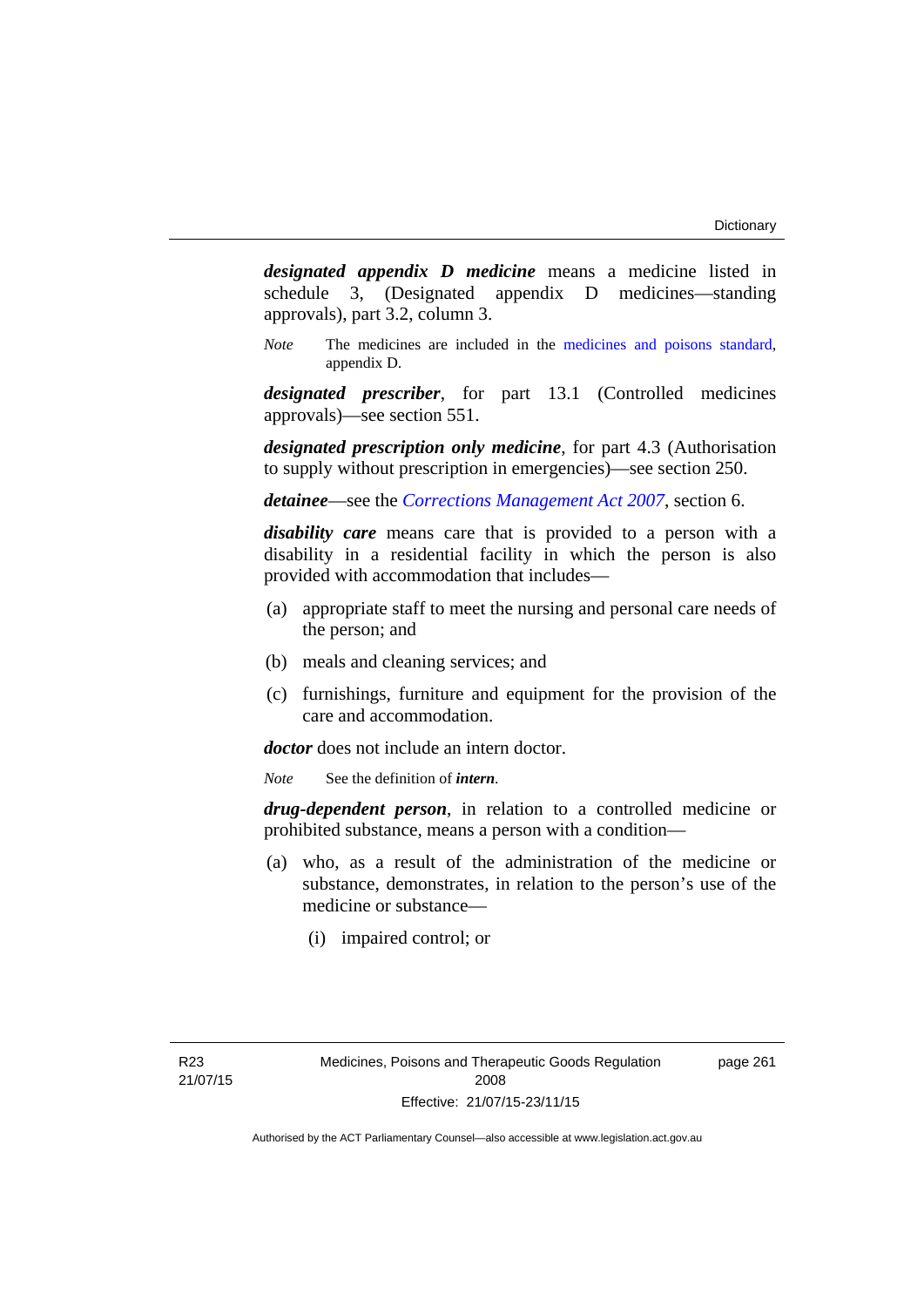- (ii) drug-seeking behaviour that suggests impaired control; and
- (b) who, as a result of the cessation of the administration of the medicine or substance, is likely to experience symptoms of mental or physical distress or disorder.

*eligible midwife*—see the *[National Health Act 1953](http://www.comlaw.gov.au/Series/C1953A00095)* (Cwlth), section 84AAE**.**

*endorsement*, for division 13.1.4 (Endorsements to treat drug-dependency)—see section 580.

*environmental authorisation* means—

- (a) an environmental authorisation under the *[Environment](http://www.legislation.act.gov.au/a/1997-92)  [Protection Act 1997](http://www.legislation.act.gov.au/a/1997-92)*; or
- (b) an authorisation (however described) under a Commonwealth or State law that corresponds to the environmental authorisation mentioned in paragraph (a).

*first-aid kit* includes a portable bag or container of medicines and other medical supplies kept by a person for health care or emergency treatment.

*first-aid kit licence*—see section 600.

*health profession* means—

- (a) a health profession under the *[Health Practitioner Regulation](http://www.legislation.act.gov.au/a/db_39269/default.asp)  [National Law \(ACT\)](http://www.legislation.act.gov.au/a/db_39269/default.asp)*, section 5 (Definitions); and
- (b) includes a health profession under the *[Health Professionals](http://www.legislation.act.gov.au/a/2004-38)  [Act 2004](http://www.legislation.act.gov.au/a/2004-38)*, dictionary.

*health professional* means a person who is registered under the *[Health Professionals Act 2004](http://www.legislation.act.gov.au/a/2004-38)*.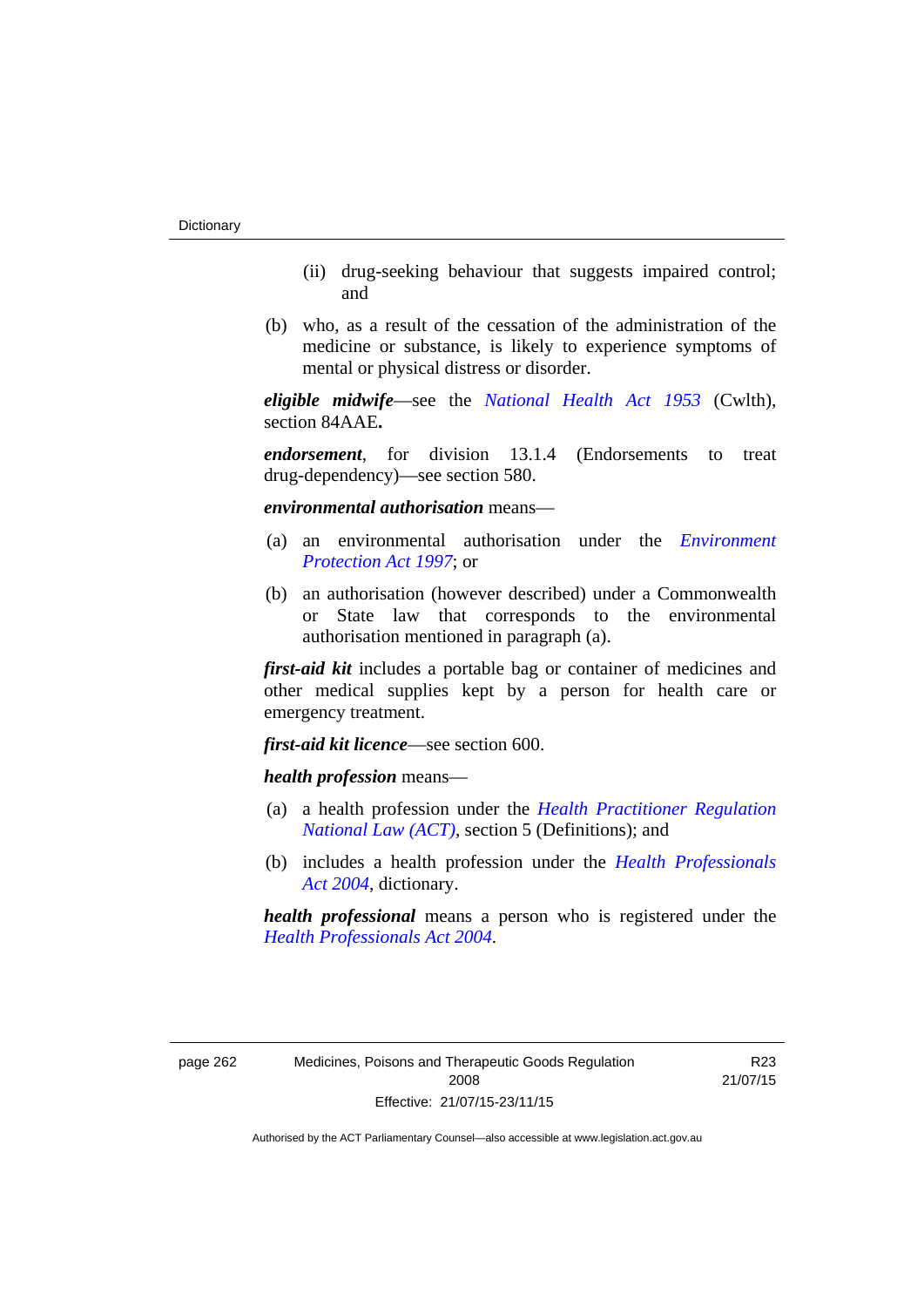*in-patient*, at an institution, includes—

- (a) a patient being treated at an emergency department of the institution; and
- (b) for a correctional centre—a detainee; and
- (c) for a CYP detention place—a young detainee.
- *Note* A correctional centre and a CYP detention place is an institution (see s 652).

*intern*, in relation to a doctor or pharmacist, means—

- (a) for a doctor—a person holding limited or provisional registration to practise in the medical profession under the *[Health Practitioner Regulation National Law \(ACT\)](http://www.legislation.act.gov.au/a/db_39269/default.asp)*, for the purpose of undertaking a period of supervised practice that the person has started; and
- (b) for a pharmacist—a person holding limited or provisional registration to practise in the pharmacy profession under the *[Health Practitioner Regulation National Law \(ACT\)](http://www.legislation.act.gov.au/a/db_39269/default.asp)*, for the purpose of undertaking a period of supervised practice or course of training, or both, to allow the person to be registered to practice without supervision.

*key*, for chapter 11 (Storage of medicines)—see section 511.

*manufacturer's pack* means a primary pack for a medicine that is supplied by a manufacturer.

*Note* See the definition of *primary pack*.

*medical records* includes—

- (a) for a person at an institution—the person's clinical records and a medication chart for the person at the institution; and
- (b) for a person who is not at an institution and is being treated by a prescriber—any record the prescriber keeps about the person.

R23 21/07/15 Medicines, Poisons and Therapeutic Goods Regulation 2008 Effective: 21/07/15-23/11/15

page 263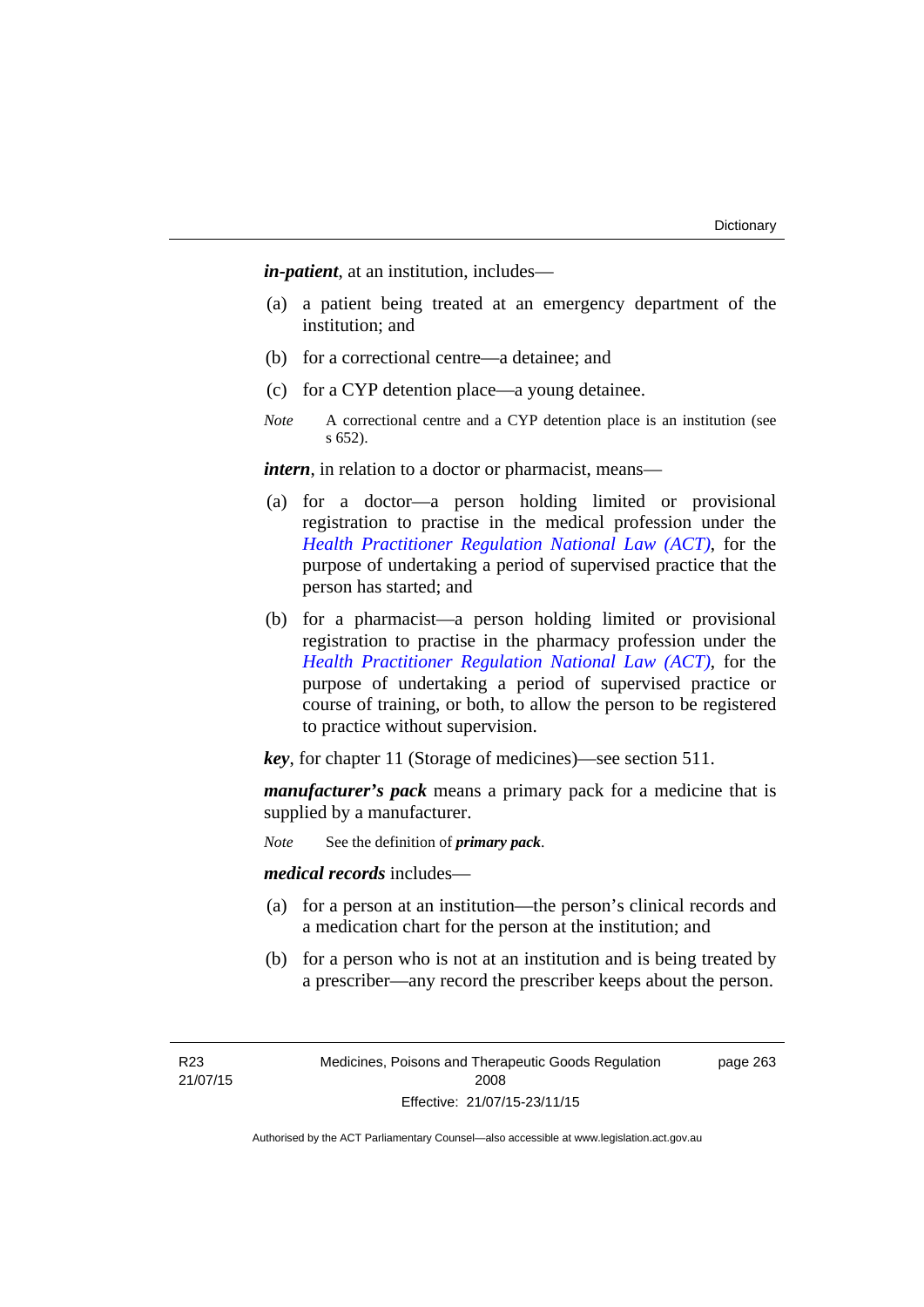*medicines Australia code of conduct* means the *Medicines Australia Code of Conduct*, authorised by the Australian Competition and Consumer Commission, as in force from time to time.

*Note* The Medicines Australia Code of Conduct is accessible at [www.medicinesaustralia.com.au](http://www.medicinesaustralia.com.au/).

*medicines wholesalers licence*—see section 600.

*national residential medication chart prescription* means a medication chart prescription within the meaning of the *[National](http://www.comlaw.gov.au/Series/F1996B02844)  [Health \(Pharmaceutical Benefits\) Regulations 1960](http://www.comlaw.gov.au/Series/F1996B02844)* (Cwlth), section 19AA (Item in residential medication chart is prescription), as in force from time to time.

*Note* The *[National Health \(Pharmaceutical Benefits\) Regulations 1960](http://www.comlaw.gov.au/Series/F1996B02844)* (Cwlth) does not need to be notified under the [Legislation Act](http://www.legislation.act.gov.au/a/2001-14) because s 47 (6) does not apply (see s 863).

*nurse practitioner*, for chapter 11 and chapter 12, does not include a person holding limited or provisional registration to practise as a nurse practitioner.

*opioid dependency treatment guidelines* means the guidelines approved under section 630 (Guidelines for treatment of opioid dependency).

*opioid dependency treatment licence*—see section 600.

*optical device*, for chapter 22 (Therapeutic goods)—see section 800.

*personal custody*, of a key by a person, for part 11.4 (Additional storage requirements for controlled medicines)—see section 530.

*pharmaceutical benefit*—see the *[National Health Act 1953](http://www.comlaw.gov.au/Series/C1953A00095)* (Cwlth), section 84 (1), as in force from time to time.

*Note* The *[National Health Act 1953](http://www.comlaw.gov.au/Series/C1953A00095)* (Cwlth) does not need to be notified under the [Legislation Act](http://www.legislation.act.gov.au/a/2001-14) because s 47 (6) does not apply (see s 863).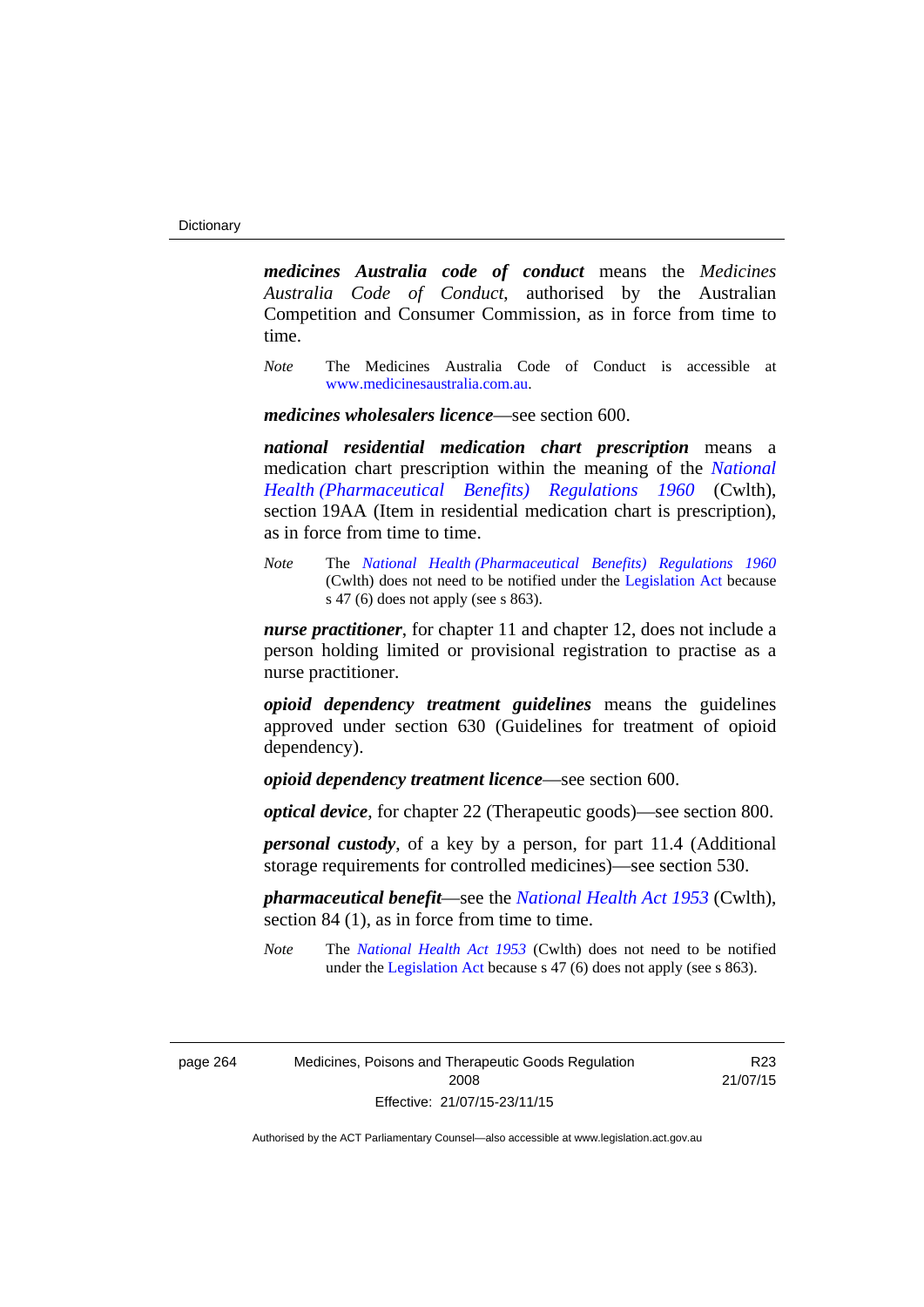*pharmaceutical benefits scheme* means the scheme for the supply of pharmaceutical benefits established under the *[National Health](http://www.comlaw.gov.au/Series/C1953A00095)  [Act 1953](http://www.comlaw.gov.au/Series/C1953A00095)* (Cwlth), part 7.

*pharmacist* does not include an intern pharmacist.

*Note* See the definition of *intern*.

*pharmacy medicines rural communities licence*—see section 600.

*prescribed person*, for chapter 11 (Storage of medicines)—see section 510.

*prescriber*, in relation to a medicine, means a person in relation to whom prescribing the medicine is included in schedule 1, column 3 in relation to the person.

*prescription*, in relation to an optical device, for chapter 22 (Therapeutic Goods)—see section 800.

*Note Prescription*, in relation to a medicine—see the [Act](http://www.legislation.act.gov.au/a/2008-26/default.asp), dictionary.

*primary pack* means the pack in which a regulated substance and its immediate container or immediate wrapper or measure pack are presented for sale or supply.

*Note* This is the same as the definition in the [medicines and poisons standard,](http://www.comlaw.gov.au/Series/F2012L01200) par 1 (l), and is included because of its relationship to the meaning of *manufacturer's pack*. Other terms defined in the standard have the same meaning in this regulation, see the [Act](http://www.legislation.act.gov.au/a/2008-26/default.asp), s 16 (1).

*prohibited substance*, for chapter 21 (Prohibited and appendix C substances)—see section 760.

*prohibited substances register* means a register for prohibited substances.

*prohibited substances research and education program licence* see section 761.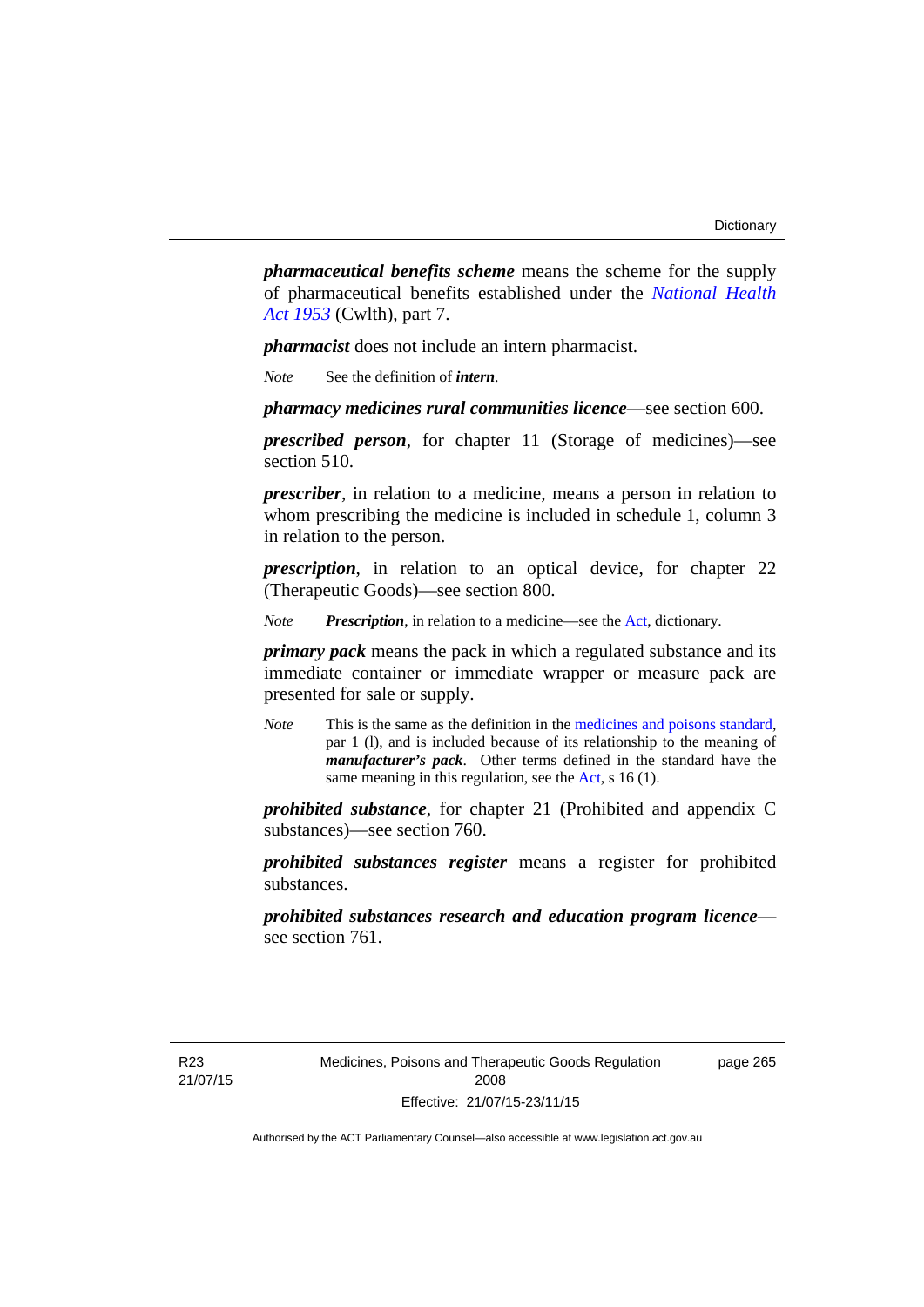*pseudoephedrine record*—see section 171 (c).

*recognised research institution*—see the [Act](http://www.legislation.act.gov.au/a/2008-26/default.asp), section 20 (5).

*relevant expiry date*, for a medicine, means—

- (a) if the medicine is from 1 batch—the expiry date for the batch; or
- (b) if the medicine is from more than 1 batch—the expiry date that is closest to the date of dispensing.

## *relevant law*—

- (a) for chapter 16 (Low and moderate harm poisons)—see section 660; and
- (b) for part 19.3 (Packaging and labelling of dangerous poisons) see section 730.

*requisition* includes issue a requisition.

*reviewable decision*, for chapter 23 (Notification and review of decisions)—see section 850.

*retail sale*, for division 4.2.7 (Selling pseudoephedrine by retail) see section 170.

*schedule 1*—a reference to *schedule 1* includes a reference to a provision of the schedule.

*scientifically qualified person* means—

- (a) a dentist, doctor, pharmacist, or veterinary surgeon; or
- (b) a person who has been awarded a doctorate for scientific studies by the person.
- *Note Dentist*, *doctor*, *pharmacist* and *veterinary surgeon* does not include an intern or trainee (see defs of these terms).

*scope of employment* includes scope of engagement as a contractor.

| page 266 |  |  |
|----------|--|--|
|----------|--|--|

266 Medicines, Poisons and Therapeutic Goods Regulation 2008 Effective: 21/07/15-23/11/15

R23 21/07/15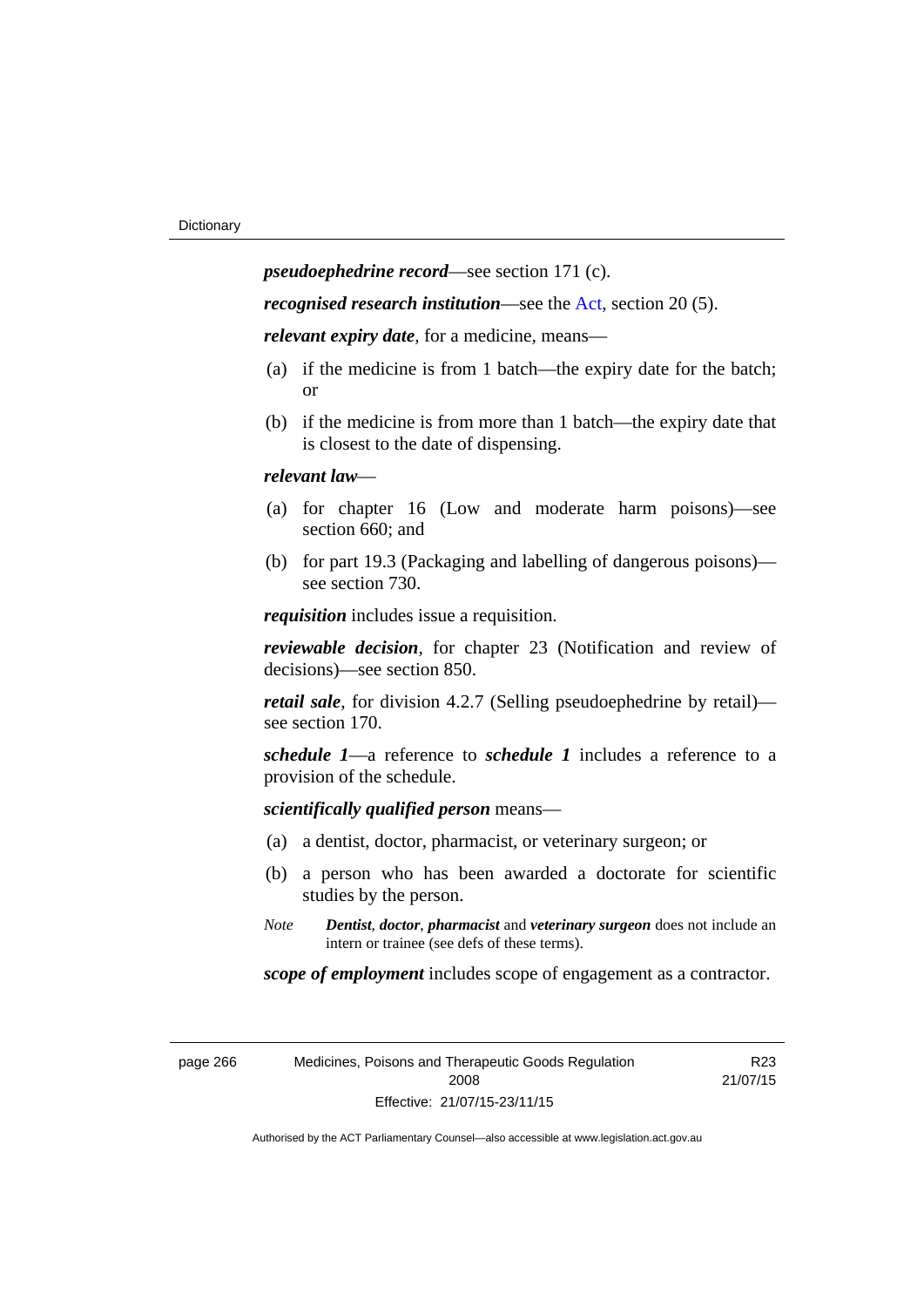*specialist* means—

- (a) a person holding specialist registration to practise in the medical profession under the *[Health Practitioner Regulation](http://www.legislation.act.gov.au/a/db_39269/default.asp)  [National Law \(ACT\)](http://www.legislation.act.gov.au/a/db_39269/default.asp)*; or
- (b) a person holding limited or provisional registration to practise in the medical profession under the *[Health Practitioner](http://www.legislation.act.gov.au/a/db_39269/default.asp)  [Regulation National Law \(ACT\)](http://www.legislation.act.gov.au/a/db_39269/default.asp)*, for the purpose of undertaking a period of supervised practice under the supervision of a person mentioned in paragraph (a), the successful completion of which means that the person is eligible for specialist registration under that Law.

*specialist area*, for a health profession, means—

- (a) a recognised speciality under the *[Health Practitioner](http://www.legislation.act.gov.au/a/db_39269/default.asp)  [Regulation National Law \(ACT\)](http://www.legislation.act.gov.au/a/db_39269/default.asp)*; or
- (b) a specialist area under the *[Health Professionals](http://www.legislation.act.gov.au/sl/2004-41)  [Regulation 2004](http://www.legislation.act.gov.au/sl/2004-41)*.

*terminal illness*—a person has a *terminal illness* if a specialist diagnoses the person as having a terminal illness and estimates the person's life expectancy to be less than 1 year.

*Note Specialist* includes a doctor training in a specialist area (see def *specialist*).

*trainee*, in relation to a health practitioner (other than a doctor or pharmacist) means a person holding limited or provisional registration to practise in a health profession under the *[Health](http://www.legislation.act.gov.au/a/db_39269/default.asp)  [Practitioner Regulation National Law \(ACT\)](http://www.legislation.act.gov.au/a/db_39269/default.asp)* for the purpose of undertaking a period of supervised practice or course of training, or both, to allow the person to be registered to practice without supervision.

## **Examples—references to trainee**

trainee dentist, trainee nurse and trainee veterinary surgeon

*Note 1* For doctors and pharmacists, see the definition of *intern*.

R23 21/07/15 Medicines, Poisons and Therapeutic Goods Regulation 2008 Effective: 21/07/15-23/11/15 page 267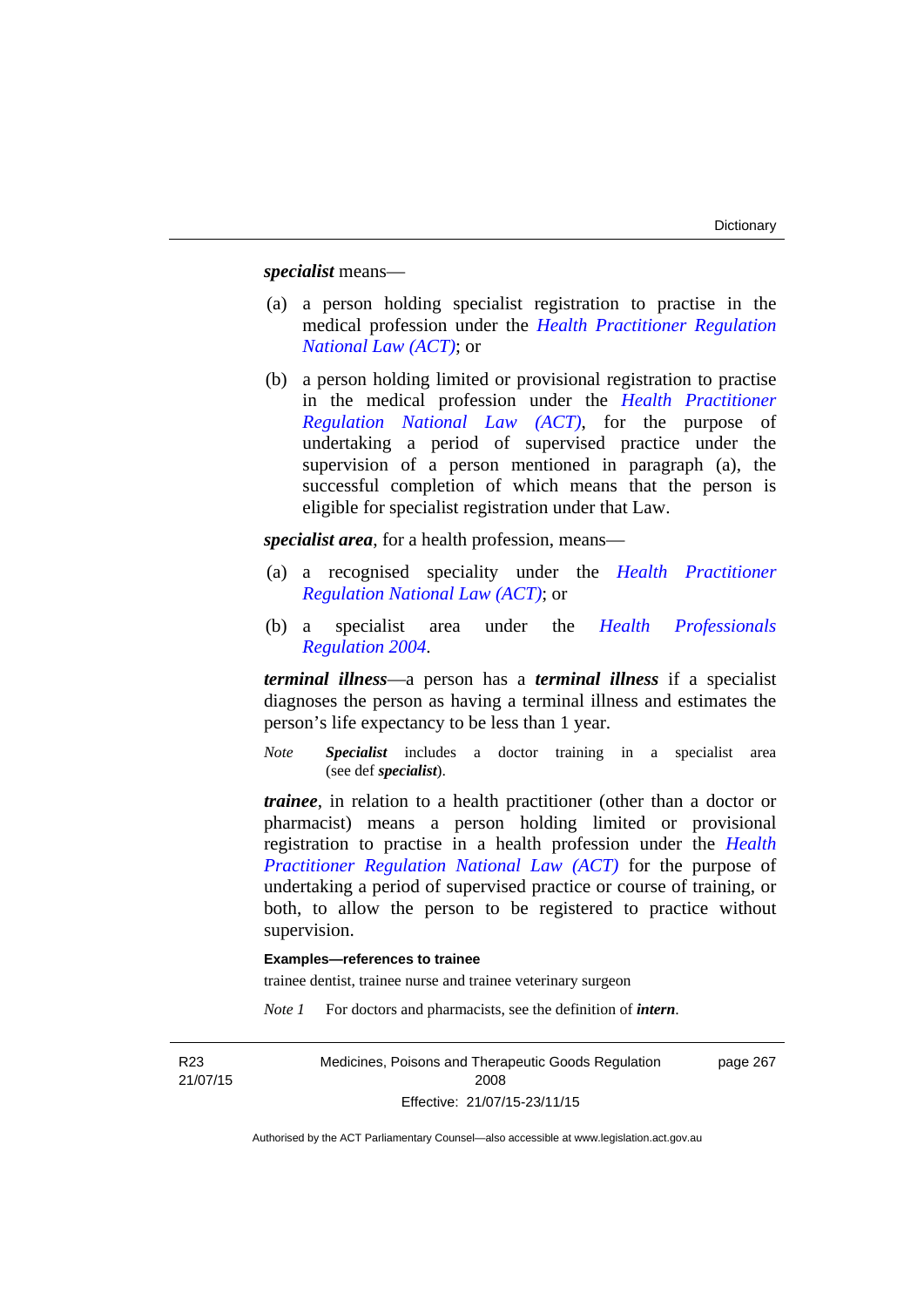*Note 2* An example is part of the regulation, is not exhaustive and may extend, but does not limit, the meaning of the provision in which it appears (see [Legislation Act,](http://www.legislation.act.gov.au/a/2001-14) s 126 and s 132).

*veterinary surgeon* does not include a trainee veterinary surgeon.

*Note* See the definition of *trainee*.

*walk-in centre* means a non-residential facility operated by the Territory for the treatment and care for people with minor illness or injury.

*young detainee*—see the *[Children and Young People Act 2008](http://www.legislation.act.gov.au/a/2008-19)*, section 95.

page 268 Medicines, Poisons and Therapeutic Goods Regulation 2008 Effective: 21/07/15-23/11/15

R23 21/07/15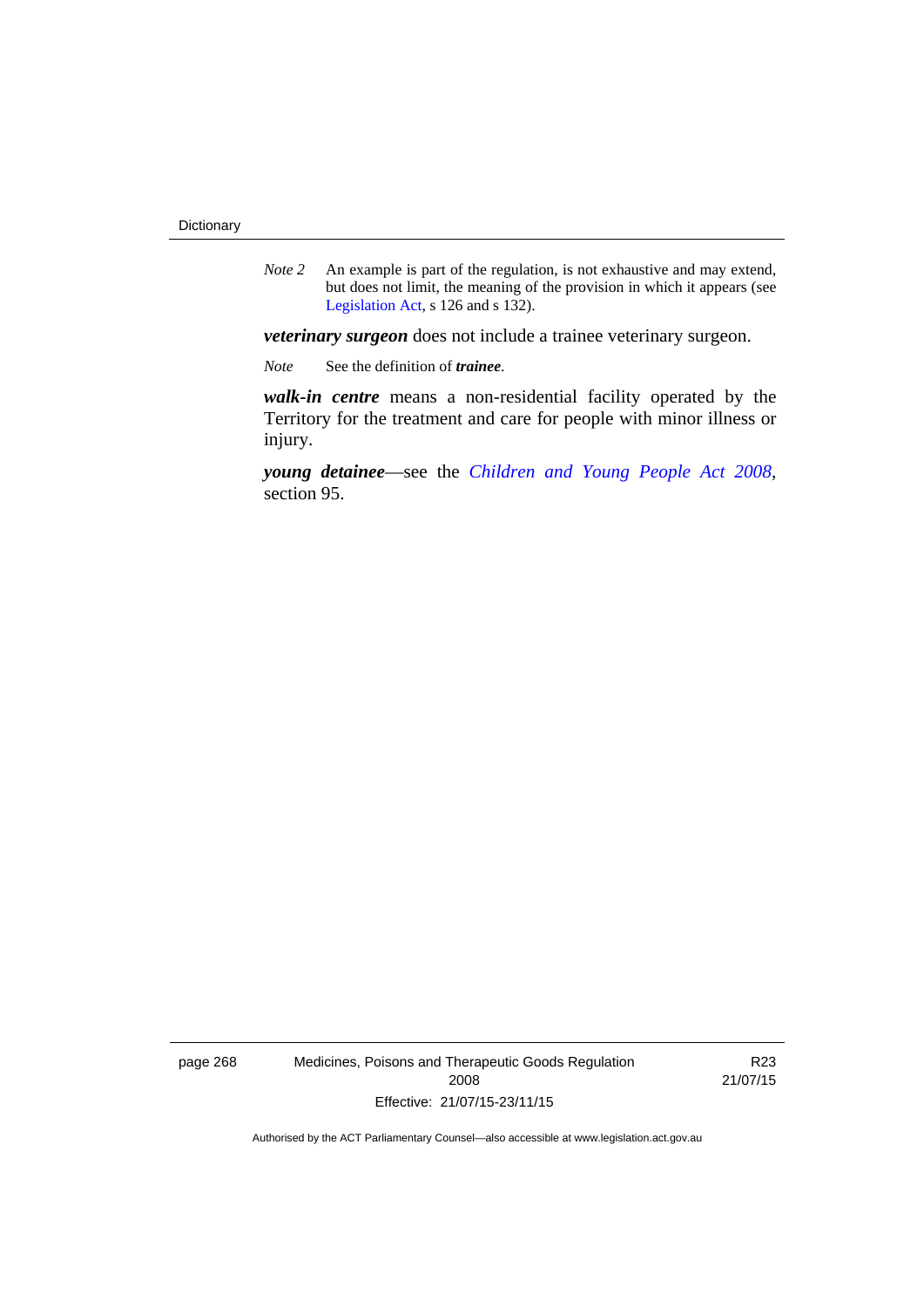# **Endnotes**

# **1 About the endnotes**

Amending and modifying laws are annotated in the legislation history and the amendment history. Current modifications are not included in the republished law but are set out in the endnotes.

Not all editorial amendments made under the *[Legislation Act 2001](http://www.legislation.act.gov.au/a/2001-14)*, part 11.3 are annotated in the amendment history. Full details of any amendments can be obtained from the Parliamentary Counsel's Office.

Uncommenced amending laws are not included in the republished law. The details of these laws are underlined in the legislation history. Uncommenced expiries are underlined in the legislation history and amendment history.

If all the provisions of the law have been renumbered, a table of renumbered provisions gives details of previous and current numbering.

The endnotes also include a table of earlier republications.

| $A = Act$<br>$AF =$ Approved form<br>$am = amended$<br>$amdt = amendment$<br>$AR = Assembly resolution$<br>$ch = chapter$<br>$CN =$ Commencement notice<br>$def = definition$<br>$DI = Disallowable instrument$<br>$dict = dictionary$<br>disallowed = disallowed by the Legislative<br>Assembly<br>$div = division$<br>$exp = expires/expired$<br>$Gaz = gazette$<br>$hdg = heading$<br>$IA = Interpretation Act 1967$<br>$ins = inserted/added$<br>$LA =$ Legislation Act 2001<br>$LR =$ legislation register | NI = Notifiable instrument<br>$o = order$<br>$om = omitted/report$<br>$ord = ordinance$<br>$orig = original$<br>par = paragraph/subparagraph<br>$pres = present$<br>$prev = previous$<br>$(\text{prev}) = \text{previously}$<br>$pt = part$<br>$r = rule/subrule$<br>$reloc = relocated$<br>$remum = renumbered$<br>$R[X]$ = Republication No<br>$RI = reissue$<br>$s = section/subsection$<br>$sch = schedule$<br>$sdiv = subdivision$<br>$SL = Subordinate$ law<br>$sub =$ substituted |
|-----------------------------------------------------------------------------------------------------------------------------------------------------------------------------------------------------------------------------------------------------------------------------------------------------------------------------------------------------------------------------------------------------------------------------------------------------------------------------------------------------------------|------------------------------------------------------------------------------------------------------------------------------------------------------------------------------------------------------------------------------------------------------------------------------------------------------------------------------------------------------------------------------------------------------------------------------------------------------------------------------------------|
|                                                                                                                                                                                                                                                                                                                                                                                                                                                                                                                 |                                                                                                                                                                                                                                                                                                                                                                                                                                                                                          |
| $LRA =$ Legislation (Republication) Act 1996<br>$mod = modified/modification$                                                                                                                                                                                                                                                                                                                                                                                                                                   | $underlining = whole or part not commenced$<br>or to be expired                                                                                                                                                                                                                                                                                                                                                                                                                          |
|                                                                                                                                                                                                                                                                                                                                                                                                                                                                                                                 |                                                                                                                                                                                                                                                                                                                                                                                                                                                                                          |

## **2 Abbreviation key**

R23 21/07/15 Medicines, Poisons and Therapeutic Goods Regulation 2008 Effective: 21/07/15-23/11/15

page 269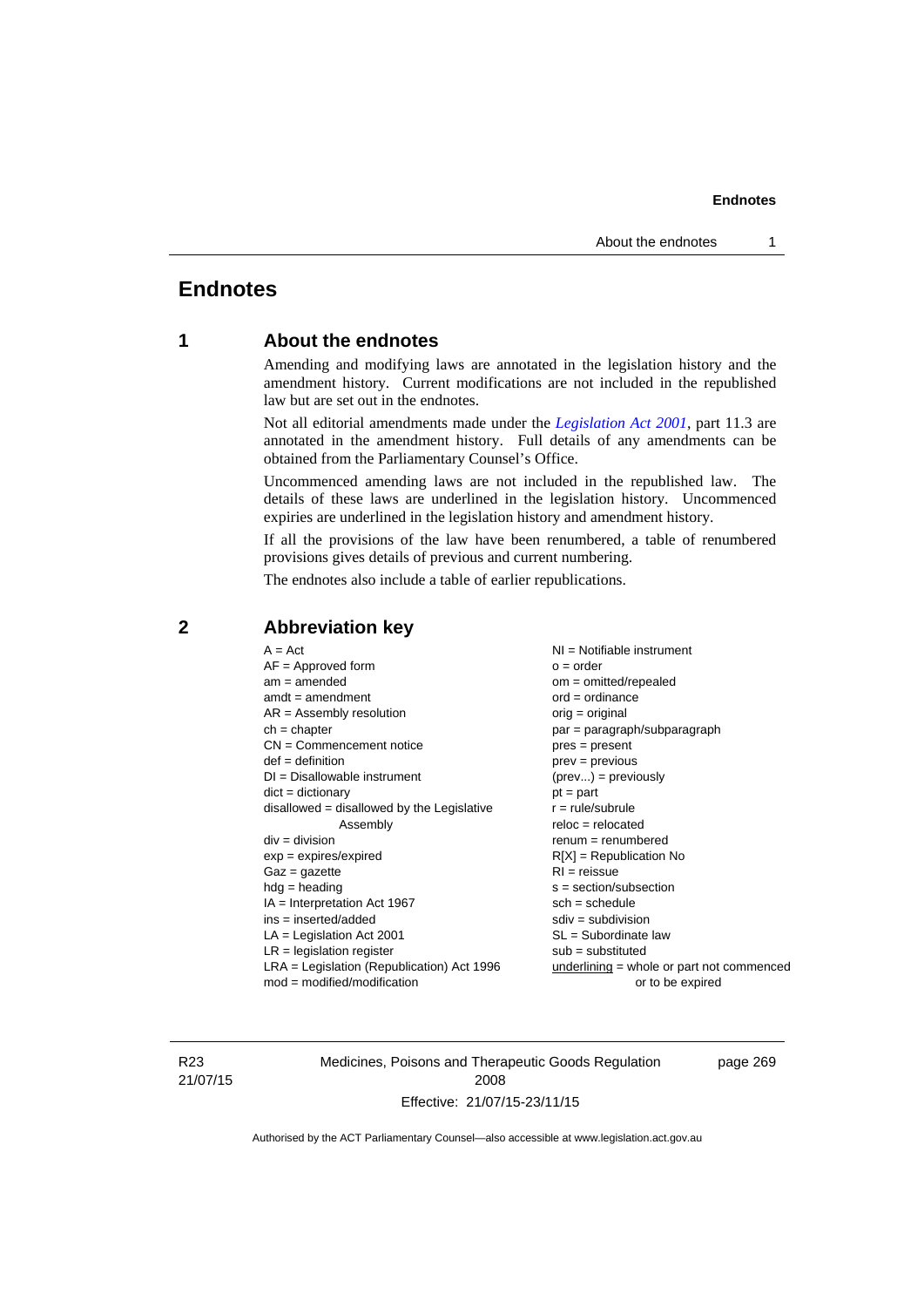| Legislation history<br>-3 |
|---------------------------|
|---------------------------|

## **3 Legislation history**

## **[Medicines, Poisons and Therapeutic Goods Regulation 2008](http://www.legislation.act.gov.au/sl/2008-42) SL2008-42**

notified LR 15 September 2008

s 1, s 2 commenced 15 September 2008 (LA s 75 (1)) remainder commenced 14 February 2009 (s 2 and see [Medicines,](http://www.legislation.act.gov.au/a/2008-26)  [Poisons and Therapeutic Goods Act 2008](http://www.legislation.act.gov.au/a/2008-26) A2008-26, s 2 and LA s 79)

as amended by

## **[Medicines, Poisons and Therapeutic Goods Amendment](http://www.legislation.act.gov.au/sl/2009-27)  [Regulation 2009 \(No 1\)](http://www.legislation.act.gov.au/sl/2009-27) SL2009-27**

notified LR 5 June 2009 s 1, s 2 commenced 5 June 2009 (LA s 75 (1)) remainder commenced 6 June 2009 (s 2)

## **[Statute Law Amendment Act 2009 \(No 2\)](http://www.legislation.act.gov.au/a/2009-49) A2009-49 sch 3 pt 3.51**

notified LR 26 November 2009 s 1, s 2 commenced 26 November 2009 (LA s 75 (1)) sch 3 pt 3.51 commenced 17 December 2009 (s 2)

## **[Medicines, Poisons and Therapeutic Goods Amendment](http://www.legislation.act.gov.au/sl/2010-1)  [Regulation 2010 \(No 1\)](http://www.legislation.act.gov.au/sl/2010-1) SL2010-1**

notified LR 21 January 2010 s 1, s 2 commenced 21 January 2010 (LA s 75 (1)) remainder commenced 22 January 2010 (s 2)

## **[Medicines, Poisons and Therapeutic Goods Amendment](http://www.legislation.act.gov.au/sl/2010-2)  [Regulation 2010 \(No 2\)](http://www.legislation.act.gov.au/sl/2010-2) SL2010-2**

notified LR 21 January 2010 s 1, s 2 commenced 21 January 2010 (LA s 75 (1)) remainder commenced 22 January 2010 (s 2)

## **[Health Practitioner Regulation National Law \(ACT\) Act 2010](http://www.legislation.act.gov.au/a/2010-10) A2010-10 sch 2 pt 2.15**

notified LR 31 March 2010 s 1, s 2 commenced 31 March 2010 (LA s 75 (1)) sch 2 pt 2.15 commenced 1 July 2010 (s 2 (1) (a))

page 270 Medicines, Poisons and Therapeutic Goods Regulation 2008 Effective: 21/07/15-23/11/15

R23 21/07/15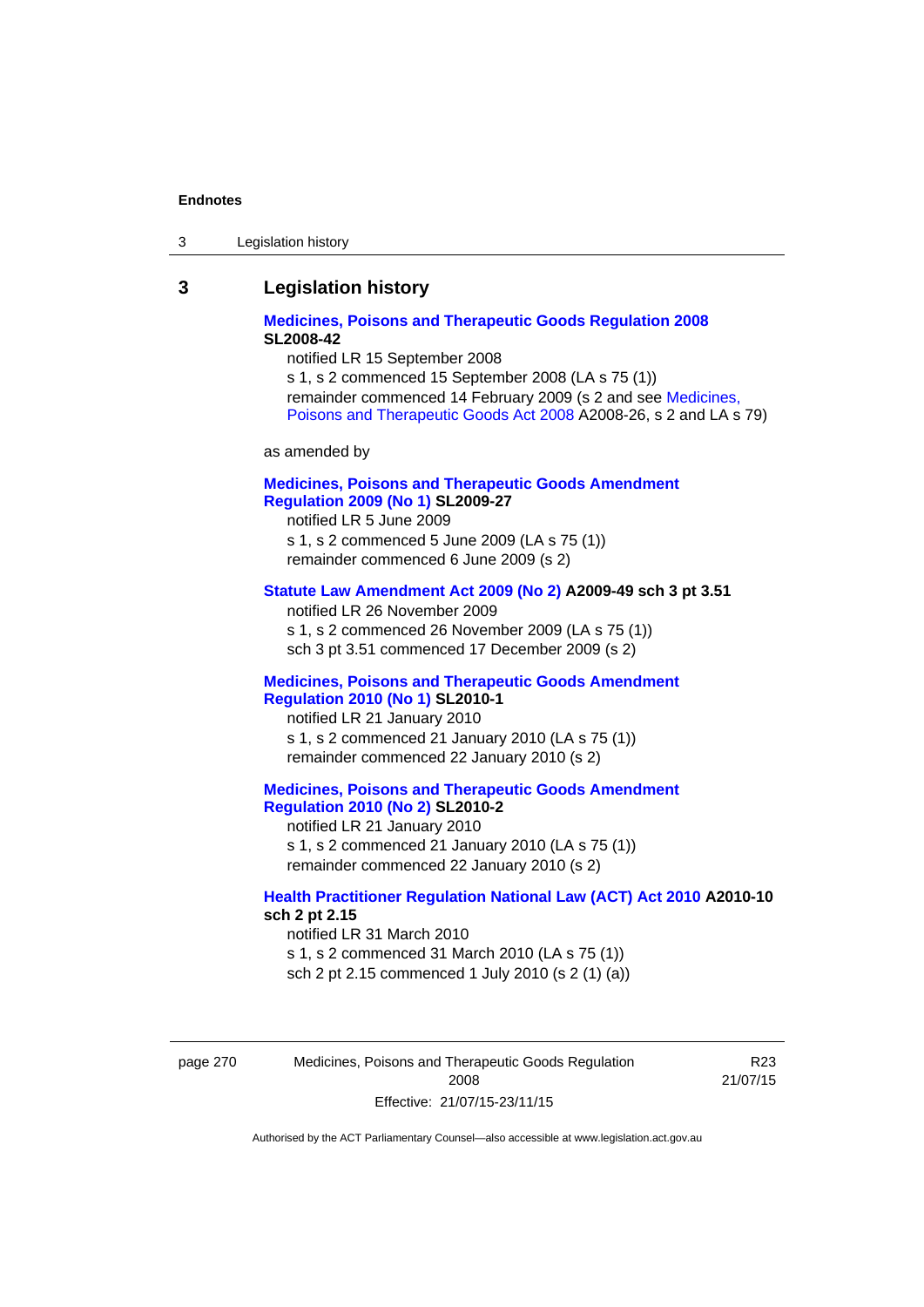| Legislation history |  |
|---------------------|--|
|---------------------|--|

## **[Medicines, Poisons and Therapeutic Goods Amendment](http://www.legislation.act.gov.au/sl/2010-16)  [Regulation 2010 \(No 3\)](http://www.legislation.act.gov.au/sl/2010-16) SL2010-16**

notified LR 10 May 2010

s 1, s 2 commenced 10 May 2010 (LA s 75 (1)) sch 1 commenced 1 July 2010 (s 2 (2) and see [Health Practitioner](http://www.legislation.act.gov.au/a/2010-10)  [Regulation National Law \(ACT\) Act 2010](http://www.legislation.act.gov.au/a/2010-10) A2010-10 s 2 (1) (a)) remainder commenced 11 May 2010 (s 2 (1))

## **[Medicines, Poisons and Therapeutic Goods Amendment](http://www.legislation.act.gov.au/sl/2010-20)  [Regulation 2010 \(No 4\)](http://www.legislation.act.gov.au/sl/2010-20) SL2010-20**

notified LR 3 June 2010 s 1, s 2 commenced 3 June 2010 (LA s 75 (1)) remainder commenced 1 July 2010 (s 2 and see [Health Practitioner](http://www.legislation.act.gov.au/a/2010-10)  [Regulation National Law \(ACT\) Act 2010](http://www.legislation.act.gov.au/a/2010-10) A2010-10 s 2 (1) (a))

## **[Liquor \(Consequential Amendments\) Act 2010](http://www.legislation.act.gov.au/a/2010-43) A2010-43 sch 1 pt 1.14**

notified LR 8 November 2010 s 1, s 2 commenced 8 November 2010 (LA s 75 (1)) sch 1 pt 1.14 commenced 1 December 2010 (s 2 (4) and see [Liquor Act 2010](http://www.legislation.act.gov.au/a/2010-35) A2010-35, s 2 (3) (as am by [A2010-43](http://www.legislation.act.gov.au/a/2010-43) amdt 1.19) and [CN2010-14](http://www.legislation.act.gov.au/cn/2010-14/default.asp))

### **[Medicines, Poisons and Therapeutic Goods Amendment](http://www.legislation.act.gov.au/sl/2010-45)  [Regulation 2010 \(No 5\)](http://www.legislation.act.gov.au/sl/2010-45) SL2010-45**

notified LR 22 November 2010 s 1, s 2 commenced 22 November 2010 (LA s 75 (1)) remainder commenced 23 November 2010 (s 2)

## **[Justice and Community Safety Legislation Amendment Act 2010](http://www.legislation.act.gov.au/a/2010-50)  [\(No 4\)](http://www.legislation.act.gov.au/a/2010-50) A2010-50 sch 1 pt 1.6**

notified LR 14 December 2010 s 1, s 2 commenced 14 December 2010 (LA s 75 (1)) sch 1 pt 1.6 commenced 21 December 2010 (s 2 (1))

## **[Statute Law Amendment Act 2011 \(No 3\)](http://www.legislation.act.gov.au/a/2011-52) A2011-52 sch 1 pt 1.5**  notified LR 28 November 2011

s 1, s 2 commenced 28 November 2011 (LA s 75 (1))

sch 1 pt 1.5 commenced 12 December 2011 (s 2)

R23 21/07/15 Medicines, Poisons and Therapeutic Goods Regulation 2008 Effective: 21/07/15-23/11/15

page 271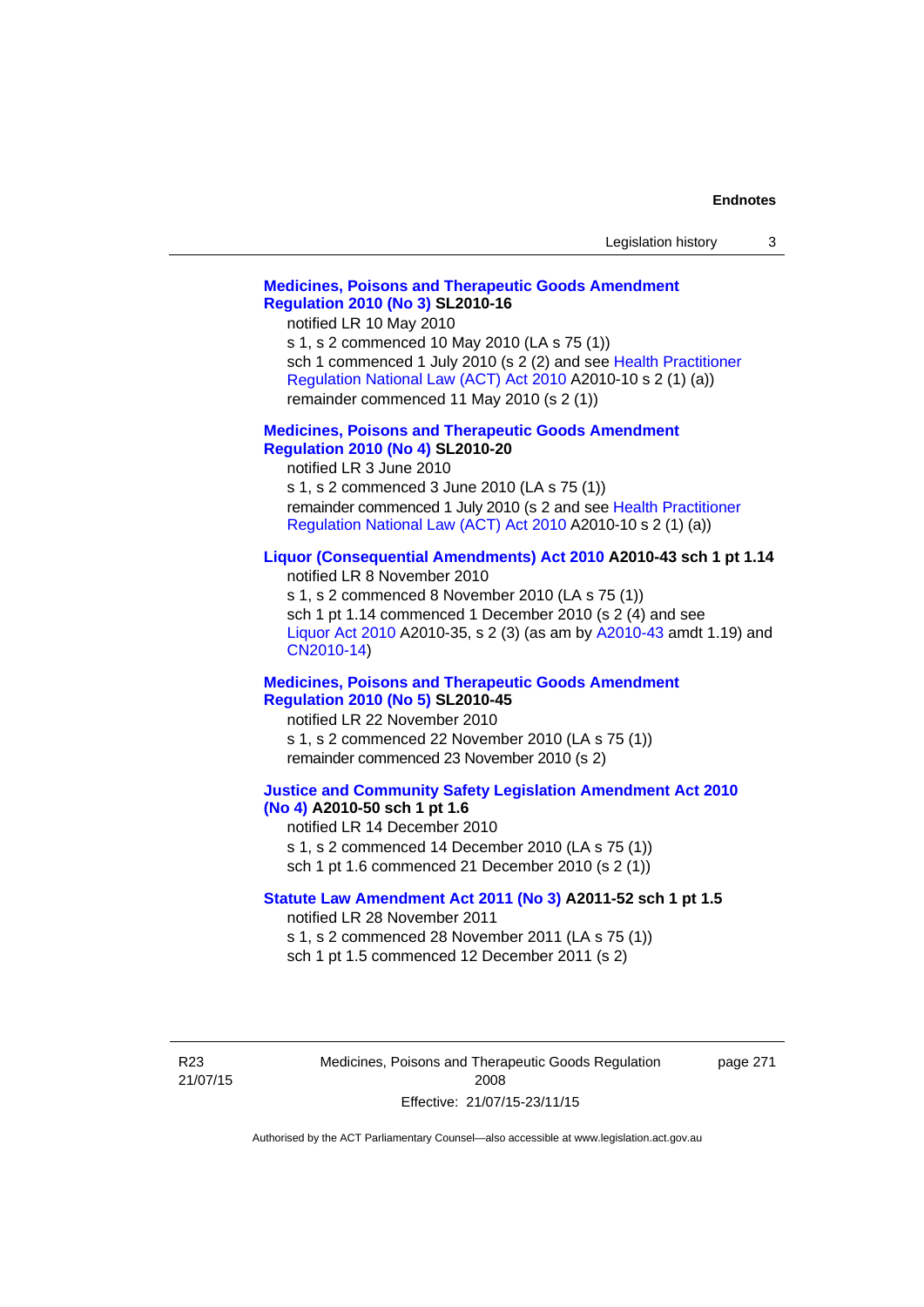| -3 | Legislation history |  |
|----|---------------------|--|
|----|---------------------|--|

**[Medicines, Poisons and Therapeutic Goods Amendment](http://www.legislation.act.gov.au/sl/2012-5)  [Regulation 2012 \(No 1\)](http://www.legislation.act.gov.au/sl/2012-5) SL2012-5**  notified LR 9 February 2012 s 1, s 2 commenced 9 February 2012 (LA s 75 (1)) remainder commenced 10 February 2012 (s 2) **[Medicines, Poisons and Therapeutic Goods \(Prescribing](http://www.legislation.act.gov.au/sl/2012-34)  [Authorisation—Optometrists\) Amendment Regulation 2012 \(No 1\)](http://www.legislation.act.gov.au/sl/2012-34) SL2012-34**  notified LR 2 August 2012 s 1, s 2 commenced 2 August 2012 (LA s 75 (1)) remainder commenced 3 August 2012 (s 2) **[Medicines, Poisons and Therapeutic Goods \(Kava Exemption\)](http://www.legislation.act.gov.au/sl/2013-1/default.asp)  [Amendment Regulation 2013 \(No 1\)](http://www.legislation.act.gov.au/sl/2013-1/default.asp) SL2013-1**  notified LR 25 January 2013 s 1, s 2 commenced 25 January 2013 (LA s 75 (1)) remainder commenced 26 January 2013 (s 2) **[Medicines, Poisons and Therapeutic Goods Amendment](http://www.legislation.act.gov.au/sl/2013-24/default.asp)  [Regulation 2013 \(No 1\)](http://www.legislation.act.gov.au/sl/2013-24/default.asp) SL2013-24**  notified LR 29 August 2013 s 1, s 2 commenced 29 August 2013 (LA s 75 (1)) remainder commenced 1 September 2013 (s 2) **[Medicines, Poisons and Therapeutic Goods Amendment](http://www.legislation.act.gov.au/sl/2013-28)  [Regulation 2013 \(No 2\)](http://www.legislation.act.gov.au/sl/2013-28) SL2013-28**  notified LR 4 November 2013 s 1, s 2 commenced 4 November 2013 (LA s 75 (1)) remainder commenced 5 November 2013 (s 2) **[Statute Law Amendment Act 2013 \(No 2\)](http://www.legislation.act.gov.au/a/2013-44) A2013-44 sch 1 pt 1.3**  notified LR 11 November 2013 s 1, s 2 commenced 11 November 2013 (LA s 75 (1)) sch 1 pt 1.3 commenced 25 November 2013 (s 2)

page 272 Medicines, Poisons and Therapeutic Goods Regulation 2008 Effective: 21/07/15-23/11/15

R23 21/07/15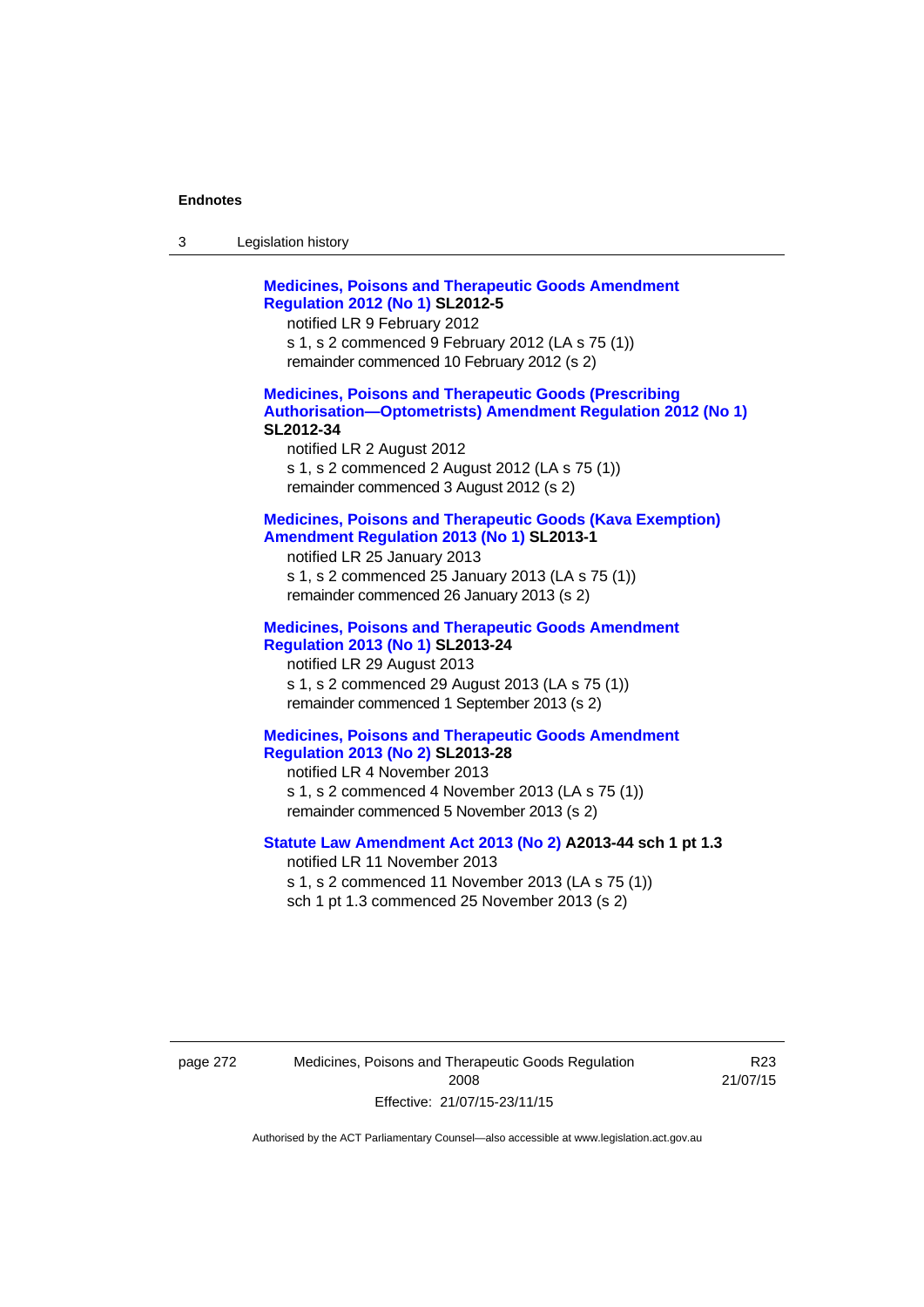| Legislation history |  |
|---------------------|--|
|                     |  |

## **[Medicines, Poisons and Therapeutic Goods Amendment](http://www.legislation.act.gov.au/sl/2014-23)  [Regulation 2014 \(No 1\)](http://www.legislation.act.gov.au/sl/2014-23) SL2014-23**

notified LR 25 September 2014

s 1, s 2 commenced 25 September 2014 (LA s 75 (1))

s 11 commenced 1 October 2014 (s 2 (2))

remainder commenced 26 September 2014 (s 2 (1))

## **[Medicines, Poisons and Therapeutic Goods Amendment](http://www.legislation.act.gov.au/sl/2014-26)  [Regulation 2014 \(No 2\)](http://www.legislation.act.gov.au/sl/2014-26) SL2014-26**

notified LR 22 October 2014 s 1, s 2 commenced 22 October 2014 (LA s 75 (1)) remainder commenced 23 October 2014 (s 2)

## **[Medicines, Poisons and Therapeutic Goods Amendment](http://www.legislation.act.gov.au/sl/2015-19)  [Regulation 2015 \(No 1\)](http://www.legislation.act.gov.au/sl/2015-19) SL2015-19**

notified LR 21 May 2015

s 1, s 2 commenced 21 May 2015 (LA s 75 (1)) s 5 commenced 21 July 2015 (s 2 (2)) remainder commenced 22 May 2015 (s 2 (1))

R23 21/07/15 Medicines, Poisons and Therapeutic Goods Regulation 2008 Effective: 21/07/15-23/11/15

page 273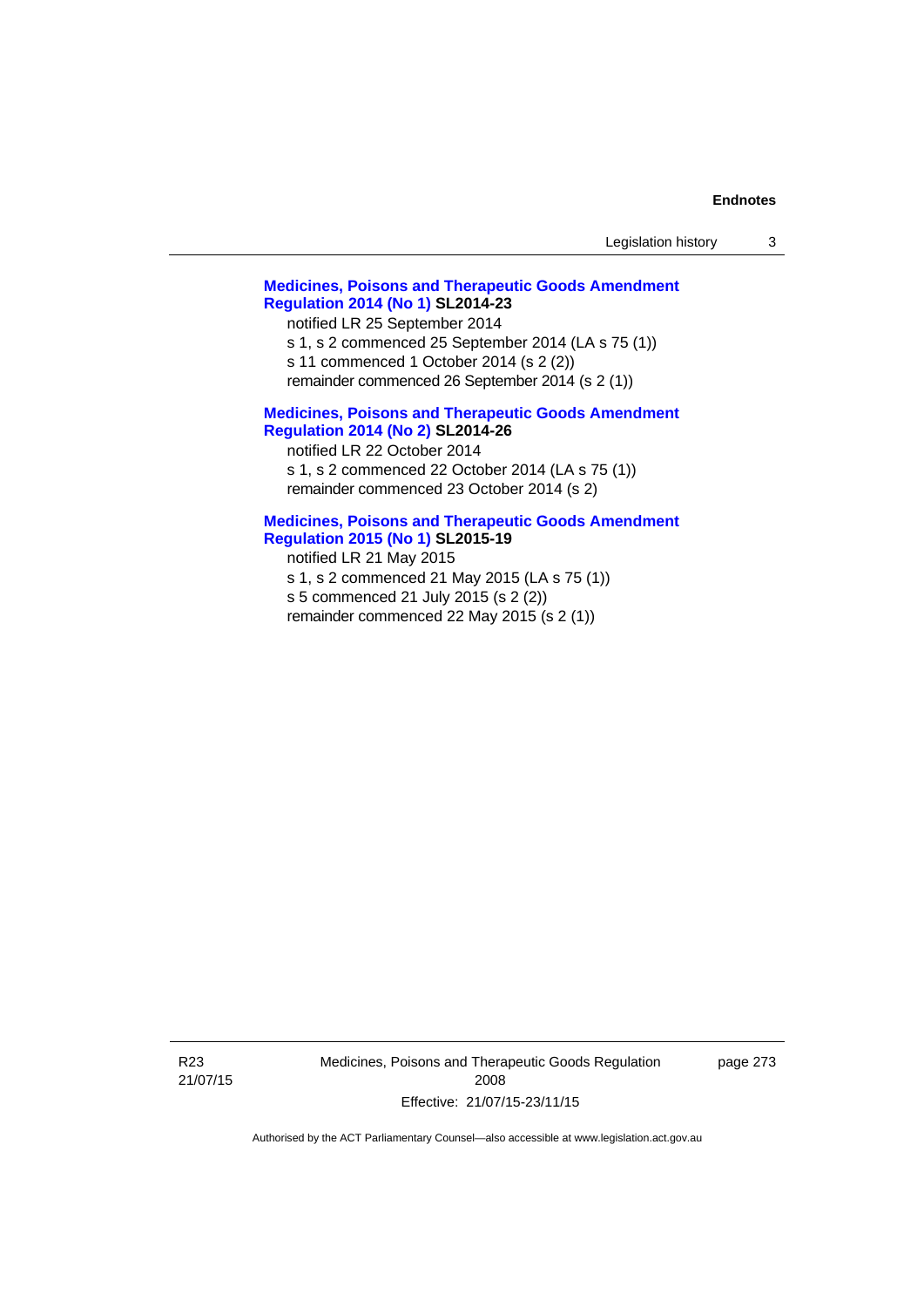| 4 | Amendment history |
|---|-------------------|
|---|-------------------|

## **4 Amendment history**

**Commencement**  s 2 om LA s 89 (4) **General overview of authorisations for medicines**  s 10 am [A2010-10](http://www.legislation.act.gov.au/a/2010-10) amdt 2.85 **Overview of medicines authorisations under this regulation**  s 11 am [SL2010-2](http://www.legislation.act.gov.au/sl/2010-2) s 4; pars renum R4 LA; [SL2013-28](http://www.legislation.act.gov.au/sl/2013-28) s 4; pars renum R17 LA; [SL2014-23](http://www.legislation.act.gov.au/sl/2014-23) s 11; [SL2015-19](http://www.legislation.act.gov.au/sl/2015-19) s 4 **General overview of authorisation conditions for medicines**  s 12 am [SL2012-34](http://www.legislation.act.gov.au/sl/2012-34) s 4 **Relationship with registration laws**  pt 2.2 hdg sub [A2010-10](http://www.legislation.act.gov.au/a/2010-10) amdt 2.86 **Medicines authorisations subject to Health Practitioner Regulation National Law (ACT) restrictions**  sub [A2010-10](http://www.legislation.act.gov.au/a/2010-10) amdt 2.86 **Medicines authorisations subject to Health Professionals Act restrictions**  s 21 ins [A2010-10](http://www.legislation.act.gov.au/a/2010-10) amdt 2.86 **Authorisation under sch 1 to prescribe medicines—Act, s 40 (1) (b), (2) (b) and (3) (b)**  s 30 am [SL2010-45](http://www.legislation.act.gov.au/sl/2010-45) s 4 **Authorisation conditions for prescribing medicines—Act, s 44 (1) (b) and (2) (b)**  s 31 am [SL2013-28](http://www.legislation.act.gov.au/sl/2013-28) ss 5-7; pars renum R17 LA **Particulars for prescriptions**  s 41 **am [SL2010-1](http://www.legislation.act.gov.au/sl/2010-1) s 4; [SL2010-45](http://www.legislation.act.gov.au/sl/2010-45) s 5; pars renum R8 LA;** [SL2013–28](http://www.legislation.act.gov.au/sl/2013-28) s 8; ss renum R17 LA **Standing orders for walk-in centre**   $div 3.4.3$  hdg ins  $SL2010-2$  s 5 **Authorisation of CHO to issue standing orders for supply and administration of medicines at walk-in centre—Act, s 42 (b)**  s 77 ins [SL2010-2](http://www.legislation.act.gov.au/sl/2010-2) s 5 **Particulars for CHO standing orders for supply and administration of medicines at walk-in centre**  s 78 ins [SL2010-2](http://www.legislation.act.gov.au/sl/2010-2) s 5 **Information for CHO about controlled medicines supplied on supply authorities—Act, s 31 (1) (b) and (4), def** *required information*  s 81 am SL 2015-19 s 5

page 274 Medicines, Poisons and Therapeutic Goods Regulation 2008 Effective: 21/07/15-23/11/15

R23 21/07/15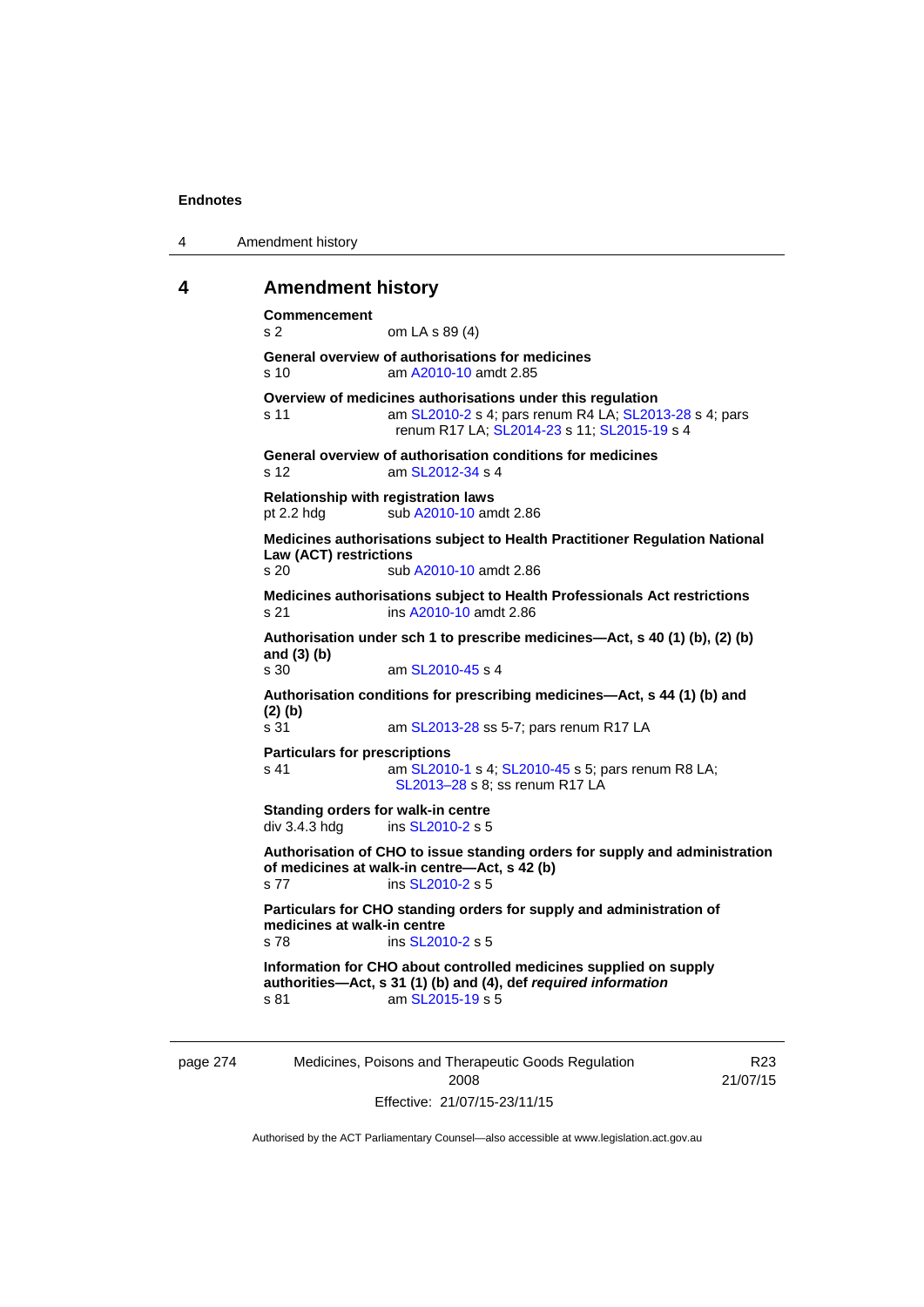**Overview of supply authorisations for medicines**  s 100 am [SL2013–28](http://www.legislation.act.gov.au/sl/2013-28) s 9; pars renum R17 LA **Authorisation under sch 1 to supply medicines—Act, s 26 (1) (b) and (2) (b)**  s 110 am [A2010-10](http://www.legislation.act.gov.au/a/2010-10) amdt 2.87; [A2013-44](http://www.legislation.act.gov.au/a/2013-44) amdt 1.31 **Authorisation conditions for dispensing medicines—Act, s 44 (1) (b) and (2) (b)**  s 120 am [SL2013–28](http://www.legislation.act.gov.au/sl/2013-28) s 10 **How medicines are dispensed**  s 121 am [A2010-10](http://www.legislation.act.gov.au/a/2010-10) amdt 2.88, amdt 2.89 **Labelling dispensed medicines—Act, s 60 (1) (c) (i) and (2) (c) (i)**  s 123 am [SL2010-45](http://www.legislation.act.gov.au/sl/2010-45) s 6; pars renum R8 LA **Marking dispensed prescriptions**  s 124 **am [SL2013–28](http://www.legislation.act.gov.au/sl/2013-28) s 11, s 12 Labelling medicines supplied during consultations**  s 161 **am [SL2010-45](http://www.legislation.act.gov.au/sl/2010-45) s 7; pars renum R8 LA Required information for pseudoephedrine sales records**  s 173 am [A2010-43](http://www.legislation.act.gov.au/a/2010-43) amdt 1.57 **Authorisation to supply certain medicines without prescription—continued dispensing**  pt 4.3A ins [SL2013–28](http://www.legislation.act.gov.au/sl/2013-28) s 13 **Authorisation to supply certain medicines without prescription by approved pharmacist––Act, s 185 (1) (g)**  s 255 ins [SL2013–28](http://www.legislation.act.gov.au/sl/2013-28) s 13 **Labelling certain medicines supplied without prescription by approved pharmacist––Act, s 185 (1) (j)**  s 256 ins [SL2013–28](http://www.legislation.act.gov.au/sl/2013-28) s 13 **Conditions for wholesalers supplying medicines under corresponding laws—Act, s 20 (4) (c)**  s 270 am [SL2014-23](http://www.legislation.act.gov.au/sl/2014-23) s 4, s 5 **Authorisation for self-administration etc of medicines—Act, s 37 (2) (b) and (3) (b)**  am [SL2010-45](http://www.legislation.act.gov.au/sl/2010-45) s 8 **Authorisations to deliver medicines under supply authorities—Act, s 26 (1) (b), (2) (b), s 35 (1) (b), (2) (b) and s 36 (b)**<br>s 400 **am A2010-10** amdts 2.90-2.92 am [A2010-10](http://www.legislation.act.gov.au/a/2010-10) amdts 2.90-2.92 **Authorisation conditions for medicines wholesalers licences—Act, s 44 (1) (b) and (2) (b)**  s 461 **am [SL2014-23](http://www.legislation.act.gov.au/sl/2014-23) s 6, s 7** 

R23 21/07/15 Medicines, Poisons and Therapeutic Goods Regulation 2008 Effective: 21/07/15-23/11/15

page 275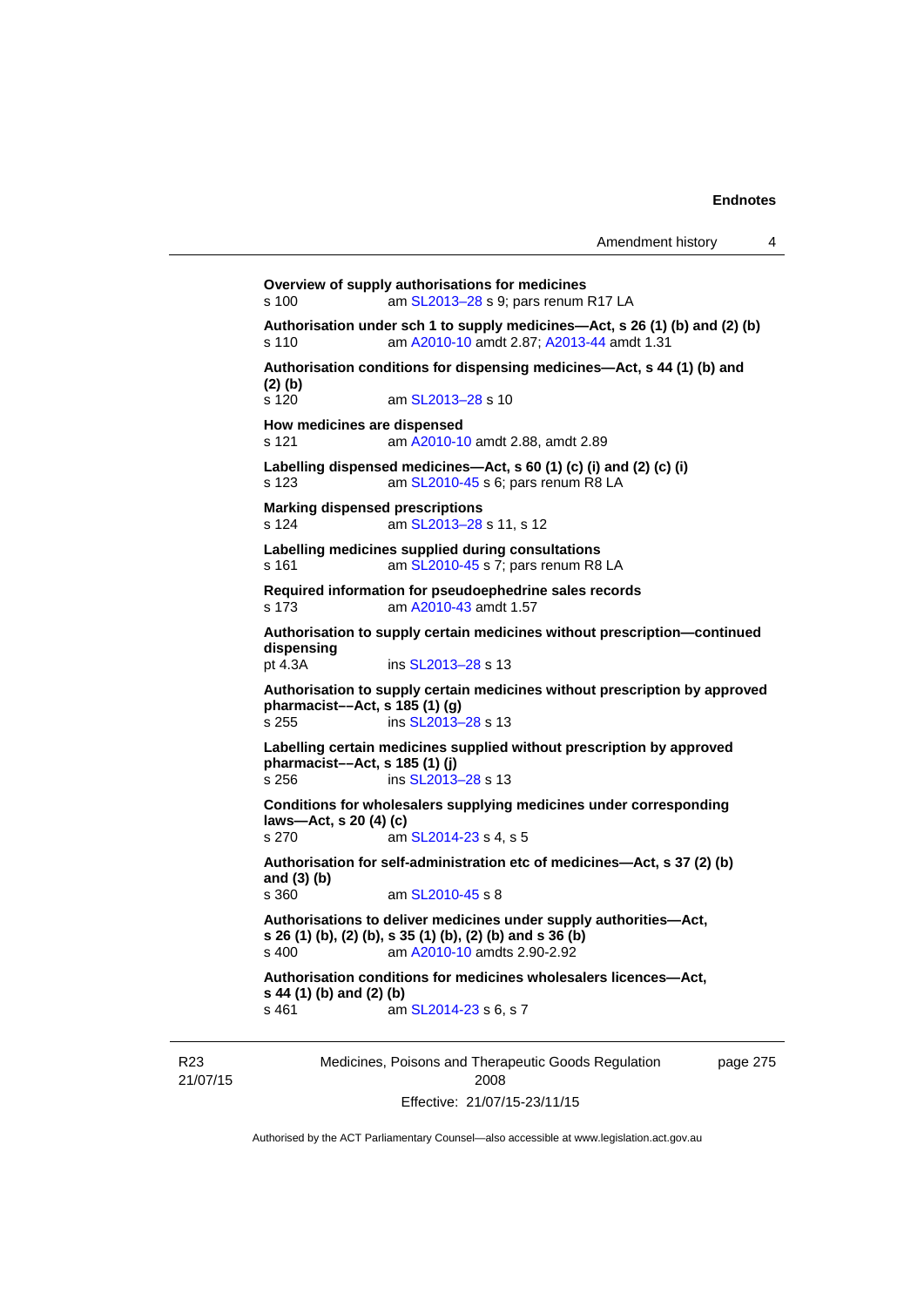```
4 Amendment history 
Authorisations for endorsed health practitioners 
pt 9.6 hdg ins SL2015-19 s 6 
Authorisations for endorsed health practitioners—Act, s 20 (1) (d) s 490 \frac{\text{S L2015-19 S}}{6}SL2015-19 s 6
When pharmacy medicines and pharmacist only medicines to be supplied in 
manufacturer's packs—Act, s 59 (1) (c) (i) and (2) (c) (i) 
s 500 am A2010-10 amdt 2.93
Meaning of prescribed person—ch 11 
s 510 am SL2010-16 s 4, s 5, amdt 1.1; SL2010-45 s 9 
Storage of controlled medicines for certain health-related occupations—Act, 
s 61 (b) and (c) 
                   SL2010-16 s 6, s 7, amdt 1.1
Storage of controlled medicines by certain other prescribed people—
Act, s 61 (b) and (c) 
s 533 am SL2010-16 s 8 
Keeping of controlled medicines registers by certain people—Act, s 48 (a) 
and s 50 (1) (b) and (2) (b) 
s 540 table 540 am SL2010-16 s 9 
Keeping of controlled medicines registers by first-aid kit holders—Act, 
s 48 (a) and s 50 (1) (b) and (2) (b)<br>s 541 am SL2010-16 s
                  SL2010-16 s 10, s 11, amdt 1.1
Prescribed witnesses for administration of controlled medicines—Act, 
s 53 (a) and (b) 
                   SL2010-20 s 4
Standing interim approval to prescribe buprenorphine and methadone for 
patients of certain institutions 
SL2010-1 s 5
s 557  SL2010-1SL2014-26 s 4
Restrictions on CHO power to approve applications for approvals 
s 563 am SL2010-1 s 7; SL2014-26 s 5 
Medicines advisory committee—referred applications and review of 
unfavourable CHO decisions 
s 566 am SL2014-26 s 6 
Amendment and revocation of controlled medicines approvals 
s 567 am SL2014-26 s 7 
Application for review of amendment and revocation on CHO initiative 
s 568 am SL2014-26 s 8
```
page 276 Medicines, Poisons and Therapeutic Goods Regulation 2008 Effective: 21/07/15-23/11/15

R23 21/07/15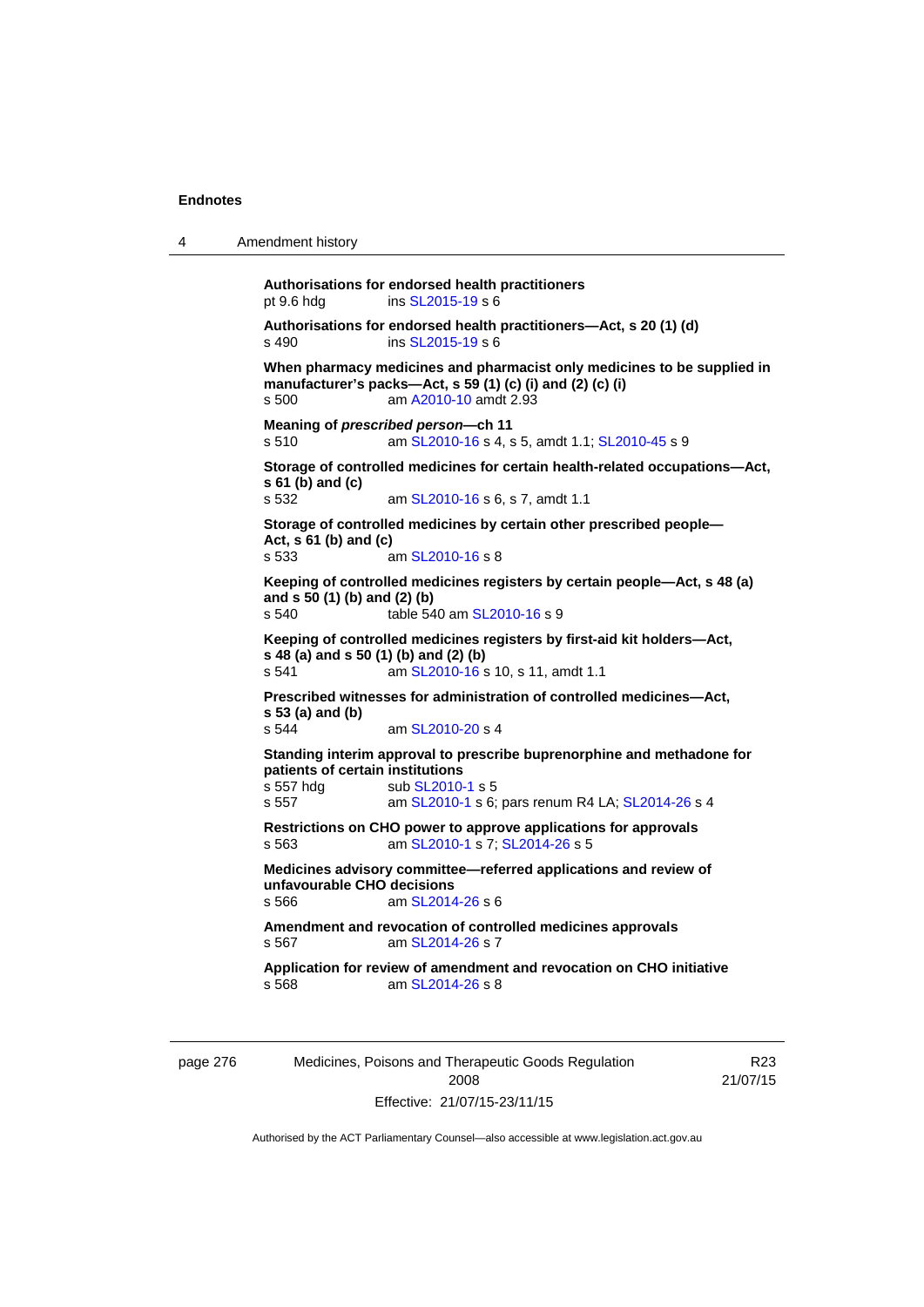**Medicines advisory committee—review of amendment or revocation on CHO initiative**  s 569 am [SL2014-26](http://www.legislation.act.gov.au/sl/2014-26) s 9 **Conditional controlled medicines approvals**  s 570 am [SL2014-26](http://www.legislation.act.gov.au/sl/2014-26) s 10 **Medicines advisory committee—recommendations to CHO**  s 573 hdg sub [SL2014-26](http://www.legislation.act.gov.au/sl/2014-26) s 11 s 573 **am [SL2014-26](http://www.legislation.act.gov.au/sl/2014-26) s 12, s 13 Guidelines for CHO decisions on applications**  s 574 sub [SL2014-26](http://www.legislation.act.gov.au/sl/2014-26) s 14 **Medicines advisory committee—review of CHO decisions to refuse endorsements to treat drug-dependency**  s 584 **am [SL2014-26](http://www.legislation.act.gov.au/sl/2014-26) s 15 First-aid kit licences**  pt 14.3 hdg note am [A2010-10](http://www.legislation.act.gov.au/a/2010-10) amdt 2.104 **Additional information for first-aid kit licences—Act, s 88 (1) (k)**  s 612 am [A2009-49](http://www.legislation.act.gov.au/a/2009-49) amdt 3.121 **Medicines advisory committee—membership**  s 635 am [SL2014-26](http://www.legislation.act.gov.au/sl/2014-26) ss 16-19; ss and pars renum R21 LA **Medicines advisory committee—quorum**  s 640 am [SL2014-26](http://www.legislation.act.gov.au/sl/2014-26) s 20 **Medicines advisory committee—disclosure of interests by members**  s 643 am [SL2014-26](http://www.legislation.act.gov.au/sl/2014-26) s 21, s 22 **Medicines advisory committee—ending appointments**  s 644 am [A2011-52](http://www.legislation.act.gov.au/a/2011-52) amdt 1.8; [SL2014-26](http://www.legislation.act.gov.au/sl/2014-26) s 23; pars renum R21 LA **Advertising controlled medicines—Act, s 66 (3) (b)**  s 650 am [SL2014-23](http://www.legislation.act.gov.au/sl/2014-23) s 8 **Manufacture, supply and use of paints for toys—Act, s 72 (b)**  s 752 am [SL2013–28](http://www.legislation.act.gov.au/sl/2013-28) s 14, s 15 **Meaning of** *reviewable decision—***ch 23**  s 850 am [SL2009-27](http://www.legislation.act.gov.au/sl/2009-27) s 4 **Reviewable decision notices**  sub [SL2009-27](http://www.legislation.act.gov.au/sl/2009-27) s 5 **Applications for review**  s 852 sub [SL2009-27](http://www.legislation.act.gov.au/sl/2009-27) s 5

R23 21/07/15 Medicines, Poisons and Therapeutic Goods Regulation 2008 Effective: 21/07/15-23/11/15

page 277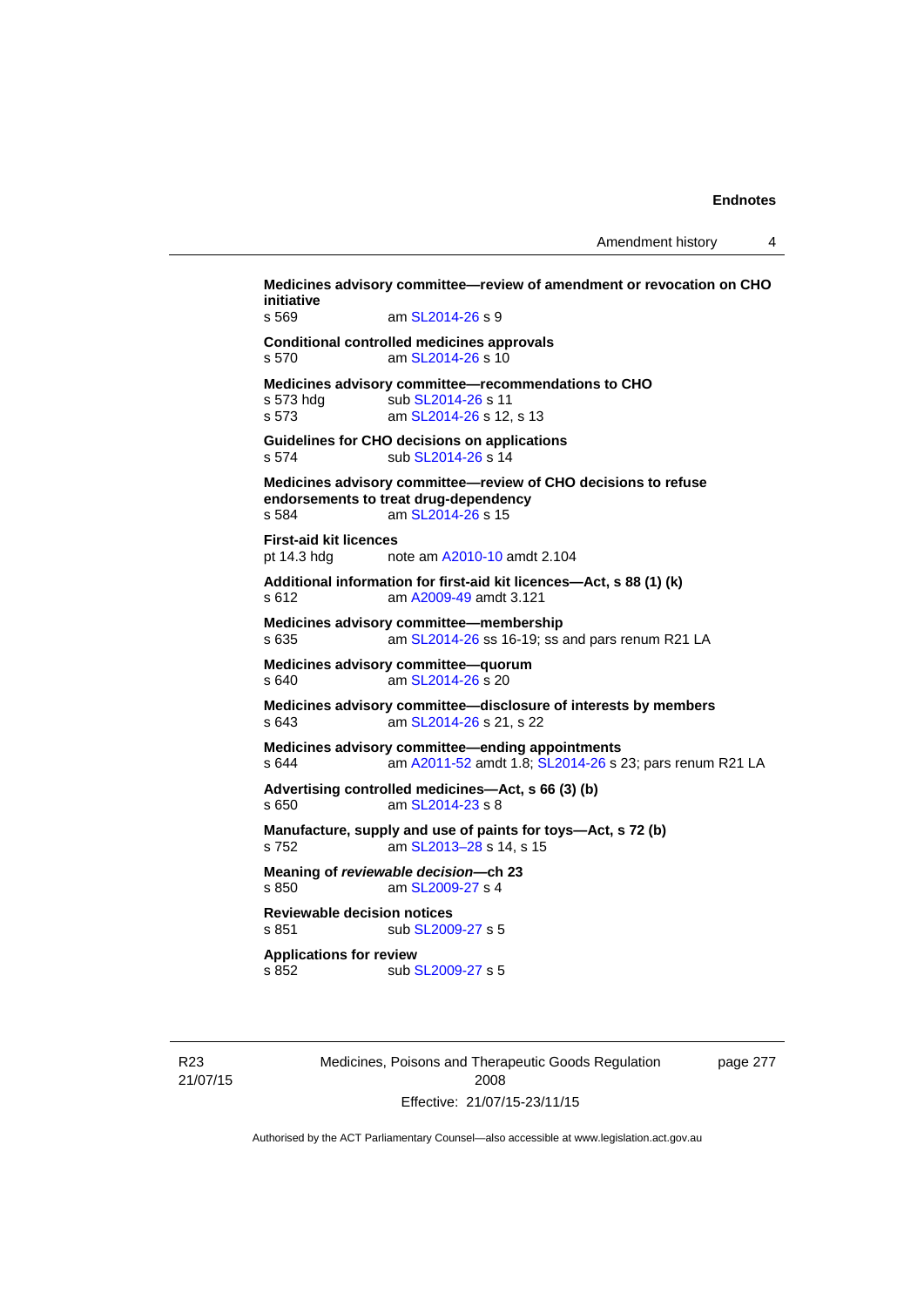4 Amendment history

**Other authorisations for public employees—Act, s 20 (1) (a), (2) (a) and s 74 (1) (b)**  s 861 **am [SL2010-45](http://www.legislation.act.gov.au/sl/2010-45) s 10 Displacement of Legislation Act, s 47 (6)**  s 863 am [SL2012-34](http://www.legislation.act.gov.au/sl/2012-34) s 5, s 6 sub [SL2013–28](http://www.legislation.act.gov.au/sl/2013-28) s 16 am [SL2014-23](http://www.legislation.act.gov.au/sl/2014-23) s 9, s 10; pars renum R19 LA; [SL2015-19](http://www.legislation.act.gov.au/sl/2015-19) s 7; pars renum R22 LA **Exemption of piper methysticum (kava)—Act, s 190 (1) (a)**  s 864 om LA s 89 (3) ins [SL2012-5](http://www.legislation.act.gov.au/sl/2012-5) s 4 exp 12 February 2012 (s 864 (3)) ins [SL2013-1](http://www.legislation.act.gov.au/sl/2013-1/default.asp) s 4 **Transitional**  exp 31 March 2010 (s 1008) **Definitions—ch 30**  s 1000 exp 31 March 2010 (s 1008) def *DODA* exp 31 March 2010 (s 1008) def *PADA* exp 31 March 2010 (s 1008) **DODA wholesaler's licences—Act, s 520 (2)**  s 1001 exp 31 March 2010 (s 1008) **Poisons Act licences—Act, s 520 (2)**  s 1002 exp 31 March 2010 (s 1008) **PADA licences—Act, s 520 (2)**  s 1003 exp 31 March 2010 (s 1008) **DODA authorisations—Act, s 522 (2)**  s 1004 exp 31 March 2010 (s 1008) **PADA authorisations—Act, s 522 (2)**  s 1005 exp 31 March 2010 (s 1008) **Public Health (Prohibited Drugs) Act authorisations—Act, s 522 (2)** s 1006 exp 31 March 2010 (s 1008) exp 31 March 2010 (s 1008) **DODA approvals to prescribe drugs of dependence—Act, s 531 (2)**  s 1007 exp 31 March 2010 (s 1008) **Expiry—ch 30**  exp 31 March 2010 (s 1008) **Modification of Act**  ch 31 hdg ins [SL2009-27](http://www.legislation.act.gov.au/sl/2009-27) s 6 om [A2010-50](http://www.legislation.act.gov.au/a/2010-50) amdt 1.13

page 278 Medicines, Poisons and Therapeutic Goods Regulation 2008 Effective: 21/07/15-23/11/15

R23 21/07/15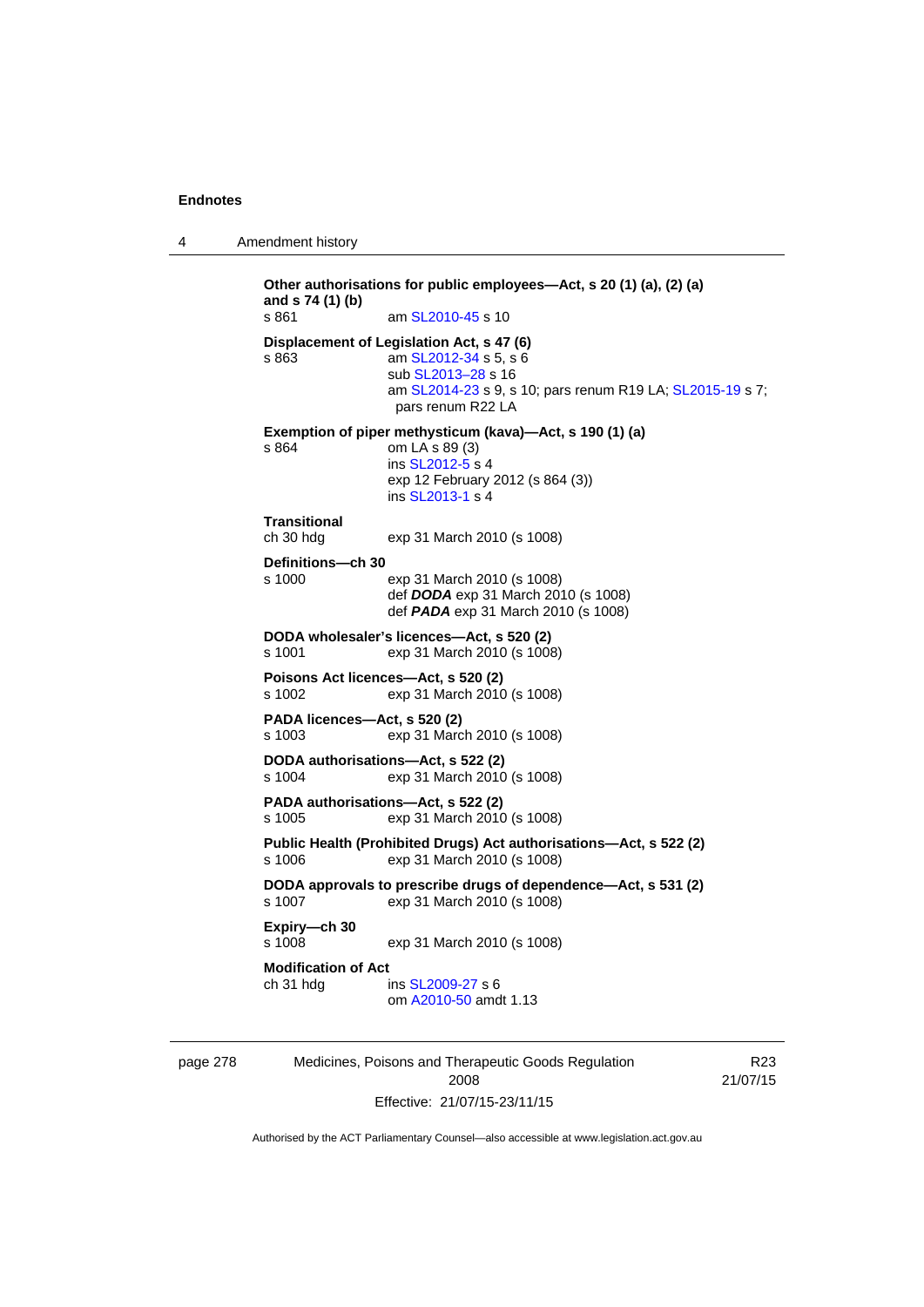Amendment history 4

# **Modification of Act, ch 14—Act, s 501 (2)**<br>s 1100 **ins SL2009-27 s 6**

ins [SL2009-27](http://www.legislation.act.gov.au/sl/2009-27) s 6 om [A2010-50](http://www.legislation.act.gov.au/a/2010-50) amdt 1.13 **Expiry—ch 31** 

s 1110 **ins [SL2009-27](http://www.legislation.act.gov.au/sl/2009-27) s 6** om [A2010-50](http://www.legislation.act.gov.au/a/2010-50) amdt 1.13

**Dentists, dental hygienists and dental therapists** 

sch 1 pt 1.2 am [A2010-10](http://www.legislation.act.gov.au/a/2010-10) amdt 2.104

**Doctors**  sch 1 pt 1.3 am [A2010-10](http://www.legislation.act.gov.au/a/2010-10) amdt 2.104

# **Health practitioners and health professionals at institutions** sch 1 pt 1.4 sub A2010-10 amdt 2.94

sub [A2010-10](http://www.legislation.act.gov.au/a/2010-10) amdt 2.94

**Midwives** 

sch 1 pt 1.5 am [A2010-10](http://www.legislation.act.gov.au/a/2010-10) amdt 2.104; [SL2010-45](http://www.legislation.act.gov.au/sl/2010-45) s 11

**Nurses** 

sch 1 pt 1.6 am [SL2010-16](http://www.legislation.act.gov.au/sl/2010-16) s 12; [A2010-10](http://www.legislation.act.gov.au/a/2010-10) amdt 2.104; [SL2010-20](http://www.legislation.act.gov.au/sl/2010-20) s 5;

items renum R7 LA

#### **Opioid dependency treatment centres operated by Territory**  sch 1 pt 1.7 am [A2010-10](http://www.legislation.act.gov.au/a/2010-10) amdt 2.104

# **Optometrists**

am [A2010-10](http://www.legislation.act.gov.au/a/2010-10) amdt 2.95; [SL2012-34](http://www.legislation.act.gov.au/sl/2012-34) s 7; [SL2015-19](http://www.legislation.act.gov.au/sl/2015-19) s 8

## **Residential care facilities**

sch 1 pt 1.11 am [A2010-10](http://www.legislation.act.gov.au/a/2010-10) amdt 2.104

#### **Optometry medicines**

sch 2 am [A2010-10](http://www.legislation.act.gov.au/a/2010-10) amdt 2.96 om [SL2012-34](http://www.legislation.act.gov.au/sl/2012-34) s 8

#### **Designated appendix D medicines—standing approvals**

sch 3 am [SL2010-45](http://www.legislation.act.gov.au/sl/2010-45) s 12; [SL2013-24](http://www.legislation.act.gov.au/sl/2013-24/default.asp) s 4, s 5; [SL2014-23](http://www.legislation.act.gov.au/sl/2014-23/default.asp) s 11

#### **Health Professionals Regulation 2004**  sch 6 om LA s 89 (3)

#### **Modification—Crimes Act 1900**

sch 10 ins [SL2009-27](http://www.legislation.act.gov.au/sl/2009-27) s 7 om [A2010-50](http://www.legislation.act.gov.au/a/2010-50) amdt 1.14

R23 21/07/15 Medicines, Poisons and Therapeutic Goods Regulation 2008 Effective: 21/07/15-23/11/15

page 279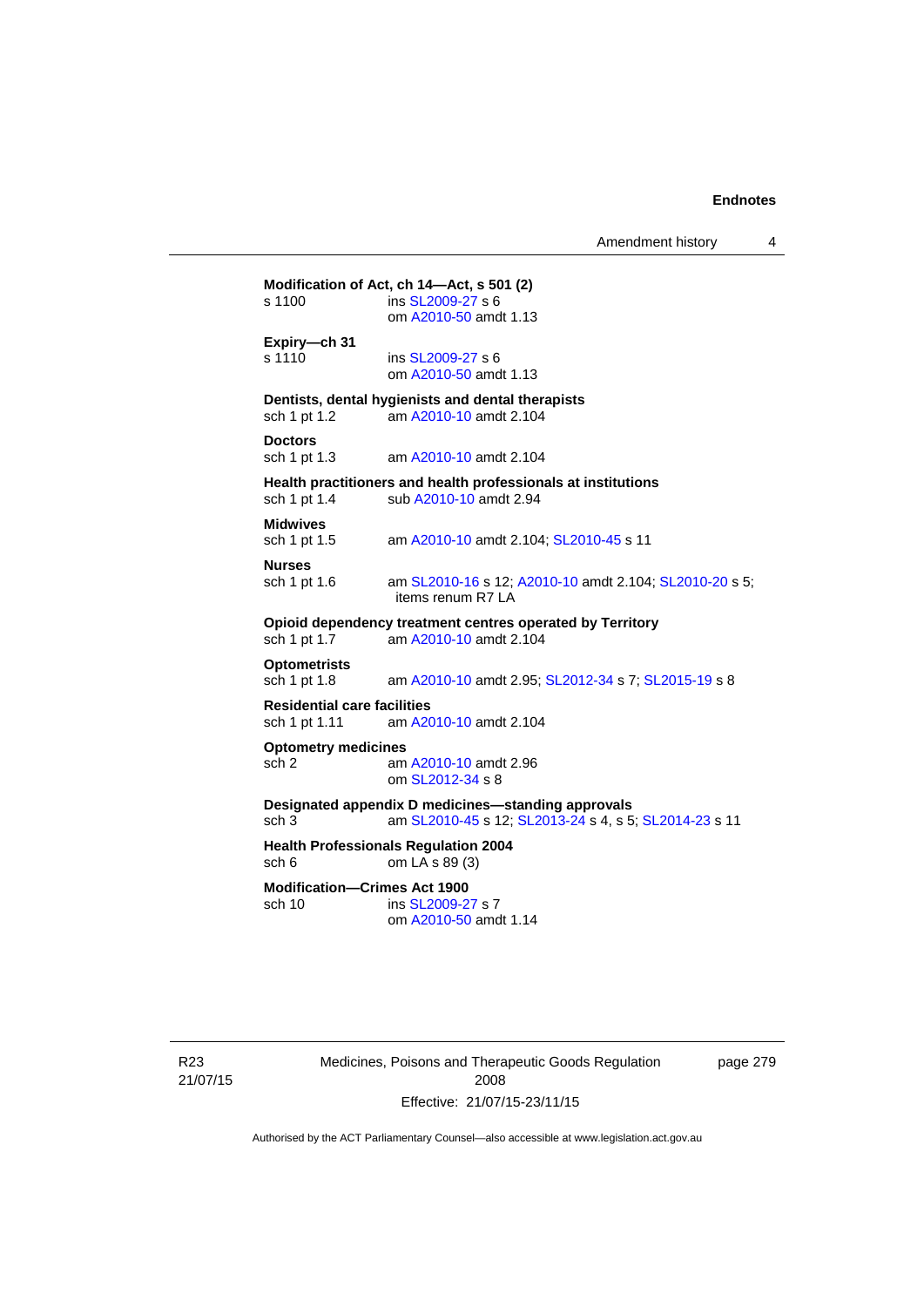4 Amendment history

| <b>Dictionary</b> |                                                                                                           |
|-------------------|-----------------------------------------------------------------------------------------------------------|
| dict              | am SL2009-27 s 8; A2009-49 amdt 3.122; A2010-10                                                           |
|                   | amdt 2.97, amdt 2.98; SL2013-28 s 17                                                                      |
|                   | def <b>approved pharmacist</b> ins SL2013-28 s 18                                                         |
|                   | def Australian code of good wholesaling practice for                                                      |
|                   | medicines in schedules 2, 3, 4 and 8 ins SL2014-23 s 12                                                   |
|                   | def Australian code of good wholesaling practice for<br>therapeutic goods for human use om SL2014-23 s 13 |
|                   | def <i>authorised midwife</i> ins SL2010-45 s 13                                                          |
|                   | def chief pharmacist reloc from Medicines, Poisons and                                                    |
|                   | Therapeutic Goods Act 2008 dict by A2013-44 amdt 3.110                                                    |
|                   | def continued dispensing determination ins SL2013-28<br>s <sub>18</sub>                                   |
|                   | def drug-dependent person reloc from Medicines, Poisons                                                   |
|                   | and Therapeutic Goods Act 2008 dict by A2013-44                                                           |
|                   | amdt 3.112                                                                                                |
|                   | def eligible midwife ins SL2010-45 s 13                                                                   |
|                   | def enrolled nurse om SL2010-20 s 6                                                                       |
|                   | def enrolled nurse (medications) sub A2010-10 amdt 2.99                                                   |
|                   | om SL2010-20 s 7                                                                                          |
|                   | def health profession sub A2010-10 amdt 2.100                                                             |
|                   | def <i>intern</i> sub A2010-10 amdt 2.101                                                                 |
|                   | def medicines Australia code of conduct am SL2014-23<br>s <sub>14</sub>                                   |
|                   |                                                                                                           |
|                   | def <i>national list</i> ins SL2012-34 s 9<br>om SL2015-19 s 9                                            |
|                   | def national residential medication chart prescription ins                                                |
|                   | SL2013-28 s 18                                                                                            |
|                   | def nurse practitioner ins SL2010-16 s 13                                                                 |
|                   | am SL2010-16 amdt 1.1                                                                                     |
|                   | def Optometry endorsement scheduled medicines                                                             |
|                   | registration standard ins SL2012-34 s 9; SL2014-23 s 15                                                   |
|                   | om SL2015-19 s 9                                                                                          |
|                   | def <i>pharmaceutical benefit</i> ins SL2013-28 s 18                                                      |
|                   | def <i>pharmaceutical benefits scheme</i> ins SL2010-45 s 13                                              |
|                   | def specialist sub A2010-10 amdt 2.102                                                                    |
|                   | def specialist area sub A2010-10 amdt 2.102                                                               |
|                   | def <i>trainee</i> am A2010-10 amdt 2.103                                                                 |
|                   | def walk-in centre ins SL2010-2 s 6                                                                       |

page 280 Medicines, Poisons and Therapeutic Goods Regulation 2008 Effective: 21/07/15-23/11/15

R23 21/07/15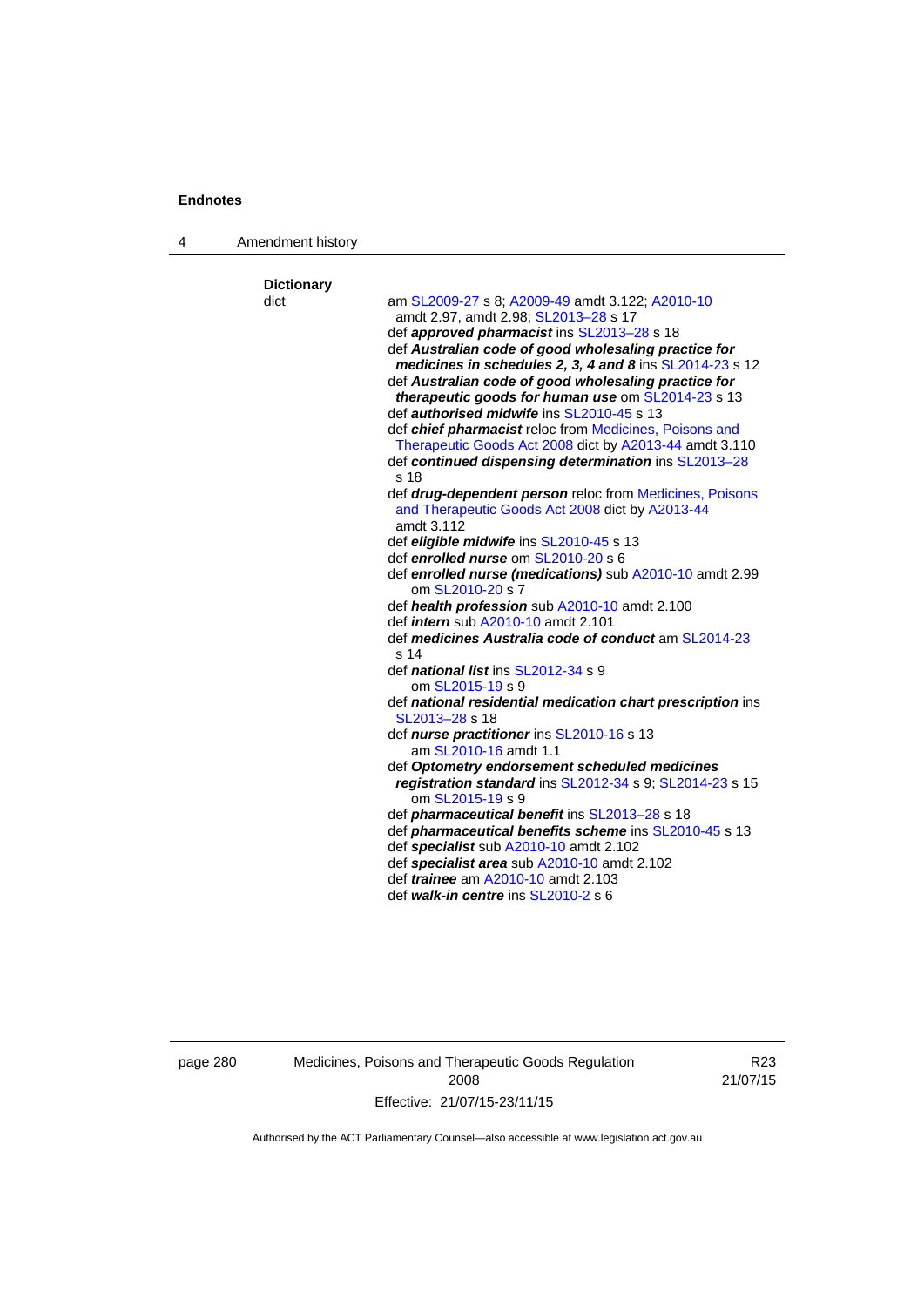# **5 Earlier republications**

Some earlier republications were not numbered. The number in column 1 refers to the publication order.

Since 12 September 2001 every authorised republication has been published in electronic pdf format on the ACT legislation register. A selection of authorised republications have also been published in printed format. These republications are marked with an asterisk (\*) in column 1. Electronic and printed versions of an authorised republication are identical.

| <b>Republication</b><br>No and date | <b>Effective</b>            | Last<br>amendment<br>made by | <b>Republication</b><br>for                              |
|-------------------------------------|-----------------------------|------------------------------|----------------------------------------------------------|
| R <sub>1</sub><br>14 Feb 2009       | 14 Feb 2009-<br>5 June 2009 | not amended                  | new regulation                                           |
| R <sub>2</sub>                      | 6 June 2009-                | SL2009-27                    | amendments by                                            |
| 6 June 2009                         | 16 Dec 2009                 |                              | SL2009-27                                                |
| R <sub>3</sub>                      | 17 Dec 2009-                | A2009-49                     | amendments by                                            |
| 17 Dec 2009                         | 21 Jan 2010                 |                              | A2009-49                                                 |
| R4<br>22 Jan 2010                   | 22 Jan 2010-<br>31 Mar 2010 | SL2010-2                     | amendments by<br>SL2010-1 and<br>SL2010-2                |
| R <sub>5</sub><br>1 Apr 2010        | 1 Apr 2010-<br>10 May 2010  | A2010-10                     | commenced expiry                                         |
| R <sub>6</sub>                      | 11 May 2010-                | SL2010-16                    | amendments by                                            |
| 11 May 2010                         | 30 June 2010                |                              | SL2010-16                                                |
| R7<br>1 July 2010                   | 1 July 2010-<br>22 Nov 2010 | SL2010-20                    | amendments by<br>A2010-10,<br>SL2010-16 and<br>SL2010-20 |
| R <sub>8</sub>                      | 23 Nov 2010-                | SL2010-45                    | amendments by                                            |
| 23 Nov 2010                         | 30 Nov 2010                 |                              | SL2010-45                                                |
| R <sub>9</sub>                      | 1 Dec 2010-                 | SL2010-45                    | amendments by                                            |
| 1 Dec 2010                          | 20 Dec 2010                 |                              | A2010-43                                                 |
| R <sub>10</sub>                     | 21 Dec 2010-                | A2010-50                     | amendments by                                            |
| 21 Dec 2010                         | 11 Dec 2011                 |                              | A2010-50                                                 |
| R <sub>11</sub>                     | 12 Dec 2011-                | A2011-52                     | amendments by                                            |
| 12 Dec 2011                         | 9 Feb 2012                  |                              | A2011-52                                                 |
|                                     |                             |                              |                                                          |

R23 21/07/15 Medicines, Poisons and Therapeutic Goods Regulation 2008 Effective: 21/07/15-23/11/15

page 281